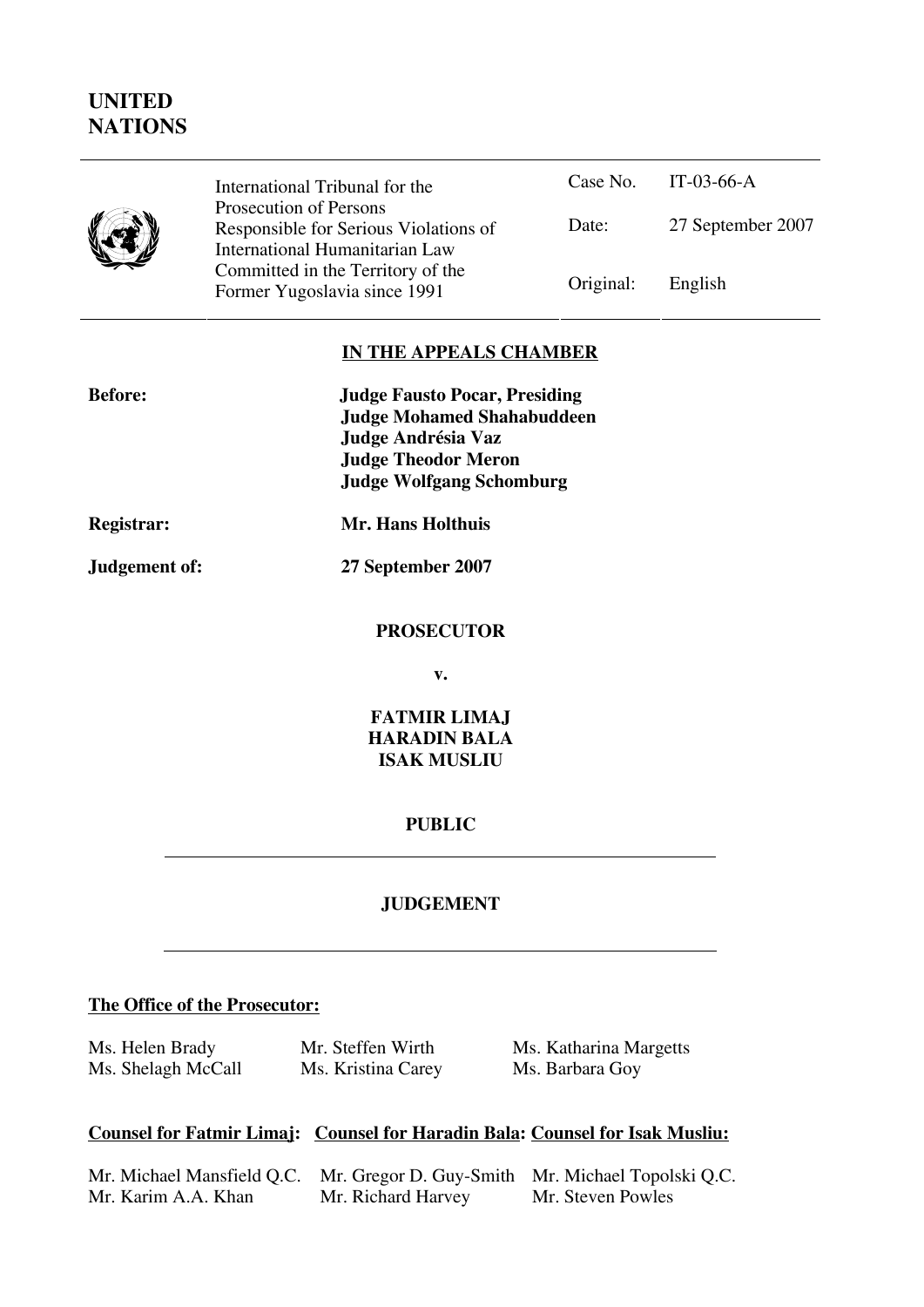| A. HARADIN BALA'S FIRST GROUND OF APPEAL: ALLEGED IMPROPER IDENTIFICATION OF                                                                                                 |  |
|------------------------------------------------------------------------------------------------------------------------------------------------------------------------------|--|
| 1. Whether the Trial Chamber failed to apply the principle of in dubio pro reo 10                                                                                            |  |
| (a) Whether the applicability of in dubio pro reo is limited to ultimate conclusions of guilt  11                                                                            |  |
|                                                                                                                                                                              |  |
|                                                                                                                                                                              |  |
| 3. Whether the Trial Chamber erred in relying on in-court identifications  12                                                                                                |  |
| 4. Whether the Trial Chamber erred by not attaching weight to the failed identifications 15                                                                                  |  |
|                                                                                                                                                                              |  |
| B. HARADIN BALA'S SECOND GROUND OF APPEAL: ALLEGED ERROR IN FINDING THAT HARADIN                                                                                             |  |
| BALA PARTICIPATED IN THE MURDERS IN THE BERISHE/BERIŠA MOUNTAINS  17                                                                                                         |  |
|                                                                                                                                                                              |  |
|                                                                                                                                                                              |  |
| C. HARADIN BALA'S FOURTH GROUND OF APPEAL: ALLEGED ERROR IN FINDING THAT HARADIN                                                                                             |  |
|                                                                                                                                                                              |  |
| D. HARADIN BALA'S SIXTH GROUND OF APPEAL: THE TRIAL CHAMBER'S REJECTION OF HARADIN                                                                                           |  |
|                                                                                                                                                                              |  |
| 1. Whether the Trial Chamber shifted the burden of proof for alibi evidence24                                                                                                |  |
|                                                                                                                                                                              |  |
|                                                                                                                                                                              |  |
|                                                                                                                                                                              |  |
|                                                                                                                                                                              |  |
| 3. Whether the Trial Chamber failed to provide a reasoned opinion for the rejection of                                                                                       |  |
| E. HARADIN BALA'S EIGHTH GROUND OF APPEAL: ALLEGED ERROR IN FINDING WITNESSES L04                                                                                            |  |
|                                                                                                                                                                              |  |
| IV. THE PROSECUTION'S APPEAL REGARDING HARADIN BALA36                                                                                                                        |  |
| A. FIRST GROUND OF APPEAL: HARADIN BALA'S ALLEGED CRIMINAL RESPONSIBILITY AS A                                                                                               |  |
| PARTICIPANT IN A JOINT CRIMINAL ENTERPRISE IN THE LLAPUSHNIK/LAPUŠNIK PRISON CAMP 36                                                                                         |  |
| 1. Whether the Trial Chamber erred in finding that the members of a joint criminal                                                                                           |  |
|                                                                                                                                                                              |  |
| (a) The identification of members of a joint criminal enterprise: alleged error of law  37                                                                                   |  |
| (b) The identification of members of a joint criminal enterprise: alleged error of fact 39                                                                                   |  |
| (c) Whether the Trial Chamber reasonably found that crimes may have been committed by<br>"opportunistic visitors" who could not be identified as members of a systemic joint |  |
|                                                                                                                                                                              |  |
| (i) Whether "rogue" KLA members or other "opportunistic visitors" could have committed                                                                                       |  |
|                                                                                                                                                                              |  |
| (ii) Whether Haradin Bala would incur criminal responsibility for the crimes committed by                                                                                    |  |
|                                                                                                                                                                              |  |
|                                                                                                                                                                              |  |
|                                                                                                                                                                              |  |
|                                                                                                                                                                              |  |
| 2. Alleged error in failing to properly consider the gravity of Haradin Bala's crimes50                                                                                      |  |
|                                                                                                                                                                              |  |
|                                                                                                                                                                              |  |
|                                                                                                                                                                              |  |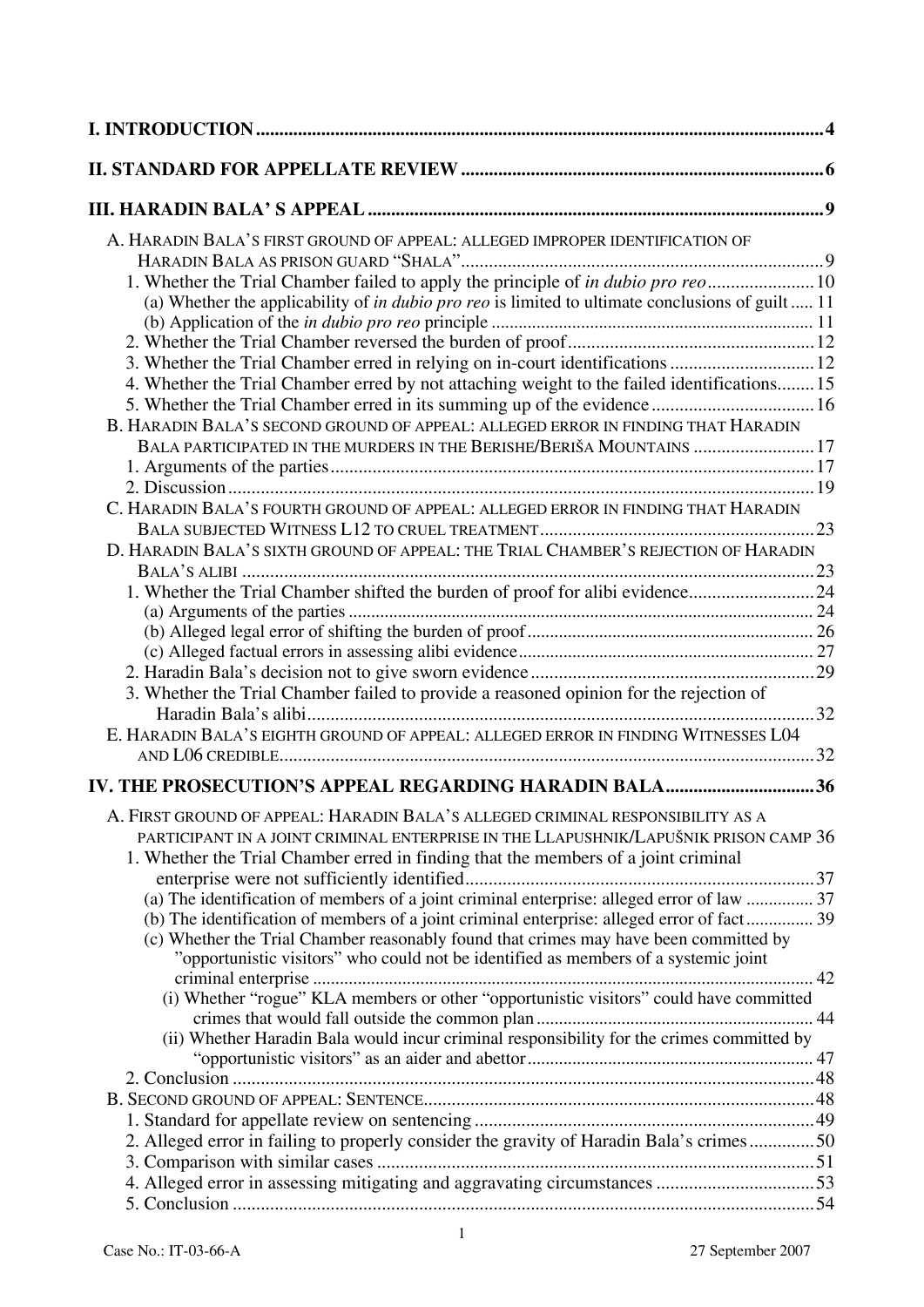| V. THE PROSECUTION'S APPEAL REGARDING FATMIR LIMAJ 55                                               |
|-----------------------------------------------------------------------------------------------------|
| A. FIRST GROUND OF APPEAL: FATMIR LIMAJ'S ALLEGED PERSONAL PARTICIPATION IN THE                     |
|                                                                                                     |
| 1. Whether the Trial Chamber erred in law and/or in fact by artificially dissecting the             |
|                                                                                                     |
| 2. Whether the Trial Chamber applied a standard amounting to "proof beyond any doubt"58             |
| (a) Whether the Trial Chamber erred when examining Witness L07's evidence 59                        |
| (i) Alleged error in discounting Witness L07's evidence due to "unconscious transference" 59        |
| (ii) Allegedly erroneous evaluation of Witness L07's identification evidence in light of            |
|                                                                                                     |
|                                                                                                     |
| (b) Whether the Trial Chamber erred when examining the witnesses' physical descriptions of          |
| (c) Whether the Trial Chamber erred in failing to consider Fatmir Limaj's regular presence in       |
| the Llapushnik/Lapušnik village and his close proximity to the prison camp 74                       |
|                                                                                                     |
| B. SECOND GROUND OF APPEAL: FATMIR LIMAJ'S ALLEGED POSITION OF COMMAND AND                          |
|                                                                                                     |
| 1. Whether the Trial Chamber erred in failing to consider all of the relevant evidence77            |
| 2. Whether the Trial Chamber erred in failing to <i>properly</i> consider the relevant evidence  78 |
| (a) Alleged corroboration between Shukri Buja, Ramadan Behluli, Ramiz Qeriqi, Shefqet               |
|                                                                                                     |
|                                                                                                     |
|                                                                                                     |
|                                                                                                     |
|                                                                                                     |
| 3. Whether the Trial Chamber erred in law or in fact when assessing the evidence pertaining         |
| to Fatmir Limaj's alleged ability to enforce discipline over KLA soldiers in the camp91             |
|                                                                                                     |
|                                                                                                     |
|                                                                                                     |
| A. FIRST GROUND OF APPEAL: ISAK MUSLIU'S ALLEGED PERSONAL PARTICIPATION IN THE                      |
|                                                                                                     |
| 1. Whether the Trial Chamber erred in law and/or in fact by artificially dissecting the             |
|                                                                                                     |
| 2. Whether the Trial Chamber applied a standard amounting to "proof beyond any doubt"96             |
| (a) Alleged failure to properly consider that Isak Musliu was known as "Qerqiz(i)"  96              |
| (b) Allegedly erroneous evaluation of Karpuzi's evidence as to seeing Isak Musliu in the            |
| (c) Allegedly erroneous evaluation of Witnesses L04's, L10's and L12's evidence as to seeing        |
|                                                                                                     |
| (d) Allegedly erroneous evaluation of Witness L64's testimony that Isak Musliu had access to        |
|                                                                                                     |
| (e) Allegedly erroneous evaluation of Witness L96's identification of Isak Musliu in the camp102    |
| (f) Alleged failure to consider Isak Musliu's presence in the Llapushnik/Lapušnik village, the      |
|                                                                                                     |
|                                                                                                     |
| B. SECOND GROUND OF APPEAL: MUSLIU'S ALLEGED COMMAND AND CONTROL OVER THE KLA                       |
|                                                                                                     |
| (a) Whether the Çeliku 3 unit operated the Llapushnik/Lapušnik prison camp 106                      |
| (i) Çeliku 3 was the only KLA unit south of the Peje/Peć-Prishtina/Priština main road 106           |
| (ii) Neither the Pellumbi unit nor the "occasional visitor" could have operated the camp  107       |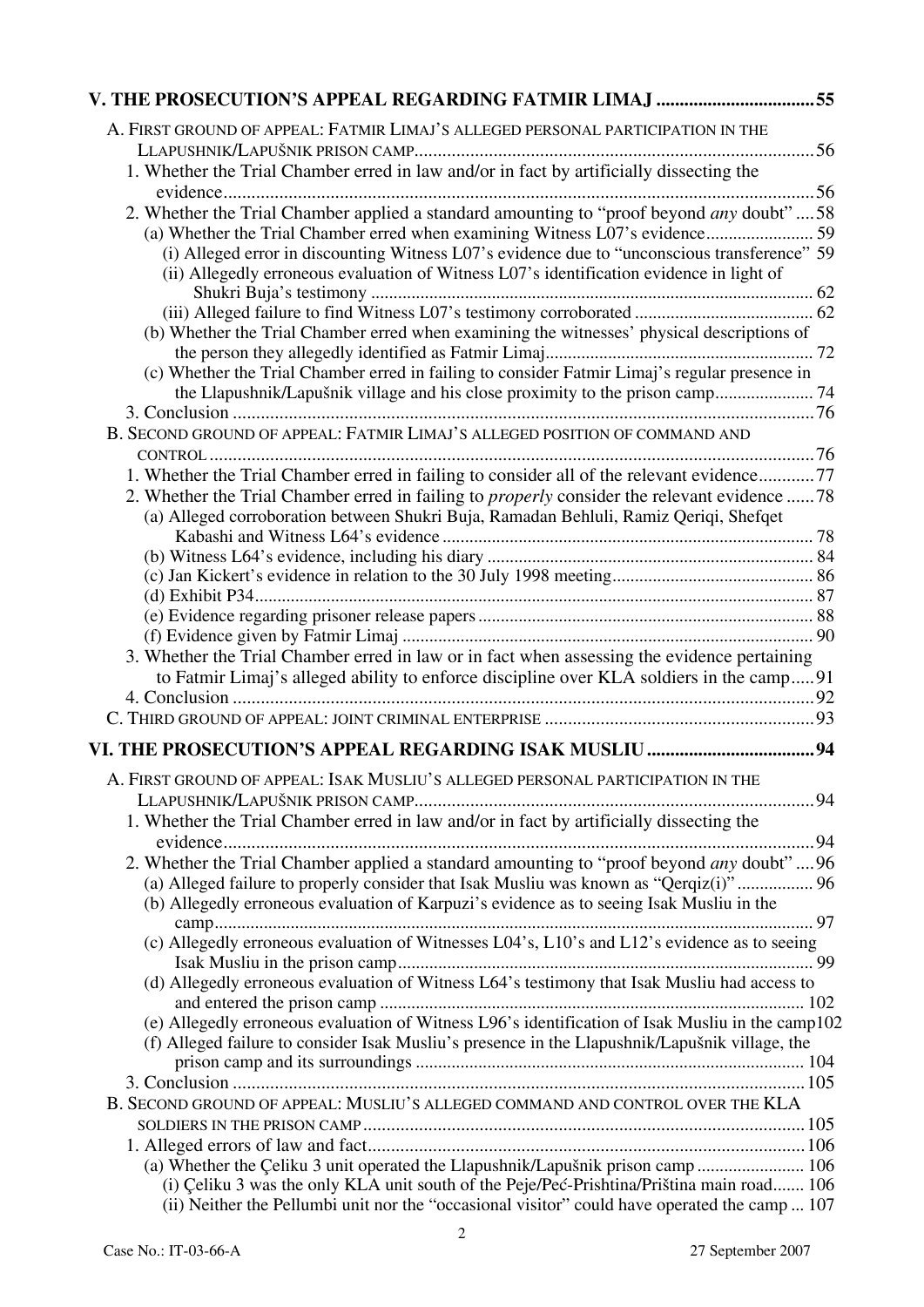| (iv) Alleged error in relation to reasonable doubt standard: application of standard of proof<br>(b) Whether soldiers of the Çeliku 3 unit participated in the operation of the camp 112<br>IX. PARTIALLY DISSENTING AND SEPARATE OPINION AND DECLARATION OF<br>E. MOTION TO ADMIT AN AGREED FACT AND SUPPLEMENT THE TRIAL RECORD  128 | (iii) Alleged error in relation to reasonable doubt standard: direct evidence  109 |  |
|----------------------------------------------------------------------------------------------------------------------------------------------------------------------------------------------------------------------------------------------------------------------------------------------------------------------------------------|------------------------------------------------------------------------------------|--|
|                                                                                                                                                                                                                                                                                                                                        |                                                                                    |  |
|                                                                                                                                                                                                                                                                                                                                        |                                                                                    |  |
|                                                                                                                                                                                                                                                                                                                                        |                                                                                    |  |
|                                                                                                                                                                                                                                                                                                                                        |                                                                                    |  |
|                                                                                                                                                                                                                                                                                                                                        |                                                                                    |  |
|                                                                                                                                                                                                                                                                                                                                        |                                                                                    |  |
|                                                                                                                                                                                                                                                                                                                                        |                                                                                    |  |
|                                                                                                                                                                                                                                                                                                                                        |                                                                                    |  |
|                                                                                                                                                                                                                                                                                                                                        |                                                                                    |  |
|                                                                                                                                                                                                                                                                                                                                        |                                                                                    |  |
|                                                                                                                                                                                                                                                                                                                                        |                                                                                    |  |
|                                                                                                                                                                                                                                                                                                                                        |                                                                                    |  |
|                                                                                                                                                                                                                                                                                                                                        |                                                                                    |  |
|                                                                                                                                                                                                                                                                                                                                        |                                                                                    |  |
|                                                                                                                                                                                                                                                                                                                                        |                                                                                    |  |
|                                                                                                                                                                                                                                                                                                                                        |                                                                                    |  |
|                                                                                                                                                                                                                                                                                                                                        |                                                                                    |  |
|                                                                                                                                                                                                                                                                                                                                        |                                                                                    |  |
|                                                                                                                                                                                                                                                                                                                                        |                                                                                    |  |
|                                                                                                                                                                                                                                                                                                                                        |                                                                                    |  |
|                                                                                                                                                                                                                                                                                                                                        |                                                                                    |  |
|                                                                                                                                                                                                                                                                                                                                        |                                                                                    |  |
|                                                                                                                                                                                                                                                                                                                                        |                                                                                    |  |
|                                                                                                                                                                                                                                                                                                                                        |                                                                                    |  |
|                                                                                                                                                                                                                                                                                                                                        |                                                                                    |  |
|                                                                                                                                                                                                                                                                                                                                        |                                                                                    |  |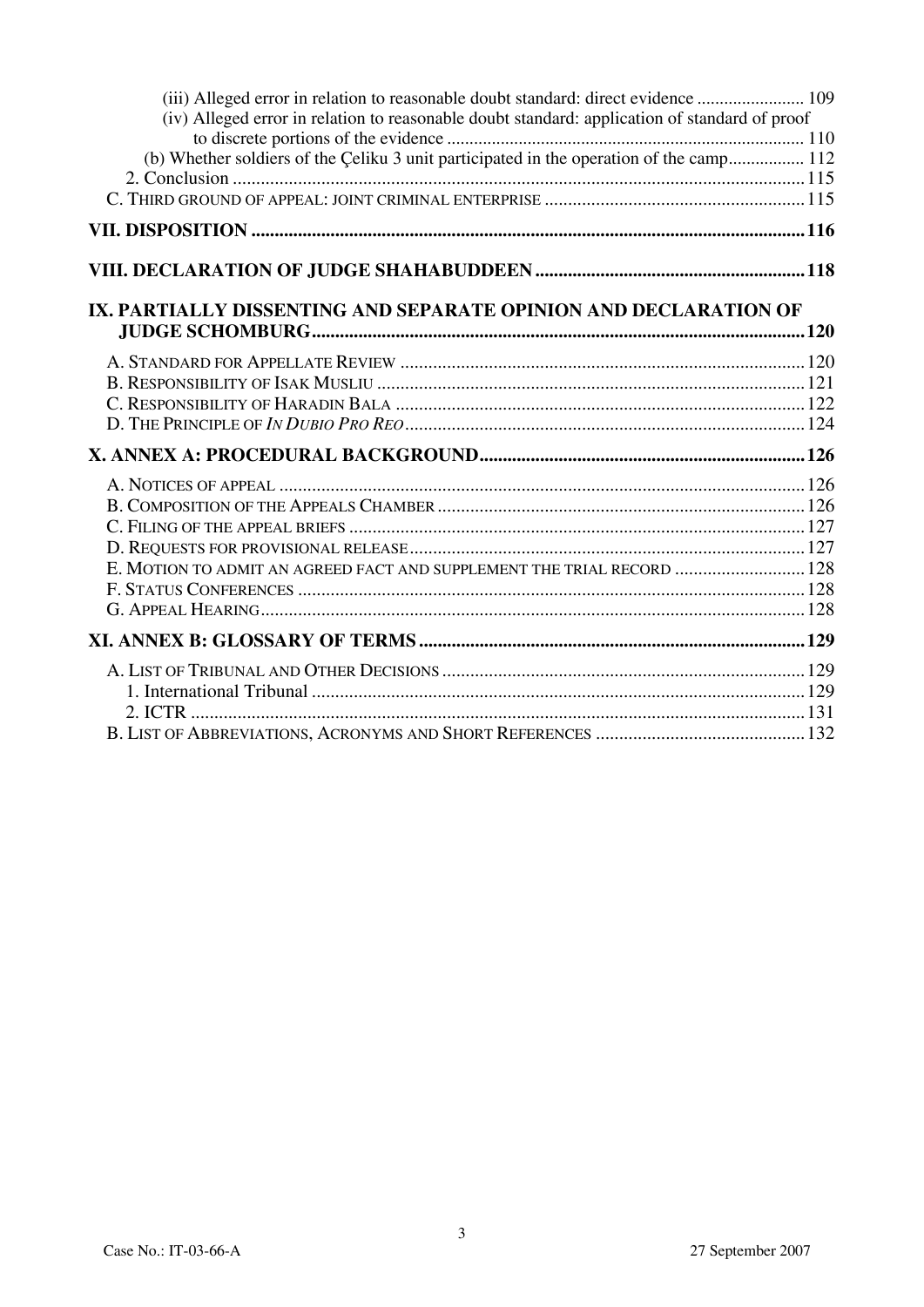## **I. INTRODUCTION**

1. The Appeals Chamber of the International Tribunal for the Prosecution of Persons Responsible for Serious Violations of International Humanitarian Law Committed in the Territory of the Former Yugoslavia Since 1991 ("Appeals Chamber" and "International Tribunal," respectively) is seized of two appeals<sup>1</sup> from the Judgement rendered by Trial Chamber II on 30 November 2005, in the case of *Prosecutor v. Fatmir Limaj*, *Haradin Bala and Isak Musliu*, Case No. IT-03-66-T ("Trial Judgement").

2. In the second amended Indictment filed on 6 November 2003 ("Indictment"), Fatmir Limaj, born on 4 February 1971 in Banja, then in the municipality of Suva Reka in the autonomous region of Kosovo ("Kosovo"), Isak Musliu, born on 31 October 1970 in Račak/Reçak in the municipality of Štimlje/Shtime in Kosovo, and Haradin Bala, born on 10 June 1957 in Gornja Koretica/Koroticë E Epërme in the municipality of Glogovac/Gllogoc in Kosovo, were charged with individual criminal responsibility pursuant to Article 7(1) of the Statute, including through participation in a joint criminal enterprise alleged to have come into existence before May 1998 and continued until at least August 1998. The Indictment alleged that the purpose of the joint criminal enterprise was to target Serbian civilians and perceived Albanian collaborators and subject those individuals to cruel treatment, torture and murder in violation of Article 3 of the Statute (violations of the laws or customs of war) and Article 5 of the Statute (crimes against humanity).

3. The Indictment charged Fatmir Limaj with individual criminal responsibility under Article 7(1) of the Statute for allegedly committing, planning, instigating, ordering, or otherwise aiding and abetting the aforementioned crimes. He was alleged to have personally participated in the enforcement of the detention of civilians in the Llapushnik/Lapušnik prison camp, in their interrogation, assault, mistreatment and torture, and to have planned, instigated and ordered the murder of detainees both in and around the prison camp and in the Berishe/Beriša Mountains. Fatmir Limaj was further charged with superior responsibility pursuant to Article 7(3) of the Statute in respect of these offences, which was alleged to arise out of the position of command and control he then held over the KLA members responsible for the operation of the Llapushnik/Lapušnik prison camp.

4. Haradin Bala was charged with individual criminal responsibility under Article 7(1) of the Statute for allegedly committing, planning, instigating, ordering, or otherwise aiding and abetting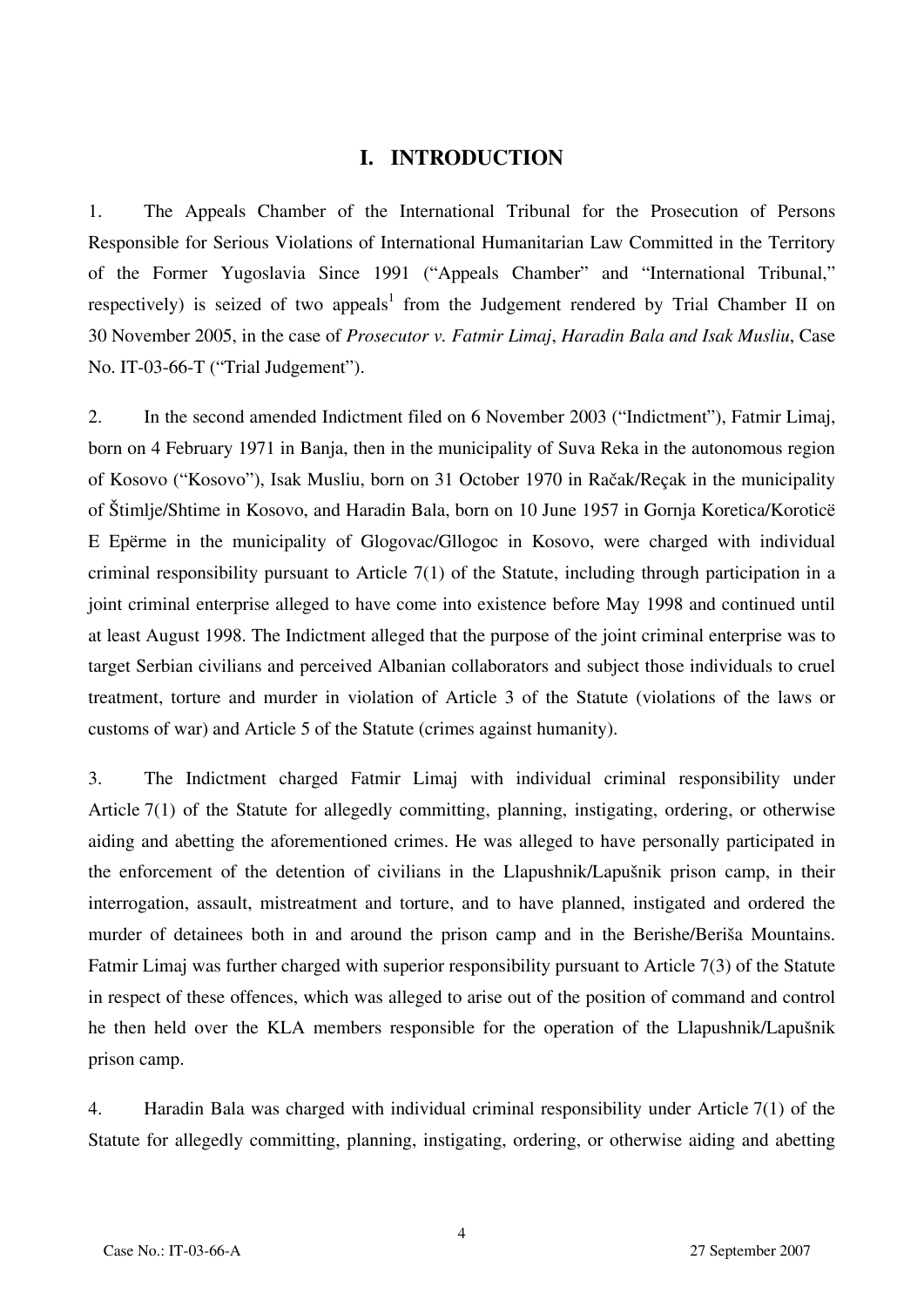the aforementioned crimes. He was alleged to have personally participated in the enforcement of the detention of civilians in the Llapushnik/Lapušnik prison camp, in their interrogation, assault, mistreatment and torture, as well as in the murder of detainees both in the camp and in the Berishe/Beriša Mountains. Haradin Bala was not charged under Article 7(3) of the Statute.

5. The Indictment charged Isak Musliu with individual criminal responsibility under Article 7(1) of the Statute for allegedly committing, planning, instigating, ordering, or otherwise aiding and abetting the aforementioned crimes, except for the murders committed in the Berishe/Beriša Mountains on or about 26 July 1998. He was alleged to have personally participated in the enforcement of the detention of civilians, as well as in the interrogation, assault, mistreatment, torture, and murder of detainees in the Llapushnik/Lapušnik prison camp. Isak Musliu was further charged with superior responsibility pursuant to Article 7(3) of the Statute in respect of some of the offences, which was alleged to arise out of the position of command and control he then held over the KLA soldiers who acted as guards in the prison camp.

6. On 30 November 2005, the Trial Chamber found Haradin Bala guilty, pursuant to Article 7(1) of the Statute, for the offences of torture, cruel treatment and murder as violations of the laws or customs of war under Article 3 of the Statute (Counts 4, 6 and 10). The Trial Chamber acquitted Haradin Bala on all other counts of the Indictment. For the crimes to which he was convicted, Haradin Bala was sentenced to a single sentence of 13 years of imprisonment. Fatmir Limaj and Isak Musliu were found not guilty on all counts of the Indictment. The Prosecution appeals the acquittals of Fatmir Limaj, Isak Musliu and Haradin Bala. The Prosecution also appeals the sentence imposed by the Trial Chamber on Haradin Bala for the crimes for which he was convicted.<sup>2</sup> Haradin Bala appeals his conviction and sentence.<sup>3</sup>

7. The Appeals Chamber heard oral submissions of the Parties regarding these appeals on 5 and 6 June 2007. Having considered the written and oral submissions of the Prosecution and the Accused, the Appeals Chamber hereby renders its Judgement.

<sup>1</sup> <sup>1</sup> Bala Notice of Appeal, 30 December 2005; Prosecution Notice of Appeal, 30 December 2005.<br><sup>2</sup> *See* Prosecution Appeal Brief, 15 March 2006.<br><sup>3</sup> *See* Bala Appeal Brief, 9 May 2006.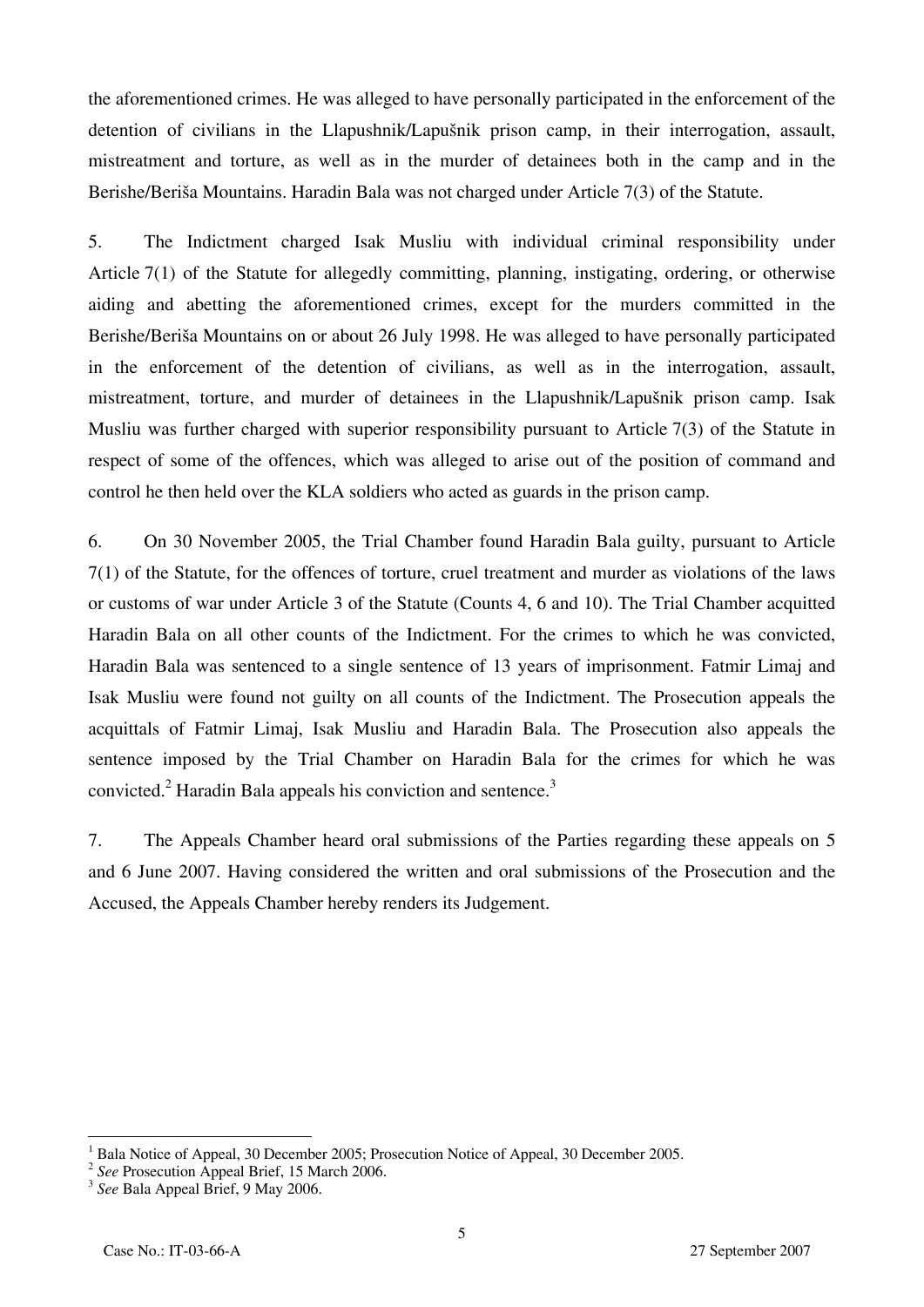## **II. STANDARD FOR APPELLATE REVIEW**

8. On appeal, the parties must limit their arguments to legal errors that invalidate the judgement of the Trial Chamber and to factual errors that result in a miscarriage of justice within the scope of Article 25 of the Statute. These criteria are well established by the Appeals Chambers of both the International Tribunal<sup>4</sup> and the International Criminal Tribunal for Rwanda ("ICTR").<sup>5</sup> In exceptional circumstances, the Appeals Chamber will also hear appeals where a party has raised a legal issue that would not lead to invalidation of the judgement, but is nevertheless of general significance to the International Tribunal's jurisprudence.<sup>6</sup>

9. A party alleging an error of law must identify the alleged error, present arguments in support of its claim and explain how the error invalidates the judgement. An allegation of an error of law which has no chance of changing the outcome of a judgement may be rejected on that ground.<sup>7</sup> Even if the party's arguments are insufficient to support the contention of an error, however, the Appeals Chamber may conclude for other reasons that there is an error of law.<sup>8</sup>

10. The Appeals Chamber reviews the Trial Chamber's findings of law to determine whether or not they are correct.<sup>9</sup> Where the Appeals Chamber finds an error of law in the Trial Judgement arising from the application of the wrong legal standard by the Trial Chamber, the Appeals Chamber will articulate the correct legal standard and review the relevant factual findings of the

 $\overline{\phantom{a}}$ <sup>4</sup> *See, e.g.*, *Blagojević and Jokić* Appeal Judgement, para 6; *Brđanin* Appeal Judgement, para. 8; *Galić* Appeal Judgement, para. 6; *Stakić* Appeal Judgement, para. 7; *Kvočka et al.* Appeal Judgement, para. 14; *Vasiljević* Appeal Judgement, paras 4-12; *Kunarac et al.* Appeal Judgement, paras 35-48; *Kupreškić et al.* Appeal Judgement, para. 29; *Čelebići* Appeal Judgement, paras 434-435; *Furundžija* Appeal Judgement, paras 34-40; *Tadić* Appeal Judgement, para. 64.

<sup>5</sup> *See Brđanin* Appeal Judgement, para. 8; *Galić* Appeal Judgement, para. 6; *Kajelijeli* Appeal Judgement, para. 5; *Semanza* Appeal Judgement, para. 7; *Musema* Appeal Judgement, para. 15; *Akayesu* Appeal Judgement, para. 178; *Kayishema and Ruzindana* Appeal Judgement, paras 177, 320. Under the Statute of the ICTR, the relevant provision is Article 24.

<sup>6</sup> *Blagojević and Jokić* Appeal Judgement, para. 6; *Brđanin* Appeal Judgement, para. 8; *Galić* Appeal Judgement, para.

<sup>&</sup>lt;sup>7</sup> Blagojević and Jokić Appeal Judgement, para. 7; Brdanin Appeal Judgement, para. 9; Galić Appeal Judgement, para. 7; *Stakić* Appeal Judgement, para. 8; *Kvočka et al.* Appeal Judgement para. 16, citing *Krnojelac* Appeal Judgement, para. 10.

<sup>8</sup> *Blagojević and Jokić* Appeal Judgement, para. 7; *Brđanin* Appeal Judgement, para. 9; *Galić* Appeal Judgement, para. 7; *Stakić* Appeal Judgement, para. 8; *Kvočka et al.* Appeal Judgement, para. 16; *Kordi} and ^erkez* Appeal Judgement, para. 16; *Vasiljević* Appeal Judgement, para. 6; *Kupreškić et al.* Appeal Judgement, para. 26. *See also Gacumbitsi*  Appeal Judgement, para. 7; *Ntagerura* Appeal Judgement, para. 11; *Semanza* Appeal Judgement, para. 7; *Kambanda*  Appeal Judgement, para. 98.

<sup>9</sup> *Blagojević and Jokić* Appeal Judgement, para. 8; *Brđanin* Appeal Judgement, para. 10; *Galić* Appeal Statement, para. 8; *Stakić* Appeal Judgement, para. 9; *Krnojelac* Appeal Judgement, para. 10.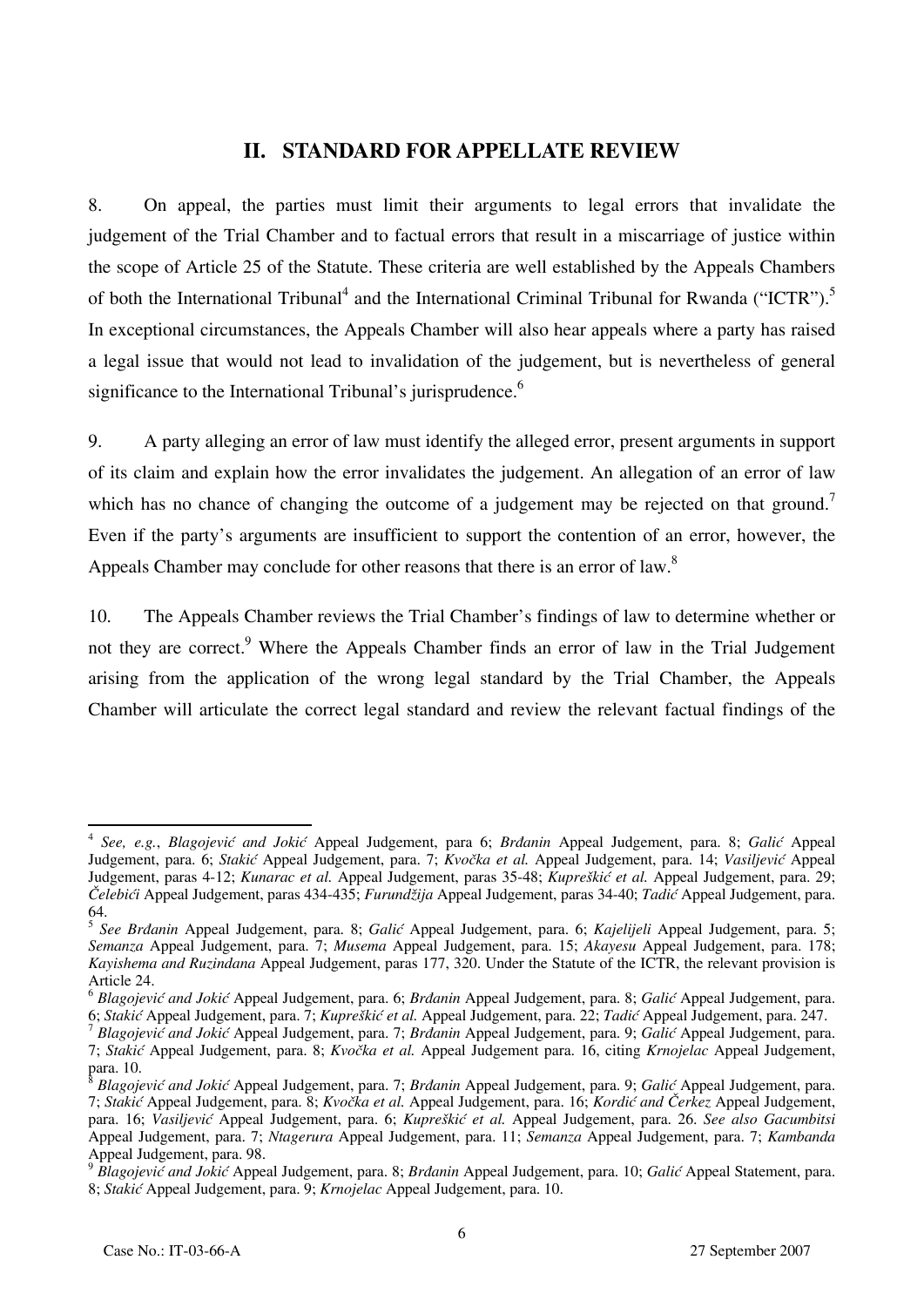Trial Chamber accordingly.<sup>10</sup> In so doing, the Appeals Chamber not only corrects the legal error, but applies the correct legal standard to the evidence contained in the trial record, where necessary, and determines whether it is itself convinced beyond reasonable doubt as to the factual finding challenged by the Defence before that finding is confirmed on appeal.<sup>11</sup> The Appeals Chamber will not review the entire trial record *de novo*. Rather, it will in principle only take into account evidence referred to by the Trial Chamber in the body of the judgement or in a related footnote, evidence contained in the trial record and referred to by the parties, and additional evidence admitted on appeal. $^{12}$ 

11. In relation to allegations of errors on a question of law, the Appeals Chamber considers that the standards of review are the same for appeals by the Defence and Prosecution. The appealing party, which alleges that the Trial Chamber committed an error on a question of law, must establish that the error invalidates the judgement. $13$ 

12. When considering alleged errors of fact on appeal from the Defence, the Appeals Chamber will determine whether no reasonable trier of fact could have reached the verdict of guilt beyond reasonable doubt.<sup>14</sup> The Appeals Chamber applies the same reasonableness standard to alleged errors of fact regardless of whether the finding of fact was based on direct or circumstantial evidence.<sup>15</sup> In determining whether or not a Trial Chamber's finding was one that no reasonable trier of fact could have reached, the Appeals Chamber "will not lightly disturb findings of fact by a Trial Chamber".<sup>16</sup> The Appeals Chamber recalls, as a general principle, the approach adopted by the Appeals Chamber in *Kupreškić,* which stated:

<sup>10</sup> *Blagojević and Jokić* Appeal Judgement, para. 8; *Brđanin* Appeal Judgement, para. 10; *Galić* Appeal Judgement, para. 8; Stakić Appeal Judgement, para. 9; *Kvočka et al.* Appeal Judgement, para. 17; *Kordić and Čerkez* Appeal Judgement, para. 17; *Blaškić* Appeal Judgement, para. 15.

<sup>&</sup>lt;sup>11</sup> Blagojević and Jokić Appeal Judgement, para. 8; Brdanin Appeal Judgement, para. 10; Galić Appeal Judgement, para. 8; *Stakić* Appeal Judgement, para. 9; *Kvočka et al.* Appeal Judgement, para. 17; *Kordić and Čerkez* Appeal Judgement, para. 17; *Blaškić* Appeal Judgement, para. 15.

<sup>&</sup>lt;sup>12</sup> Brdanin Appeal Judgement, para. 15; Galić Appeal Judgement, para. 8; Stakić Appeal Judgement, para. 9; Blaškić<br>Appeal Judgement, para. 13; Kordić and Čerkez Appeal Judgement, para. 21, fn. 12.

<sup>&</sup>lt;sup>13</sup> See Bagilishema Appeal Judgement, para. 9.<br><sup>14</sup> Blagojević and Jokić Appeal Judgement, para. 9; Brdanin Appeal Judgement, para. 13; Galić Appeal Judgement, para. 9; Stakić Appeal Judgement, para. 10; *Kvočka et al.* Appeal Judgement, para. 18; *Kordić and Čerkez* Appeal Judgement, para. 18; *Blaškić* Appeal Judgement, para. 16; *Čelebići* Appeal Judgement, para. 435; *Furundžija* Appeal Judgement, para. 37; *Aleksovski* Appeal Judgement, para. 63; *Tadić* Appeal Judgement, para. 64.

<sup>15</sup> *Blagojević and Jokić* Appeal Judgement, para. 226; *Brđanin* Appeal Judgement, para. 13; *Galić* Appeal Judgement, para. 9; *Stakić* Appeal Judgement, para. 220; *Čelebići* Appeal Judgement, para. 458. Similarly, the type of evidence, direct or circumstantial, is irrelevant to the standard of proof at trial, where the accused may only be found guilty of a crime if the Prosecution has proved each element of that crime and the relevant mode of liability beyond a reasonable doubt. *See Stakić* Appeal Judgement, para. 219; *Čelebići* Appeal Judgement, para. 458.

<sup>16</sup> *Blagojević and Jokić* Appeal Judgement, para. 9; *Galić* Appeal Judgement, para. 9; *Stakić* Appeal Judgement, para. 10; *Furundžija* Appeal Judgement, para. 37, referring to *Tadić* Appeal Judgement, para. 64. *See also Kvočka et al.*  Appeal Judgement, para. 19; *Krnojelac* Appeal Judgement, para. 11; *Aleksovski* Appeal Judgement, para. 63; *Musema*  Appeal Judgement, para. 18.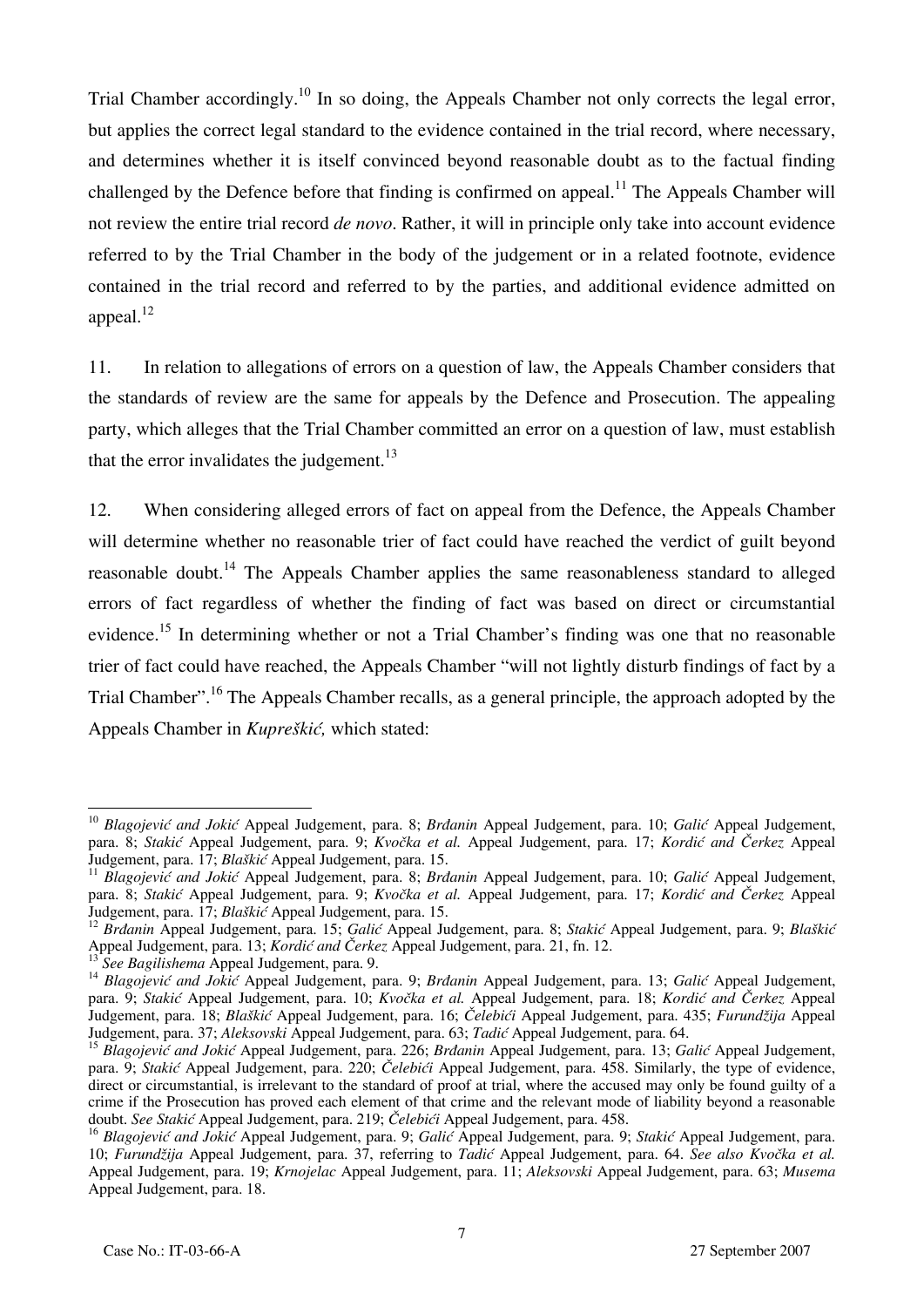Pursuant to the jurisprudence of the Tribunal, the task of hearing, assessing and weighing the evidence presented at trial is left primarily to the Trial Chamber. Thus, the Appeals Chamber must give a margin of deference to a finding of fact reached by a Trial Chamber. Only where the evidence relied on by the Trial Chamber could not have been accepted by any reasonable tribunal of fact or where the evaluation of the evidence is "wholly erroneous" may the Appeals Chamber substitute its own finding for that of the Trial Chamber.<sup>17</sup>

13. The ICTR Appeals Chamber in *Rutaganda* and *Bagilishema* held that the same standard of reasonableness and the same deference to factual findings of the Trial Chamber apply when the Prosecution appeals against an acquittal. The Appeals Chamber will only hold that an error of fact was committed when it determines that no reasonable trier of fact could have made the impugned finding.<sup>18</sup> Under Article 25(1)(b) of the Statute, the Prosecution, like the accused, must demonstrate "an error of fact that occasioned a miscarriage of justice". For the error to be one that occasioned a miscarriage of justice, it must have been "critical to the verdict reached".<sup>19</sup> Considering that it is the Prosecution that bears the burden at trial of proving the guilt of the accused beyond a reasonable doubt, the significance of an error of fact occasioning a miscarriage of justice is somewhat different for a Prosecution appeal against acquittal than for a defence appeal against conviction. An accused must show that the Trial Chamber's factual errors create a reasonable doubt as to his guilt. The Prosecution must show that, when account is taken of the errors of fact committed by the Trial Chamber, all reasonable doubt of the accused's guilt has been eliminated.<sup>20</sup>

14. On appeal, a party may not merely repeat arguments that did not succeed at trial, unless the party can demonstrate that the Trial Chamber's rejection of them constituted such an error as to warrant the intervention of the Appeals Chamber.<sup>21</sup> Arguments of a party which do not have the potential to cause the impugned judgement to be reversed or revised may be immediately dismissed by the Appeals Chamber and need not be considered on the merits. $^{22}$ 

15. In order for the Appeals Chamber to assess a party's arguments on appeal, the appealing party is expected to provide precise references to relevant transcript pages or paragraphs in the Trial

<sup>17</sup> *Blagojević and Jokić* Appeal Judgement, para. 9; *Brđanin* Appeal Judgement, para. 14; *Galić* Appeal Judgement, para. 9; *Stakić* Appeal Judgement, para. 10; *Kvočka et al.* Appeal Judgement, para. 19, quoting *Kupreškić et al.* Appeal Judgement, para. 30. *See also Kordi} and ^erkez* Appeal Judgement, para. 19, fn. 11; *Blaškić* Appeal Judgement, paras 17-18.

<sup>&</sup>lt;sup>18</sup> *Blagovević and Jokić* Appeal Judgement, para. 9.<br><sup>19</sup> *Kupreškić* Appeal Judgement, para. 29.

<sup>&</sup>lt;sup>20</sup> Rutaganda Appeal Judgement, para. 24; *Bagilishema* Appeal Judgement, paras 13-14. *See also Blagojević and Jokić*<br>Appeal Judgement, para. 9; *Brdanin* Appeal Judgement, para. 14.<br><sup>21</sup> *Rlagojević and Johić* A

*Blagojević and Jokić* Appeal Judgement, para. 10; *Brdanin* Appeal Judgement, para. 16; *Galić* Appeal Judgement, para. 10; *Stakić* Appeal Judgement, para. 11; *Gacumbitsi* Appeal Judgement, para. 9; *Kajelijeli* Appeal Judgement, para. 6, citing *Niyitegeka* Appeal Judgement, para. 9. *See also Blaškić* Appeal Judgement, para. 13; *Rutaganda* Appeal Judgement, para. 18.

<sup>22</sup> *Blagojević and Jokić* Appeal Judgement, para. 10; *Brđanin* Appeal Judgement, para. 16; *Galić* Appeal Judgement, para. 10; *Stakić* Appeal Judgement, para. 11; *Gacumbitsi* Appeal Judgement, para. 9; *Ntagerura* Appeal Judgement, para. 13; *Kajelijeli* Appeal Judgement, para. 6, citing *Blaškić* Appeal Judgement, para. 13; *Niyitegeka* Appeal Judgement, para. 9; *Rutaganda* Appeal Judgement, para. 18.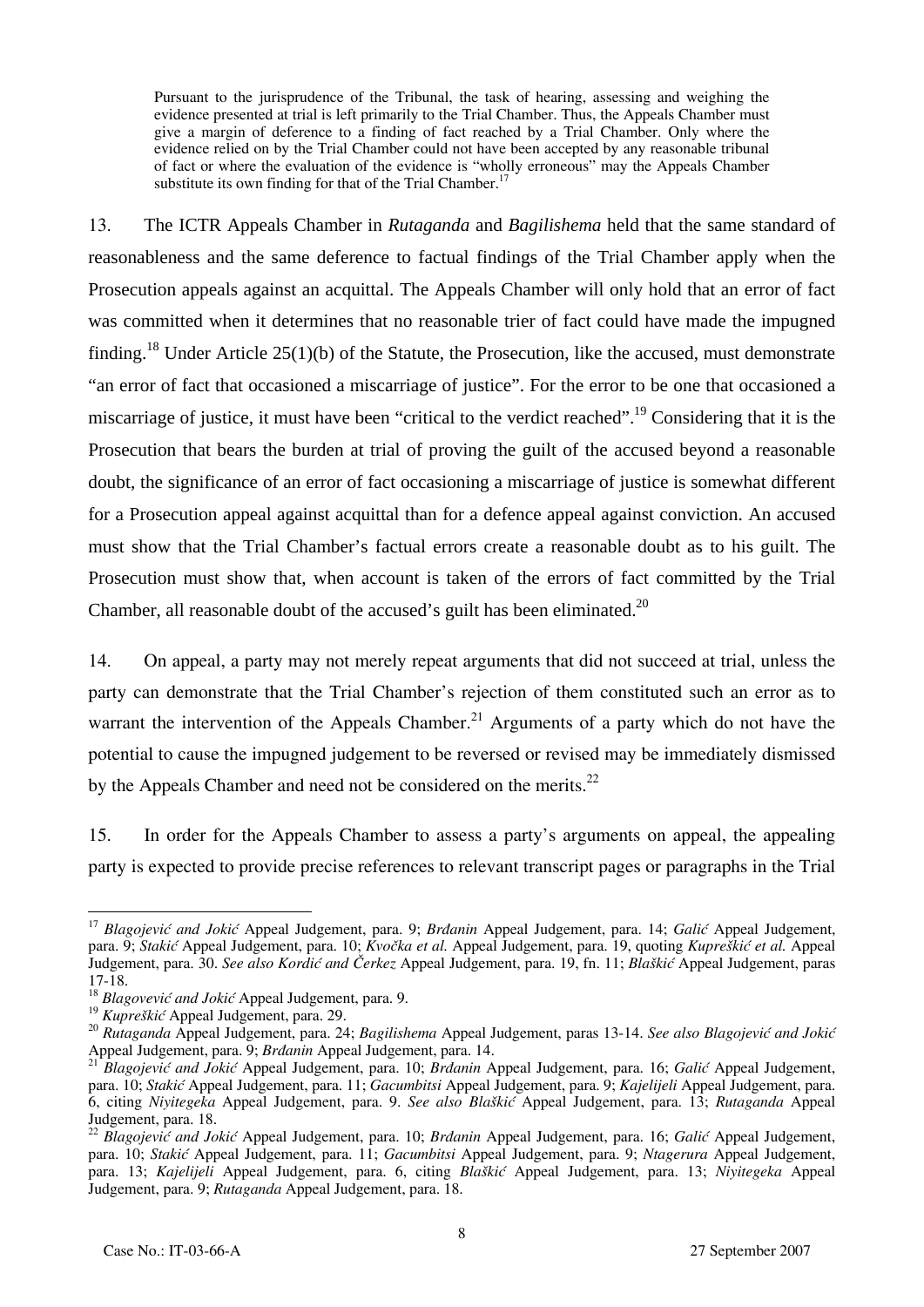Judgement to which the challenges are being made.<sup>23</sup> Further, "the Appeals Chamber cannot be expected to consider a party's submissions in detail if they are obscure, contradictory, vague or suffer from other formal and obvious insufficiencies".<sup>24</sup>

16. It should be recalled that the Appeals Chamber has inherent discretion in selecting which submissions merit a detailed reasoned opinion in writing.<sup>25</sup> Furthermore, the Appeals Chamber may dismiss arguments which are evidently unfounded without providing detailed reasoning.<sup>26</sup>

## **III. HARADIN BALA' S APPEAL**

17. Haradin Bala presents five grounds of appeal: $^{27}$  first, that the Trial Chamber incorrectly identified him as Shala, a prison guard at the Llapushnik/Lapušnik camp;<sup>28</sup> second, that the Trial Chamber erred in finding that he was present and personally participated in murders committed in the Berishe/Beriša Mountains;<sup>29</sup> third, that the Trial Chamber erred in finding that he subjected Witness L12 to cruel treatment;<sup>30</sup> fourth, that the Trial Chamber erroneously rejected his alibi defence; $31$  and fifth, that the Trial Chamber erroneously found Witnesses L04 and L06 credible, resulting in factual errors and a miscarriage of justice.<sup>32</sup> The Prosecution responds that the Trial Chamber did not err in any of the above findings.

## **A. Haradin Bala's first ground of appeal: alleged improper identification of Haradin Bala as prison guard "Shala"**

18. Haradin Bala submits that the Trial Chamber erred in law and in fact in finding beyond reasonable doubt that he was the guard "Shala" who committed the crimes for which he was

<sup>23</sup> *Blagojević and Jokić* Appeal Judgement, para. 11; Practice Direction on Appeals Requirements, para. 4(b). *See also Brđanin* Appeal Judgement, para. 15; *Galić* Appeal Judgement, para. 11; *Stakić* Appeal Judgement, para. 12; *Blaškić* Appeal Judgement, para. 13; *Vasiljević* Appeal Judgement, para. 11; *Kajelijeli* Appeal Judgement, para. 7; *Niyitegeka*  Appeal Judgement, para. 10; *Rutaganda* Appeal Judgement, para. 19; *Kayishema and Ruzindana* Appeal Judgement, para. 137.

<sup>24</sup> *Blagojević and Jokić* Appeal Judgement, para. 11; *Galić* Appeal Judgement, para. 11; *Stakić* Appeal Judgement, para. 12; *Vasiljević* Appeal Judgement, para. 12; *Kunarac et al.* Appeal Judgement, paras 43, 48; *Gacumbitsi* Appeal Judgement, para. 10; *Ntagerura* Appeal Judgement, para. 13; *Kajelijeli* Appeal Judgement, para. 7; *Niyitegeka* Appeal Judgement, para. 10.

<sup>25</sup> *Brđanin* Appeal Judgement, para. 16; *Galić* Appeal Judgement, para. 12; *Stakić* Appeal Judgement, para. 13; *Kunarac et al.* Appeal Judgement, para. 47*; Gacumbitsi* Appeal Judgement, para. 10; *Ntagerura* Appeal Judgement, para. 14; *Kajelijeli* Appeal Judgement, para. 8.

<sup>26</sup> *Blagojević and Jokić* Appeal Judgement, para. 11; *Brđanin* Appeal Judgement, para. 16; *Galić* Appeal Judgement, para. 12; *Stakić* Appeal Judgement, para. 13; *Vasiljević* Appeal Judgement, para. 12; *Kunarac et al.* Appeal Judgement, para. 48; *Gacumbitsi* Appeal Judgement, para. 10; *Ntagerura* Appeal Judgement, para. 14; *Kajelijeli* Appeal Judgement, para. 8; *Niyitegeka* Appeal Judgement, para. 11; *Rutaganda* Appeal Judgement, para. 14; *Najelijeli* Appeal Judgement, para. 18. 27 Bala does not pursue the third, fifth, seventh and ninth ground of appeal set forth in t

Withdrawal of Grounds of Appeal, 9 May 2006.

 $^{28}$  Bala Appeal Brief, paras 14-125.

 $^{29}$  Bala Appeal Brief, paras 126-176.

 $30$  Bala Appeal Brief, paras 177-182.

<sup>&</sup>lt;sup>31</sup> Bala Appeal Brief, paras 183-244.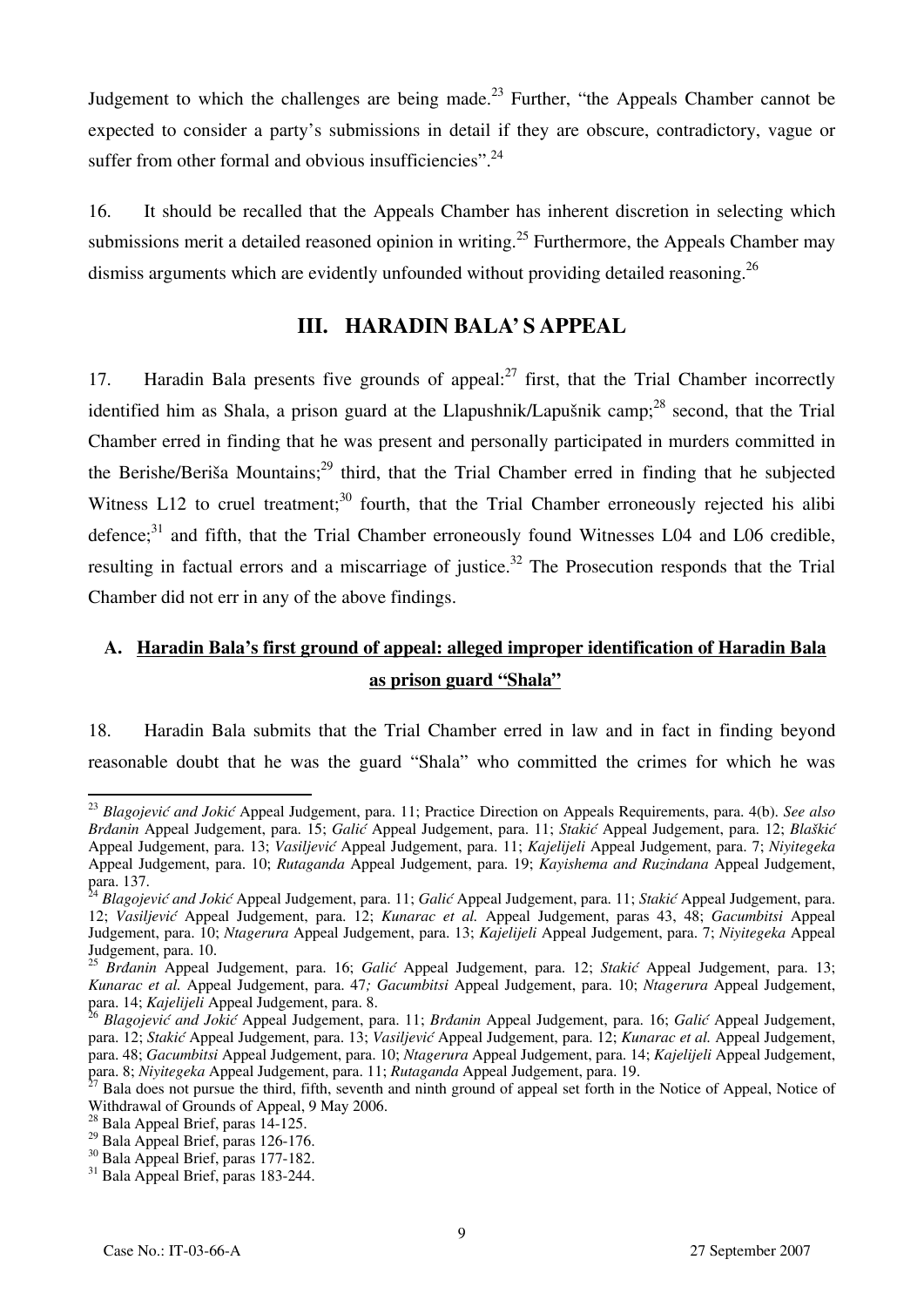convicted. Haradin Bala alleges four sub-errors under his first ground of appeal. First, that in failing to give any weight to the non-identifications of three eye-witnesses, the Trial Chamber failed to apply the principle of *in dubio pro reo*;<sup>33</sup> second, that the failure to attach any weight to the nonidentifications constitutes a reversal of the burden of  $proof; <sup>34</sup>$  third, that the Trial Chamber erroneously relied on in-court identifications; $35$  and fourth, that in assessing the evidence, the Trial Chamber failed to consider the individual as well as the combined strength of the evidence and only considered evidence in support of, and not against, his proper identification as Shala.<sup>36</sup>

## 1. Whether the Trial Chamber failed to apply the principle of *in dubio pro reo*

19. Haradin Bala submits that the Trial Chamber erred in law in not giving any weight to the failure of three eye witnesses - Vojko Bakrač, Witness L04 and Witness L12 - to identify him as the guard known as Shala from a photo spread, thus failing to apply - or misapplying - the principle of *in dubio pro reo*. 37 He argues that in the absence of any evidence explaining why the witnesses failed to identify him as the guard known as Shala, the Trial Chamber should have proceeded on an assumption in his favour.<sup>38</sup> Accordingly, it should have found that the reason the witnesses did not identify him from the photo spread was because they did not recognize him as the guard known as Shala.

20. The Prosecution responds that the only reasonable conclusion the Trial Chamber could have reached was that Haradin Bala was properly identified as the guard known as Shala.<sup>39</sup> Further, it submits that the principle *in dubio pro reo* does not apply to individual pieces of evidence, but only to the elements of the offence and the ultimate conclusion of guilt.<sup>40</sup> Thus, it submits that the Trial Chamber did not misapply the standard of proof when it found, based on the totality of the evidence, that Haradin Bala was properly identified as the guard known as Shala.<sup>41</sup> Relying on the *Tadić* Sentencing Judgement, Haradin Bala replies that the application of the principle *in dubio pro reo* "has never been limited to the ultimate conclusion of guilt."<sup>42</sup>

 $\overline{\phantom{a}}$ <sup>32</sup> Bala Appeal Brief, paras 245-266.

<sup>&</sup>lt;sup>33</sup> Bala Appeal Brief, paras 28-46.

<sup>&</sup>lt;sup>34</sup> Bala Appeal Brief, paras 47-55.

<sup>&</sup>lt;sup>35</sup> Bala Appeal Brief, paras 63-95.

<sup>36</sup> Bala Appeal Brief, paras 96-122. *See also* AT 34-37 and 81-82 (5.6.2007). 37 Bala Appeal Brief, para. 28.

 $38$  Bala Appeal Brief, paras 32, 45.

 $39$  Prosecution Response Brief, para. 1.31.

<sup>40</sup> Prosecution Response Brief, paras 1.33-1.34.

<sup>&</sup>lt;sup>41</sup> Prosecution Response Brief para. 1.37.

<sup>42</sup> Bala Reply Brief, para. 6. *See also* AT 48-49 (5.6.2007).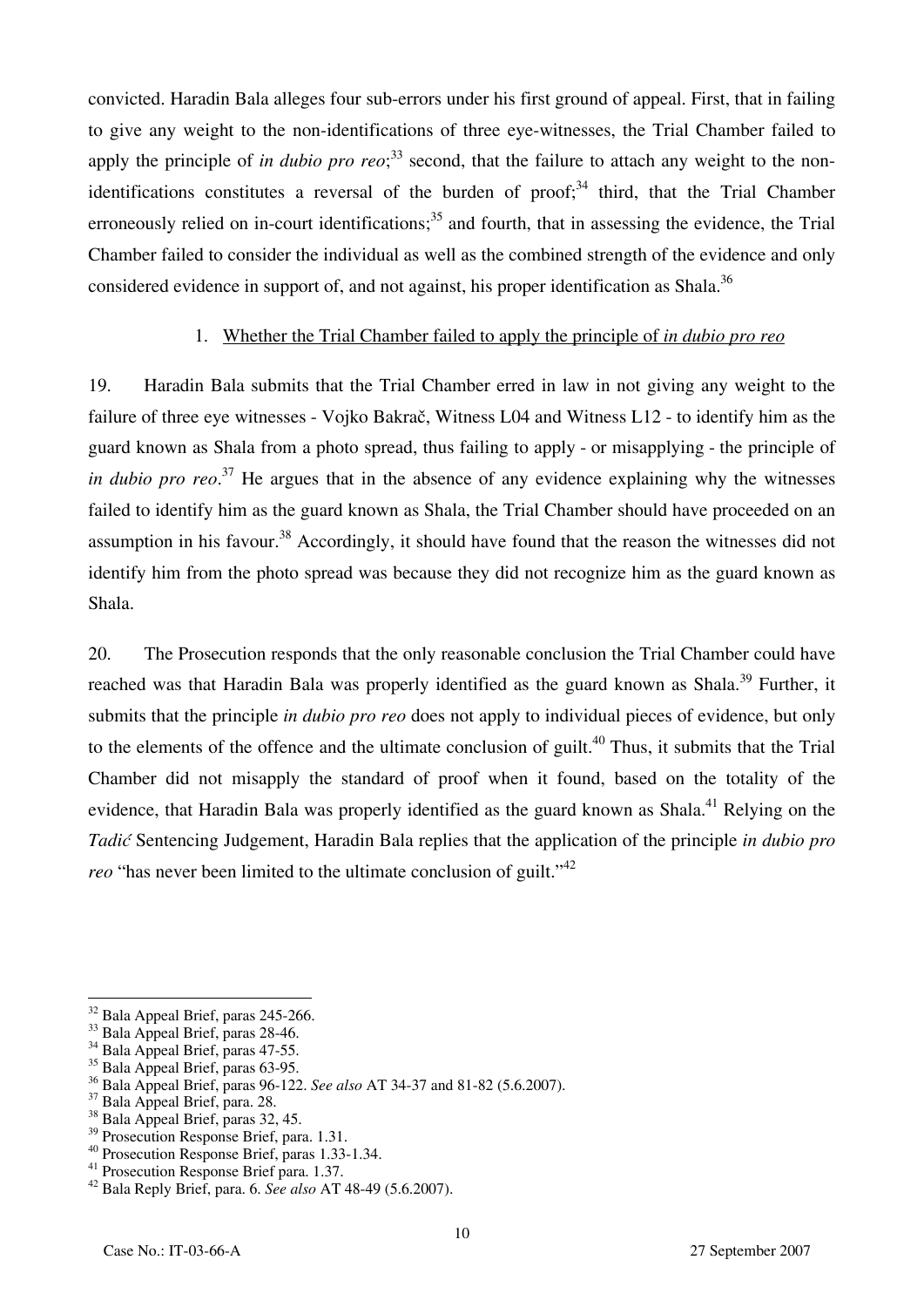#### (a) Whether the applicability of *in dubio pro reo* is limited to ultimate conclusions of guilt

21. The Appeals Chamber is satisfied that the principle of *in dubio pro reo*, as a corollary to the presumption of innocence, and the burden of proof beyond a reasonable doubt, $43$  applies to findings required for conviction, such as those which make up the elements of the crime charged. This approach is consistent with the case-law of the International Tribunal and is a logical approach, given that, in the context of issues of fact, the principle is essentially just one aspect of the requirement that guilt must be found beyond a reasonable doubt.<sup>44</sup> In *Naletilić and Martinović*, the Appeals Chamber recognized the applicability of this principle to the *mens rea* requirement of knowledge of the existence of an armed conflict.<sup>45</sup> Similarly, the *Naletilić and Martinović* Trial Chamber applied the principle in the context of the crime of torture: It held that the evidence did not allow the Trial Chamber to distinguish between beatings that were inflicted with a specific purpose – which is required to establish the crime of torture - and beatings that may have been inflicted for reasons of pure cruelty, but not with a specific purpose. Consequently, the Trial Chamber found *in dubio pro reo* that the specific purpose necessary for torture had not been established beyond reasonable doubt.<sup>46</sup> Further, the principle of *in dubio pro reo* is not applied to individual pieces of evidence and findings of fact on which the judgement does not rely. For example, in *Kvočka et al.*, the Appeals Chamber dismissed Prcać's argument that the Trial Chamber failed to apply the principle when it found that Prcać was an administrative assistant at the Omarska camp.<sup>47</sup> The Appeals Chamber held that the finding that Prca $\acute{\rm{c}}$  was an administrative assistant was not a fact aimed at conviction or an element of the crime charged, and thus the *in dubio pro reo* inquiry did not apply.

#### (b) Application of the *in dubio pro reo* principle

22. The Appeals Chamber is not satisified that Haradin Bala has established that the Trial Chamber misapplied the principle of *in dubio pro reo* to his identification as the guard known as Shala. The Trial Chamber reasonably assessed all of the evidence, including the failure of three eyewitnesses to identify Haradin Bala,<sup>48</sup> his alibi and his health at the relevant time,<sup>49</sup> and concluded

 $\overline{a}$ <sup>43</sup> See Čelebići Trial Judgement, para. 601. See also Christine V. D. Wyngaert (ed.), Criminal Procedure Systems in the European Community Butterworths, London (1993) at 21 (Belgium), 148 (Germany), 324 (Portugal), and Christoph J. M. Safferling, Towards an International Criminal Procedure, OUP, New York (2001) at 260.

<sup>&</sup>lt;sup>44</sup> See Naletilić and Martinović Appeal Judgement, para. 120; Stakić Appeal Judgement, paras 102-103. Naletilić and *Martinović* Trial Judgement, footnote 1100. *See also Tadić* Appeal Decision on Jurisdiction, para. 143.

<sup>&</sup>lt;sup>45</sup> *Naletilić and Martinović* Appeal Judgement, para. 120.<br><sup>46</sup> *Naletilić and Martinović* Trial Judgement, fn. 1100.

<sup>&</sup>lt;sup>47</sup> *Kvočka et al.* Appeal Judgement, paras 623-624.<br><sup>48</sup> Trial Judgement, paras 627-628.

<sup>49</sup> Trial Judgement, paras 649-650.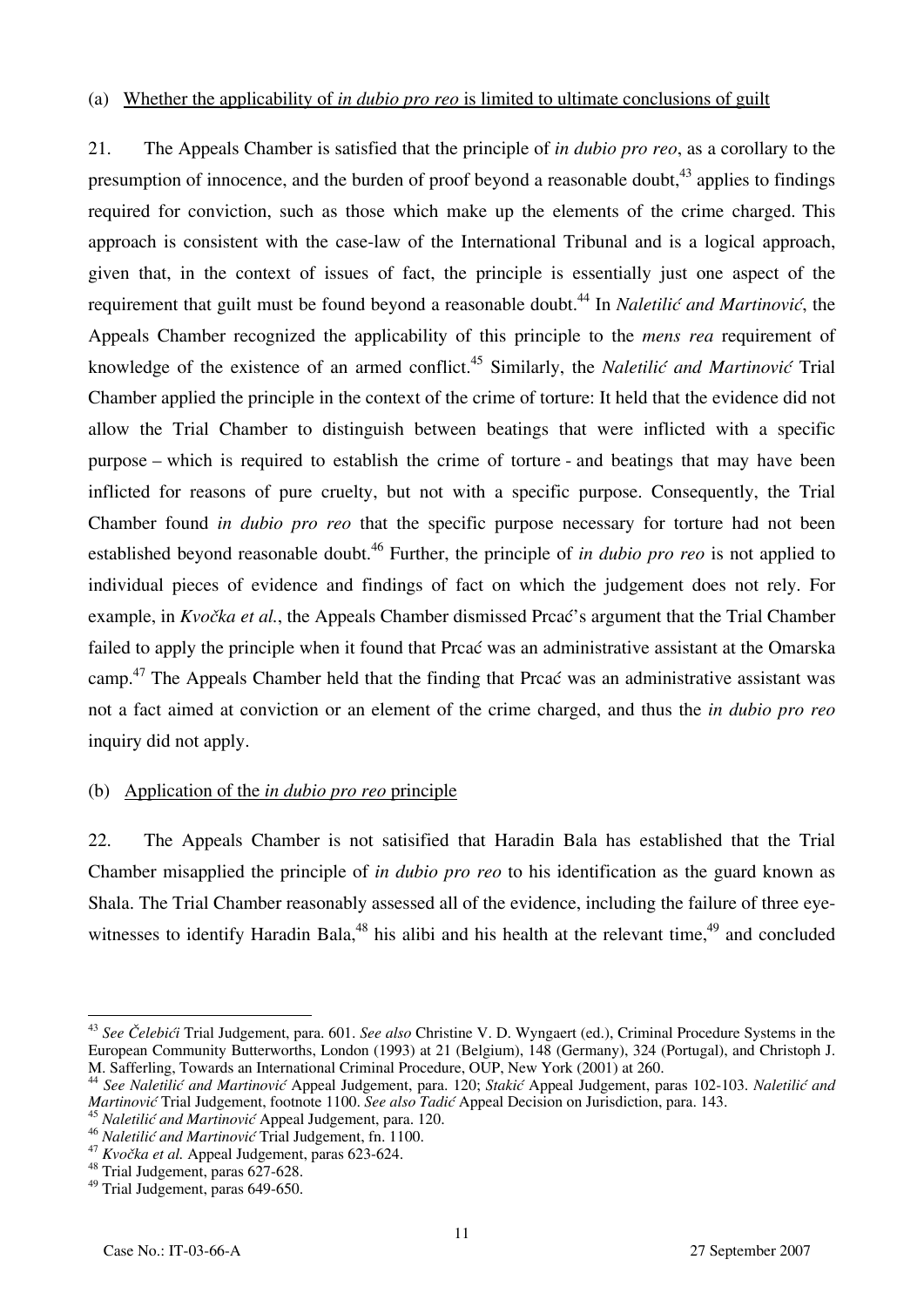that it was "not left with a reasonable doubt"<sup>50</sup> that Haradin Bala was the guard known as Shala despite the possibilities for mistaken identifications.

## 2. Whether the Trial Chamber reversed the burden of proof

23. Haradin Bala further submits that the Trial Chamber's failure to consider the three failed photo-identifications by Vojko Bakrač, Witness L04 and Witness L12 was a reversal of the burden of proof, thus constituting an error of law.<sup>51</sup> Haradin Bala argues that the burden of proof requires the Prosecution to establish each element of the charges beyond a reasonable doubt; $52$  accordingly. the Prosecution should have been required to prove that the non-identifications were caused for reasons other than that the witnesses failed to recognize him.<sup>53</sup> The Prosecution responds that the burden of proof applies to the whole of the evidence and not to each individual fact.<sup>54</sup>

24. In its Judgement, the Trial Chamber in discussing the burden of proof upon the Prosecution to establish the identification of the Accused beyond reasonable doubt correctly stated that:

The ultimate weight to be attached to each relevant piece of evidence, including each visual identification, where more than one witness has identified an Accused, is not to be determined in isolation. Even though each visual identification and each other relevant piece of evidence, viewed in isolation, may not be sufficient to satisfy the obligation of proof on the Prosecution, it is the cumulative effect of the evidence, *i.e.* the totality of the evidence bearing on the identification of an Accused, which must be weighed to determine whether the Prosecution has proved beyond reasonable doubt that each Accused is a perpetrator as alleged.<sup>55</sup>

The Prosecution was thus not required to establish the reasons for the failed photo spread identifications, because the Trial Chamber was satisfied that the cumulative effect of the other evidence on the identification of Haradin Bala as the guard Shala established this fact beyond reasonable doubt. The burden of proof on the Prosecution to establish facts beyond reasonable doubt does not necessarily require the Prosecution to establish that each piece of evidence independently establishes the relevant fact to that standard.

## 3. Whether the Trial Chamber erred in relying on in-court identifications

25. Haradin Bala submits that the Trial Chamber made a legal error in relying on his in-court identifications as the guard known as Shala by Witnesses L04, L06, L07, L10, L12, and L96,

<sup>&</sup>lt;sup>50</sup> Trial Judgement, para. 650.

<sup>51</sup> Bala Appeal Brief, paras 47-55.

 $52$  Bala Appeal Brief, paras 47, 50.

 $53$  Bala Appeal Brief, para. 50.

<sup>&</sup>lt;sup>54</sup> Prosecution Response Brief, para. 1.33.

<sup>55</sup> Trial Judgement, para. 20, citing *Prosecutor v. Kunarac*, Decision on Motion for Acquittal, Case No. IT-96-23-T, 3 July 2000, para. 4: "A tribunal of fact must never look at the evidence of each witness separately, as if it existed in a hermetically sealed compartment; it is the accumulation of *all* the evidence in the case which must be considered".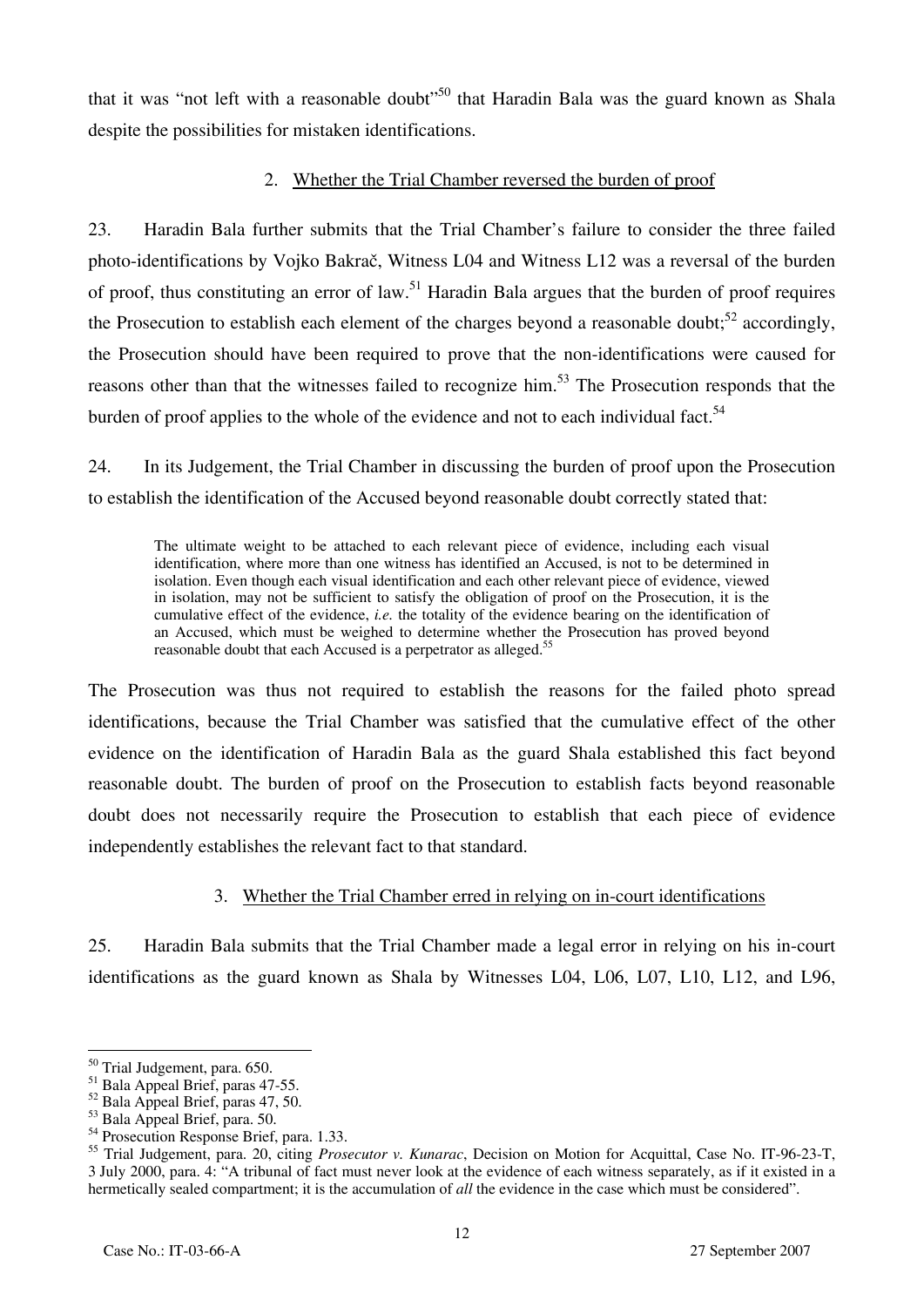leaving only one identification which was "free from taint" - that of Ivan Bakra $\check{\rm c}^5$ . He argues that in-court identifications should be given no probative weight because of their unreliable nature.<sup>57</sup> He also claims that four specific circumstances increase the unreliability of these identifications. First, the fact that all witnesses who made in-court identifications had seen him on television prior to giving testimony;<sup>58</sup> second, that Witnesses L04, L06, L10 and L12 are related to or acquainted with each other and had the opportunity and motivation to discuss the case before giving testimony;<sup>59</sup> third, that the Trial Chamber should not have placed weight on the in-court identifications made by Witnesses L04 and L12 as they previously failed to identify him as the guard known as Shala in a photo spread; $^{60}$  and fourth, he submits that the Trial Chamber erroneously gave no weight to the three failed photo spread identifications.<sup>61</sup> Haradin Bala also points out that the Prosecution admitted in response that Vojko Bakrač was shown the same high quality photograph of Haradin Bala which was shown to Ivan Bakrač. Thus, the sole basis relied upon by the Trial Chamber to attach no weight to this failed identification of Haradin Bala as the guard known as Shala by Vojko Bakrač – namely, that Haradin Bala's face on this photo was hardly distinct - is eliminated.<sup>62</sup>

26. The Prosecution agrees that no probative weight should be given to in-court identifications, $63$  and it concedes that the Trial Chamber placed some, albeit little, weight on the incourt identifications.<sup>64</sup> However, the Prosecution argues that this error does not invalidate the finding,65 as other evidence establishes beyond reasonable doubt that Haradin Bala was the guard known as Shala.<sup>66</sup> The Prosecution points in particular to the photo spread identifications made by Ivan Bakrač and Witness L96, to evidence showing Haradin Bala's pseudonym was Shala and to evidence identifying Haradin Bala as Shala by description. The Prosecution further refers to Witness L07's evidence on meeting Shala who identified himself as Haradin Bala and to evidence of Haradin Bala's presence in the Llapushnik/Lapušnik village. The Prosecution claims that this evidence is sufficient to establish beyond reasonable doubt that Haradin Bala was the guard known as Shala.<sup>67</sup>

<sup>56</sup> Bala Appeal Brief, para. 64, Bala Reply Brief, para. 9.

<sup>57</sup> Bala Appeal Brief, para. 65, citing *Kamuhanda* Appeal Judgement, para. 243; *Kunarac et al.* Decision on Motion for Acquittal, para. 19; *Kunarac et al.* Appeal Judgement, para. 320; Bala Reply Brief, para. 3. *See also* AT 39-42  $(5.6.2007)$ .

 $\frac{58}{58}$  Bala Appeal Brief, para. 67.

<sup>59</sup> Bala Appeal Brief, para. 69.

<sup>60</sup> Bala Appeal Brief, para. 70; Bala Reply Brief, paras 19, 28.

<sup>61</sup> Bala Reply Brief, paras 10-28.

<sup>62</sup> Bala Reply Brief, para. 18.

<sup>63</sup> Prosecution Response Brief, para. 1.4.

<sup>&</sup>lt;sup>64</sup> Prosecution Response Brief, para. 1.6.

<sup>65</sup> Prosecution Response Brief, paras 1.6, 1.10. *See also* AT 47 (5.6.2007).

<sup>66</sup> Prosecution Response Brief, paras 1.10-1.13.

<sup>67</sup> Prosecution Response Brief, para. 1.13. *See also ibid.*, para. 1.12, with reference to Trial Judgement, paras 603-632. *See also* AT 49-63 (5.6.2007).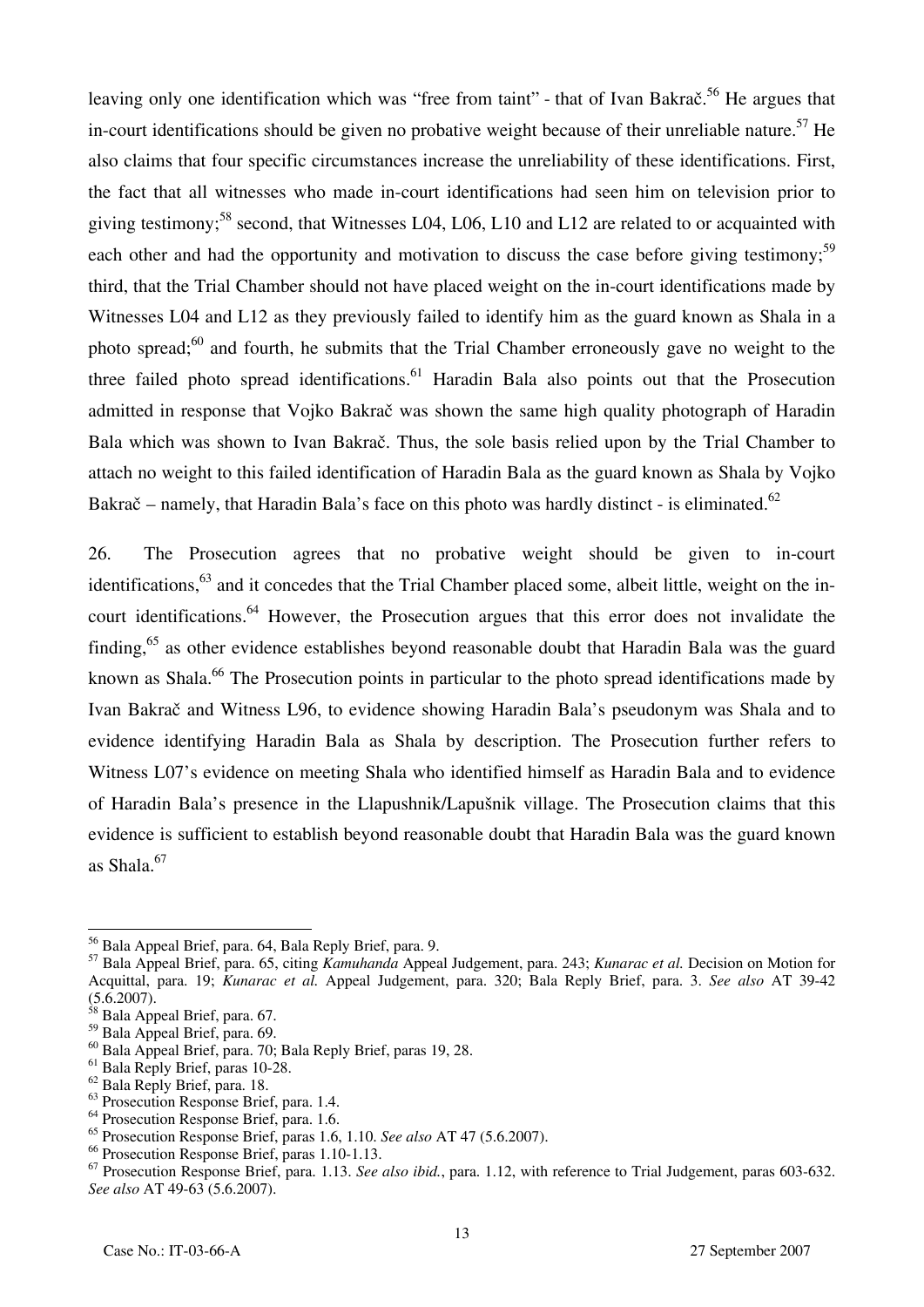27. The Appeals Chamber agrees with both parties that no probative weight should be attached to in-court identifications.68 As considered by the *Kunarac* Trial Chamber, in-court identifications are inherently unreliable "[b]ecause all of the circumstances of a trial necessarily lead such a witness to identify the person on trial".<sup>69</sup> This has been affirmed in both the *Kunarac* and *Kamuhanda* Appeal Judgements.70

28. In the present case, the Trial Chamber stated that it was "very conscious that an identification of an Accused in a courtroom may well have been unduly and unconsciously influenced by the physical placement of the Accused and the other factors which make an Accused a focus of attention in a courtroom."<sup>71</sup> The Trial Chamber further noted, with respect to the in-court identifications made by Witnesses L04 and L12, that they could be mistaken because of the Witnesses' previous failures to identify Haradin Bala as the guard known as Shala in a photo spread.<sup>72</sup> It also took into account the fact that all of the witnesses who made in-court identifications of Haradin Bala as the guard known as Shala had seen Haradin Bala on television prior to giving testimony and stated that it was not satisfied on the evidence of the individual witnesses alone that Haradin Bala had been identified beyond reasonable doubt to be the guard Shala.<sup>73</sup> Nevertheless. despite the reliability problems of the in-court identifications, the Trial Chamber accepted the evidence of each of the six witnesses who made in-court identifications (Witnesses L04, L06, L07, L10, L12 and L96) as evidence that could be used in combination with other identification evidence given by other witnesses. Further, in reaching its conclusion that Haradin Bala was the guard known as Shala, the Trial Chamber did not distinguish between the in-court identifications and other evidence given by the witnesses, including the descriptions of Haradin Bala they gave during their testimony. Accordingly, the Trial Chamber attached some weight to the in-court identifications and to the extent that it did, it was in error.<sup>74</sup> The impact of this error on the finding of the Trial Chamber that Haradin Bala was the guard known as Shala will be determined later in this Judgement.<sup>75</sup>

<sup>&</sup>lt;sup>68</sup> The failure to identify an accused in court, however, can be a reason for declining to rely on the evidence of an identifying witness. In this context, *see Kvočka et al.* Appeal Judgement, para. 473.

<sup>&</sup>lt;sup>69</sup> Kunarac et al. Trial Judgement, para. 562.<br><sup>70</sup> Kunarac et al. Appeal Judgement, para. 320; Kamuhanda Appeal Judgement, para. 243.<br><sup>71</sup> Trial Judgement, para. 18, citing Professor Willem Wagenaar, T. 7140; ex. DM7; s para. 19.

Trial Judgement, para. 627.

<sup>&</sup>lt;sup>73</sup> Trial Judgement, paras 607, 610, 611, 613, 614, 616, 627, 631.

 $74$  The Appeals Chamber notes that while the Trial Chamber "accept edl the honesty of the seven identifying witnesses," it previously found that it was not convinced of Witness L96's honesty and thus only gave weight to those material parts of his evidence which were confirmed by evidence offered by others: Trial Judgement, paras 26, 613. <sup>75</sup> *See infra* para. 33.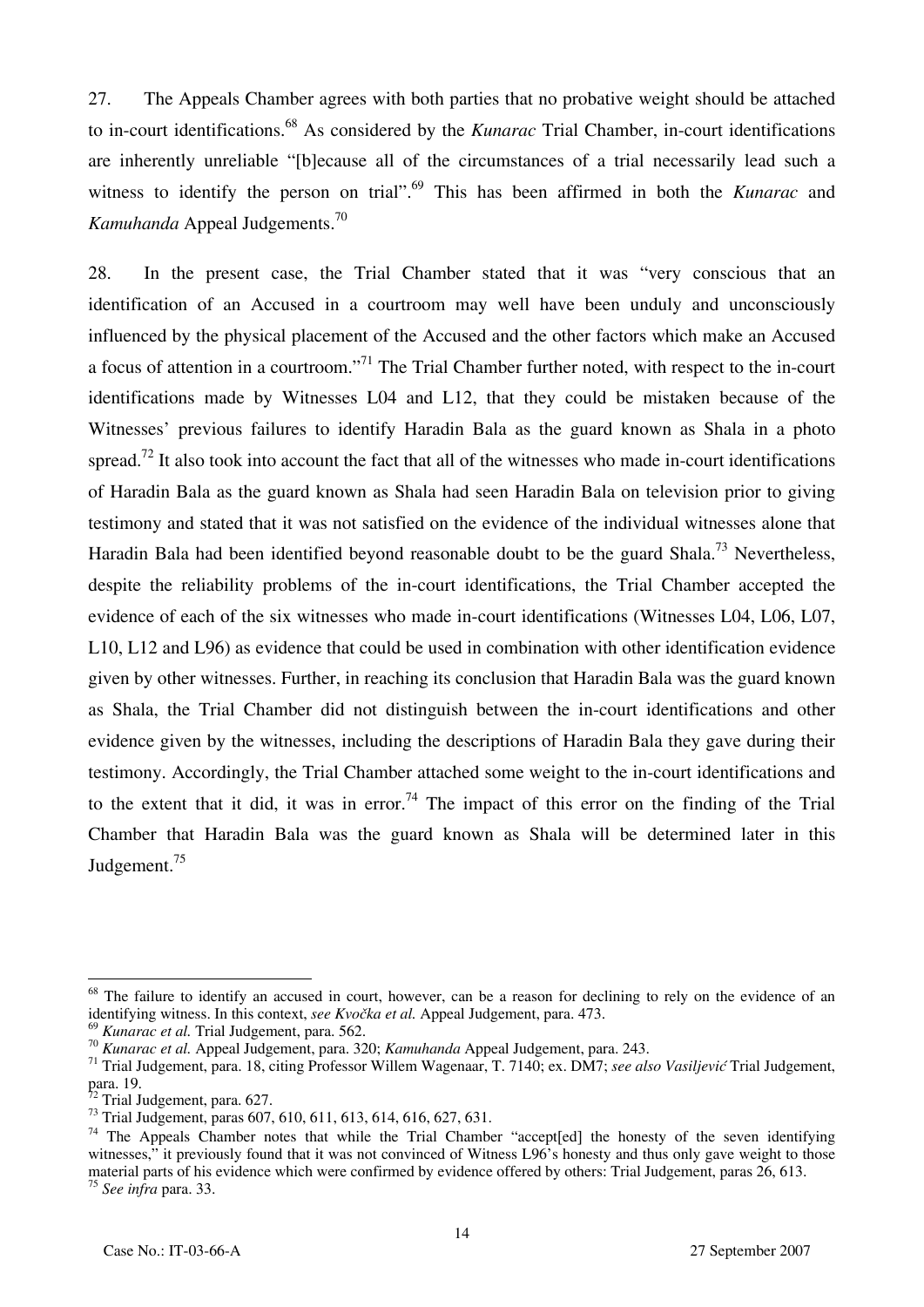#### 4. Whether the Trial Chamber erred by not attaching weight to the failed identifications

29. Three witnesses – Vojko Bakrač, Witness L04 and Witness L12 - failed to select Haradin Bala as the guard known as Shala from a photo spread that included his photograph.<sup>76</sup> Three other witnesses (Ivan Bakrač, Witness L96 and Witness L64) selected Haradin Bala as the guard known as Shala from a photo spread, although the honesty and credibility of two of these three witnesses - Witnesses L96 and L64 - was distrusted by the Trial Chamber. Witnesses L06, L07 and L10 identified Haradin Bala as the guard Shala in court without first having been asked to attempt to identify Shala in a photo spread.<sup>77</sup> Haradin Bala submits that the Trial Chamber erred in declining to give weight to these failed identifications.<sup>78</sup>

30. In considering this allegation, the Appeals Chamber recalls its finding in *Kupreškić et al.*

that a reasonable Trial Chamber must take into account the difficulties associated with identification evidence in a particular case and must carefully evaluate any such evidence, before accepting it as the sole basis for sustaining a conviction. Domestic criminal law systems from around the world recognise the need to exercise extreme caution before proceeding to convict an accused person based upon the identification evidence of a witness made under difficult circumstances. The principles developed in these jurisdictions acknowledge the frailties of human perceptions and the very serious risk that a miscarriage of justice might result from reliance upon even the most confident witnesses who purport to identify an accused without an adequate opportunity to verify their observations.<sup>79</sup>

After having examined a number of domestic criminal law systems in relation to the question of identification evidence, the Appeals Chamber stated in *Kupreškić et al.*:

Courts in domestic jurisdictions have identified the following factors as relevant to an appellate court's determination of whether a fact finder's decision to rely upon identification evidence was unreasonable or renders a conviction unsafe: identifications of defendants by witnesses who had only a fleeting glance or an obstructed view of the defendant; identifications occurring in the dark and as a result of a traumatic event experienced by the witness; inconsistent or inaccurate testimony about the defendant's physical characteristics at the time of the event; misidentification or denial of the ability to identify followed by later identification of the defendant by a witness; the existence of irreconcilable witness testimonies; and a witness' delayed assertion of memory regarding the defendant coupled with the "clear possibility" from the circumstances that the witness had been influenced by suggestions from others. $80^{\circ}$ 

In addition, the Appeals Chamber observes that identification evidence may be affected by the length of time between the crime and the confrontation. $81$ 

31. When considering the three failed identifications and the in-court identifications, the Appeals Chamber notes that the Trial Chamber found one piece of identification evidence to be

<sup>&</sup>lt;sup>76</sup> Bala Appeal Brief, para. 55. See ex. P83 "Photo line up".

 $^{77}$  Bala Appeal Brief, para. 71. See also Trial Judgement, paras 610, 611, 614.<br><sup>78</sup> Bala Appeal Brief, paras 23-27. See also AT 37-39 (5.6.2007).

<sup>79</sup> *Kupreškić et al.* Appeal Judgement, para. 34. *See also Kunarac et al.*, Decision on Motion for Acquittal, 3 July 2000, para. 8.<br><sup>80</sup> Kupreškić et al. Appeal Judgement, para. 40 (internal footnotes omitted).

<sup>&</sup>lt;sup>81</sup> *See* Corpus Juris Secundum, XXXIV. Identification Evidence in General, section 1095, updated November 2006.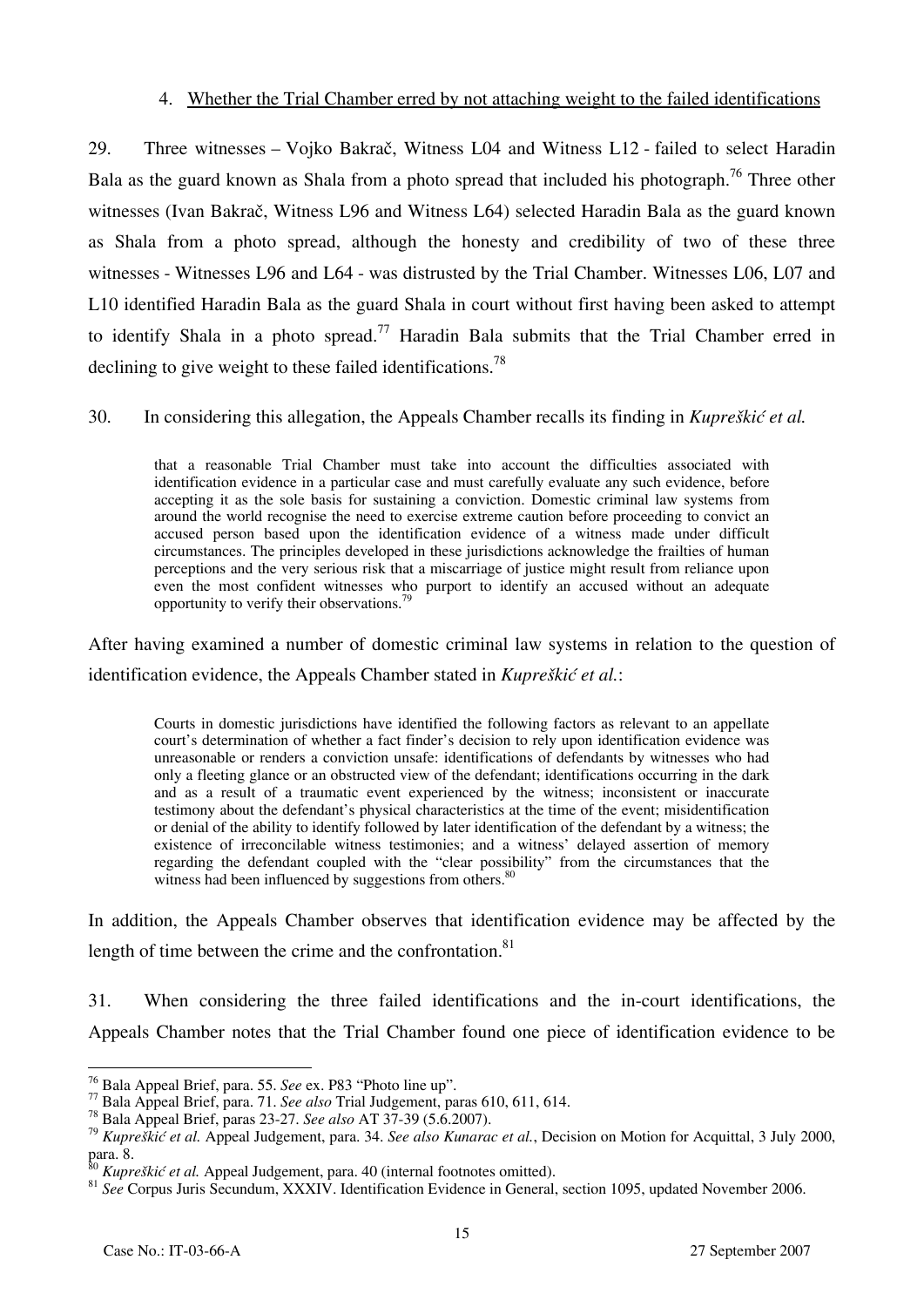particularly convincing: that of Ivan Bakrač. The Trial Chamber specifically held that Ivan Bakrač stood out among the witnesses because of the "care, honesty, competence and […] reliability he displayed when giving evidence and because of the opportunities he had in 1998 to closely observe the guard in the prison camp whom he then knew as Shala."<sup>82</sup> It further noted that Ivan Bakra $\check{\rm c}$ "immediately and unhesitatingly" recognized Haradin Bala's photo in a photo spread shown to him in 2003 and identified him as the guard he knew as Shala. $83$ 

32. The Appeals Chamber has found above that the Trial Chamber did not reverse the burden of proof or violate the principle of *in dubio pro reo* when, after considering all the evidence including the failure of Vojko Bakrač, Witness L04 and Witness L12 to identify Haradin Bala as the guard known as Shala, it found beyond a reasonable doubt that Haradin Bala was in fact Shala. Furthermore, when assessing all the evidence bearing on the identification of Haradin Bala.<sup>84</sup> the Trial Chamber reasonably attached significant probative weight to the testimony of Ivan Bakrač and only slight probative weight to the courtroom identification evidence. Hence, the Appeals Chamber declines to find that the Trial Chamber would have reached a different conclusion had it not taken into account the courtroom identification evidence.

#### 5. Whether the Trial Chamber erred in its summing up of the evidence

33. Haradin Bala also alleges that the Trial Chamber erred in its summing up of the evidence and did not correctly apply the standard of proof beyond reasonable doubt because it failed to consider the individual as well as the combined strength of the evidence. Additionally, he submits that the Trial Chamber did not evaluate the totality of the evidence but focused only on the evidence in support of, not against, his proper identification as the guard known as Shala.<sup>85</sup> He submits that unreliable evidence cannot become reliable simply because it is corroborated by other unreliable evidence.<sup>86</sup> He further argues that the Trial Chamber applied a balance of probabilities standard rather than the required proof beyond reasonable doubt standard to his identification as Shala.<sup>87</sup> The Prosecution responds that the Trial Chamber considered all circumstances, including evidence related to Haradin Bala's alibi and health, and after weighing this evidence both separately and in combination with the identification evidence, found beyond reasonable doubt that Haradin Bala was the guard known as Shala. $88$ 

<sup>&</sup>lt;sup>82</sup> Trial Judgement, para. 624.

<sup>83</sup> *Ibid*. 84 Trial Judgement, para. 20.

<sup>85</sup> Bala Appeal Brief, para. 98.

<sup>86</sup> Bala Appeal Brief, paras 100-102.

<sup>87</sup> Bala Appeal Brief, paras 115-117.

<sup>88</sup> Prosecution Response Brief, para. 1.57.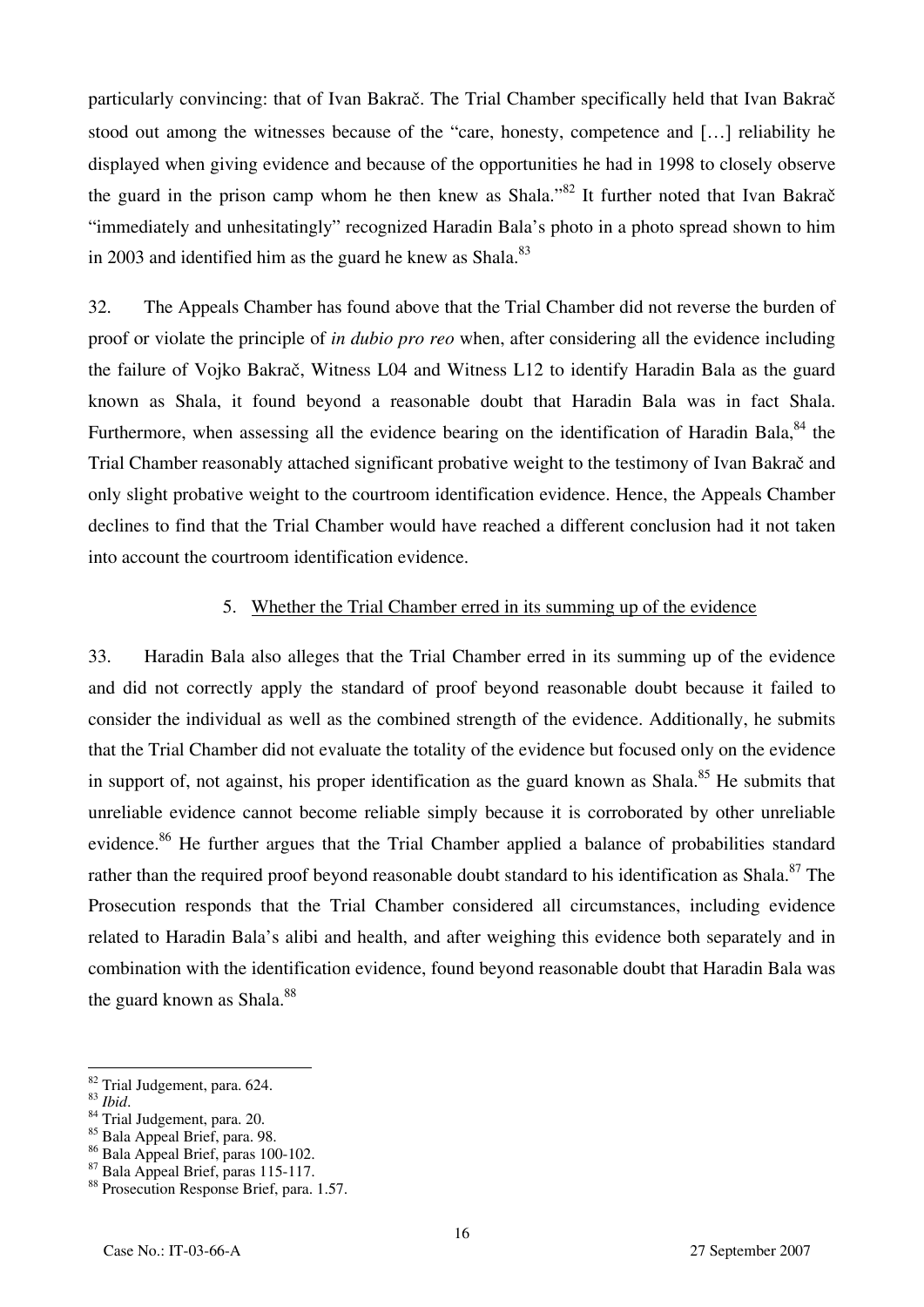34. The Appeals Chamber notes that this argument merely restates Haradin Bala's previous argument that the Trial Chamber misapplied the principle of *in dubio pro reo* and the burden of proof beyond reasonable doubt. The Appeals Chamber has already found that the Trial Chamber did not err in this respect.

35. As a result, and despite the Trial Chamber's error in relation to the weight attached to the incourt identifications, Haradin Bala's first ground of appeal is dismissed.

## **B. Haradin Bala's second ground of appeal: alleged error in finding that Haradin Bala participated in the murders in the Berishe/Beriša Mountains**

### 1. Arguments of the parties

36. Haradin Bala alleges that the Trial Chamber erred in law and in fact in finding that he was present and personally participated in nine murders in the Berishe/Beriša Mountains on 25 or 26 July 1998 and claims this error amounts to a miscarriage of justice and invalidates the Trial Judgement.<sup>89</sup> Specifically, he alleges that his participation in these murders was not proven beyond reasonable doubt as there was a reasonable inference favourable to him, which the Trial Chamber failed to consider.<sup>90</sup> He points to "unchallenged" evidence that the terrain of the Berishe/Beriša Mountains was difficult to cross for "a man in optimal physical condition"; that he was in poor medical condition during that time; and that the weather conditions were extreme during the relevant period.<sup>91</sup> He claims that this evidence, taken together, necessitates the reasonable inference that he was incapable of walking the prisoners into the Berishe/Beriša Mountains and that he could not have been present at the time the nine murders took place. $92$ 

37. In the alternative, Haradin Bala claims that the Trial Chamber erred in law by shifting the burden of proof and requiring him to demonstrate that he was physically incapable of engaging in the nine murders.  $93$  Similar to his above contention, he claims that he produced uncontested evidence at trial raising reasonable doubt as to his identification as the KLA soldier that walked into the Berishe/Beriša Mountains, and that the Prosecution failed to prove beyond reasonable doubt that he was this soldier.<sup>94</sup> Alternatively, he submits that another reasonable inference available to the Trial Chamber was that when he left the group of remaining prisoners they were still alive and he

 $\overline{a}$ <sup>89</sup> Bala Appeal Brief, para. 130.

<sup>&</sup>lt;sup>90</sup> Bala Appeal Brief, paras 132-133, citing *Čelebići* Appeal Judgement, para. 458.

 $91$  Bala Appeal Brief, para. 144.

<sup>92</sup> *Ibid*. *See also* AT 42-45 (5.5.2007).

<sup>&</sup>lt;sup>93</sup> Bala Appeal Brief, para. 145.

<sup>&</sup>lt;sup>94</sup> Bala Appeal Brief, paras 148-150.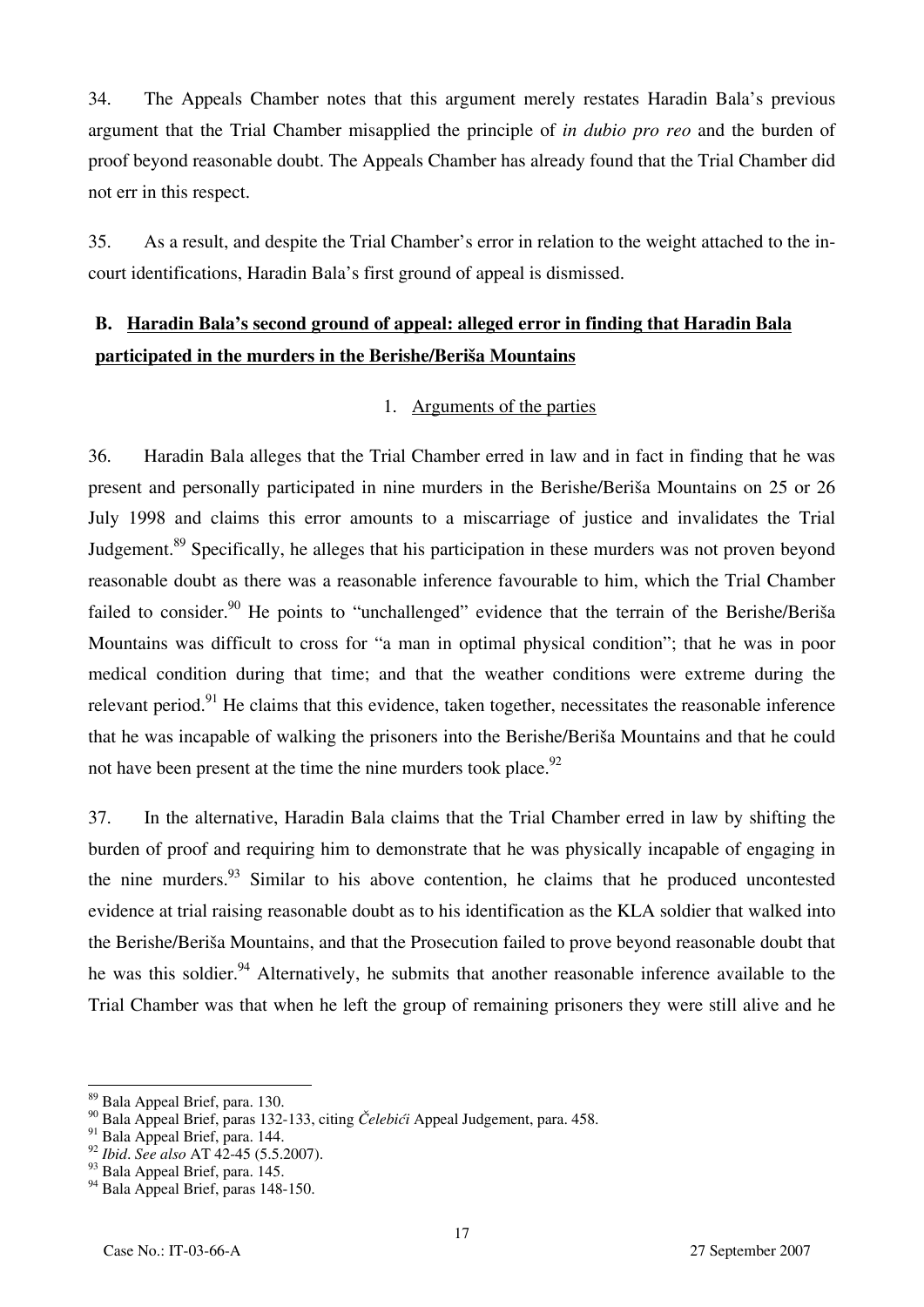was not present when those prisoners were executed.<sup>95</sup> Also, he claims that no reasonable trier of fact could have concluded that he was guilty of the murders without relying on the testimony of Witness L96, whom the Trial Chamber found to be unreliable.<sup>96</sup>

38. As to the allegedly erroneous finding of the Trial Chamber regarding his personal participation in the murders.<sup>97</sup> Haradin Bala argues that the ballistics evidence allows for the reasonable inference that more than two people were involved in the shootings.<sup>98</sup> He also argues that the Trial Chamber misapplied the *in dubio pro reo* principle in finding that "the forensic evidence […] neither confirms nor denies the active presence of a third guard in the [Berisha] Mountains at the time of the executions", because Haradin Bala may not have actually shot at the prisoners, a factor which could have significantly influenced the sentence.<sup>99</sup> Also, Haradin Bala argues that the Trial Chamber relied on Witness L96's uncorroborated testimony concerning the events after the first group of prisoners was released, although the Trial Chamber had unequivocally stated that it would not rely on his evidence regarding material issues unless that evidence was corroborated.100

39. The Prosecution responds that the Trial Chamber did not shift the burden of proof and that its conclusions were reasonably based on the totality of the evidence.<sup>101</sup> The Prosecution argues that the Trial Chamber accepted credible evidence of five witnesses that Shala/Haradin Bala and another KLA soldier, Murrizi, marched the detainees remaining in the prison camp into the Berishe/Beriša Mountains.<sup>102</sup> The Prosecution also refers to the poor health of the detainees who were walked to the Mountains after having been subjected to the deplorable conditions in the camp.<sup>103</sup> and, in relation to Haradin Bala, argues that the medical evidence of Zeqir Gashi and Fitim Selimi does not support the conclusion that it was physically impossible for Haradin Bala to have escorted the detainees.104 As to the alleged shifting of the burden of proof, the Prosecution argues that the Trial Chamber correctly held that it was "not left with a reasonable doubt" that Haradin Bala was the guard known as Shala in the camp and escorted the detainees to the Berishe/Beriša Mountains, after having considered the identification evidence, the alibi evidence and the evidence regarding Haradin Bala's health, both separately and in combination.<sup>105</sup> To this, Haradin Bala replies that the

- 
- 
- <sup>102</sup> Prosecution Response Brief, para. 2.1.<br><sup>102</sup> Prosecution Response Brief, para. 2.2.<br><sup>103</sup> Prosecution Response Brief, para. 2.3-2.4.<br><sup>104</sup> Prosecution Response Brief, para. 2.7.
- 

<sup>&</sup>lt;sup>95</sup> Bala Appeal Brief, para. 158.

<sup>96</sup> Bala Appeal Brief, para. 159.

<sup>&</sup>lt;sup>97</sup> Bala Appeal Brief, para. 161.

<sup>&</sup>lt;sup>98</sup> Bala Appeal Brief, paras 163-165.

 $^{99}$  Bala Appeal Brief, para. 166 (with reference to Trial Judgement, para. 453), and paras 167-168.<br> $^{100}$  Bala Appeal Brief, paras 170-173.

<sup>&</sup>lt;sup>105</sup> Prosecution Response Brief, para. 2.17, with reference to Trial Judgement, paras 649-650.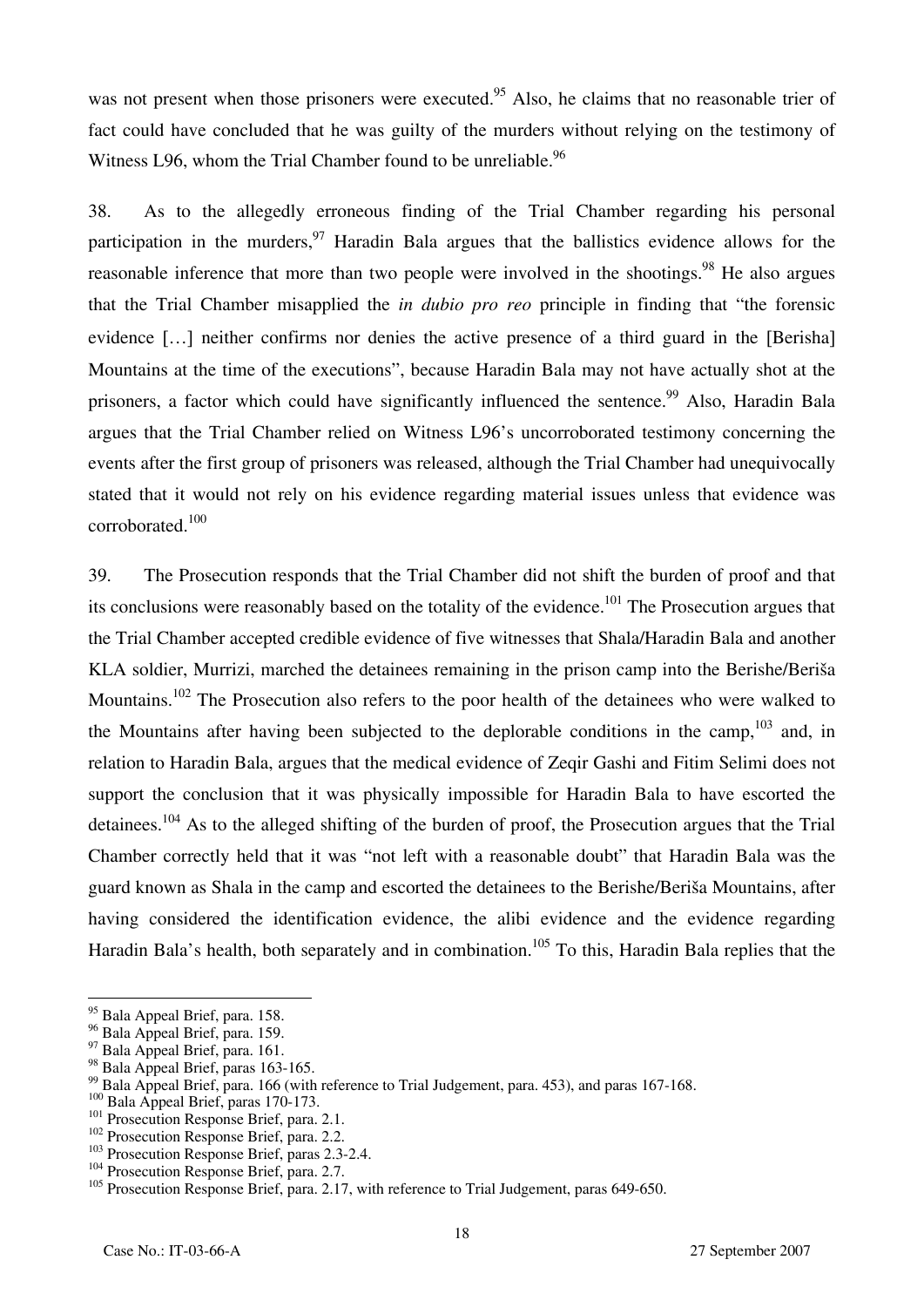evidence regarding his health should have been considered independently of the evidence regarding identification and alibi. $106$ 

40. In relation to Haradin Bala's submissions on his personal participation in the murders, the Prosecution responds that Witness L96's eyewitness testimony was supported by probative evidence: Witness L96 could lead investigators to the murder site where the bodies were uncovered;<sup>107</sup> surviving witnesses testified that Haradin Bala escorted the group of prisoners to the Berishe/Beriša Mountains;<sup>108</sup> ballistics evidence neither established nor precluded that a third KLA soldier participated in the executions; Haradin Bala's and Murrizi's joint role in the release of the first group of prisoners (leaving the remaining prisoners, including Witness L96, with Haradin Bala and Murrizi); and the bodies of all of the remaining prisoners (with the exception of three) were later recovered in the vicinity.<sup>109</sup>

41. The Prosecution also argues that it is mere speculation that Haradin Bala could have left the crime site prior to the executions as no evidence was adduced in support of such an inference.<sup>110</sup> As to the possible presence of a third KLA soldier at the executions, the Prosecution responds that Witnesses L96 and L10 identified Haradin Bala and a third soldier as carrying automatic weapons or "Kalashnikov", and Murrizi as carrying a "rifle".<sup>111</sup> Hence, the Prosecution argues that even if the ballistics evidence raised a reasonable doubt as to whether a third weapon was fired, these two witnesses testified that Haradin Bala and the third KLA soldier were in possession of Kalashnikovs, and bullets and casings found at the execution site were attributed to at least two separate Kalashnikovs.<sup>112</sup>

## 2. Discussion

42. The essence of the first challenge made by Haradin Bala is whether or not it was reasonable for the Trial Chamber to find that he made the trip into the mountains given the condition of his health. In its Judgement, the Trial Chamber thoroughly evaluated the evidence regarding Haradin Bala's health. It considered that Haradin Bala was in poor health before 1998; that he suffered from and took medication for *angina pectoris*; that he had high blood pressure and a heart arrhythmia and took medication for the arrhythmia; and that he was told by his doctor to avoid overexertion.<sup>113</sup> While considering the evidence of Haradin Bala's health, the Trial Chamber also placed particular

<sup>&</sup>lt;sup>106</sup> Bala Reply Brief, para. 41.

<sup>&</sup>lt;sup>107</sup> Prosecution Response Brief, para. 2.30.<br><sup>108</sup> Prosecution Response Brief, paras 2.23-2.30.<br><sup>109</sup> Prosecution Response Brief, para. 2.23.

<sup>&</sup>lt;sup>110</sup> Prosecution Response Brief, para. 2.27.<br><sup>111</sup> Prosecution Response Brief, para. 2.36.<br><sup>112</sup> Ibid. See also AT 68-79 (5.6.2007). For Bala's reply, see also AT 80-81 (5.6.2007)<br><sup>113</sup> Trial Judgement, para. 648.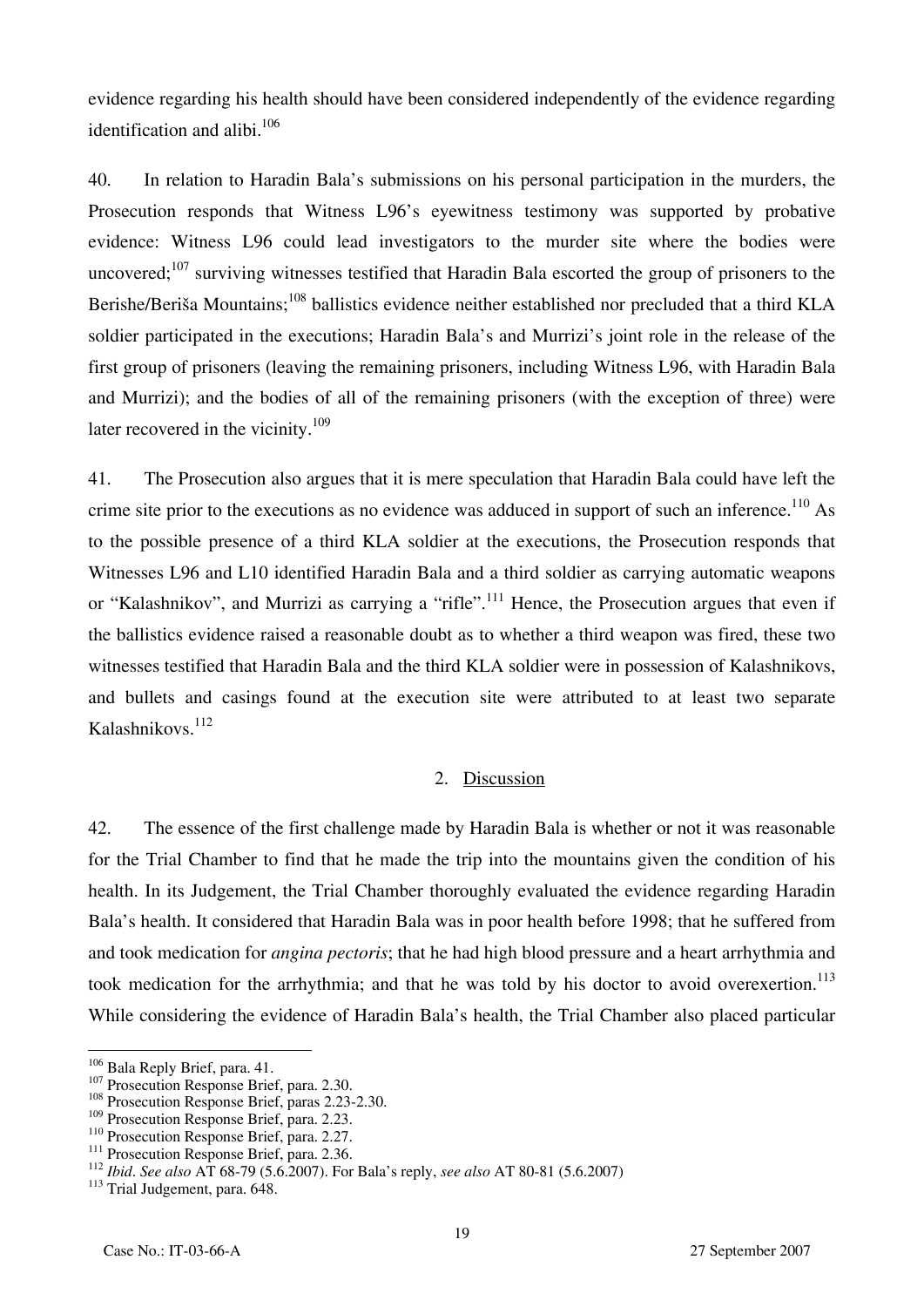emphasis on the fact that despite these health concerns, Haradin Bala joined the KLA and served as a soldier, actually participating in military action on certain occasions.<sup>114</sup> It found that this fact indicated "either or both that, despite his physical condition, he was able to engage in the demanding physical activities of combat, or that he did not always hold back from the physical demands of KLA service because of his physical condition."<sup>115</sup> It concluded from "the general circumstances" that Shala, along with Murrizi and possibly another KLA soldier, were present and directly involved in shooting the nine Kosovo Albanian prisoners in the Berishe/Beriša Mountains on or about 26 July 1998. The general circumstances relied upon by the Trial Chamber were:

the body of evidence as to the role of Shala and Murrizi in the prison camp, the fact that when Llapushnik/Lapusnik came under Serbian attack both men escorted the remaining prisoners on the march to the Berishe/Berisa Mountains, their joint role in the release of the first group of prisoners, leaving the remaining prisoners, including L96, with Shala and Murrizi, and that the bodies of all of these remaining prisoners, with the exception of L96, Hetem Rexhaj and Xheladin Ademaj, were later recovered in the vicinity.<sup>116</sup>

43. On the basis of all of the evidence considered, the Trial Chamber concluded that it was not left with any reasonable doubt that Haradin Bala committed the nine murders in the Berishe/Beriša Mountains despite his ill health. $117$ 

44. In light of the evidence considered by the Trial Chamber that Haradin Bala was an active member of the KLA despite his health condition, the Appeals Chamber finds that it was not unreasonable for the Trial Chamber to refuse Haradin Bala's proposed inference that he was incapable of walking the prisoners into the Berishe/Beriša Mountains.<sup>118</sup> While it may not have been medically advisable for Haradin Bala to have made the trip into the mountains, he had already shown that his medical condition did not prevent him from partaking in certain physical duties to serve the KLA, including as a guard in the prison camp. Specifically, the evidence shows that despite having high blood pressure and an arrhythmic heartbeat since 1998, he had engaged in military action with these health problems.<sup>119</sup> Further evidence supports the reasonableness of the Trial Chamber's finding. This evidence includes identification evidence that Haradin Bala was the guard known as Shala (as discussed above); evidence that the guards Shala and Murrizi gathered the prisoners in the prison camp and led them towards the mountains, with Shala bringing up the rear;<sup>120</sup> and evidence that Shala called out the names of approximately ten prisoners and

 $114$  Trial Judgement, para. 648.

<sup>&</sup>lt;sup>115</sup> Ibid.<br><sup>115</sup> Ibid.<br><sup>116</sup> Trial Judgement, para. 454.<br><sup>117</sup> Trial Judgement, paras 650, 461, 466, 471, 476, 482, 487, 492, 501 and 506.<br><sup>118</sup> See Galić Appeal Judgement, para. 218. See also Kupreškić et al. Appeal Jud Judgement, para. 219; *Čelebići Appeal Judgement, para. 458; Ntagerura et al. Appeal Judgement, paras 304-306.* 

<sup>&</sup>lt;sup>119</sup> Trial Judgement, para. 648, citing Elmi Sopi T. 6746-6747 (3.5.2005).<br><sup>120</sup> Trial Judgement, para. 448.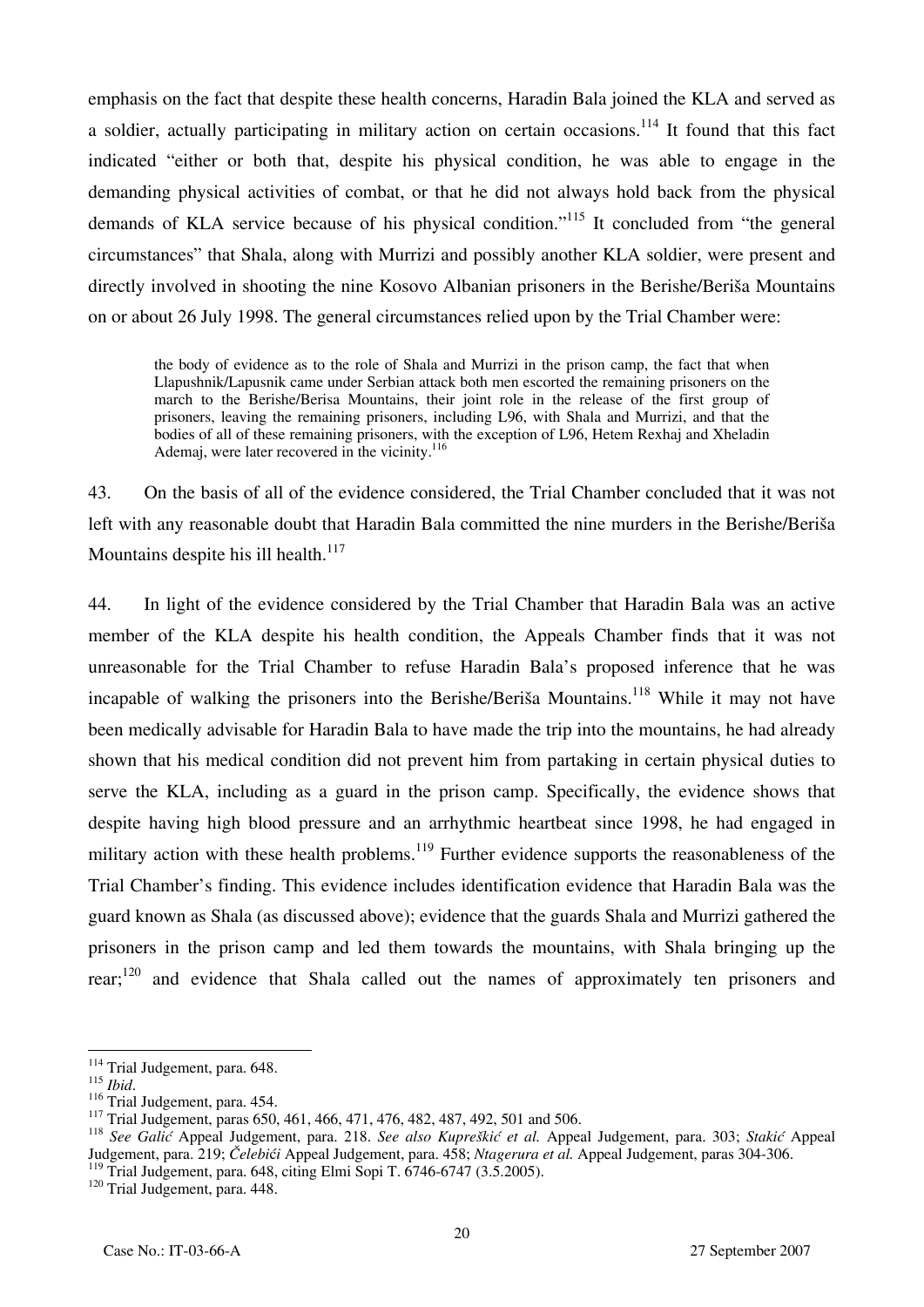subsequently released them.<sup>121</sup> In light of this evidence, Haradin Bala fails to show that it was unreasonable for the Trial Chamber to conclude that he was capable of walking the prisoners into the Berishe/Beriša Mountains and was present at the time the murders took place.

45. Nor does the Appeals Chamber agree with Haradin Bala's contention that the Trial Chamber improperly shifted the burden of proof by requiring him to demonstrate that he was physically incapable of engaging in the nine murders. The Appeals Chamber notes that Haradin Bala fails to meet the requirements for appeal, as he does not specify where in the Trial Judgement the error allegedly lies, but merely makes a broad assertion that the Trial Judgement shifted the burden of proof because it did not accept the alibi evidence he put forward.<sup>122</sup> Furthermore, Haradin Bala does not demonstrate that the Trial Chamber was not satisfied that the Prosecution had fulfilled its burden of negating any reasonable doubt that he was "physically capable of engaging in the acts alleged in the Indictment".

46. With regard to Haradin Bala's claim that he produced uncontested evidence at trial sufficient to raise reasonable doubt that he was the KLA soldier that walked into the Berishe/Beriša Mountains, and that the Prosecution failed to provide proof beyond reasonable doubt that he was this soldier, this ground of appeal is dismissed for the reasons stated above.<sup>123</sup>

47. With respect to Haradin Bala's sub-ground of appeal that the Trial Chamber erred in finding that he personally participated in the murders, the Appeals Chamber finds that Haradin Bala has not demonstrated any error. The Appeals Chamber notes that the Trial Chamber carefully weighed the evidence when it held that Haradin Bala (a.k.a. Shala) and Murrizi "were present and directly involved in the shooting at the prisoners", drawing this inference from

the role of both Shala and Murrizi in the prison camp, the fact that when Llapushnik/Lapusnik came under Serbian attack, both men escorted the remaining prisoners on the march to the Berishe/Berisa Mountains, their joint role in the release of the first group of prisoners, leaving the remaining prisoners, including L96, with Shala and Murrizi, and that the bodies of all of these remaining prisoners, with the exception of L96, Hetem Rexhaj and Xheladin Ademaj, were later recovered in the vicinity.<sup>124</sup>

The Trial Chamber further held that

both Shala and Murrizi, and perhaps a third KLA soldier, acted together in shooting and killing all but L96, Xheladin Ademaj and perhaps Hetem Rexhaj, of the remaining group of prisoners.<sup>125</sup>

Later in the Trial Judgement, the Trial Chamber found that

 $\overline{a}$ <sup>121</sup> Witness L06, T. 1028-1030 (26.11.2004); Witness L12, T. 1815-1818 (13.12.2004); Witness L10, T. 2962-2965  $(3.2.2005)$ .

<sup>&</sup>lt;sup>122</sup> Bala Appeal Brief, paras 145-150. *See also Galić* Appeal Judgement, paras 7, 11.<br><sup>123</sup> *See supra* para. 45.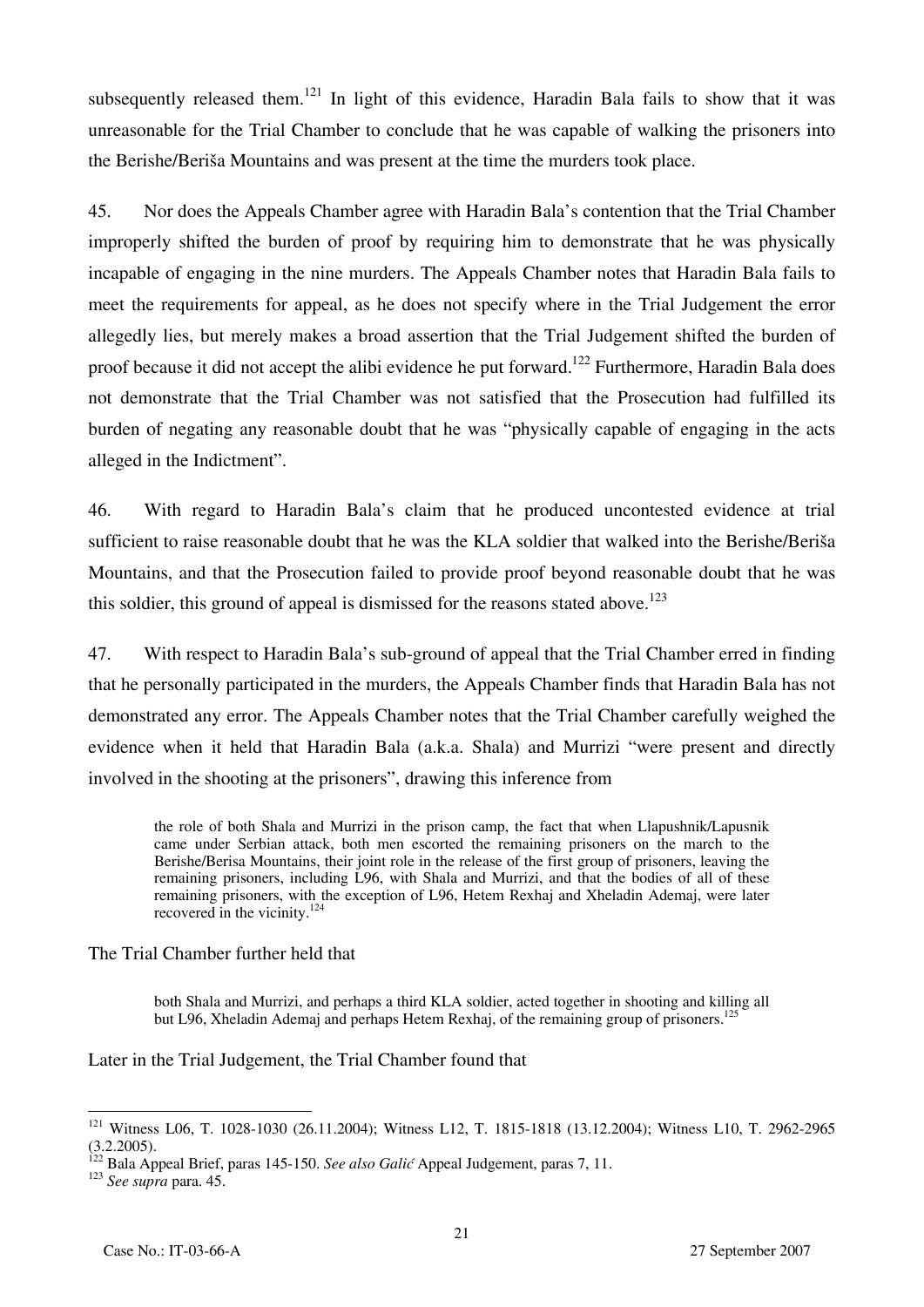Haradin Bala participated physically in the material elements of the crime of murder, jointly with Murrizi, and perhaps with a third KLA soldier. As discussed earlier, in view of the circumstances of the killing and the position of the victims, the Chamber has found that Haradin Bala acted with the intent to commit murder when he participated in the killing of these victims. He is responsible for the murder of the nine prisoners as a direct perpetrator.<sup>126</sup>

48. The Appeals Chamber notes that Witness L96's evidence on the executions is supported by his testimony that he led investigators from the UNMIK Police Central Criminal Investigation Unit ("CCIU") to the site, and by the statement of Judy Thomas, a Canadian police officer serving in CCIU, who stated that two civilian men led her to the execution site in August of  $2001$ .<sup>127</sup> While Judy Thomas did not state that Witness L96 was one of these two civilian men, the Trial Chamber found that her statement on the location of the grave site "accords generally with the prisoners' evidence, including that of L96."<sup>128</sup> This was a reasonable inference on the evidence of both Judy Thomas and Witness L96. The Appeals Chamber also finds that the Trial Chamber ruled reasonably on the evidence provided by Witnesses L04, L06, L10, L12 and L96 on Bala's role in the process of releasing the first group of prisoners in the Berishe/Beriša Mountains.<sup>129</sup> Furthermore, the Trial Chamber did not err by considering Haradin Bala's role in the prison camp and in escorting the prisoners to the Berishe/Beriša Mountains as relevant evidence when determining his participation in the murders of the second group of prisoners.

49. While the Trial Chamber found that ballistics evidence neither established nor precluded that a third KLA soldier participated in the murders, the Appeals Chamber finds that there was no evidence before the Trial Chamber to suggest that Haradin Bala left the execution site prior to the murders and thus, the Trial Chamber's failure to discuss this issue does not constitute an error of fact. Also, the testimony of Witnesses L10 and L96 that Shala was seen with an automatic weapon, the type of weapon that the ballistics evidence determined was used in the murders, supports the Trial Chamber's finding that Shala/Haradin Bala participated in the murder of the second group of prisoners.

50. For all these reasons, the Appeals Chamber finds that the Trial Chamber did not err with respect to Haradin Bala's personal participation in the murder of the second group of prisoners in the Berishe/Beriša Mountains.

51. Consequently, Haradin Bala's second ground of appeal is dismissed.

 $\overline{\phantom{a}}$ <sup>124</sup> Trial Judgement, para. 454 (internal footnotes omitted).

<sup>&</sup>lt;sup>126</sup> Trial Judgement, para. 664.<br><sup>127</sup> Trial Judgement, para. 457, with reference to Judy Thomas, ex. P110 "Statement of Judy Thomas and exhibits", para. 18.

<sup>&</sup>lt;sup>128</sup> Trial Judgement, para. 457.

<sup>&</sup>lt;sup>129</sup> Trial Judgement, para. 450.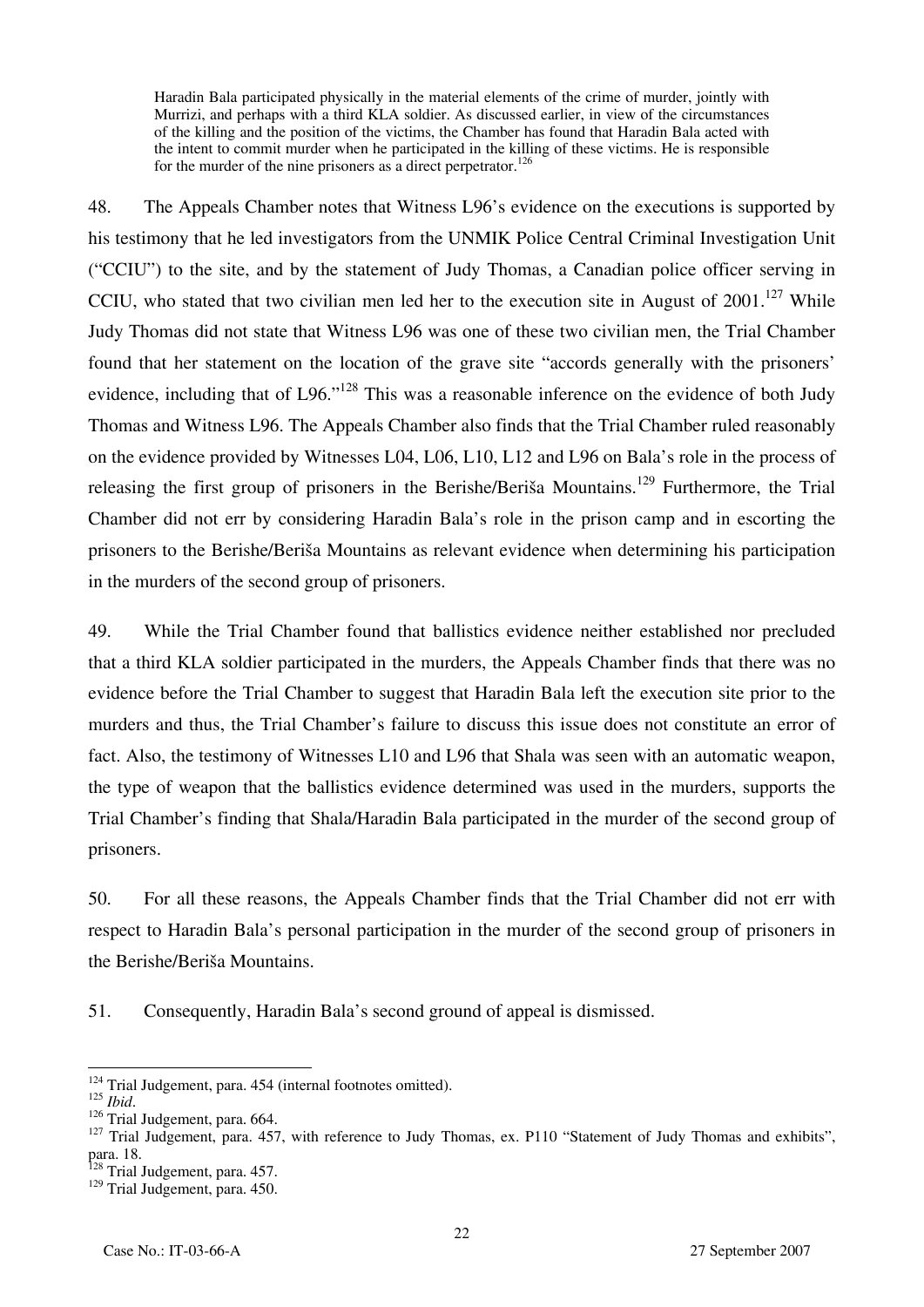## **C. Haradin Bala's fourth ground of appeal: alleged error in finding that Haradin Bala subjected Witness L12 to cruel treatment**

52. Haradin Bala submits that the Trial Chamber erred in law by impermissibly shifting the burden of proof and requiring him to show that he was physically incapable of personal participation in the cruel treatment of Witness L12, thus invalidating the Trial Judgement.<sup>130</sup> He argues in the alternative that the Trial Chamber erred in fact by failing to take into account uncontested evidence that he was physically incapable of engaging in the cruel treatment of Witness  $L12$ <sup>131</sup> He specifically claims that where an accused puts forth a positive defence of physical impossibility and adduces reasonable evidence to support this defence, the Prosecution is then required to prove this evidence false, which it failed to  $\rm{d}o$ .<sup>132</sup>

53. The Prosecution responds that Haradin Bala overstates the medical evidence presented to the Trial Chamber.<sup>133</sup> It claims that the evidence only supports the conclusion that it was not medically sensible for a person with Haradin Bala's medical condition to engage in sustained physical exertion.134

54. Both of Haradin Bala's arguments regarding his defence based on physical impossibility were dismissed in the previous discussion of whether he participated in the murder of prisoners in the Berishe/Beriša Mountains.

55. Thus, for the reasons there given, the Appeals Chamber dismisses the fourth ground of appeal.

# **D. Haradin Bala's sixth ground of appeal: the Trial Chamber's rejection of Haradin Bala's alibi**

56. Haradin Bala submits that the Trial Chamber erred in rejecting his alibi defence and alleges three sub-errors of law and fact. First, he claims that the Trial Chamber incorrectly shifted the burden of proof to him rather than requiring the Prosecution to eliminate any reasonable possibility that the evidence of alibi is true;<sup>135</sup> he also submits that the Trial Chamber made a factual error in assessing the alibi defence on the basis of an unfairly high standard.<sup>136</sup> Second, he argues that the

<sup>&</sup>lt;sup>130</sup> Bala Appeal Brief, para. 177.<br><sup>131</sup> Bala Appeal Brief, paras 178-180.<br><sup>132</sup> Bala Appeal Brief, para. 180.<br><sup>133</sup> Prosecution Response Brief, para. 3.2.<br><sup>134</sup> Prosecution Response Brief, para. 3.2. *See also* AT 76 (5 <sup>134</sup> Prosecution Response Brief, para. 3.2. See also AT 76 (5.6.2007).<br><sup>135</sup> Bala Appeal Brief, para. 187.

<sup>&</sup>lt;sup>136</sup> Bala Appeal Brief, para. 196.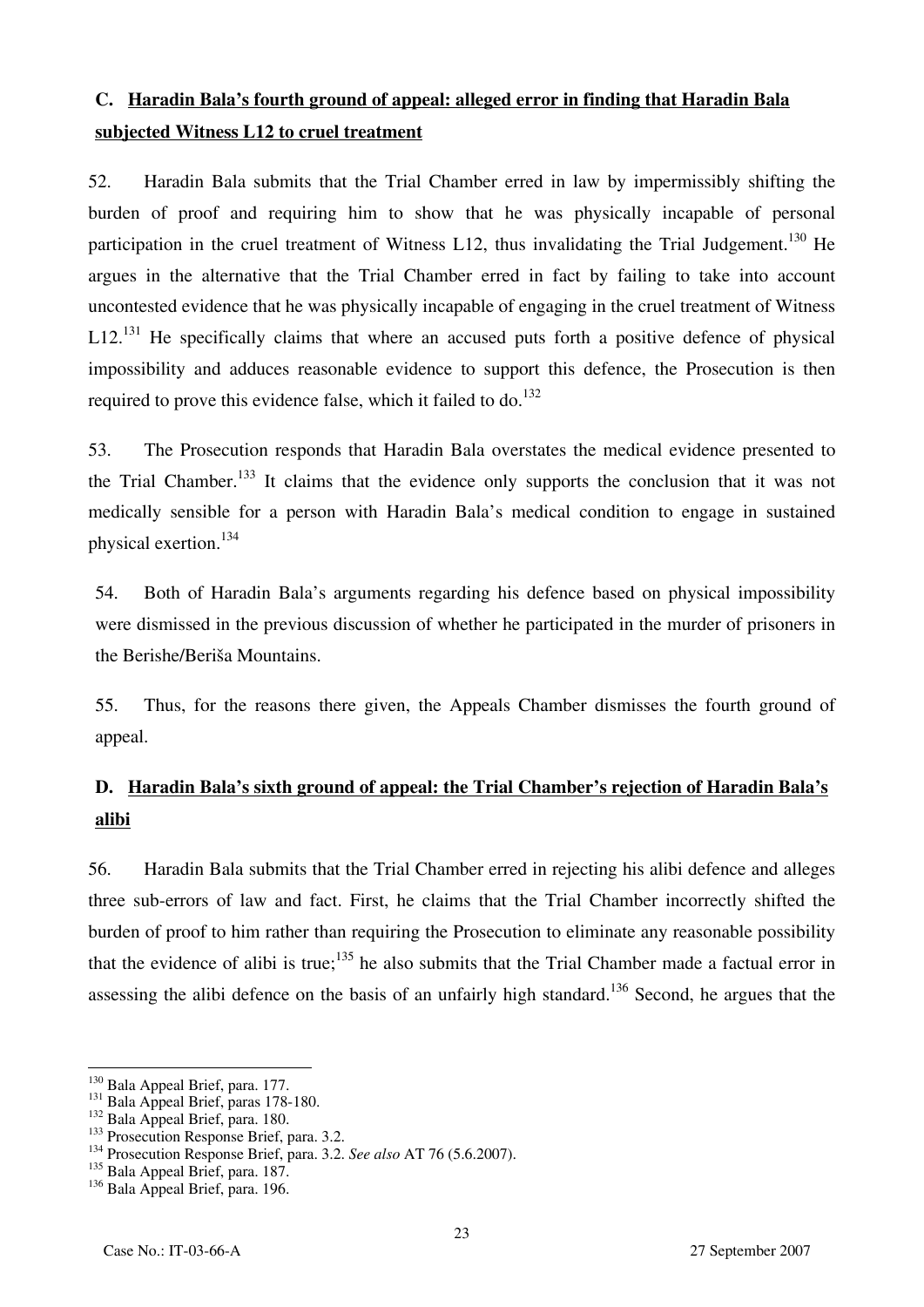Trial Chamber erred in law by holding his decision not to give sworn evidence against him.<sup>137</sup> Third, he submits that the Trial Chamber failed to provide a reasoned opinion for why it rejected his alibi.<sup>138</sup>

## 1. Whether the Trial Chamber shifted the burden of proof for alibi evidence

## (a) Arguments of the parties

57. Haradin Bala claims that the Trial Chamber shifted the burden of proof by requiring him to demonstrate that his alibi was "consistent and credible" rather than requiring only that he show a "reasonable possibility that the evidence of alibi is true."<sup>139</sup> He argues that the Trial Chamber's reasoning that "the testimony of most of the witnesses for the Defence for Haradin Bala does not necessarily negate the evidence that Haradin Bala remained in Llapushnik/Lapusnik after the end of May",<sup>140</sup> shows that the Trial Chamber reversed the burden of proof. He claims that "[i]t is not required that alibi evidence negates the Prosecution evidence, but rather that the evidence seeking to undermine the alibi excludes the possibility that Haradin Bala left at the end of May or the beginning of June  $1998.^{141}$  Haradin Bala submits that this legal error invalidates the Trial Judgement because he would have met the burden of production had the Trial Chamber applied the correct burden of production for alibi defences. Haradin Bala claims that if not for this legal error, the Prosecution would have been unable to prove its case beyond reasonable doubt and he would not have been found guilty.<sup>142</sup>

58. Haradin Bala further submits that the Trial Chamber made factual errors in concluding that he was in Llapushnik/Lapušnik until the end of July 1998,<sup>143</sup> and by assessing the alibi evidence on the basis of an unfairly high standard, which resulted in a miscarriage of justice.<sup>144</sup> He claims that the Trial Chamber assessed the evidence differently when favourable to the Prosecution than when favourable to the Defence, particularly with regard to inconsistencies in recalling dates of events.<sup>145</sup> He further submits that the alleged discrepancies between his unsworn statement and other Defence witnesses result from either a lack of precision, the degeneration of memory over the seven years since the events, or the highly stressful nature of the events.<sup>146</sup> Specifically, he challenges the Trial

 $\overline{\phantom{a}}$ <sup>137</sup> Bala Appeal Brief, paras 234, 236, 240, 241.<br><sup>138</sup> Bala Appeal Brief, para. 226.

<sup>138</sup> Bala Appeal Brief, para. 226.<br><sup>139</sup> Bala Appeal Brief, para. 187, citing *Vasiljevič* Trial Judgement, para. 15; *Čelebići* Appeal Judgement, para. 581;<br>*Kunarac et al.* Trial Judgement, para. 625.

*Kunarac et al.* Trial Judgement, para. 647.<br>
<sup>141</sup> Bala Appeal Brief, para. 220.<br>
<sup>142</sup> Bala Appeal Brief, para. 208.<br>
<sup>144</sup> Bala Appeal Brief, paras 230-231.

<sup>&</sup>lt;sup>145</sup> Bala Appeal Brief, paras 199, 209-210, 214.

<sup>146</sup> Bala Appeal Brief, paras 193, 194, 196, citing *Simba* Trial Judgement, para. 345.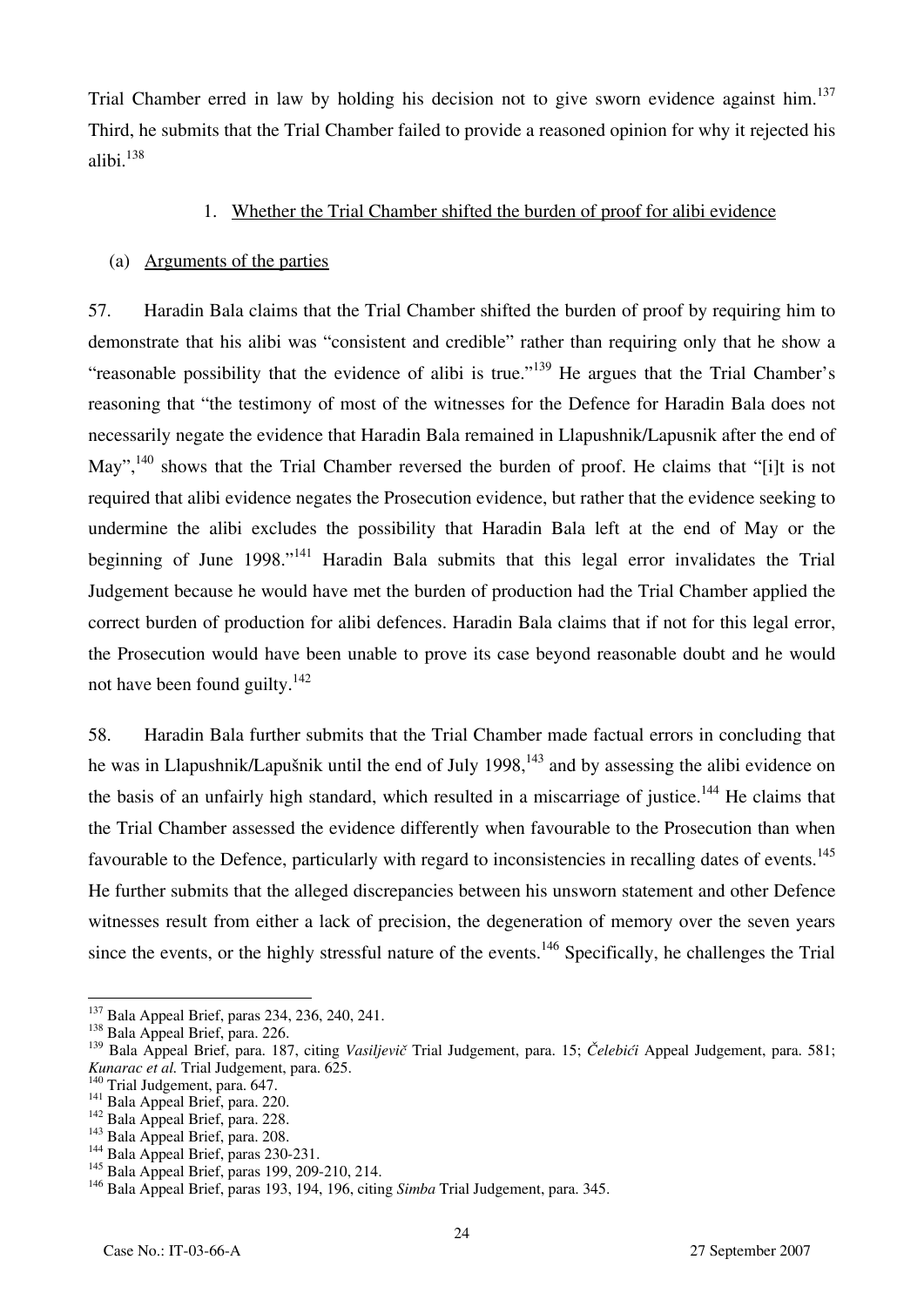Chamber's findings concerning the date of his arrival to Llapushnik/Lapušnik, his departure from Llapushnik/Lapušnik, and the opening date of Dr. Zeqir Gashi's clinic. He argues that, if assessed fairly, evidence given by witnesses Ferat Sopi, Elmi Sopi, Ruzhdi Karpuzi, Skender Bylykbashi, Avdullah Puka, Dr. Selimi and by himself, in his unsworn statement, would at least lead to a reasonable doubt about his presence at the crime scene in June and July 1998.<sup>147</sup> Finally, he submits that the Trial Chamber failed to provide a reasoned opinion for the rejection of his alibi that he was not in Llapushnik/Lapušnik in June and July of  $1998$ <sup>148</sup>

59. Haradin Bala also alleges a factual error in the Trial Chamber's observation that Elmi Sopi's testimony "is not seriously different" from Dr. Zeqir Gashi's testimony that his clinic in Llapushnik/Lapušnik was opened in the beginning of June 1998 and that Haradin Bala visited his clinic thereafter.<sup>149</sup> As Elmi Sopi testified that Haradin Bala was not in Llapushnik/Lapušnik after 29 May 1998,<sup>150</sup> Haradin Bala argues that the Trial Chamber's observation reveals an unfair assessment of the evidence. He submits that the alleged factual errors resulted in a miscarriage of justice because the Trial Chamber would not have rejected his alibi defence had it assessed the alibi evidence more fairly.<sup>151</sup>

60. The Prosecution responds that Haradin Bala's argument merely restates the burden of proof beyond reasonable doubt.<sup>152</sup> It submits that the Trial Chamber applied the correct standard in assessing the alibi evidence, finding that it did not give rise to a reasonable doubt.<sup>153</sup> The Prosecution also argues that the Trial Chamber relied on the evidence of the camp victims and not on the falsity of the alibi evidence to establish that Haradin Bala was in Llapushnik/Lapušnik in June and July of 1998.<sup>154</sup>

61. As to the alleged factual errors, the Prosecution argues that the Trial Chamber was correct in finding inconsistencies between Haradin Bala's unsworn statement and the testimony of other Defence witnesses: The testimony of Elmi Sopi and the unsworn statement of Haradin Bala concerning when Haradin Bala left Llapushnik/Lapušnik differed by at least six days.<sup>155</sup> Such a difference, the Prosecution submits, is not inconsequential and goes beyond a "lack of precision".<sup>156</sup> The Prosecution further submits that the Trial Chamber's findings on the date of Haradin Bala's

<sup>150</sup> Elmi Sopi, T. 6747 (31.5.2005).

<sup>&</sup>lt;sup>147</sup> Bala Appeal Brief, paras 211-212.

 $148$  Bala Appeal Brief, paras 197-199, 226.

<sup>&</sup>lt;sup>149</sup> Bala Appeal Brief, paras 197-199.

<sup>&</sup>lt;sup>151</sup> Bala Appeal Brief, paras 230-231.

 $152$  Prosecution Response Brief, para. 4.8.

<sup>153</sup> Prosecution Response Brief, para. 4.10. *See also* AT 63-66 (5.6.2007).

<sup>&</sup>lt;sup>154</sup> Prosecution Response Brief, para. 4.17.

<sup>&</sup>lt;sup>155</sup> Prosecution Response Brief, para. 4.38.

<sup>156</sup> *Ibid*.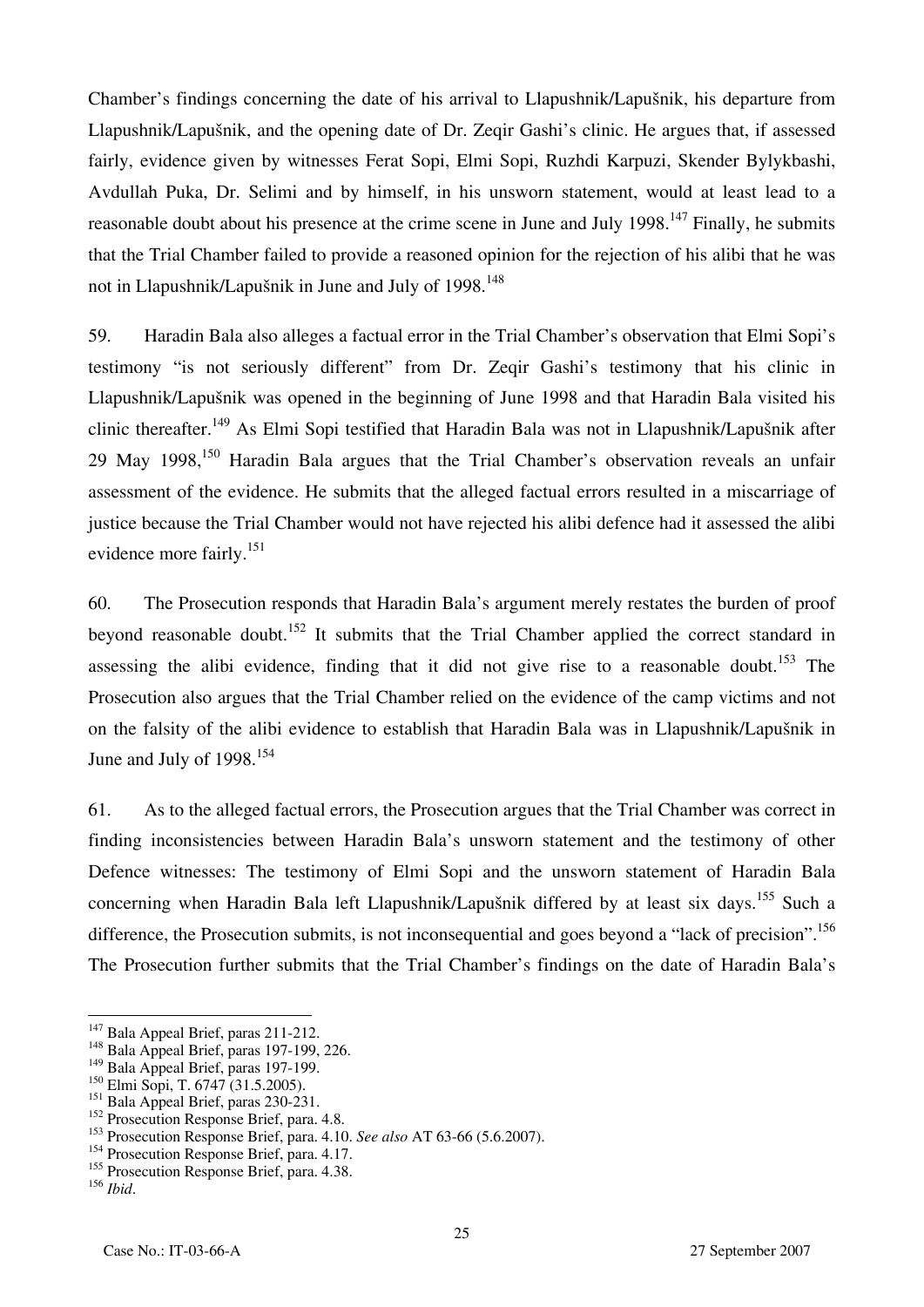arrival to Llapushnik/Lapušnik, his departure from Llapushnik/Lapušnik, and the opening date of Dr. Zeqir Gashi's clinic were not unreasonable. Rather, the Prosecution claims that "the Chamber set out a detailed basis for its finding regarding the alibi evidence, explaining its rationale in finding that evidence lacking in credibility, erroneous, or indeed consistent with the body of evidence establishing Bala's presence in Llapushnik/Lapušnik during June and July 1998."157

62. The Prosecution submits that the Trial Chamber's observation that the testimony of Elmi Sopi "is not seriously different" from the evidence of Dr. Zeqir Gashi is a typographical error<sup>158</sup> and that the Trial Chamber meant to refer to the testimony of Ferat Sopi instead. Ferat Sopi estimated that Dr. Zeqir Gashi's clinic was opened between 20 and 25 May 1998, but was certain only that the clinic was opened in May.<sup>159</sup> The Trial Chamber held that "[this] may well mean [...] the very last days of May."<sup>160</sup> Therefore, according to the Prosecution, it would not have been unreasonable for the Trial Chamber to observe that the evidence of Ferat Sopi "is not seriously different" from the evidence of Dr. Zeqir Gashi that the clinic was opened in the beginning of June 1998.<sup>161</sup>

#### (b) Alleged legal error of shifting the burden of proof

63. The Appeals Chamber notes and agrees with the ICTR Appeals Chamber's finding in *Kamuhanda* with respect to the burden of proof regarding alibi that:

[a]n alibi [...] is intended to raise reasonable doubt about the presence of the accused at the crime site, this being an element of the prosecution's case, thus the burden of proof is on the prosecution.<sup>162</sup>

Similarly, the ICTR Appeals Chamber held in *Kajelijeli* that:

[t]he burden of proving beyond reasonable doubt the facts charged remains squarely on the shoulders of the Prosecution. Indeed, it is incumbent on the Prosecution to establish beyond reasonable doubt that, despite the alibi, the facts alleged are nevertheless true.<sup>163</sup>

This does not, however, require the Prosecution to specifically disprove each alibi witness's testimony beyond reasonable doubt. Rather, the Prosecution's burden is to prove the accused's guilt as to the alleged crimes beyond reasonable doubt in spite of the proffered alibi.

<sup>&</sup>lt;sup>157</sup> Prosecution Response Brief, para. 4.64.

<sup>&</sup>lt;sup>158</sup> Prosecution Response Brief, para. 4.40.

<sup>&</sup>lt;sup>159</sup> Ferat Sopi, T. 7051-7052 (9.6.2005).

<sup>&</sup>lt;sup>160</sup> Trial Judgement, para. 257.

 $161$  Prosecution Response Brief, para. 4.40.

<sup>162</sup> *Kamuhanda* Appeal Judgement, para. 167. *See also Kajelijeli* Appeal Judgement, paras 41-42, and *Kayishema and Ruzindana* Appeal Judgement, para. 111.

<sup>163</sup> *Niyitegeka* Appeal Judgement, para. 60 (internal footnotes omitted). *See also Čelebići* Appeal Judgement, para. 581; *Musema* Appeal Judgement, para. 202 (with reference to *Kunarac et al.* Trial Judgement, para. 625); *Kayishema and Ruzindana* Appeal Judgement, para. 113.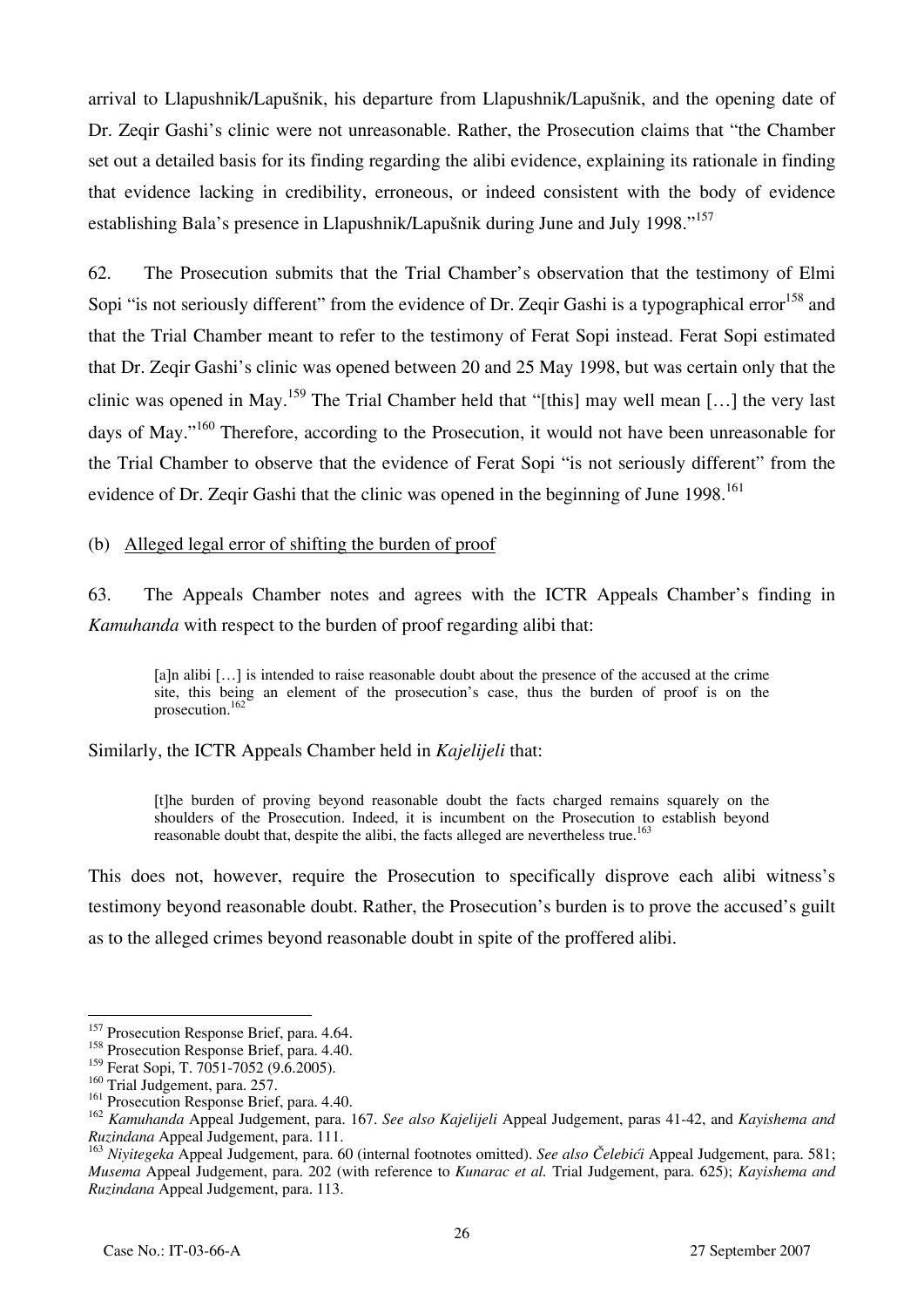## 64. In light of the above, the Appeals Chamber is satisfied that the Trial Chamber correctly held that:

So long as there is a factual foundation in the evidence for that alibi, the Accused bears no onus to establish that alibi; it is for the Prosecution to "eliminate any reasonable possibility that the evidence of alibi is true". Further, as has been held by another Trial Chamber, a finding that an alibi is false does not in itself "establish the opposite to what it asserts". The Prosecution must not only rebut the validity of the alibi but also establish beyond reasonable doubt the guilt of the Accused as alleged in the Indictment.<sup>164</sup>

65. When evaluating Haradin Bala's alibi evidence, the Trial Chamber observed that "the testimony of most of the witnesses for the Defence for Haradin Bala does not necessarily negate the evidence that Haradin Bala remained in Llapushnik/Lapušnik after the end of May."<sup>165</sup> The use of the phrase "to negate the evidence" could be read in the sense that the Trial Chamber required Haradin Bala to negate the Prosecution evidence that Haradin Bala remained in Llapushnik/Lapušnik after the end of May 1998, thus effectively putting on Haradin Bala the burden of proving his alibi. However, the Trial Chamber accurately stated that the Prosecution had to eliminate any reasonable possibility that the evidence of alibi is true. Thus, the Appeals Chamber finds that when the Trial Chamber held that the alibi evidence did not "negate the evidence" of the Prosecution, it was not stating a legal requirement. Indeed, it was rather explaining the reasons why it did not find that Haradin Bala's alibi raised a reasonable doubt in the Prosecution's case. The Trial Chamber made it clear that it rejected Haradin Bala's alibi evidence after having considered the evidence as a whole:

The evidence relevant to whether it has been established that the Accused Haradin Bala was a KLA guard in the prison camp at Llapushnik/Lapusnik in the period relevant to the Indictment, especially that relating to identification by victims and others, the alibi and the health of Haradin Bala, having been weighed both separately and in combination, and having regard to all the circumstances, the Chamber is persuaded, and finds, that the Accused Haradin Bala was indeed the KLA soldier and prison guard known as Shala who was active in the KLA prison camp in Llapushnik/Lapusnik between 9 May 1998 and 25 or 26 July 1998.166

Hence, Haradin Bala does not show that the Trial Chamber erred in law when assessing his alibi.

## (c) Alleged factual errors in assessing alibi evidence

66. The Appeals Chamber further finds that the Trial Chamber did not err in its factual findings with respect to the date of Haradin Bala's arrival to Llapushnik/Lapušnik, his departure from Llapushnik/Lapušnik, and the date Dr. Zeqir Gashi's clinic was opened there.

<sup>&</sup>lt;sup>164</sup> Trial Judgement, para. 11, citing *Vasiljević* Trial Judgement, para. 15, fn. 7.

<sup>&</sup>lt;sup>165</sup> Trial Judgement, para. 647.

<sup>&</sup>lt;sup>166</sup> Trial Judgement, para. 649.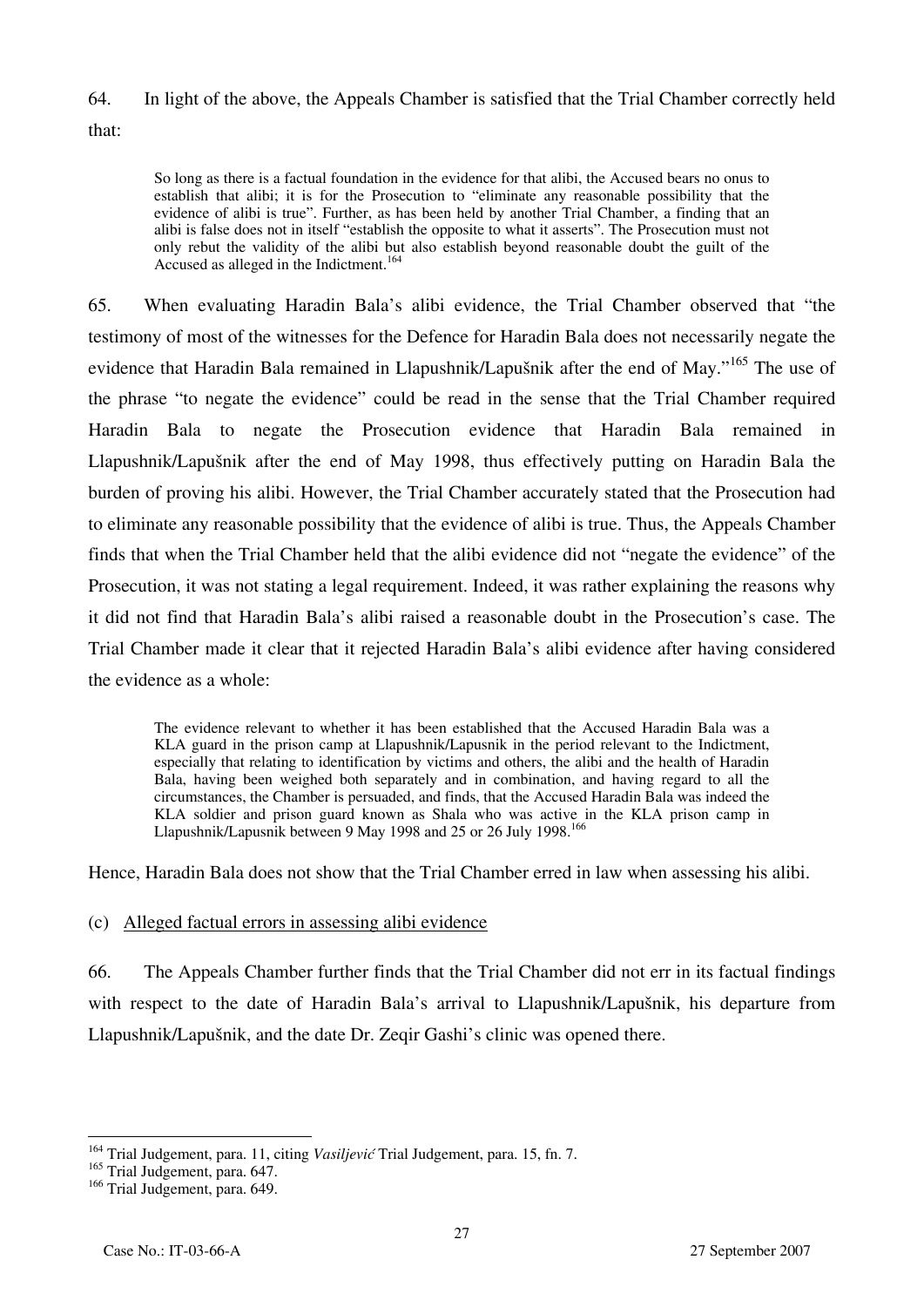67. Haradin Bala submits that the Trial Chamber attached too much weight to the discrepancy between his unsworn statement and the testimony of other Defence witnesses concerning the date of his arrival in Llapushnik/Lapušnik, even though the difference was only one or two days. As to his departure from Llapushnik/Lapušnik, Haradin Bala argues that the Trial Chamber erroneously found an inconsistency between his unsworn statement saying that he left Llapushnik/Lapušnik after two weeks, and Defence Witness Elmi Sopi's evidence that Haradin Bala left after the fighting on 28 May 1998.<sup>167</sup> Haradin Bala also argues that the Trial Chamber assessed the evidence differently when favourable to the Prosecution than when favourable to the Defence, because it did not attach critical significance to the discrepancy between the evidence of Prosecution witness Dr. Zeqir Gashi, who testified that the health clinic opened in the beginning of June 1998 and that Haradin Bala visited his clinic on two occasions thereafter, and the evidence of Elmi Sopi who testified that Haradin Bala did not come back to Llapushnik/Lapušnik after the end of May 1998.<sup>168</sup>

68. The Appeals Chamber finds that the Trial Chamber's considerations concerning the inconsistent evidence on the date of Haradin Bala's arrival do not reveal any error on the part of the Trial Chamber. With respect to the date of his departure from Llapushnik/Lapušnik, the abovementioned inconsistencies do not render unreasonable the Trial Chamber's finding that Haradin Bala remained in Llapushnik/Lapušnik after the end of May, in particular in light of all the evidence establishing his presence in the prison camp provided by witnesses who were detainees after May 1998.<sup>169</sup> The Appeals Chamber also notes that the witnesses on whom the Defence relied in making its case that Haradin Bala left Llapushnik/Lapušnik for Luzhnice/Luznica at the end of May  $1998^{170}$  gave no evidence of actually seeing him in Luzhnice/Luznica at that time.<sup>171</sup>

69. The Appeals Chamber also finds no error in the Trial Chamber's finding that Dr. Zeqir Gashi's clinic was opened in Llapushnik/Lapušnik on 31 May 1998.172 The Trial Chamber considered the evidence of Dr. Gashi<sup>173</sup> together with evidence from Ferat Sopi and Exhibit P217<sup>174</sup> and it was reasonable for the Trial Chamber to find, in light of all of this evidence, that the clinic was opened on 31 May 1998.

<sup>&</sup>lt;sup>167</sup> Bala Appeal Brief, paras 189-194, with reference to Trial Judgement, paras 636-637.

<sup>&</sup>lt;sup>168</sup> Bala Appeal Brief, paras 197-198, with reference to Trial Judgement, para. 645.<br><sup>169</sup> See Trial Judgement, para. 647.

<sup>&</sup>lt;sup>170</sup> Trial Judgement, para. 637; Defence Final Brief, para. 835.<br>
<sup>171</sup> Trial Judgement, para. 639. *See also ibid.*, paras 647, 640.<br>
<sup>172</sup> Trial Judgement, para. 645.<br>
<sup>172</sup> Trial Judgement, para. 645.<br>
<sup>173</sup> Dr. Zegir statement of Howard Tucker", para 10.

<sup>174</sup> Trial Judgement, paras 644-645; ex. P217 "List of Administered Injections". *See also* Ferat Sopi, T. 7051-7052 (9.6.2005).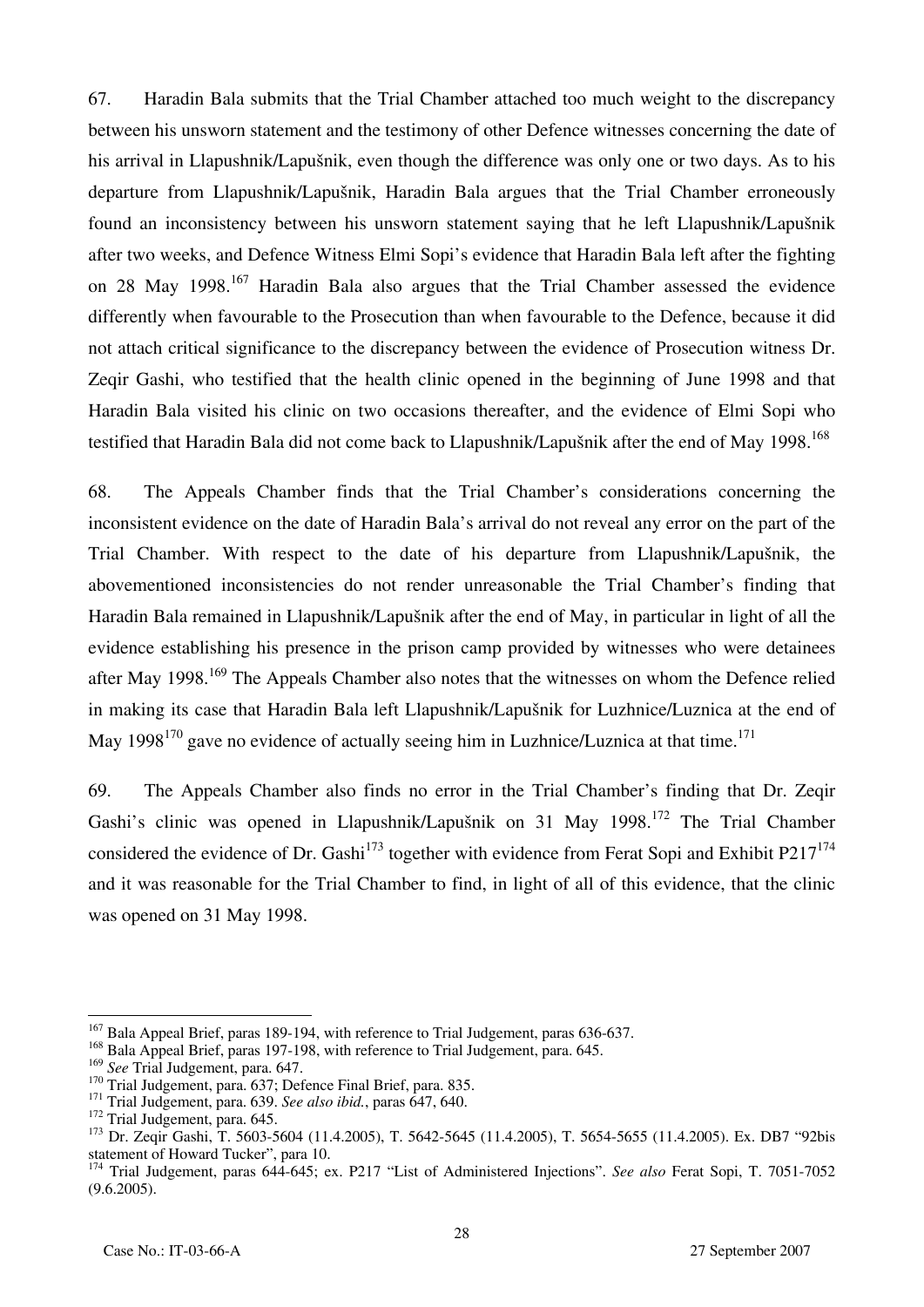70. As to the Trial Chamber's observation that Elmi Sopi's testimony "is not seriously different" from its finding that Dr. Gashi's clinic opened on 31 May 1998,  $175$  the Appeals Chamber is satisfied that the Trial Chamber meant to refer to the evidence of Ferat Sopi and not Elmi Sopi.<sup>176</sup> Having established that there was a typographical error, the Appeals Chamber is satisfied that the Trial Chamber reasonably found that Ferat Sopi's testimony was not "seriously different" from its finding that Dr. Gashi's clinic opened on 31 May 1998. Furthermore, Haradin Bala has not demonstrated that this error had any impact on the verdict.

71. The Appeals Chamber finds that the factual challenges contained in this ground of appeal are without merit.

#### 2. Haradin Bala's decision not to give sworn evidence

72. Haradin Bala alleges that the Trial Chamber erred in law by holding his decision not to give sworn evidence against him. The Trial Chamber reasoned that "the absence of sworn evidence from the Accused [...] has the effect [of] depriving the Defence for Haradin Bala of evidence which could have provided a sure and convincing foundation for the alibi".<sup>177</sup> Haradin Bala submits that this reasoning reveals that the Trial Chamber held his decision not to testify against him.<sup>178</sup> He also claims that the Trial Chamber used a double standard in assessing his unsworn statement.<sup>179</sup> He asserts that the Trial Chamber made it clear that his unsworn statement was not evidence and so not a convincing foundation for an alibi but it then used the unsworn statement as evidence against him on a number of occasions. He argues that the Trial Chamber should have either considered the unsworn statement as evidence and explained how much weight it would attach to it, or disregarded it as evidence in its entirety. Relying on the *Akayesu* Trial Judgement, Haradin Bala also submits that the probative value attached to an unsworn statement should be less than the value attached to sworn evidence that is subject to cross-examination. Thus, Haradin Bala argues that the Trial Chamber erred in using his unsworn statement to discount sworn witness testimony that supported his alibi defence.<sup>180</sup>

73. The Prosecution responds that the Trial Chamber did in fact treat Haradin Bala's unsworn statement as evidence, in accordance with Rule 84*bis* of the Rules. This Rule reads that "[t]he Trial Chamber shall decide on the probative value, if any, of the statement." Thus, the Prosecution submits that " $[t]$ here would [...] be no need to decide the probative value of anything that is not

 $175$  Ibid.

<sup>&</sup>lt;sup>175</sup> *Ibid.*<br><sup>176</sup> *See* Trial Judgement, paras 644, 647.<br><sup>177</sup> Trial Judgement, para. 635.<br><sup>178</sup> Bala Appeal Brief, para. 234.

<sup>&</sup>lt;sup>179</sup> Bala Appeal Brief, paras 235-239.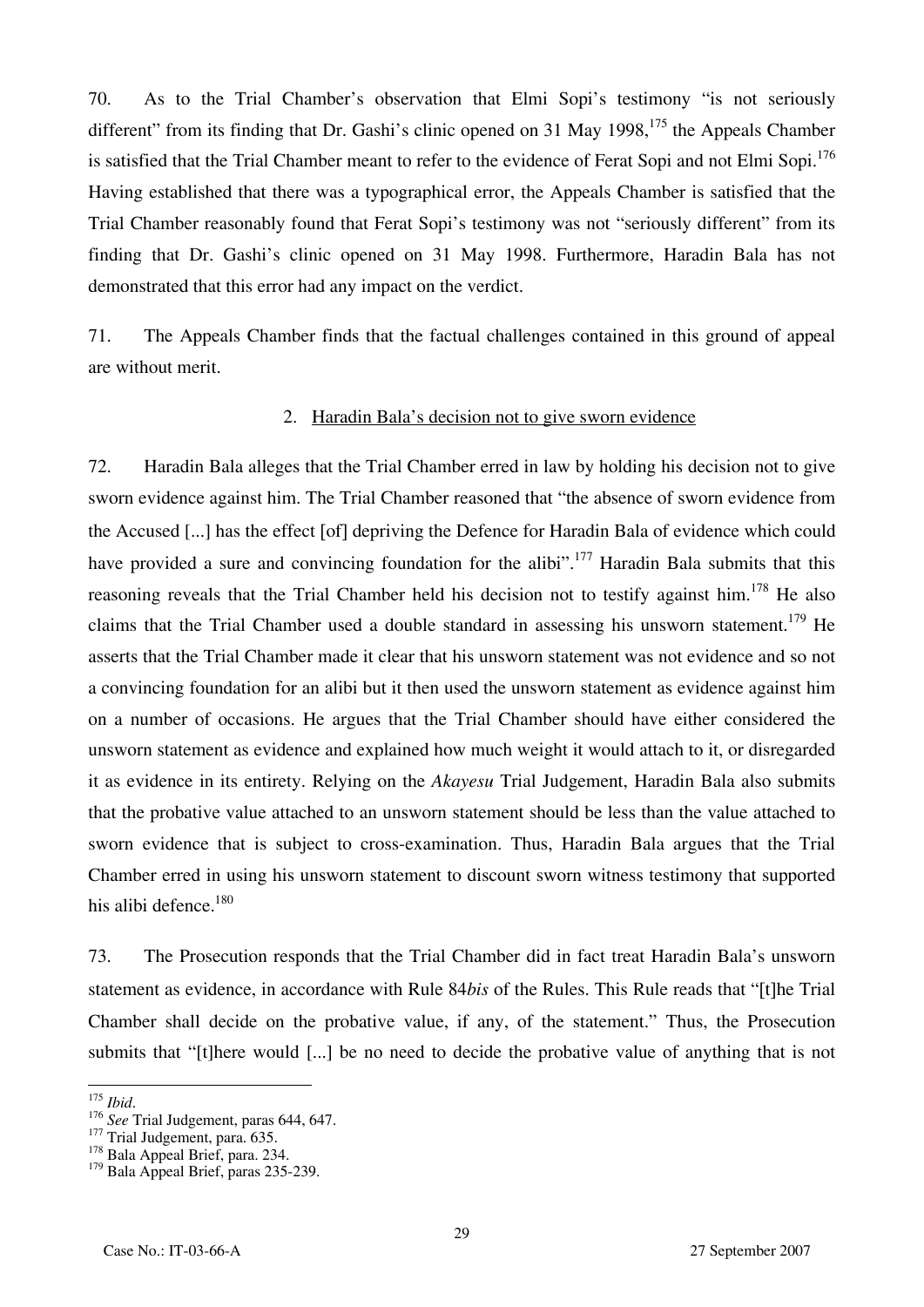evidence."<sup>181</sup> The Prosecution also argues that the Trial Chamber did not apply a double standard in assessing the unsworn statement; rather, it was entitled to attach weight to some parts of the statement but not to others.<sup>182</sup> Furthermore, the Prosecution contends that Haradin Bala's reliance on the *Akayesu* Trial Judgement is misplaced, as the Trial Chamber's finding in that case related to prior inconsistent statements of the same witness who later gave sworn, in-court testimony. Because the issue in this case concerns discrepancies between Haradin Bala's unsworn statement and the sworn, in-court testimonies of other witnesses, the Prosecution submits that the *Akayesu* Trial Judgement is not instructive.<sup>183</sup>

74. The Appeals Chamber observes, as a preliminary matter, that Haradin Bala does not explain how the alleged legal error invalidates the judgement and merely argues that the Trial Chamber's assessment of his unsworn statement was improper.<sup>184</sup> However, the Appeals Chamber acknowledges that the Trial Chamber's assessment of Haradin Bala's unsworn statement had some bearing on its decision to reject his alibi defence and a different assessment may have changed the outcome of the Judgement. The Appeals Chamber addresses this sub-ground of appeal accordingly.185

75. Rule 84*bis*(A) of the Rules provides that an accused may elect to make an opening statement which shall not be sworn or subject to cross-examination. In making a statement, whether sworn or unsworn, an accused accepts that the Trial Chamber "shall decide on the probative value, if any, of the statement" under Rule 84*bis*(B) of the Rules. The assessment of unsworn statements under Rule 84*bis* of the Rules is, thus, a discretionary function of the Trial Chamber. Such a statement is generally given somewhat less weight than testimony given under oath, which is subject to crossexamination and inquiry from the Bench.<sup>186</sup>

76. The Appeals Chamber is not satisfied that the Trial Chamber held against Haradin Bala his decision not to testify. The Trial Chamber specifically stated that "Haradin Bala elected not to give sworn evidence. This is his legal right and no finding adverse to him may be made because of this."<sup>187</sup> In its discussion of his alibi, the Trial Chamber stated that the absence of sworn evidence from the Accused had the effect of "depriving the Defence for Haradin Bala of evidence which could have provided a sure and convincing foundation for the alibi, and for the contention about his

<sup>&</sup>lt;sup>180</sup> Bala Appeal Brief, para. 243.

<sup>&</sup>lt;sup>180</sup> Bala Appeal Brief, para. 243.<br><sup>181</sup> Prosecution Response Brief, para. 4.24. *See also* AT 66-67 (5.6.2007).<br><sup>182</sup> Prosecution Response Brief, para. 4.28, citing *Kvočka et al*. Trial Judgement, paras 618, 623, 612, 6 *Kvočka et al.* Appeal Judgement, paras 535-540, 581-585.<br><sup>183</sup> Prosecution Response Brief, para. 4.29.<br><sup>184</sup> Bala Appeal Brief, para. 244.

<sup>184</sup> Bala Appeal Brief, para. 244.<br><sup>185</sup> *Kvočka* Appeal Judgement para. 16, citing *Krnojelac* Appeal Judgement, para. 10.

<sup>&</sup>lt;sup>186</sup> *See Blagojević and Jokić*, Decision on Vidoje Blagojević's Oral Request, 30 July 2004, p. 7. <sup>187</sup> Trial Judgement, para. 635.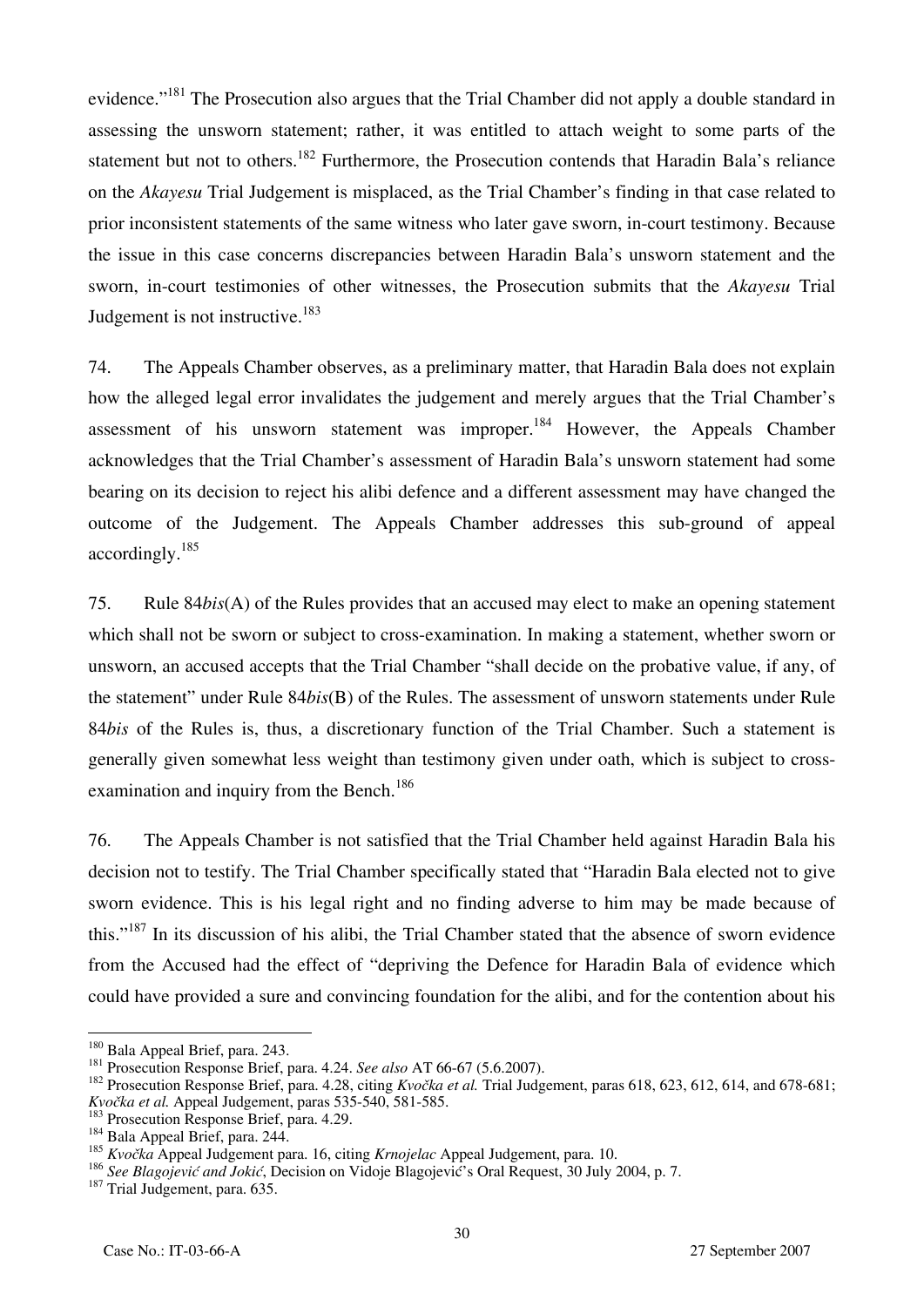health."<sup>188</sup> This statement in no way suggests that Haradin Bala's decision not to testify was held against him. It merely represents the Trial Chamber's view that the evidence before it was insufficient for the Trial Chamber to find that Haradin Bala's alibi and health defences raised a reasonable doubt that he had committed the crimes for which he was found guilty.<sup>189</sup> Accordingly, Haradin Bala has not shown that the Trial Chamber held against him his decision not to testify.

77. The Appeals Chamber also does not accept Haradin Bala's argument that the Trial Chamber used a double standard in assessing his unsworn statement by discounting it as evidence on one occasion and using it as evidence against him on other occasions. Haradin Bala claims that "the Trial Chamber made it clear that the unsworn statement was not evidence"<sup>190</sup> when it stated that the "absence of sworn evidence from the Accused [...] has the effect of depriving the Defence for Haradin Bala of evidence which could have provided a sure and convincing foundation for the alibi".<sup>191</sup> In the context of the Trial Judgement, however, it is clear that the Trial Chamber did treat the unsworn statement as evidence. Immediately following this challenged statement, the Trial Judgement states that "the Defence for Haradin Bala must rely on an unsworn opening statement and *other* evidence [...]."<sup>192</sup> In the following paragraphs, the Trial Chamber assessed Haradin Bala's statement together with the testimonies of witnesses under oath.<sup>193</sup> The Trial Chamber, thus, did not employ a double standard in assessing Haradin Bala's unsworn statement.

78. Haradin Bala further claims that the Trial Chamber erred in law by weighing his unsworn statement against the testimonies of witnesses made under oath that supported his alibi defence. The Appeals Chamber finds that the wording of Rule 84*bis* of the Rules leaves to the discretion of the Trial Chamber the determination of the probative value of an unsworn statement. The Appeals Chamber finds that Haradin Bala fails to show that the Trial Chamber abused its discretion in comparing the content of his unsworn statement with evidence offered by other witnesses for the defence, in particular Elmi Sopi, Avdullah Puka and Ruzhdi Karpuzi.<sup>194</sup>

79. Thus, the Trial Chamber did not err in its evaluation of Haradin Bala's unsworn statement.

 $188$  Ibid.

<sup>188</sup> *Ibid*. 189 *Ibid*. 190 Bala Appeal Brief, para. 235.

<sup>&</sup>lt;sup>191</sup> Trial Judgement, para. 635.

<sup>192</sup> *Ibid.* (emphasis added).

 $193$  Trial Judgement, paras 636-637.

<sup>&</sup>lt;sup>194</sup> Trial Judgement, para. 647.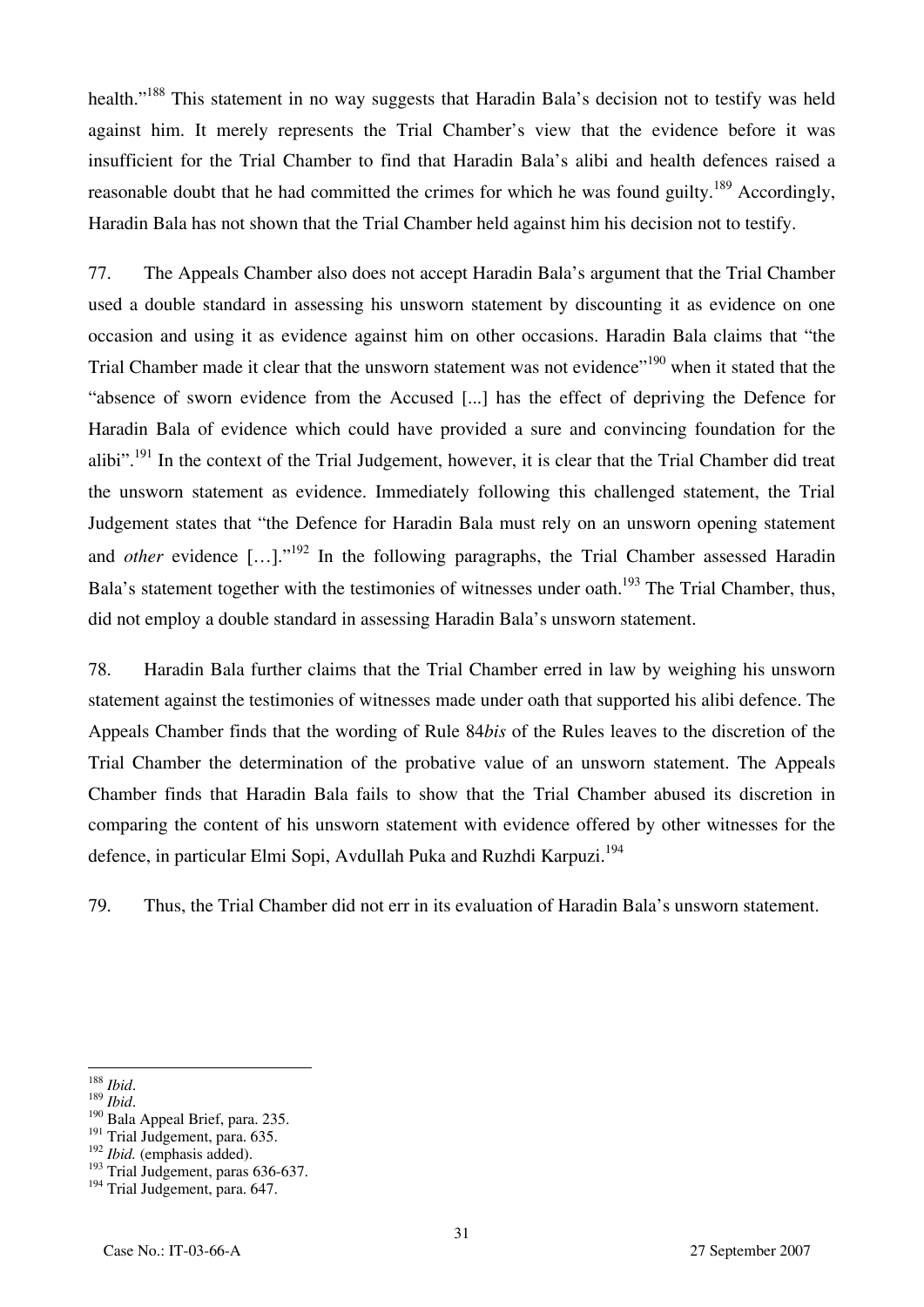## 3. Whether the Trial Chamber failed to provide a reasoned opinion for the rejection of Haradin Bala's alibi

80. Haradin Bala submits that the Trial Chamber failed to provide a reasoned opinion for its rejection of his alibi that he was not in Llapushnik/Lapušnik in June and July of 1998.<sup>195</sup> The Prosecution claims this assertion should be summarily rejected as unsubstantiated.<sup>196</sup>

81. The fair trial requirements of the Statute include the right of each accused to a reasoned opinion by the Trial Chamber under Article 23 of the Statute and Rule 98*ter*(C) of the Rules.197 A reasoned opinion ensures that the accused can exercise his or her right of appeal and that the Appeals Chamber can carry out its statutory duty under Article 25 to review these appeals.<sup>198</sup> The reasoned opinion requirement, however, relates to a Trial Chamber's judgement rather than to each and every submission made at trial.<sup>199</sup>

82. The Trial Chamber, in a nine-page section of the Trial Judgement entitled "Haradin Bala's alibi", thoroughly considered Haradin Bala's alibi evidence, first addressing the alibi that he was not in the crime area when the crimes were committed<sup>200</sup> and then addressing the alibi that he was physically incapable of committing these crimes.<sup>201</sup> It described his submissions;<sup>202</sup> assessed the evidence presented by witnesses Kadri Dugolli, Elmi Sopi, Shefki Bala, Skender Bylykbaski, Avdullah Puka, Dr. Zequir Gashi, Ferat Sopi, and Ruzhdi Karpuzi; explained whether it found the witnesses' testimony credible and persuasive and, if not, why not; and pointed out inconsistencies.<sup>203</sup> Thus, the Trial Judgement offers a reasoned opinion for its rejection of Haradin Bala's alibi.

83. Consequently, Haradin Bala's sixth ground of appeal is dismissed.

# **E. Haradin Bala's eighth ground of appeal: alleged error in finding Witnesses L04 and L06 credible**

84. Haradin Bala submits that the Trial Chamber erred in fact when it found Witnesses L04 and L06 to be credible as there were obvious inconsistencies between their 9 January 2005 post-

<sup>&</sup>lt;sup>195</sup> Bala Appeal Brief, para. 226.

<sup>&</sup>lt;sup>196</sup> Prosecution Response Brief, para. 4.19.

<sup>&</sup>lt;sup>197</sup> Naletilić and Martinović Appeal Judgement, para. 603; *Kvočka et al.* Appeal Judgement, para. 23; *Kunarac et al.* Appeal Judgement, para. 41.

<sup>198</sup> *Naletili} and Martinovi}* Appeal Judgement, para. 603; *Kunarac et al*. Appeal Judgement, para. 41.

Nateritic and Martinovic Appear suggement, para. 603; Kvočka et al. Appeal Judgement, para. 23.<br>
<sup>199</sup> Naletilić and Martinović Appeal Judgement, para. 603; Kvočka et al. Appeal Judgement, para. 23.<br>
<sup>200</sup> Trial Judgement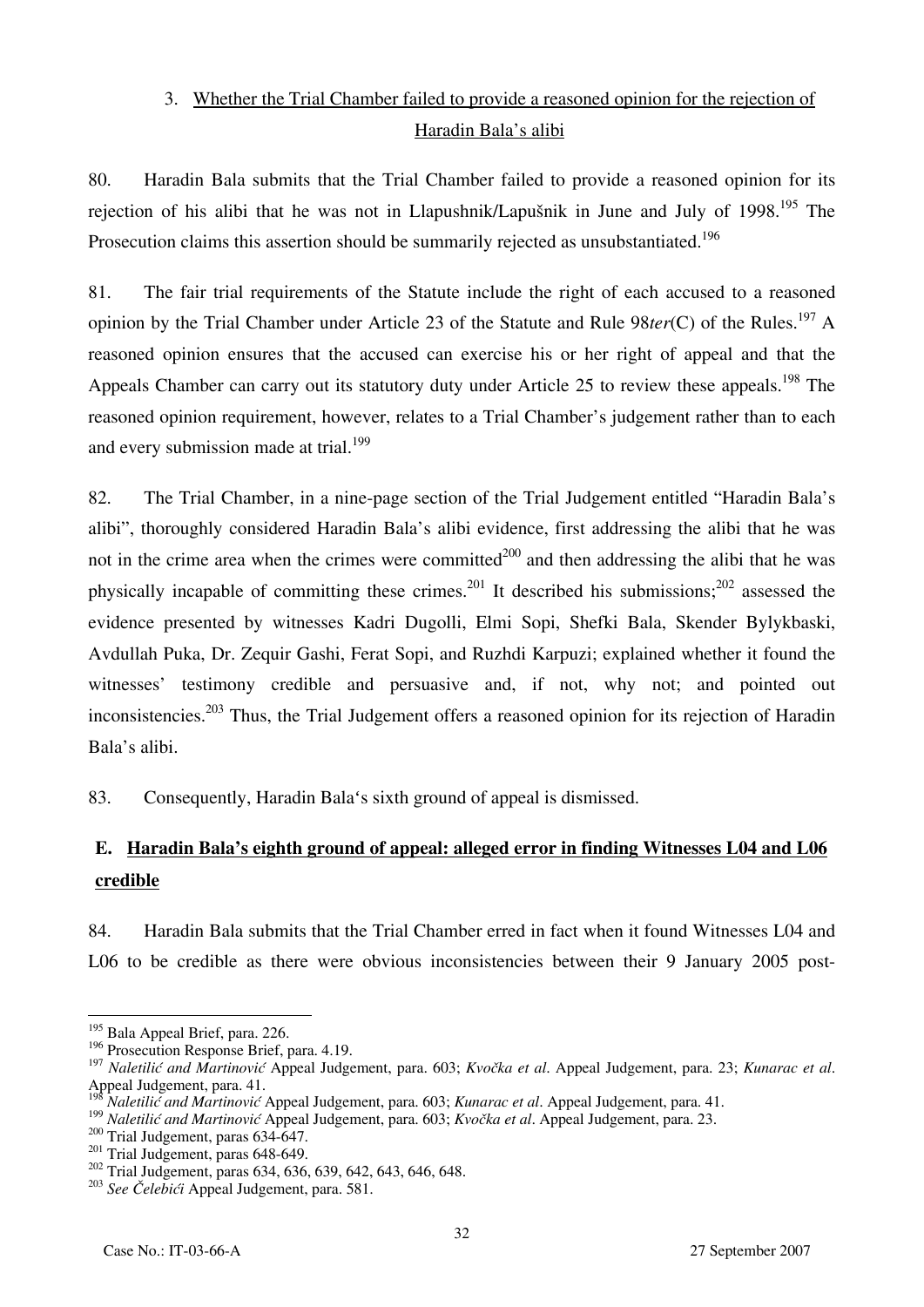testimony interviews given to the Prosecution and their 1998 statements made to the Serbian authorities.<sup>204</sup> Specifically, he claims that both Witnesses L04 and L06 "blatantly lied" in the 9 January 2005 interviews when they stated that their 1998 interviews with the Serbian authorities had lasted not more than ten minutes, as records of the interviews show that each interview lasted three hours.<sup>205</sup> Haradin Bala argues that the Trial Chamber should have given their interviews no evidentiary value whatsoever or, at least, should have explained in the Trial Judgement why it considered Witnesses L04 and L06 credible despite their untenable and identical explanations to the Prosecution.<sup>206</sup> Last, Haradin Bala submits that the Appeals Chamber is in an equal position to assess this question of credibility as the relevant evidence for this appeal was disclosed after the witnesses had testified in court.<sup>207</sup> Haradin Bala claims that a miscarriage of justice has occurred since Witness L04's and L06's testimonies were relied upon to establish his guilt for cruel treatment by omission for the maintenance and enforcement of detention conditions, for aiding and abetting the cruel treatment of Witness L04, and for cruel treatment for forcing Witnesses L04, L10 and a third individual to bury three persons, including  $A$ gim  $A$ demi.<sup>208</sup>

85. The Prosecution responds that these arguments were already made in Haradin Bala's Final Trial Brief, and that they do not demonstrate an error of fact.<sup>209</sup> It states that the Trial Chamber did consider exhibits P203 and P204, the relevant exhibits of Witness L04's and L06's 1998 interviews with the Serbian authorities.<sup>210</sup> It was reasonable for the Trial Chamber to have found Witnesses L04 and L06 credible despite evidence that they had each changed their story about the length of their previous interviews.<sup>211</sup> As the credibility of witnesses must be balanced against the trial record as a whole, the Trial Chamber is better placed than the Appeals Chamber to assess the credibility of these two witnesses.<sup>212</sup> The Trial Chamber did not fail to consider Witness L04's and L06's statements about the 1998 interviews, $^{213}$  and Haradin Bala has not shown how his convictions would be affected were Witness L04's and L06's testimonies found unreliable.<sup>214</sup>

86. The Appeals Chamber recalls that a Trial Chamber need not refer to the testimony of every witness or every piece of evidence on the trial record, "as long as there is no indication that the Trial Chamber completely disregarded any particular piece of evidence."<sup>215</sup> Such disregard is

<sup>&</sup>lt;sup>204</sup> Bala Appeal Brief, paras 247-248.

 $\frac{^{205}}{^{206}}$  Bala Appeal Brief, para. 248.<br> $\frac{^{206}}{^{206}}$  Bala Appeal Brief, paras 259-260; Bala Reply Brief, paras 50-52.

<sup>&</sup>lt;sup>207</sup> Bala Appeal Brief, para. 261; Bala Reply Brief, para. 48.<br><sup>208</sup> Bala Appeal Brief, para. 262.<br><sup>209</sup> Prosecution Response Brief, paras 5.6, 5.14.

<sup>&</sup>lt;sup>210</sup> Prosecution Response Brief, para. 5.9.<br><sup>211</sup> Prosecution Response Brief, paras 5.9, 5.23-5.29.<br><sup>212</sup> Prosecution Response Brief, para. 5.11.<br><sup>213</sup> Prosecution Response Brief, paras 5.15-5.22.<br><sup>214</sup> Prosecution Respon

<sup>&</sup>lt;sup>215</sup> *Kvočka et al.* Appeal Judgement, para. 23.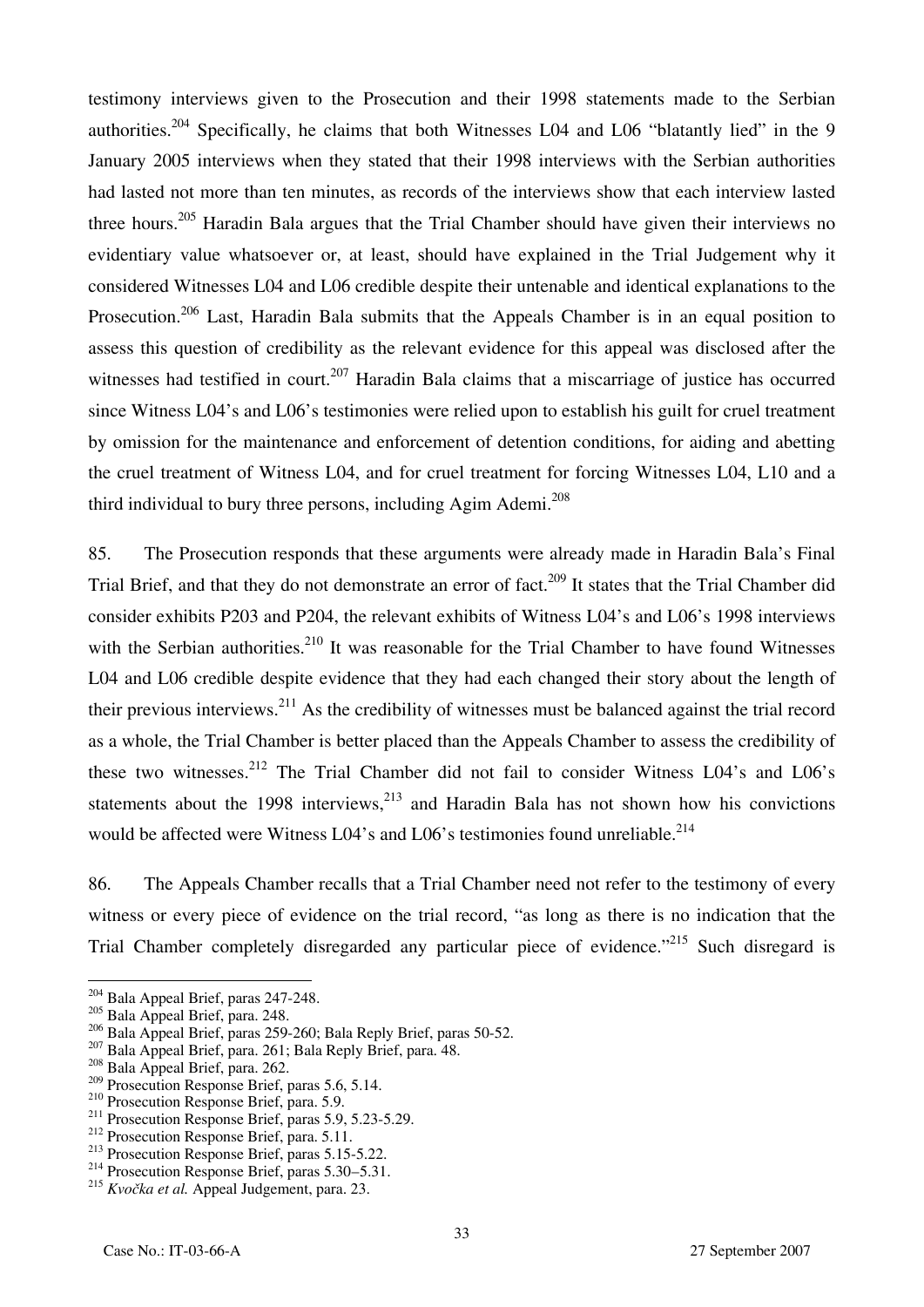shown "when evidence which is clearly relevant to the findings is not addressed by the Trial Chamber's reasoning."<sup>216</sup>

87. The Appeals Chamber notes that Witness L04's and Witness L06's 1998 interviews with the Serbian authorities were disclosed to Haradin Bala on 29 December 2004, and the statements given to the Prosecution on 9 January  $2005^{217}$  were disclosed on 1 February 2005. Although the witnesses had already testified, the parties agreed to submit the 1998 interview with the Serbian authorities and the conflicting 2005 interview with the Prosecution as evidence, rather than re-calling the witnesses.<sup>218</sup> Both Witnesses L04 and L06 stated in their 2005 interviews to the Prosecution that their 1998 interviews had lasted about ten minutes, although the information summary of the 1998 interviews with the Serbian authorities shows that they each lasted three hours. The Trial Chamber discussed the credibility of both Witnesses L04 and L06, but did not directly address this clear and identical discrepancy in their respective stories about the extent of their 1998 interviews.<sup>219</sup>

88. Nevertheless, the Appeals Chamber will not disturb the Trial Chamber's findings on the credibility of Witnesses L04 and L06. The evidence on the length of the 1998 interviews, although not cited by the Trial Chamber, does not directly impact upon the Trial Chamber's reasoning regarding the crimes in question, but instead impacts upon the general question of the credibility of the two witnesses. The Trial Chamber found the witnesses' testimonies with regard to Haradin Bala to be honest and credible<sup>220</sup> after having carefully examined their testimonies and numerous factors touching upon their credibility. In particular, the Trial Chamber extensively and carefully discussed Witness L06's 1998 interview in relation to the identification of Haradin Bala, finding that "it will be approached with caution".<sup>221</sup> As to Witness L04, the Trial Chamber held that it "was impressed by the demeanour of L04 as he gave this evidence and accepts his account to be honest and reliable".<sup>222</sup> In this context, the Appeals Chamber recalls that "it is settled jurisprudence of the International Tribunal that it is the trier of fact who is best placed to assess the evidence in its entirety as well as the demeanour of a witness."<sup>223</sup> Taking into consideration the above findings on the credibility of Witnesses L04 and L06, the Appeals Chamber finds that the Trial Chamber reasonably accepted the honesty of their testimony, in particular in light of the evidence of Witnesses L07, L10, L12, L96 and Vojko and Ivan Bakrač, which corroborated much of it. Hence, the Appeals Chamber concludes that a reasonable trier of fact could have found Witnesses L04 and

 $^{216}$  Ibid.

<sup>&</sup>lt;sup>217</sup> Ex. P203, "(2) ICTY statement of L04 of 9 January 2005"; ex. P204, "(2) ICTY statement of L06 of 9 January 2005".

<sup>&</sup>lt;sup>218</sup> Prosecution Response Brief, paras  $5.12-5.13$ .<br><sup>219</sup> Trial Judgement, paras  $606, 607, 614, 615$ .

<sup>&</sup>lt;sup>220</sup> Witness L04: Trial Judgement, paras 398, 407, 627, 631; Witness L06: Trial Judgement, paras 615, 631.<br><sup>221</sup> Trial Judgement, para. 615.<br><sup>222</sup> Trial Judgement, para. 398.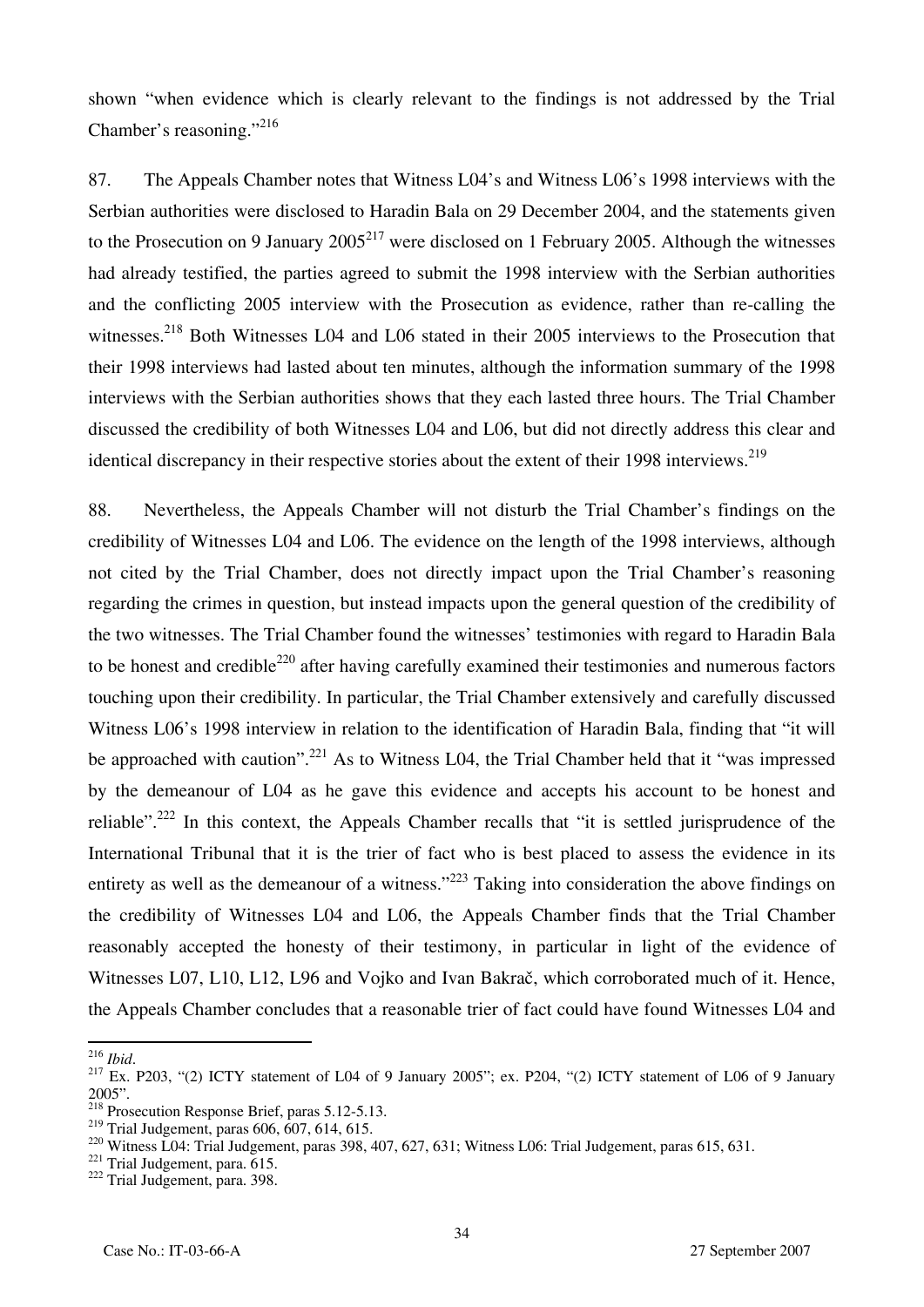L06 credible despite the claim with respect to the length of their interviews with the Serbian authorities in 1998.

89. Haradin Bala's eighth ground of appeal is thus dismissed.

.

 $\overline{a}$ <sup>223</sup> *Kordić and Čerkez* Appeal Judgement, para. 21, fn 12.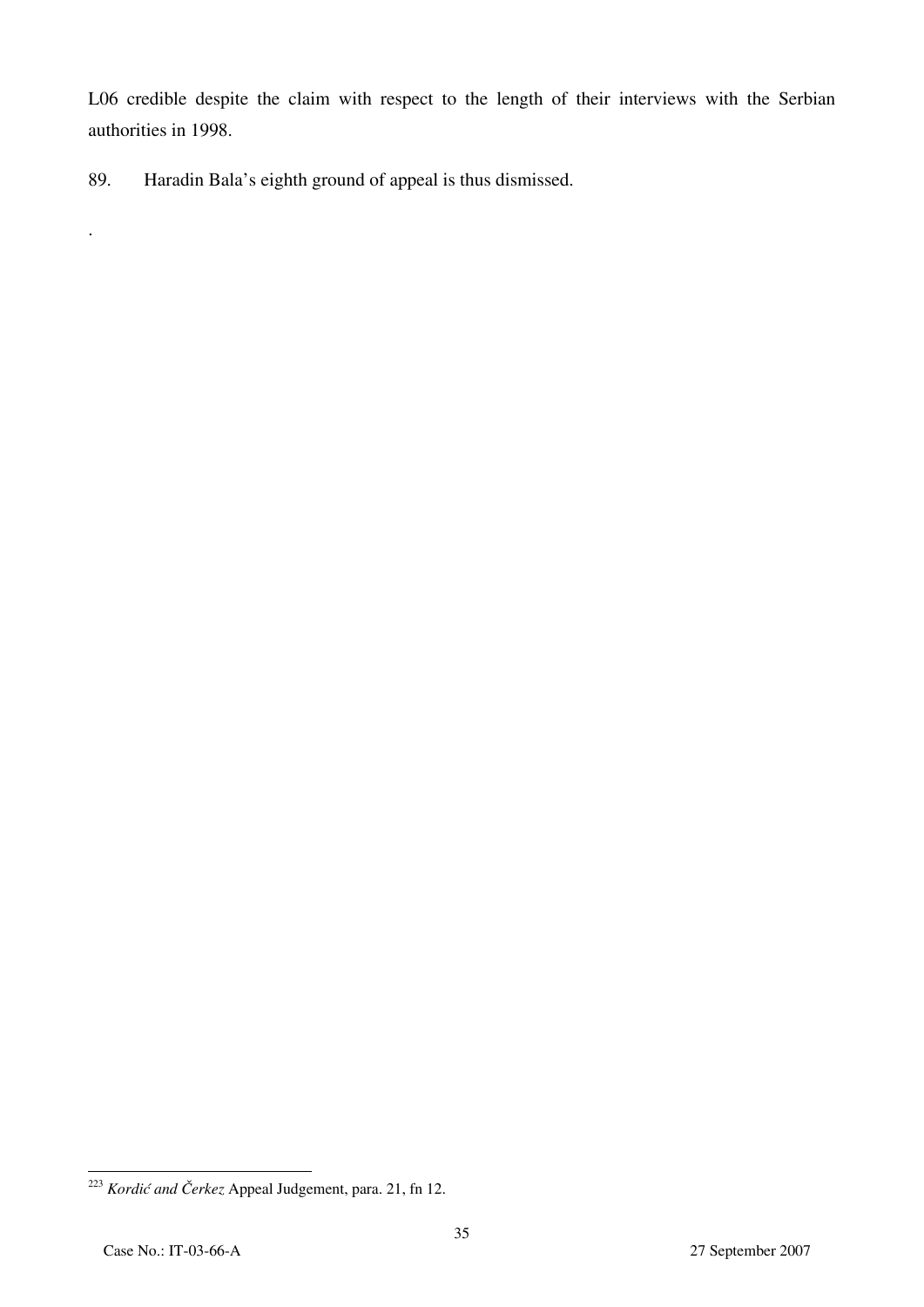# **IV. THE PROSECUTION'S APPEAL REGARDING HARADIN BALA**

# **A. First ground of appeal: Haradin Bala's alleged criminal responsibility as a participant in a joint criminal enterprise in the Llapushnik/Lapušnik prison camp**

90. The Prosecution submits in relation to all Accused that the Trial Chamber erroneously failed to find that all three were members of a joint criminal enterprise and thus were individually responsible for the crimes committed in furtherance of the system of ill-treatment in the Llapushnik/Lapušnik prison camp, and for those which were reasonably foreseeable as a possible consequence of this system.224

91. The Prosecution argues that the Trial Chamber erred both in law and in fact by finding that it was not satisfied that "either the existence or the scope of the alleged joint criminal enterprise" in the Llapushnik/Lapušnik prison camp was established.<sup>225</sup> The Prosecution argues that all requirements for the systemic form of a joint criminal enterprise were fulfilled, namely: $^{226}$ 

(1) the prison camp was run - and the victims were detained - by the KLA;

(2) the conditions in the camp amounted to the crime of cruel treatment, and accordingly there existed a common plan (amounting to or involving the commission of cruel treatment and torture) and a system of ill-treatment; and

(3) the KLA soldiers in the camp who detained people must have known of the conditions in the camp under which the victims were detained, and since they intended these conditions, they intended to further the system of ill-treatment.<sup>227</sup>

92. Haradin Bala responds<sup>228</sup> that the Prosecution's arguments have no merit and that the Trial Chamber's finding was correct and should be upheld.<sup>229</sup> He claims further that the Prosecution has failed to meet its burden to establish that the Trial Chamber engaged in any legal or factual errors or that even if some factual errors can be identified, that they were so prejudicial to the outcome as to

 $\overline{1}$  $^{224}$  Prosecution Appeal Brief, para. 1.6.

<sup>&</sup>lt;sup>225</sup> Prosecution Appeal Brief, para. 2.230, with reference to Trial Judgement, paras 666-669.<br><sup>226</sup> See also AT 128 (6.6.2007).

<sup>&</sup>lt;sup>227</sup> Prosecution Appeal Brief, paras 2.231, 2.295, 2.301; see also AT 137-138 (6.6.2007)].<br><sup>228</sup> In addition to his own submissions, Haradin Bala adopts, by reference, the arguments set forth by Fatmir Limaj and Isak Musliu regarding joint criminal enterprise to the extent they apply to him and entitle him to relief (Bala Response Brief, para. 1, fn. 1).

<sup>229</sup> Bala Response Brief, para. 4.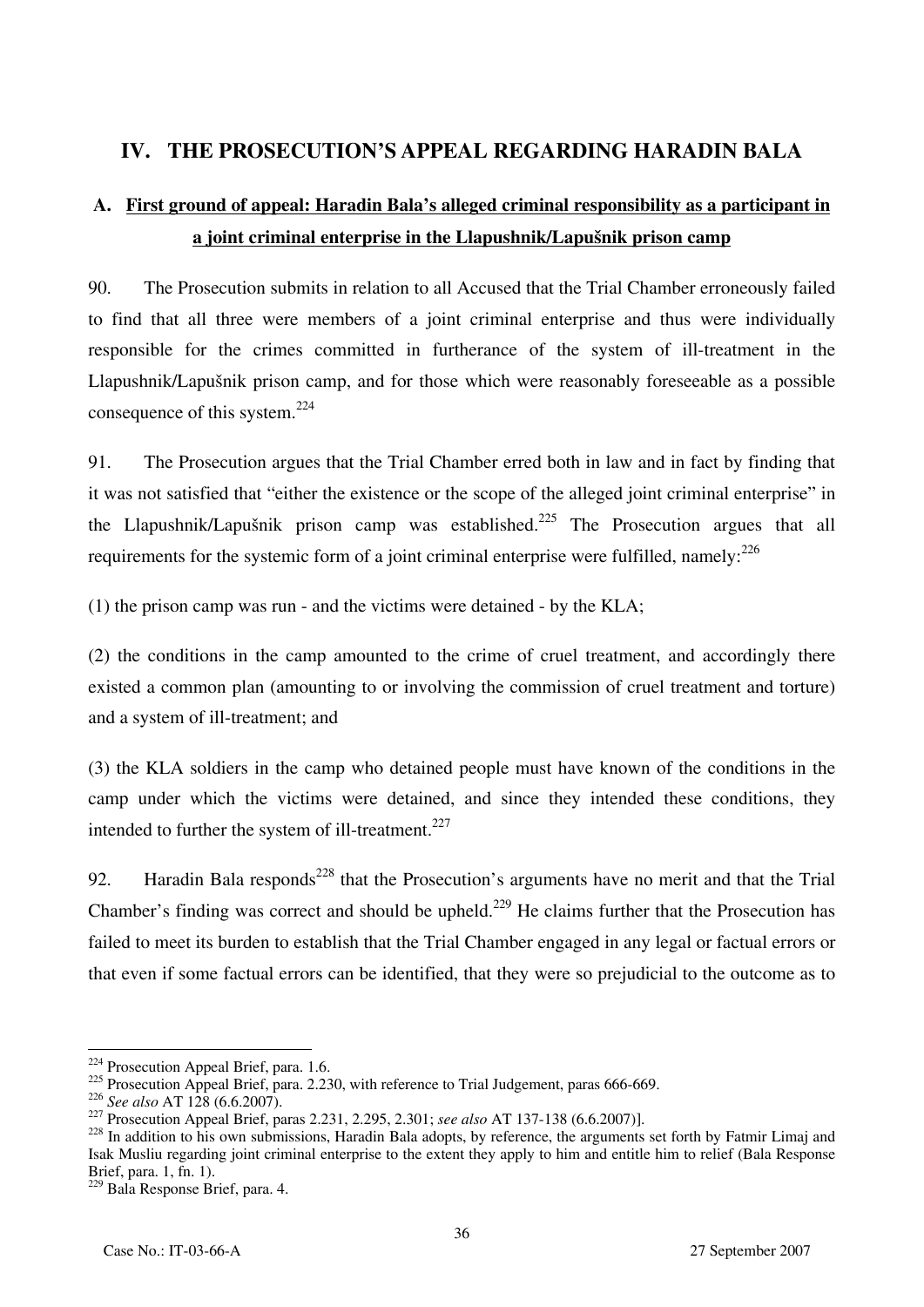constitute a miscarriage of justice.<sup>230</sup> Similarly, the Limaj Defence and the Musliu Defence respond that there is no basis upon which Fatmir Limaj and Isak Musliu could be found to have participated in a joint criminal enterprise, as the Trial Chamber correctly found that they had not planned, instigated, ordered, committed or otherwise aided and abetted any of the crimes charged in the Indictment.231

# 1. Whether the Trial Chamber erred in finding that the members of a joint criminal enterprise were not sufficiently identified

### (a) The identification of members of a joint criminal enterprise: alleged error of law

93. The Prosecution submits that the Trial Chamber erred in law by requiring "evidence demonstrating that a group of individuals, whose *identities* could be established at least by reference to their category as a group […] furthered a common plan" as an element necessary to a finding that a joint criminal enterprise existed.<sup>232</sup> The Prosecution claims that members of a joint criminal enterprise need not be identified by name or by membership in any particular group, other than their participation in the group which constituted the joint criminal enterprise and was pled in the Indictment.<sup>233</sup> It submits that in line with the jurisprudence of the International Tribunal, it is only necessary for it to show a plurality of persons, the existence of a common plan, design or purpose which amounts to or involves the commission of a crime provided for in the Statute, and participation of the accused in the common design. $^{234}$ 

94. The Prosecution argues that the identification of the joint criminal enterprise members, beyond being members of the joint criminal enterprise, is not an additional element needed to establish joint criminal enterprise liability.<sup>235</sup> It claims that cases the Trial Chamber referred to in this context were concerned with *pleading* joint criminal enterprise and that the Trial Chamber erroneously applied the requirements for pleading as substantive elements for establishing joint criminal enterprise liability.236 The Prosecution claims further that the Trial Chamber was *not* 

<sup>&</sup>lt;sup>230</sup> Bala Response Brief, para. 24.

<sup>&</sup>lt;sup>231</sup> Limaj Response Brief, paras 112-114; Musliu Response Brief, paras 89-91. For Musliu's response, *see also* AT 189-<br>190 (6.6.2007). For the Prosecution's reply, *see also* AT 205-206 (6.6.2007).

<sup>&</sup>lt;sup>232</sup> Prosecution Appeal Brief, para. 2.232, with reference to Trial Judgement, para. 669 (emphasis added). *See also* AT 128-129 (6.6.2007).<br><sup>233</sup> Prosecution Appeal Brief, para. 2.232. See also AT 130 (6.6.2007).

<sup>233</sup> Prosecution Appeal Brief, para. 2.232. *See also* AT 130 (6.6.2007). 234 Prosecution Appeal Brief, para. 2.234. *See also* AT 128-129 (6.6.2007).

 $235$  Prosecution Appeal Brief, para. 2.235.

<sup>236</sup> Prosecution Appeal Brief, para. 2.236, with reference to *Brđanin* Trial Judgement, para. 346: "[T]he *indictment* must inform the accused, *inter alia*, of the identity of those engaged in the enterprise so far as their identity is known, but at least by reference to their category as a group" (first emphasis added). *Prosecutor v. Milorad Krnojelac*, Case No. 97- 25-PT, Decision on Form of Second Amended Indictment, 11 May 2000, para. 16: "[T]he accused must be informed by the *indictment* of […] the identity of those engaged in the enterprise – so far as their identity is known, but at least by reference to their category as a group" (emphasis added).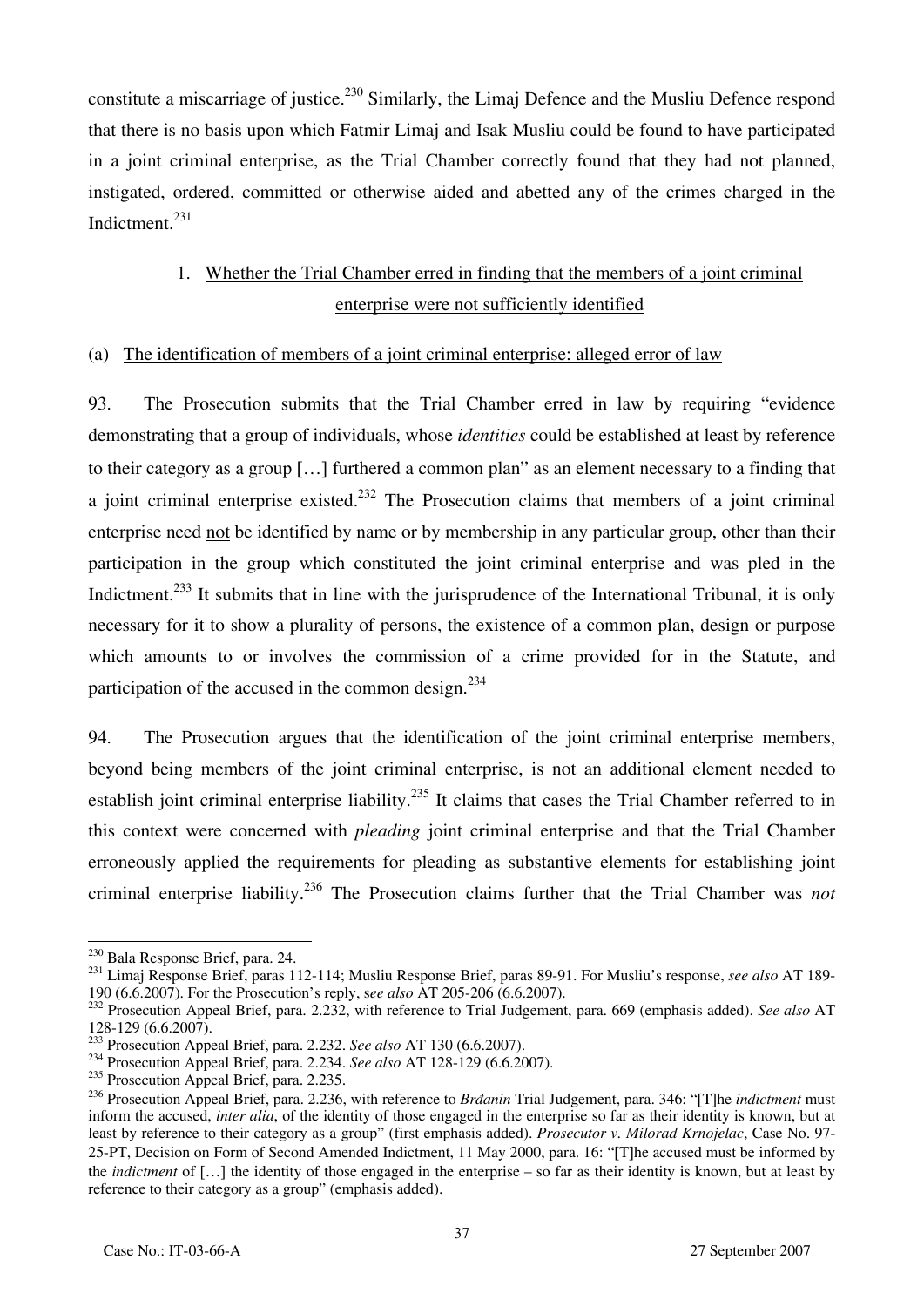dissatisfied with the pleading of joint criminal enterprise in the Indictment which sufficiently identified the members of the alleged joint criminal enterprise.<sup>237</sup> It argues further that their identification was not too general and that the cases the Trial Chamber referred to accepted broader or similar identifications.<sup>238</sup>

95. Haradin Bala responds that the Prosecution incorrectly assumes that the Trial Chamber imposed a legally improper element on the concept of joint criminal enterprise; instead, the Trial Chamber sought evidence on the identification of the members of the alleged joint criminal enterprise in order to assess on some objective basis whether a plurality of persons with a common plan existed.239

96. Haradin Bala further responds that there is nothing in the Trial Judgement to indicate that the Trial Chamber held that the Indictment was insufficiently pled.<sup>240</sup> What the Trial Chamber found was not a pleading problem, but a deficiency in the evidence offered in support of the allegations made in the Indictment.<sup>241</sup> It held that the evidence adduced at trial "was so general that it cannot provide a sufficient categorisation to identify the participants in the joint criminal enterprise".<sup>242</sup> Further, the Haradin Bala Defence claims that the authorities relied upon by the Prosecution, where other Trial Chambers found that "the identification of the members of the joint criminal enterprise alleged in those cases were sufficiently pled in the Indictment, still required evidence at trial to establish whether or not the identification in the indictment was supported by the evidence at trial".<sup>243</sup>

97. The Appeals Chamber is not satisfied that the Prosecution has shown that the Trial Chamber erred in law when it considered the requirement for identification of the participants in a joint criminal enterprise.

98. At the outset, the Appeals Chamber notes that there is no indication in the Trial Judgement that the Trial Chamber was dissatisfied with the pleading of joint criminal enterprise in the Indictment. Hence, the question of whether the Indictment was insufficiently pled in relation to joint criminal enterprise liability does not arise and will not be considered by the Appeals Chamber.

99. As to the substantive elements for establishing joint criminal enterprise liability, the Trial Judgement's section on the "Law on the forms of liability charged" correctly sets out the

<sup>&</sup>lt;sup>237</sup> Prosecution Appeal Brief, paras 2.238-2.240.

<sup>&</sup>lt;sup>238</sup> Prosecution Appeal Brief, paras 2.240-2.242,  $^{239}$  Bala Response Brief, paras 26, 31, 34.

<sup>&</sup>lt;sup>240</sup> Bala Response Brief, para. 32.<br><sup>241</sup> Bala Response Brief, para. 33.<br><sup>242</sup> Bala Response Brief, para. 33.<br><sup>243</sup> Bala Response Brief, para. 33.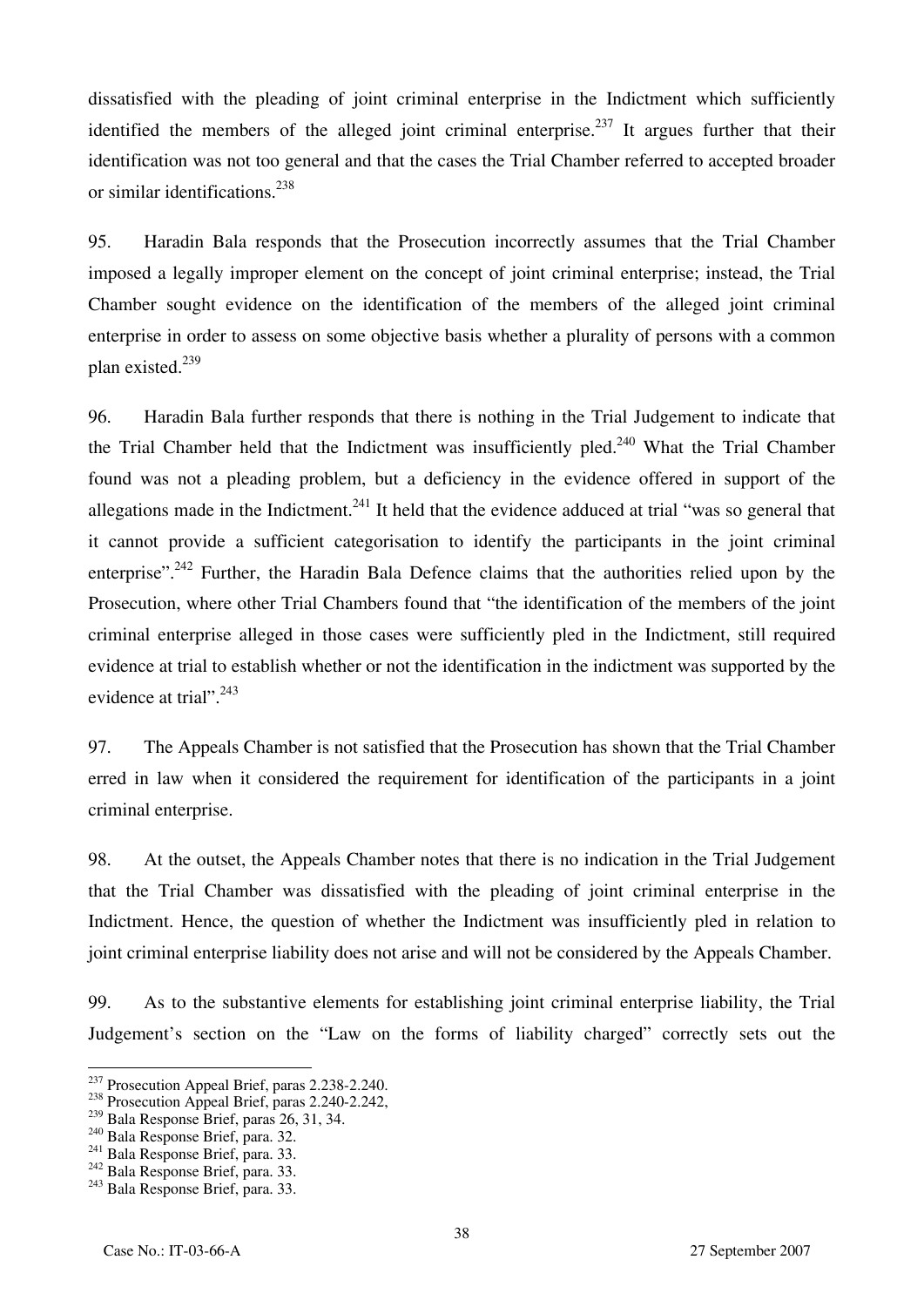requirements for joint criminal enterprise liability as defined in the Tribunal's jurisprudence.<sup>244</sup> When examining the participation of the three Accused in a joint criminal enterprise, the Trial Chamber held that

[i]n the *absence of evidence* demonstrating that a group of individuals, whose identities could be established at least by reference to their category as a group, in the sense identified in the jurisprudence, furthered a common plan, and, given the *lack of evidence* as to the scope of any such plan, the principal elements of joint criminal enterprise have not been established.<sup>2</sup>

A plain reading of this finding is that the Trial Chamber was not satisfied that the Prosecution had adduced sufficient evidence of the identity of the alleged participants in the joint criminal enterprise to establish a plurality of persons sharing a common plan existed. Thus, the Appeals Chamber is not satisfied that the Trial Chamber applied an erroneously narrow approach to the legal requirement of "identification" as argued by the Prosecution.

(b) The identification of members of a joint criminal enterprise: alleged error of fact

100. In the alternative, the Prosecution argues that the Trial Chamber erred in fact in failing to find that the only reasonable inference from the evidence was that the members of the systemic joint criminal enterprise were sufficiently identified by their category as a group, namely *the KLA soldiers in the Llapushnik/Lapušnik camp*, including the three Accused.<sup>246</sup>

101. The Prosecution submits that the Trial Chamber's own findings support this conclusion. It found that, first, the KLA conducted the prison camp in Llapushnik/Lapušnik and thus accepted that KLA soldiers perpetrated crimes in the camp; $^{247}$  second, "the evidence of all witnesses is consistent with respect to the presence of guards in the compound";<sup>248</sup> and, third, at least two guards, Haradin Bala and "Murrizi", were identifiable by name.<sup>249</sup> In relation to "unnamed" perpetrators who committed crimes in the camp, the Prosecution argues that these perpetrators could be identified by their belonging to the group of KLA soldiers in the camp, as the evidence does not support the existence of "rogue elements" or "opportunistic" perpetrators operating in the camp.<sup>250</sup>

102. In its Judgment the Trial Chamber found that "there were a number of people involved in the commission of the criminal acts established in this decision", and that "the evidence could support an inference [...] that there must have existed some form of joint criminal enterprise which

<sup>&</sup>lt;sup>244</sup> Trial Judgement, para. 511.

<sup>&</sup>lt;sup>245</sup> Trial Judgement, para. 669 (emphasis added).<br><sup>246</sup> Prosecution Appeal Brief, paras 2.245, 2.253; Prosecution Reply Brief, paras 4.12-4.15.

<sup>&</sup>lt;sup>247</sup> Prosecution Appeal Brief, para. 2.246, referring to Trial Judgement, para. 282. *See also* Prosecution Appeal Brief, para. 2.247, referring to Trial Judgement, paras 291, 666; 296-297 (Witness L07); 300 (Witness L10); 310-311 (Witness L04); 336 (Fehmi Xhema).

 $^{248}$  Prosecution Appeal Brief, para. 2.246, referring to Trial Judgement, para. 276.

<sup>&</sup>lt;sup>249</sup> Prosecution Appeal Brief, para. 2.246, referring to Trial Judgement, para. 666.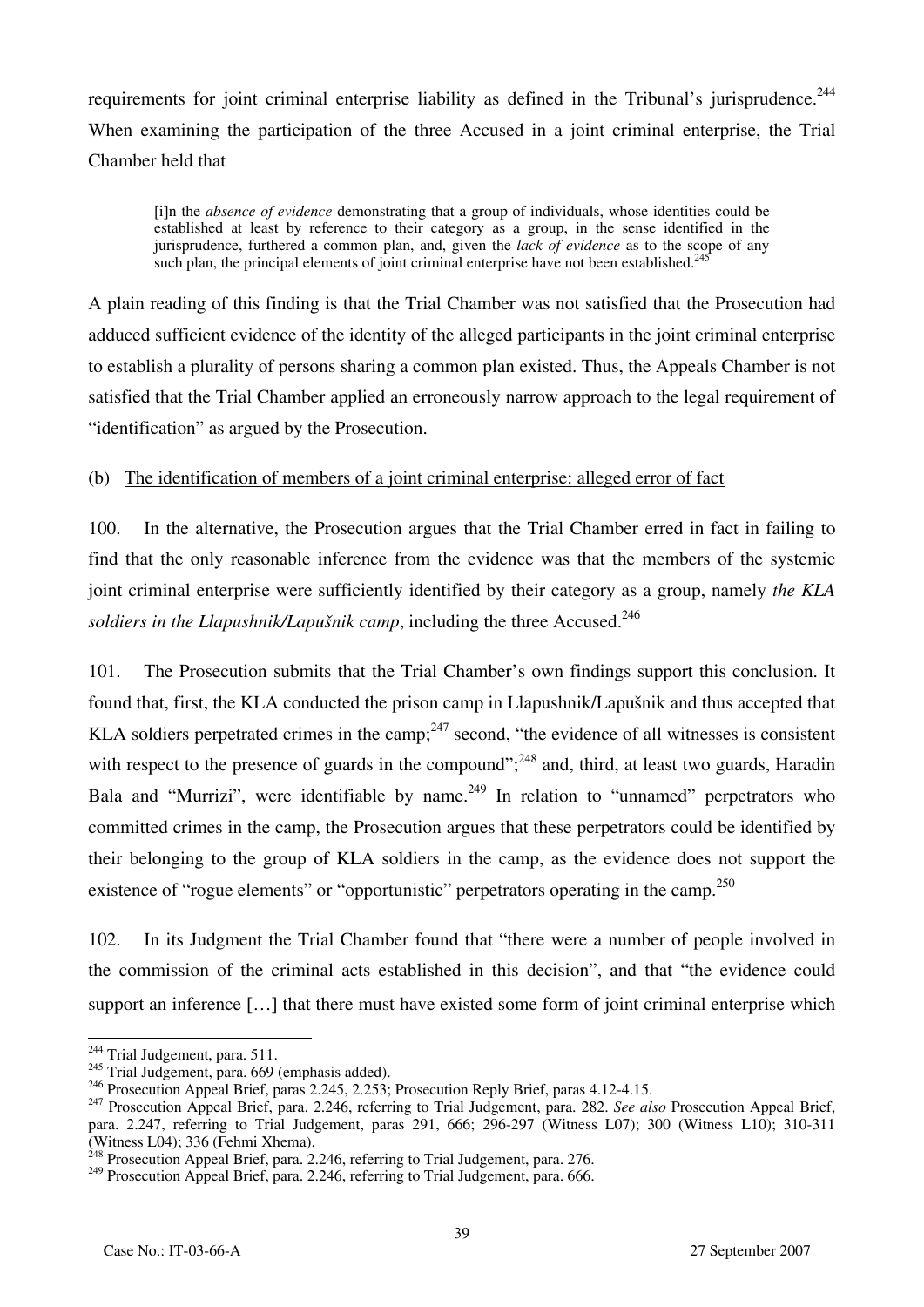was comprised of persons unknown who were members of the KLA".<sup>251</sup> It also found, however, that there was no "evidence demonstrating that a group of individuals, whose identities could be established at least by reference to their category as a group, in the sense identified in the jurisprudence, furthered a common plan".<sup>252</sup> The Trial Chamber held that it could not determine the identity of the people involved in the operation of the camp, with the exception of Haradin Bala.<sup>253</sup>

103. For the reasons set out below, the Appeals Chamber finds that the Trial Chamber did not err in fact when it found that there was insufficient evidence to identify a plurality of persons who furthered a common plan to commit cruel treatment in the Llapushnik/Lapušnik prison camp.

104. The Trial Chamber found that "[a]ll witnesses testified that the guards in the prison camp were Shala or Shale and Murrizi".<sup>254</sup> Both were found to be KLA soldiers,<sup>255</sup> and the Trial Chamber held that the prison camp was conducted by the KLA and existed for about six weeks.<sup>256</sup> The jurisprudence of the Appeals Chamber provides clear guidance on what constitutes sufficient evidence to establish the identification of participants in a joint criminal enterprise. In *Krnojelac*, the accused was found guilty as a co-perpetrator in a systemic joint criminal enterprise to commit crimes in the KP Dom prison facility in Foča.<sup>257</sup> While the Appeals Chamber found that "[t]he principal perpetrators of the crimes constituting the common purpose […] should […] be identified as precisely as possible",<sup>258</sup> it held that it was sufficient for such an identification to establish that the principal perpetrators were "civilian and military authorities and/or guards and soldiers present at KP Dom".259 Similarly, in *Vasiljević*, the Appeals Chamber accepted the finding of the Trial Chamber that a joint criminal enterprise to commit persecution existed, although two out of the three participants of the joint criminal enterprise were unidentified men.260 In *Krstić*, the Appeals Chamber accepted the finding of the Trial Chamber that a joint criminal enterprise to commit genocide existed, although "the Trial Chamber did not identify individual members of the Main Staff of the VRS as the principal participants in the genocidal enterprise".<sup>261</sup> By the same token, the Appeals Chamber held in *Stakić* that the participants in the joint criminal enterprise "included the leaders of political bodies, the army, and the police who held power in the Municipality of

<sup>&</sup>lt;sup>250</sup> Prosecution Appeal Brief, paras 2.248-2.51; Prosecution Reply Brief, paras 4.16-4.29.

<sup>&</sup>lt;sup>251</sup> Trial Judgement, para. 666.

 $252$  Trial Judgement, paras 669, 666.

 $253$  Trial Judgement, para. 666.

<sup>254</sup> Trial Judgement, para. 276. *See also ibid.*, para. 666.

<sup>&</sup>lt;sup>255</sup> Trial Judgement, para. 454.

<sup>&</sup>lt;sup>256</sup> Trial Judgement, para. 282.

<sup>257</sup> *Krnojelac* Appeal Judgement, paras 108-112.

<sup>258</sup> *Krnojelac* Appeal Judgement, para. 116.

<sup>259</sup> *Krnojelac* Appeal Judgement, para. 116.

<sup>260</sup> *Vasiljević* Appeal Judgement, paras 130, 142.

<sup>261</sup> *Krstić* Appeal Judgement, para. 143.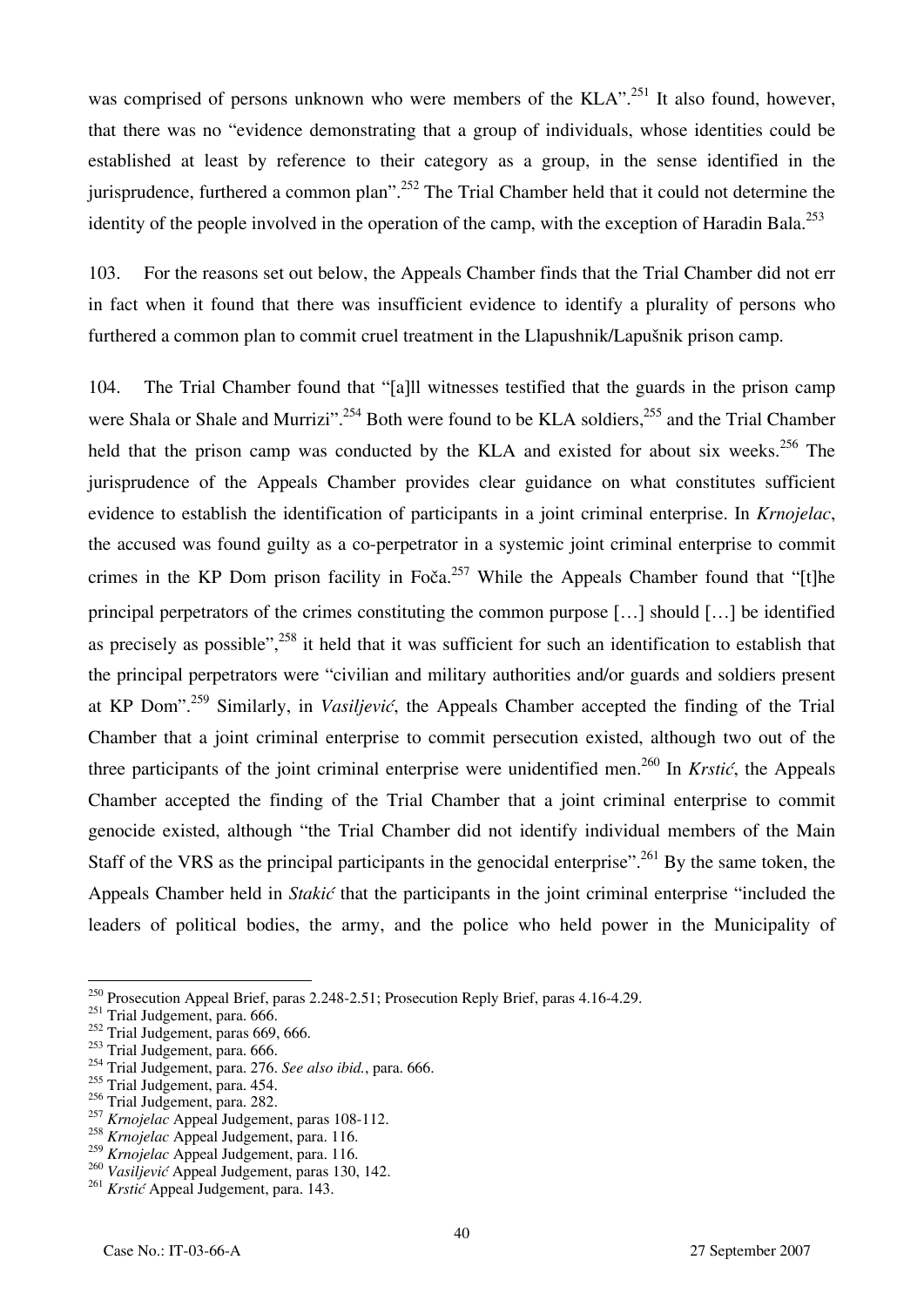Prijedor", without further identification.<sup>262</sup> In addition, in *Brdanin*, the Appeals Chamber found that while a Chamber must "identify the plurality of persons belonging to the JCE [...] it is not necessary to identify by name each of the persons involved".<sup>263</sup> In light of these findings, the Appeals Chamber is satisfied that no reasonable trier of fact could have found that it was impossible "to determine the identity of those involved in the operation of the prison camp, apart from the Accused Haradin Bala".<sup>264</sup> Instead, the only reasonable inference from the evidence and from the above mentioned findings of the Trial Chamber is that the KLA guard known as Murrizi was also identifiable as being involved in the operation of the prison camp together with Haradin Bala.

105. In relation to the question whether other KLA members who committed crimes of cruel treatment and torture in the Llapushnik/Lapušnik prison camp were identified as being involved in the operation of the prison camp, the Trial Chamber held that:

- 1) Prisoners were beaten by KLA soldiers on a daily basis, mostly at night; $^{265}$
- 2) Witness L07 was beaten up by a man wearing a mask and "another man in military uniform";<sup>266</sup>
- 3) Witness L10 was beaten by KLA guards on two occasions; $^{267}$
- 4) Witness L06 was repeatedly struck on his back with a club by, he said, Ramadan Behluli and beaten on his neck by Ali Gashi, both KLA soldiers; $268$  as this was done "for a specific purpose, *i.e.* for punishing him and/or obtaining information concerning so-called spies", the Trial Chamber found that the elements of torture had been satisfied.<sup>269</sup>
- 5) Witness L04 witnessed other detainees being continuously beaten by KLA soldiers. He was himself mistreated by KLA members, two of whom he said were "Tamuli" and "Qerqiz".<sup>270</sup>
- 6) Witness L12 was chained to a wall and beaten with a stick by Haradin Bala, whom the witness referred to as "Shala" and who was a KLA soldier; $^{271}$  as this was done in order to

<sup>262</sup> *Stakić* Appeal Judgement, para. 69.

<sup>263</sup> *Brđanin* Appeal Judgement, para. 430.

<sup>&</sup>lt;sup>264</sup> Trial Judgement, para. 666.

<sup>265</sup> Trial Judgement, paras 291, 300, 311, 424.

 $266$  Trial Judgement, paras 296-297.

<sup>&</sup>lt;sup>267</sup> Trial Judgement, para. 300.

 $\frac{268}{269}$  Trial Judgement, paras 245, 304, 666.<br> $\frac{269}{269}$  Trial Judgement, paras 304, 306.

<sup>&</sup>lt;sup>270</sup> Trial Judgement, paras 310-311.<br><sup>271</sup> Trial Judgement, paras 315, 649, 658.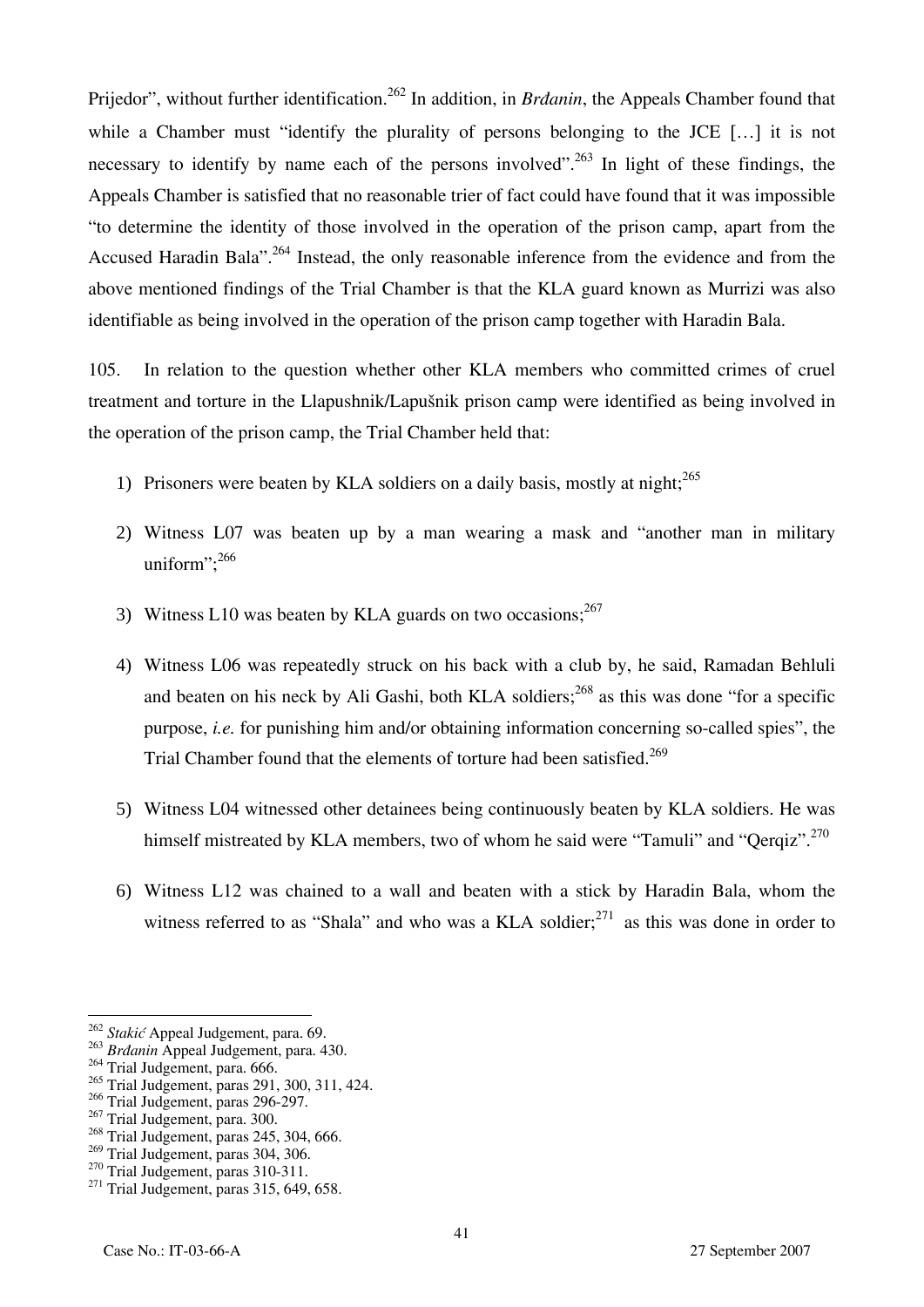obtain information from him, the Trial Chamber found that the elements of torture were made out.272

- 7) Stamen Genov was beaten with rifle butts and kicked by KLA soldiers: $273$  in addition, the Trial Chamber found that this was done in order to punish and interrogate him because of his military affiliation. Thus, the elements of torture were found to have been made out.<sup>274</sup>
- 8) Shaban Hoti was severely beaten and mistreated by KLA soldiers on two days; again, the Trial Chamber found that the elements of torture were established.<sup>275</sup>

It is evident from these findings that KLA soldiers systematically beat detainees, committing the crimes of cruel treatment and torture in the prison camp.

106. With respect to the question whether these KLA soldiers were identifiable as participants in the systemic joint criminal enterprise, however, the Trial Chamber held that

[w]hile the evidence could support an inference, on one possible view, that there must have existed some form of joint criminal enterprise which was comprised of persons unknown who were members of the KLA, that is so general that it cannot provide a sufficient categorisation to identify the participants in the joint criminal enterprise. $276$ 

This was based on the Trial Chamber's findings that it could not rule out that persons who were not involved in the operation of the camp, or "opportunistic visitors", committed crimes for personal purposes such as retribution, and not in pursuance of any KLA policy or plan of targeting Serbian civilians and perceived Kosovo Albanian collaborators.<sup>277</sup> That is, the Trial Chamber was not satisfied that the Prosecution had established that Haradin Bala, Murrizi and other KLA soldiers were participants in a systemic joint criminal enterprise, sharing a common plan to target Serbian civilians and perceived Kosovo Albanian collaborators in the prison camp. Whether this finding is one that no reasonable trier could have reached is examined in the following.

(c) Whether the Trial Chamber reasonably found that crimes may have been committed by "opportunistic visitors" who could not be identified as members of a systemic joint criminal enterprise

107. The Prosecution submits that the Trial Chamber erred in law and fact when it found that it "[could not] be ruled out" that "persons involved in the operation of the camp or 'opportunistic

<sup>&</sup>lt;sup>272</sup> Trial Judgement, paras 316, 318.

<sup>&</sup>lt;sup>273</sup> Trial Judgement, para. 365. <sup>274</sup> Trial Judgment, paras 365-366, 373.

 $^{275}$  Trial Judgement, paras 424-425.<br> $^{275}$  Trial Judgement, paras 424-425.

<sup>&</sup>lt;sup>277</sup> Trial Judgement, para. 668.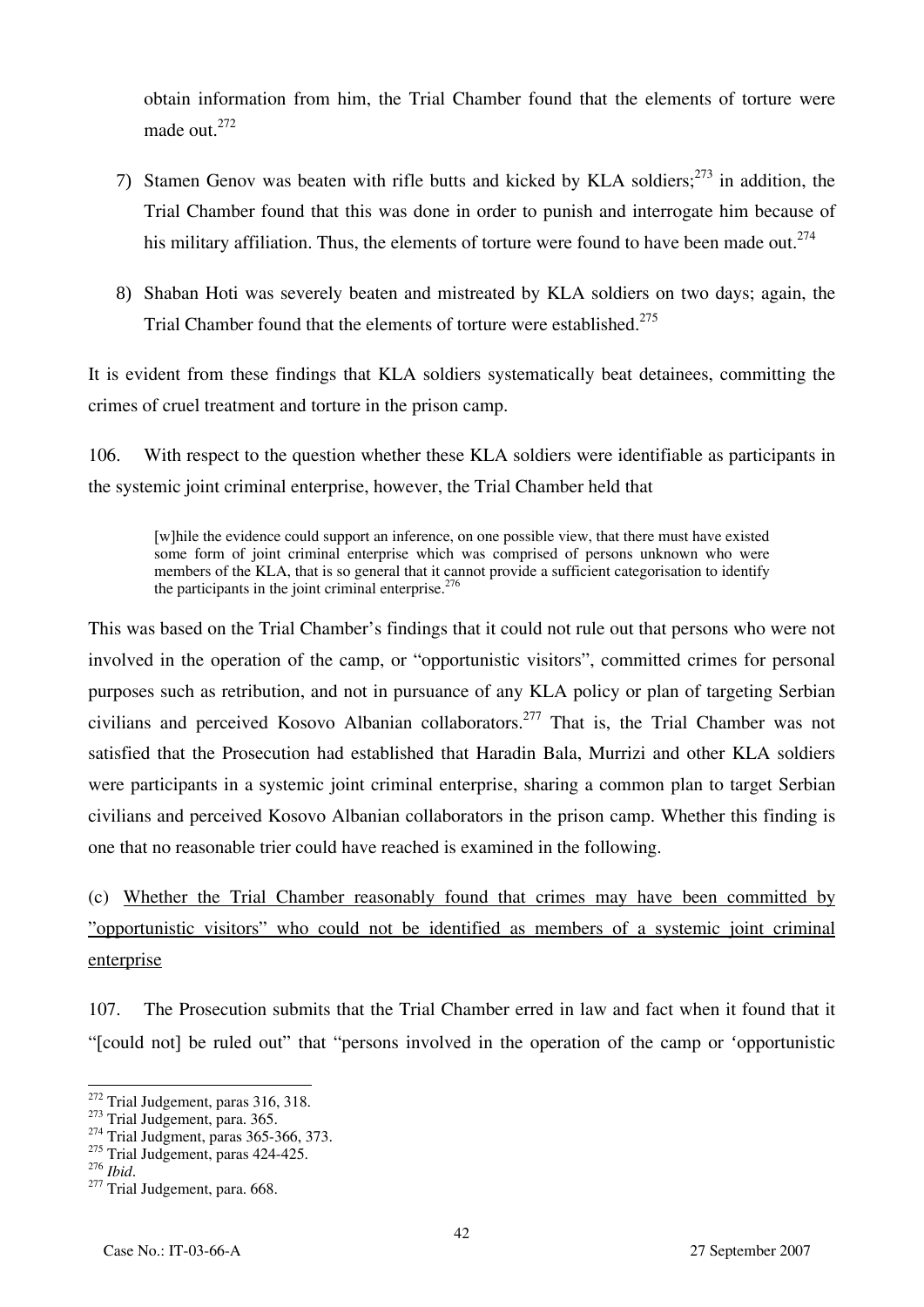visitors' to the camp […] for personal reasons, such as revenge, mistreated or killed old enemies [and/or] detained people for reasons other than giving effect to the KLA policy."<sup>278</sup> The Prosecution argues that the Trial Chamber either erred in law – in finding that personal motives exclude a crime being committed in pursuance of a common plan – or erred in fact – in finding that it was reasonably possible that "rogue elements" or "opportunistic visitors" may have used the camp to commit crimes for purely personal motives. $279$ 

108. As to the alleged error of law, the Prosecution argues that personal motives do not exclude the perpetrator's intention to further a system of ill-treatment, as long as the perpetrator *also* had the intent to further this system of ill-treatment.<sup>280</sup>

109. The Appeals Chamber notes that motive is generally not an element of criminal liability. The Appeals Chamber has repeatedly confirmed the "'inscrutability of motives in criminal law' insofar as liability is concerned, where an intent […] is clear".281 The *mens rea* of a systemic joint criminal enterprise requires proof of the participant's personal knowledge of the system of illtreatment, as well as the intent to further this system of ill-treatment.<sup>282</sup>

110. The Appeals Chamber finds, however, that the Trial Chamber did not confuse the notions of motive and intent when it required for the existence of a systemic joint criminal enterprise in the camp that the common plan encompassed the targeting of Serbian civilians and perceived Kosovo Albanian collaborators. While motive is not an element of the *mens rea* of a joint criminal enterprise, the existence - and scope - of a common plan is part of its *actus reus*. Hence, the targeting of these specific groups was part of the *actus reus* of the joint criminal enterprise charged in the Indictment.<sup>283</sup> Consequently, the Trial Chamber could not, and did not, in the Trial Judgement, widen the scope of the common plan to include the commission of crimes against *any* detainee in the camp, regardless of whether this detainee was a Serbian civilian or perceived Kosovo Albanian collaborator.

 $^{278}$  Prosecution Appeal Brief, paras 2.254-2.255, with reference to Trial Judgement, paras 667-668.

<sup>&</sup>lt;sup>279</sup> Prosecution Appeal Brief, para. 2.255. See also AT 129, 135-137 and 205-206 (6.6.2007).<br><sup>280</sup> Prosecution Appeal Brief, paras 2.256-2.257, with reference to Trial Judgement, para. 668.<br><sup>281</sup> Jelisić Appeal Judgement Judgement, para. 106. Motive may have a direct impact at sentencing as a mitigating or aggravating circumstance, *Tadić* Appeal Judgement, para. 269.

<sup>282</sup> Tadić Appeal Judgement, para 202, 220, 228.<br><sup>282</sup> Tadić Appeal Judgement, paras 202, 220, 228.<br><sup>283</sup> Similarly, the Appeals Chamber held in *Stakić* that the "common purpose consisted of a discriminatory campaign to ethnically cleanse the Municipality of Prijedor by deporting and persecuting Bosnian Muslims and Bosnian Croats *in order to establish Serbian control* ('Common Purpose')." (*Stakić* Appeal Judgement, para. 73, emphasis added). Consequently, when examining Mr. Stakić's intent to further the Common Purpose, the Appeals Chamber considered the Trial Chamber's findings that Mr. Stakić was working together with other participants in the joint criminal enterprise "to implement the SDS-initiated plan to consolidate Serb authority and power within the municipality", and that "[h]e was aware that he could frustrate the objective of achieving a Serbian municipality […]" (*ibid*., para. 82).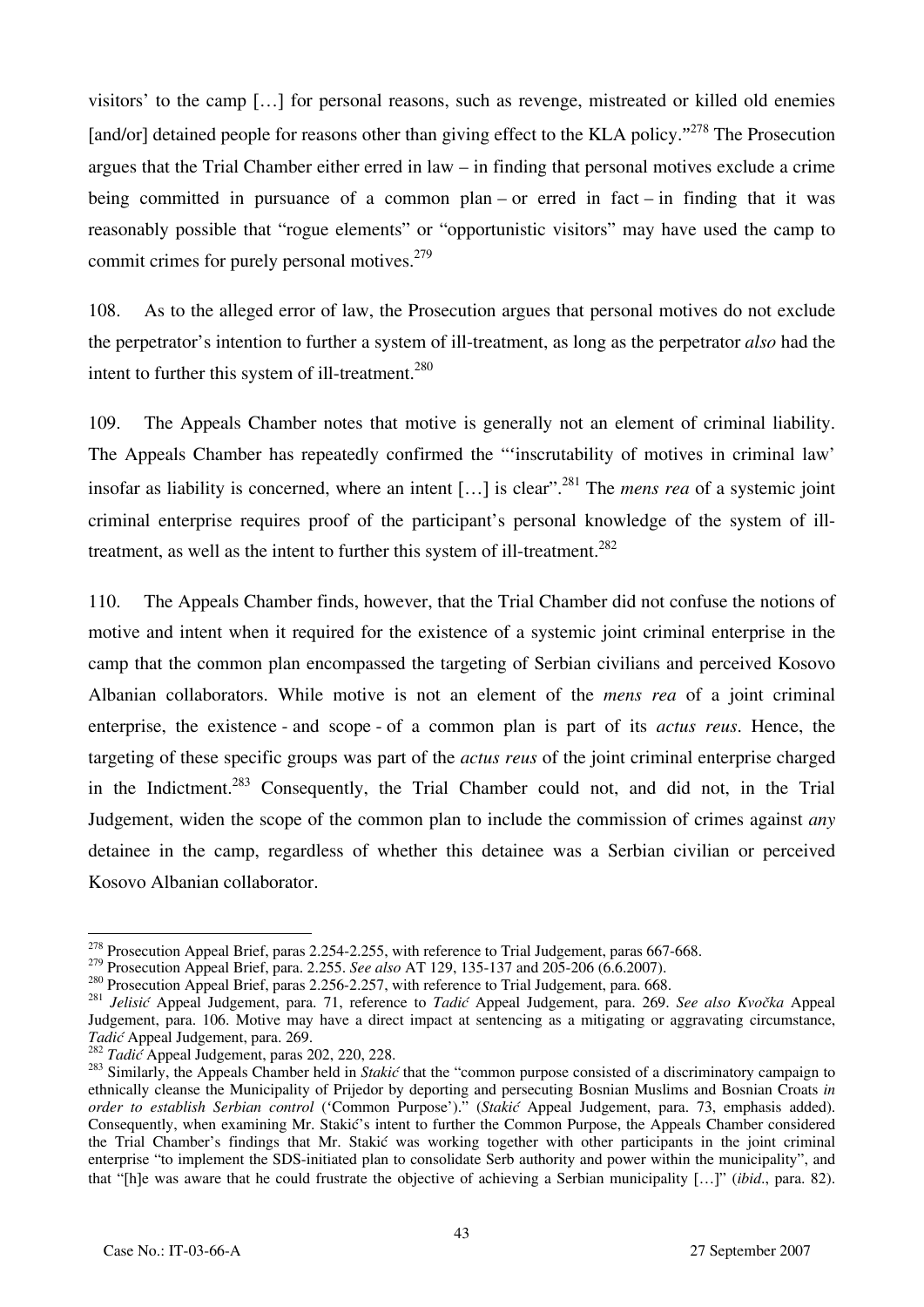111. As to the alleged error of fact, the Prosecution argues that the Trial Chamber erred in finding that it could not exclude the possibility that some perpetrators in the camp were driven *exclusively*  by personal motives, and that such crimes were not committed in pursuance of a common plan.<sup>284</sup> The Prosecution also submits that according to the Trial Chamber's own findings, the only issue of "personal disputes" alleged by the Defence had no bearing on the events in the camp.<sup>285</sup> When considering these issues, the Appeals Chamber will both examine whether it was reasonable to find that rogue elements *within the KLA* may have committed crimes outside the common plan,<sup>286</sup> and whether it was reasonable to find that "opportunistic visitors" from *outside the KLA* may have come to the camp and committed crimes outside the common plan.<sup>287</sup>

# (i) Whether "rogue" KLA members or other "opportunistic visitors" could have committed crimes that would fall outside the common plan

112. The Trial Chamber found that it "is not possible on the available evidence to infer that all the crimes relating to the prison camp were committed by participants in a joint criminal enterprise [because] it is open on the evidence that at the relevant time some KLA members detained people for reasons other than giving effect to the KLA policy of combating collaboration with the Serbian authorities."<sup>288</sup>

113. The Appeals Chamber notes that the Trial Chamber found that "some KLA members" may have detained people for other reasons than "in pursuance of any KLA policy or plan of targeting Serbian civilians and perceived Albanian collaborators."<sup>289</sup> This finding was based on an earlier discussion in which the Trial Chamber had referred to "instances of abductions in which personal revenge of individual KLA members was the motivating factor".<sup>290</sup> Furthermore, the Trial Chamber mentioned the testimony given by Susanne Ringgaard Pedersen, a member of the Kosovo Verification Mission ("KVM") between December 1998 and March 1999, in support of its finding that some "rogue" KLA members may have detained prisoners for personal reasons.<sup>291</sup> The Appeals Chamber notes that in the passage quoted by the Trial Chamber, she was asked whether "KVM received information on abductions by the KLA, *including so-called collaborators*", and whether

Hence, the Common Purpose was not limited to the commission of statutory crimes, but also encompassed the goal that was to be achieved by the commission of these crimes, or, in other words, a motive.

<sup>&</sup>lt;sup>284</sup> Prosecution Appeal Brief, para. 2.258, with reference to Trial Judgement, paras 667-669.

<sup>&</sup>lt;sup>285</sup> Prosecution Appeal Brief, para. 2.263, reference to Trial Judgement, paras 31-32, 668.<br><sup>286</sup> See Trial Judgement, para. 668.

<sup>286</sup> *See* Trial Judgement, para. 668. 287 *See* Trial Judgement, para. 667. 288 Trial Judgement, paras 667-668 (emphasis added). *See also ibid*., para. 216.

<sup>&</sup>lt;sup>289</sup> Trial Judgement, para. 668.

<sup>&</sup>lt;sup>290</sup> Trial Judgement, paras 668 and 216, with reference to *inter alia* Jakub Krasniqi, T. 3441 (14.2.2005).

<sup>291</sup> Trial Judgement, para. 668, fn. 2265.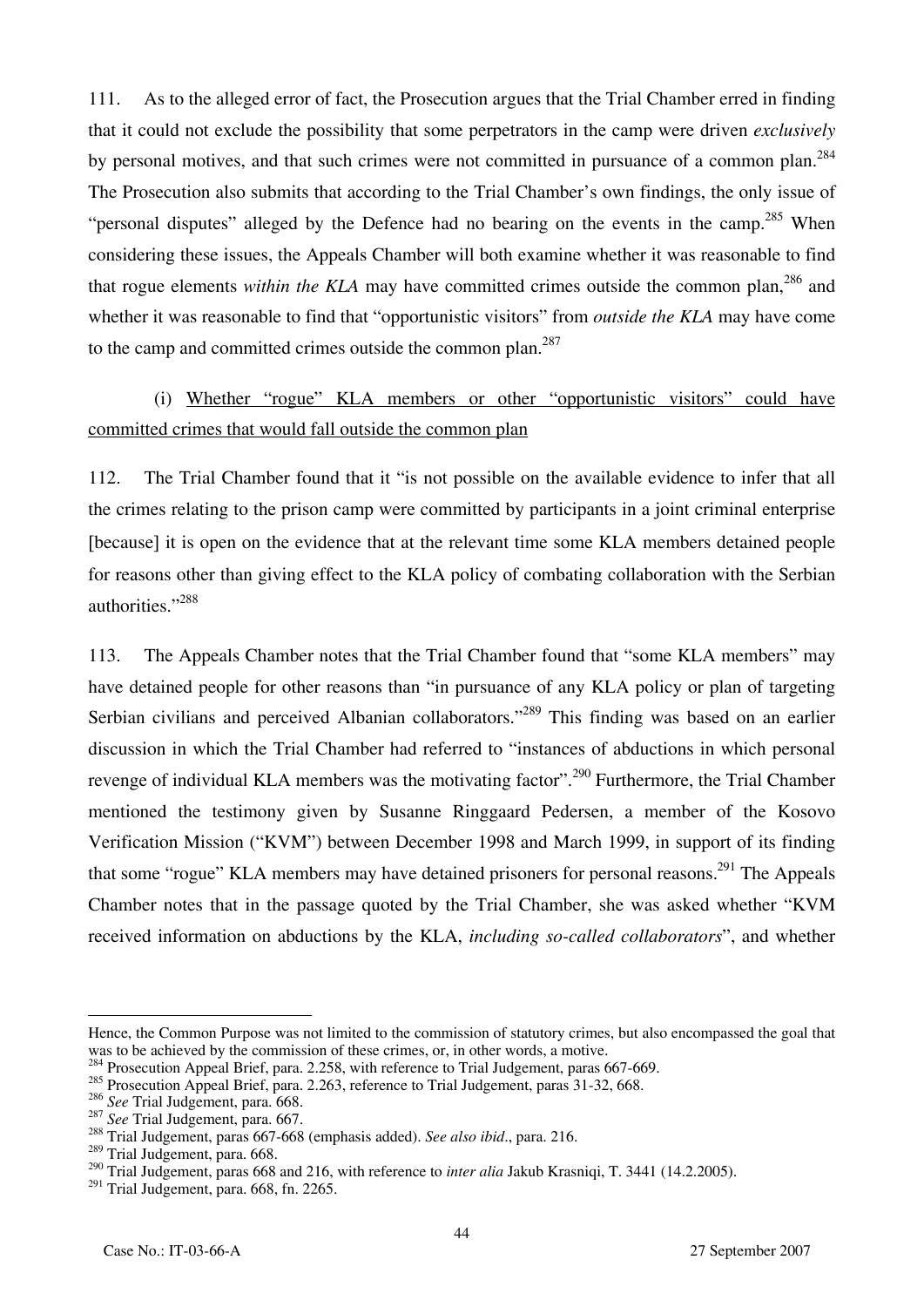this was done by "rogue elements" or in pursuit of a "broader policy".<sup>292</sup> She answered that according to the information KVM had at the time, there "were rogue elements and [the KLA] *sometimes found it difficult to control* all instances of personal revenge and cases like that".<sup>293</sup> In addition, witnesses Jan Kickert and Shukri Buja provided evidence on the existence of "rogue KLA members".<sup>294</sup> While Jan Kickert referred to "breakaway KLA factions" in western Kosovo,<sup>295</sup> Shukri Buja testified that he heard about cases where people were arrested or detained as a result of personal revenge in areas where the KLA was in control. He further stated that "[e]specially in July during the offensive there was gossip about these events".<sup>296</sup>

114. Furthermore, the Trial Chamber also considered the testimonies given by Jakub Krasniqi, at that time the spokesman of the KLA,<sup>297</sup> and Peter Bouckaert, at that time a researcher with Human Rights Watch.<sup>298</sup> The Trial Chamber held "that [Peter Bouckaert] never saw anything issued by the KLA which constituted an order to its members to target innocent civilians or to loot or destroy Serbian property."<sup>299</sup> Also, it accepted Jakub Krasniqi's "statement that it was not part of KLA political or military policy to kidnap, torture or murder innocent civilians." On the basis of these testimonies, the Trial Chamber found that "[t]he evidence does not establish, or even indicate, a *general policy* of targeting *civilians as such*, whether Serbian or Kosovo Albanian."300 Finally, Witness L12 testified that on one occasion he was blindfolded by Haradin Bala and taken to a barn in the prison camp where he was beaten by two women. Arguably, this shows the presence of "opportunistic visitors" in the camp. $301$ 

115. In light of this evidence, the Appeals Chamber finds that the Trial Chamber did not err in concluding that "it cannot be established with sufficient certainty that these crimes [in the camp] were in fact committed in pursuance of any KLA policy or plan of targeting Serbian civilians and perceived Albanian collaborators".<sup>302</sup>

116. The Prosecution argues further that any member of the systemic joint criminal enterprise who contributed to an "outsider's" crime must be considered as having at the same time committed

 $292$  Susanne Ringgaard Pedersen, T. 3532 (15.2.2005) (emphasis added).

<sup>293</sup> *Ibid*. *See also ibid.*, T. 3534 (15.2.2005).

<sup>&</sup>lt;sup>294</sup> Limaj Defense, Answers to Questions Posed by Appeals Chamber on 30 May 2007, 6 June 2007.

 $295 \text{ Jan Kickert}, T. 676 (23.11.2004).$ 

<sup>296</sup> Shukri Buja, T. 4042-4044 (9.3.2005).

<sup>297</sup> Jakub Krasniqi, T. 3311 (10.2.2005).

<sup>&</sup>lt;sup>298</sup> Peter Bouckaert, T. 5458  $(8.4.2005)$ .<br><sup>299</sup> Trial Judgement, para. 215, with reference to Peter Bouckaert, T. 5564-5565 (8.4.2005).

 $\frac{300}{101}$  Trial Judgement, para. 215 (emphasis added).<br> $\frac{301}{100}$  Kvočka Appeal Judgement, para. 599. The Appeals Chamber held that while, as a general rule, a participant in a joint criminal enterprise does not have to make a substantial contribution to it, in a "case of 'opportunistic visitors', a substantial contribution to the overall effect of the camp is necessary to establish responsibility under the joint criminal enterprise doctrine", *ibid.*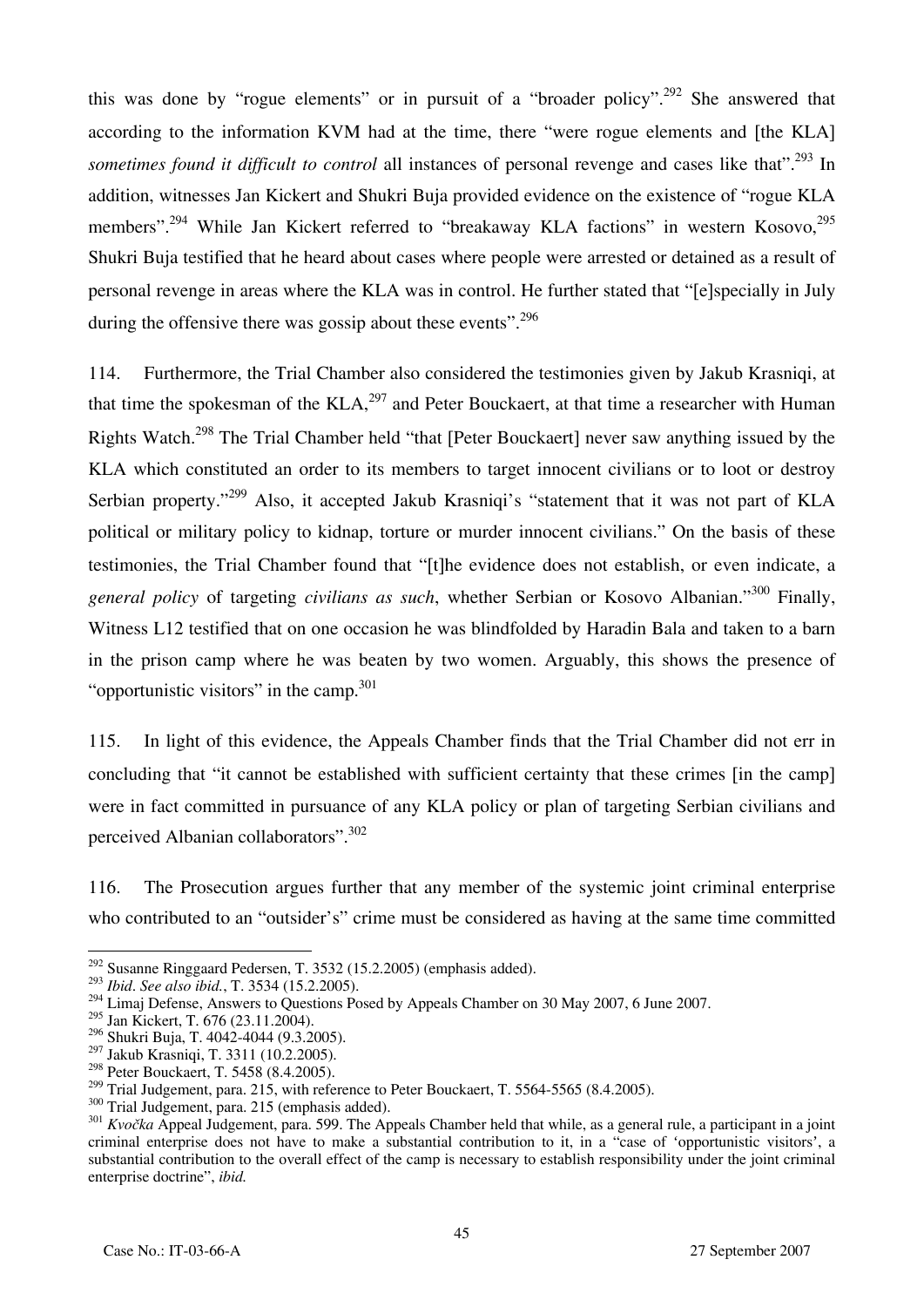this crime together with the "outsider" in a basic joint criminal enterprise.<sup>303</sup> The Appeals Chamber finds, however, that Haradin Bala was not given adequate notice of such an alternative basic joint criminal enterprise. The Indictment does not allege that he entered into an agreement with any "outsider" to commit a statutory crime, $304$  nor was this argued at trial. Hence, the Appeals Chamber does not consider it appropriate to address the merits of this argument. The Prosecution's reference to the Blaškić Appeal Judgement where the Appeals Chamber held that an indictment must plead "the acts of the accused, not the acts of those persons for whose acts he is alleged to be responsible",<sup>305</sup> provides no authority in this matter. As the Appeals Chamber also held in Blaškić, "the Prosecution may be required to 'indicate in relation to each individual count precisely and expressly the particular nature of the responsibility alleged', in other words, to indicate the particular form of participation".<sup>306</sup>

117. As a result, the Trial Chamber reasonably held that it cannot be ruled out that crimes in the camp were committed by "outsiders" who did not share the common plan to target Serbian civilians and perceived Kosovo Albanian collaborators. Therefore, the Appeals Chamber is satisfied that it is a reasonable inference from the evidence that except for the crimes for which Haradin Bala was convicted, the perpetrators of the crimes committed in the camp could not be identified. Hence, with respect to these crimes, the Trial Chamber reasonably held that the perpetrators could not be identified as participants in a systemic joint criminal enterprise.

118. In relation to Haradin Bala's criminal responsibility, the Appeals Chamber does not find it necessary to review whether he was a member of a systemic joint criminal enterprise. This follows from the Appeals Chamber finding that the Trial Chamber's inference from the evidence that unidentified "outsiders" committed crimes in the camp was not unreasonable. $307$  Accordingly, whether or not Haradin Bala was a member of a joint criminal enterprise, and whether or not such an enterprise existed at all, is irrelevant to his criminal responsibility for the crimes of "outsiders".<sup>308</sup>

<sup>&</sup>lt;sup>302</sup> Trial Judgement, para. 668.

<sup>&</sup>lt;sup>303</sup> Prosecution Appeal Brief, para. 2.276.<br><sup>304</sup> *See*, in particular, Indictment, paras 9, 13.

<sup>305</sup> Prosecution Reply Brief, para. 4.34, with reference to *Blaškić* Appeal Judgement, para. 210, and the *Kvočka* case where there was no pleading of Žigić's acts as being attributable to Kvočka who was nevertheless found liable for them.<br><sup>306</sup> Blaškić Appeal Judgement, para. 212.

<sup>&</sup>lt;sup>307</sup> As the Appeals Chamber held in *Kvočka et al.*, "it would not be appropriate to hold every visitor to the camp who committed a crime there responsible as a participant in the joint criminal enterprise". *See Kvočka et al.* Appeal Judgement, para. 599.

 $\frac{308}{2}$  The Appeals Chamber notes that the perpetrators who committed the crimes to which Haradin Bala aided and abetted – the torture of Witness L12 and an episode of cruel treatment of Witness L04 – could not be identified. Consequently, it cannot be established that these crimes were committed by participants in a systemic joint criminal enterprise.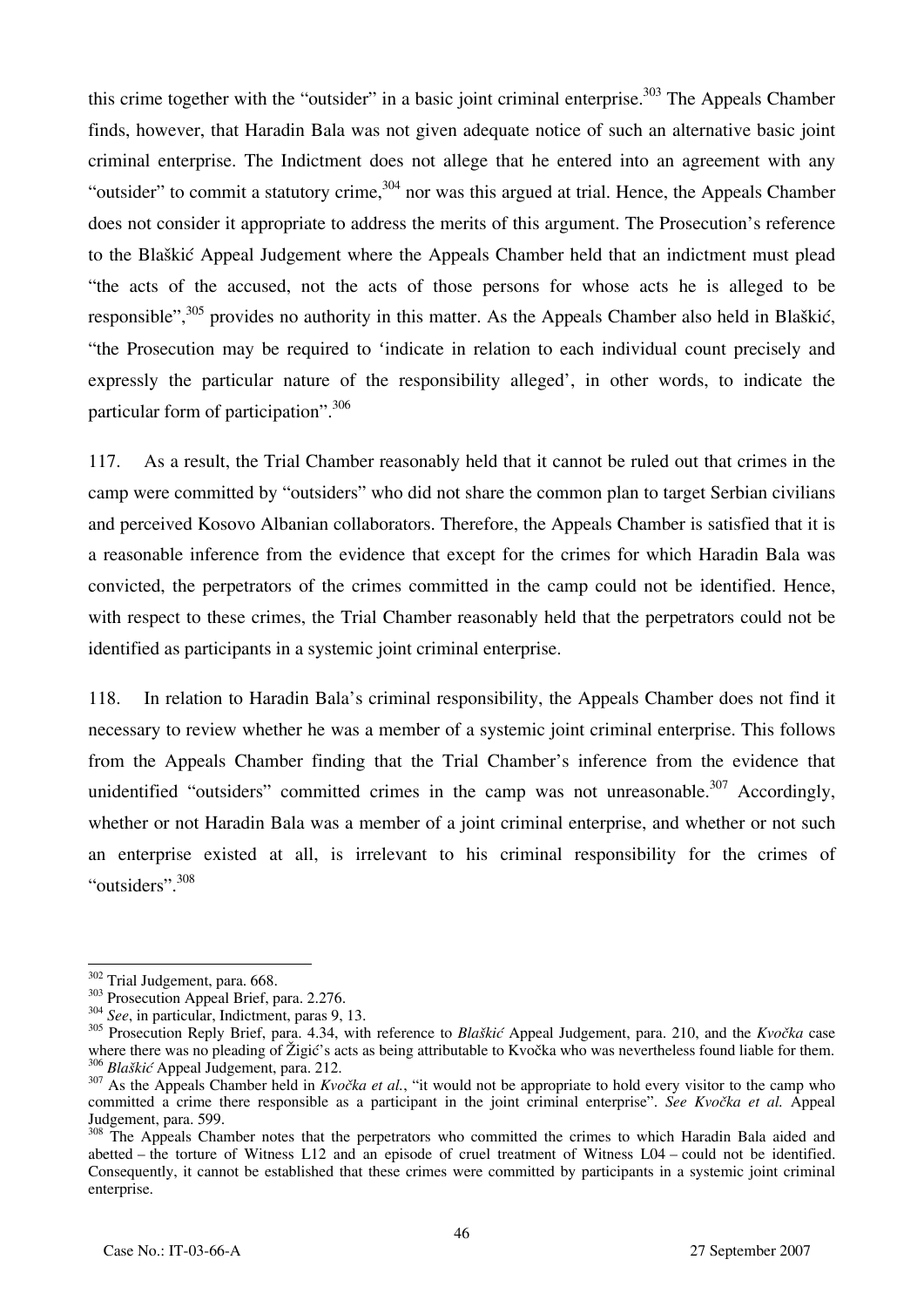119. Similarly, the Prosecution's submission that murder was a natural and foreseeable consequence of a systemic joint criminal enterprise<sup>309</sup> does not require the Appeals Chamber to decide whether Haradin Bala was a member of such a systemic joint criminal enterprise. In general, in the case of a third category joint criminal enterprise, the crimes must be committed by members of the joint criminal enterprise.<sup>310</sup> Since the Trial Chamber reasonably held that it could not be established with sufficient certainty that all crimes in the prison camp were committed in pursuance of a common plan, it is a reasonable inference from the evidence that the murders of Fehmi Xhema, Jefta Petković and Agim Ademi under Count 8 of the Indictment<sup>311</sup> were not committed by members of the systemic joint criminal enterprise. Consequently, Haradin Bala could not incur third category joint criminal enterprise responsibility for these murders. In addition, the Appeals Chamber notes that the Prosecution does not argue on appeal that he incurs criminal responsibility for these crimes as an aider and abettor. $312$ 

120. Furthermore, the Appeals Chamber finds that Haradin Bala, even if he were a member of a systemic joint criminal enterprise, could not be convicted for having used "outsiders" to commit crimes in the camp. In this context, the Appeals Chamber recalls its finding in *Brđanin* that

to hold a member of a JCE responsible for crimes committed by non-members of the enterprise, it has to be shown that the crime can be imputed to one member of the joint criminal enterprise, and that this member – when using a principal perpetrator – acted in accordance with the common plan. The existence of this link is a matter to be assessed on a case-by-case basis.<sup>313</sup>

The Appeals Chamber notes, however, that it was neither argued at trial nor on appeal whether Haradin Bala could incur systemic joint criminal enterprise liability for crimes committed by nonmembers of the enterprise. Furthermore, the Appeals Chamber recalls its finding in *Brđanin* that it would be unfair to enter new convictions in that case on the basis that principal perpetrators do not need to be members of the joint criminal enterprise, as this was not litigated at trial.<sup>314</sup> This reasoning also applies in the present case.

(ii) Whether Haradin Bala would incur criminal responsibility for the crimes committed by "opportunistic visitors" as an aider and abettor

<sup>&</sup>lt;sup>309</sup> Prosecution Appeal Brief, paras 2.290(a)(iv), 3.157 and 4.7.

<sup>&</sup>lt;sup>310</sup> See Tadić Appeal Judgement, para. 220.<br><sup>311</sup> Indictment, paras 8, 28, 31-32 and Annex II. Count 8 also encompassed the alleged murder of Zvonko Marinković and Vesel Ahmeti. The Trial Chamber found, however, that the elements of murder had not been established in relation to both of them.<br><sup>312</sup> Prosecution Appeal Brief, para. 4.12.

<sup>312</sup> Prosecution Appeal Brief, para. 4.12. 313 *Brđanin* Appeal Judgement, para. 413. 314 *Brđanin* Appeal Judgement, para. 361.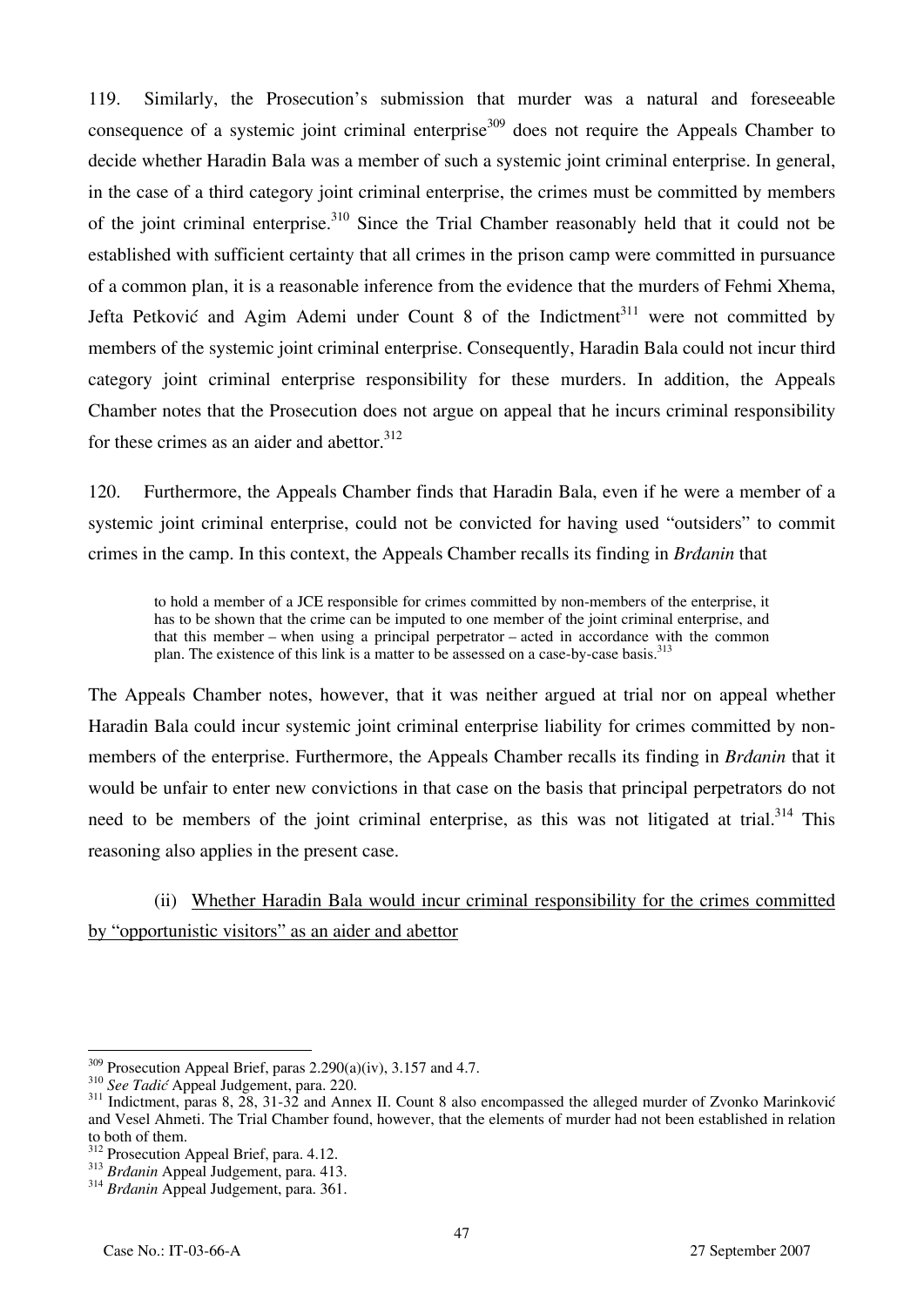121. In the alternative to Haradin Bala's criminal responsibility as a member of the systemic joint criminal enterprise, the Prosecution submits that he aided and abetted the cruel treatment and torture of detainees in the prison camp.<sup>315</sup>

122. The Appeals Chamber notes that the Indictment charges Haradin Bala with criminal responsibility under Article 7(1) of the Statute for having, *inter alia*, aided and abetted in the commission of these crimes.<sup>316</sup> This form of participation has been litigated at trial and the Trial Chamber found Haradin Bala guilty of having aided and abetted the torture of Witness L12 and an incident of cruel treatment of Witness L04. However, the Trial Chamber did not find him criminally responsible for having aided and abetted any other incident of cruel treatment or torture.<sup>317</sup>

123. The Appeals Chamber is not satisfied, however, that it is the only reasonable inference from the evidence that, in addition to the convictions for aiding and abetting already entered by the Trial Chamber, Haradin Bala incurs criminal responsibility for having aided and abetted the other instances of cruel treatment and torture of detainees in the Llapushnik/Lapušnik prison camp. While the findings of the Trial Chamber show that Haradin Bala played a pivotal role in the functioning of the prison camp,<sup>318</sup> it was open for a trier of fact to conclude that the evidence did not show beyond a reasonable doubt that Haradin Bala knowingly provided substantial assistance as an aider and abettor to each act of cruel treatment or torture in the prison camp. Apart from the evidence in relation to Haradin Bala's participation as a committer or an aider and abettor in specific incidents of cruel treatment and torture, which the Trial Chamber duly considered in paragraphs 654 through 663 of the Trial Judgement, it is a reasonable inference from the evidence to find that Haradin Bala did not provide substantial assistance with respect to other crimes.

### 2. Conclusion

124. Consequently, the Prosecution's first ground of appeal is rejected in its entirety.

### **B. Second ground of appeal: Sentence**

125. In the alternative to its first ground of appeal, the Prosecution argues that the Trial Chamber erred in exercising its sentencing discretion by sentencing Haradin Bala to the manifestly inadequate sentence of 13 years of imprisonment.<sup>319</sup> The Prosecution argues that the Trial Chamber's error was three-fold. First, the sentence does not reflect the gravity of Haradin Bala's

 $\overline{a}$ <sup>315</sup> Prosecution Appeal Brief, para. 4.12.

 $\frac{316}{100}$  Indictment, para. 13.<br><sup>317</sup> Trial Judgement, paras 653-663.<br><sup>318</sup> Trial Judgement, paras 247, 251, 276 and 652.

<sup>&</sup>lt;sup>319</sup> Prosecution Appeal Brief, para. 4.15.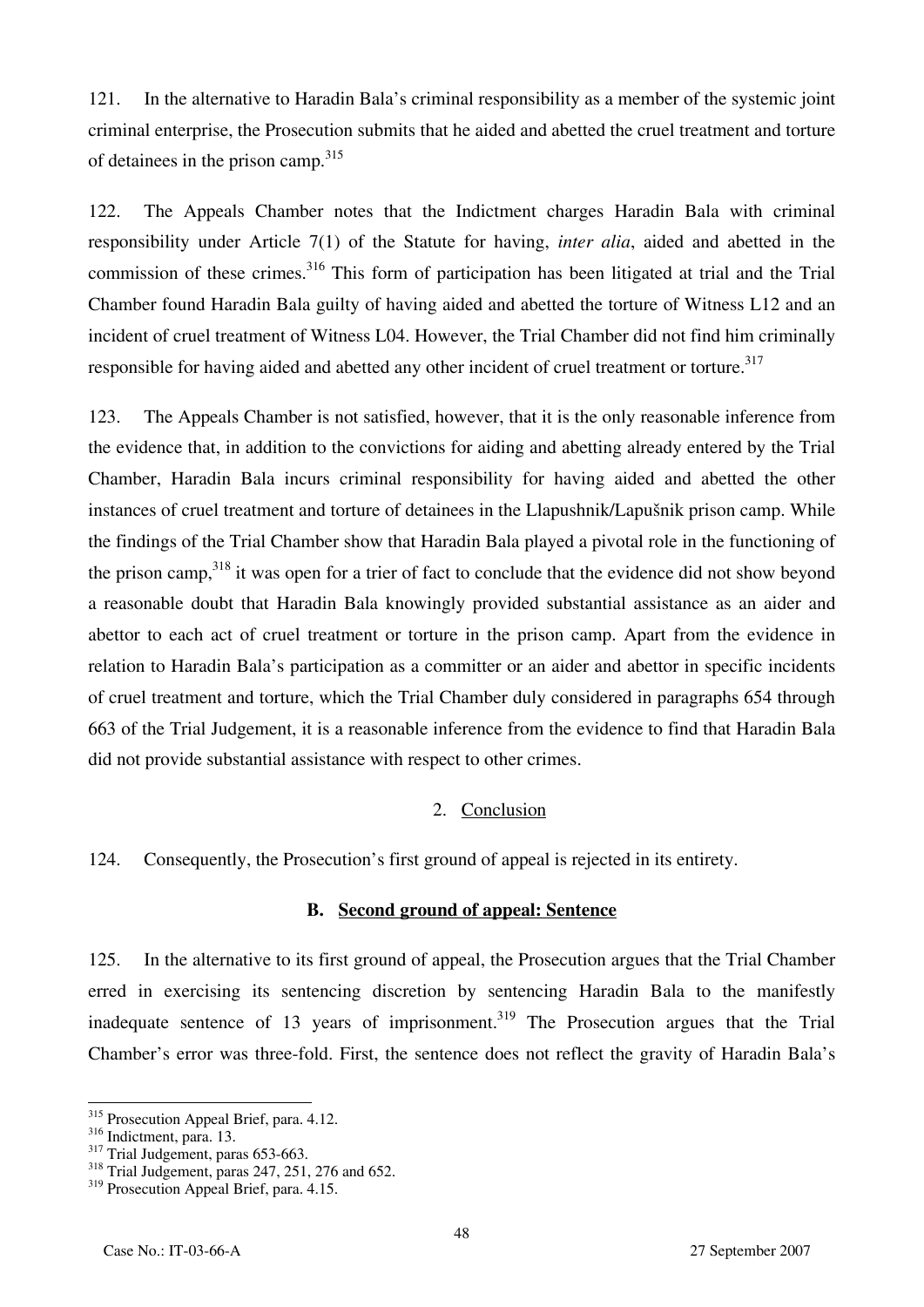crimes.<sup>320</sup> Second, the Trial Chamber erred in its assessment of mitigating and aggravating circumstances.<sup>321</sup> Third, the sentence is manifestly inadequate compared to sentences imposed in similar cases.<sup>322</sup> Consequently, the Prosecution requests that a higher sentence be imposed upon Haradin Bala.<sup>323</sup>

#### 1. Standard for appellate review on sentencing

126. The relevant provisions on sentencing are Articles 23 and 24 of the Statute and Rules 100 to 106 of the Rules. Both Article 24 of the Statute and Rule 101 of the Rules contain general guidelines for a Trial Chamber obliging it to take into account the following factors in sentencing: the gravity of the offence or totality of the culpable conduct; the individual circumstances of the convicted person; the general practice regarding prison sentences in the courts of the former Yugoslavia; and aggravating and mitigating circumstances.<sup>324</sup>

127. Appeals against sentence, as appeals from a trial judgement, are appeals *stricto sensu*; they are of a corrective nature and are not trials *de novo*. 325 Trial Chambers are vested with a broad discretion in determining an appropriate sentence, due to their obligation to individualise the penalties to fit the circumstances of the accused and the gravity of the crime.<sup>326</sup> As a general rule, the Appeals Chamber will not revise a sentence unless the Trial Chamber has committed a "discernible error" in exercising its discretion or has failed to follow the applicable law.<sup>327</sup> It is for the appellant to demonstrate how the Trial Chamber ventured outside its discretionary framework in imposing his sentence.  $328$ 

128. To show that the Trial Chamber committed a discernible error in exercising its discretion, "the Appellant has to demonstrate that the Trial Chamber gave weight to extraneous or irrelevant considerations, failed to give weight or sufficient weight to relevant considerations, made a clear error as to the facts upon which it exercised its discretion, or that the Trial Chamber's decision was so unreasonable or plainly unjust that the Appeals Chamber is able to infer that the Trial Chamber must have failed to exercise its discretion properly".<sup>329</sup>

<sup>&</sup>lt;sup>320</sup> Prosecution Appeal Brief, paras 4.20-4.36.

<sup>&</sup>lt;sup>321</sup> Prosecution Appeal Brief, paras 4.20, 4.37-4.43.<br><sup>322</sup> Prosecution Appeal Brief, paras 4.20, 4.44-4.49.<br><sup>323</sup> Prosecution Appeal Brief, para. 4.50.<br><sup>324</sup> Galić Appeal Judgement, para. 392, with further references.

<sup>&</sup>lt;sup>325</sup> *Ibid.*, para. 393, with further references.<br><sup>326</sup> *Ibid.*, with further references.

<sup>&</sup>lt;sup>327</sup> *Ibid.*, with further references.<br><sup>328</sup> *Ibid.*, with further references.

<sup>329</sup> *Ibid.*, para. 394, with further references.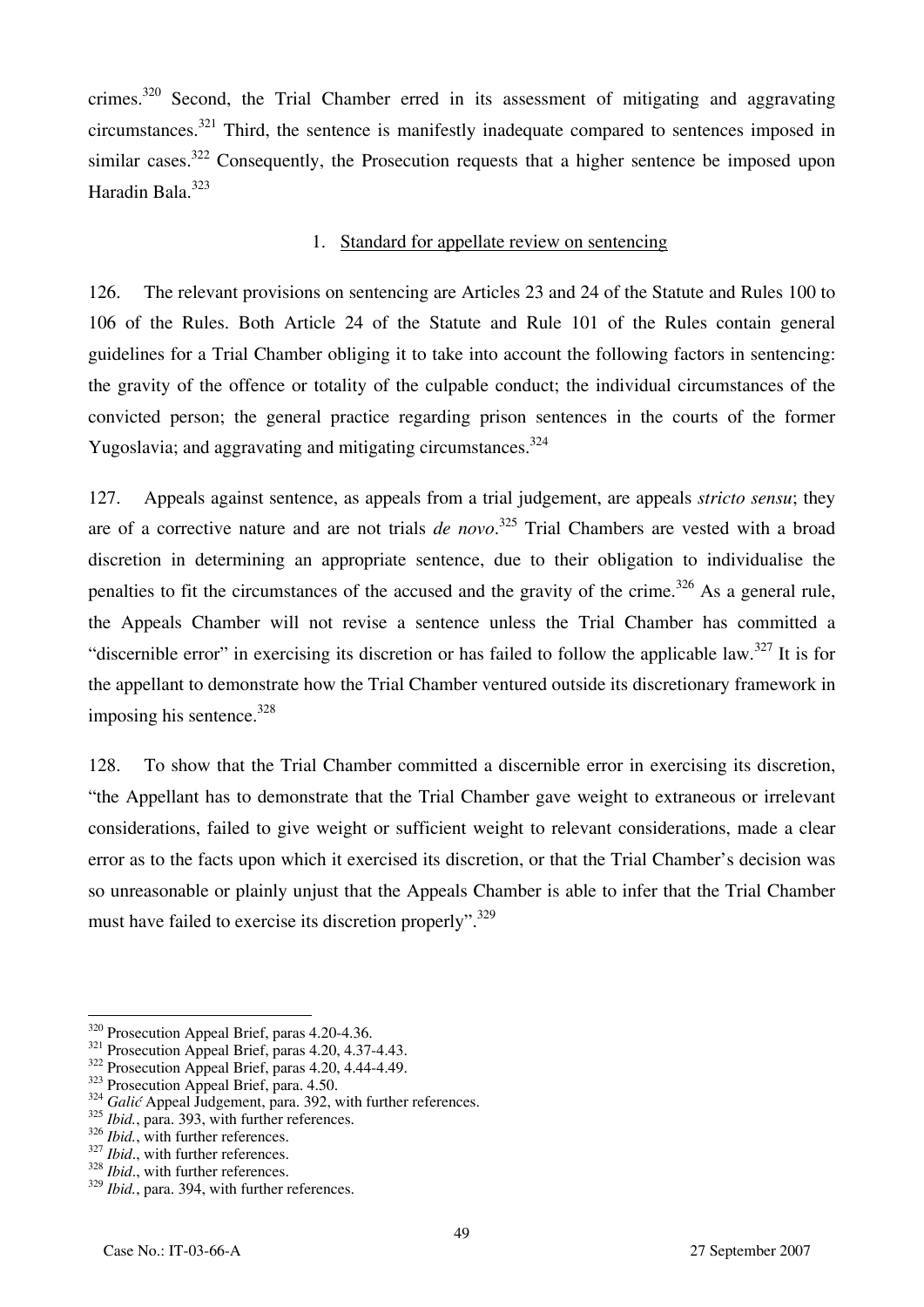#### 2. Alleged error in failing to properly consider the gravity of Haradin Bala's crimes

129. The Prosecution submits that the Trial Chamber failed to give sufficient weight to the gravity of Haradin Bala's crimes and his role in the commission of these crimes.330 In particular, the Trial Chamber allegedly erred when determining the inherent seriousness of the crimes for which Haradin Bala was convicted by drawing a distinction favourable to Haradin Bala between his conduct and other "more violent" crimes committed by others.<sup>331</sup> Furthermore, the Prosecution argues that the Trial Chamber erred by giving insufficient weight to Haradin Bala's role as a committer or as an aider of the crimes for which he was convicted.<sup>332</sup> In addition, the Trial Chamber allegedly erred by giving undue weight to its finding that in relation to the Berishe/Beriša Mountains murders, Haradin Bala was acting under orders from a higher authority,  $333$  and by considering the absence of a sadistic motive in mitigation.<sup>334</sup>

130. Haradin Bala responds that the Trial Chamber correctly determined the gravity of the crimes for which he was convicted, in particular their inherent seriousness and the form and degree of his participation in them as well as the mitigating effect of the absence of a sadistic motive.<sup>335</sup>

131. The Appeals Chamber is satisfied that the Trial Chamber did not err in considering that in comparison to the crimes for which Haradin Bala was convicted, "other KLA members were involved [in] episodes of more violent mistreatment of detainees".<sup>336</sup> The Trial Chamber specified this comparison by stating that Haradin Bala's "role was often as a mere attendant, apparently acting at the bidding of others".<sup>337</sup> The Prosecution did not show that such comparison constitutes a discernible error in sentencing.

132. In relation to the Prosecution's submission that the Trial Chamber gave insufficient weight to Haradin Bala's role as a committer or aider and abettor in the crimes, the Appeals Chamber recalls that Trial Chambers are vested with a broad discretion in determining an appropriate sentence. The mere argument that the Trial Chamber gave insufficient weight to Haradin Bala's role as a committer or aider and abettor does not show that the Trial Chamber ventured outside its sentencing discretion. The Prosecution does not show that the Trial Chamber gave weight to extraneous or irrelevant considerations in this respect, or failed to give sufficient weight to relevant considerations, or made a clear error as to the facts upon which it exercised its discretion or that the

<sup>&</sup>lt;sup>330</sup> Prosecution Appeal Brief, paras 4.21-4.36. *See also* AT 139-141 (6.6.2007).<br><sup>331</sup> Prosecution Appeal Brief, paras 4.22-4.26.<br><sup>332</sup> Prosecution Appeal Brief, paras 4.27-4.32.<br><sup>333</sup> Prosecution Appeal Brief, paras 4.2

 $334$  Prosecution Appeal Brief, paras 4.27, 4.34-4.36.<br> $335$  Bala Response Brief, paras 93-120.

<sup>&</sup>lt;sup>336</sup> Trial Judgement, para. 726.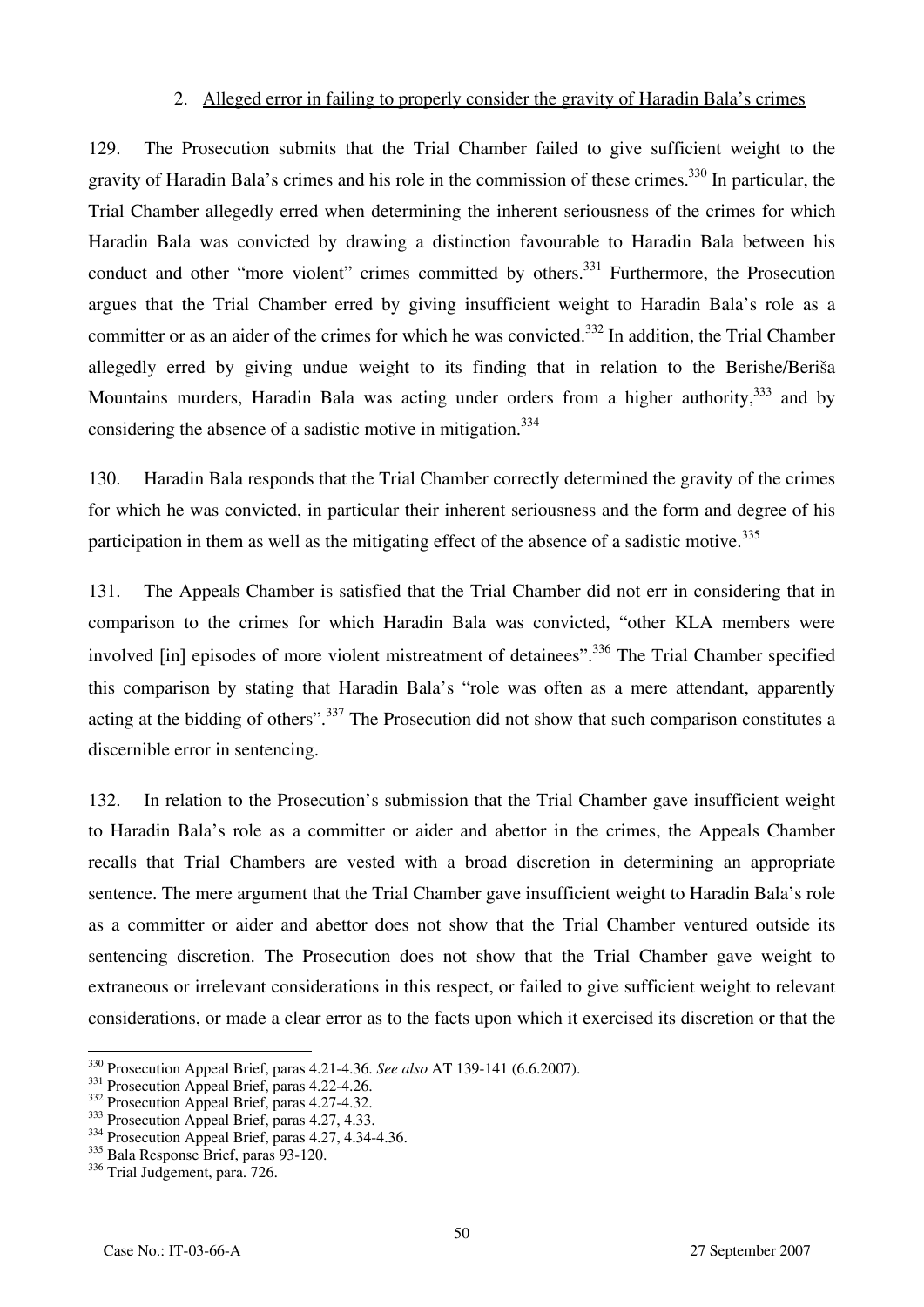Trial Chamber's decision was so unreasonable or plainly unjust that it can be inferred that the Trial Chamber must have failed to exercise its discretion properly.

133. The Prosecution further argues that in assessing the gravity of Haradin Bala's crimes, the Trial Chamber erred by placing too much weight on the mitigating claim of acting under orders and the absence of a sadistic motive. The Appeals Chamber recalls that in assessing the gravity of a crime, "a Trial Chamber must take into account the inherent gravity of the crime and the criminal conduct of the accused, the determination of which requires a *consideration of the particular circumstances of the case and the crimes for which the accused was convicted* [...]".<sup>338</sup> The Appeals Chamber notes that the fact of acting under orders and the absence of a sadistic motive was not considered by the Trial Chamber in the section on mitigating circumstances. Instead, both factors were taken into account as particular circumstances when assessing the gravity of the crimes. The Appeals Chamber is not satisfied that the Prosecution has shown that the Trial Chamber committed a discernible error in this respect.

## 3. Comparison with similar cases

134. The Prosecution alleges that Haradin Bala's sentence is manifestly inadequate when compared to the sentences imposed on Esad Landžo (15 years), Duško Tadić (20 years), Zlatko Aleksovski (seven years) and Mitar Vasiljević (15 years).<sup>339</sup> Haradin Bala responds that the Trial Chamber did not err in its detailed comparative analysis of the facts and circumstances of prison camp related crimes, which were similar to those in the present case.<sup>340</sup>

135. The Appeals Chamber recalls its findings in *Dragan Nikolić* on the question of guidance that may be provided by previous sentences rendered before the International Tribunal:

The guidance that may be provided by previous sentences rendered by the International Tribunal and the ICTR is not only "very limited" but is also not necessarily a proper avenue to challenge a Trial Chamber's finding in exercising its discretion to impose a sentence. The reason for this is twofold. First, whereas such comparison with previous cases may only be undertaken where the offences are the same and were committed in substantially similar circumstances, when differences are more significant than similarities or mitigating and aggravating factors differ, different sentencing might be justified. Second, Trial Chambers have an overriding obligation to tailor a penalty to fit the individual circumstances of the accused and the gravity of the crime, with due regard to the entirety of the case, as the triers of fact. The Appeals Chamber recalls that it does not operate as a second Trial Chamber conducting a trial de novo, and that it will not revise a sentence unless the Appellant demonstrates that the Trial Chamber has committed a "discernible" error" in exercising its discretion. $341$ 

<sup>337</sup> Trial Judgement, para. 726.

<sup>338</sup> *Galić* Appeal Judgement, para. 409.<br><sup>339</sup> Prosecution Appeal Brief, paras 4.44-4.49; AT 140 (6.6.2007).

<sup>&</sup>lt;sup>340</sup> Bala Response Brief, paras 129-133.<br><sup>341</sup> *Dragan Nikolić* Judgement on Sentencing Appeal, para. 19 (internal quotations omitted).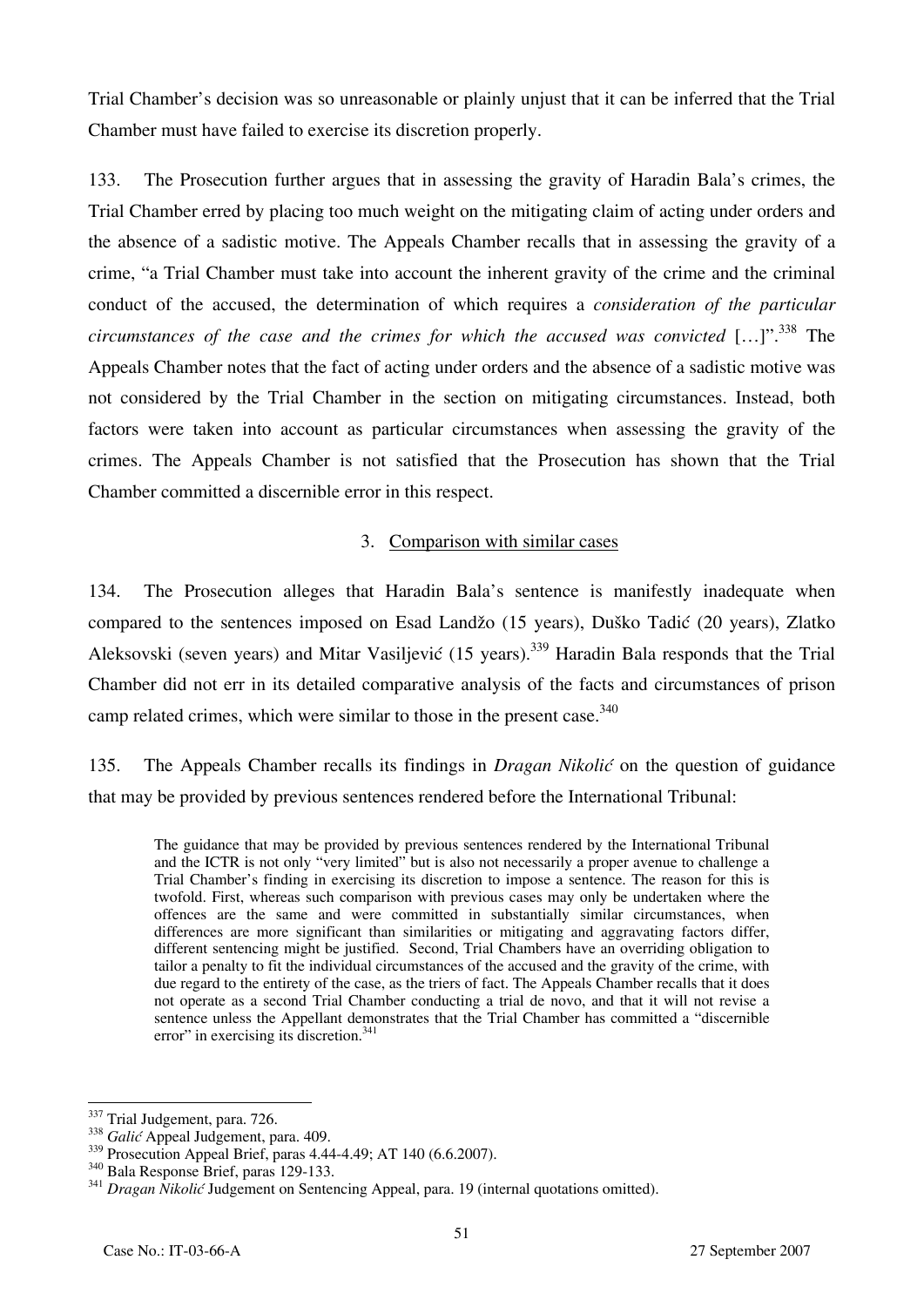136. The Trial Chamber explicitly referred to the sentences imposed on Esad Landžo and Duško Tadić.<sup>342</sup> The Appeals Chamber does not find the Prosecution's attempts to show a discernible error in the Trial Chamber's comparison of Haradin Bala's case with that of the other two to be compelling. With respect to Esad Landžo, the Appeals Chamber notes that the *Čelebići* Trial Chamber found that his crimes – *inter alia* three murders as crimes against humanity - were characterised "by substantial pain, suffering and injury" inflicted by him on the victims. $343$ Furthermore, the offences were described as having been committed with "savagery" and Esad Landžo was found to have displayed "particularly sadistic tendencies",<sup>344</sup> *inter alia* by pinning a metal badge to the head of a victim who was unable to walk and who died a few hours later as a result of his injuries.<sup>345</sup> The Appeals Chamber recalls that the Trial Chamber explicitly referred to the particularly heinous nature of the crimes committed by Esad Landžo and that it considered the absence of a sadistic motive in Haradin Bala's crimes.<sup>346</sup> Consequently, the Appeals Chamber is not satisfied that the Prosecution has shown that the Trial Chamber erred when assessing Haradin Bala's sentence in comparison with that of Esad Landžo.

137. With respect to the sentence imposed on Duško Tadić, the Trial Chamber considered the underlying factual and legal allegations of that case and took into account that he was sentenced to 20 years of imprisonment for committing and aiding and abetting cruel treatment, inhumane acts, persecutions, torture, wilfully causing great suffering or serious injury to body or health, and murder under Articles 2, 3 and 5 of the Statute.<sup>347</sup> The Appeals Chamber finds that the convictions against Duško Tadić are sufficiently dissimilar to those entered against Haradin Bala to find that the Trial Chamber did not err when comparing Duško Tadić's sentence with that of Haradin Bala.

138. The Prosecution further argues that the Trial Chamber erroneously referred to the sentence of seven years of imprisonment imposed on Zlatko Aleksovski.<sup>348</sup> When referring to this sentence, the Trial Chamber stated that "[i]t is significant, however, that there was no conviction for murder in that case."<sup>349</sup> This shows that the Trial Chamber was aware of the substantial dissimilarity between the case of Zlatko Aleksovski and the present case, and the Prosecution has not shown that the Trial Chamber's consideration of Zlatko Aleksovski's sentence was erroneous.

<sup>&</sup>lt;sup>342</sup> Trial Judgement, para. 735.

<sup>342</sup> Trial Judgement, para. 735. 343 *See Čelebić<sup>i</sup>*Appeal Judgement, para. 826. 344 *<sup>Č</sup>elebići* Appeal Judgement, para. 826.

<sup>345</sup> *Čelebići* Appeal Judgement, para. 565.

<sup>&</sup>lt;sup>347</sup> Trial Judgement, para. 736.<br><sup>348</sup> Prosecution Appeal Brief, para. 4.49.

<sup>&</sup>lt;sup>349</sup> Trial Judgement, para. 736.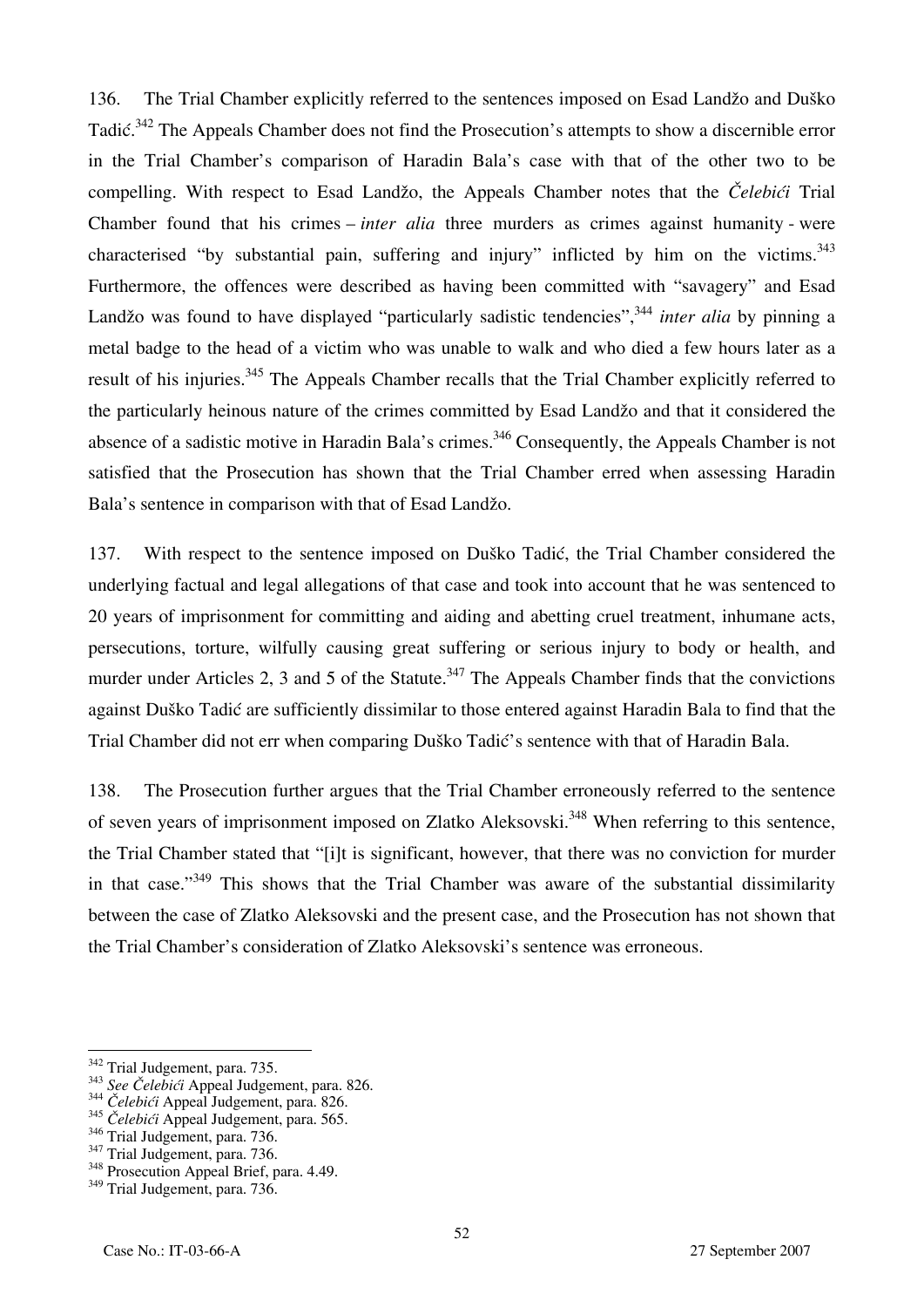139. Finally, the Prosecution referred to the sentence of 15 years of imprisonment imposed on Mitar Vasiljević which was not considered by the Trial Chamber.<sup>350</sup> The Appeals Chamber notes, however, that Mitar Vasiljević was *inter alia* convicted for having aided and abetted persecutions, a crime against humanity.<sup>351</sup> Hence, the convictions for Mitar Vasiljević and Haradin Bala are significantly different, and the Prosecution does not show that the Trial Chamber committed a discernible error when it failed to compare Haradin Bala's case with that of Mitar Vasiljević.

#### 4. Alleged error in assessing mitigating and aggravating circumstances

140. The Prosecution contends that the Trial Chamber erroneously disregarded the vulnerability of the victims as an aggravating factor, because their status as civilians had already been taken into account in the section on the gravity of the crimes. It argues that a difference exists between the status of a civilian and that of a vulnerable victim.<sup>352</sup> Furthermore, the Prosecution argues that the Trial Chamber erroneously double-counted Haradin Bala's subordinate role when assessing the gravity of the crimes and the mitigating factors.<sup>353</sup>

141. Haradin Bala responds that the Trial Chamber properly took into account the vulnerability of the victims when assessing the gravity of the crimes.<sup>354</sup> He also submits that the Prosecution misinterpreted the Trial Chamber's findings in relation to his low status and that its allegation that the Trial Chamber double-counted this factor is incorrect.<sup>355</sup>

142. The Appeals Chamber finds that the Prosecution misstates the Trial Judgement when it contends that the Trial Chamber's only reason for disregarding the vulnerability of the detainees as an aggravating circumstance was their status as civilians. Instead, the Trial Chamber held that the vulnerability of the detainees should not be considered as an aggravating factor, because it had already been taken into consideration when assessing the gravity of the crimes for which Haradin Bala was convicted.<sup>356</sup> The relevant section in the Trial Judgement reads as follows: "The detainees" were, of course, defenceless, as they were captive and at his mercy".<sup>357</sup> Consequently, the Trial Chamber did not err in disregarding the vulnerability of the detainees as an aggravating circumstance.

 $\overline{\phantom{a}}$ 

 $^{350}$  AT 140 (6.6.2007).

<sup>351</sup> *Vasiljević* Appeal Judgement, Disposition.

<sup>&</sup>lt;sup>352</sup> Prosecution Appeal Brief, paras 4.37-4.40,

<sup>&</sup>lt;sup>353</sup> Prosecution Appeal Brief, paras 4.37, 4.41-4.43.

<sup>354</sup> Bala Response Brief, paras 121-123.

<sup>&</sup>lt;sup>355</sup> Bala Response Brief, paras124-128.

<sup>&</sup>lt;sup>356</sup> Trial Judgement, para. 731.

<sup>&</sup>lt;sup>357</sup> Trial Judgement, para. 726.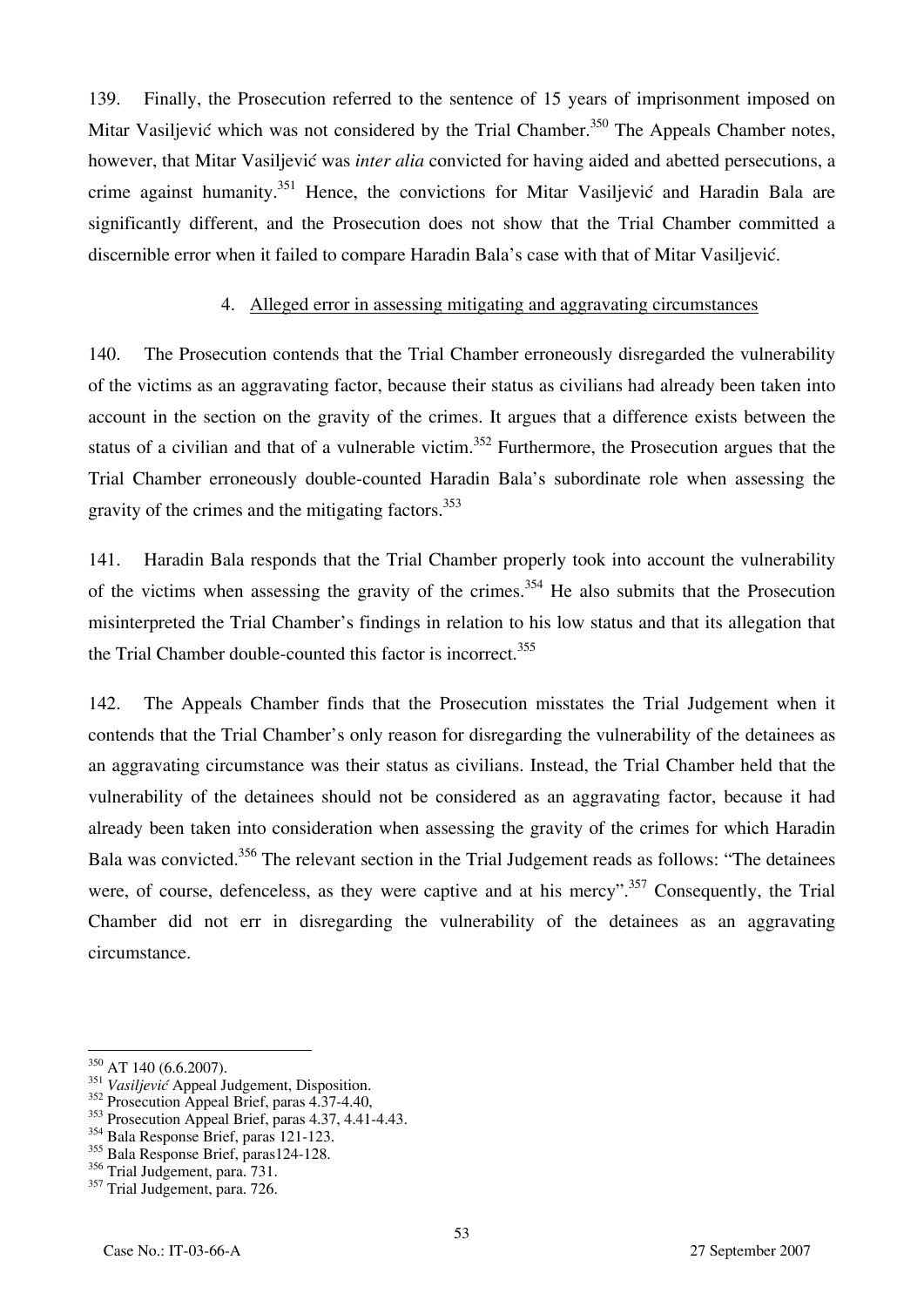143. With respect to the Prosecution's submission that Haradin Bala's subordinate role was counted twice when assessing the gravity of the crimes and when determining the factors in mitigation, the Appeals Chamber recalls that double-counting for sentencing purposes is impermissible.<sup>358</sup> The Trial Chamber found in the section on the gravity of the offence that "Haradin Bala was not in a position of command" and that his role was "that of a guard".<sup>359</sup> Similarly, in the section on the "aggravating and mitigating circumstances", the Trial Chamber held that Haradin Bala "was not a person with any commanding or authoritative role in the establishment of the camp, and essentially performed duties assigned to him, as essentially a 'simple man'."<sup>360</sup> Consequently, the Trial Chamber erred in considering twice in mitigation Haradin Bala's subordinate role.

144. When the Trial Chamber has committed a discernible error in the process of determining a sentence, there has, by definition, been an abuse of discretion. In such circumstances, the Appeals Chamber may adjust the sentence imposed by the Trial Chamber without remitting the case.<sup>361</sup> If the error is so slight as to be harmless, the Appeals Chamber may affirm the same sentence as imposed by the Trial Chamber: such is the case here. The Appeals Chamber has carefully reviewed the Trial Chamber's reasoning and believes that the Trial Chamber's double-counting error was, in fact, so insignificant that the Trial Chamber would have arrived at the same sentence of thirteen years even if it had not fallen into error.

### 5. Conclusion

145. As a result, and despite the error committed by the Trial Chamber in relation to the doublecounting of Haradin Bala's subordinate role, the Prosecution's second ground of appeal is rejected in its entirety.

<sup>358</sup> *Deronjić* Judgement on Sentencing Appeal, para. 107.

<sup>&</sup>lt;sup>359</sup> Trial Judgement, para. 726.

<sup>&</sup>lt;sup>360</sup> Trial Judgement, para. 732.

<sup>361</sup> *See Krstić* Appeal Judgement, para. 266; *Vasiljević* Appeal Judgement, para. 181; *Krnojelac* Appeal Judgement, paras 263-264.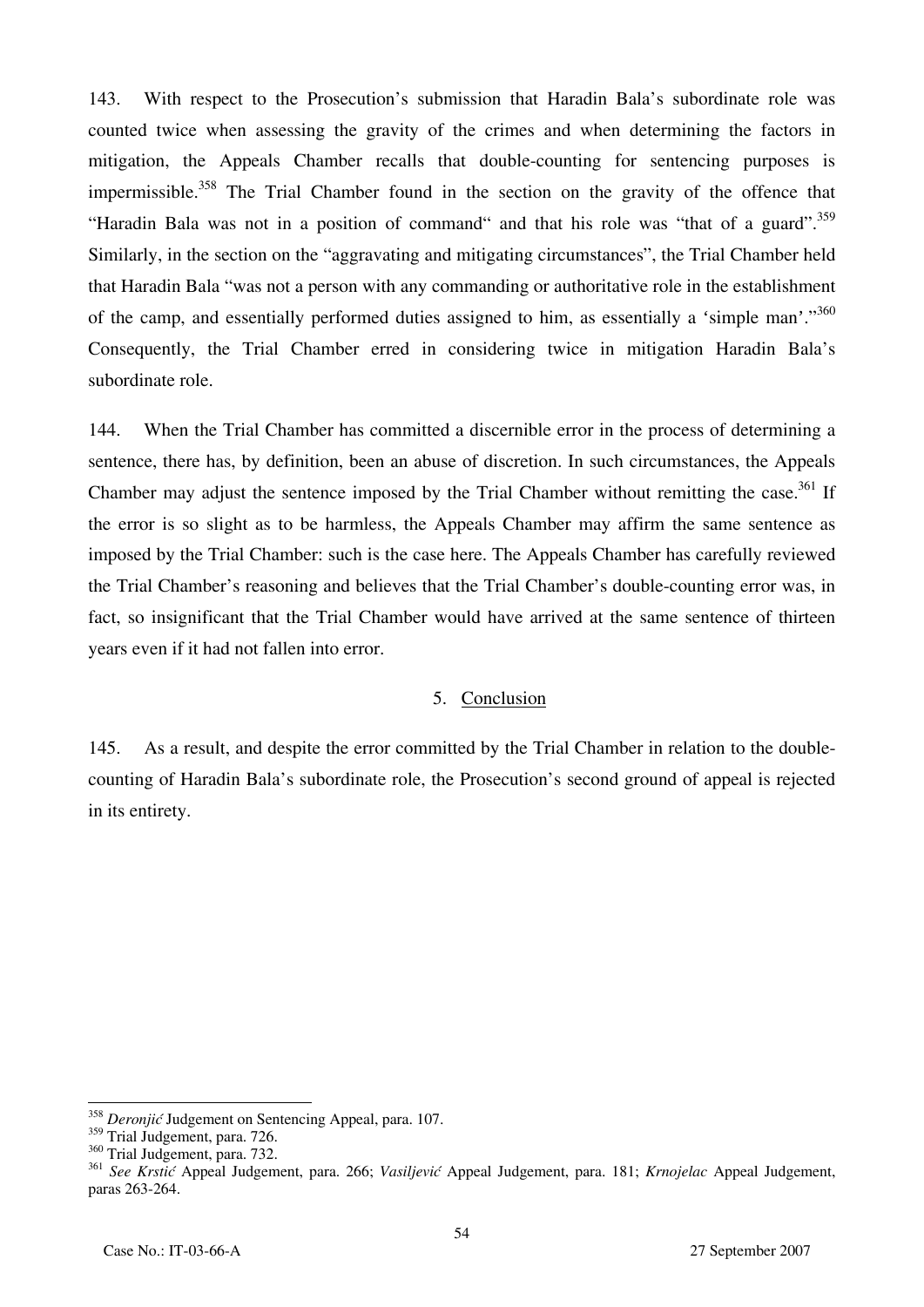# **V. THE PROSECUTION'S APPEAL REGARDING FATMIR LIMAJ**

146. The Prosecution submits that the Trial Chamber's acquittal of Fatmir Limaj resulted from its misapplication of the standard of proof.<sup>362</sup> First, the Trial Chamber took an erroneously piecemeal approach to the evaluation of evidence, applying the standard of proof to individual facts that did not have to be proven "beyond reasonable doubt".<sup>363</sup> Second, the Trial Chamber applied a standard of proof that was not "beyond reasonable doubt" but rather one that entertained *any* doubt, including errors not based upon evidence, logic and common sense.<sup>364</sup> The Prosecution argues that these errors led the Trial Chamber to make a substantial number of factual findings that, in view of the totality of the evidence, were wholly unreasonable. $365$ 

147. In particular, the Prosecution submits that the alleged legal errors led the Trial Chamber to forego factual findings that a reasonable trier of fact should have made, namely: Fatmir Limaj personally participated in the operation of the Llapushnik/Lapušnik prison camp (first ground of appeal);<sup>366</sup> during May through 26 July 1998, Fatmir Limaj held a position of command and control in the KLA, including command of the KLA soldiers in the prison camp (second ground of appeal); $367$  and Fatmir Limaj, as a member of a joint criminal enterprise, was individually responsible for all the crimes committed in furtherance of the system of ill-treatment in the prison camp as well as those crimes which were reasonably foreseeable as a possible consequence of that system of ill-treatment (third ground of appeal).<sup>368</sup> As a result, the Prosecution submits that the Appeals Chamber should convict Fatmir Limaj for all the crimes perpetrated in the Llapushnik/Lapušnik prison camp, and sentence him for these offences.<sup>369</sup>

148. Fatmir Limaj responds that the Prosecution's alleged errors are predicated more on the Trial Chamber's factual findings than on specific legal principles and constitute an attempt by the Prosecution to re-litigate its case.<sup>370</sup> He claims that the Prosecution's appeal is "obviously" unmeritorious"<sup>371</sup> and that a Trial Chamber is best placed to determine the credibility and reliability

 $\overline{a}$ 362 Prosecution Appeal Brief, paras 1.6(a), 2.1-2.29, with reference to Trial Judgement, paras 531-565 and 600. *See also* AT 87-89 (6.6.2007) and AT 195-198 (6.6.2007).

<sup>&</sup>lt;sup>363</sup> Prosecution Appeal Brief, paras 2.19-2.28.

<sup>&</sup>lt;sup>364</sup> Prosecution Appeal Brief, paras 2.2, 2.4-2.18, with reference to *Rutaganda* Appeal Judgement, para. 488.

<sup>365</sup> Prosecution Appeal Brief, para.1.4. *See also* AT 89 (6.6.2007).

<sup>366</sup> Prosecution Appeal Brief, paras 1.6(a), 2.3 and 2.29. *See also* AT 87 (6.6.2007).

<sup>367</sup> Prosecution Appeal Brief, paras 1.6(b) and 2.29. *See also* AT 87 (6.6.2007).

 $368$  Prosecution Appeal Brief, para. 1.6(e).<br> $369$  Prosecution Appeal Brief, para. 1.7.

<sup>&</sup>lt;sup>370</sup> Limaj Response Brief, para. 17. *See also* AT 142-143 (6.6.2007).<br><sup>371</sup> Limaj Response Brief, para. 13.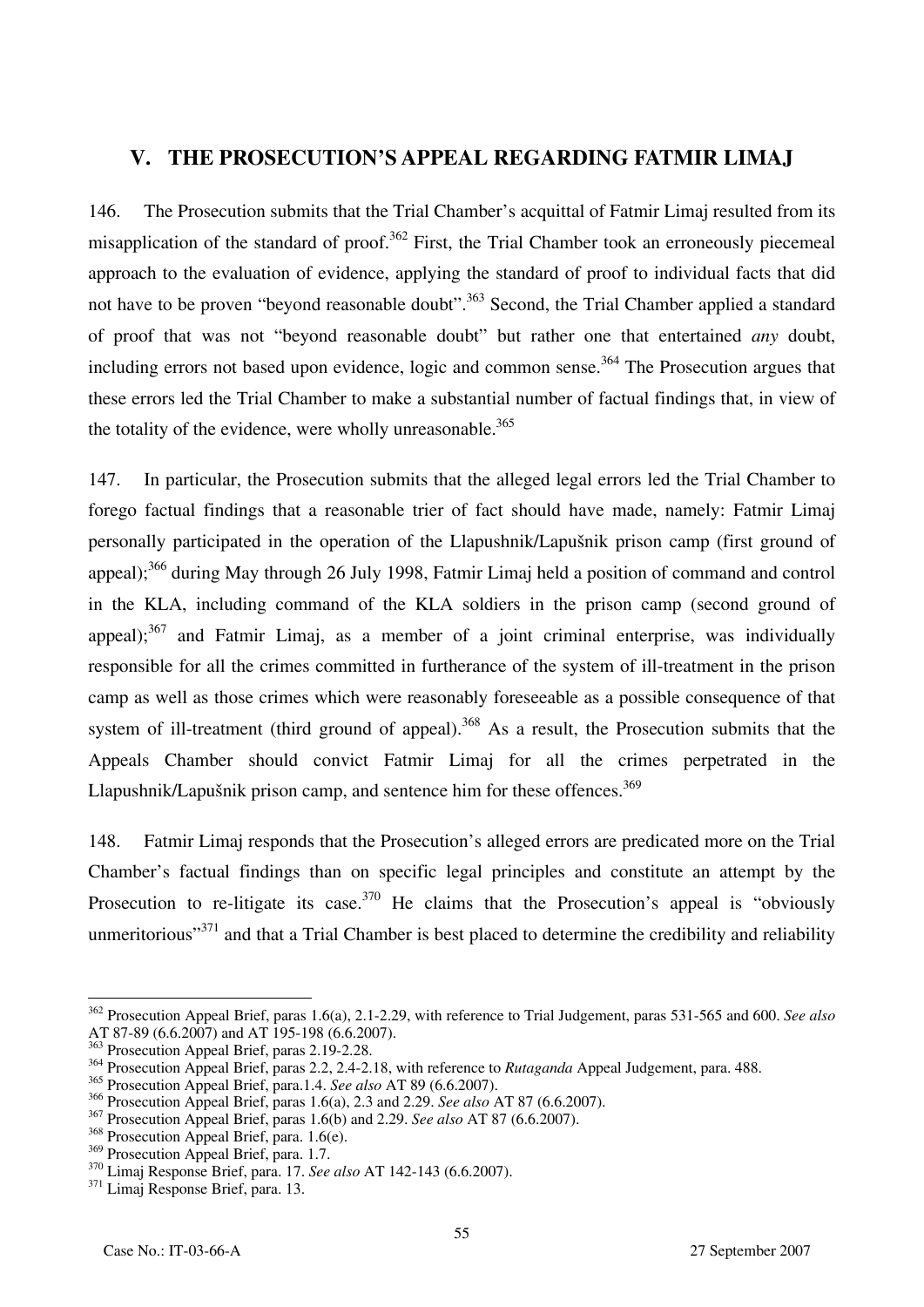of live witnesses.372 Relying on the *Tadić* Appeal Judgement, Fatmir Limaj argues that the Appeals Chamber can only disturb the Trial Chamber's findings and substitute its own findings if the evidence relied upon by the Trial Chamber could not have been accepted by any reasonable trier of fact, or where its evaluation has been "wholly erroneous".<sup>373</sup> He claims that the Prosecution has to establish that the Trial Chamber's decision to acquit was a decision that "no reasonable tribunal of fact *could* have reached" and that it fails to do so.<sup>374</sup>

# **A. First ground of appeal: Fatmir Limaj's alleged personal participation in the Llapushnik/Lapušnik prison camp**

# 1. Whether the Trial Chamber erred in law and/or in fact by artificially dissecting the evidence

149. The Prosecution submits that the Trial Chamber erred in law and/or fact by applying the "beyond a reasonable doubt" standard of proof first to individual pieces of evidence considered in isolation from the overall body of evidence that did not need to be proven beyond reasonable doubt, and thereafter to the final determination of the elements of the offence(s) and the accused's guilt.<sup>375</sup> This artificial dissection of the evidence led the Trial Chamber to fail to consider the visual identification evidence establishing the participation of Fatmir Limaj in the prison camp together with the evidence of his command<sup>376</sup> and with the evidence that Fatmir Limaj was known as "Celiku"/"Celik"<sup>377</sup> or "Commander Celiku".<sup>378</sup> The Prosecution also argues that the Trial Chamber did not properly consider the corroborative effect of the identification evidence as a whole.<sup>379</sup>

150. Fatmir Limaj responds that an appeal is not a trial *de novo*. 380 He claims that the Trial Chamber's approach to the evidence is clearly set out in the Trial Judgement: It considered the evidence as a whole including his *nom de guerre* "Çeliku" and the presence of the "Çeliku units", when deciding to acquit him of each count.<sup>381</sup> He further claims that the Prosecution in fact objects to the findings reached by the Trial Chamber and not to its approach to the evidence.<sup>382</sup> In sum,

<sup>&</sup>lt;sup>372</sup> Limai Response Brief, para. 21, with reference to *Furundžija* Appeal Judgement, para. 37.

<sup>373</sup> Limaj Response Brief, para. 22, with reference to *Tadić* Appeal Judgement, para. 64.<br><sup>374</sup> Limaj Response Brief, para. 25, with reference to *Čelebići* Appeal Judgement, para. 434 (emphasis in the original). *See also* AT 143-146 (6.6.2007), citing *Rutaganda* Appeal Judgement, para. 24.

 $375$  Prosecution Appeal Brief, paras 1.4, 2.2, 2.19, 2.21-2.23, with reference to Trial Judgement, para. 10.<br> $376$  Prosecution Appeal Brief, para. 2.25.

<sup>&</sup>lt;sup>377</sup> Prosecution Appeal Brief, para. 2.38.<br><sup>378</sup> Prosecution Appeal Brief, paras 2.36, 2.39, with reference to Trial Judgement, paras 560, 561, and 565. *See also* AT 98-99 (6.6.2007).<br> $3^{379}$  Prosecution Appeal Brief. para. 2.27. See also AT 108-110 (6.6.2007).

<sup>&</sup>lt;sup>380</sup> Limaj Response Brief, paras 19-20, quoting *Erdemovic* Appeal Judgement, para. 15.<br><sup>381</sup> Limaj Response Brief, paras 19-20, quoting *Erdemovic* Appeal Judgement, para. 15.<br><sup>381</sup> Limaj Response Brief, paras 26-33, wit Limaj Response Brief, paras 79, 81. *See also* AT 146-150, 153-154 and 163 (6.6.2007). 382 Limaj Response Brief, para. 34.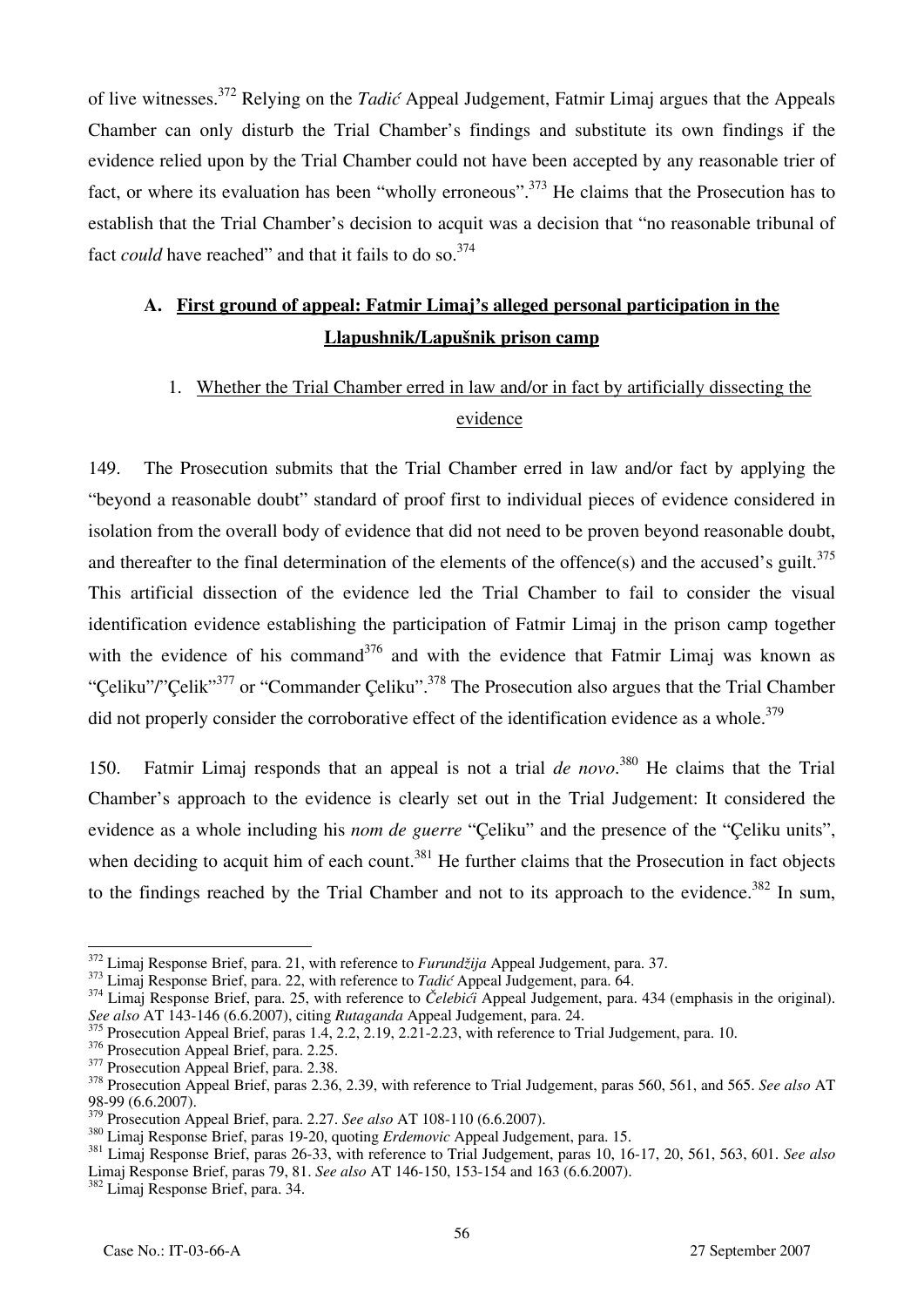Fatmir Limaj argues that his acquittal was wholly justified on the evidence<sup>383</sup> and the Prosecution's appeal should be rejected.384

151. At the outset, the Appeals Chamber notes that it is undisputed among the parties that Fatmir Limaj used the pseudonyms "Çeliku" or "Commander Çeliku" at the relevant time: While the Prosecution adduced evidence that he was also known as "Celiku"/"Celik"<sup>385</sup> or "Commander" Çeliku", Fatmir Limaj himself stated that in the end of April 1998 he used the pseudonym "Çeliku" for communication purposes while he was known as "Daja" among the soldiers $386$ 

152. For the reasons set out below, the Appeals Chamber finds that the Trial Chamber did not adopt an erroneous piecemeal approach when it applied the standard of proof beyond reasonable doubt to the evidence of Fatmir Limaj's personal participation in the prison camp.

153. The Trial Chamber emphasized the importance of evidence as to the visual identification of each of the Accused in the prison camp.<sup>387</sup> However, the Trial Chamber's examination of the evidence was not limited to issues of visual identification, but included evidence relating to Fatmir Limaj's pseudonym.<sup>388</sup> For instance, when assessing Witness L10's evidence, the Trial Chamber found that it was not apparent that the man he met in the camp was "Celiku".<sup>389</sup> Thus, it implicitly made the link between "Çeliku" and Fatmir Limaj. The same reasoning was used when the Trial Chamber assessed the evidence of Witness L07,<sup>390</sup> Witness L04<sup>391</sup> and Witness L96.<sup>392</sup> The Trial

 $\overline{a}$ <sup>383</sup> Limaj Response Brief, para. 35. *See also* AT 164 (6.6.2007).<br><sup>384</sup> Limaj Response Brief, paras 26, 36.

<sup>&</sup>lt;sup>384</sup> Limaj Response Brief, paras 26, 36.<br><sup>385</sup> Prosecution Appeal Brief, paras 2.36-2.41. *See also* AT 107-108, 110 and 114 (6.6.2007). The Appeals Chamber notes that, when examining ex. P34 "Documentary Video about the UCK in the area of the village of Llapushnik during the spring and summer of 1998" the Trial Chamber held that "[i]n this context, Skender Shala referred on a couple of occasions to "Commander Çelik". If it is accepted that "Çelik" is a reference to Fatmir Limaj, as to which there is no direct evidence [...]", Trial Judgement, para. 594. The Trial Chamber based its finding on the English transcript of ex. P34 (ex. P34.1a, "Transcript of the Documentary Video" which refers sometimes to the name "Çeliku" (pp. 4, 11, 12), once to "Uncle" and "Commandant Limaj" and two times to the name "Çelik" (pp. 8-9, when Skënder Shala is interviewed). The Trial Chamber also found that "[a] review of the entire interview reveals that Fatmir Limaj is at times referred to "Uncle", *i.e*. Daja, "Çeliku" or Commandant Limaj"; […] his soldiers are sometimes referred to as belonging to "Celik's unit" or the '121<sup>st</sup> Brigade'", Trial Judgement, para. 595, with reference to ex. P34, pp. 8, 11, 12-13 and 14. Therefore, the finding in paragraph 594 on "Çelik" not being a reference to Limaj is limited to Skënder Shala's evidence given during the interview. Consequently, the Trial Chamber did not assume that "Çelik" and "Çeliku" are different persons. Furthermore, the Appeals Chamber notes that "Çelik" is a declinated form of "Çeliku", *see* Albanian and English Dictionary (Pavli Qesqu, ed.) Tiranan, 1999, pp. 13, 140.

<sup>386</sup> Fatmir Limaj, T. 6255-6256 (24.5.2005) (emphasis added). *See also*, Fatmir Limaj, T. 5938 (18.5.2005) and Trial Judgement, para. 598 (in the context of his alleged command responsibility for the Llapushnik/Lapušnik prison camp). *See also* Fatmir Limaj, T. 6257 (24.5.2005) (emphasis added). *See also* Limaj Response Brief, paras 79 and 81. *See also* AT 166 (6.6.2007).<br> $387$  Trial Judgement, para. 16.

<sup>387</sup> Trial Judgement, para. 16. 388 *See* Trial Judgement, paras 539, 544, 547, 553.

<sup>&</sup>lt;sup>389</sup> Trial Judgement, para. 539.

<sup>390</sup> Trial Judgement, para. 547.

<sup>&</sup>lt;sup>391</sup> Trial Judgement, para. 544.

<sup>&</sup>lt;sup>392</sup> Trial Judgement, para. 553, with reference to Witness L96, T 2416-2418; 2437-2442 (26.1.2005).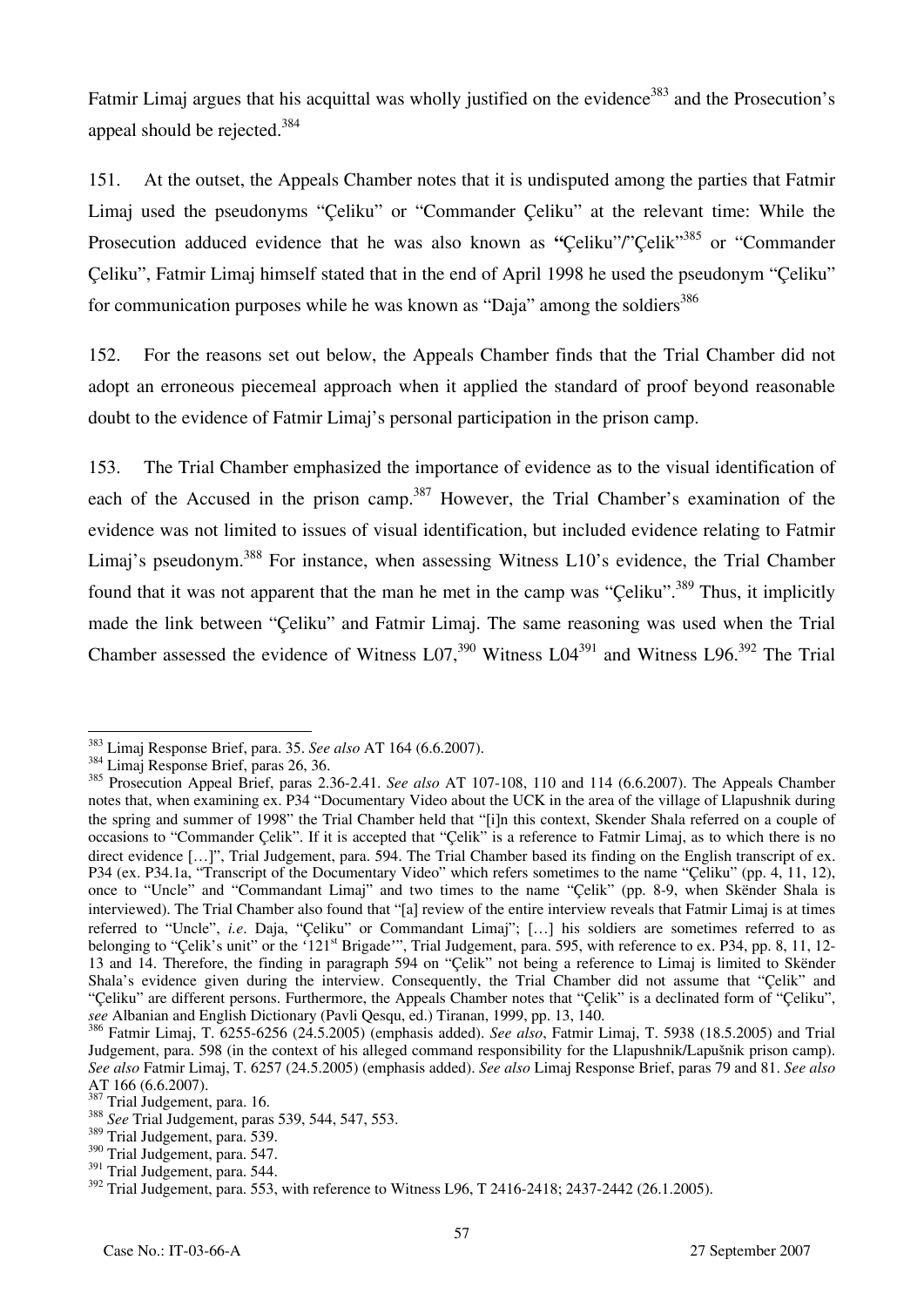Chamber further held that it considered "all other relevant evidence" to reach its conclusion,<sup>393</sup> such as Exhibit P30, a notebook found in the storage room of Fatmir Limaj's apartment in which the name of a victim of the Llapushnik/Lapušnik prison camp was mentioned.<sup>394</sup> Furthermore, the Trial Chamber considered evidence in relation to his alleged commanding role<sup>395</sup> and the testimony given by Fatmir Limaj himself.<sup>396</sup> Accordingly, the Trial Chamber correctly found that:

The ultimate weight to be attached to each relevant piece of evidence, including each visual identification where more than one witness has identified an Accused, is *not to be determined in isolation*. Even though each visual identification and each other relevant piece of evidence, viewed in isolation, may not be sufficient to satisfy the obligation of proof on the Prosecution, it is the *cumulative effect on the evidence*, *i.e.* the totality of the evidence bearing on the identification of an Accused, which must be weighed to determine whether the Prosecution has proved beyond reasonable doubt that each Accused is a perpetrator as alleged.<sup>397</sup>

154. Thus, it was on the basis of the totality of the evidence, and not only on the basis of visual identification evidence, that the Trial Chamber found that the Prosecution had failed to establish that Fatmir Limaj had personally participated in the operation of the Llapushnik/Lapušnik prison camp.398

## 2. Whether the Trial Chamber applied a standard amounting to "proof beyond *any* doubt"

155. The Prosecution submits that in many instances when examining whether Fatmir Limaj was identified as participating in the prison camp, the standard of proof applied by the Trial Chamber was not "beyond reasonable doubt" but rather one that entertained *any* doubt, including doubt not based upon evidence, logic or common sense.<sup>399</sup> The Prosecution argues that this is contrary to established jurisprudence, according to which "the standard of proof is such as to exclude not every hypothesis or possibility of innocence, but every fair or rational hypothesis which may be derived from the evidence, except that of guilt."<sup>400</sup>

# 156. The Prosecution recalls the ICTR Appeals Chamber's finding in *Rutaganda* that

[t]he reasonable doubt standard in criminal law cannot consist in imaginary or frivolous doubt based on empathy or prejudice. It must be based on logic and common sense, have a rational link to the evidence, lack of evidence or inconsistencies in the evidence.<sup>401</sup>

157. The Prosecution further refers to the national legal systems of Germany, Scotland, England, Canada, and the United States of America as to the standard sufficient for conviction.<sup>402</sup> It argues

 $\overline{a}$ <sup>393</sup> *See* Trial Judgement, para. 563.

<sup>&</sup>lt;sup>394</sup> Ex. P30 "Notebook"; Trial Judgement, para. 564.

<sup>395</sup> *See*, for instance, Trial Judgement, para. 532.

<sup>396</sup> Trial Judgement, para. 557.

<sup>&</sup>lt;sup>397</sup> Trial Judgement, para. 20 (emphases added).

<sup>&</sup>lt;sup>398</sup> Trial Judgement, para. 688.

<sup>&</sup>lt;sup>399</sup> Prosecution Appeal Brief, paras 2.2, 2.4.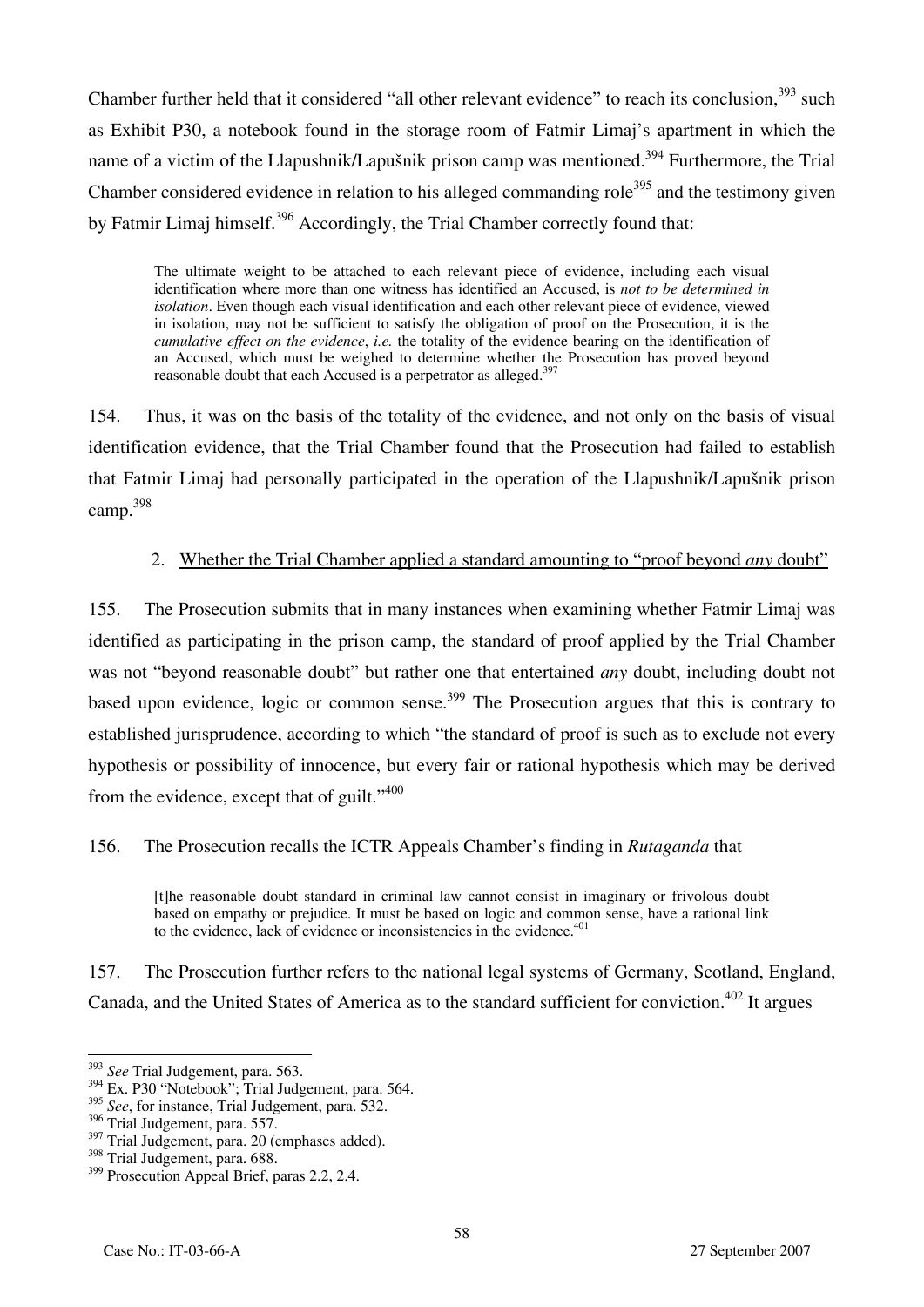[t]hat the standard of proof beyond reasonable doubt or the standard sufficient for conviction is less than certainty. It is that when one considers the totality of evidence, one is satisfied that the accused committed the crime, even though other theories may exist.<sup>403</sup>

158. The Prosecution further argues that the Trial Chamber misapplied the standard of proof and the *in dubio pro reo* principle in favour of the Accused.<sup>404</sup>

159. In addition or alternatively, the Prosecution submits that the Trial Chamber erred in *fact* in not finding that Fatmir Limaj personally participated in the operation of the prison camp by, first, failing to consider clearly relevant evidence, second, failing to consider the corroborative effect of evidence, and third erroneously evaluating evidence.<sup>405</sup> Since the Prosecution's arguments in relation to the alleged error of law are part and parcel of its arguments in relation to the alleged factual errors, they will be discussed together.

(a) Whether the Trial Chamber erred when examining Witness L07's evidence

(i) Alleged error in discounting Witness L07's evidence due to "unconscious transference"

160. The Prosecution submits that the Trial Chamber erred when considering Witness L07's identification evidence.<sup>406</sup> While the Trial Chamber found Witness L07 to be an honest and credible witness,  $407$  it unreasonably rejected his visual identification of Fatmir Limaj in the prison camp,  $408$ on television<sup>409</sup> and in the courtroom,  $410$  because the possibility of mistake due to extensive public exposure on television and in newspapers ("unconscious transference") and the "suggestive" courtroom environment rendered the identification unreliable.<sup>411</sup>

161. The Prosecution argues that the possibility of unconscious transference could arise only if Witness L07 had seen him for the first time in the prison camp and was then exposed to his image and asked to identify him.<sup>412</sup> However, Witness L07's evidence was that he had seen Fatmir

 $^{400}$  Prosecution Appeal Brief, paras 2.17-2.18, with reference to the *Tadić* Appeal Judgement.

<sup>401</sup> Prosecution Appeal Brief, para. 2.16 (quoting *Rutaganda* Appeal Judgement, para. 488).<br><sup>402</sup> Prosecution Appeal Brief, paras 2.8-2.14.<br><sup>403</sup> Prosecution Appeal Brief, paras 2.15 and 2.8-2.14.<br><sup>404</sup> Prosecution Appeal

<sup>&</sup>lt;sup>405</sup> Prosecution Appeal Brief, paras 2.30-2.32 and 2.34, referring to Trial Judgement, paras 531-565; Prosecution Notice of Appeal, paras 5-6. *See also* AT 89 (6.6.2007).

<sup>407</sup> Prosecution Appeal Brief, para. 2.56, with reference to Trial Judgement, para. 550.<br><sup>408</sup> Prosecution Appeal Brief, para. 2.58, with reference to Trial Judgement para. 549.<br><sup>409</sup> Prosecution Appeal Brief, para. 2.58.

<sup>410</sup> Prosecution Appeal Brief, para. 2.62.<br>
<sup>411</sup> Prosecution Appeal Brief, paras 2.58-2.59, with reference to Trial Judgement, para. 550. *See also ibid.*, paras 2.57,<br>
2.61 and 2.63. *See also* AT 110-111 (6.6.2007).

<sup>&</sup>lt;sup>412</sup> Prosecution Appeal Brief, para. 2.63. *See also* AT 199-200 (6.6.2007).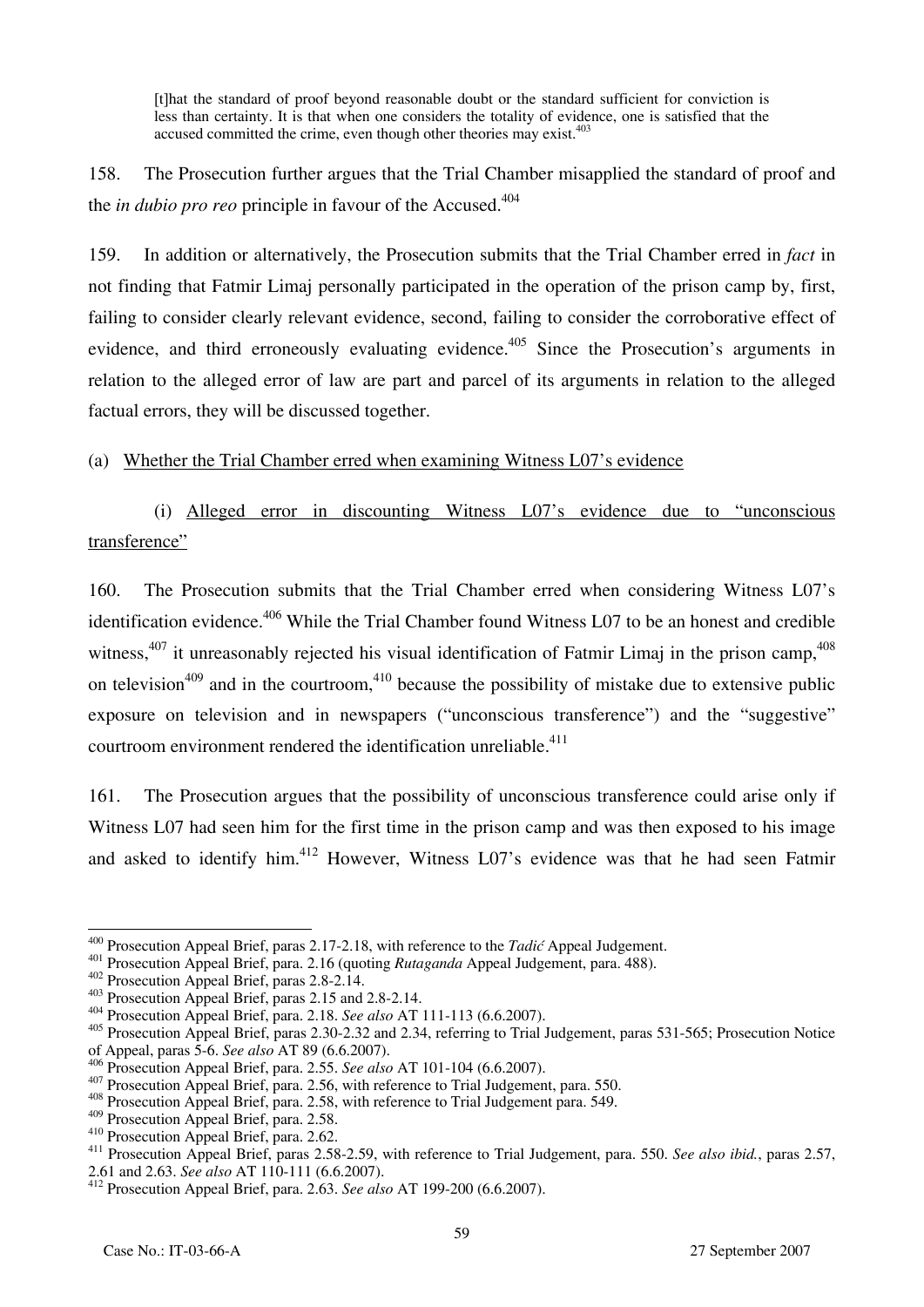Limaj's photo in the press prior to his detention and then recognised him in the prison camp.<sup>413</sup> Thus, when Witness L07 identified Fatmir Limaj in the camp, he was already a "familiar" person to  $him.<sup>414</sup>$ 

162. Fatmir Limaj responds that the Trial Chamber carefully assessed Witness L07's in-court testimony<sup>415</sup> and reasonably rejected his purported identification.<sup>416</sup> The Trial Chamber correctly noted that the circumstances of the purported sighting of "Çeliku" prior to Witness L07's detention were not detailed in evidence.<sup>417</sup> In neither of the videos in which he appeared was Fatmir Limaj the main focus, and the interview he gave to Tirana TV on 3 June 1998 was transmitted as an audio broadcast.<sup>418</sup> In addition, the Trial Chamber properly considered the "added possibility" that Witness L07 may have unconsciously believed that he recognised Fatmir Limaj because of the latter's subsequent extensive public exposure on television and in newspapers.<sup>419</sup>

163. In the challenged finding, the Trial Chamber found as follows:

*[I]n addition*, in this particular case, there is the *added possibility* that unconsciously, L07 may have purported to recognise the Accused Fatmir Limaj because of his extensive public exposure on television and in newspapers, especially following the events in Llapushnik/Lapusnik. *Having given careful consideration to all of these factors*, the Chamber considers that, while L07 was honest in his evidence, despite the difficulties identified, and while his identification might be correct, the Chamber is unable to be satisfied that his identification of Fatmir Limaj as the person he knew in the Llapushnik/Lapusnik prison camp as Commander Celiku, is reliable.<sup>2</sup>

164. The use of the terms "in addition" and "having given careful consideration to all of these factors" shows that the rejection of Witness L07's identification evidence was not exclusively based on the "added" possibility of unconscious transference, but was supported by other factors considered by the Trial Chamber, namely: the "apparent" contradictions between Witness L07's account and that of Shukri Buja, $^{421}$  the lack of evidence that the "commander" Witness L07 met in the camp was in fact Fatmir Limaj a.k.a. "Celiku"<sup>422</sup> and the possibility of a mistaken in-court identification due to the suggestive environment.<sup>423</sup>

 $\overline{\phantom{a}}$ <sup>413</sup> Prosecution Appeal Brief, paras 2.60, 2.110, with reference to *ibid*., paras 2.57-2.65.<br><sup>414</sup> Prosecution Appeal Brief, paras 2.60-2.65.

<sup>414</sup> Prosecution Appeal Brief, paras 2.60-2.65.<br><sup>415</sup> Limaj Response Brief, para. 70, with reference to Trial Judgement, paras 545-550.

<sup>416</sup> Limaj Response Brief, para. 70, with reference to, *inter alia*, Trial Judgement, para. 547. *See also* AT 161-162 and 165 (6.6.2007).<br><sup>417</sup> Limaj Response Brief, para. 71.

<sup>&</sup>lt;sup>418</sup> Limaj Response Brief, para. 71, with reference to Trial Judgement, para. 549.<br><sup>419</sup> Limaj Response Brief, para. 72, with reference to Trial Judgement, para. 549.

<sup>&</sup>lt;sup>420</sup> Trial Judgement, para. 550 (emphasis added).<br><sup>421</sup> Trial Judgement, para. 547.<br><sup>422</sup> Ibid., with reference to Witness L07, T. 794 (24.11.2004, closed session). The Appeals Chamber notes that the Prosecution states that it is not unreasonable to rely on hearsay evidence. The Appeals Chamber finds that this is irrelevant since what matters is whether the findings of the Trial Chamber are reasonable or not and not whether it would have been unreasonable to proceed otherwise.

<sup>423</sup> Trial Judgement, para. 550.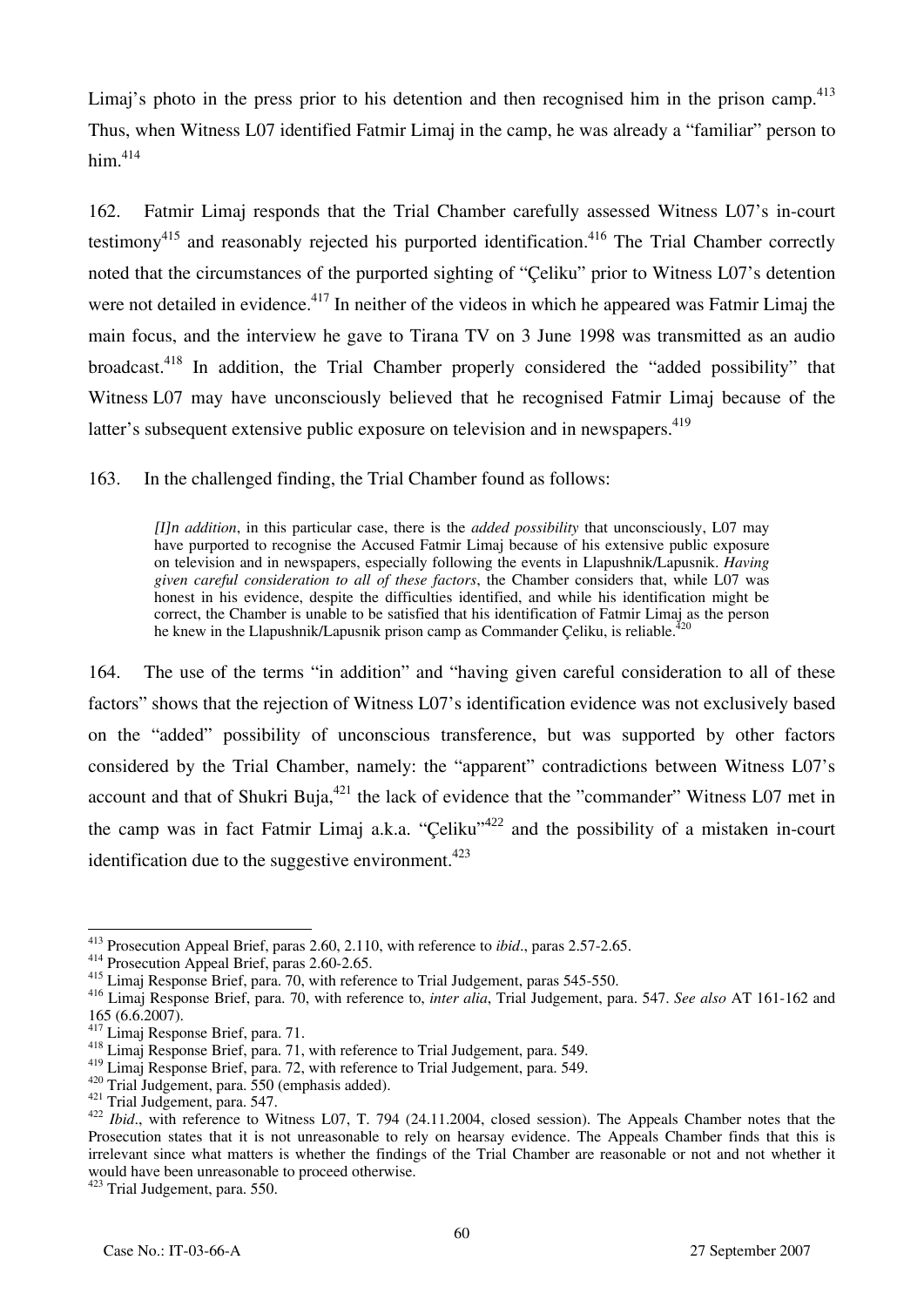165. As to the possibility of unconscious transference, Professor Wagenaar's expert report, which was admitted into evidence and relied upon by the Trial Chamber,  $424$  explained the rules for identification tests applicable to *unfamiliar* persons<sup> $425$ </sup> as follows:

Rule 1. […] [T]here should not be even a single occasion at which the witness might have seen the perpetrator before he encountered him at the scene of the crime.<sup>426</sup>

Rule 2. […] [A]fter the crime the witness should not have seen any pictures of the suspect. […]. This phenomenon is called unconscious transference  $[...]^{427}$ 

166. In its challenged finding, the Trial Chamber reasonably considered Rule 2 on the possibility that unconscious transference will occur when the witness is exposed to an image of the perpetrator *after* the commission of the crime. In addition, this finding reasonably took into account Rule 1 on the necessity of avoiding such an exposure *prior* to the crime: The Trial Chamber noted that Witness L07 gave evidence that he immediately recognized "Commander Çeliku" as Fatmir Limaj when meeting him in the prison camp, due to the fact that he had previously seen him in the press.<sup>428</sup> As to the instances where he had seen him in the press, the Trial Chamber noted that

[t]here is evidence before the Chamber that Fatmir Limaj was one of the two soldiers standing by the side of Jakup Krasniqi when he gave his first public statement in June 1998 from Klecke/Klecka as spokesperson of the KLA.<sup>429</sup> Fatmir Limaj was also seen as one of a column of soldiers in a funeral march on 16 June 1998, which was broadcast.<sup>430</sup> On these videos, though, Fatmir Limaj is not the sole or main focus of visual attention. Finally, Fatmir Limaj apparently gave an interview on 3 June 1998 to a journalist of the Tirana TV network, but it would seem on the evidence that this interview was only broadcast by sound. It is again from the media that L07 subsequently came to the conclusion that Commander Celiku was Fatmir Limaj. <sup>431</sup>

167. Considering these circumstances under which Fatmir Limaj was allegedly seen, the Appeals Chamber is not satisfied that the only reasonable inference from this evidence is that Fatmir Limaj was a person *familiar* to Witness L07 before they met in the camp.

168. Consequently, the Trial Chamber did not err in finding that Witness L07's evidence - that he recognised Fatmir Limaj as the person he knew in the prison camp as "Commander Çeliku" - could have resulted from, *inter alia*, a possibility of unconscious transference.

 $\overline{\phantom{a}}$ 

<sup>424</sup> Trial Judgement, para. 550 to be read in light of *ibid.*, para. 19 *in fine*. *See also ibid.*, para. 537 and fn. 1769.

<sup>&</sup>lt;sup>425</sup> Ex. DM7 "1). Curriculum Vitae of Professor Wagenaar and 2). Expert Report of Professor Wagenaar 'Report to the ICTY, IT-03-66 Against Fatmir Limaj, Haradin Bala and Isak Musliu', dated 22 May 2005", paras 6 and 8.<br><sup>426</sup> Ibid., Rule 1, para. 10.

<sup>&</sup>lt;sup>427</sup> *Ibid.*, Rule 2, para. 11.<br><sup>428</sup> Trial Judgement, para. 549, with reference to Witness L07, T. 794 (24.11.2004, Closed Session).<br><sup>429</sup> Fatmir Limai, T. 5956 (18.5.2005).

<sup>&</sup>lt;sup>430</sup> Exhibit P35, "Video Recording of TV Documentary about Fatmir Limaj, After his Arrest"; Fatmir Limaj, T. 6299-6301 (25.5.2005).

<sup>&</sup>lt;sup>431</sup> Trial Judgement, para. 549, with reference to ex. P37 "FBIS Article Dated 3 June 1998 re. Interview with Mr. Celiku, "UCK Commander Tells Tirana Television 'Death or Reality'"; Fatmir Limaj, T. 6268 (24.5.2005).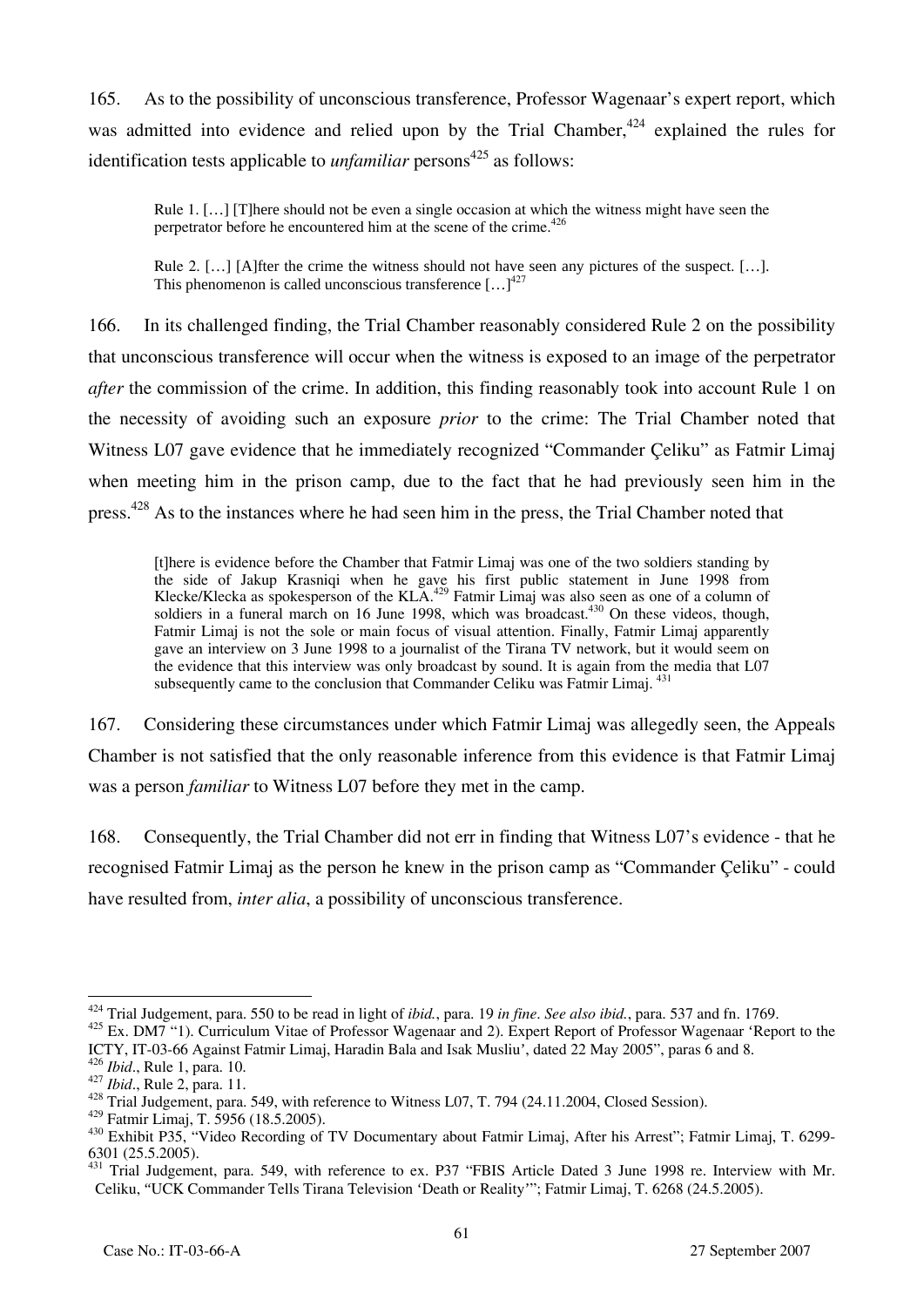(ii) Allegedly erroneous evaluation of Witness L07's identification evidence in light of Shukri Buja's testimony

169. The Prosecution argues that, upon his arrival in the prison camp, Witness L07 saw Shukri Buja and Commander Celiku,<sup>432</sup> and that it is inconceivable that the Trial Chamber used Shukri Buja's testimony that Fatmir Limaj was *not* present during this encounter with Witness L07 to call into doubt Witness  $L_0$ <sup>33</sup> s evidence.<sup>433</sup> Indeed, the Trial Chamber questioned the credibility of Shukri Buja's testimony as possibly founded on his loyalty to the KLA in general and Fatmir Limaj in particular.<sup>434</sup> The Prosecution further argues that Buja's evidence must be discredited on the basis that he said that Witness L07 was not detained in the camp but in a different house, while the Trial Chamber found that Witness L07 was detained for two or three days in the camp's storage room.<sup>435</sup>

170. Fatmir Limaj responds that the Trial Chamber correctly noted that Witness L07 did not allege that Shukri Buja or anyone else present at that meeting referred to the "commander" as "Çeliku".436 Fatmir Limaj further responds that the Prosecution seeks alternately to discredit the testimony of Shukri Buja, its own witness, and then later to rely upon his testimony in a different context.<sup>437</sup> The Prosecution replies that it is reasonable for a Trial Chamber to accept a witness' testimony only in part. $438$ 

171. The Appeals Chamber is satisfied that, having found that Shukri Buja's testimony about Witness L07's detention and release was not reliable,<sup>439</sup> the Trial Chamber erred when it took this evidence into consideration to support its rejection of Witness L07's identification evidence. However, the Appeals Chamber is not satisfied that the Prosecution has demonstrated that this error occasioned a miscarriage of justice, because the contradictions between Witness L07's account and the account of Shukri Buja constitute only one of several reasons on the basis of which the Trial Chamber reasonably rejected the reliability of Witness L07's identification evidence.<sup>440</sup>

### (iii) Alleged failure to find Witness L07's testimony corroborated

<sup>435</sup> Prosecution Appeal Brief, para. 2.95, with reference to Trial Judgement, para. 297.<br><sup>436</sup> Limaj Response Brief, para. 73, with reference to Trial Judgement, para. 549.

<sup>&</sup>lt;sup>432</sup> Prosecution Appeal Brief, para. 2.94.

<sup>&</sup>lt;sup>433</sup> Prosecution Appeal Brief, para. 2.95.<br><sup>434</sup> Prosecution Appeal Brief, para. 2.95, with reference to Trial Judgement, para. 547.

<sup>&</sup>lt;sup>437</sup> Limaj Response Brief, para. 70 in fine.<br><sup>438</sup> Prosecution Reply Brief, para. 2.33, with reference to *Naletilić and Martinović* Appeal Judgement, para. 441; Trial Judgement, paras 53-65 and 277.<br><sup>439</sup> Trial Judgement, para. 547.

<sup>440</sup> The Trial Chamber also took into account the purported sighting of Fatmir Limaj by Witness L07 prior to his detention, the lack of evidence that the "commander" Witness L07 met in the camp was in fact "Commander Çeliku," and the possibility of a mistaken in-court identification due to the suggestive courtroom environment.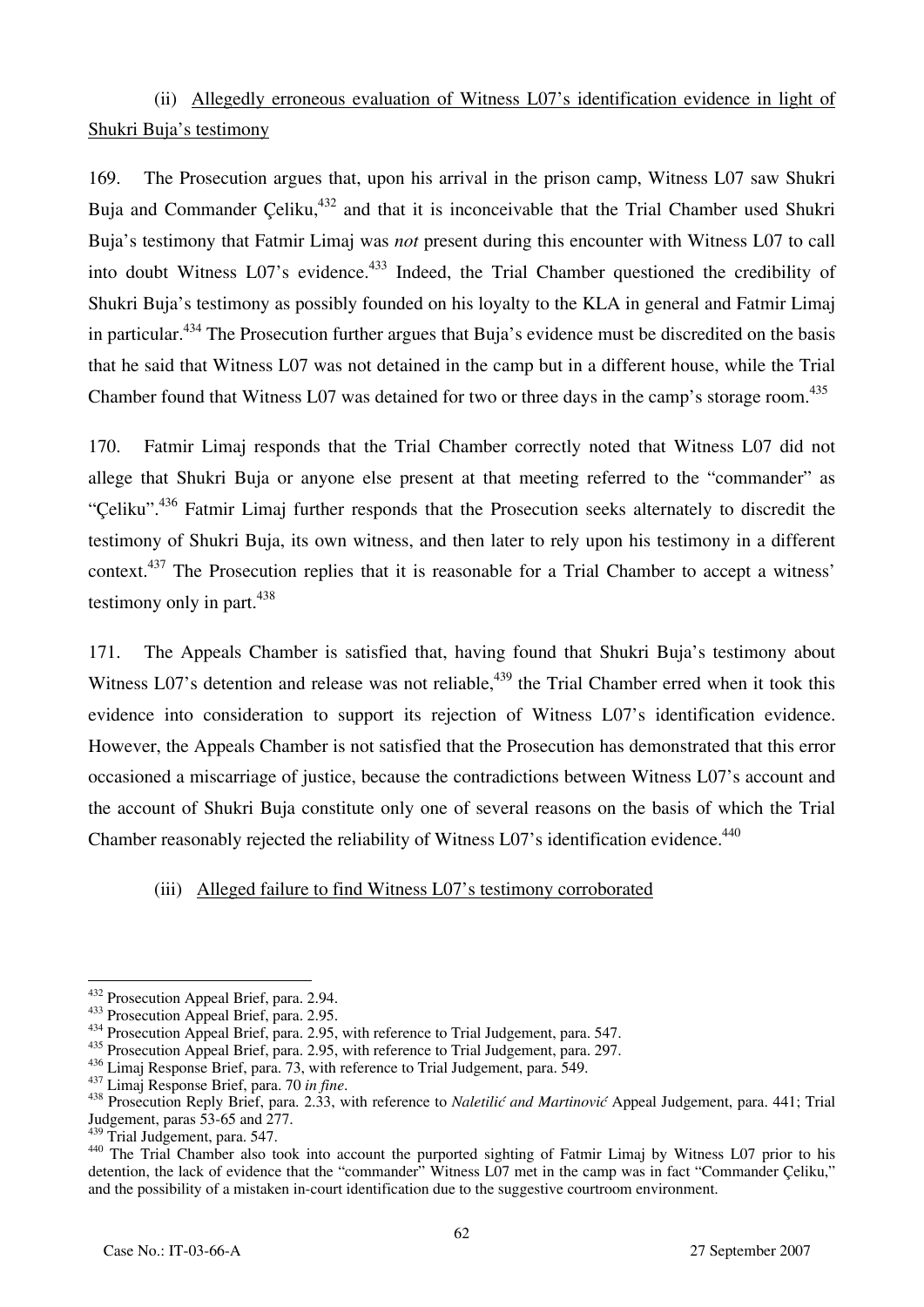172. With respect to Ivan Bakrač, the Prosecution contends that the Trial Chamber should not have rejected his identification of Fatmir Limaj in light of its finding that the period during which Ivan Bakrač allegedly identified Fatmir Limaj was a "reasonably prolonged exposure time" that "could well found a subsequent accurate identification of the 'commander'".<sup>441</sup>

173. The Prosecution further argues that after his detention, Ivan Bakrač recognised an image of Fatmir Limaj on television and on the Internet, as the "commander" he knew from the prison camp.442 The Trial Chamber was in error in refusing to accept the reliability of Ivan Bakrač's identification of Fatmir Limaj from an Internet photo on the basis that it was too small to be recognisable,<sup>443</sup> and it failed to consider Ivan Bakrač's testimony that the same photo was much larger when he *first* saw it on the Internet.<sup>444</sup> The Prosecution further claims that Ivan Bakrač also recognised Fatmir Limaj in court in a still from a video clip showing a column of marching KLA soldiers which included Fatmir Limai.<sup>445</sup>

174. The Prosecution also submits that the Trial Chamber erroneously focused on his failure to identify Fatmir Limaj in a photo included on a photoboard shown to him in court: This photograph depicted Fatmir Limaj without a beard, which he did have on television and on the Internet and which is an image that more closely accords with Ivan Bakrač's memory.<sup>446</sup>

175. Fatmir Limaj responds that Ivan Bakrač had the opportunity to see and spend time with the "commander" he describes. Still, however, he did not identify Fatmir Limaj, or a "Commander Celiku" as being involved in the camp,  $447$  although he was shown a photo-spread of Fatmir Limaj twice.<sup>448</sup> He argues that the Trial Chamber gave proper weight to the fact that Ivan Bakrač had not mentioned seeing "Commander Çeliku" in any previous statement to the Prosecution.<sup>449</sup>

176. As to the identification of Fatmir Limaj in a still from a video-clip, the Appeals Chamber brings attention to the fact that the Trial Chamber noted that the name of Fatmir Limaj was

<sup>&</sup>lt;sup>441</sup> Prosecution Appeal Brief, para. 2.68, with reference to Trial Judgement, para. 537. See also AT 104-105 (6.6.2007).

<sup>&</sup>lt;sup>442</sup> Prosecution Appeal Brief, para. 2.69, with reference to Trial Judgement, para. 533.<br><sup>443</sup> Prosecution Appeal Brief, para. 2.120.<br><sup>445</sup> Prosecution Appeal Brief, paras 2.69, 2.119-2.120, with reference to Trial Judgem Appeals Chamber notes that the video clip shown to Ivan Bakrač in court was allegedly the same he saw on television and on the Internet.

 $\frac{5}{3}$  Prosecution Appeal Brief, para. 2.121.

<sup>446</sup> Prosecution Appeal Brief, para. 2.122. *See* also Prosecution Reply Brief, paras 2.18-2.19. The Prosecution submits that the Trial Chamber then used this erroneous interpretation to exaggerate the significance of the fact that Ivan Bakrač did not recognise a photo of Fatmir Limaj on a photospread, stating that it occurred even though in the photo Fatmir Limaj was "clean-shaven" [Prosecution Appeal Brief, para. 2.102, with reference to Trial Judgement, para. 537]. *See* 

<sup>&</sup>lt;sup>447</sup> Limaj Response Brief, paras 52-56, with reference to Trial Judgement, paras 531-537. <sup>448</sup> Limaj Response Brief, paras 53, 76.

<sup>449</sup> Limaj Response Brief, para. 57, with reference to Trial Judgement, para. 533. *See also* AT 159-161 (6.6.2007).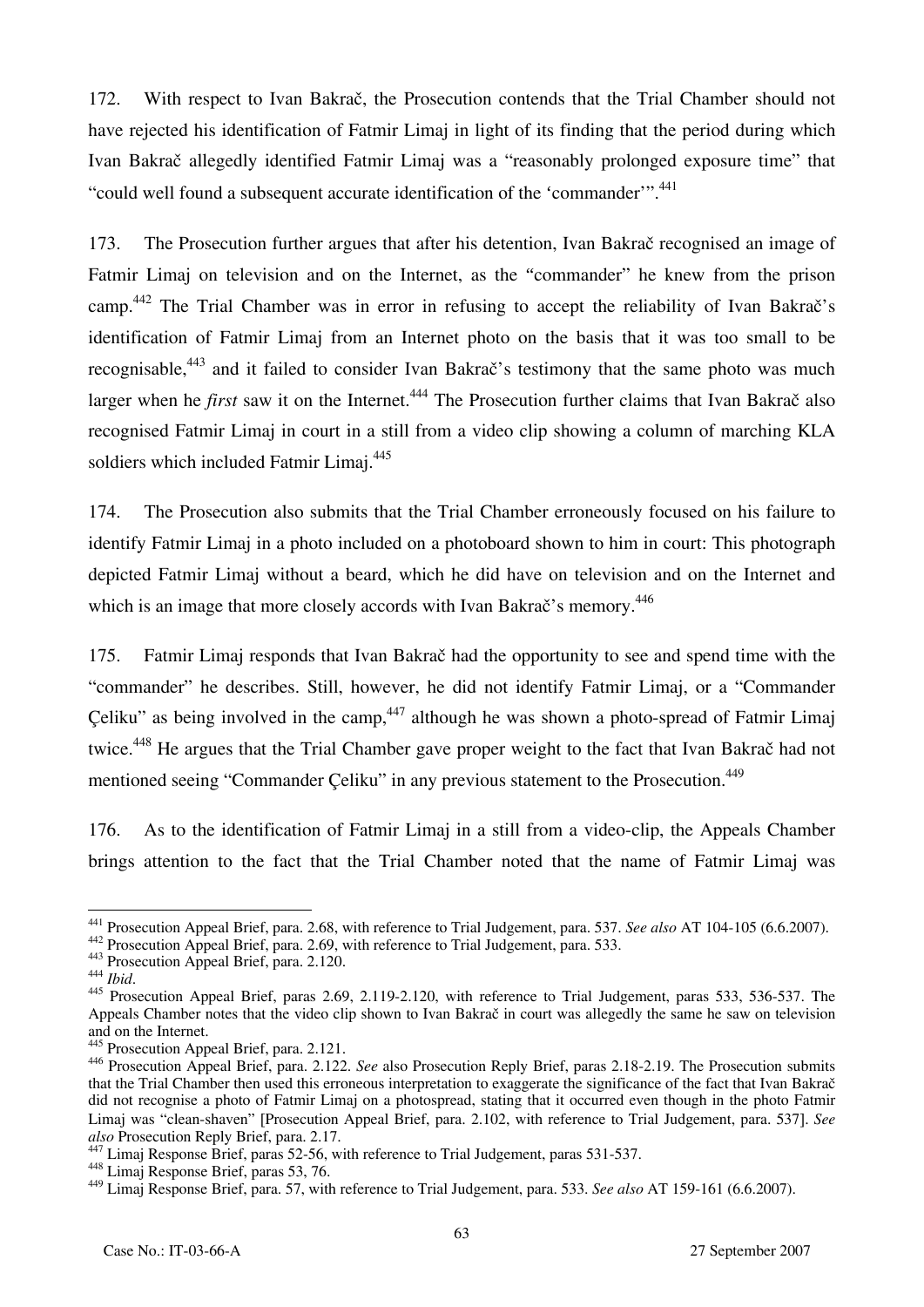mentioned in a captioning running along the bottom of the film that was shown in court. When asked whether such captioning appeared when he was previously shown the video by ICTY investigators, Ivan Bakrač answered: "[N]o, no. I don't think there were any captions. *I didn't really pay any attention, though*."<sup>450</sup>

177. As to the identification of Fatmir Limaj on a photo from the Internet, the Appeals Chamber finds that it was reasonable for the Trial Chamber not to have relied solely on the Prosecution's mere reference to the testimony of Ivan Bakrač that the same picture was much larger when he first saw it on the Internet, since this larger picture was not introduced into evidence.<sup>451</sup> Furthermore, taking into account the small size of the photograph from which Ivan Bakrač allegedly identified Fatmir Limaj, the Appeals Chamber finds that the Prosecution has not demonstrated that the Trial Chamber's refusal to accept this part of his evidence is unreasonable.

178. Moreover, the Appeals Chamber finds that it was not unreasonable of the Trial Chamber to reject Ivan Bakrač's identification evidence after he failed to identify the photograph of Fatmir Limaj from a photo-spread shown to him in court as the person he knew as the "commander" at the Llapushnik/Lapušnik prison camp. This is particularly so as Ivan Bakrač was shown what should have been a very recognisable photograph of Fatmir Limaj in the photo-spread, portraying him as clean-shaven, just as the witness described the man he saw in the prison camp.<sup>452</sup>

179. Therefore, the Appeals Chamber is satisfied that the Trial Chamber reasonably found that it could not accept the reliability of Ivan Bakrač's purported identification of Fatmir Limaj.<sup>453</sup>

180. With respect to Vojko Bakrač, the Prosecution submits that, while still in the camp, he saw an image of Fatmir Limaj on television and recognised him as the "commander" he had met earlier during his detention.<sup>454</sup> The Prosecution argues that in addition to corroborating all of the identification witnesses, this evidence also corroborates his son Ivan Bakrač's testimony that he and his father recognised the "commander" they had met in the prison camp on television.<sup>455</sup> The Prosecution claims that Vojko Bakrač's identification of Fatmir Limaj is further supported by his testimony that the person he met in the camp stated that he was a lawyer, and Fatmir Limaj is indeed a lawyer.<sup>456</sup> The Prosecution further submits that the Trial Chamber erroneously drew a negative inference from Vojko Bakrač's failure to identify a photo of Fatmir Limaj from a

 $\overline{\phantom{a}}$ 

 $450$  Ivan Bakrač, T. 1438 (3.12.2004) (emphasis added).

<sup>&</sup>lt;sup>451</sup> Ex. P80 "Photo From Website www.kosovo.com, Marked by the Witness in Court".

<sup>452</sup> *See* Trial Judgement para. 533 *in fine*. 453 *See* Trial Judgement, para. 537.

<sup>454</sup> Prosecution Appeal Brief, para. 2.73. *See also* AT 105-106 (6.6.2007).

<sup>&</sup>lt;sup>455</sup> Prosecution Appeal Brief, para. 2.73. Prosecution Reply Brief, paras 2.8 and 2.13.

<sup>456</sup> Prosecution Appeal Brief, para. 2.73, with reference to Trial Judgement, para. 532.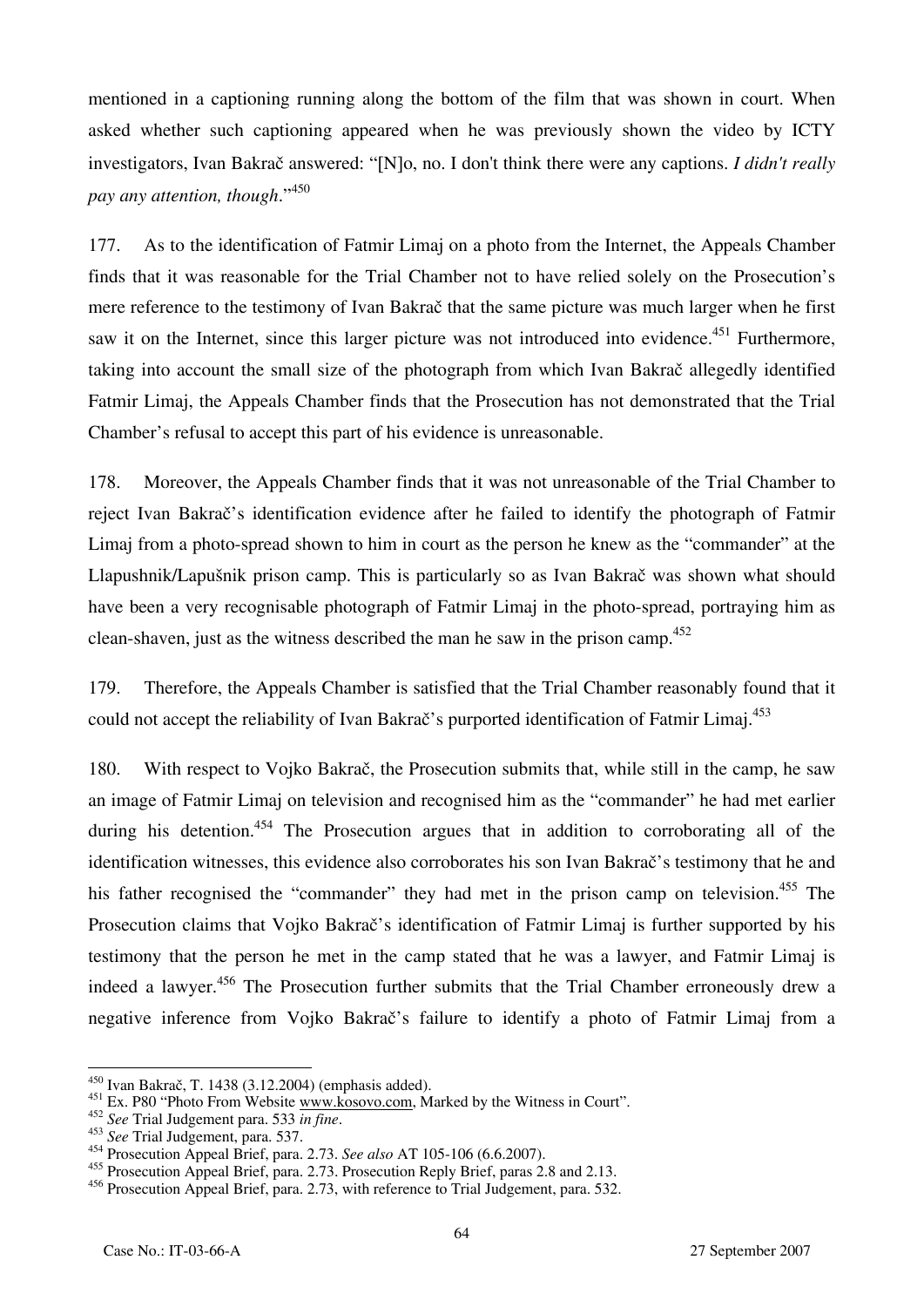photoboard, finding that it was "a very recognisable photograph of Fatmir Limaj, albeit cleanshaven, rather than with the small beard the witness had described".  $457$  Since witnesses' evidence and media images from the relevant time described or showed Fatmir Limaj with a small beard and not "clean-shaven", this likely explains why Vojko - and Ivan - Bakrač did not recognise Fatmir Limaj on the photo-spread. $458$ 

181. In addition, the Prosecution claims that the parties agreed to admit into evidence Vojko Bakrač's statement to the Serbian authorities of 8 July 1998 in which he stated that he saw a march of KLA soldiers on television, identifying one of them as the "commander" from the camp. Thus, the Trial Chamber erred in rejecting this evidence on the basis that it was not given in court. It also failed to consider that Vojko Bakrač endorsed the content of his statement to the Serbian authorities in his ICTY statement of 22 January 2005.<sup>459</sup> Morevoer, the notes of the statement to the Serbian authorities are consistent with other details of Vojko Bakrač's in-court account of his detention, for example that he and his son were told by the "commander" that they would be released.<sup>460</sup>

182. Fatmir Limaj responds that Vojko Bakrač does not mention his name in his testimony, or that a "Commander Celiku" was involved in the prison camp.<sup>461</sup> Indeed, when shown Fatmir Limaj's photograph, Vojko Bakrač stated that the man in the picture was not connected with the camp.<sup>462</sup> Moreover, when shown a video clip which showed Fatmir Limaj bearded,<sup>463</sup> Vojko Bakrač did not pick him out as the "commander" he saw at Llapushnik/Lapušnik, nor did he identify it as the same video clip he allegedly saw in the *oda* (guestroom).<sup>464</sup>

183. The Trial Chamber found that in January 2002, in the course of an interview with CCIU investigators, Vojko Bakrač was shown a series of photographs. One of the photographs was determined by the Trial Chamber to be a very recognisable image of Fatmir Limaj, albeit cleanshaven, rather than with the small beard the witness had described. In relation to this photograph, Vojko Bakrač stated: "Number 2 looks familiar, but I don't know from where and I cannot connect him with this case."<sup>465</sup> Number 2 was the photograph of Fatmir Limaj.<sup>466</sup> Since Vojko Bakrač failed

 $\overline{a}$ 457 Prosecution Appeal Brief, para. 2.116, with reference to Trial Judgement, para. 532. *See also* Prosecution Reply Brief, para. 2.9.

 $\frac{458}{158}$  Prosecution Appeal Brief, para. 2.116.

<sup>&</sup>lt;sup>459</sup> Prosecution Appeal Brief, paras 2.74 and 2.121-2.125 and Prosecution Reply Brief, paras 2.6-2.7, with reference to Trial Judgement, para. 536.

<sup>&</sup>lt;sup>460</sup> Prosecution Reply Brief, para. 2.11.

<sup>461</sup> Limaj Response Brief, paras 44-45 and 76.

<sup>462</sup> Limaj Response Brief, para. 45, with reference to Trial Judgement, para. 532.

<sup>&</sup>lt;sup>463</sup> Limaj Response Brief, para. 50. Fatmir Limaj also argues that the Prosecution's submissions regarding his nonidentification on account of being clean-shaven in the photospread can be rejected in light of ex. P202*.* 464 Limaj Response Brief, para. 49. *See also* AT 159-161 (6.6.2007).

<sup>465</sup> Agreed fact, T. 1370-1371 (2.12.2004); Ex. DB1 (photo spread A1).

<sup>466</sup> Trial Judgement, para. 532.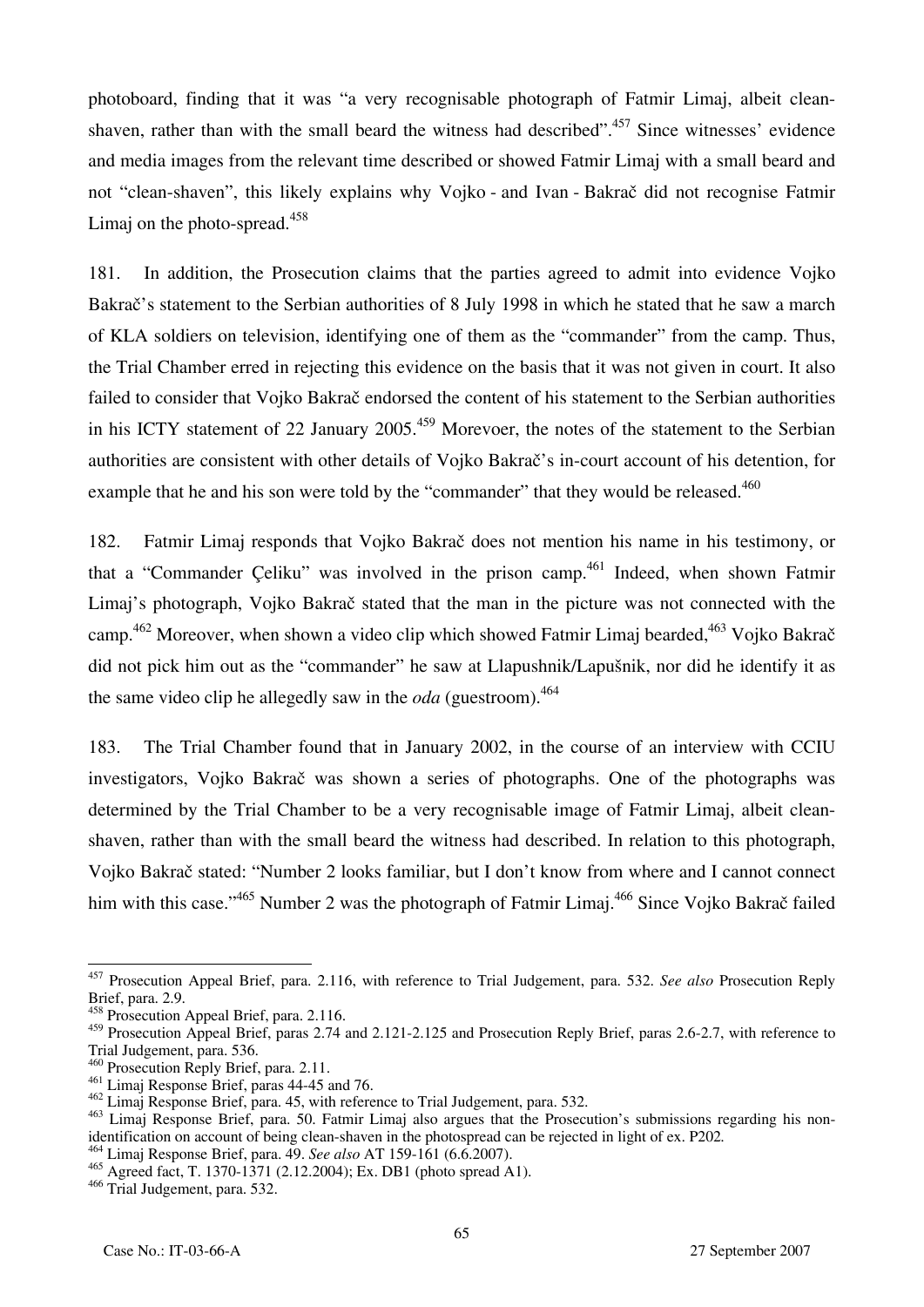to identify Fatmir Limaj during this CCIU interview, the Appeals Chamber finds that the Trial Chamber reasonably refused to accept this part of Vojko Bakrač's identification evidence.

184. The Trial Chamber further found that the evidence of Ivan and Vojko Bakrač revealed a number of inconsistencies.<sup>467</sup> The Trial Chamber considered in particular whether Vojko Bakrač identified the man he met in detention as Fatmir Limaj, *whilst still in the camp -* as alleged by the Prosecution - or *subsequently* in the weeks following his release, as testified by his son Ivan Bakrač.<sup>468</sup> The Trial Chamber also considered the notes taken during a statement given by Vojko Bakrač to the Serbian authorities on 8 July 1998, and endorsed in his ICTY statement of 22 January 2005. The statement of 8 July 1998 mentions that on one occasion *during their detention*, Vojko Bakrač and his son Ivan saw a column of marching soldiers on television and recognised the person known to them as the "commander".<sup>469</sup>

185. The Appeals Chamber finds that the admission into evidence of these statements by agreement of the parties<sup> $470$ </sup> did not preclude the Trial Chamber from assessing the witness' credibility as well as the reliability and probative value of his statements in light of all of the evidence. Further, the notes taken during the statement given on 8 July 1998 were not rejected for the reason that they were not an actual recording of the conversation, but because they were taken by an unknown individual who was not called to testify in court. In addition, the Trial Chamber found that this record was not signed by Vojko Bakrač, and that it is not consistent with Ivan Bakrač's testimony that he and his father recognised the person known to them as the "commander" on television *after* their detention. Finally, the Trial Chamber held that no mention was made in Vojko Bakrač's testimony recognising anyone on television whilst still in detention, in spite of lengthy questioning on his recollection of the person known to him as the "commander".<sup>471</sup>

186. The Appeals Chamber considers that it was unreasonable for the Trial Chamber to reject the notes taken during the statement given on 8 July 1998 on the basis that they were not signed by Vojko Bakrač or that they were taken by an unknown individual. Indeed, Vojko Bakrač expressly endorsed these notes during his ICTY statement of 22 January  $2005$ <sup>472</sup> However, in these notes, Vojko Bakrač does not mention Fatmir Limaj either by his name or by his pseudonym of "Çeliku", although other names such as Shala, Ramiz and Hoxha are mentioned. Instead, Vojko Bakrač only

 $\overline{\phantom{a}}$  $^{467}$  Trial Judgement, para. 535.

<sup>&</sup>lt;sup>468</sup> Ivan Bakrač, T. 1561-1562 (6.12.2004).

<sup>&</sup>lt;sup>469</sup> Trial Judgement, para. 536; ex. P202, "1) Interview of Vojko Bakrač in the offices of Pristina CRDB of  $8<sup>th</sup>$  July 1998 and 2) ICTY Statement of Voiko Bakrač of  $22<sup>nd</sup>$  January 2005", p. 5.

<sup>&</sup>lt;sup>470</sup> Ex. P202, "1) Interview of Vojko Bakrač in the offices of Pristina CRDB of 8<sup>th</sup> July 1998 and 2) ICTY Statement of Vojko Bakrač of 22<sup>nd</sup> January 2005".

<sup>&</sup>lt;sup>471</sup> Trial Judgement, para. 536.<br><sup>472</sup> Ex. P202, "2) ICTY Statement of Vojko Bakrač of 22<sup>nd</sup> January 2005".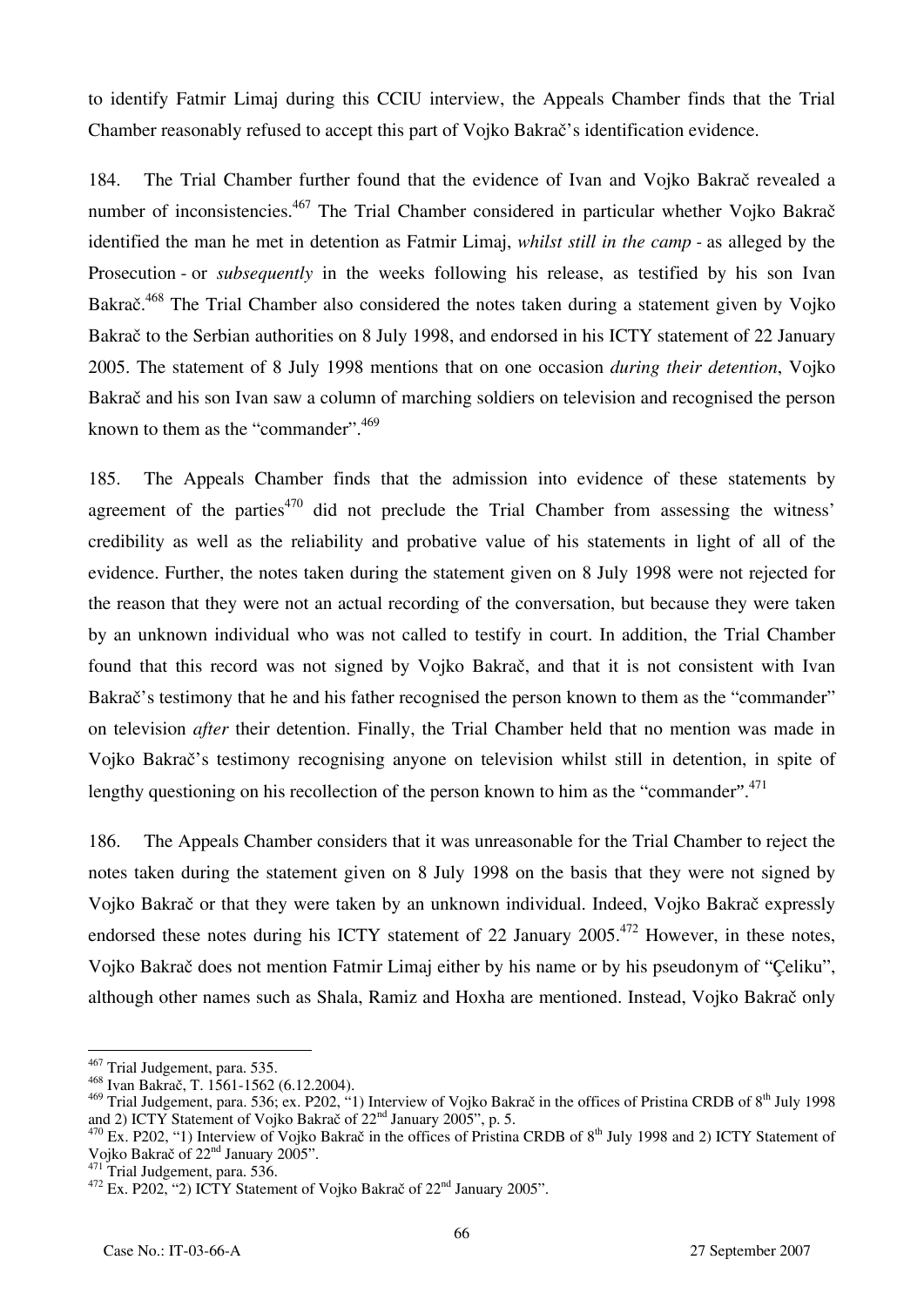refers to the "commander" without any further specification. Therefore, the Appeals Chamber finds that the Trial Chamber reasonably refused to accept that Vojko Bakrač's mentioning of the "commander" was a clear reference to Fatmir Limaj, a.k.a. "Commander Çeliku". Consequently, the Prosecution has not shown that the Trial Chamber's error occasioned a miscarriage of justice.

187. Moreover, in his ICTY statement of 22 January 2005, Vojko Bakrač explicitly stated that he could not remember the face of the "commander" he saw at the front of the convoy on television.<sup>473</sup> Furthermore, Vojko Bakrač did not identify the video clip showing the convoy, although this video clip was allegedly the same as the one he saw on television during his detention.<sup>474</sup> It is reasonable to infer that this is the explanation for why he was not able to identify Fatmir Limaj from the photospread. As a consequence, the Prosecution has failed to demonstrate that the Trial Chamber was unreasonable in rejecting Vojko Bakrač's identification evidence.<sup>475</sup>

188. As to the Prosecution's submission that Vojko Bakrač's account corroborates the account of Ivan Bakrač, the Appeals Chamber finds that the Prosecution has not demonstrated that the Trial Chamber was in error when it failed to find that their identification evidence, which was reasonably rejected, could be mutually corroborative.<sup>476</sup>

189. The Prosecution further submits that the Trial Chamber erroneously rejected Witness L10's identification of Fatmir Limaj as the person he met twice in the storage room of the prison camp and who ordered his release.<sup>477</sup> After his detention, Witness L10 recognised "Çeliku" on television as being from the camp, found out that his name was Fatmir Limaj, and identified him in court.<sup>478</sup> Similarly, after his detention, Witness L06 recognised the man he met twice in the storage room of the prison camp and who told him he could go home on television,  $479$  heard that his name was Fatmir Limaj,<sup>480</sup> and identified him in court.<sup>481</sup> In addition, while watching television after his release, Witness L04 recognised Fatmir Limaj on a photo as the person he had met in the camp<sup>482</sup> and who had given him release papers stating that "Commander Çeliku" had ordered his release.<sup>483</sup>

<sup>&</sup>lt;sup>473</sup> Ex. P202, "2) ICTY Statement of Vojko Bakrač of 22<sup>nd</sup> January 2005", para. 9.

<sup>&</sup>lt;sup>474</sup> Ibid., para. 12. Voiko Bakrač declared: "[i]t looks very much like the convoy that we saw on the Albanian channel, but I cannot say that it's the same. The soldiers walk in the same way, but there is no way for me to recall it for certain."  $475$  Trial Judgement, paras 535, 539.<br> $476$  See Trial Judgement, para. 535.

<sup>&</sup>lt;sup>477</sup> Prosecution Appeal Brief, para. 2.70, with reference to Trial Judgement, para. 539. Prosecution Reply Brief, para. 2.22. See also AT 106 (6.6.2007).

<sup>&</sup>lt;sup>2</sup> Prosecution Appeal Brief, para. 2.70, with reference to Trial Judgement, paras 539-540.

These also AT 106 (6.6.2007).<br>
Prosecution Appeal Brief, para. 2.71, with reference to Trial Judgement, para. 538. See also AT 106 (6.6.2007).<br>
<sup>480</sup> Prosecution Appeal Brief, para. 2.71, with reference to Trial Judgement,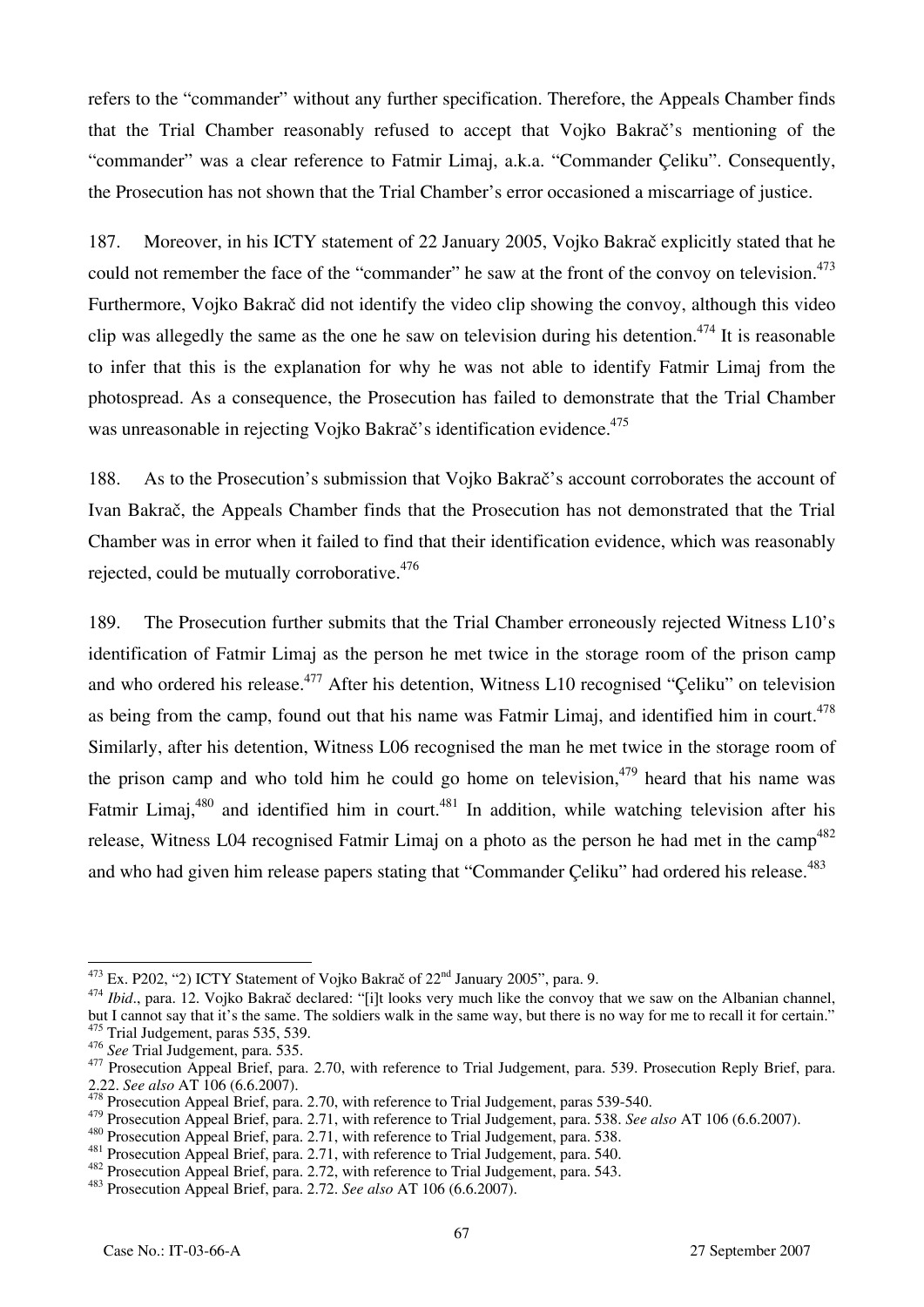190. Fatmir Limaj responds that the Trial Chamber properly dealt with the evidence of Witnesses L10, L06 and L04.<sup>484</sup> More specifically, he argues that while Witness L10 stated that he heard the name "Çeliku" twice in Llapushnik/Lapušnik,<sup>485</sup> he did not mention anything about "Çeliku" or "Fatmir Limaj" when interviewed by CCIU investigators<sup>486</sup> and the Serbian authorities<sup>487</sup> prior to the trial. He also responds that Witness L04's evidence is unreliable: He claims that although Witness L04 "could not read his own name at trial", his evidence was that he was given a piece of paper on which it was written that he was released on order of "Commander Celiku".<sup>488</sup> Fatmir Limaj claims that this evidence is further rendered unreliable in light of Witness L06's testimony that the release paper contained only his first and last name,<sup>489</sup> and Vojko and Ivan Bakra $\check{\rm c}$ 's testimonies that the receipt given to them merely stated that they were released "by the KLA".<sup>490</sup> Fatmir Limaj further responds that the Trial Chamber carefully assessed Witness L04's reliability<sup>491</sup> and correctly noted that "L04 stressed how memorable this meeting with Commander Çeliku was for him […]. Yet […] he omitted altogether to mention this encounter when first interviewed about these events by a CCIU investigator in January 2002".<sup>492</sup>

191. The Prosecution replies that Witness L04 demonstrated that he was capable of reading a list of names.493 The Prosecution further replies that Fatmir Limaj's criticism of Witness L10's failure to mention Celiku in his CCIU statement is unjustified,  $494$  as the witness explained this failure during cross-examination as follows:

I have said that I was given a release paper; this I know very well. He asked me whether I remember. […] maybe the translator didn't translate properly. That's why it was not written, that I didn't write Celiku. Maybe it is the mistake of the interpreter or the translator. […] maybe when it was translated it was not translated "Celiku".<sup>495</sup>

Witness L10 testified that the focus of this interview was to inquire about the fate of family members. Thus, his statement does not detract from his testimony, corroborated by Witness L04, that they were issued release papers signed by "Commander Çeliku".<sup>496</sup> The Prosecution further argues that Vojko and Ivan Bakrač's evidence of being released on the orders of the "commander"

<sup>&</sup>lt;sup>484</sup> Limaj Response Brief, paras 58-59, with reference to Trial Judgement, paras 538-544.

 $^{485}$  Limaj Response Brief, para. 60, with reference to Trial Judgement para. 539.<br><sup>486</sup> Limai Response Brief, para. 60.

<sup>487</sup> *Ibid.*<br><sup>488</sup> Limaj Response Brief, para. 62.<br><sup>489</sup> *Ibid.* 

<sup>&</sup>lt;sup>490</sup> Limaj Response Brief, fn. 61 of para. 62.

<sup>&</sup>lt;sup>491</sup> Limaj Response Brief, paras 63-64, with reference to Trial Judgement, paras 541-544.

<sup>&</sup>lt;sup>492</sup> Limaj Response Brief, para. 63, with reference to Trial Judgement, para. 535.

<sup>&</sup>lt;sup>493</sup> Prosecution Reply Brief, para. 2.25.

<sup>494</sup> Prosecution Reply Brief, para. 2.22.

<sup>&</sup>lt;sup>495</sup> Prosecution Reply Brief, paras 2.22-2.23, with reference to Trial Judgement, para. 539.

<sup>&</sup>lt;sup>496</sup> Prosecution Reply Brief, paras 2.24 and 2.32, with reference to Trial Judgement, para. 539.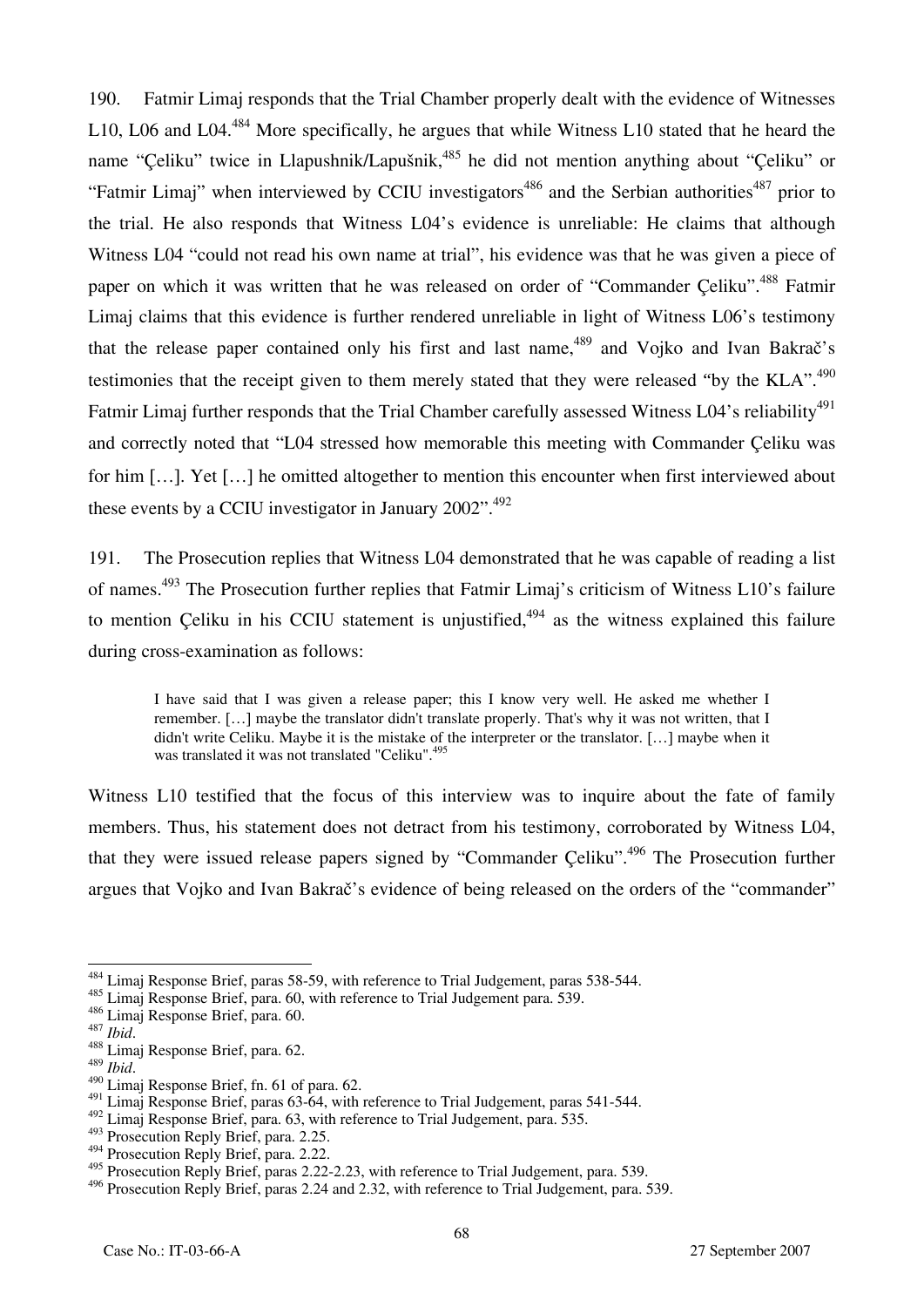corroborates Witness L10's and Witness L04's evidence regarding their own release on "Commander Celiku's" order.<sup>497</sup>

192. With respect to Witness L06 and Witness L10, the Appeals Chamber finds that the Trial Chamber expressed reasonable doubts about the reliability of their evidence on the issues set out above. These doubts were based on their testimony that their encounters in the prison camp with the man purported to be Fatmir Limaj lasted just a few minutes. These encounters occurred while Witness L06 and Witness L10 were sitting inside the storage room while the man alleged to be Fatmir Limaj was standing outside and speaking "through the window and the door."<sup>498</sup> Moreover, the Trial Chamber reasonably found that Witnesses L06 and L10 may have been unconsciously influenced by the media when recognising Fatmir Limaj on television as the man they had met in the camp, in particular since there was no evidence relating to the nature of the television programmes that may have prompted this identification.<sup>499</sup> Finally, the Trial Chamber emphasized that Witness L06 and Witness L10 gave differing descriptions of the man they subsequently identified as Fatmir Limaj, finding that Witness L10 remembered a man with a beard who was 200 cm tall, while Witness L06 described a man with no beard who was taller than him.<sup>500</sup>

193. The Trial Chamber also reasonably refused to accept Witness L10's evidence that the man he met in the camp was "Çeliku",<sup>501</sup> basing its finding on the fact that Witness L10 did not mention "Commander Çeliku" when interviewed by CCIU investigators in August  $2001^{502}$  and by "the Serbs" in  $1998^{503}$  on the events in the prison camp.

194. As to Witness L04, the Trial Chamber found that he did not mention being taken to see a "commander", or more specifically "Commander Çeliku", when interviewed by the CCIU investigator in January 2002 with his explanation for this omission being that the interpreters might not have understood him.<sup>504</sup> The Trial Chamber found, however, that throughout his testimony, Witness L04 stressed how memorable this meeting with Commander Çeliku was for him, as it led to his release being ordered. As a result, it held that this failure to mention the meeting when interviewed in January 2002 remains unexplained. The Trial Chamber also found that before this

 $\overline{a}$ <sup>497</sup> Prosecution Reply Brief, para. 2.27, with reference to Trial Judgement, paras 532-533. The Prosecution also argues that Witness L96 corroborates this evidence that Fatmir Limaj played a role in detention and release decisions (*see* Prosecution Appeal Brief, paras 2.75 and 2.90, with reference to Trial Judgement, para. 551. Prosecution Reply Brief, para. 2.29. *See also,* Limaj Response Brief, para. 65, with reference to Trial Judgement, paras 538-540). This issue will be considered under the second ground of appeal.

<sup>&</sup>lt;sup>498</sup> Trial Judgement, para. 540, with reference to Witness L10, T. 2996-2997 (4.2.2005, Private Session).

<sup>499</sup> Trial Judgement, para. 540.

<sup>500</sup> *Ibid*. The Trial Chamber notes that "[t]he height of L06 has been agreed between the parties to be 175.5 cm, T. 5187- 5188".

 $\frac{501}{501}$  Trial Judgement, para. 539.

<sup>502</sup> Witness L10, T. 2957 (3.2.2005).

<sup>503</sup> Witness L10, T. 2975 (3.2.2005).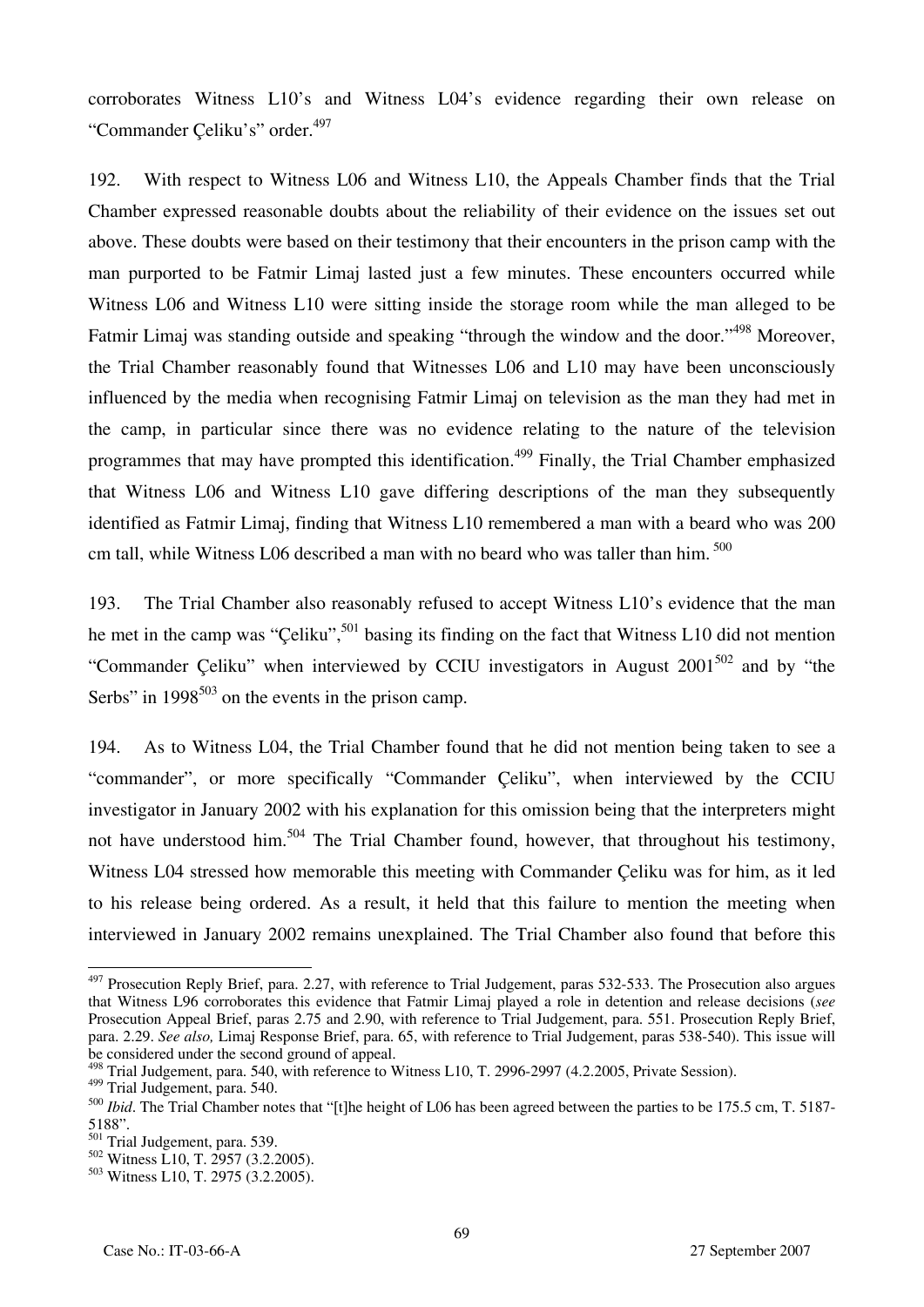interview, Witness L04 had seen Fatmir Limaj appearing on television many times and had thus concluded that he was Commander Celiku.<sup>505</sup> Therefore, the Trial Chamber reasonably refused Witness L04's evidence that the "commander" he met in the prison camp was Fatmir Limaj.<sup>506</sup>

195. As to the possibility of unconscious transference, the Prosecution submits that this principle does not apply to any of the identification witnesses - Ivan and Vojko Bakrač, Witness L04, Witness L06, Witness L10 and Witness L96 -, because none of them saw the "commander" *for the first time* at the crime scene and then subsequently in the media.<sup>507</sup>

196. The Appeals Chamber is satisfied that the Trial Chamber was correct in finding that, after the events in the prison camp, all of these witnesses saw Fatmir Limaj in the media. Furthermore, none of the identification evidence of these witnesses was rejected on the basis of possible unconscious transference alone. Therefore, the Appeals Chamber is satisfied that the Trial Chamber reasonably took this possibility into account when refusing to accept the identification evidence of these witnesses.508

197. The Prosecution further submits that the Trial Chamber failed to consider the corroboration between Witness L07, Ivan Bakrač and Vojko Bakrač as to the meeting between the latter two and Commander Celiku.<sup>509</sup> Witness L07 testified that Commander Çeliku spoke with the "two Croats", *i.e.* Ivan and Vojko Bakrač,<sup>510</sup> for about ten minutes concerning their release,<sup>511</sup> which is consistent with Ivan and Vojko Bakrač's description of their meeting with the person known to them as the "commander".<sup>512</sup> The Prosecution further argues that the failure of Ivan and Vojko Bakrač to mention that Witness L07 was released in their presence, as testified by Witness L07, should not have been given any significance, since they did not previously know him.<sup>513</sup>

198. Fatmir Limaj responds that while Ivan and Vojko Bakrač had the opportunity to see and spend time with the "commander", they did not state that this person was called "Commander Çeliku", or identify Fatmir Limaj from the photo-spreads shown to them as this person.<sup>514</sup>

 $504$  Trial Judgement, para. 542, with reference to Witness L04, T. 1209-1210 (30.11.2004).

<sup>505</sup> Witness L04, T. 1218-1219 (30.11.2004, Private Session).

<sup>506</sup> Trial Judgement, para. 544.

<sup>507</sup> Prosecution Appeal Brief, paras 2.111-2.114. *See also* AT 106-107 (6.6.2007).

<sup>&</sup>lt;sup>508</sup> *See* Trial Judgement, paras 534 (Ivan and Vojko Bakrač), 540 (Witnesses L06 and L10) and 544 (Witness L04).

<sup>509</sup> Prosecution Appeal Brief, paras 2.78-2.79, with reference to Trial Judgement, paras 522-537 and 548.

<sup>510</sup> Prosecution Appeal Brief, para. 2.79, with reference to Trial Judgement, para. 548.

<sup>&</sup>lt;sup>511</sup> Prosecution Appeal Brief, para. 2.79.

<sup>512</sup> Prosecution Appeal Brief, para. 2.79, with reference to Trial Judgement, para. 533, fn. 1753; Trial Judgement, paras 549-550.

<sup>513</sup> Prosecution Appeal Brief, para. 2.80.

<sup>514</sup> Limaj Response Brief, para. 76.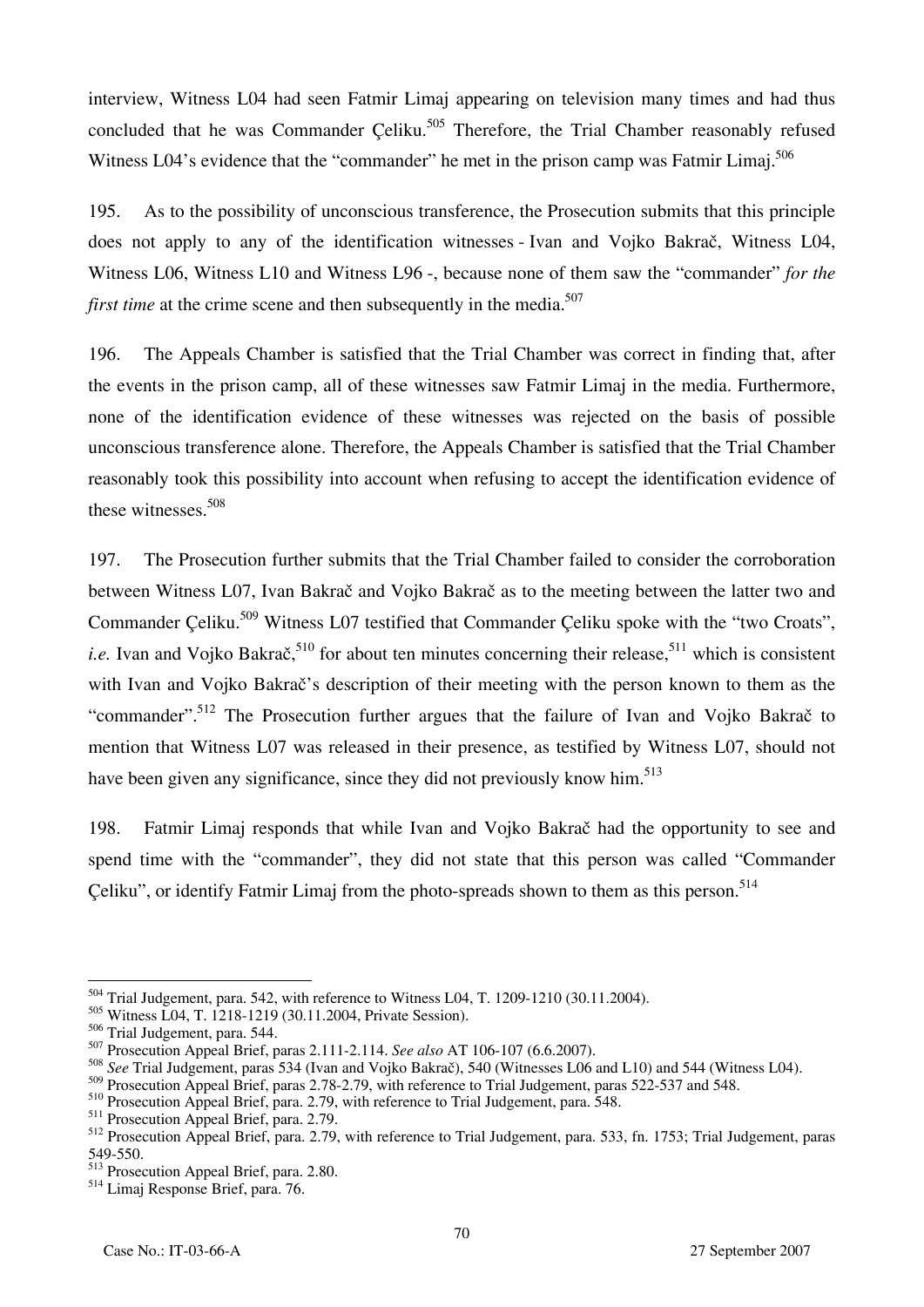199. The Trial Chamber merely "noted" the omission by Ivan and Vojko Bakrač to mention that Witness L07 was released in their presence, without making an explicit finding and without explicitly drawing an inference from it. Hence, the Prosecution has not demonstrated that the Trial Chamber made an unreasonable finding with respect to this part of Witness L07's evidence.<sup>515</sup>

200. As to the meeting of about ten minutes with the commander of the camp.<sup>516</sup> the Trial Chamber found that neither Ivan nor Vojko Bakrač identified the "commander" they spoke to as Fatmir Limaj or "Commander Çeliku". Hence, the Prosecution does not show that the Trial Chamber unreasonably failed to find that their evidence corroborated Witness L07's testimony as to having met Fatmir Limaj, a.k.a. "Commander Çeliku," on that occasion.

201. The Prosecution further submits that the Trial Chamber failed to properly consider that Witness L07's evidence was corroborated by other witnesses who identified Fatmir Limaj as the person they knew from the prison camp or, as for Witness L96, from the Berishe/Beriša Mountains.<sup>517</sup> Indeed, according to the Prosecution, the Trial Chamber failed to consider the "amazing coincidence" that seven witnesses<sup>518</sup> testified as to having met Fatmir Limaj - and no other prominent figures during and after the war<sup>519</sup> - during their detention.<sup>520</sup>

202. Fatmir Limaj responds that the Trial Chamber carefully considered the evidence,  $521$  both separately and cumulatively.<sup>522</sup> He claims that the Prosecution made inaccurate assertions about the Trial Chamber's consideration of the evidence, because, for instance, Vojko and Ivan Bakrač and Witness L96 did not state that they met Fatmir Limaj during their detention.<sup>523</sup> To this, the Prosecution replies that it did not misstate the evidence of Vojko Bakrač and Ivan Bakrač and Witness L96 as to the person they met in the prison camp,<sup>524</sup> but rather used a shorthand way to explain that these witnesses *subsequently recognised* the "commander" they met in detention as being Fatmir Limaj.<sup>525</sup>

203. The Appeals Chamber finds that, first, the Prosecution's assertion is a very shorthand way of stating the evidence. Indeed, as found above, the Trial Chamber did not err in expressing reasonable doubts regarding the reliability of the identification evidence of Vojko Bakrač, Ivan

<sup>&</sup>lt;sup>515</sup> Trial Judgement, para. 548 in fine.

<sup>&</sup>lt;sup>516</sup> Prosecution Appeal Brief, paras 2.78-2.79, with reference to Trial Judgement, paras 522-537 and 548.

<sup>&</sup>lt;sup>517</sup> Prosecution Notice of Appeal, paras 5(3) and 6(3); Prosecution Appeal Brief, paras 2.55 and 2.92.

<sup>&</sup>lt;sup>518</sup> Vojko Bakrač, Ivan Bakrač, Witness L10, Witness L07, Witness L06, Witness L04 and Witness L96.

<sup>519</sup> Prosecution Appeal Brief, paras 2.76-2.77.

<sup>520</sup> Prosecution Appeal Brief, para. 2.33. *See also* AT 101 (6.6.2007).

<sup>521</sup> Limaj Response Brief, paras 90-92.

<sup>522</sup> Limaj Response Brief, para. 92, with reference to Trial Judgement paras 560-561.

<sup>523</sup> Limaj Response Brief, paras 41, 43.

<sup>524</sup> Prosecution Reply Brief, para. 2.2.

 $525$  Prosecution Reply Brief, para. 2.3.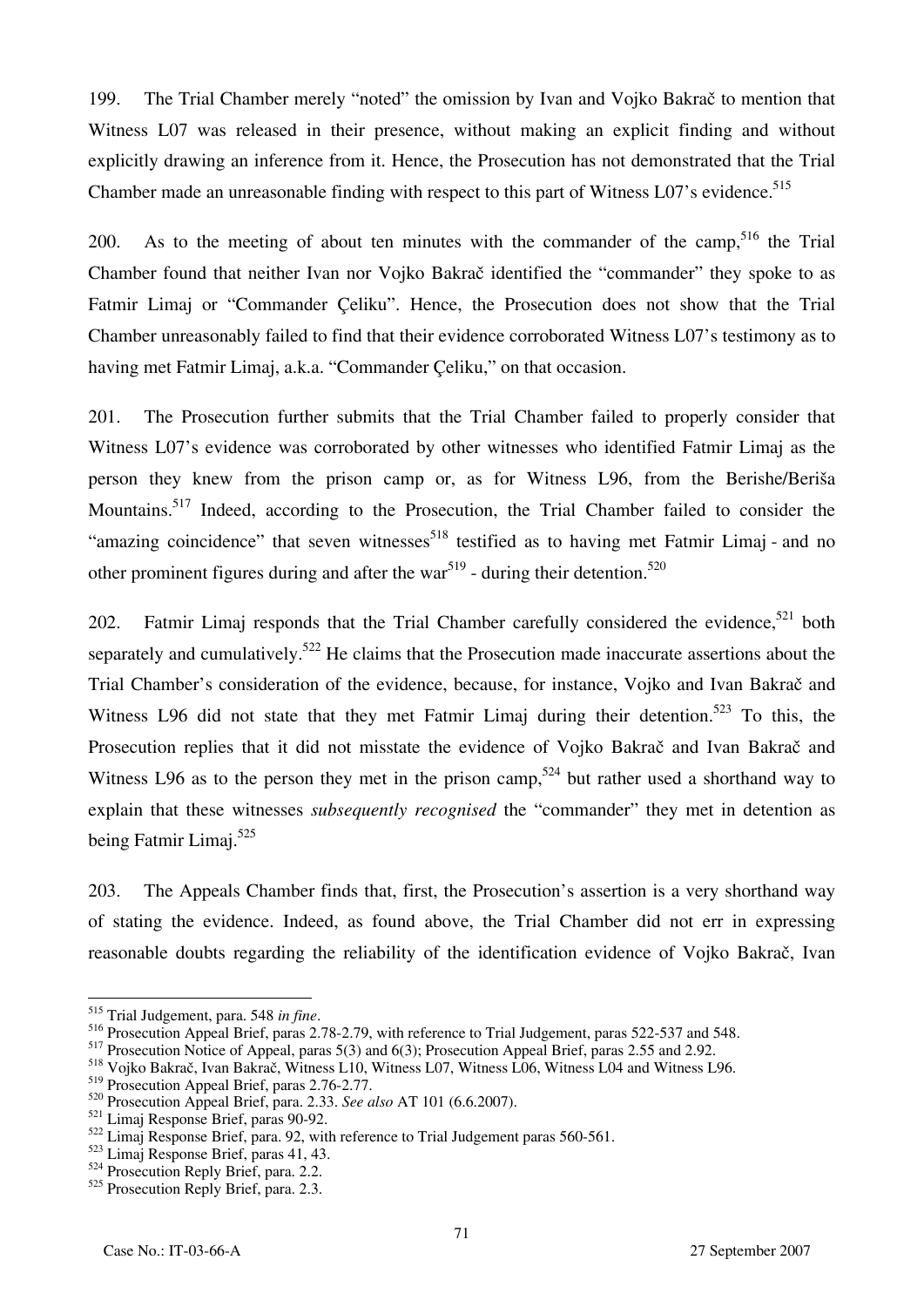Bakrač, Witness L10, Witness L07, Witness L06 and Witness L04. It also reasonably found that the credibility of Witness L96 was doubtful as to material issues and had to be corroborated.<sup>526</sup> Moreover, corroboration of testimonies, even by many witnesses, does not establish automatically the credibility, reliability or weight of those testimonies.<sup>527</sup> Corroboration is neither a condition nor a guarantee of reliability of a single piece of evidence.<sup>528</sup> It is an element that a reasonable trier of fact may consider in assessing the evidence. However, the question of whether to consider corroboration or not forms part of its discretion.

204. In sum, the Prosecution has not established that the Trial Chamber erred in failing to find that Witness L07's testimony was corroborated.

# (b) Whether the Trial Chamber erred when examining the witnesses' physical descriptions of the person they allegedly identified as Fatmir Limaj<sup>529</sup>

205. The Prosecution submits that the Trial Chamber unreasonably ignored the similarities in witnesses' evidence as to the age, height and clothes of the person they identified as Fatmir Limaj, preferring instead to highlight minor inconsistencies.<sup>530</sup> While at the relevant time Fatmir Limaj was 27 years old and 181 cm tall,<sup>531</sup> Ivan Bakrač testified that the person known to him as the "commander" was around 180-185 cm. Witness L06 stated that the person known to him as "Commander Çeliku" was taller than him (his height being 175.5 cm). Only Witness L10's estimate - approximately 200 cm - did not accurately approximate the height of the person known to him as "Commander Celiku".<sup>532</sup>

206. As to clothing, the Prosecution claims that the person identified as Fatmir Limaj was described as wearing a camouflage, neat uniform and an officer's satchel (by Vojko Bakrač), a satchel and uniform (Witness L96) and an officer's bag (Witness L07).<sup>533</sup> As to the man's age, Vojko Bakrač testified that "the commander" was between 30-35, while Ivan Bakrač said that "the

 $\overline{a}$ <sup>526</sup> Trial Judgement, para. 26.

<sup>527</sup> *See Musema* Trial Judgement, para. 46, confirmed by *Musema* Appeal Judgement, paras 37-38; *Kamuhanda* Trial Judgement, para. 40.

<sup>528</sup> *See Aleksovski* Appeal Judgement*,* paras 62-63, with reference to *Tadić* Appeal Judgement, para. 65; *Čelebići* Appeal Judgement, paras 492 and 506; *Gacumbitsi* Appeal Judgement, para. 72; *Semanza* Appeal Judgement, para. 153; *Kayishema and Ruzindana* Appeal Judgement, paras 154 and 229.

Prosecution Notice of Appeal, paras  $6(2)(d)$  and  $6(3)(b)$  and (d).

 $530$  Prosecution Appeal Brief, paras 2.81-2.82, 2.86, 2.99, 2.106 (with reference to Trial Judgement, paras 561 and 562), and 2.100. *See also* AT 113-114 (6.6.2007).

<sup>531</sup> Prosecution Appeal Brief, para. 2.85.

<sup>&</sup>lt;sup>532</sup> Prosecution Appeal Brief, para. 2.83, with reference to Trial Judgement, para. 533.

<sup>533</sup> Prosecution Appeal Brief, para. 2.84.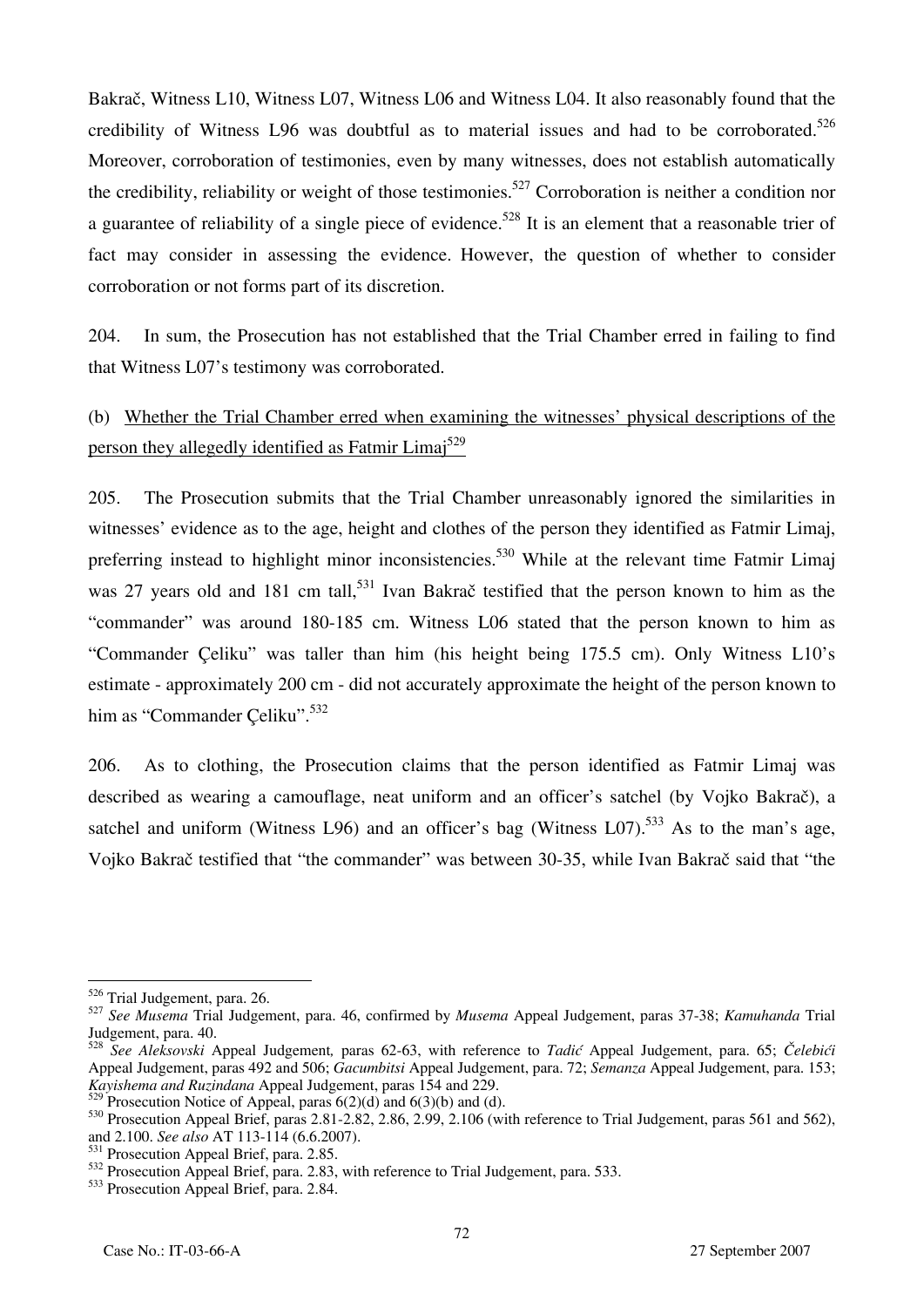commander" was in his mid thirties, "probably 35, 36" and Witness L96 that "Commander Çeliku" was "quite young".<sup>534</sup>

207. The Prosecution further argues that the Trial Chamber was unreasonable in noting that Witness L04 spoke of a "medium-size beard", when he also said it was "not a very big beard", later clarifying that it was "2 or 3 centimetres" long.<sup>535</sup> In addition, the Trial Chamber failed to consider that Witnesses L10, L07, L96, Shefqet Kabashi<sup>536</sup> and Ivan Bakrač described Fatmir Limaj as having either a small beard or as being unshaven.<sup>537</sup> The Trial Chamber also failed to acknowledge that witnesses' observations were made at different points in time.<sup>538</sup> Thus, the Trial Chamber should have viewed the evidence on Fatmir Limaj's beard as strongly corroborative of his personal appearance and his participation in the prison camp.<sup>539</sup>

208. The Trial Chamber found that although Witness L06 and Witness L10 were detained together in the prison camp,<sup>540</sup> their descriptions of "Commander Çeliku" showed considerable differences.<sup>541</sup> The Trial Chamber also found<sup>542</sup> that Ivan and Vojko Bakrač, who potentially had most extensive contact with the person known to them as the "commander",  $543$  gave inconsistent physical descriptions of this person.<sup>544</sup> In light of the above mentioned reservations the Trial Chamber had regarding the identification evidence of these witnesses, the Appeals Chamber finds that the Trial Chamber was reasonable not to infer from this physical description evidence that these witnesses identified Fatmir Limaj as being in the camp.

 $\overline{a}$ <sup>534</sup> Prosecution Appeal Brief, para. 2.85.

<sup>535</sup> Prosecution Appeal Brief, para. 2.107.

<sup>536</sup> During trial, Shefqet Kabashi testified subject to protective measures. The Appeals Chamber lifted most of the protective measures related to his pseudonym "Witness L95" (Decision on Prosecution's Motion for Variance of Protective Measures, 30 May 2007. *See also* Order related to Decision of 30 May 2007 in which *inter alia* the confidential status of the former decision was lifted).

 $^{537}$  Prosecution Appeal Brief, para. 2.108.

<sup>538</sup> Prosecution Appeal Brief, para. 2.107.

<sup>539</sup> Prosecution Appeal Brief, para. 2.108. For Limaj *see* AT 194 (6.6.2007).

<sup>540</sup> Trial Judgement, para. 539 with reference to Trial Judgement, paras 270 and 279.

<sup>&</sup>lt;sup>541</sup> Trial Judgement, para. 540: "L10 remembers a man with a beard, and of a very characteristic height, about 200 cm, while L06 described that same man as not having a beard, and simply stated that he was taller than him." Witness L04 spoke of a "medium-size beard", "not a very big beard" and later clarified that it was "2 or 3 centimetres" long, *see*  Trial Judgement, para. 544.

 $542$  Trial Judgement, para. 562.

<sup>&</sup>lt;sup>543</sup> The Appeals Chamber notes that the Trial Chamber found that Ivan Bakrač testified that the first encounter with the "commander" lasted about 10, 15 minutes.<sup>543</sup> [Ivan Bakrač, T. 1431 (3.12.2004)] and the second lasted about 15 to 20 minutes [Ivan Bakrač, T. 1432-1433 (3.12.2004); *see also* Trial Judgement, paras 533 and 537]; Vojko testified that the second encounter with the "commander" lasted around "half an hour, 45 minutes, an hour at the most" [Vojko Bakrač, T. 1342 (2.12.2004); *see also* Trial Judgement, para. 532].

<sup>&</sup>lt;sup>544</sup> The Appeals Chamber notes that Vojko Bakrač described the man as wearing a camouflage uniform, a *small beard*, an officer's satchel, that he was in his thirties and taller than him [Vojko Bakrač, T. 1334-1335 (2.12.2004)]; Ivan Bakrač described the commander as wearing a camouflage uniform, "clean shaven, not freshly shaven, he did not have *any facial hair"*, around 35 years old, about 180 to 185 cm tall, medium build, with slightly longer hair which was partly grey and combed back [Ivan Bakrač, T. 1430 (3.12.2004)]; *see* Trial Judgement, para. 532.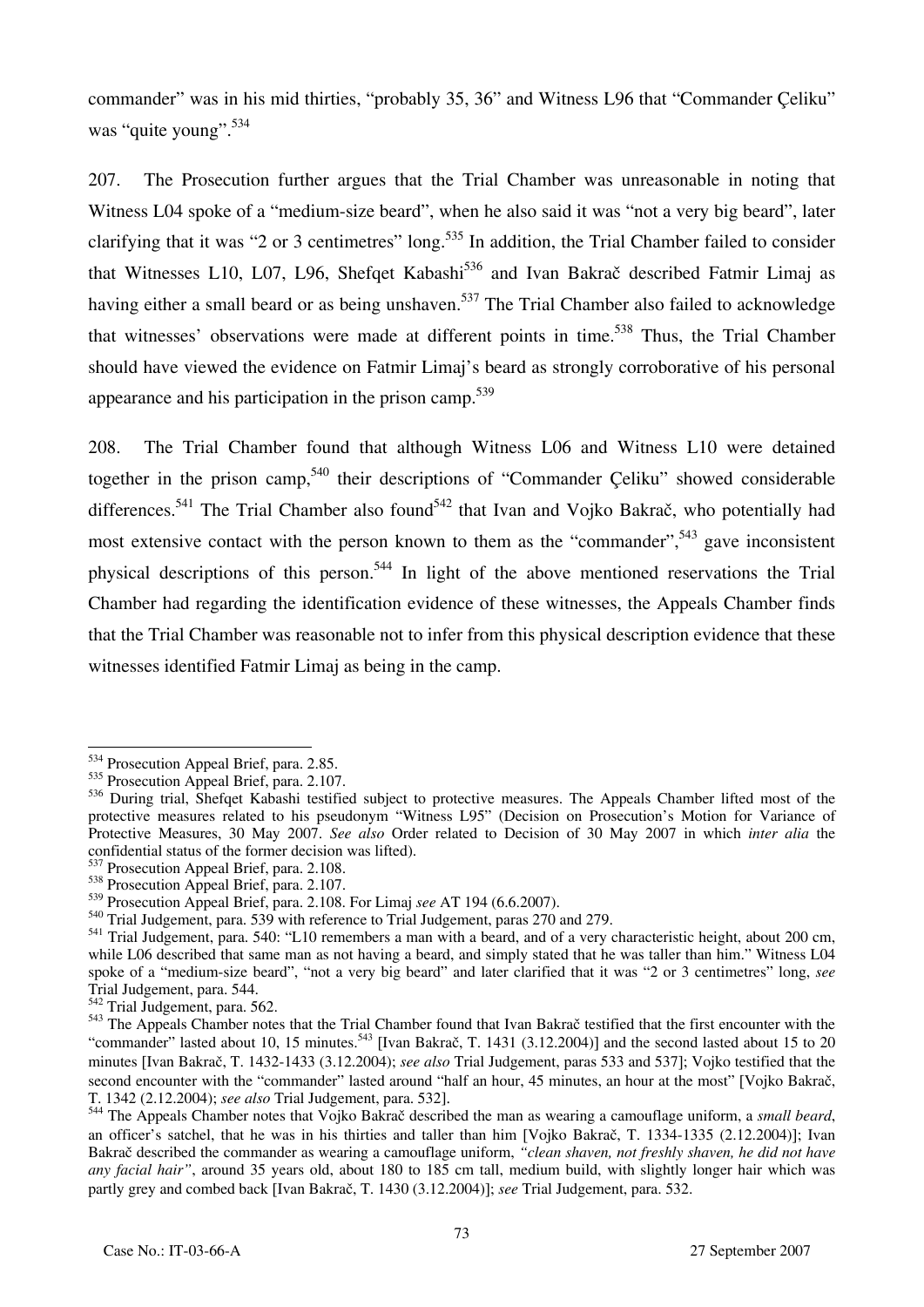209. The Appeals Chamber notes that the Trial Chamber's finding on "arresting inconsistencies" in the physical descriptions of the person known as the "commander" or as "Commander Çeliku" was based on a cumulative assessment of all descriptions provided by the witnesses.<sup>545</sup> The Appeals Chamber further notes that these witnesses were detained together during at least some time of their detention: Witnesses L06 and L10 were detained together from 13 or 14 June 1998 to 25 or 26 July 1998, Witness L04 from 28 June to 25 or 26 July 1998, Vojko and Ivan Bakrač from 29 June to 6 July 1998, Witness L07 for three days in July 1998 and Witness L96 from 18 to 25 or 26 July 1998.<sup>546</sup> This allows for the reasonable inference that their observations of the physical description of the person known as the "commander" or as "Commander Çeliku" were related to the same time period.

210. Thus, the Appeals Chamber finds that the Trial Chamber was not unreasonable in finding that the evidence regarding the physical description of the man allegedly identified as Fatmir Limaj showed "arresting inconsistencies".<sup>547</sup>

211. The Prosecution further submits that the Trial Chamber unreasonably dismissed Ivan Bakrač's identification of Fatmir Limaj without acknowledging that the photoboard shown to Ivan Bakrač (Exhibit DL1) contains a photo of a bearded Fatmir Limaj which is allegedly different from Ivan Bakrač's description of the person he saw in the camp - *i.e.* "not freshly shaven".<sup>548</sup>

212. The Appeals Chamber finds that the Prosecution misstated the evidence since Ivan Bakrač *did* recall Fatmir Limaj "clean-shaven, not freshly shaven, he did not have any facial hair", and Exhibit DL1 indeed shows in photo no. 5 Fatmir Limaj clean-shaven/not freshly shaven, as found by the Trial Chamber.<sup>549</sup>

213. As a result, the Prosecution has not established that the Trial Chamber erred when examining witnesses' descriptions of the person they allegedly identified as Fatmir Limaj in the prison camp.

(c) Whether the Trial Chamber erred in failing to consider Fatmir Limaj's regular presence in the Llapushnik/Lapušnik village and his close proximity to the prison camp

214. The Prosecution argues that the Trial Chamber erroneously failed to consider the regular presence of Fatmir Limaj in the Llapushnik/Lapušnik village during June and July of 1998 when

 $\overline{a}$ <sup>545</sup> Trial Judgement, para. 562.

<sup>546</sup> Trial Judgement, para. 279.

 $547$  Trial Judgement, para.  $562$ .

<sup>&</sup>lt;sup>548</sup> Prosecution Appeal Brief, paras. 2.102-2.106 and 2.120-2.122, with reference to Trial Judgement, para. 537; Prosecution Reply Brief, paras 2.17-2.19, with reference to Trial Judgement, para. 533 and fn. 1750.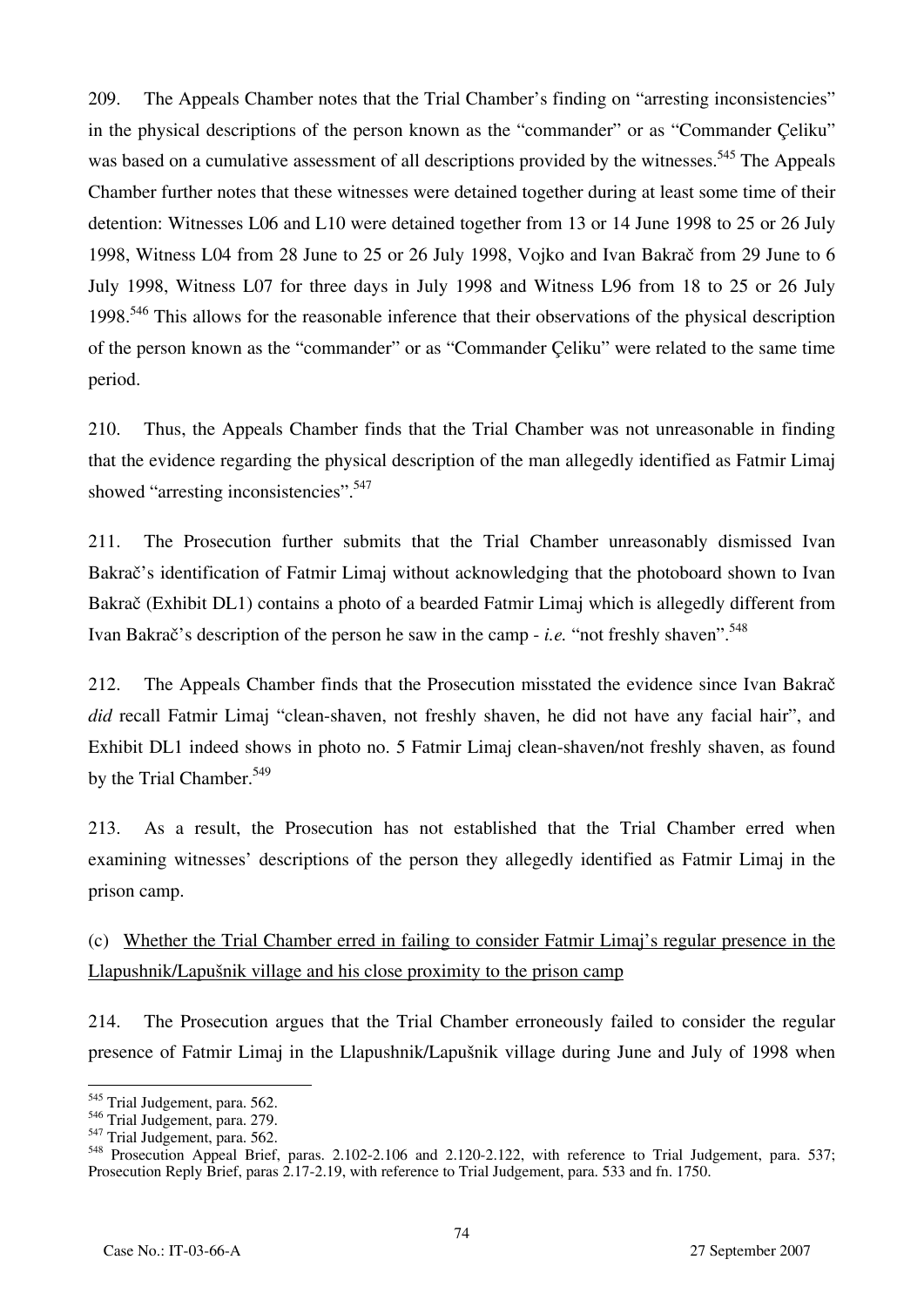assessing whether he participated in the prison camp. It claims that Fatmir Limaj admitted to having visited Llapushnik/Lapušnik about twice a week during these months,<sup>550</sup> and that he was there during at least one oath ceremony in June or July of 1998,<sup>551</sup> at the time of significant battles,<sup>552</sup> and as part of an inspection with senior KLA military commanders.<sup>553</sup> He also admitted that he was present at/or near the clinic,<sup>554</sup> as well as the KLA headquarters, a mere 200 metres away from the camp.<sup>555</sup> The Prosecution argues that his presence in the village corroborates witness testimony that he was the person called "Commander Celiku" seen in the camp.<sup>556</sup> The Prosecution argues further that Fatmir Limaj's claim that he did not know about the prison camp is not credible, as Llapushnik/Lapušnik village is of a small size. $557$ 

215. Fatmir Limaj responds that being in close proximity to the prison camp could not reasonably give rise to a finding of his involvement in it.<sup>558</sup> Also, in its Pre-trial Brief, the Prosecution stated that "the camp's distance from the main road and its location in an enclosed (and constantly guarded) compound made it possible to maintain the camp relatively unobserved, even by KLA soldiers in the village and at the front lines nearby."<sup>559</sup>

216. The Prosecution replies that the Pre-Trial Brief does not suggest that the camp could not have been observed by Fatmir Limaj when he was present in the KLA headquarters, which is within immediate sight of the camp or when he attended an oath ceremony within metres of the camp.<sup>560</sup>

217. The Trial Chamber found that due to the battle on 29 May 1998, the Çeliku 3 unit headquarters moved to the compound of Gzim Gashi, a.k.a. as "Gzim Vojvoda",  $561$  for some days, which was right across a narrow roadway from the prison camp.<sup>562</sup> It also noted the allegation that

<sup>549</sup> Ex. DL1 "photo line-up". *See* Trial Judgement, para. 533, with reference to Ivan Bakrač, T. 1573 (6.12.2004).

<sup>&</sup>lt;sup>550</sup> Prosecution Appeal Brief, para. 2.43, with reference to Trial Judgement, para. 598.

<sup>551</sup> Prosecution Appeal Brief, para. 2.44, with reference to Trial Judgement, para. 591. *See also* AT 97 (6.6.2007).

 $552$  Prosecution Appeal Brief, para. 2.44.<br> $553$  Ibid.

<sup>553</sup> *Ibid*. 554 *Ibid*. 555 *Ibid*. 556 Prosecution Appeal Brief, para. 2.46.

<sup>557</sup> Prosecution Appeal Brief, para. 2.45. *See also* AT 99-101 (6.6.2007).

<sup>558</sup> Limaj Response Brief, para. 85.

<sup>559</sup> Limaj Response Brief, paras 86-87 and 98.

<sup>560</sup> Prosecution Reply Brief, paras 2.41-2.42.

<sup>561</sup> Ruzhdi Karpuzi, T. 3091 (7.2.2005).

<sup>562</sup> Trial Judgement, para. 6, with reference to Elmi Sopi, T. 6767-6768 (1.6.2005); Ruzhdi Karpuzi, T. 3096-3098 (7.2.2005), T. 3175 (8.2.2005); ex. P128 ("Photograph of Llapushnik/Lapušnik farm compound translation marked by Witness"). *See also* Trial Judgement, paras 693 and 714, with reference to Witness L64, T. 4380 (15.3.2005) and mention of "On the same aerial map on which he marked the five fighting positions of Çeliku 3, L64 also marked the three locations where the Çeliku 3 headquarters were stationed, ex. P170".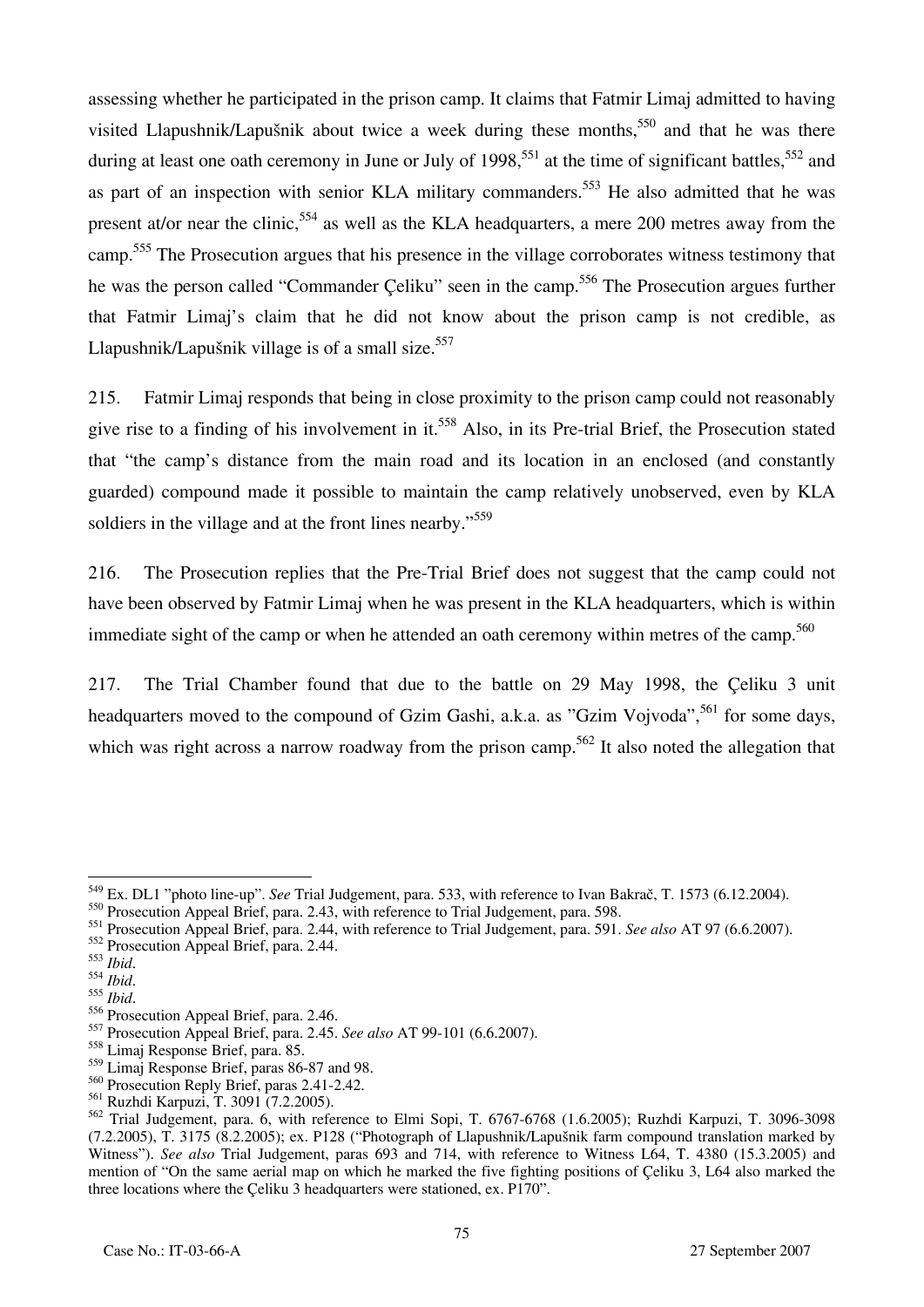Fatmir Limaj attended a KLA oath ceremony in another compound, that of Bali Vojvoda, which is immediately adjacent to the prison camp.<sup>563</sup>

218. The Appeals Chamber notes that other Trial Chambers have held that an accused's proximity to an area of criminal activity can be a factor from which an accused's knowledge of the crimes can be inferred.<sup>564</sup> However, in this case, the Appeals Chamber finds that the Trial Chamber reasonably refused to find that the alleged occasional presence of Fatmir Limaj in the immediate proximity of the Llapushnik/Lapušnik prison camp during and after the battle of 29 May 1998, and at one oath ceremony in June-July 1998,<sup>565</sup> proved his knowledge of the existence of the prison camp or his participation in it.

#### 3. Conclusion

219. As a result, the Prosecution's first ground of appeal is dismissed to the extent of the Prosecution's allegations discussed above. The remaining allegations - that the Trial Chamber erred in failing to consider Fatmir Limaj's alleged command position and his ability to make release/detention decisions when examining whether he personally participated in the prison camp - will be examined under the second ground of appeal.

#### **B. Second ground of appeal: Fatmir Limaj's alleged position of command and control**

220. The Prosecution also submits that the Trial Chamber erred in law by misapplying the standard of proof "beyond reasonable doubt"<sup>566</sup> and/or erred in fact by erroneously evaluating the evidence and not considering all the relevant evidence pertaining to Fatmir Limaj's alleged command position.<sup>567</sup> The Prosecution claims that when viewed in its totality, the evidence can lead to only one reasonable conclusion: During May through late July 1998, Fatmir Limaj held a position of command that included command over the KLA in the Llapushnik/Lapušnik prison camp.568

 $\overline{a}$ 563 Trial Judgement, para. 6, with reference to Elmi Sopi, T. 6767-6768 (1.6.2005); Ruzhdi Karpuzi, T. 3096-3098 (7.2.2005); 3175; ex. P128 ("Photograph of Llapushnik/Lapušnik farm compound translation marked by Witness").

<sup>564</sup> *See Blagojević and Jokić* Trial Judgement, paras 483, 748; *Aleksovski* Trial Judgement, para. 80; *Bagilishema* Trial Judgement, para. 925.

<sup>565</sup> Trial Judgement, paras 569 and 591; Ruzhdi Karpuzi, T. 3096-3104 (7.2.2005), T. 3175-3176 (8.2.2005) (he testified about one oath ceremony in the yard of Bali's house at the end of June-early July); Zeqir Gashi, T. 5618 (11.4.2005) (he testified about one oath ceremony somewhere in Llapushnik/Lapušnik); Witness L64, T. 4386 (15.3.2006), T. 4420-4421 (16.3.2005) (he testified about two oath ceremonies in early June/mid-June near the kitchen of HQ2 which is "Vojvoda's" - or Gzim Gashi's, a.k.a. "Gzim Vojvoda" - compound according to Trial Judgement, para. 693. *See also* Trial Judgement, para. 714 and Ruzhdi Karpuzi, T. 3091 (7.2.2005).

 $^5$  Prosecution Appeal Brief, para. 2.129, with reference to Trial Judgement, paras 568-602.

<sup>567</sup> Prosecution Appeal Brief, paras 2.137 and 2.172, with reference to Trial Judgement, paras 568-602.

<sup>568</sup> Prosecution Appeal Brief, paras 2.129, 2.138 and 2.150 and 2.227-2.229. *See also* AT 90 (6.6.2007).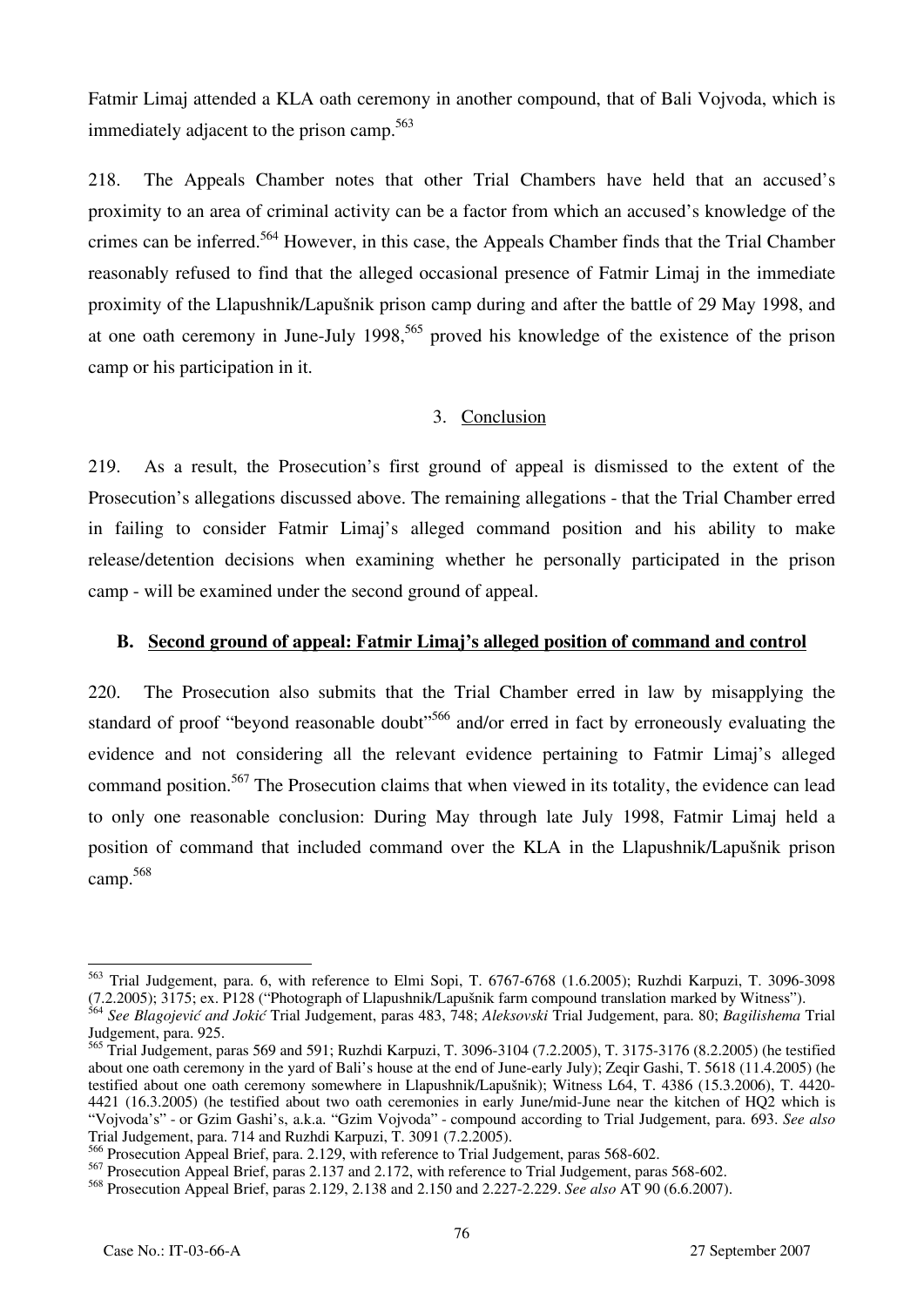221. Fatmir Limaj responds that the Prosecution attempts to re-litigate matters that were fully considered in the Trial Judgement.<sup>569</sup> After a careful review of the evidence pertaining to his command position, considering the "whole of the evidence",<sup>570</sup> the Trial Chamber concluded that

[h]aving regard to *all the matters* concerning the Accused Fatmir Limaj discussed earlier, and also the later consideration given to the allegation of a joint criminal enterprise, it has not been established by the Prosecution that Fatmir Limaj is liable to conviction for any of the offences charged in the Indictment, whether under Article  $7(1)$  or  $7(3)$  of the Statute.<sup>5</sup>

According to Fatmir Limaj, the Prosecution has failed to establish that the Trial Chamber's conclusions on his alleged command responsibility were "unreasonable".<sup>572</sup>

222. Since the alleged error of law and errors of fact are closely intertwined, the Appeals Chamber will, where appropriate, consider them together.

### 1. Whether the Trial Chamber erred in failing to consider all of the relevant evidence

223. The Prosecution submits that due to its piecemeal approach to the evidence,  $573$  the Trial Chamber erred by failing to consider the evidence provided by several witnesses identifying Fatmir Limaj as the person they met in the prison camp when addressing his command authority.<sup>574</sup> The Prosecution argues that the Trial Chamber considered evidence of eyewitnesses in the camp as relevant to the issue of identification alone, even though they testified as to his command functions in the camp.<sup>575</sup> The Prosecution also submits that the Trial Chamber accepted Fatmir Limaj's admission that he was the commander of the Çeliku 1 unit in Klecke/Kleçka during the Indictment period,<sup>576</sup> and found that "there is a strong possibility apparent on the evidence that Fatmir limaj [sic] was active as a commander in the prison camp at times relevant to the Indictment  $[...]$ .<sup>577</sup> Thus, the Prosecution claims it should have considered this evidence along with that of witnesses who stated they met "Commander Çeliku" and found out that his real name was Fatmir Limaj.<sup>578</sup>

224. Fatmir Limaj responds that, in light of all of the evidence, including that of the Defence witnesses who testified that his area of responsibility was confined to Klecke/Kleçka and the Çeliku

 $\overline{a}$ <sup>569</sup> Limaj Response Brief, para. 102.

<sup>&</sup>lt;sup>570</sup> Limaj Response Brief, para. 103, with reference to Trial Judgement, para. 10.

<sup>&</sup>lt;sup>571</sup> Limaj Response Brief, para. 103 (emphasis added), with reference to Trial Judgement, para. 602.

<sup>572</sup> Limaj Response Brief*,* paras 105 and 107, with reference to Trial Judgement, paras 569-602. *See also* AT 154-158 and 166-171 (6.6.2007).

<sup>573</sup> Prosecution Appeal Brief, para. 2.144.

<sup>&</sup>lt;sup>574</sup> Prosecution Appeal Brief, paras 2.139 and 2.171, with reference to Trial Judgement, paras 566-602.

 $575$  Prosecution Appeal Brief, paras 2.140-2.143 with reference to Trial Judgement, paras 532-533, 538-541, 545, 551.

*See also* under the first ground of appeal: Prosecution Appeal Brief, paras 2.47, 2.50, 2.88-2.90.

Prosecution Appeal Brief, para. 2.48, with reference to Trial Judgement, paras 598-599.

<sup>&</sup>lt;sup>577</sup> Prosecution Appeal Brief, paras 2.51-2.52, with reference to Trial Judgement, para. 601.

<sup>578</sup> Prosecution Appeal Brief, para. 2.49, with reference to Trial Judgement, paras 531-550. *See also* Prosecution Appeal Brief, paras 2.87 and 2.90.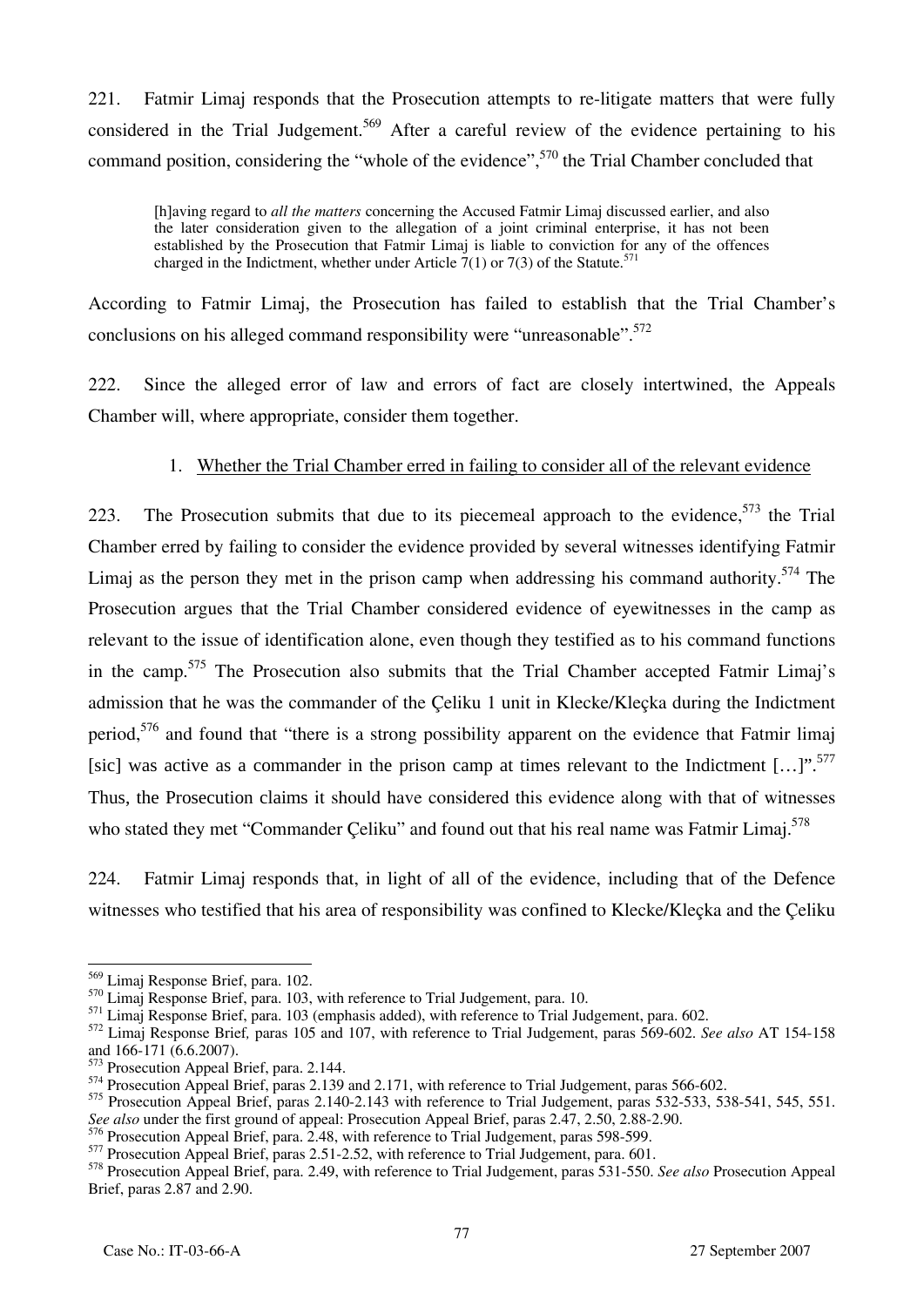1 unit during the Indictment period, the Trial Chamber did not err in finding that the Prosecution had not established his involvement in the operation of the prison camp.<sup>579</sup>

225. The Appeals Chamber finds that the Trial Chamber referred to the identification evidence of Witnesses L04, L06, L07, L10, L96, and Ivan and Vojko Bakrač when considering this issue.<sup>580</sup> In addition, the Trial Chamber carefully examined Witness L64's identification evidence together with his evidence regarding Fatmir Limaj's area of responsibility.<sup>581</sup> As a result, the Trial Chamber did consider identification evidence when addressing Fatmir Limaj's position of command and control.

### 2. Whether the Trial Chamber erred in failing to *properly* consider the relevant evidence

## (a) Alleged corroboration between Shukri Buja, Ramadan Behluli, Ramiz Qeriqi, Shefqet Kabashi and Witness L64's evidence

226. The Prosecution submits that Shukri Buja, Ramadan Behluli, Ramiz Qeriqi, Shefqet Kabashi and Witness L64's evidence corroborated that Fatmir Limaj was a regional commander whose area of responsibility included the Llapushnik/Lapušnik prison camp during June and July 1998.<sup>582</sup>

227. As a preliminary issue, the Prosecution submits that the Trial Chamber erroneously rejected Shukri Buja's and Ramadan Behluli's prior statements given to the Prosecution, on the basis that they later recanted the portions tending to incriminate Fatmir Limaj. This, the Prosecution argues, nullified the effect of the Trial Chamber's Decision of 25 April 2005 to admit the statements.<sup>583</sup>

228. The Appeals Chamber finds, however, that by rendering its Decision of 25 April 2005, the Trial Chamber did not renounce its power to later assess the reliability of this evidence when determining the guilt of the Accused.<sup>584</sup> Thus, the Trial Chamber did not nullify the effect of the Decision of 25 April 2005 when it assessed the reliability of the videotaped Prosecution interviews and diagrams created by Shukri Buja and Ramadan Behluli in light of the other evidence.

 $\overline{a}$ <sup>579</sup> Limaj Response Brief, para. 89, with reference to Trial Judgement, paras 598-602.

<sup>&</sup>lt;sup>580</sup> Trial Judgement, paras 598 and 600, with reference in fn. 2011 to Trial Judgement, paras 530-562.

<sup>581</sup> Trial Judgement, para. 569.

<sup>582</sup> Prosecution Appeal Brief, paras 2.145 (with reference to Trial Judgement, paras 566-599), 2.146, 2.151-2.252, 2.159-2.160, 2.169, 2.173-2.191; Ramiz Qeriqi, T. 3579-3580 (28.2.2008); ex. P121 "Video of Witness Interview Dated 26 June 2003", pp. 9-10 and 51-52; ex. P160.1 "Transcript of the Interview Dated 28 April 2003", p. 37; ex. P159 "Diagram Drawn by the Witness"; ex. P173 "Handwritten Diagram Made by Witness L64"; ex. P154 "Map". *See also* AT 91-94 (6.6.2007).

<sup>583</sup> Prosecution Appeal Brief, paras 2.173, 2.175-2.176 and 2.192, with reference to Trial Judgement, paras 13, 14, 568, 577-587, 601. *See also* AT 94-95 and 201-202 (6.6.2007).

<sup>&</sup>lt;sup>584</sup> Decision on the Prosecution's Motion to Admit Prior Statements as Substantive Evidence ("Decision of 25 April 2005"), para. 33; Trial Judgement, para. 580.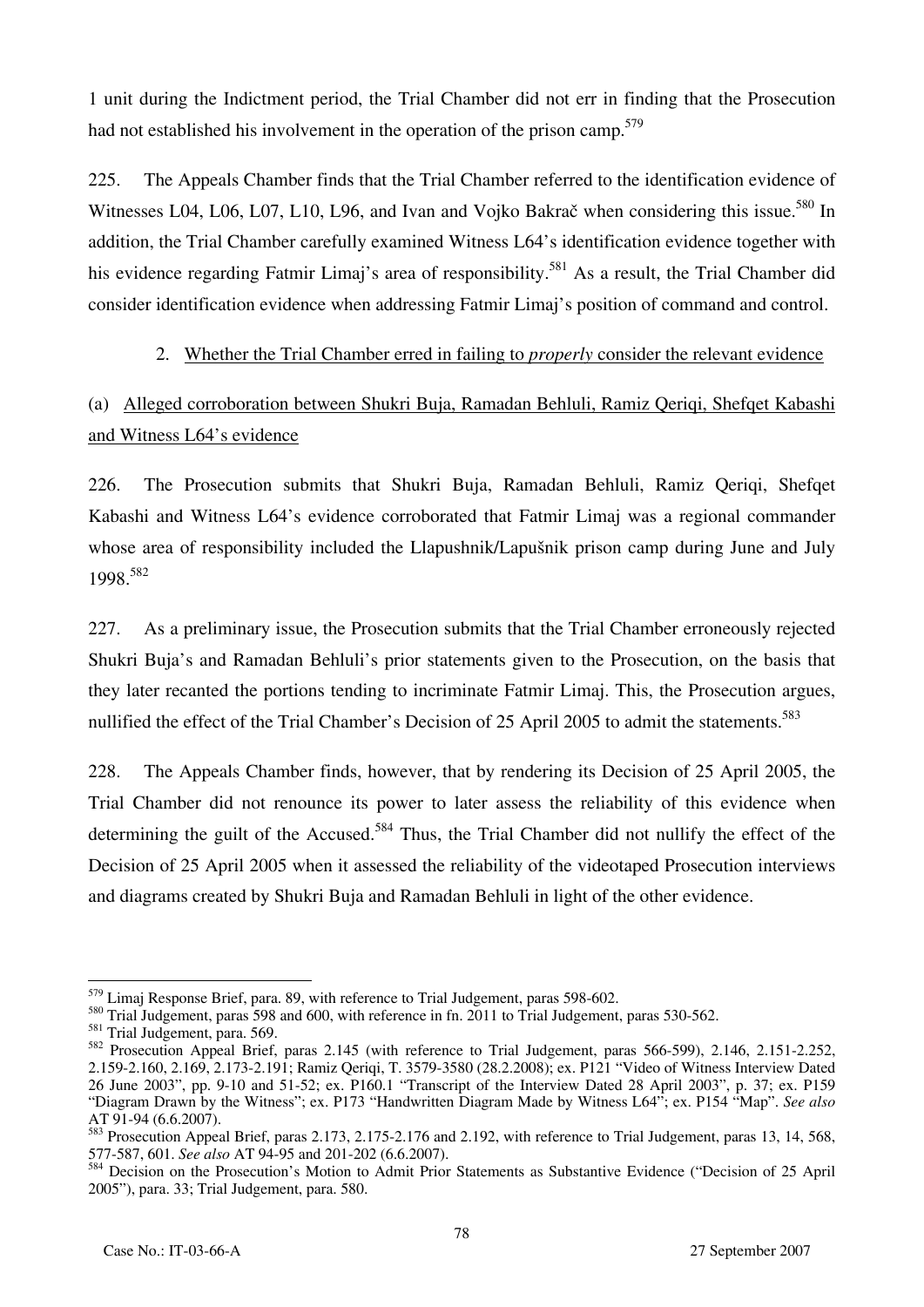229. The Prosecution further alleges that the Trial Chamber demonstrated that Shukri Buja's prior interview process had been fair and the questioning clear<sup>585</sup> and that any confusion during the interview related to errors in translation.<sup>586</sup> The Prosecution submits, however, that the Trial Chamber noted that Shukri Buja "consciously had been evasive" during his in-court testimony and appeared to have "consciously sought to avoid" providing answers to questions about material issues in the case.<sup>587</sup> The Prosecution further argues that the Trial Chamber erroneously disregarded Buja's prior statement on the basis that he described Fatmir Limaj's role as that of a coordinator rather than a commander.<sup>588</sup>

230. The Prosecution asserts in particular that in his statement, Shukri Buja indicated that Klecke/Kleçka was the regional command headquarters with an area of responsibility that would necessarily have included the Llapushnik/Lapušnik camp.<sup>589</sup> His statement also indicated that he believed Fatmir Limaj to be the commander of the area, superior in authority to himself and his fellow soldiers.<sup>590</sup> In addition, it indicated that Buja "received instructions [...] from Commander Çeliku" in Klecke/Kleçka.<sup>591</sup>

231. When examining Shukri Buja's prior statement to the Prosecution, the Trial Chamber found that he described Fatmir Limaj's role as one of "coordination"592 or as "consultative" and that

[t]hese references leave unclear whether Fatmir Limaj had a command role in the relevant sense. Further, there are passages which leave unresolved whether Fatmir Limaj or Ismet Jashari, aka Kumanova, was the person with ultimate responsibility in Klecke/Klecka.<sup>5</sup>

The Trial Chamber could not find from his statement that Fatmir Limaj had command of an area which included the Llapushnik/Lapušnik prison camp during the Indictment period.<sup>594</sup> and the Appeals Chamber finds that the Prosecution has not demonstrated that no reasonable trier of fact

 $\overline{a}$ <sup>585</sup> Prosecution Appeal Brief, paras. 2.180 (with reference to Trial Judgement, para. 582) and 2.181.

 $\frac{586}{587}$  Prosecution Appeal Brief, para. 2.181.

<sup>&</sup>lt;sup>588</sup> Prosecution Appeal Brief, para. 2.183, with reference to Trial Judgement, para. 582.

 $589$  Prosecution Appeal Brief, para. 2.153.<br> $590$   $_{thi}$ 

<sup>590</sup> *Ibid*. 591 *Ibid*. For Limaj *see* AT 166-168 (6.6.2007).

<sup>&</sup>lt;sup>592</sup> Trial Judgement, para. 582, with reference to ex. P160.1, "Transcript of the Interview dated 28 April 2003", pp. 36-37 and 51.

<sup>593</sup> *Ibid*., p. 43.

<sup>594</sup> Trial Judgement, para. 582. Although it is not mentioned in the Trial Judgement, the Trial Chamber implicitly considered Shukri Buja's diagram (which is part of his statement) since it held in para. 601 that it reached its conclusion as to Fatmir Limaj's alleged position of command on the basis of each relevant piece of evidence considered separately and in combination (*see also* Trial Judgement, paras 10, 17 and 20). Furthermore, a Trial Chamber only has to deal with evidence which is necessary for the purposes of the Trial Judgement (*see Kordić and Čerkez* Appeal Judgement, para. 382). Since Buja's evidence on this issue has been found to be irrelevant for establishing whether Fatmir Limaj held a position of command including the Llapushnik/Lapušnik prison camp at relevant time, the Trial Chamber was not unreasonable when it did not explicitly mention the diagram in the Trial Judgement.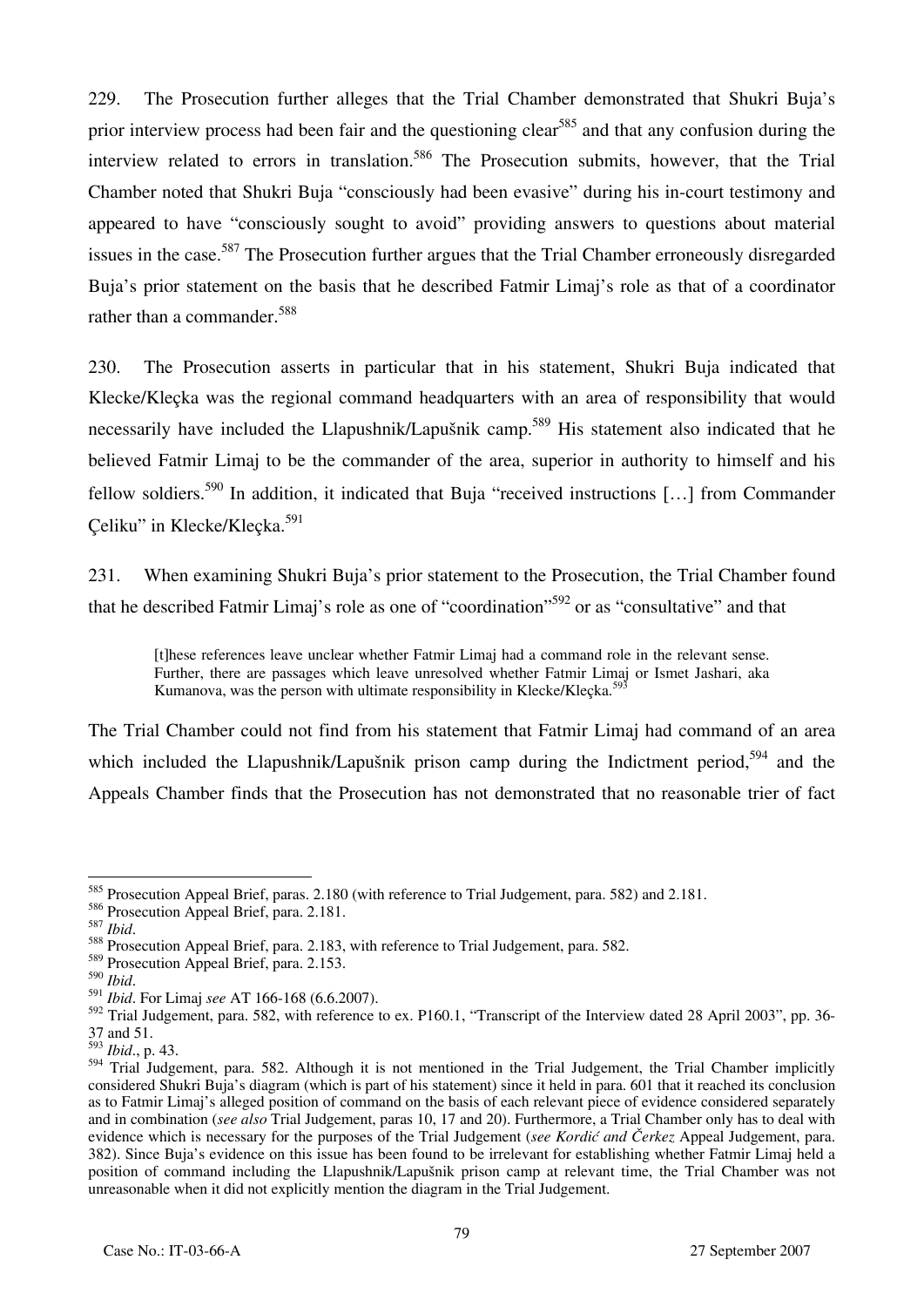could have drawn such inference from this evidence. Thus, the Trial Chamber did not reject Shukri Buja's prior statement on the sole basis of being expressly disavowed in his in-court testimony.

232. The Prosecution further argues that Ramadan Behluli indicated in his Prosecution statement that in the spring of 1998, the KLA General Headquarters in this area was in Klecke/Kleçka, under Fatmir Limaj's command.<sup>595</sup> He said that "Fatmir Limaj was there the zone Commander," making it clear that he knew that Fatmir Limaj held command over Shukri Buja and Ramiz Qeriqi.<sup>596</sup> He also explained that the area of responsibility of the Klecke/Kleçka General Headquarters included the area of Llapushnik/Lapušnik where the camp was located.<sup>597</sup> The Prosecution further submits that the Trial Chamber was satisfied that Behluli made his statement to the Prosecution voluntarily<sup>598</sup> and that it found his explanation for why his oral testimony departed so substantially on key points regarding the relevant command structure from May to mid-August 1998 from his prior statement to be unsatisfying.<sup>599</sup> In its Decision of 25 April 2005, the Trial Chamber noted that the witness' reasons demonstrated an "unpreparedness to tell the truth".<sup>600</sup>

233. The Trial Chamber found that in his prior statement of 25 April 2003, Ramadan Behluli placed Fatmir Limaj as the commander of the Pashtrik/Paštrik zone which included the Llapushnik/Lapušnik village and the prison camp.<sup>601</sup> However, the Trial Chamber noted that he also referred to Ramiz Qeriqi being a battalion commander, which is indicative of a time-period subsequent to the Indictment period.<sup>602</sup> The Trial Chamber thus concluded that this raised the issue of whether Ramadan Behluli properly understood the time period in question. The Trial Chamber also found that the zone under Klecke/Kleçka's command, which he drew on a map, included the relevant part of the Llapushnik/Lapušnik village, on the southern side of the Prishtina/Pristina-Peje/Pec road.<sup>603</sup> However, the witness drew the zone prior to being asked whether this was the situation in July 1998.<sup>604</sup> Moreover, when specifically asked if this was the situation in July 1998, he just answered that "[t]his is ... the zone under the Klecka command".<sup>605</sup> Furthermore, the Trial Chamber held that Ramadan Behluli stated in his April 2003 interview that he was only receiving

599 Prosecution Appeal Brief, para. 2.167. *See also* Prosecution Appeal Brief, paras 2.186-2.189.

 $\overline{a}$ <sup>595</sup> Prosecution Appeal Brief, paras 2.155 and 2.166.

<sup>596</sup> *Ibid*. 597 *Ibid*. 598 Prosecution Appeal Brief, para. 2.167, with reference to Trial Judgement, para. 586. Prosecution Appeal Brief, para. 2.186.

<sup>&</sup>lt;sup>601</sup> Trial Judgement, para. 584, with reference to ex. P121 "Video of Witness Interview Dated 26 June 2003", pp. 22-23.

<sup>602</sup> Trial Judgement, para. 584, with reference to ex. P121 "Video of Witness Interview Dated 26 June 2003", pp. 22.

<sup>&</sup>lt;sup>603</sup> Trial Judgement, para. 585, with reference to ex. P119 "Black and White Map with Yellow Markings".

<sup>&</sup>lt;sup>604</sup> Trial Judgement, para. 585, with reference to ex. P121 "Video of Witness Interview Dated 26 June 2003", p. 51. <sup>605</sup> *Ibid*.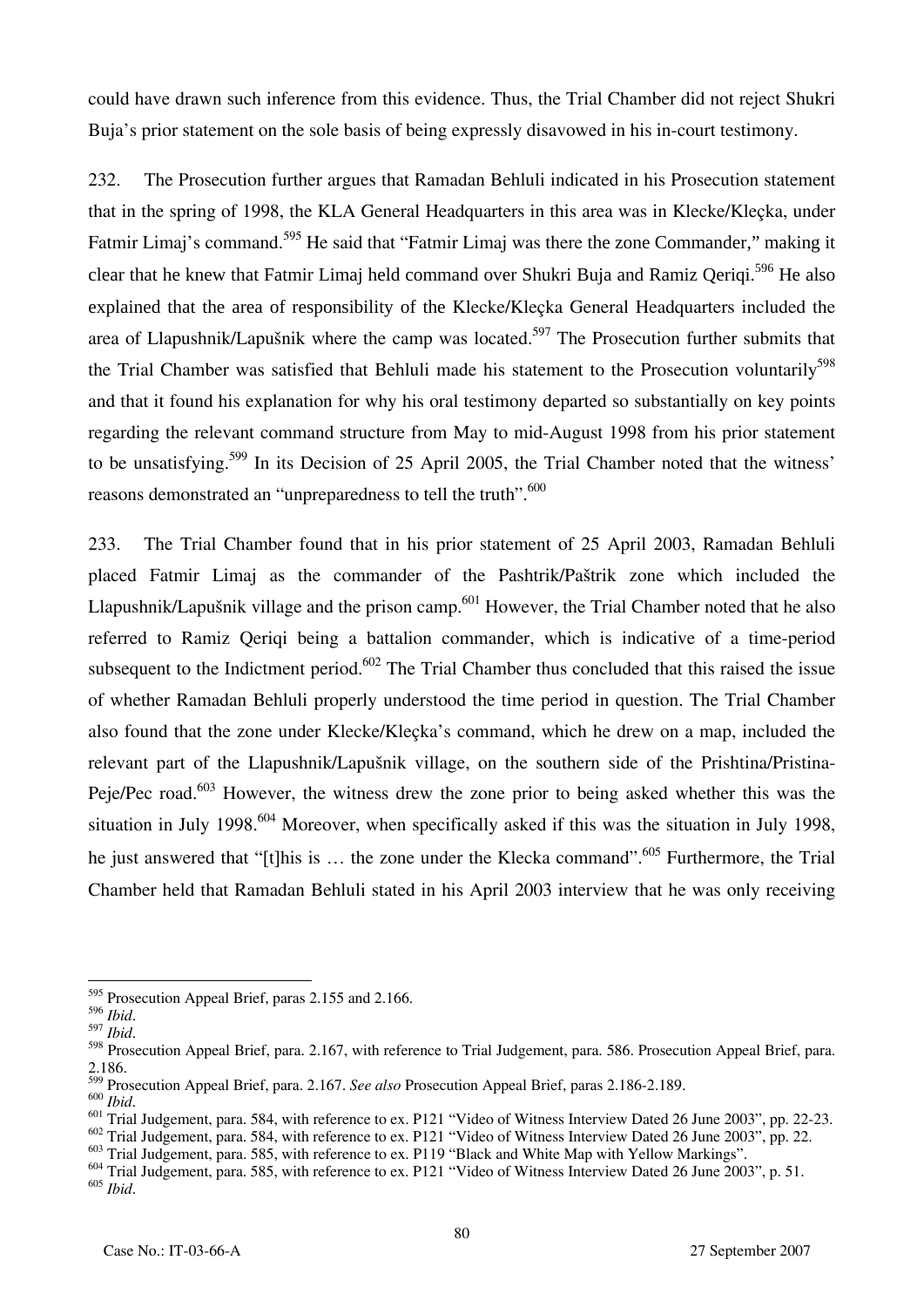orders from Ramiz Qeriqi and not from Fatmir Limaj.<sup>606</sup> The Appeals Chamber finds that the Trial Chamber reasonably inferred from this evidence that Fatmir Limaj's area of responsibility did not include the area of Llapushnik/Lapušnik in which the camp was located. Therefore, the Appeals Chamber finds that the Trial Chamber did not reject Ramadan Behluli's prior statement on the sole basis of being expressly disavowed during his in-court testimony.<sup>607</sup>

234. For all these reasons, the Prosecution fails to demonstrate that the Trial Chamber unreasonably held that while it had "strong suspicions", it was not able to make positive findings on the basis of Shukri Buja's<sup>608</sup> or Ramadan Behluli's evidence.<sup>609</sup>

235. The Prosecution alleges that Ramiz Qeriqi testified that the line of command was Likofc/Likovac (General Staff), Klecke/Kleçka (regional), Kroimire/Krajmirovce (local), with Rexhep Selimi in command in Likofc/Likovac, Fatmir Limaj in command in Klecke/Kleçka and himself in command in Kroimire/ Krajmirovce.<sup>610</sup> The Prosecution submits that the Trial Chamber erroneously evaluated Ramiz Qeriqi's evidence<sup>611</sup> and found ambiguity because Qeriqi also stated that the area was the same at the time he was battalion commander, which factually occurred after the period relevant to the Indictment. However, the Prosecution claims, it is clear that Qeriqi was emphasising the fact that the overall area of responsibility and KLA structure *remained* the same both *before* and *after* the formal establishment of the brigades and that Qeriqi was not confused as to the area of responsibility in the two different periods of time as found by the Trial Chamber.<sup>612</sup>

236. The Trial Chamber found that Ramiz Qeriqi described a line of organisation from Likofc/Likovac via Klecke/Klecka to Kroimire/Krajmirovce.<sup>613</sup> The Trial Chamber also found that he stated that Rexhep Selimi was in command in Likofc/Likovac, that Fatmir Limaj was in command in Klecke/Klecka and that the general commander of the KLA was Azem Syla.<sup>614</sup> However, the Trial Chamber considered a number of uncertainties in Ramiz Qeriqi's evidence as to the position of Fatmir Limaj before mid-August 1998: Ramiz Qeriqi testified that between May and

<sup>&</sup>lt;sup>606</sup> Trial Judgement, para. 587, with reference to ex. P121 "Video of Witness Interview Dated 26 June 2003", pp. 23, 28.

 $\frac{607}{100}$  The Trial Chamber did not hold that the oral testimony of Buja and Behluli rendered void their prior videotaped OTP statements, as alleged by the Prosecution. The Trial Chamber carefully assessed both the oral testimonies and the prior videotaped OTP interviews and explained why each piece of evidence was not reliable. The prior OTP interviews were found to be unreliable for the reasons detailed above; s*ee also* Trial Judgement, paras 582, 584, 587) and the oral testimonies were found to be unreliable because of the witnesses' evident sense of bondship with the KLA in general and Fatmir Limaj in particular that may have influenced their in-court evidence (*see* Trial Judgement, paras 580 and 586).

<sup>&</sup>lt;sup>608</sup> Trial Judgement, para. 581.

<sup>609</sup> Trial Judgement, para. 586.

<sup>610</sup> Prosecution Appeal Brief, para. 2.154.

<sup>&</sup>lt;sup>611</sup> Prosecution Appeal Brief, para. 2.200.

<sup>612</sup> Prosecution Appeal Brief, para. 2.202, with reference to Trial Judgement, para. 573. *See also* AT 92-93 (6.6.2007).

<sup>613</sup> Trial Judgement, para. 572.

<sup>614</sup> Trial Judgement, para. 572, with reference to Ramiz Qeriqi, T. 3579 (28.2.2005).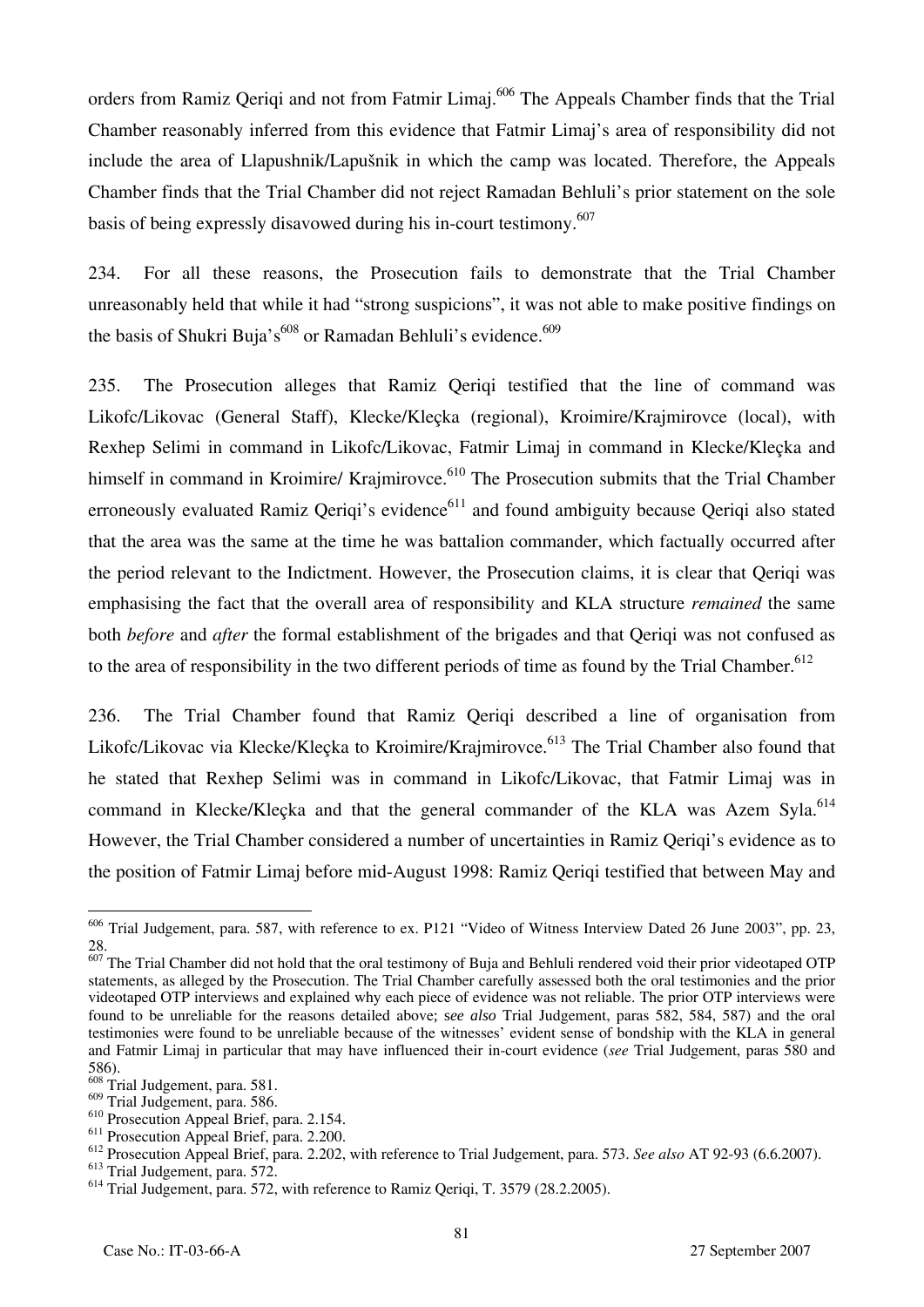July 1998, he only very rarely went to Klecke/Kleçka and was not taking any orders from Fatmir Limaj because he was no longer the commander in Kroimire/Krajmirovce.<sup>615</sup> The Trial Chamber also noted that he testified that he was taking orders from Shukri Buja, <sup>616</sup> and when asked who Shukri Buja got his orders from, he answered that he did not know.<sup>617</sup> Moreover, the Trial Chamber found that when drawing on Exhibit P154 the limits of the zone under the command of Klecke/Klecka which included Llapushnik/Lapušnik,<sup>618</sup> the witness' own description of the drawing suggested some confusion as to the time period on which he was relying. Indeed, he used the term "battalions", which the Trial Chamber found to be related to a time after the Indictment period.<sup>619</sup>

237. The Appeals Chamber finds that this evidence allows for the reasonable inference that Ramiz Oeriqi's testimony related to a time subsequent to the Indictment period.<sup>620</sup> Thus, the Trial Chamber did not err in failing to draw from Ramiz Qeriqi's evidence the inference that Fatmir Limaj had a position of regional command that included the Llapushnik/Lapušnik prison camp during the relevant Indictment period.

238. The Prosecution further submits that the Trial Chamber also failed to adequately consider highly probative evidence that Fatmir Limaj exercised command authority over KLA forces from neighbouring areas when these forces were seconded to his area of responsibility.<sup>621</sup> The Prosecution argues in particular that Shefqet Kabashi testified that during the relevant Indictment period his unit was seconded to assist Fatmir Limaj's unit under Fatmir Limaj's command<sup>622</sup> which extended beyond Klecke/Klecka and included the Llapushnik/Lapušnik village.<sup>623</sup> The Trial Chamber disregarded this evidence, apparently because Shefqet Kabashi seemed uncertain about the exact boundaries of Fatmir Limaj's overall area of responsibility.<sup>624</sup> The Prosecution argues that this would not be surprising for a soldier of Shefqet Kabashi's rank, since his knowledge of the boundaries of Fatmir Limaj's area was "based on what he had heard on television and radio broadcasts and from his impression as a member of the KLA in the neighbouring unit".<sup>625</sup>

<sup>615</sup> *Ibid*., T. 3579-3580 (28.2.2005), T. 3711 (3.3.2005).

<sup>616</sup> *Ibid*., T. 3711 (3.3.2005).

<sup>617</sup> *Ibid*., T. 3582 (28.2.2005). T. 3711-3712 (3.3.2005).

<sup>618</sup> Ex. P154 "Map".

<sup>&</sup>lt;sup>619</sup> Trial Judgement, para. 573, with reference to Ramiz Qeriqi, T. 3581 (28.2.2005). The Trial Chamber previously made the finding that: "After the offensive of 25 and 26 July 1998, brigades and battalions were formed". [Trial Judgement, para. 64, with reference to Ramiz Qeriqi, T. 3692 (3.3.2005) and Bislim Zyrapi, T. 6824 (1.6.2005)]. The Appeals Chamber notes that these findings have to be considered in light of the Trial Chamber's finding that "[t]he Chamber regards Ramiz Qeriqi as a witness of diminished credibility" (Trial Judgement, para. 29 *in fine*). Trial Judgement, para.  $573$ .

<sup>&</sup>lt;sup>621</sup> Prosecution Appeal Brief, para. 2.145, with reference to Trial Judgement, paras 566-599.

<sup>&</sup>lt;sup>622</sup> Prosecution Appeal Brief, paras 2.146 and 2.148.

<sup>623</sup> Prosecution Appeal Brief, para. 2.148.

 $624$  Prosecution Appeal Brief, para. 2.147, with reference to Trial Judgement, para. 593.

<sup>&</sup>lt;sup>625</sup> Prosecution Appeal Brief, para. 2.147, with reference to Trial Judgement, para. 593.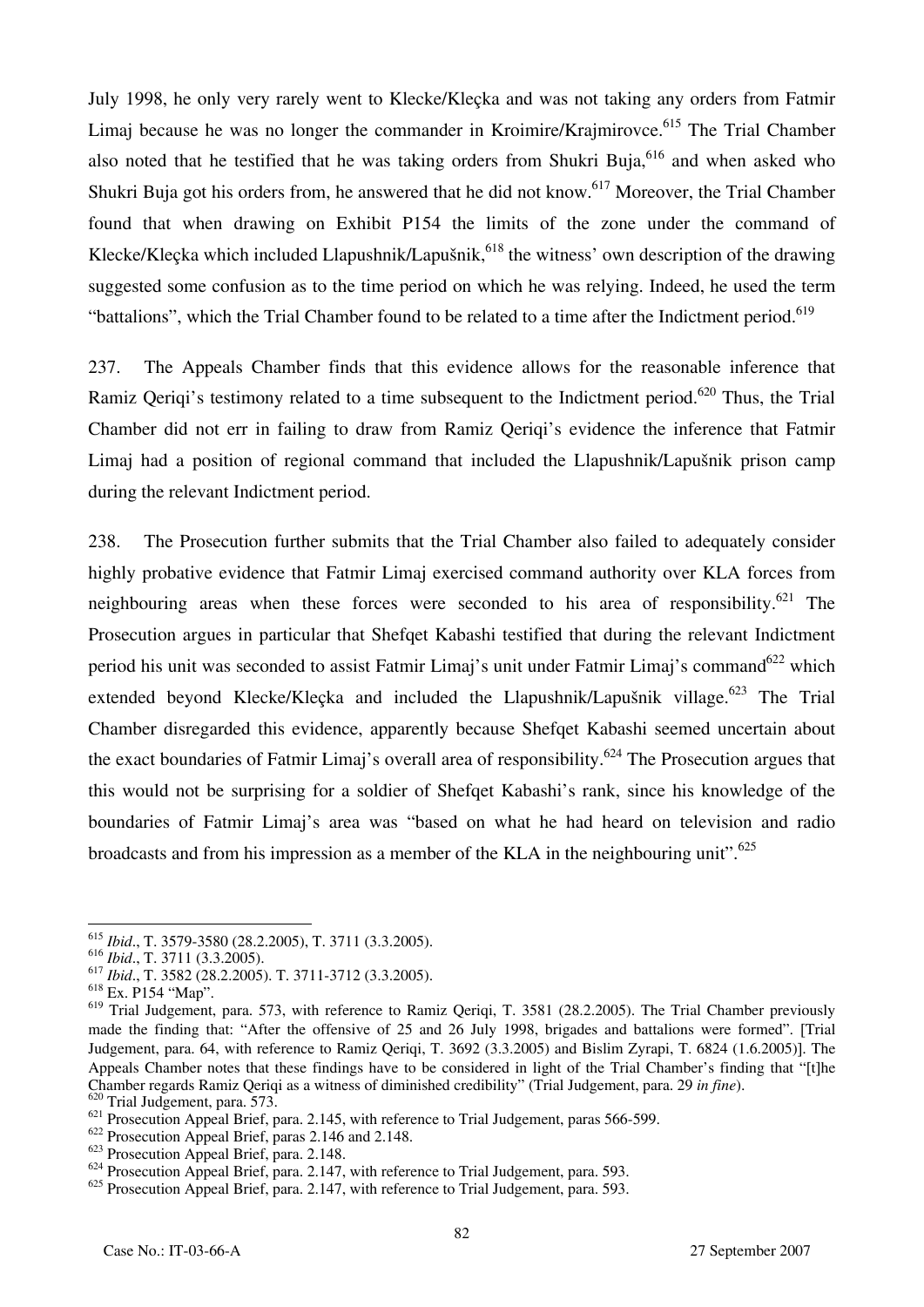239. The Prosecution asserts that Shefqet Kabashi also testified that he was taken to a meeting at Fatmir Limaj's headquarters in Klecke/Kleçka which was attended by Shukri Buja, Isak Musliu, the leader of the Guri unit and other unit commanders. During this meeting, Çeliku asked those present to report problems that they were having in their respective areas of responsibility to him.<sup>626</sup> According to the Prosecution, this evidence corroborates, and is corroborated by, other evidence of Fatmir Limaj's command in Llapushnik/Lapušnik<sup>627</sup> and as a regional commander.<sup>628</sup>

240. The Appeals Chamber notes that the Trial Chamber examined Shefqet Kabashi's evidence and found that he "acknowledged himself that he was uncertain about the boundaries of the zone which he says was under the command of Celiku, and that his evidence in this respect was nothing more than his understanding at the time, which was based on what he had heard on television and radio broadcasts and from his impression as a member of the KLA in a neighbouring unit."<sup>629</sup>

241. On this basis, the Trial Chamber found that the evidence of Shefqet Kabashi does not demonstrate that Fatmir Limaj had a position of command and authority which extended geographically beyond the command of his local unit in Klecke/Klecka.<sup>630</sup> The Appeals Chamber finds that the Prosecution does not show that this finding of the Trial Chamber was erroneous.

242. As to the Prosecution's submissions in relation to a meeting at Fatmir Limaj's headquarters in Klecke/Kleçka, the Appeals Chamber finds that the Trial Chamber did not err in disregarding this evidence, as it does not support the allegation that Fatmir Limaj had a position of command that included the Llapushnik/Lapusnik prison camp.

243. The Prosecution also alleges that Witness L64 testified that Fatmir Limaj came to Llapushnik/Lapušnik to give a speech, introducing himself as the person responsible for the area. Witness L64's evidence was that Fatmir Limaj further announced that Qerqizi would be the person responsible for the fighting position in Llapushnik/Lapušnik. Witness L64 also testified that "Qerqiz regularly reported to Fatmir Limaj about the situation in Llapushnik/Lapušnik."<sup>631</sup>

244. The Trial Chamber found that only Witness L64's evidence could support the Prosecution's allegation that, in the time relevant to the Indictment, Fatmir Limaj was in a position of command which included the Llapushnik/Lapušnik prison camp.<sup>632</sup> However, the Trial Chamber found that it could only give weight to his evidence in relation to a material issue if it had been confirmed in

<sup>&</sup>lt;sup>626</sup> Prosecution Appeal Brief, paras 2.149 and 2.164

<sup>&</sup>lt;sup>627</sup> Prosecution Appeal Brief, para. 2.148.

 $628$  Prosecution Appeal Brief, para. 2.149.

 $^{629}_{630}$  Trial Judgement, para. 593.<br> $^{630}_{630}$  *Ibid.* 

<sup>&</sup>lt;sup>631</sup> Prosecution Appeal Brief, para. 2.156, with reference to Trial Judgement, para. 569.

<sup>632</sup> Trial Judgement, para. 569.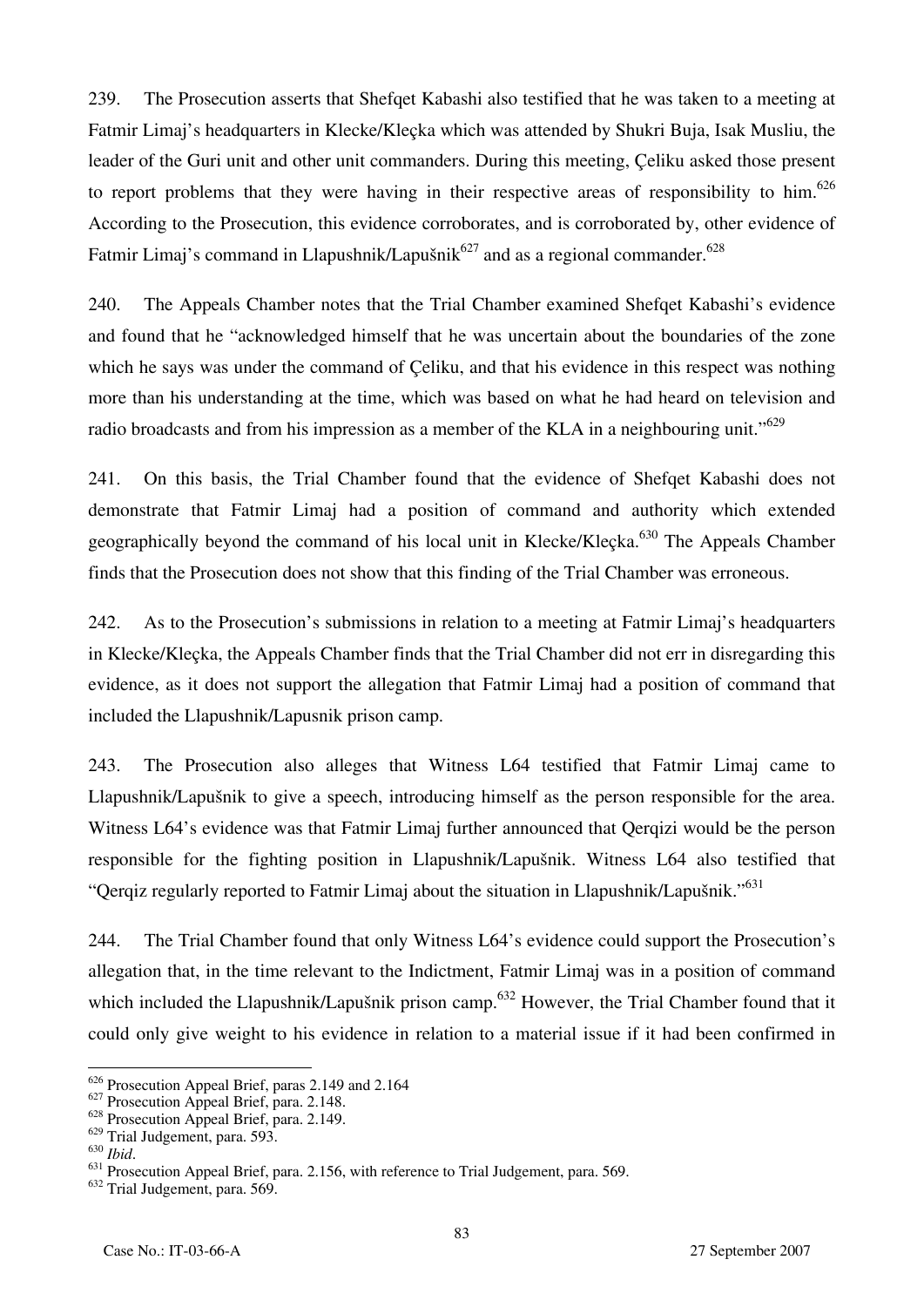some material particular by other evidence, which the Trial Chamber accepted.<sup>633</sup> As held above, the Trial Chamber reasonably rejected the evidence of Shukri Buja, Ramiz Qeriqi, Ramadan Behluli and Shefqet Kabashi regarding Fatmir Limaj's alleged command over an area that included the prison camp. Hence, even if considered together, this evidence cannot corroborate Witness L64's evidence on this issue.

245. Consequently, the Trial Chamber reasonably refused to find that the evidence of Shukri Buja, Ramiz Qeriqi, Ramadan Behluli, Shefqet Kabashi and Witness L64 corroborated Fatmir Limaj's alleged rank as a regional commander whose area of responsibility included the Llapushnik/Lapu{nik prison camp, in the Indictment period, *i.e.* from May to 26 July 1998.

(b) Witness L64's evidence, including his diary

246. The Prosecution submits that the Trial Chamber also erred in evaluating specific portions of Witness L64's evidence - in particular his diary - by imposing an impermissibly rigorous standard when reviewing Prosecution evidence vis-à-vis Defence evidence.<sup>634</sup> The Prosecution argues that in discounting Witness L64's testimony regarding Fatmir Limaj's command, the Trial Chamber unreasonably found that it was "based largely on no more than hearsay and rumours and that he had no reliable knowledge of the regional structure of the KLA".<sup>635</sup>

247. The Prosecution submits in particular that the Trial Chamber overlooked the fact that Witness L64's testimony was based on his own first-hand knowledge as a Çeliku 3 unit member in Llapushnik/Lapušnik.<sup>636</sup> As such he knew that "Qerqiz" commanded Çeliku 3 and that Fatmir Limaj had the authority to appoint "Qerqiz" as the unit commander.<sup>637</sup> Witness L64 also conceded that he did not know details about the overall structure of the *wider* KLA and the KLA structure *outside* the group of units that he served in and interacted with directly. The Prosecution claims that this admission should have bolstered, rather than detracted from, his credibility.<sup>638</sup>

248. The Prosecution submits that the Trial Chamber also failed to appreciate Witness L64's testimony concerning Fatmir Limaj's participation in an oath ceremony in Llapushnik/Lapušnik, despite his account having been corroborated by Karpuzi. The Trial Chamber held that Karpuzi's

 $\overline{a}$ <sup>633</sup> *See* Trial Judgement, paras 28, 569 and 571.

<sup>634</sup> Prosecution Appeal Brief, paras 2.192 and 2.194.

<sup>&</sup>lt;sup>635</sup> Prosecution Appeal Brief, para. 2.192, with reference to Trial Judgement, para. 570.

 $^{636}_{637}$  Prosecution Appeal Brief, para. 2.193.

<sup>&</sup>lt;sup>638</sup> Prosecution Appeal Brief, paras 2.193-2.194.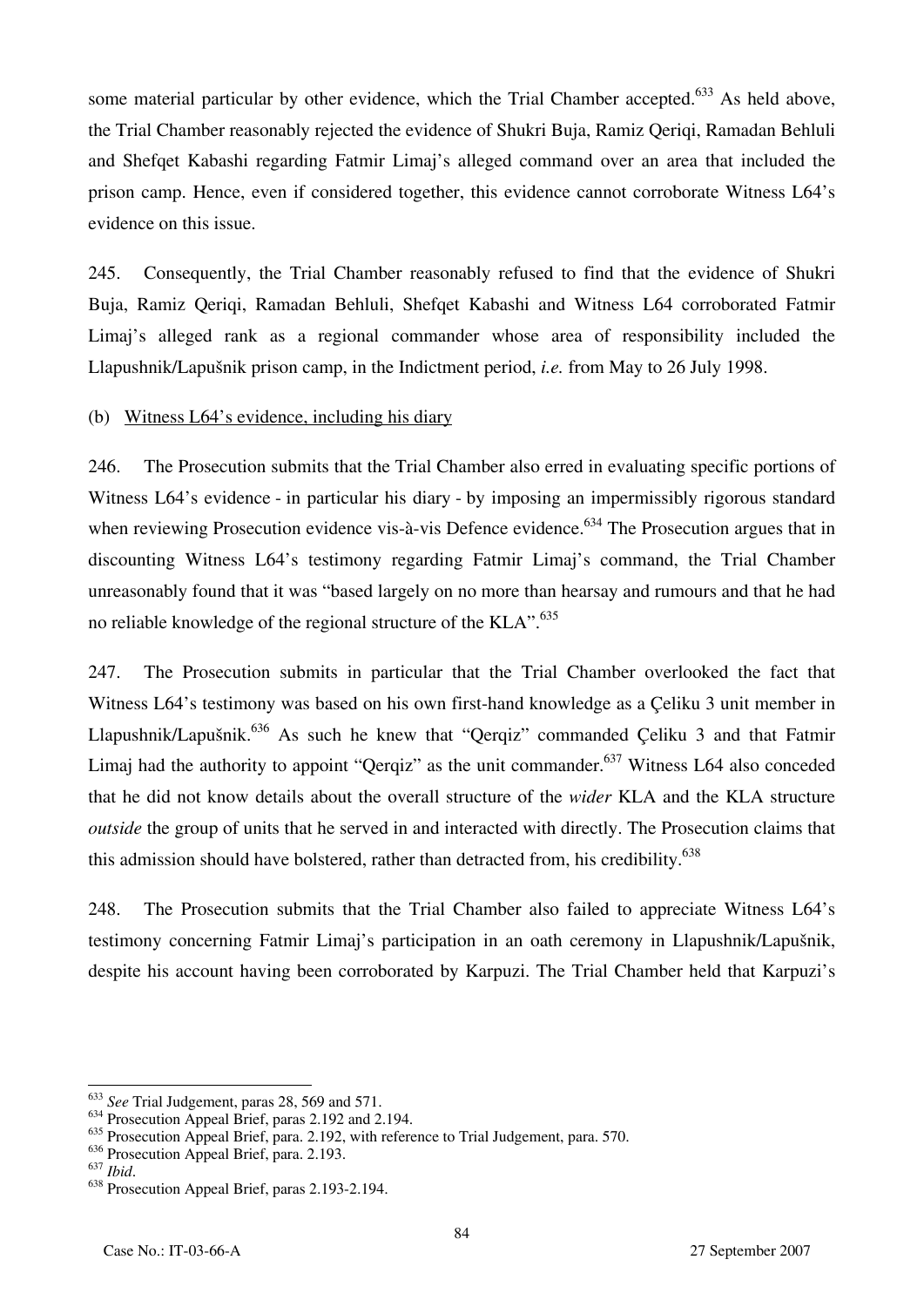in-court testimony differed from his Prosecution interview in July 2003 and erroneously treated these inconsistencies as invalidating the evidence in his prior Prosecution interview.<sup>639</sup>

249. The Trial Chamber found that, when drawing his diagram roughly depicting the organisation of the KLA, Witness L64 had no reliable knowledge of the regional structure of the KLA at the time relevant to the Indictment.<sup>640</sup> This conclusion was based on Witness L64's testimony that he "knew some names" within the KLA and "didn't know what functions and what grades they had". He also stated that he based his knowledge on "what Luani said or someone else".<sup>641</sup> The Trial Chamber also found that the reliability of Witness L64's evidence was doubtful, considering that his account varied between examination-in-chief and cross-examination, on the issue of Witness L64 being disarmed by Celiku.<sup>642</sup> It also varied between his oral testimony and his previous statements on the number of times Witness L64 saw Çeliku in Llapushnik/Lapušnik.<sup>643</sup>

250. In light of these considerations, the Prosecution does not demonstrate that the Trial Chamber made an inference on Witness L64's evidence that no reasonable trier of fact could have made. Furthermore, the Appeals Chamber recalls its earlier finding that the Trial Chamber reasonably rejected the evidence of Shukri Buja, Ramadan Behluli and Ramiz Qeriqi regarding Fatmir Limaj's alleged position as a regional commander which included the Llapushnik/Lapušnik prison camp. Consequently, Witness L64's diagram could not be corroborated by those of Shukri Buja, Ramadan Behluli and Ramiz Qeriqi, and the Trial Chamber only accepted Witness L64's evidence regarding a material issue if this part of his evidence was "confirmed in some material particular by other evidence, which the Chamber accepts."644

251. In addition, with respect to Witness L64's diary, the Prosecution argues that the Trial Chamber appeared to view it with suspicion in part because it did not contain a complete record of the events in Llapushnik/Lapušnik from May to June 1998. According to the Prosecution, the idea that such a document would provide a complete record is unreasonable, particularly as many of the events mentioned in it are corroborated by other evidence.<sup>645</sup>

 $\overline{a}$  $\frac{639}{100}$  Prosecution Appeal Brief, para. 2.195, with reference to Trial Judgement, para. 592.

<sup>&</sup>lt;sup>640</sup> Trial Judgement, para. 570, referring to Witness L64, T. 4707-4712 (23.3.2005).

<sup>641</sup> Trial Judgement, fn. 1897, referring to Witness L64, T. 4707-4712 (23.3.2005).

<sup>642</sup> *See* Trial Judgement, para. 569. During examination-in-chief, Witness L64 testified that he was being summoned to Klecke/Kleçka to hand over his weapon, following an operation to collect weapons undertaken in Lladroc/Ladrovac without Çeliku's knowledge and that he was told by Qerqiz about the summons but that he refused to go to Klecke/Kleçka (Witness L64, T. 4400-4402, 16.3.2005); during cross-examination, Witness L64 testified that he had in fact been disarmed by Çeliku but that this was because it had been discovered that he had been intending to leave Llapushnik/Lapušnik to murder someone (Witness L64, T. 4839-4840, 30.3.2005; T. 4842-4843, 30.3.2005, Private Session; T. 4867-4869, 31.3.2005, Private Session).

<sup>&</sup>lt;sup>3</sup> See Trial Judgement, para. 569, fn. 1887.

<sup>&</sup>lt;sup>644</sup> Trial Judgement, para. 28.

<sup>&</sup>lt;sup>645</sup> Prosecution Appeal Brief, para. 2.198, with reference to Trial Judgement paras 28 and 571.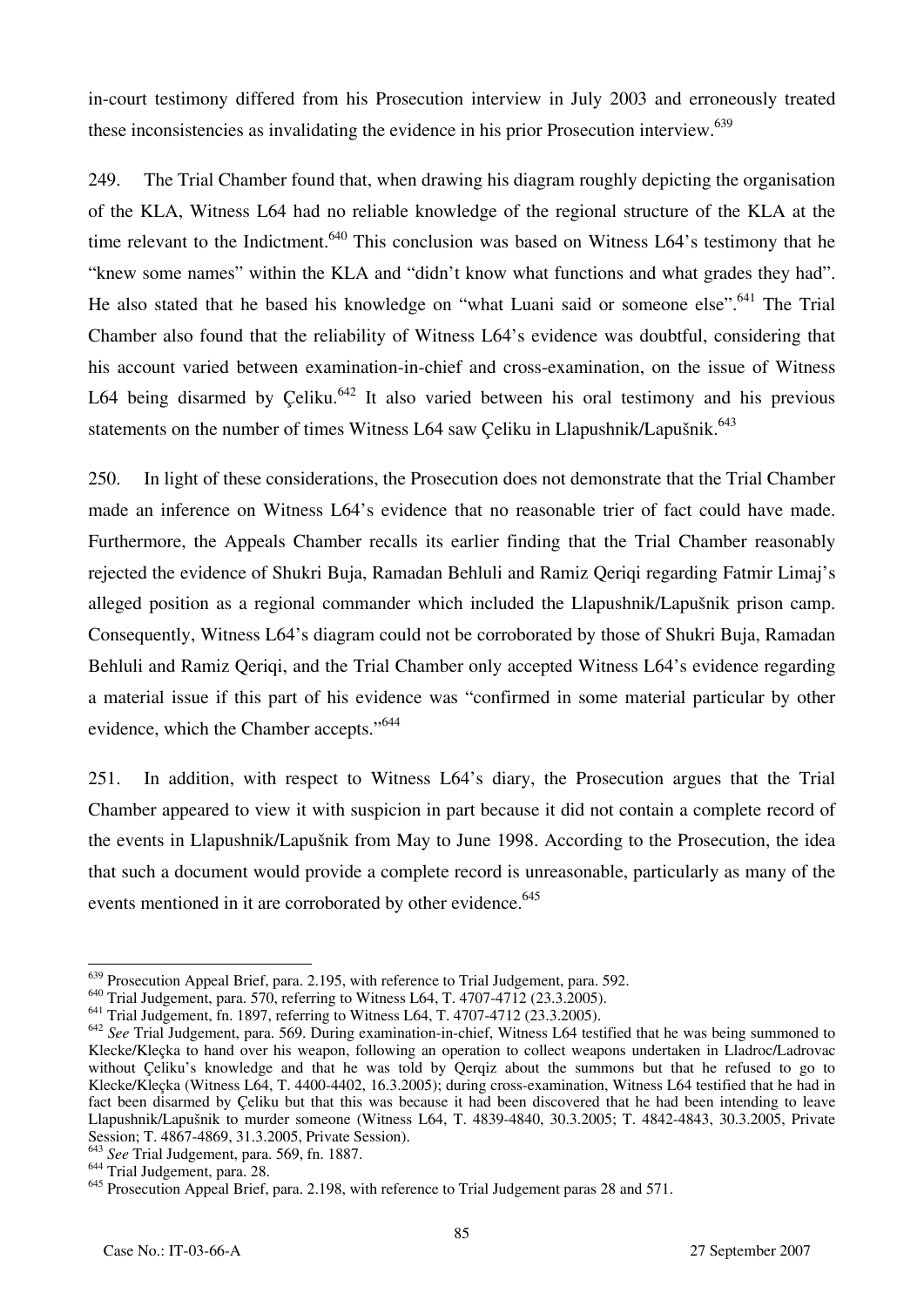252. The Trial Chamber found that Witness L64's diary was a later transcription of notes made during the war, however not recorded contemporaneously.<sup>646</sup> The Trial Chamber further found that it included a short summary of the witness' childhood and life, followed by more specific entries dated May and July 1998 as well as throughout 1999.<sup>647</sup> However, the Trial Chamber also found that the diary did not record events which could be considered as memorable by Witness L64, in particular the speech allegedly given by Çeliku in the Llapushnik/Lapušnik village around mid-May 1998, in which he announced that he was responsible "for the area".  $648$ 

253. The Appeals Chamber finds that in light of the above considerations of the Trial Chamber, the Prosecution has not shown that no reasonable trier of fact could have concluded that Witness L64's diary was not reliable, particularly in light of the general reservations which the Trial Chamber had concerning this witness.

#### (c) Jan Kickert's evidence in relation to the 30 July 1998 meeting

254. The Prosecution submits that the Trial Chamber erroneously evaluated Jan Kickert's evidence regarding a meeting with representatives of the European Community on 30 July 1998,<sup>649</sup> attended by Jan Kickert from the Austrian Embassy, David Slinn from the British Embassy in Belgrade, Jakup Krasniqi, Rame Buja and Fatmir Limaj.<sup>650</sup>

#### 255. The Prosecution recalls the Trial Chamber's finding that

the significance of the presence of Fatmir Limaj at the third of these meetings is a matter of controversy. The Prosecution rely [*sic*] on it as evidence of his high stature in the KLA. However, the Chamber notes he did not use a hierarchy number at the meeting. Fatmir Limaj explains his presence on the basis that he was then unit commander for the place where the meeting was held, *i.e.* in Klecka/Klecka.<sup>651</sup>

256. The Prosecution submits that after the meeting, Kickert wrote a report stating that he had met with "KLA spokesman Jakup Krasniqi, the *regional commander Çeliku* and Rame Buja, former LDK secretary and now a KLA staff member".<sup>652</sup> The Prosecution argues that the Trial Chamber unreasonably rejected this evidence based upon Fatmir Limaj's assertion that he was the commander of the Klecke/Kleçka unit only, upon the fact that the meeting was held in

<sup>&</sup>lt;sup>646</sup> Trial Judgement, para. 571.

<sup>647</sup> *Ibid.*

<sup>&</sup>lt;sup>649</sup> Prosecution Appeal Brief, para. 2.209, with reference to Trial Judgement, para. 128.

<sup>650</sup> Prosecution Appeal Brief, para. 2.210. *See also* AT 97 (6.6.2007).

<sup>&</sup>lt;sup>651</sup> Prosecution Appeal Brief, para. 2.211, with reference to Trial Judgement, para. 130.

<sup>652</sup> Prosecution Appeal Brief, para. 2.213 (emphasis added).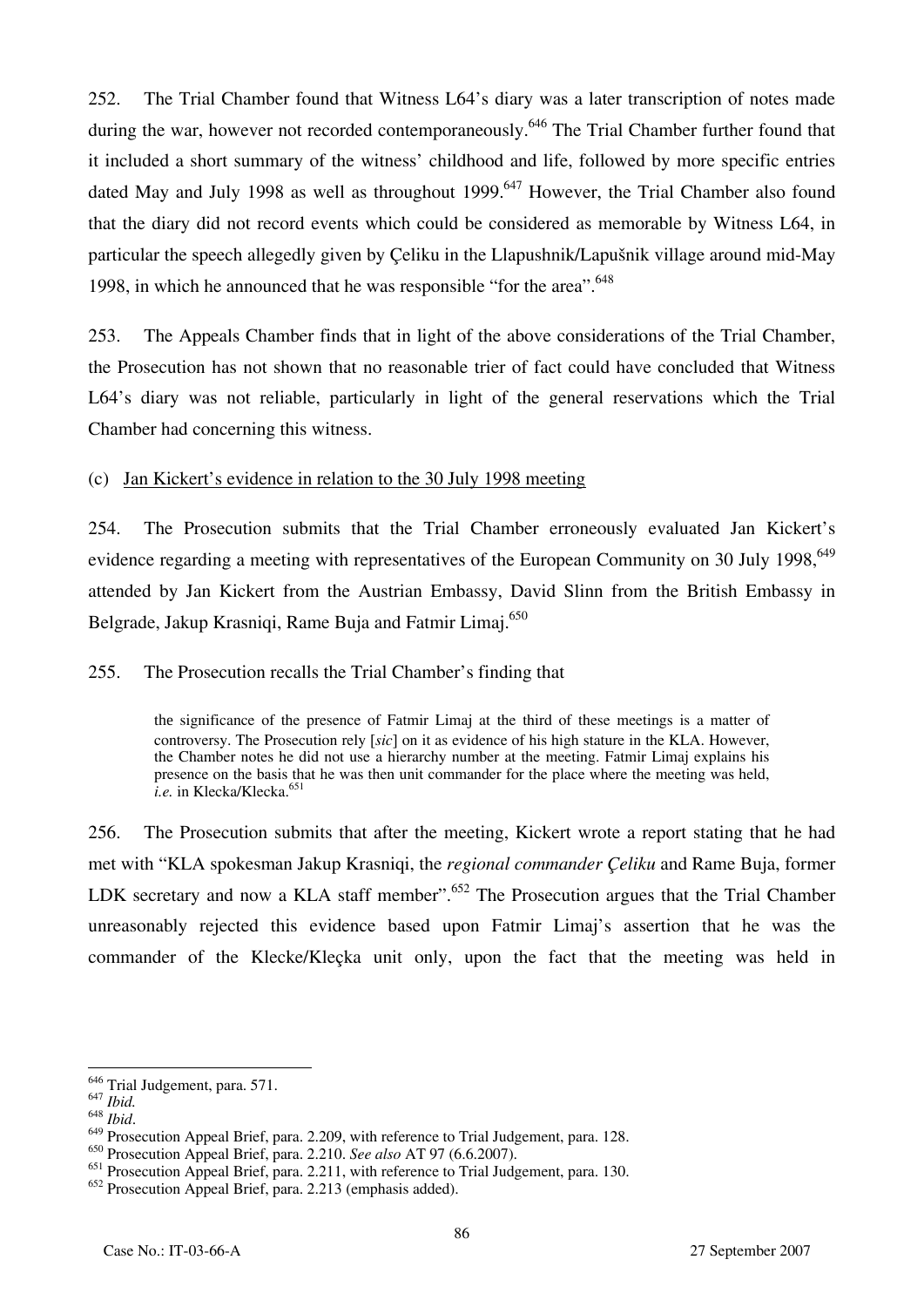Klecke/Kleçka as well as Kickert's statement that Fatmir Limaj was not referred to by a number (unlike others in the KLA hierarchy).<sup>653</sup>

257. The Trial Chamber found that on 30 July 1998 a third meeting between representatives of foreign missions of States of the European Community and the KLA was held in Klecka/Klecka.<sup>654</sup> This meeting was attended by Jan Kickert from the Austrian Embassy and David Slinn from the British Embassy in Belgrade. The KLA was represented by Jakup Krasniqi (the KLA spokesperson), Rame Buja (the person responsible for organising the civil authorities in the socalled free territories) and Fatmir Limaj.<sup>655</sup> As to the significance of the presence of Fatmir Limaj in this meeting, the Trial Chamber noted that he did not use a hierarchy number (as other KLA leaders did) and explained his presence on the basis that he was the unit commander for the place where the meeting was held, *i.e.* Klecka/Klecka.<sup>656</sup>

258. The Trial Chamber considered Jan Kickert's testimony that in late June 1998 he "had no idea of the structure of [the KLA]" and that the foreign missions had difficulties in identifying their interlocutors in the KLA.<sup>657</sup> In addition, the Trial Chamber referred to the part of Jakup Krasniqi's testimony in which he stated that Fatmir Limaj attended the meeting because it was held in the area where his unit was based, that is Klecka/Kleçka. Thus, the Appeals Chamber finds that it was reasonable of the Trial Chamber to refuse to consider this evidence as demonstrating that Fatmir Limaj held a position of regional command that included the Llapushnik/Lapušnik prison camp.

#### (d) Exhibit P34

259. The Prosecution submits that the Trial Chamber unreasonably refused to accept the content of Exhibit P34 (a pro-KLA documentary created to commemorate fallen KLA-fighter Sadik Shala) which stated that Fatmir Limaj exercised command over the Çeliku unit in Llapushnik/Lapušnik by early May 1998.<sup>658</sup> The Prosecution claims that the Trial Chamber erroneously considered the *ex post facto* nature of the documentary and the interchangeable use of the terms "Çelik's unit" and the " $121<sup>st</sup>$  Brigade".<sup>659</sup> The Prosecution argues that the structure of the  $121<sup>st</sup>$  Brigade existed much earlier and was merely *formalised* in August 1998.<sup>660</sup> This is made apparent by the fact that Sadik

<sup>&</sup>lt;sup>653</sup> Prosecution Appeal Brief, para. 2.214, with reference to Trial Judgement, para. 130.

 $654$  Trial Judgement, para. 128, with reference to Jan Kickert, T.  $677$  (23.11.2004), T. 749-750 (23.11.2004); Jakup Krasniqi, T. 3406-3408 (14.2.2005).

<sup>&</sup>lt;sup>655</sup> *Ibid.*, with reference to Jan Kickert, T. 680 (23.11.2004), T. 749 (23.11.2004); Jakup Krasniqi, T. 3406-3408 (14.2.2005).

 $\overline{6}$  Trial Judgement, para. 130.

 $\frac{657}{2}$  Trial Judgement, para. 131, with reference to Jan Kickert, T. 708 (23.11.2004).

<sup>658</sup> Prosecution Appeal Brief, paras 2.215-2.216 and 2.121, with reference to Trial Judgement, para. 595.

<sup>&</sup>lt;sup>659</sup> Prosecution Appeal Brief, para. 2.217, with reference to Trial Judgement, para. 595.

<sup>660</sup> *See also* AT 90, 96-97, 200-201 (6.6.2007).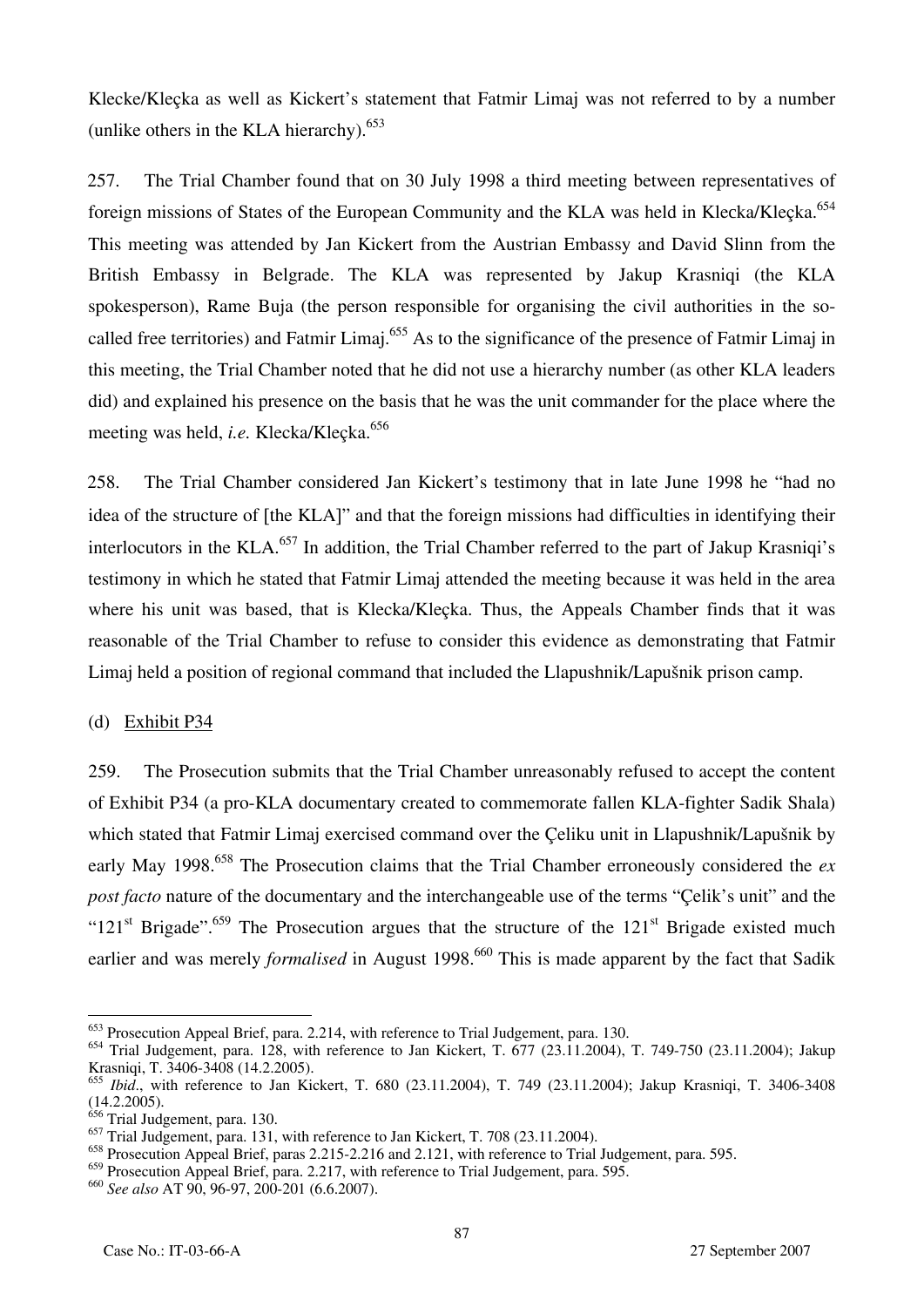Shala, who was the subject of the documentary, died on 19 July 1998.<sup>661</sup> In addition, the Prosecution submits that the Trial Chamber failed to consider that in this documentary, Lahi Ibrahimaj stated that Sadik Shala was assigned the task of provisioning Çeliku's *units* in the Pashtrik zone. It claims that this corroborates the evidence that Fatmir Limaj was in charge of more than one unit in Klecke/Klecka. $662$ 

260. The Trial Chamber found that although the time period of the documentary was clearly May to July 1998, Fatmir Limaj's soldiers were sometimes referred to as belonging to "Çelik's unit" or "the  $121<sup>st</sup>$  Brigade". The Trial Chamber uncontestedly found that the  $121<sup>st</sup>$  Brigade had not been formed at the time relevant to the Indictment,<sup>663</sup> and held that other evidence described the KLA command structure as "a mystery" and "more a matter of diffuse horizontal command and coordination structure."<sup>664</sup>

261. The Appeals Chamber is satisfied that it was therefore reasonable for the Trial Chamber to consider that the use of the term "121<sup>st</sup> Brigade" for a period between May and July 1998 raised a reasonable doubt that, prior to August 1998, the organisation of the 121<sup>st</sup> Brigade was not achieved to a degree that Fatmir Limaj was in a position of a regional command that included the Llapushnik/Lapušnik prison camp.

262. With respect to Lahi Ibrahimaj's testimony, the Appeals Chamber finds that the Prosecution misstates the evidence. The witness stated that "[S]adik Shala provisioned Çeliku's *unit* in the Pashtrik operations zone", <sup>665</sup> thus explicitly referring to only one Celiku unit. Hence, the Trial Chamber did not err in refusing to find that this evidence corroborated other evidence that Famir Limaj was allegedly in charge of more than a single unit in Klecke/Kleçka.

#### (e) Evidence regarding prisoner release papers

263. The Prosecution submits that the Trial Chamber erred by failing to consider the evidence given by Vojko and Ivan Bakrač and Witnesses L04, L06, L10 and L96 in relation to release papers bearing the authorisation of "Commander Çeliku".<sup>666</sup> The Prosecution argues that this shows that Fatmir Limaj exerted a command function in the camp.<sup>667</sup> The Prosecution submits in particular that

 $\overline{a}$ <sup>661</sup> Prosecution Appeal Brief, para. 2.217.

<sup>662</sup> Prosecution Appeal Brief, paras 2.219-2.220.

<sup>663</sup> Trial Judgement, para. 595.

<sup>&</sup>lt;sup>664</sup> Trial Judgement, para. 131, with reference to ex. P61 "Embassy Report Prepared by Witness Kickert Dated 27 June 1998", p. 1; Jan Kickert, T. 708 (23.11.2005).

 $\frac{665}{2}$  Ex. P34.1 "Transcript of the Documentary Video", p. 4 (emphasis added).

 $^{666}$  Prosecution Appeal Brief, para. 2.222. The Prosecution alleges in fn. 369 that the Trial Chamber further erred when rejecting the evidence about the release papers because they were not in evidence.

 $667$  Prosecution Appeal Brief, para. 2.222.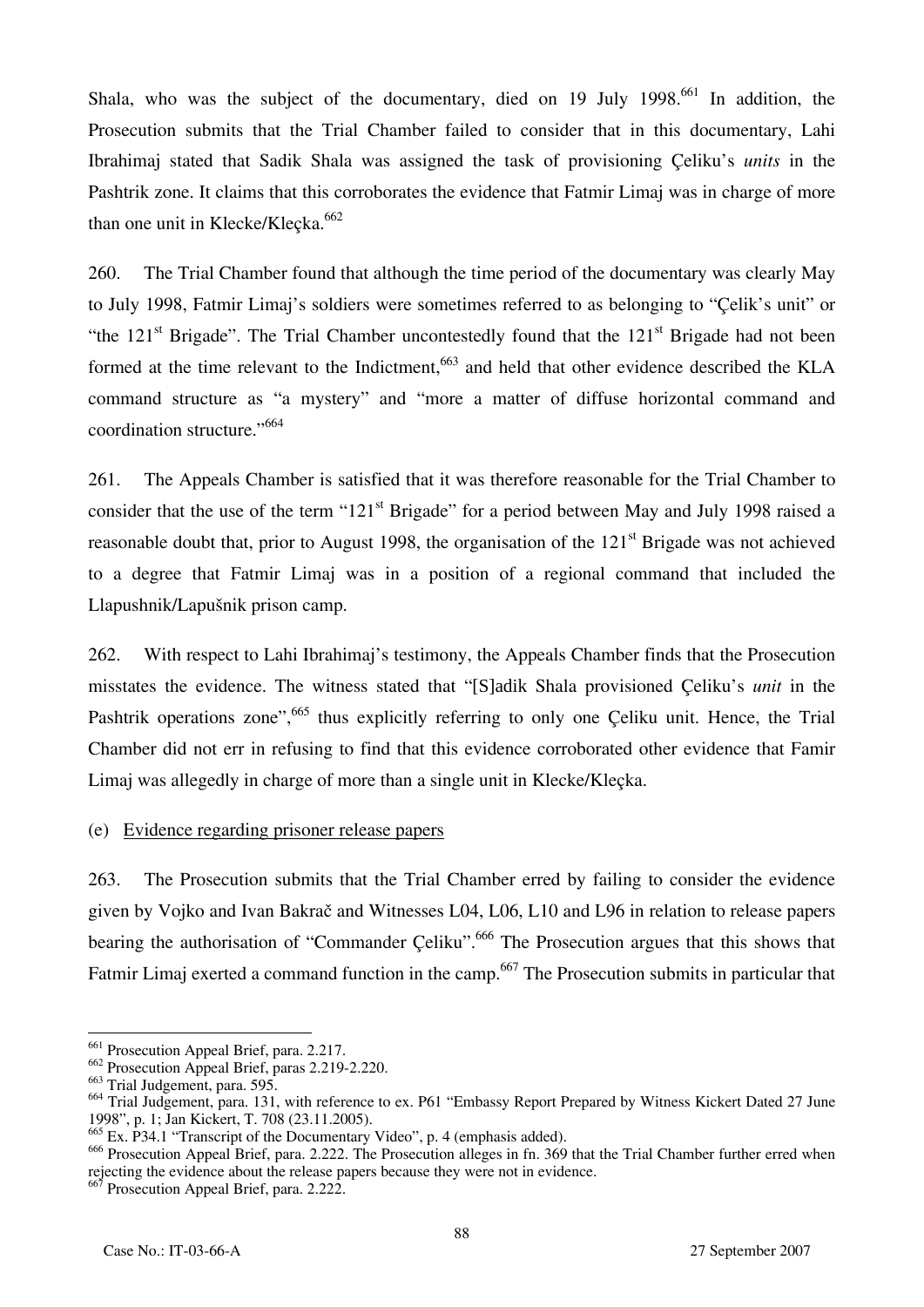Witness L96 corroborates this evidence that Fatmir Limaj played a role in detention and release decisions.<sup>668</sup>

264. Fatmir Limaj responds in particular that Witness L96 did not identify him prior to trial and that the Trial Chamber reasonably found that his subsequent identification by this witness on television was unreliable.<sup>669</sup> Fatmir Limaj further responds that Witness L96 did not mention "Celiku" or "Fatmir Limaj" in his original statements<sup>670</sup> and stated that he did not see Fatmir Limaj or Commander Çeliku in detention.<sup>671</sup> In addition, there is no corroborating evidence because Witness L96 is the only eye-witness who saw Fatmir Limaj or Commander Çeliku in the Berishe/Beriša Mountains.<sup>672</sup>

265. The Trial Chamber considered that Witness L10 had not mentioned before a CCIU investigator in August 2001 that he was given a release paper, let alone one that had "Commander Celiku" written on it.<sup>673</sup> During cross-examination, he stated that this omission was due to a possible mistake by the translator.<sup>674</sup> As to Witness L06, the Appeals Chamber notes that he testified that his release paper had only his first and last name on it.<sup>675</sup> Furthermore, Vojko Bakrač merely said in his statement to the Serbian authorities of 8 July 1998, referenced by the Trial Chamber, that he and his son Ivan Bakrač were released "by the KLA".<sup>676</sup> Finally, as to Witness L04's evidence, the Trial Chamber found that his failure to mention "Commander Çeliku" or any other "commander" while being interviewed by CCIU investigators in 2002 "remains unexplained".<sup>677</sup> The Trial Chamber considered in particular that he had throughout his testimony stressed how memorable his meeting with "Commander Çeliku" had been, as it led to his release being ordered.<sup>678</sup> The Appeals Chamber finds that this above captured evidence was reasonably assessed by the Trial Chamber. Moreover, as to Witness L96's testimony that Fatmir Limaj played a role in detention and release decisions,<sup>679</sup> the Trial Chamber uncontestedly<sup>680</sup> found that his

<sup>&</sup>lt;sup>668</sup> Prosecution Appeal Brief, para. 2.75, with reference to Trial Judgement, para. 551. Prosecution Reply Brief, para. 2.29.

<sup>&</sup>lt;sup>669</sup> Limaj Response Brief, para. 65, with reference to Trial Judgement, paras 538-540.

<sup>&</sup>lt;sup>670</sup> Limaj Response Brief, para. 69, with reference to Trial Judgement, para. 553.

<sup>&</sup>lt;sup>671</sup> Limaj Response Brief, para. 66, with reference to Trial Judgement, para. 557.

<sup>672</sup> Limaj Response Brief, para. 68, with reference to Trial Judgement, para. 554. *See also* Limaj Response Brief, para. 69, fn.76, with reference to Trial Judgement, para. 557. Limaj points out that, on the issue of counts 9-10 of the Indictment and the allegation of Fatmir Limaj's presence in the Berishe/Beriša Mountains and responsibility for the killings that took place there, the Prosecution did not dispute, contradict or otherwise controvert any aspect of Limaj's testimony in this regard whilst he was cross-examined.

<sup>673</sup> Trial Judgement, para. 539, with reference to Witness L10, T. 2974-2980 (3.2.2005), T. 3002 (4.2.2005).

 $674$  Witness L10, T. 2980 (3.2.2005).

<sup>675</sup> Witness L06, T. 1030 (26.11.2004); *see also* Trial Judgement, para. 450.

<sup>676</sup> Trial Judgement, para. 536, with reference to ex. P202, p. 7. *See also* Limaj Response Brief, fn. 61 of para. 62.

 $^{677}_{678}$  Trial Judgement, para. 543.

<sup>678</sup> *Ibid*. 679 Trial Judgement, para. 553.

<sup>680</sup> *See* Prosecution Reply Brief, para. 2.29: "Limaj repeats the Trial Chamber's findings on L96's credibility which the Prosecution does not challenge." *See also* Limaj Response Brief, paras 67-69.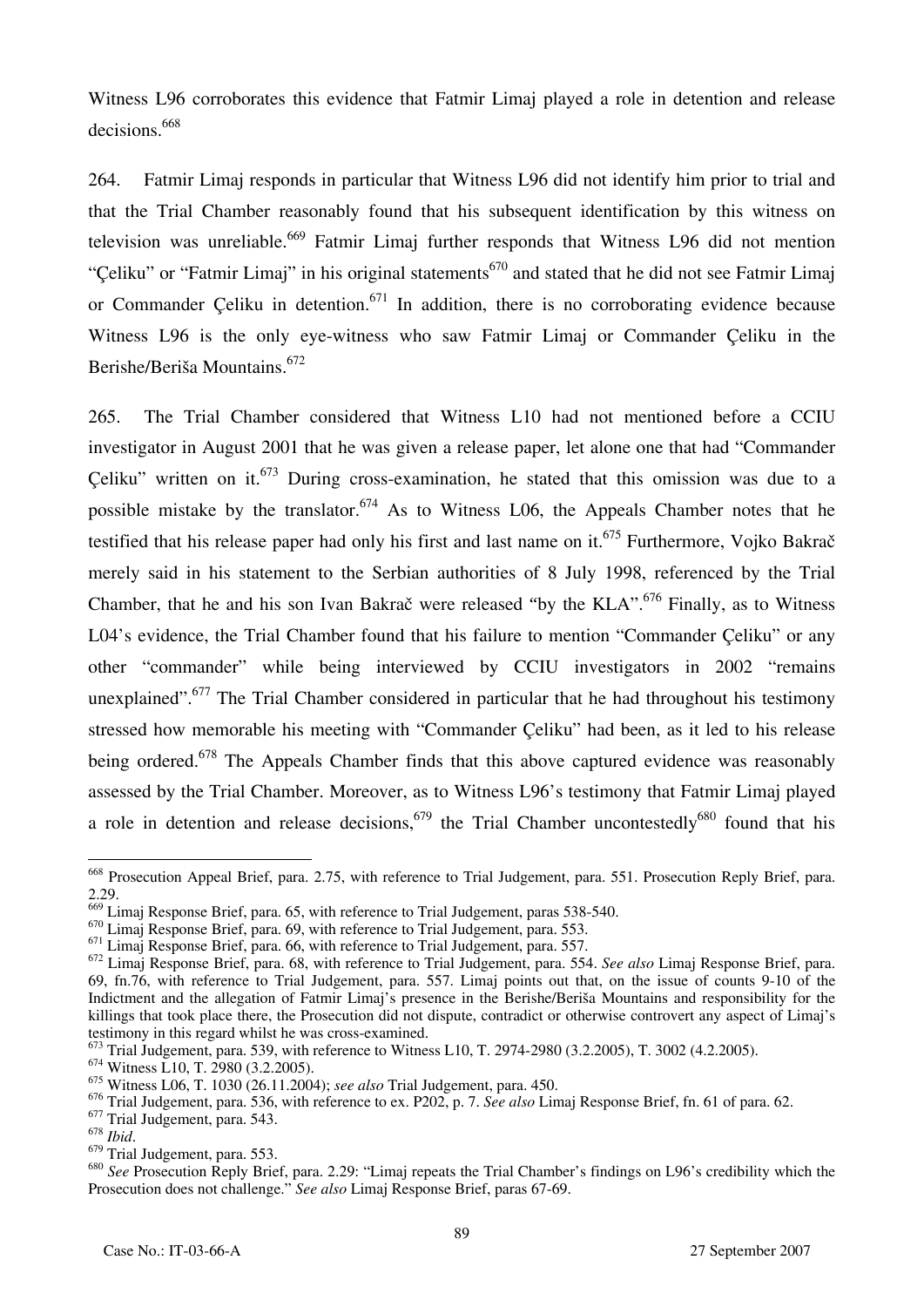credibility was doubtful as to material issues, and that it had to be corroborated in relation to those issues.<sup>681</sup> Taking into consideration the above findings, Witness L96's testimony is not supported in this respect. Thus, the Prosecution does not demonstrate that the Trial Chamber unreasonably failed to find that the evidence relating to release papers either corroborated that Fatmir Limaj personally participated in the operation of the prison camp, or that he had a command position that included the prison camp in his area of responsibility.<sup>682</sup>

#### (f) Evidence given by Fatmir Limaj

266. The Prosecution argues that the Trial Chamber erroneously evaluated Fatmir Limaj's evidence,<sup>683</sup> accepting that his area of responsibility did not include the Llapushnik/Lapušnik prison camp.684

267. The Prosecution alleges in particular that the Trial Chamber conceded that the fighting positions of Çeliku 3 were "in the general vicinity" of the Llapushnik/Lapušnik prison camp.<sup>685</sup> The Trial Chamber also noted the mutually corroborating evidence of the locations of the fighting positions on an aerial photo marked by Ruzhdi Karpuzi, Witness L64 and Fatmir Limaj.<sup>686</sup> With respect to Fatmir Limaj's marked positions, the Trial Chamber found that "the prison camp is, however, not marked as being under the command of the Çeliku 3 unit". Thus, the Prosecution claims, the Trial Chamber erroneously considered the fact that Fatmir Limaj chose not to implicate himself by marking the location of the prison camp on the aerial photo as an action worthy of negating the substantial body of Prosecution evidence to the contrary.<sup>687</sup>

268. The Appeals Chamber finds that the Trial Chamber did not explicitly consider the possible motivation for Fatmir Limaj not to mark the location of the prison camp on the photo. This, however, was reasonable in light of the evidence given by Ruzhdi Karpuzi and Witness L64, who both did not place the fighting positions of the Çeliku 3 unit inside the camp or its immediate surroundings, but in the general vicinity of the camp. Thus, their evidence corroborates Fatmir Limaj's evidence on this issue, and the Trial Chamber did not err in its assessment of the latter.

 $4$  Prosecution Appeal Brief, para. 2.223.

<sup>&</sup>lt;sup>681</sup> Trial Judgement, para. 26.

<sup>682</sup> *See supra*, para. 219.

<sup>&</sup>lt;sup>683</sup> This evidence includes that of Defence witnesses Rexhep Selimi, Bislim Zyrapi and Elmi Sopi. On the evidence of these witnesses: S*ee* Limaj Response Brief, para. 106, with reference to Trial Judgement, paras 598-599. *See also* Prosecution Reply Brief, paras 2.43-2.63, with reference to Trial Judgement, paras 591-592, 599. *See also* AT 98 (6.6.2007). For Limaj's response, *see* AT 170 (6.6.2007).

 $\frac{685}{686}$  Prosecution Appeal Brief, para. 2.224, with reference to Trial Judgement, para. 692.

<sup>&</sup>lt;sup>687</sup> Prosecution Appeal Brief, paras 2.225-2.226, with reference to Trial Judgement, para. 692.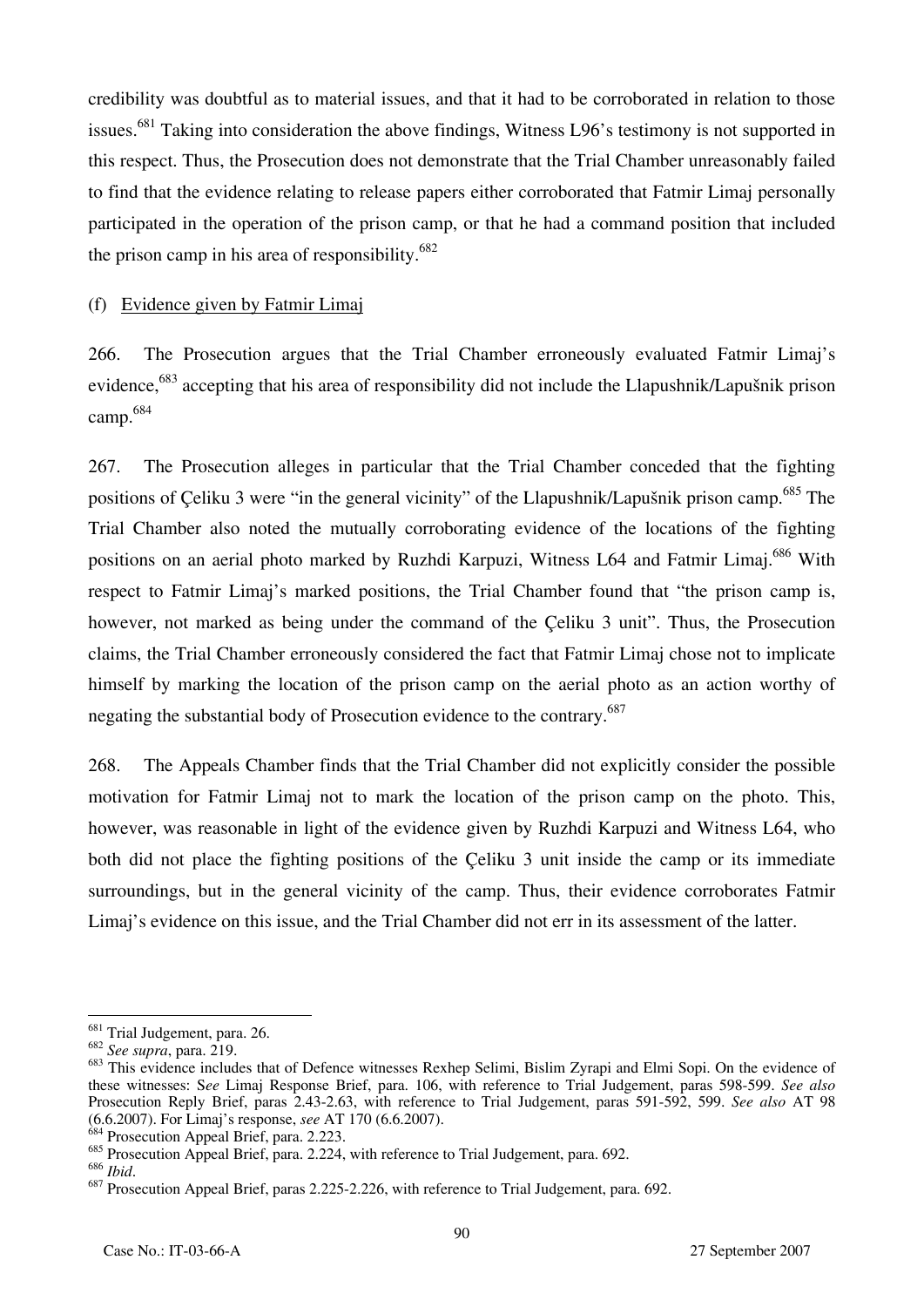# 3. Whether the Trial Chamber erred in law or in fact when assessing the evidence pertaining to Fatmir Limaj's alleged ability to enforce discipline over KLA soldiers in the camp

269. The Prosecution submits that the Trial Chamber also misapplied the standard of proof beyond reasonable doubt and erred by erroneously evaluating evidence that Fatmir Limaj disarmed soldiers and consequently erred by unreasonably concluding that this did not demonstrate an exercise of his command authority.<sup>688</sup>

270. The Prosecution further submits that the Trial Chamber erred in not finding that disarming a soldier is a core disciplinary function of a commander as made clear by Defence Witness Sylejman Selimi.<sup>689</sup> It argues that the Trial Chamber appears not to have considered this when assessing the evidence of Witness L64 and Fadil Kastrati, both of whom testified about Fatmir Limaj disarming them as a disciplinary measure.<sup>690</sup> Fatmir Limaj had the authority to impose disciplinary measures and exercised that authority, and it was irrelevant to know *why* the disciplinary action took place.<sup>691</sup> Furthermore, the Prosecution argues that Fatmir Limaj's unreliable evidence should not have been used to negate Fadil Kastrati's credible evidence that Fatmir Limaj disarmed him and said that this is "because there are regulations and discipline in the ranks of the  $KLA$ ".<sup>692</sup>

271. The Prosecution also claims that the Trial Chamber erroneously held that Witness L64's evidence showed that Fatmir Limaj's ability to discipline was "limited and not consistent with that expected of a commander".<sup>693</sup> With respect to disarming Kastrati, the Trial Chamber held that it was unable to determine whether Fatmir Limaj's action "reflected true powers of discipline rather than mere personal influence […], or depended on the purported invocation of orders from above".694 The Prosecution argues that Fatmir Limaj himself conceded that he disarmed Kastrati, although he downplayed the basis for doing so.<sup>695</sup> The Prosecution argues that all this evidence

 $\overline{a}$ 688 Prosecution Appeal Brief, paras 2.131 and 2.206, with reference to Trial Judgement, paras 569, 589-590. *See also* AT 97 (6.6.2007).

<sup>&</sup>lt;sup>689</sup> Prosecution Appeal Brief, para. 2.207, with reference to Sylejman Selimi, T. 2084-2085 (17.1.2005). This witness was in fact a Prosecution Witness: as recalled by the Trial Chamber, "[i]n the course of the presentation of its case, the Prosecution requested that four Prosecution witnesses, all former KLA members, be declared hostile. […] The Chamber denied the request with respect to Sylejman Selimi […]" (Trial Judgement, para. 768, with reference to Oral Decision of the Trial Chamber, 18 January 2005. *See also* AT 97 (6.6.2007).

<sup>&</sup>lt;sup>690</sup> Prosecution Appeal Brief, para. 2.196.

<sup>&</sup>lt;sup>691</sup> Prosecution Appeal Brief, para. 2.133.

<sup>&</sup>lt;sup>692</sup> Prosecution Appeal Brief, para. 2.130, with reference to Trial Judgement, para. 588. Prosecution Appeal Brief, para. 2.135.

 $\beta$ <sup>3</sup> Prosecution Appeal Brief, para. 2.208, with reference to Trial Judgement, para. 569.

<sup>&</sup>lt;sup>694</sup> Prosecution Appeal Brief, paras 2.208 and 2.212, with reference to Trial Judgement, para. 590.

<sup>&</sup>lt;sup>695</sup> Prosecution Appeal Brief, para. 2.196.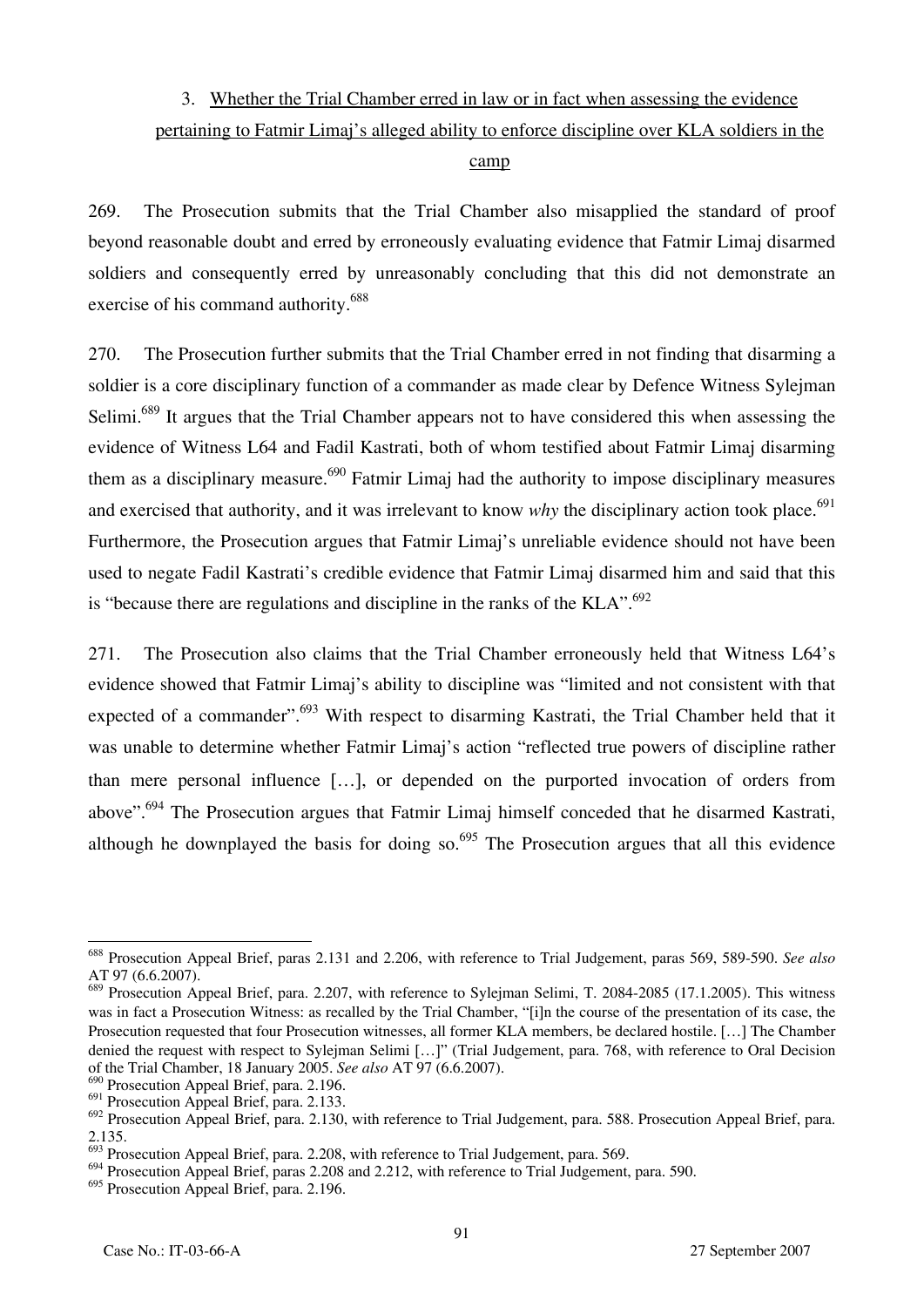suggests that Fatmir Limaj had the material ability to disarm KLA soldiers and that he did so on more than one occasion.<sup>696</sup>

272. The Appeals Chamber is satisfied that the Trial Chamber reasonably found that Witness L64's evidence was unreliable due to discrepancies between his examination-in-chief and his crossexamination.<sup>697</sup> Since this was the main reason for the rejection of Witness L64's evidence, it is irrelevant to examine whether the Trial Chamber also reasonably inferred on his evidence that Fatmir Limaj's material ability to discipline subordinates was in fact limited and not consistent with that expected of a commander.

273. With respect to Fadil Kastrati, the Trial Chamber examined his evidence in order to determine whether Fatmir Limaj was exercising "true powers of discipline" or mere personal influence over him.<sup>698</sup> The Appeals Chamber recalls that for the purposes of Article 7(3) of the Statute, effective control over subordinates requires possession of material abilities to prevent subordinate offences or to punish subordinate offenders; substantial influence which falls short of such effective control is not sufficient.<sup>699</sup> The Appeals Chamber is satisfied that the Prosecution has not shown that no reasonable trier of fact could have inferred from the evidence of Fadil Kastrati that his disarming merely reflected Fatmir Limaj's personal influence, and not true powers of discipline in the sense of effective control, as required for criminal responsibility pursuant to Article 7(3) of the Statute.<sup>700</sup>

274. For the foregoing reasons, the Appeals Chamber finds that the Trial Chamber did not misapply the standard of proof beyond reasonable doubt and was not unreasonable in finding, after "very careful analysis", that in the Indictment period, Fatmir Limaj did not hold a position of command in the KLA which included command of KLA soldiers in the Llapushnik/Lapušnik prison camp.701

#### 4. Conclusion

275. The Appeals Chamber is satisfied that the Trial Chamber did not err in applying the standard of proof beyond reasonable doubt to the totality of the evidence as a whole. In light of the totality of the evidence and the relevant findings of the Trial Chamber, the Appeals Chamber finds that the

 $\overline{a}$ 

<sup>700</sup> The Prosecution does not allege nor show that Fadil Kastrati was a KLA soldier from the Llapushnik/Lapušnik prison camp; the Trial Chamber found that he was in Blinaje/Lipovica when he was disarmed by Fatmir Limaj. <sup>701</sup> Trial Judgement, para. 601.

<sup>696</sup> Prosecution Appeal Brief, para. 2.208, with reference to *Bla{kić* Appeal Judgement, para. 69.

<sup>&</sup>lt;sup>697</sup> Trial Judgement, para. 569. This should also be considered in light of the finding that the credibility of Witness L64 was also viewed "extremely" negatively by the Trial Chamber (*see* Trial Judgement, para. 28).

 $^{698}$  Trial Judgement, para. 590.<br> $^{699}$  See Čelebići Appeal Judgement, para. 266; see also ibid., para. 192.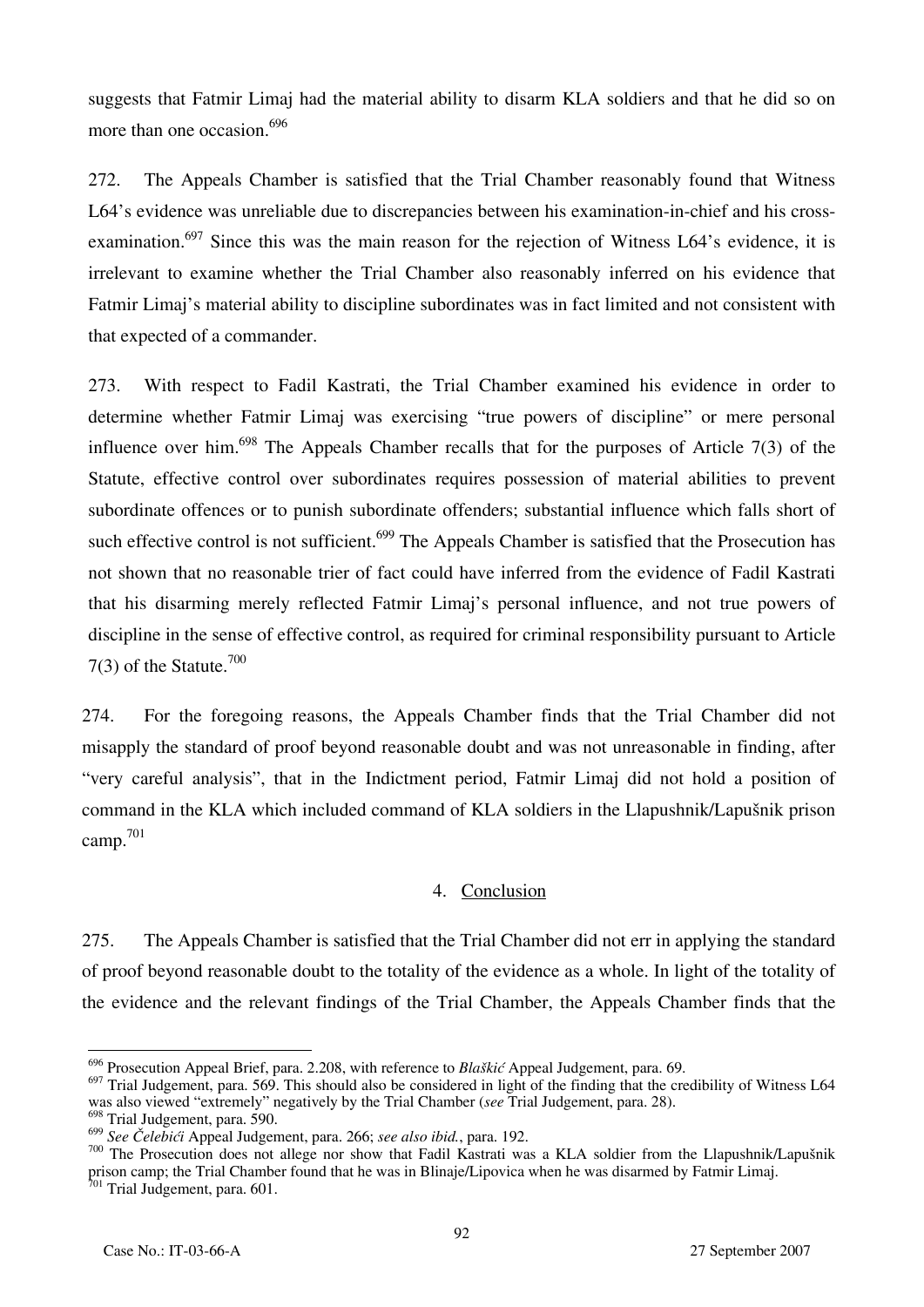Trial Chamber reasonably found that Fatmir Limaj does not incur criminal responsibility for any of the offences charged in the Indictment, be it under Article 7(1) or 7(3) of the Statute. Consequently, the remainder of the Prosecution's first ground of appeal and the second ground of appeal are dismissed.

#### **C. Third ground of appeal: joint criminal enterprise**

276. The Prosecution's submissions under the third ground of appeal have already been addressed above together with the Prosecution's first ground of appeal in relation to Haradin Bala.<sup>702</sup> The Appeals Chamber recalls its findings that the Trial Chamber reasonably found that Fatmir Limaj did not personally participate in the Llapushnik/Lapušnik prison camp and that he did not hold a position of command over this camp or guards working therein. Thus, the Appeals Chamber finds that the Prosecution's allegations under the third ground of appeal in relation to Fatmir Limaj have already been disposed of.

<sup>702</sup> *See supra* paras 90 *et seq.*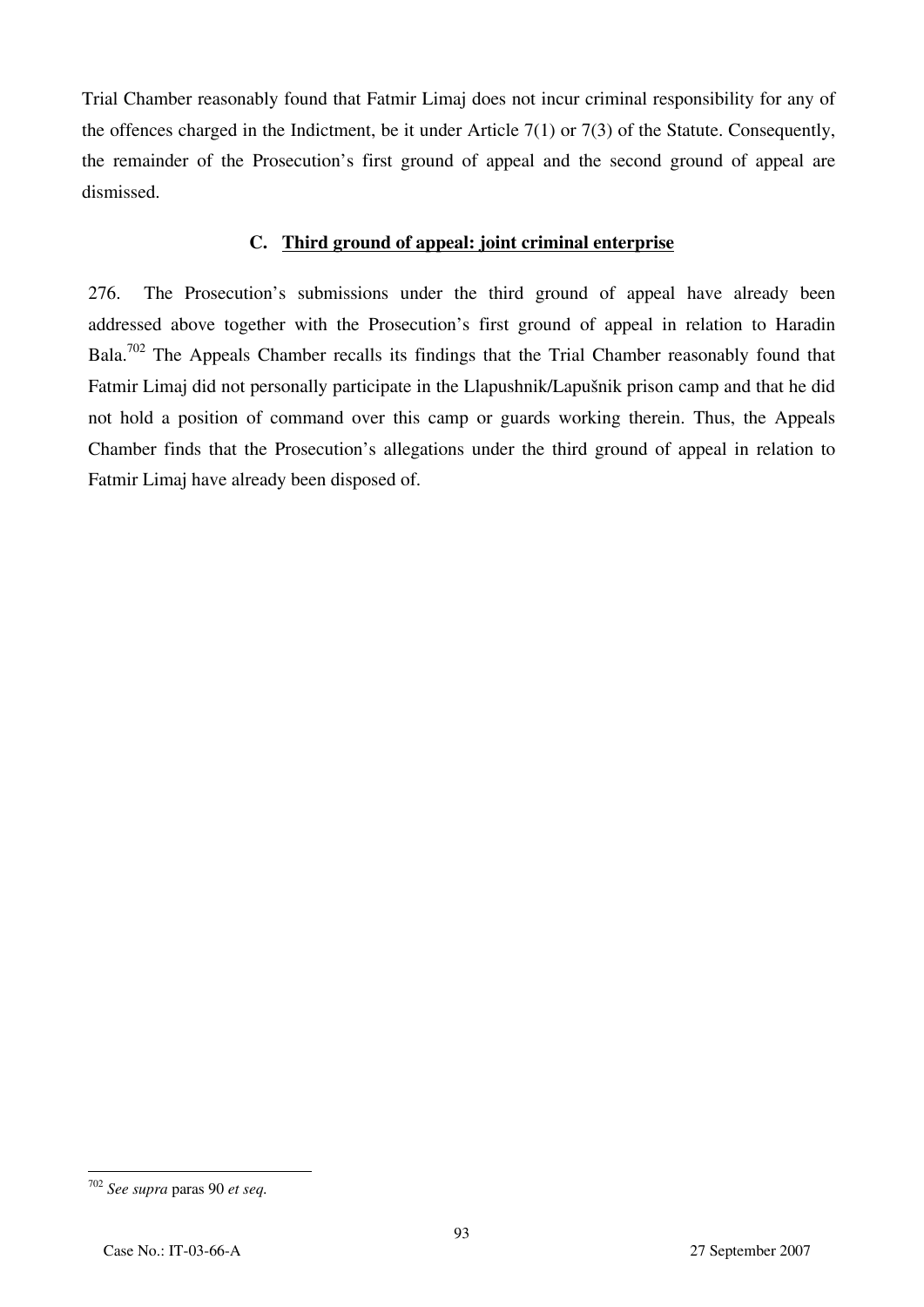### **VI. THE PROSECUTION'S APPEAL REGARDING ISAK MUSLIU**

277. The Prosecution submits that the Trial Chamber's acquittal of Isak Musliu resulted from its misapplication of the standard of proof. First, the Trial Chamber took an erroneously piecemeal approach to the evaluation of evidence and applied the standard of proof to individual facts that did not have to be proven "beyond reasonable doubt". Second, it applied a standard of review that was not "beyond reasonable doubt" but rather one that entertained *any* doubt, including errors not based upon evidence, logic and common sense. The Prosecution argues that these errors led the Trial Chamber to make a substantial number of factual findings that, in view of the totality of the evidence, were wholly unreasonable.<sup>703</sup> These findings of the Trial Chamber are the same, *mutatis mutandis*, as those mentioned by the Prosecution in its appeal against Fatmir Limaj.<sup>704</sup>

278. Isak Musliu responds by making essentially the same arguments as Fatmir Limaj in his response to the Prosecution's appeal against his acquittal.<sup>705</sup> Isak Musliu further argues that the Prosecution's appeal against his acquittal is "perverse", that it undermines the integrity of the trial process and the International Tribunal, and that it is an abuse of prosecutorial power.<sup>706</sup>

# **A. First ground of appeal: Isak Musliu's alleged personal participation in the Llapushnik/Lapušnik prison camp**

279. The Prosecution submits that the Trial Chamber misapplied the "beyond reasonable doubt" standard of proof and erred in law when it found that Isak Musliu did not personally participate in the operation of the Llapushnik/Lapušnik prison camp.<sup>707</sup>

# 1. Whether the Trial Chamber erred in law and/or in fact by artificially dissecting the evidence

280. The Prosecution submits that the Trial Chamber's piecemeal approach to the evaluation of the evidence departed from proper legal analysis which establishes that items of circumstantial evidence may be insufficient in isolation to establish a fact but when taken together may be

 $\overline{a}$ 703 Prosecution Appeal Brief, para.1.4. *See also* AT 87-89 (6.6.2007). 704 *See supra* para. 147.

<sup>705</sup> *See supra* para. 148. *See also* Musliu Response Brief, para. 42; *ibid.*, para. 13, with reference to *Tadić* Appeal Judgement, para. 64; *ibid.*, para. 16, with reference to *Čelebići* Appeal Judgement, para. 434. *See also* AT 190-191  $(6.6.2007)$ .

<sup>706</sup> Musliu Response Brief, para. 5. *See also* AT 176-178 (6.6.2007). The Appeals Chamber notes that the ICTR Appeals Chamber stated in *Ndindabahizi* that such use of the term "perverse" is appropriate in some legal systems (*Ndindabahizi* Appeal Judgement, para. 107, fn. 231). However, in other jurisdictions this term may have very different connotations. In German law, for instance, a reference to "perverted justice" could be equated with the last phase of the jurisprudence of the *Reichsgericht* during the Nazi-regime. Therefore, in order to avoid any ambiguity, such language should not be employed.

<sup>&</sup>lt;sup>707</sup> Prosecution Appeal Brief, paras 1.6(c), 3.1, with reference to Trial Judgement, paras 672-688, 743.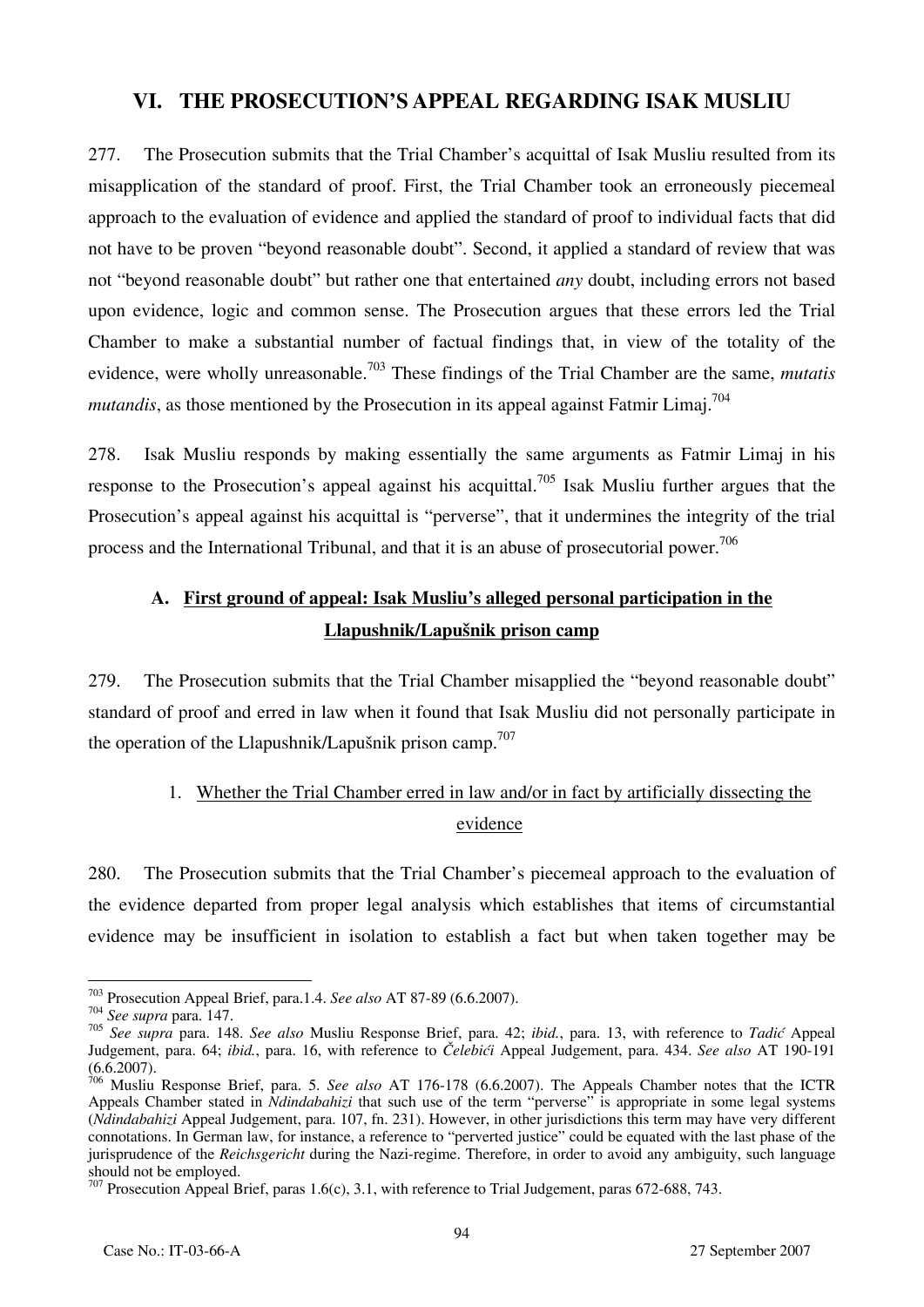decisive.<sup>708</sup> The Prosecution argues in particular that the Trial Chamber restricted its evaluation of Isak Musliu's participation in the prison camp to a limited portion of the evidence, namely direct visual identification. Thus, it failed to properly consider evidence that Isak Musliu was the person known as Qerqiz(i)<sup>709</sup> and that witnesses testified about seeing a person they knew as Qerqiz(i) in the prison camp, often beating people. It also failed to correctly consider Isak Musliu's almost continuous presence in the village of Llapushnik/Lapušnik at the time, his frequent close proximity and at times visits to the camp and his command of the only armed force operating in the area.<sup>710</sup>

281. In particular, the Prosecution argues that the Trial Chamber's piecemeal approach to evaluating the evidence led it to erroneously conclude that "the only witness who purports to have identified Isak Musliu inside the Llapushnik/Lapušnik prison camp is L96".<sup>711</sup> The Prosecution submits that the Trial Chamber was in error when it failed to find that the collective and cumulative effect of the evidence of Witnesses L04, L10 and L12 established Isak Musliu's presence in the camp.712

282. Isak Musliu responds that the Trial Chamber correctly set out its approach to the evidence:

[It] has determined in respect of each of the counts charged against each of the Accused, whether it is satisfied beyond reasonable doubt, *on the basis of the whole of the evidence*, that every element of that crime and the forms of liability charged in the Indictment have been established.<sup>713</sup>

283. He argues that the Trial Chamber attached particular importance to evidence of visual identification and considered it together with all of the evidence presented at trial.<sup>714</sup> He claims that the Prosecution's allegation that the Trial Chamber erred in applying a piecemeal approach is without merit and contradicted by numerous statements made by the Trial Chamber.<sup>715</sup>

284. In sum, Isak Musliu submits that the Trial Chamber did not err in applying the standard of proof and that the decision to acquit him was one clearly available to a reasonable Trial Chamber.<sup>716</sup>

285. The Appeals Chamber notes that in addition to visual identification evidence, the Trial Chamber took into account witness testimonies that Isak Musliu was, at the time relevant to the

 $\overline{a}$ 708 Prosecution Appeal Brief, para. 3.3, with reference to *Brđanin* Trial Judgement, para. 35. The Prosecution made further submissions which are essentially the same, *mutatis mutandis*, as made in relation to Limaj. *See also* Prosecution Appeal Brief, paras 1.4, 3.2, 2.2, 2.19, 2.21-2.23, 3.2, with reference to Trial Judgement, para. 10. *See also* AT 121-122  $(6.6.2007)$ .<br><sup>709</sup> The names "Qerqiz" and "Qerqizi" or "Qerqiz(i)" are used interchangeably throughout this judgement.

<sup>&</sup>lt;sup>710</sup> Prosecution Appeal Brief, para. 3.4. *See also* AT 115-116 (6.6.2007).<br><sup>711</sup> Prosecution Appeal Brief, para. 3.8, with reference to Trial Judgement, para. 687.<br><sup>712</sup> Prosecution Appeal Brief, paras 3.9, 3.6 (Witness

<sup>715</sup> Musliu Response Brief, paras 43-44.

<sup>716</sup> Musliu Response Brief, para. 45. *See also* AT 178-182 (6.6.2007).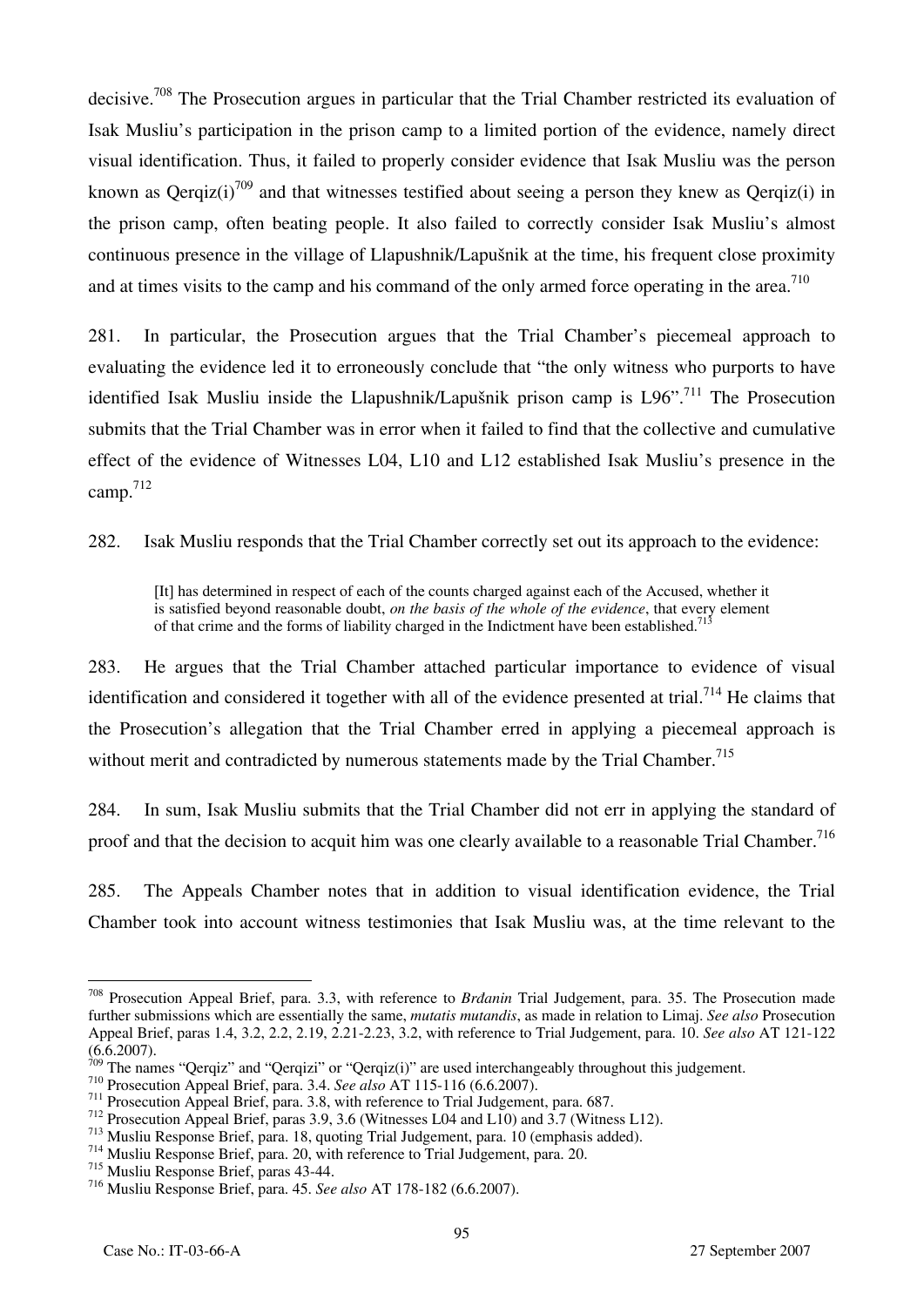Indictment, known as "Qerqiz",  $^{717}$  that certain prisoners heard the name "Qerqiz" while being beaten and that a person called "Qerqiz" was almost continuously present in the prison camp between around 28 June and approximately 23 July 1998.<sup>718</sup> Thus, the Trial Chamber did not apply the standard of proof beyond a reasonable doubt to a limited portion of the evidence only, namely direct visual identification of Isak Musliu in the camp. To the contrary, the Trial Chamber considered all the evidence of identification adduced as a whole to make its finding that it had not been proven beyond reasonable doubt that Isak Musliu personally participated in the Llapushnik/Lapušnik prison camp.

#### 2. Whether the Trial Chamber applied a standard amounting to "proof beyond *any* doubt"

286. The Prosecution submits that in many instances when examining whether Isak Musliu was identified as participating in the prison camp, the standard of proof applied by the Trial Chamber was not "beyond reasonable doubt" but rather one that entertained *any* doubt, including doubt not based upon evidence, logic or common sense.<sup>719</sup>

287. In addition or alternatively, the Prosecution submits that the Trial Chamber erred in fact by, first, failing to properly consider clearly relevant evidence; second, by failing to properly consider the corroborative effect of all evidence that Isak Musliu personally participated in the camp; and third, by erroneously evaluating evidence.<sup>720</sup> The Prosecution's arguments in relation to the alleged errors of law<sup>721</sup> are part and parcel of its arguments on the alleged factual errors.<sup>722</sup> Thus, they will be discussed together below.

#### (a) Alleged failure to properly consider that Isak Musliu was known as "Qerqiz(i)"

288. The Prosecution submits that the Trial Chamber adopted contradictory positions on whether Isak Musliu was the person known as Qerqiz: While it referred repeatedly to "Isak Musliu, aka Qerqiz", *inter alia* in a section entitled "Findings",<sup>723</sup> the Trial Chamber criticised Witness L04's testimony as "provid [ing] no reliable basis for a finding that Oergiz was Isak Musliu [...]",<sup>724</sup> in spite of the identification of Isak Musliu by one of Witness L04's co-detainees, who, pursuant to Witness L04's testimony, knew that Qerqiz's true name was Isak Musliu as they both came from

<sup>717</sup> Trial Judgement, para. 675.

<sup>&</sup>lt;sup>718</sup> Trial Judgement, para. 673. *See also ibid.*, paras 20, 683 and 688.<br><sup>719</sup> Prosecution Appeal Brief, paras 2.2, 2.4, 3.2 and 3.10.

 $^{720}$  Prosecution Appeal Brief, para. 3.15, with reference to Trial Judgement, paras 672-688. AT 89 (6.6.2007)<br> $^{721}$  See for the alleged error of law: Prosecution Appeal Brief, paras 3.11 -3.13. For the alleged errors 3.15 -3.16.<br> $\frac{3.15}{22}$  See Prosecution Appeal Brief, para. 3.14. See also paras 3.11 (3.59), 3.12 (3.54), and 3.13, 3.17-3.19.

<sup>723</sup> Prosecution Appeal Brief, para. 3.12, with reference to Trial Judgement, para. 712. Prosecution Reply Brief, paras 3.12-3.13.

<sup>&</sup>lt;sup>724</sup> Prosecution Appeal Brief, paras 3.12, 3.17 (with reference to Trial Judgement, para. 675), 3.57.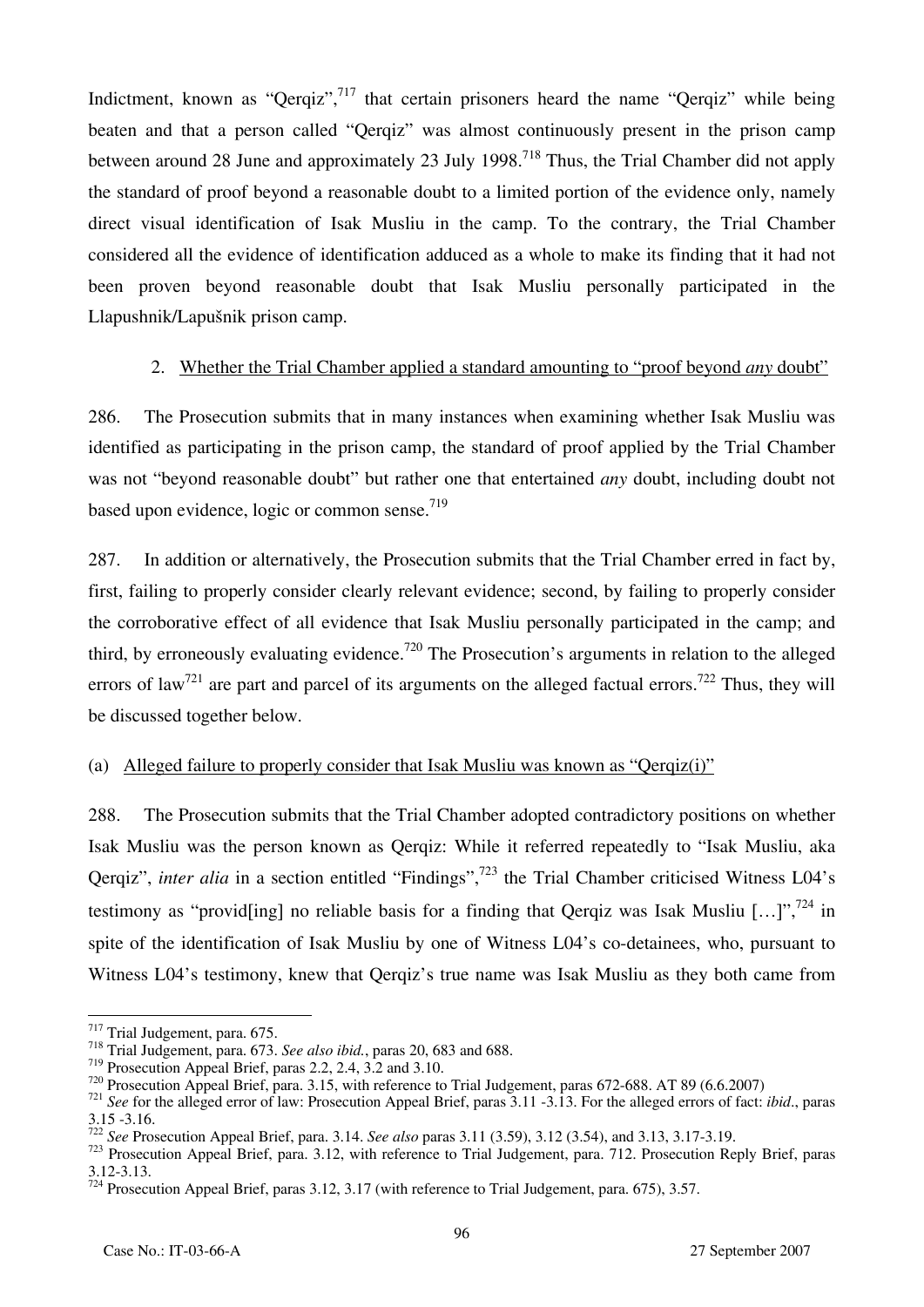Recak/Racak.725 The Prosecution further submits that abundant evidence established Isak Musliu's pseudonym beyond all reasonable doubt.<sup>726</sup>

289. Isak Musliu responds that even if his nickname was Qerqiz, the issue in relation to Witness L04 was whether the man he could not identify was in fact Isak Musliu. Further, the Trial Chamber noted in the Trial Judgement the confusing effect of the use of pseudonyms.<sup>727</sup> As to Witnesses L10 and L12, Isak Musliu refers to the relevant findings of the Trial Chamber.<sup>728</sup>

290. Isak Musliu further responds that the fact that there was evidence to establish that he was known as Qerqiz does not mean that such evidence was available to the witnesses to assist them in establishing that the masked man they claim was Qerqiz was in fact  $\lim_{n \to \infty} 729$  In relation to the Prosecution's argument that "there was no evidence that the name 'Qerqiz' could possibly have referred to someone other than Isak Musliu", Isak Musliu submits that the Prosecution did not adduce evidence at trial that the name "Qerqiz" could reasonably refer only to him.730

291. At the outset, the Appeals Chamber notes that it is undisputed between the Prosecution and the Defence for Isak Musliu that Isak Musliu was also known as Qerqiz at the relevant time mentioned in the Indictment.<sup>731</sup> Further, Isak Musliu did not dispute that he was in Llapushnik/Lapušnik<sup>732</sup> from May to July 1998 although he claims that he spent certain periods of time in Rahovec/Orahovac.<sup>733</sup> In light of this, the Appeals Chamber will now examine whether the Trial Chamber erred when rejecting the evidence of Ruzhdi Karpuzi and Witnesses L04, L10, L12, L64 and L96 in which they identified a person who went by the pseudonym Qerqiz in the prison camp.

### (b) Allegedly erroneous evaluation of Karpuzi's evidence as to seeing Isak Musliu in the camp

292. The Prosecution argues that the Trial Chamber ignored the probative evidence of Karpuzi's visual identification of Isak Musliu a.k.a. Qerqiz in the prison camp when it held that "L96 [was] the only witness who testified to having seen Isak Musliu in the Llapushnik/Lapušnik prison camp

 $\overline{a}$  $725$  Prosecution Appeal Brief, paras 3.39 and 3.55, with reference to Trial Judgement, para. 675.

 $726$  Prosecution Appeal Brief, paras 3.17-3.19, 3.40, 3.55; with references to Elmi Sopi, T. 6754 (31.5.2005); Dragan Jašović, T. 5207 (5.4.2005); Witness L64, T. 4358-4359 (15.3.2005); Ruzhdi Karpuzi, T. 3075 (7.2.2005); ex P23, "Black Diray "Moldan GIPS 1984" with handwritten notes in Albanian seized in the residence of Musliu, Isak", pp. 2, 5; Defence Final Trial Brief, para. 1062 (ex. DM10, "92bis statement of Agim Kameri"); T. 5586 (11.4.2005). *See also*  Prosecution Reply Brief, paras 3.14-3.15.

<sup>727</sup> Musliu Response Brief, para. 53, with reference to Trial Judgement, para. 24. Prosecution Reply Brief, para. 3.3. *See* 

<sup>&</sup>lt;sup>728</sup> Musliu Response Brief, paras 24-25. *See also* AT 184 (6.6.2007).<br><sup>729</sup> Musliu Response Brief, para. 54. *See also* AT 184-187 and 191-192 (6.6.2007).

<sup>&</sup>lt;sup>730</sup> Musliu Response Brief, para. 55.<br><sup>731</sup> AT 116-117 (6.6.2007, Prosecution) and 185 (6.6.2007, Musliu Defence).<br><sup>732</sup> See Musliu Pre-Trial Brief, para. 24.<br><sup>733</sup> See Musliu Response Brief, para. 74.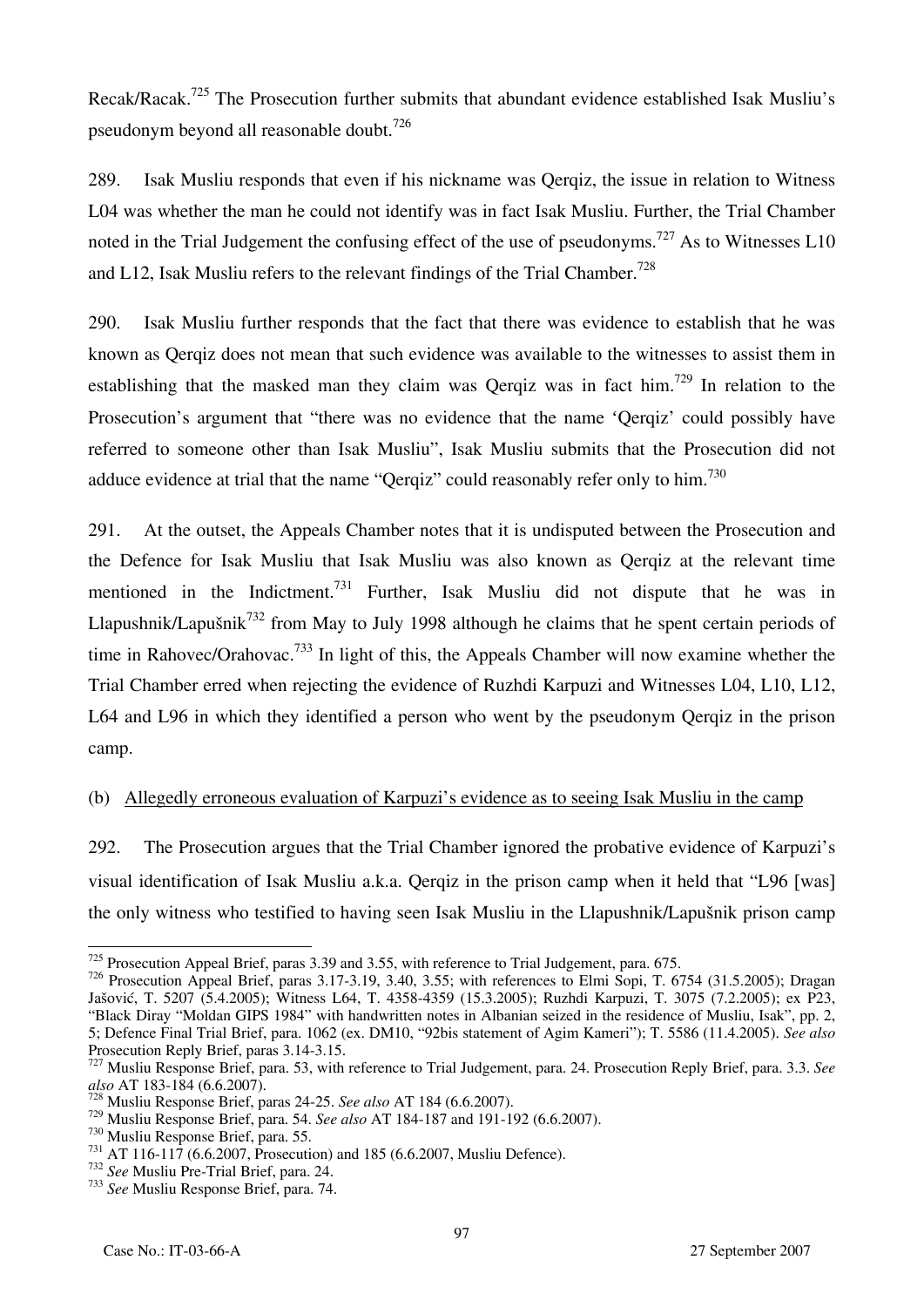without a mask."<sup>734</sup> The Prosecution argues that the Trial Chamber erroneously held "that *from Gzim Gashi's compound*, Ruzhdi Karpuzi could *hear* Isak Musliu, aka Qerqiz, singing in the *oda*  located across the narrow roadway in the Llapushnik/Lapušnik prison camp compound."<sup>735</sup> It is the submission of the Prosecution that Karpuzi testified that he personally *saw* Isak Musliu singing in the upstairs section of Building A1 located in the prison camp on more than one occasion.<sup>736</sup>

293. Isak Musliu responds that Karpuzi's evidence that Isak Musliu once sang in the compound cannot support Witness L96's testimony that he saw Isak Musliu in the camp:  $737$  Unless the Prosecution seriously claims that Isak Musliu was singing as he beat Witness L96 – which was not the evidence of Witness L96 -, it is difficult to see how Karpuzi's testimony can support Witness L96's very serious allegations.<sup>738</sup> That Isak Musliu may have sung a song in the camp does not support the finding that he personally participated in the camp's operation.<sup>739</sup>

294. The Appeals Chamber considers that an examination of Ruzhdi Karpuzi's testimony shows that he stated that he in fact *saw* Isak Musliu singing in Building A1740 *within* the Llapushnik/Lapušnik prison camp compound.<sup>741</sup> However, the Appeals Chamber finds, Judge Schomburg dissenting, that even if Isak Musliu had been singing in the prison camp on occasions, the Prosecution has not shown that this would have made it unreasonable for the Trial Chamber not to find that he was responsible for crimes committed in the camp. Furthermore, the Appeals Chamber notes that Ruzhdi Karpuzi testified that he did not know anything about a prison camp in Llapushnik/Lapušnik.<sup>742</sup> Thus, the Appeals Chamber, Judge Schomburg dissenting, is not satisfied that the Prosecution has demonstrated that the Trial Chamber's use of "hear" rather than "saw" materially impacted its findings with respect to Isak Musliu's presence in the prison camp.

 $\overline{a}$  $734$  Prosecution Appeal Brief, para. 3.46, with reference to Trial Judgement, paras 672, 679.

<sup>&</sup>lt;sup>735</sup> Prosecution Appeal Brief, para. 3.46, with reference to Trial Judgement, para. 694 (emphasis added).

<sup>736</sup> Prosecution Appeal Brief, paras 3.47-3.53. *See also* AT 118-120, 123-124 and 192-194 (6.6.2007).<br><sup>737</sup> Musliu Response Brief, para. 60.<br><sup>738</sup> Musliu Response Brief, para. 64.<br>*739* Musliu Response Brief, paras 64, 68.

<sup>&</sup>lt;sup>740</sup> Marked number 2 on ex. P6, p.1.<br><sup>741</sup> Ruzhdi Karpuzi, T. 3095 (7.2.2005, emphases added). *See also* T. 3092-3096 (7.2.2005) and ex. P6 "Booklet of locations", pp. 1 (U003-2456) and 4 (U008-3669) [ex. P128 is ex. P6 with the annotations of Ruzhdi Karpuzi. The building marked number 2 was identified by Ruzhdi Karpuzi as "oda of ?" and corresponds to Building A1]. *See also*  Ruzhdi Karpuzi, T. 3247-3249 (9.2.2005).

 $742$  Ruzhdi Karpuzi, T. 3089 (7.2.2005): "Ole, when he showed me this photograph, he asked me whether I recognised this terrain; and I said, Yes. After he asked me questions about a prison in Lapusnik, he said that the prison was here; and I said to him that, I don't know anything about it but I can tell you that I've stayed in this area myself. This is Gezim's house, and everything is marked there, what it is."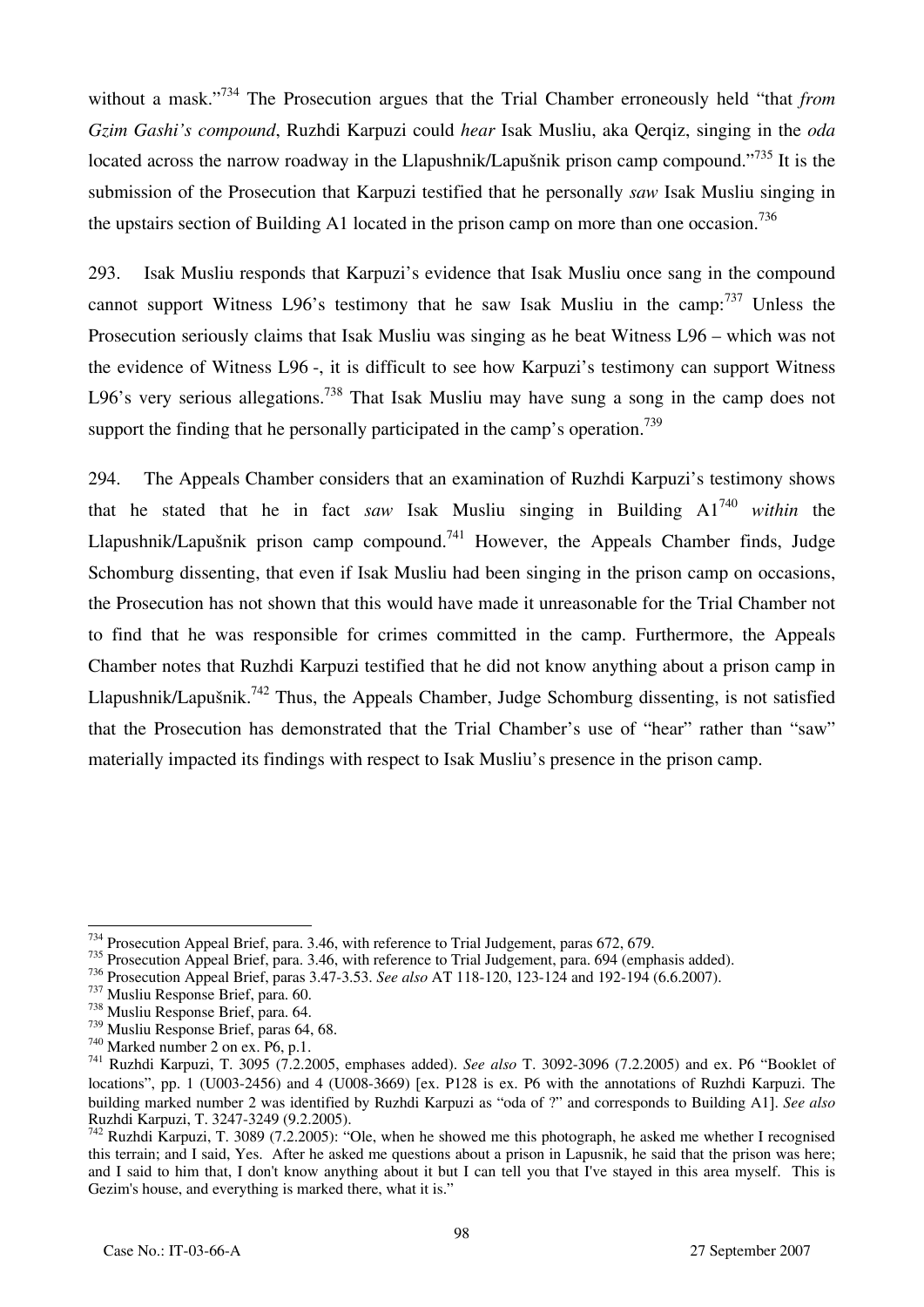# (c) Allegedly erroneous evaluation of Witnesses L04's, L10's and L12's evidence as to seeing Isak Musliu in the prison camp

295. The Prosecution submits that the Trial Chamber was unreasonable not to consider the connection between Isak Musliu and the name "Qerqiz(i)"<sup>743</sup> and to find that cumulatively the evidence given by Witnesses L04, L10 and L12 was insufficient to identify Isak Musliu/Qerqiz(i) in the camp.<sup>744</sup> The Prosecution submits in particular that the Trial Chamber erroneously failed to rely on Witness L10's testimony that Qerqiz put him in the storage room and mistreated him, that Emin Emini was taken out of the storage room by Qerqiz, and that Haradin Bala (a.k.a. Shala) addressed a person that always wore a mask as  $Qerqiz$ <sup>745</sup>. The Prosecution also argues that the Trial Chamber unreasonably dismissed Witness L12's testimony that the name Qerqiz was mentioned by individuals detained in the cowshed.<sup>746</sup>

296. Isak Musliu responds that while Witnesses L04, L10 and L12 referred in some way "to a Qerqiz", none of them identified Isak Musliu as being that person known as  $Qerqiz$ <sup>747</sup> He argues that the Trial Chamber decided not to rely on Witness L04 who testified to having never seen the face of Qerqiz because the man he identified as being known as Qerqiz and who he learnt to be Isak Musliu always wore a mask.<sup>748</sup> Also, Witness L04 testified that he learned that the man he knew as Qerqiz was known by that pseudonym and was in fact Isak Musliu from a fellow detainee at the prison camp who was not called to testify, so that the Trial Chamber had no confirmation of what Witness L04 stated.<sup>749</sup> Witness L04 himself could only give a very general description of the man he was told was called Oergiz,<sup>750</sup> and he did not mention Oergiz in two of the three interviews he gave to investigative authorities regarding his detention in the prison camp.<sup>751</sup>

297. The Prosecution replies that Isak Musliu blends two separate points when arguing that the evidence to establish that he was known as Qerqiz was not available to the witnesses at the time in the camp to assist them in establishing that the masked man they claim was Qerqiz was in fact him: First, whether a person called "Qerqiz" was in the prison camp, and second, whether that "Qerqiz" was Isak Musliu.<sup>752</sup> According to the Prosecution, Isak Musliu appears to argue that the Trial Chamber would have needed to find that each witness gave evidence on both points in order to

<sup>743</sup> Prosecution Appeal Brief, paras 3.19, 3.55.

 $744$  Prosecution Appeal Brief, para. 3.58.

<sup>&</sup>lt;sup>745</sup> Prosecution Appeal Brief, para. 3.56, with reference to Trial Judgement, para. 677.<br><sup>746</sup> Prosecution Appeal Brief, para. 3.57.

 $\frac{747}{748}$  Musliu Response Brief, para. 22.<br><sup>748</sup> Musliu Response Brief, para. 23 (with reference to Trial Judgement, para. 674) and para. 52.

<sup>749</sup> Musliu Response Brief, para. 23, with reference to Trial Judgement, paras 674-675.

<sup>750</sup> Musliu Response Brief, para. 23, with reference to Trial Judgement, para. 675.

<sup>751</sup> Musliu Response Brief, para. 23, with reference to Trial Judgement, para. 676.

<sup>752</sup> Prosecution Reply Brief, paras 3.7-3.8.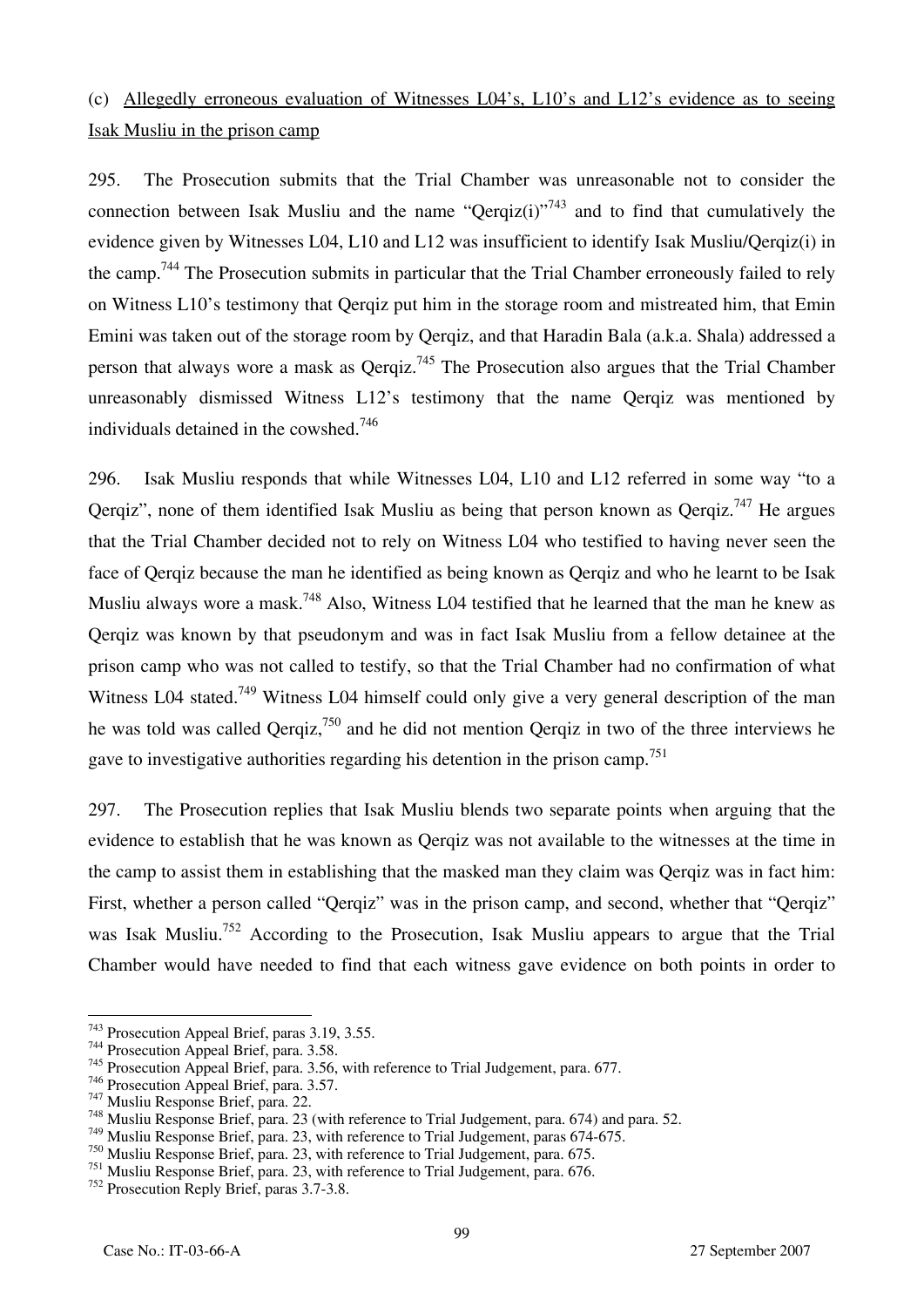prove that Isak Musliu was in the prison camp, which is not required under the International Tribunal's jurisprudence.<sup>753</sup>

298. The Appeals Chamber notes that with respect to Witness L10, the Trial Chamber held that while he stated that he identified Qerqiz in the prison camp as the "masked perpetrator" because "[Shala] addressed him as Qerqiz"<sup>754</sup> and "he later learned that Qerqiz was Isak Musliu"<sup>755</sup>, Witness L10 "acknowledged that he could not distinguish Qerqiz from the other soldiers at the camp because of the mask he wore."756 Thus, the Trial Chamber held that Witness L10 gave "no evidence on which the Chamber can reliably conclude that the man at [the] prison camp whom L10 says he then knew as Qerqiz is in fact Isak Musliu."757 This conclusion was a reasonable inference on the evidence. While Witness L10 was generally found to be credible,<sup>758</sup> the Appeals Chamber is not satisfied that the only reasonable inference to be drawn from his testimony is that the "masked perpetrator" who used to come to the storage room was Qerqiz. In any case, such a finding would not impact upon the criminal responsibility of Isak Musliu. Haradin Bala (a.k.a. Shala) who allegedly addressed the "masked perpetrator" as Qerqiz did not testify at trial. Apart from his reference to Shala, Witness L10 gave a rather vague physical description of the "masked perpetrator", testifying that the man he thought was Qerqiz was "stocky, not very tall, wearing a camouflage uniform (not black as described by L04) and carrying an automatic gun". In addition, the Trial Chamber stated that he did not "explain how and from whom he learned Qerqiz's real or full name",<sup>759</sup> apart from the fact that "more remotely L10 says Emin Emini also once told him 'this guy is from Racak'".<sup>760</sup> Moreover, in light of its findings on the confusing nature of pseudonyms<sup>761</sup> and at least in the absence of any specific evidence as to how common and uncommon the pseudonym "Qerqiz" was, the Trial Chamber was not obligated to conclude beyond a reasonable doubt that everyone referred to as "Qerqiz" was in fact Isak Musliu. Consequently, the Appeals Chamber finds, Judge Schomburg dissenting, that this evidence does not compel the only reasonable inference that Qerqiz/Isak Musliu was the "masked perpetrator" referred to by Witness L10.

<sup>753</sup> Prosecution Reply Brief, para. 3.8, with reference to *Kunarac* Decision on Motion of Acquittal, 3 July 2000, para. 4.

<sup>754</sup> Trial Judgement, para. 677, with reference to Witness L10, T. 2950-2951 (3.2.2005), T. 3048 (4.3.2005).

<sup>755</sup> Trial Judgement, para. 677, with reference to Witness L10, T. 2951 (3.2.2005).

 $756$  Trial Judgment, para. 677, with reference to Witness L10, T. 2950 (3.2.2005).

<sup>757</sup> Trial Judgement, para. 677.

<sup>758</sup> Trial Judgement, para. 35.

<sup>759</sup> Trial Judgement, para. 677.

<sup>760</sup> Trial Judgement, para. 677, with reference to Witness L10, T. 3048 (4.3.2005).

<sup>761</sup> Trial Judgement, para. 24.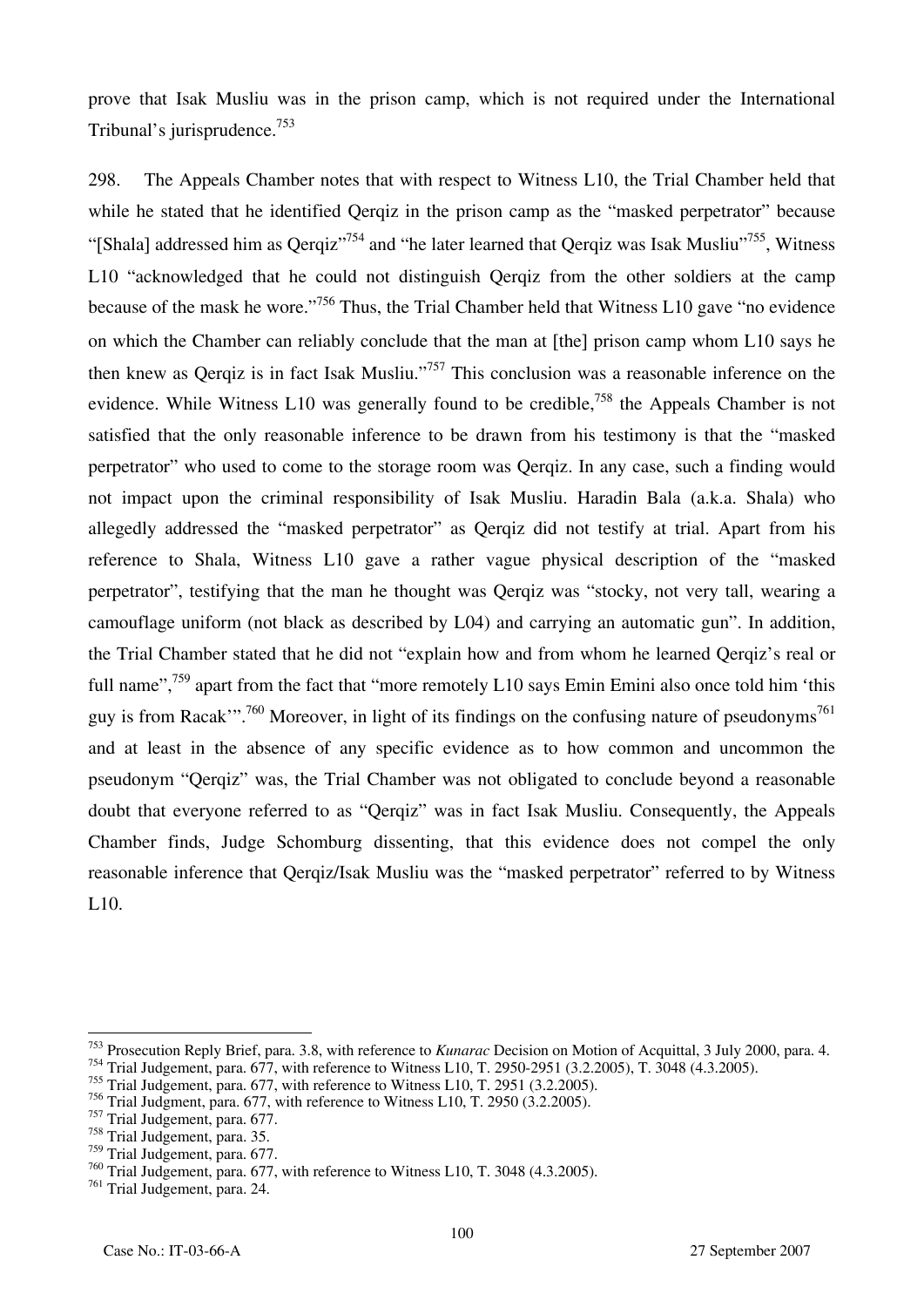299. With respect to Witness L04, the Trial Chamber found that his testimony provided "no reliable basis for a finding that Oergiz was Isak Musliu".<sup>762</sup> The Appeals Chamber notes that Witness L04 never testified to having seen Isak Musliu's face on any occasion.<sup>763</sup> Furthermore, the Trial Chamber considered as hearsay the testimony of Witness L04 regarding his conversation with another detainee by which this other detainee identified the man that took him out as using the pseudonym Qerqiz and being in fact Isak Musliu. The Appeals Chamber notes that this other detainee was not called to testify and that the Trial Chamber had no possibility of further examining the basis upon which this detainee allegedly identified Musliu in the camp.<sup>764</sup> Thus, the Trial Chamber reasonably held that Witness L04's testimony did not provide "a reliable basis for a finding that Qerqiz was Isak Musliu or that Isak Musliu served in the Llapushnik/Lapušnik prison camp."765

300. With respect to Witness L12's testimony, the Trial Chamber held that

[u]nlike witnesses L04 and L10 who testified to having seen Qerqiz at the prison camp, L12 only testified that he heard the pseudonym Qerqiz while detained there. It appears from his evidence that on one occasion, Qerqiz was mentioned by one of the individuals that beat him during his detention in the Llapushnik/Lapusnik prison camp.<sup>766</sup>

The Appeals Chamber notes that Witness L12 testified that he was attacked on one occasion in the prison camp by two women and two men, and that one of the women addressed a man as "Qerqizi" and "brother", while that person addressed her as "sister". The Appeals Chamber further notes that the testimony given by Witness L12 was partly inconsistent, in particular in relation to the identity of the persons who beat him.<sup>767</sup> The Appeals Chamber also notes that Witness L 12 refers at one point to "Rrahman Qerqizi" rather than simply to "Qerqizi"<sup>768</sup> – a source of additional confusion since the name "Rrahman" is not elsewhere associated with the name "Qerqizi" or with Isak Musliu. Also, as held by the Trial Chamber, Witness L12 did not testify that he personally saw the person who was addressed as Qerqiz. The Appeals Chamber finds that it is not the only reasonable inference from Witness L12's testimony that "Qerqiz" was present when Witness L12 was beaten on this occasion. Consequently, the Trial Chamber reasonably refrained from finding that Qerqiz participated in the beating of Witness L12.

 $\overline{a}$  $\frac{762}{10}$  Trial Judgement, para. 675.

<sup>763</sup> Trial Judgement, para. 674.

<sup>764</sup> Trial Judgement, paras 674 (with reference to Witness L04, T. 1173-74 [30.11.2005]), 675.

<sup>765</sup> Trial Judgement, para. 675.

<sup>766</sup> Trial Judgement, para. 678, with reference to Witness L12, T. 1808-1811 (13.12.2004).

<sup>&</sup>lt;sup>767</sup> Witness L12 first said that Shala beat him, then he stated that Shala did not beat him and that four people beat him, and then he said that only the two women and not the men beat him, T. 1808-1810 (13.12.2004).

<sup>768</sup> Witness L 12, T. 1808 (13.12.2004).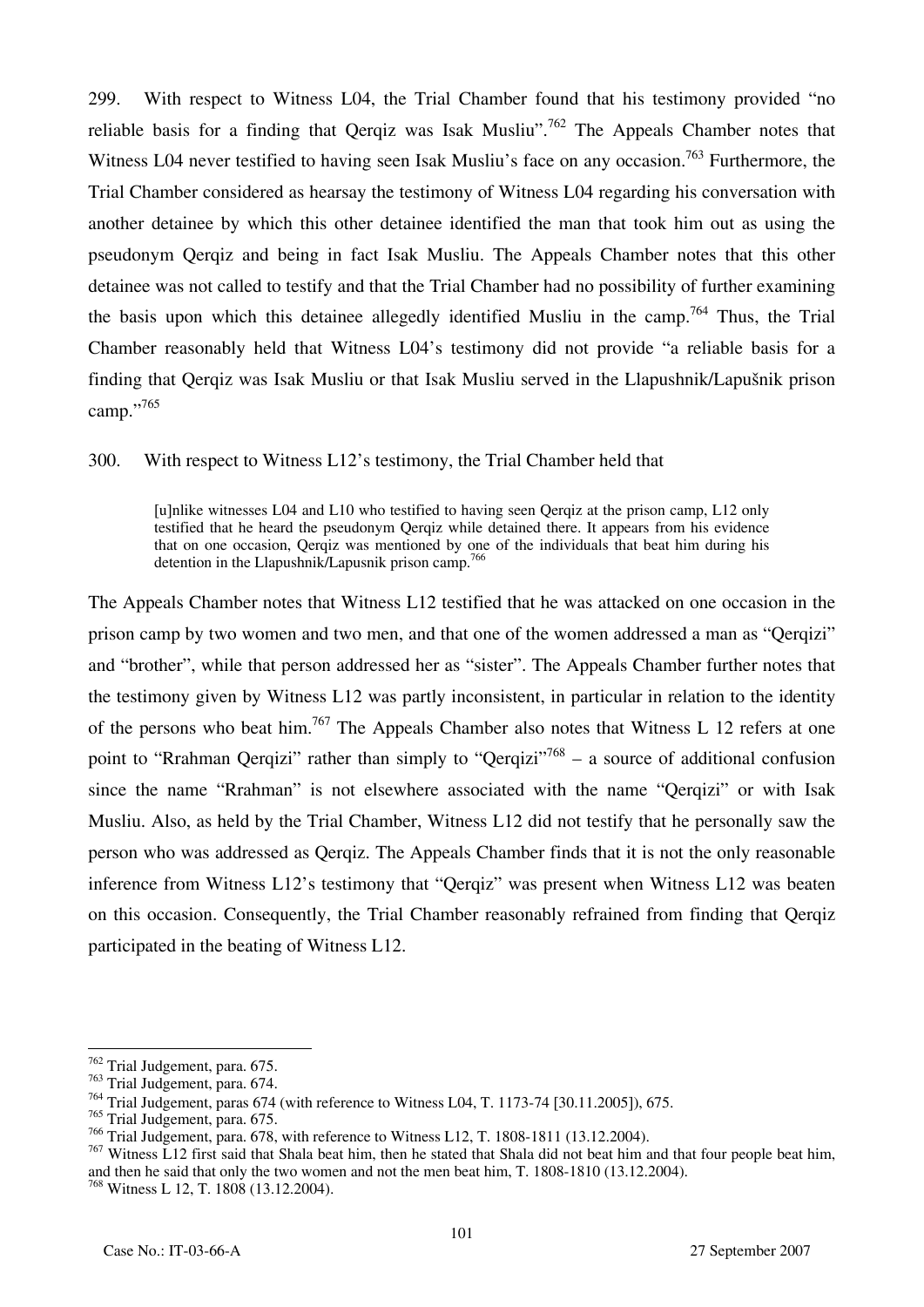301. In sum, having considered the above captured findings of the Trial Chamber in relation to the testimonies of Witnesses L04, L10 and L12, the Appeals Chamber, Judge Schomburg dissenting with respect to Witness L10, is not satisfied that the only reasonable inference that can be drawn from the evidence is that these Witnesses identified Isak Musliu in the prison camp.

### (d) Allegedly erroneous evaluation of Witness L64's testimony that Isak Musliu had access to and entered the prison camp

302. The Prosecution argues that the Trial Chamber illogically held that "although [Witness L64] recalls seeing him [Qerqiz] enter two or three times, he never saw him in the prison camp", as it is difficult to understand where exactly the Trial Chamber thought Isak Musliu could have been between entering and exiting the camp if not "in" the camp.<sup>769</sup> The Prosecution also argues that the Trial Chamber erred in failing to consider the case as a whole when it held that "there [was] no other evidence which confirms or denies this aspect of L64's evidence".770

303. The Appeals Chamber recalls, however, that the Trial Chamber was "not able to accept the credibility and reliability of the evidence of […] L64 unless that evidence is *independently* confirmed in some material particular."<sup>771</sup> The Appeals Chamber has already found above that the Trial Chamber reasonably rejected the evidence of Ruzhdi Karpuzi and Witnesses L10, L04 and L12 as to the presence of Isak Musliu inside the prison camp. In light of these findings, the Appeals Chamber is satisfied that Witness L64's evidence in relation to Isak Musliu's presence in the camp is unsupported in some material particular by other evidence which has to be accepted.

#### (e) Allegedly erroneous evaluation of Witness L96's identification of Isak Musliu in the camp

304. The Prosecution submits that the Trial Chamber erred when it described Witness L96's testimony that he saw Isak Musliu unmasked twice in the camp as "unsupported" and found that "there is no confirmation of L96's encounters with Isak Musliu and of his alleged beating in the prison camp by other prisoners detained in the storage room".<sup>772</sup>

305. The Prosecution argues that Witness L96 was not held in the storage room when he saw the person identified as Isak Musliu, but instead was upstairs in Building  $A1$ <sup>773</sup>. This evidence was supported by Karpuzi who saw Isak Musliu singing on more than one occasion in an upstairs room

 $^{769}$  Prosecution Appeal Brief, para. 3.59, with reference to Witness L64, T. 4464-4465 (16.3.2005) and Trial Judgement, paras 686-687.<br><sup>770</sup> Prosecution Appeal Brief, paras 3.60, 3.29-3.38. See also AT 202-204 (6.6.2007).

The Trestation Appen 2011, para. 687 (emphasis added). See also ibid., para. 28.<br>
The Trial Judgement, para. 687 (emphasis added). See also ibid., para. 28.<br>
The Trial Judgement, paras 681-682. See also AT 119 and 202-204 (6.6.2007).

<sup>773</sup> Prosecution Appeal Brief, para. 3.42, with reference to Witness L96, T. 2301-2302, 2306, 2316 (24.1.2005).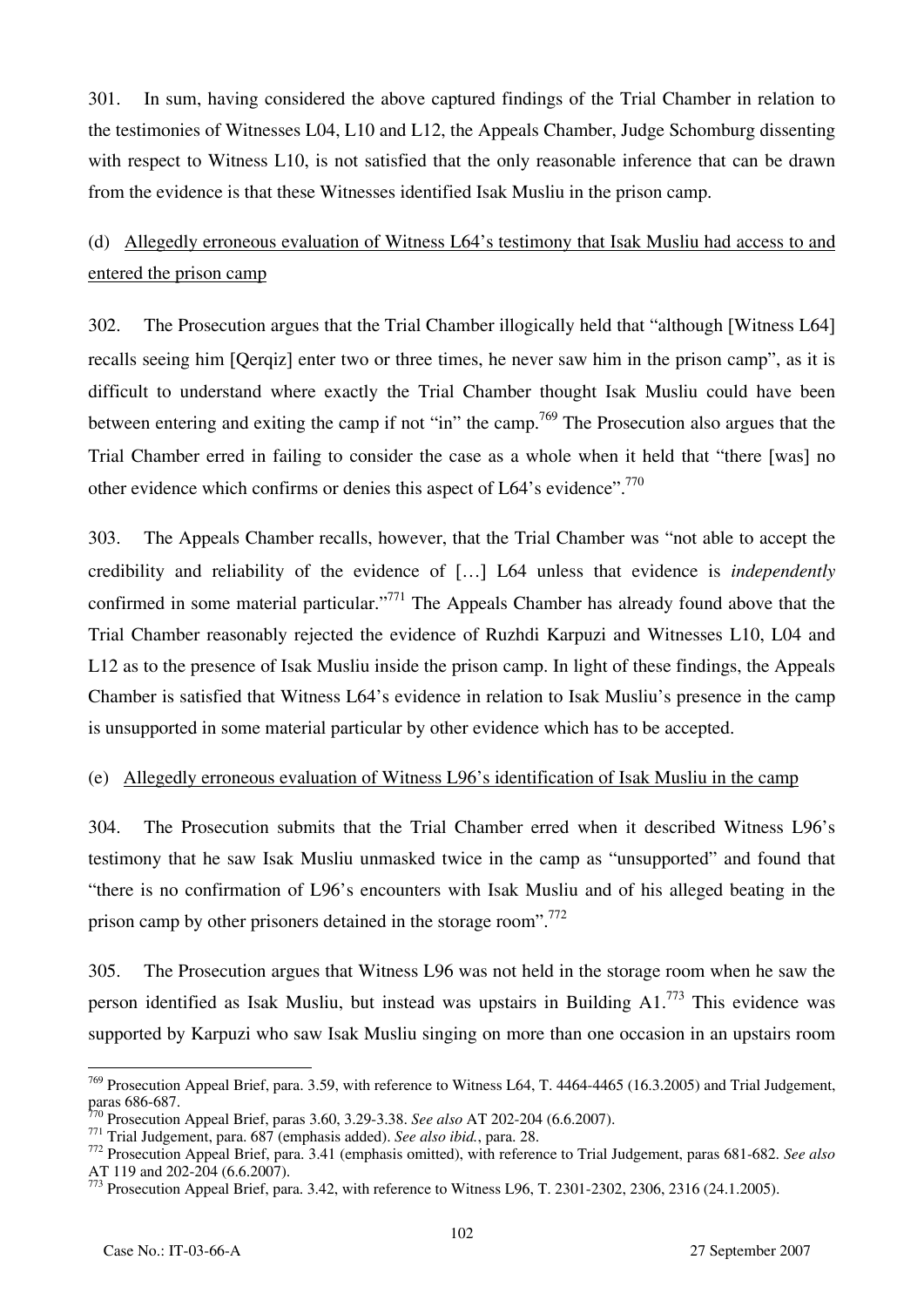in Building  $A1$ <sup>774</sup> as well as by other circumstantial evidence.<sup>775</sup> Hence, the Trial Chamber unreasonably required corroboration of Witness L96's evidence by another person detained in the *storage room*. As to possible corroboration by detainees held with Witness L96 when Isak Musliu entered Building A1, the Prosecution submits that Shaban Hoti was murdered,<sup>776</sup> Bajrush Rexhaj and Sahit Bequa joined the  $KLA<sub>1</sub><sup>777</sup>$  and Alush Luma and an unidentified person from Varigove/Varigovce did not testify.<sup>778</sup> Hence, the Prosecution argues that it is not surprising that witnesses detained in Building A1 could not confirm Witness L96's encounters with Isak Musliu.<sup>779</sup>

306. The Prosecution further suggests that the Trial Chamber unreasonably rejected Witness L96's testimonial evidence that he knew Isak Musliu from childhood days when they were living in neighbouring villages and that this was how he recognised him in the camp, by finding that there was no evidence of specific direct meetings, or a specific description of their "association".<sup>780</sup>

307. Musliu responds that the Trial Chamber reasonably considered that Witness L96's encounters with him were not confirmed, that he may have been in Rahovec/Orahovac at that time, and that Witness L96 had not mentioned Isak Musliu's presence in the camp when he was interviewed by the Serbian authorities and CCIU investigators in August  $1998$ <sup>781</sup>

308. With respect to the evidence given by Witness L96, the Trial Chamber held that it was

unable to be satisfied to the required degree that it can accept the evidence of […] L96 […] that Isak Musliu was in the prison camp in Llapushnik/Lapusnik in the respective circumstances

#### and that

there is no confirmation of L96's encounters with Isak Musliu and of his alleged beating in the prison camp by other prisoners detained in the storage room[,]

consequently finding that his testimony was "unsupported".<sup>783</sup>

309. The Appeals Chamber sees no error in these findings of the Trial Chamber. In particular, the Trial Chamber did not err in requiring corroboration of Witness L96's evidence that he saw Isak Musliu in the prison camp, because the Trial Chamber found that it

<sup>774</sup> Prosecution Appeal Brief, paras 3.42, 3.46-3.53.

<sup>&</sup>lt;sup>775</sup> Prosecution Appeal Brief, paras 3.42, 3.29-3.38.<br><sup>776</sup> Prosecution Appeal Brief, para. 3.43, with reference to Trial Judgement, para. 474.

<sup>&</sup>lt;sup>777</sup> Prosecution Appeal Brief, para. 3.43.<br>
<sup>778</sup> *Ibid.*<br>
<sup>779</sup> *Ibid.*<br>
<sup>780</sup> *Ibid.*<br>
<sup>780</sup> Prosecution Appeal Brief, para. 3.44, with reference to Trial Judgement, para. 682.<br>
<sup>781</sup> Musliu Response Brief, paras 29-31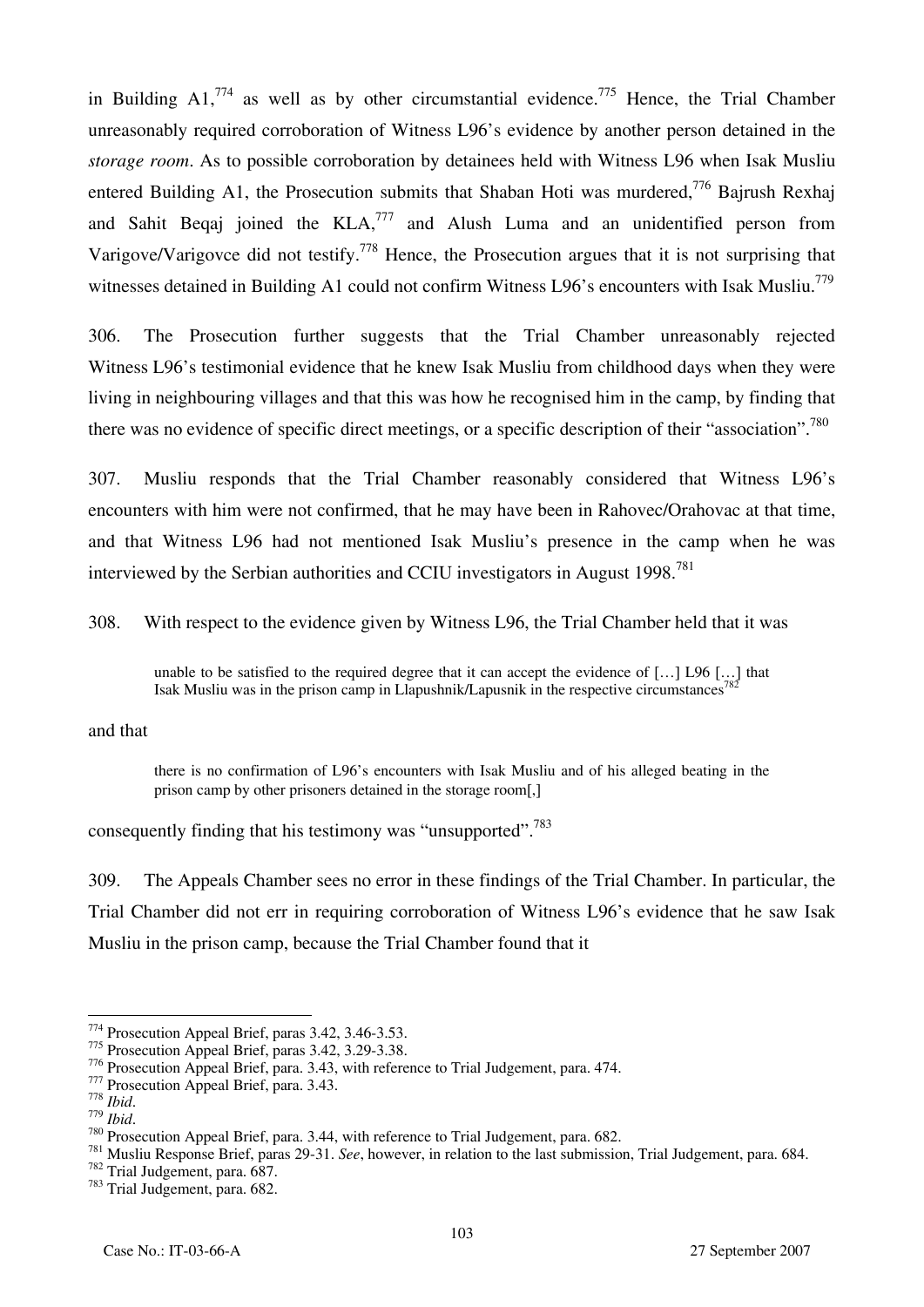is not able to accept the credibility and reliability of the evidence of either L96 or L64 unless that evidence is independently confirmed in some material particular.<sup>784</sup>

While the Appeals Chamber finds that the Trial Chamber erroneously held that Witness L96 testified that the first time he saw Isak Musliu in the camp was in the storage room - an examination of Witness L96's testimony shows that he stated that he saw Isak Musliu on the first day of his detention in an upstairs room of Building A1  $\frac{1}{2}$ ,<sup>785</sup> the above findings on the testimonies of Ruzhdi Karpuzi and Witnesses L04, L10 and L12 show that Witness L96's testimony that he saw Isak Musliu in the camp is not corroborated.

310. Thus, the Appeals Chamber is not satisfied that the only reasonable inference that can be drawn from the evidence is that Witness L96's testimony as to having seen Isak Musliu unmasked on two occasions in the camp was corroborated by other evidence.

(f) Alleged failure to consider Isak Musliu's presence in the Llapushnik/Lapušnik village, the prison camp and its surroundings

311. The Prosecution submits that the Trial Chamber also unreasonably failed to consider evidence of Isak Musliu's near continuous presence in Llapushnik/Lapušnik, his frequent close proximity to the camp, and at times, his presence in the camp itself, when determining whether he personally participated in the prison camp.786 In particular, the Prosecution refers to Isak Musliu's Pre-Trial Brief in which he "accepted that Isak Musliu was based in Llapushnik/Lapušnik from May to July 1998 – but not continuously", and to a footnote stating that Isak Musliu "occasionally returned home to visit his family and was involved in operations outside of Llapushnik/Lapušnik."<sup>787</sup>

312. Isak Musliu responds that being in close proximity to the camp could not reasonably give rise to a finding of one's involvement in it,<sup>788</sup> referring to the Prosecution Pre-Trial Brief:

[T]he camp's distance from the main road and its location in an enclosed (and constantly guarded) compound made it possible to maintain the camp relatively unobserved, even by KLA soldiers in the village and at the front lines nearby.789

313. The Appeals Chamber recalls its earlier findings that it was not the only reasonable inference from the testimonies of Ruzhdi Karpuzi and Witnesses L04, L10, L12, L64 and L96 that Isak Musliu was present inside the camp during the Indictment period. In light of these findings, the

 $\overline{a}$ 784 Trial Judgement, para. 687. *See also ibid*., para. 26.

<sup>&</sup>lt;sup>785</sup> Ex. P6 "Booklet of Locations", p. 4. Witness L96, T. 2294-2308, in particular T. 2306 (24.1.2005).<br><sup>786</sup> Prosecution Appeal Brief, paras 3.24, 3.26-3.28, 3.85-3.88. *See also* AT 116 (6.6.2007).

<sup>787</sup> Prosecution Appeal Brief, paras. 3.25, 3.26, 3.71-3.72 and 3.74. See also Prosecution Reply Brief, paras 3.35-3.37.<br><sup>788</sup> Musliu Response Brief, para. 66.

<sup>789</sup> Prosecution Pre-Trial Brief, para. 39.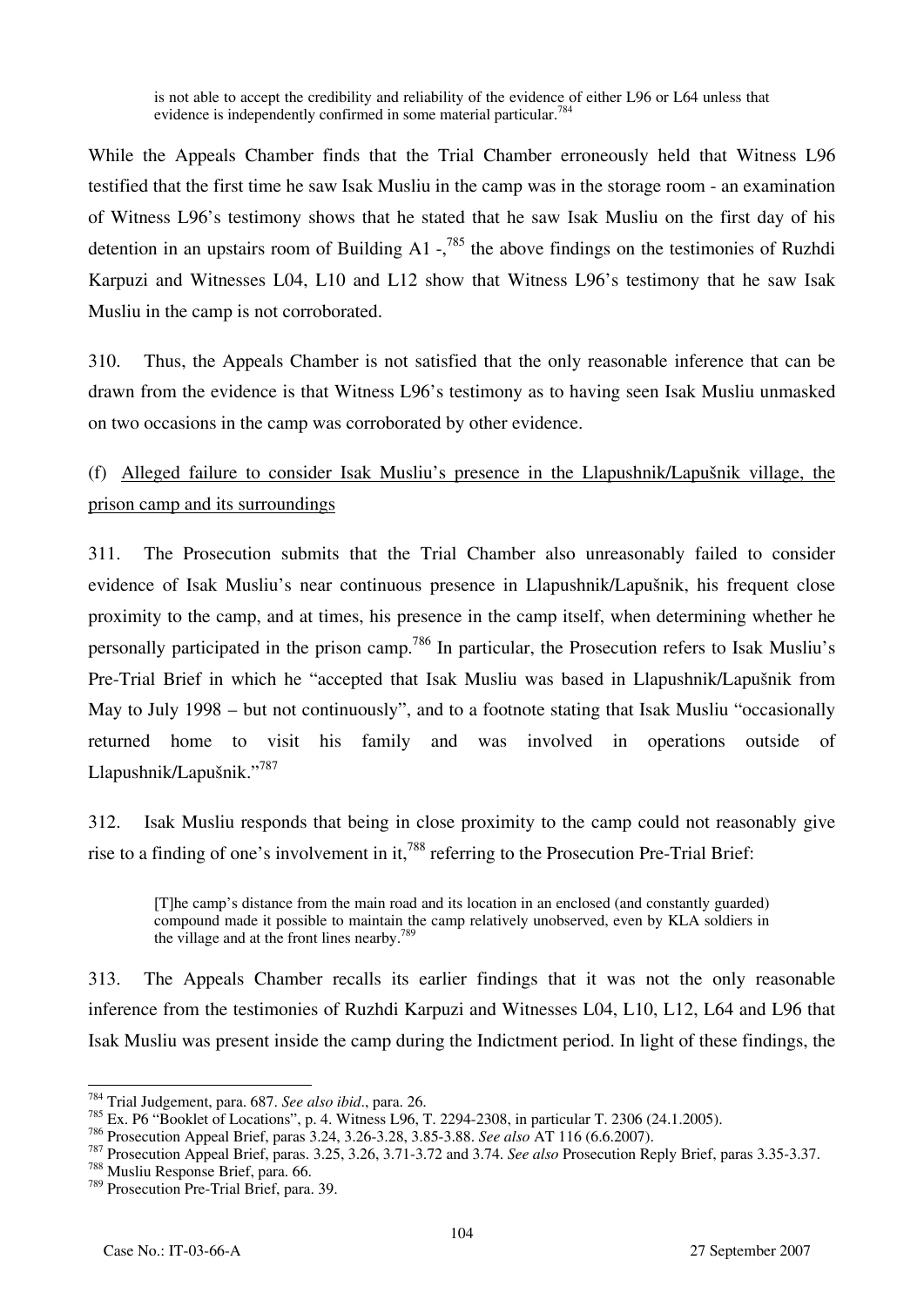Appeals Chamber is satisfied that it was open to a reasonable trier of fact to find that the close proximity alone of Çeliku 3 fighting positions to the prison camp did not support the inference that Isak Musliu was present and personally participated in the operation of the prison camp.790

#### 3. Conclusion

314. In sum, the Appeals Chamber is satisfied, Judge Schomburg dissenting, that notwithstanding some minor errors in the Trial Chamber's reasoning which do not have an impact on the verdict the Trial Chamber reasonably assessed the totality of the evidence and found that Isak Musliu was not present inside the prison camp and did not participate in its operation.

315. The Prosecution's first ground of appeal is therefore rejected.

# **B. Second ground of appeal: Musliu's alleged command and control over the KLA soldiers in the prison camp**

316. The Prosecution further submits that the Trial Chamber erroneously failed to find that the Çeliku 3 unit was responsible for operating the prison camp, that members of that unit performed duties therein, and that Isak Musliu held a position of effective control over those soldiers who participated in crimes in the prison camp, among them Haradin Bala and other Celiku 3 soldiers.<sup>791</sup> According to the Prosecution, this failure contradicts several findings of the Trial Chamber, namely that the prison camp was run and staffed by KLA soldiers,  $\frac{792}{2}$  that it was located to the south of the Peje/Peć-Prishtina/Priština main road and that, essentially, the only KLA unit south of that road was Çeliku  $3.793$  The Prosecution argues that since the Trial Chamber found that Isak Musliu exercised command and control over Çeliku 3, it would have also found that he exercised command and control over the KLA soldiers in the camp, had it not failed to find that Çeliku 3 operated the prison camp.<sup>794</sup> In addition, the Prosecution submits that the Trial Chamber erred in failing to find that Isak Musliu was *the* overall commander of the Çeliku 3 unit, finding instead that he only was in "a leadership position" in that unit.<sup>795</sup>

 $790$  For the same reason, the Appeals Chamber will not address the Prosecution's submissions that the Trial Chamber failed to properly consider evidence that Musliu was the "direct commander of KLA forces in Llapushnik/Lapušnik, including those in the prison camp" when addressing the question of whether Musliu was present in the camp, Prosecution Appeal Brief, paras 3.29-3.30, 3.39, 3.76-3.142.

<sup>&</sup>lt;sup>1</sup> Prosecution Appeal Brief, paras 3.78 and 3.144(6). *See also ibid.*, para. 3.76.

<sup>&</sup>lt;sup>792</sup> Prosecution Appeal Brief, paras 3.76 and 3.86, with reference to Trial Judgement, paras 174, 273, 279, 282.

<sup>&</sup>lt;sup>793</sup> Prosecution Appeal Brief, para. 3.76, with reference to Trial Judgement, paras 702, 713.

<sup>794</sup> Prosecution Appeal Brief, para. 3.76.

<sup>795</sup> Prosecution Appeal Brief, paras 3.77, 3.83. *See also* AT 125-127 and 204-205 (6.6.2007). For Musliu's response, *see*  AT 188-189 (6.6.2007).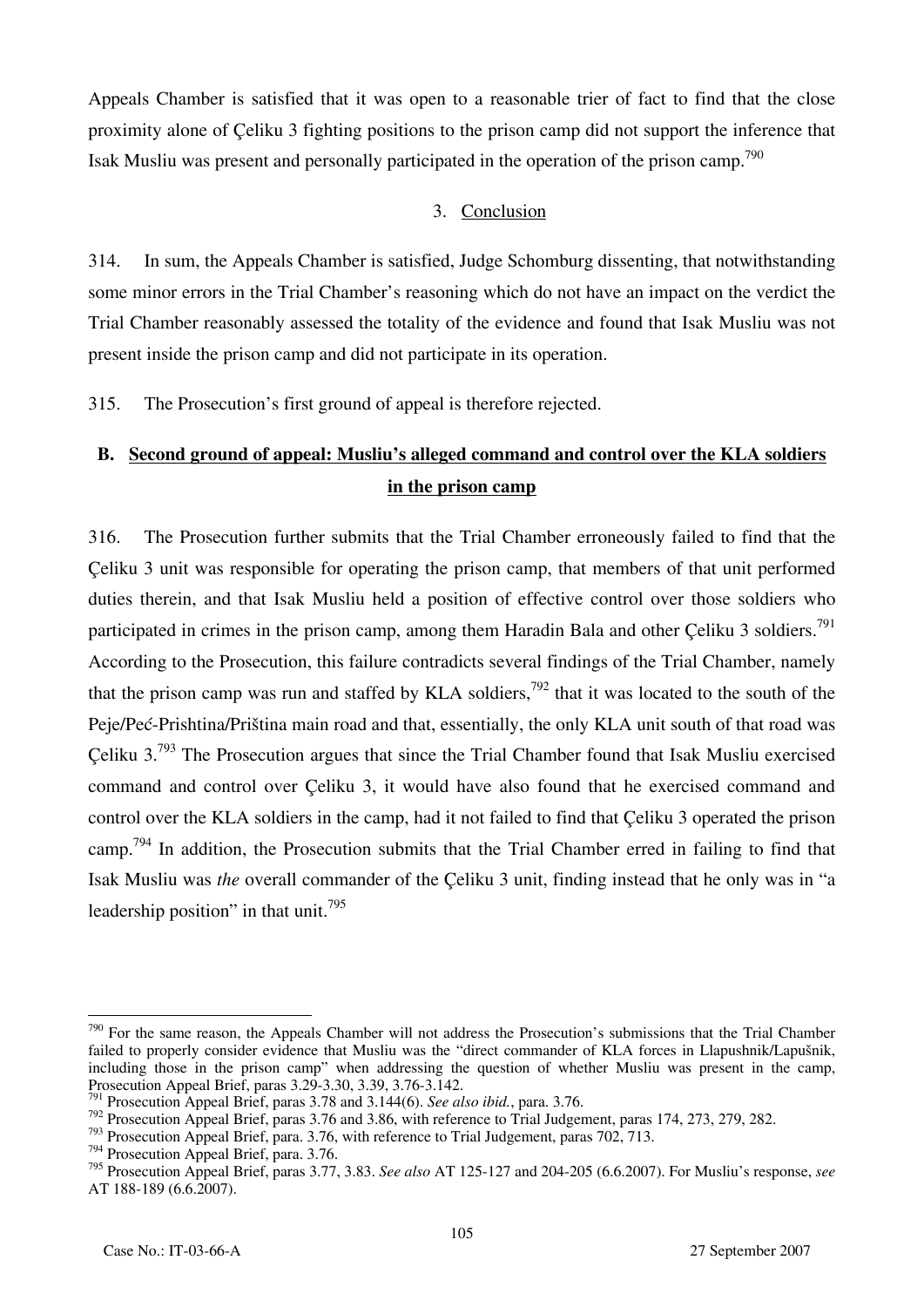### 1. Alleged errors of law and fact

317. Similar to the first ground of appeal, the Prosecution argues that the Trial Chamber erred in applying a standard of "proof beyond *any* doubt",<sup>796</sup> and in applying an erroneously piecemeal approach to the evidence<sup>797</sup> which led to erroneous findings in relation to Isak Musliu's position of command and control.798

318. The Appeals Chamber observes that it is in relation to the same findings that the Prosecution submits that both legal and factual errors were committed by the Trial Chamber.<sup>799</sup> Therefore, the Appeals Chamber will consider both types of errors together when examining the Prosecution submissions. It will first address the alleged errors in assessing the role of the Çeliku 3 unit and its members in relation to the prison camp, and subsequently the alleged errors in assessing the precise nature of Musliu's position of command.

### (a) Whether the Çeliku 3 unit operated the Llapushnik/Lapušnik prison camp

#### (i) Çeliku 3 was the only KLA unit south of the Peje/Peć-Prishtina/Priština main road

319. The Prosecution submits that the Trial Chamber effectively found that Çeliku 3 was the only KLA unit that was regularly stationed south of the Peje/Peć-Prishtina/Priština main road during the Indictment period.800 Arguably, this follows from two Trial Chamber findings, namely

that with the exception of a Pellumbi unit located a distance to the south of the position of Llapushnik/Lapusnik prison camp for a time in July 1998, and the Çeliku 3 positions located in the general vicinity of the Llapushnik/Lapusnik prison camp, all other units were located north of the Peje/Peć-Prishtina/Pristina main road;<sup>801</sup>

#### and that

the preponderance of evidence favours the view that several KLA units, each under separate command, were located in the area, but, with one exception for a time in July, not to the south of the main road  $\left[ \ldots \right]$ .<sup>802</sup>

The Prosecution further recalls that the Trial Chamber repeatedly held that the Llapushnik/Lapušnik prison camp was a "KLA run prison camp" and operated by KLA soldiers,<sup>803</sup> and that there was considerable evidence that members of the Çeliku 3 unit were engaged in operating the prison camp

 $\overline{a}$  $^{796}$  Prosecution Appeal Brief, paras 2.1-2.29, 3.79.

<sup>&</sup>lt;sup>797</sup> Prosecution Appeal Brief, paras 3.3-3.9, 3.79, with reference to Trial Judgement, paras 690-716.

<sup>798</sup> Prosecution Appeal Brief, paras 3.79-3.80.<br><sup>799</sup> Prosecution Appeal Brief, paras 3.80-3.81.

<sup>&</sup>lt;sup>800</sup> Prosecution Appeal Brief, para. 3.85.<br><sup>801</sup> Trial Judgement, para. 702.<br><sup>802</sup> Trial Judgement, para. 713.<br><sup>802</sup> Trial Judgement, para. 713.<br><sup>803</sup> Prosecution Appeal Brief, paras 3.86, 3.99, 3.103, with further refere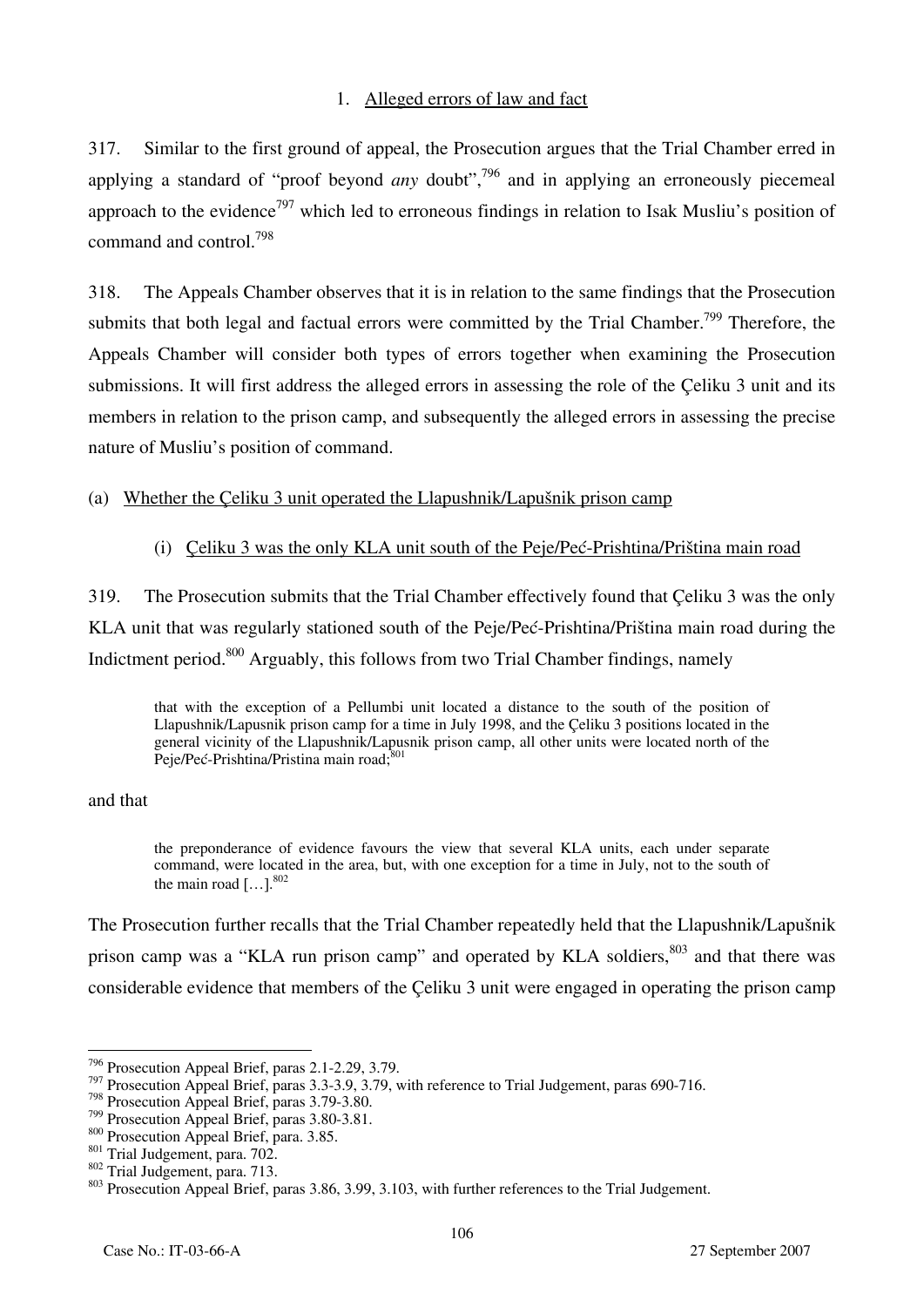with no evidence of any other entity in that role.<sup>804</sup> Hence, the Prosecution submits that the Trial Chamber erroneously failed to find that the Celiku 3 unit operated the prison camp.<sup>805</sup>

320. The Trial Chamber's findings in relation to this issue are ambiguous: While it held that all KLA units were, at the relevant time, located *north of the Peje/Peć-Prishtina/Priština main road*, with the exception of the Pellumbi unit (for some time in July 1998) and *the Çeliku 3 positions* in the general vicinity of Llapushnik/Lapušnik,<sup>806</sup> it later found that several KLA units were located in the area of the Llapushnik/Lapušnik village, "but, *with one exception for a time in July, not to the*  south of the main road".<sup>807</sup> Since the Trial Chamber found that it was the Pellumbi unit that was located to the south of the position of the Llapushnik/Lapušnik prison camp for a time in July 1998,<sup>808</sup> it did not find that Celiku 3 was the only KLA unit located to the south of the main road. Thus, the Appeals Chamber concludes that the Prosecution does not show that the Trial Chamber found that the Çeliku 3 unit was the only KLA unit that was, during the Indictment period, regularly stationed south of the Peje/Peć-Prishtina/Priština main road where the prison camp was located.

### (ii) Neither the Pellumbi unit nor the "occasional visitor" could have operated the camp

321. The Prosecution argues that there was no evidence that the Pellumbi unit ran the prison camp, because the Trial Chamber noted that the Pellumbi unit was present south of the main road only for part of July 1998 (while the prison camp operated "from mid June 1998 at the latest to 25 or 26 July 1998"),<sup>809</sup> and in the separate village of Kizhareke/Kisna Reka.<sup>810</sup> Similarly, the finding that soldiers from units north of the main road "ate and slept […] south […] of the main road from time to time<sup>"811</sup> does not impact on the necessary inference that Celiku 3 operated the prison camp. The Prosecution further argues that the Trial Chamber erred in failing to consider the evidence of Sylejman Selimi – the commander of the KLA zone to which the Pellumbi unit belonged – that soldiers leaving a zone would need to have permission.<sup>812</sup>

322. The Prosecution also submits that while the Trial Chamber observed that Elmi Sopi did "not specify which KLA soldiers ate at Gzim Gashi's kitchen", <sup>813</sup> Ruzhdi Karpuzi and Witness L64

<sup>&</sup>lt;sup>804</sup> Prosecution Appeal Brief, para. 3.87.

<sup>&</sup>lt;sup>805</sup> Prosecution Appeal Brief, para. 3.105.<br><sup>806</sup> Trial Judgement, para. 702.

<sup>806</sup> Trial Judgement, para. 702. 807 Trial Judgement, para. 713. 808 Trial Judgement, para. 702.

<sup>&</sup>lt;sup>810</sup> Prosecution Appeal Brief, para. 3.97, with reference to Trial Judgement, paras 698, 701.<br><sup>811</sup> Prosecution Appeal Brief, para. 3.97, with reference to Trial Judgement, para. 713.<br><sup>812</sup> Prosecution Appeal Brief, para.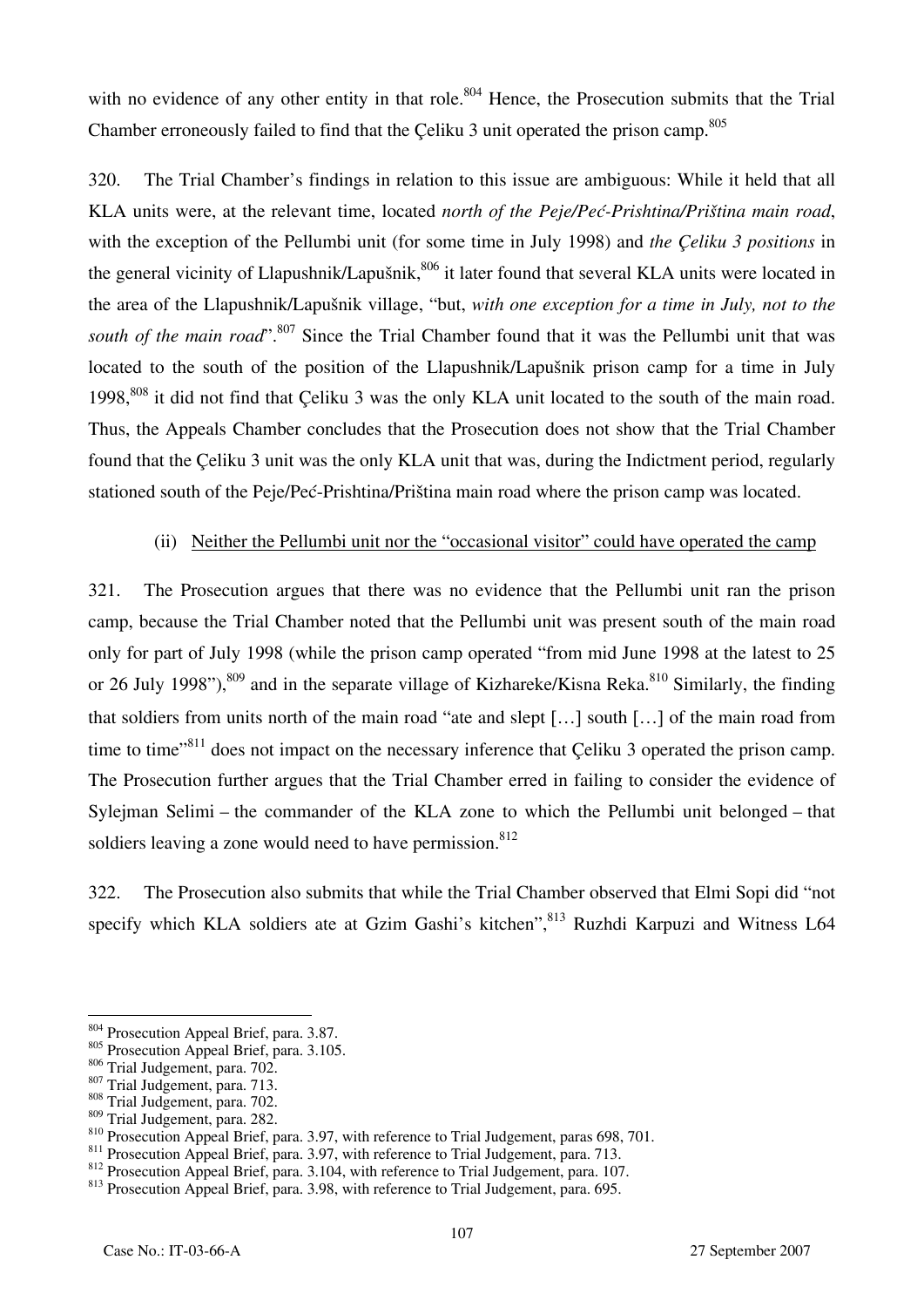made it clear that they, as members of the Celiku 3 unit, ate there.<sup>814</sup> No evidence suggested that occasional soldiers sleeping and eating south of the main road operated the prison camp.<sup>815</sup>

323. The Prosecution submits that findings on Haradin Bala's duties within the prison camp, suggesting a level of organization, are consistent with the Trial Chamber's finding that the camp was KLA-run: The "deplorable conditions of detention" were "to a great extent dependent on the acts *or omissions* of Haradin Bala", and it was Haradin Bala who "supervised" the emptying of the toilet buckets from the storage room and the cowshed.<sup>816</sup> The level of organization is further evidenced by, *inter alia*, the consistent evidence of victim witnesses "with respect to the presence of guards in the compound",<sup>817</sup> the "similar circumstances" under which victims were abducted and the identification of individual KLA soldiers by several witnesses, as well as the similar instructions given by KLA guards to some of the detainees who were released.<sup>818</sup> Furthermore, the Trial Chamber found that the

fact that the prison camp functioned for at least six weeks and over thirty people were detained there, could suggest that its operation relied on the co-operation of a certain number of people  $[...]^{819}$ 

324. The Appeals Chamber is satisfied that it is not the only reasonable inference from the evidence that the Çeliku 3 unit operated the prison camp, as it can be reasonably inferred that soldiers of the Pellumbi unit and/or soldiers from units north of the main road were participating in the operation of the prison camp. The Appeals Chamber notes the Trial Chamber's findings that the Llapushnik/Lapušnik prison camp was a "KLA run prison camp" and operated by KLA soldiers.<sup>820</sup> The Prosecution did not demonstrate that the operation of the camp had to be carried out by soldiers of a single, specific KLA unit such as Çeliku 3. In particular, the Prosecution's submissions on the level of organization inside the camp which allegedly showed that it was KLA run<sup>821</sup> do not exclude the reasonable inference that the camp was run by KLA soldiers from other units.

325. Furthermore, it is not the only reasonable inference from the evidence that no soldiers from other KLA units who ate from time to time at Gzim Gashi's compound could have been among the KLA soldiers operating the prison camp. First, Elmi Sopi did "not specify which KLA soldiers ate at Gzim Gashi's kitchen",<sup>822</sup> allowing for the reasonable inference that soldiers from units north of the main road were eating there; second, Ruzhdi Karpuzi's and Witness L64's evidence that Çeliku

 $\overline{a}$ <sup>814</sup> Prosecution Appeal Brief, para. 3.98.

<sup>&</sup>lt;sup>815</sup> Prosecution Appeal Brief, para. 3.98.<br><sup>816</sup> Prosecution Appeal Brief, para. 3.100, with reference to Trial Judgement, para. 652.

<sup>&</sup>lt;sup>817</sup> Prosecution Appeal Brief, para. 3.101, with reference to Trial Judgement, para. 276.<br><sup>818</sup> Prosecution Appeal Brief, para. 3.101, with reference to Trial Judgement, paras 273, 280.

<sup>819</sup> Prosecution Appeal Brief, para. 3.102, with reference to Trial Judgement, para. 666.<br><sup>820</sup> Trial Judgement, paras 273, 276, 278-279.<br><sup>821</sup> *See* Prosecution Appeal Brief, paras 3.100-3.102.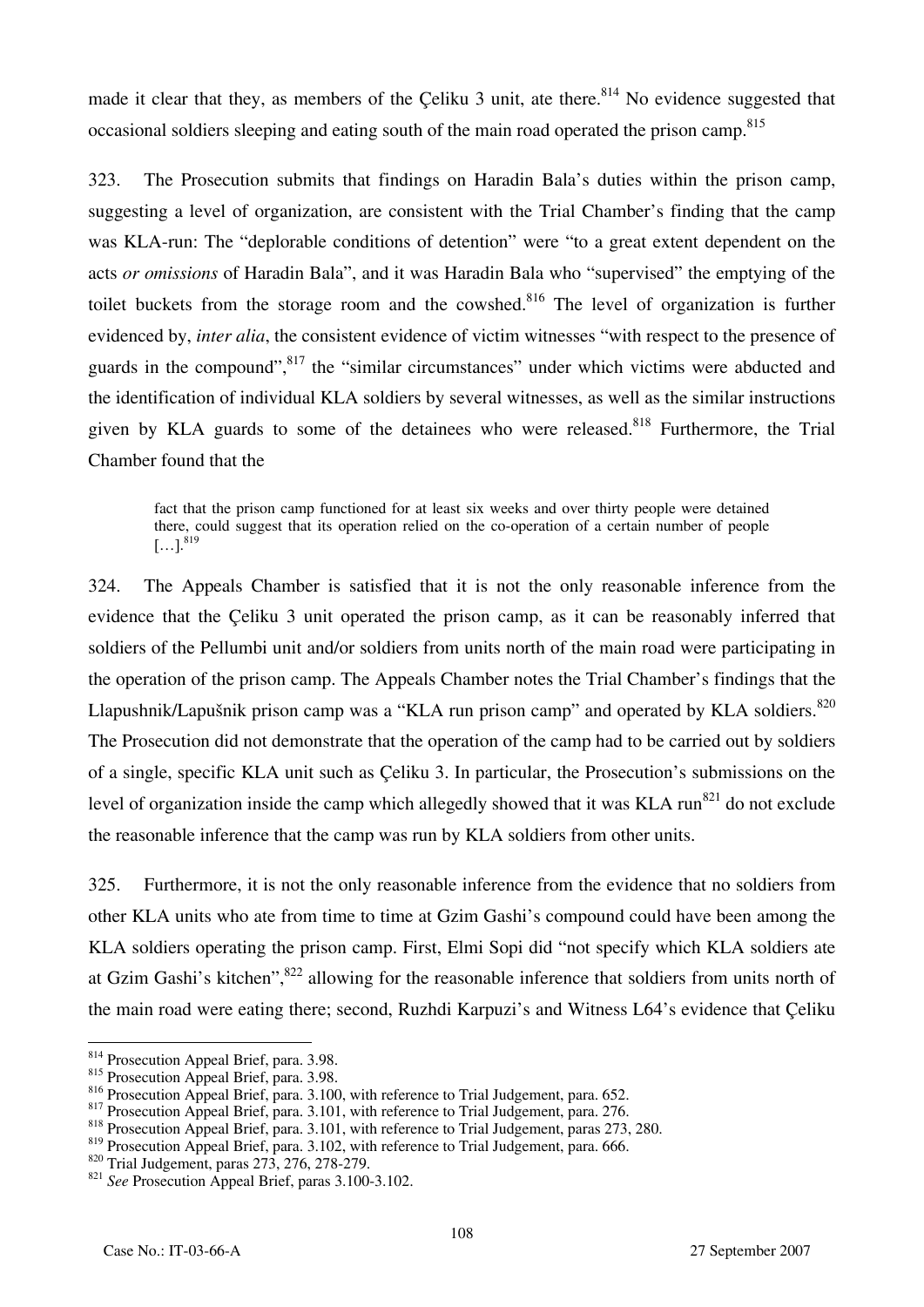3 soldiers ate at Gzim Gashi's kitchen<sup>823</sup> does not render unreasonable the inference that soldiers of other KLA units did so as well. Also, soldiers of the Pellumbi unit could have been among those soldiers who ate and slept in Gzim Gashi's compound from time to time, in particular – but not necessarily limited to – during part of July 1998 when this unit was located south of the main road in the village of Kizhareke/Kisna Reka. In particular, the Prosecution has not shown that the Trial Chamber erroneously failed to consider the evidence of Sylejman Selimi, the commander of the KLA zone to which the Pellumbi unit belonged, who testified that soldiers leaving a zone would need permission. This evidence does not compel the only reasonable inference that soldiers of the Pellumbi unit could not have been participating in the operation of the prison camp, as no evidence has been adduced as to whether such permissions were given.

### (iii) Alleged error in relation to reasonable doubt standard: direct evidence

326. The Prosecution submits that the Trial Chamber erred in requiring direct evidence to establish the role of the Çeliku 3 unit in the prison camp:  $824$ 

[T]here is no *direct evidence* which establishes that the Çeliku 3 unit was responsible for operating the prison camp or that members of the Çeliku 3 unit performed duties in the prison camp.<sup>825</sup> [...] In the absence of any satisfactory direct evidence [...], the evidence is not sufficient to establish that the Accused Isak Musliu was a KLA commander of, or that he had a leadership position or exercised control in, the prison camp".<sup>826</sup>

327. The Prosecution alleges that circumstantial evidence is sufficient to support a conviction,  $827$ that the requirement of direct evidence constituted a misapplication of the standard of proof beyond reasonable doubt, and that this error is intertwined with the error of artificially parsing out the evidence.828

328. The Appeals Chamber finds that the Trial Chamber did not misapply the law in finding that "there is no *direct* evidence which establishes that the Çeliku 3 unit was responsible for operating the prison camp".<sup>829</sup> While the use of the words "direct evidence" on its face could suggest that the Trial Chamber did not consider circumstantial evidence, it is evident from the Trial Judgement that the Trial Chamber also considered inferential or circumstantial evidence, namely the "relative proximity of the Çeliku 3 fighting positions to the prison camp", "the very close proximity of Gzim

<sup>822</sup> Trial Judgement, para. 695.

<sup>823</sup> Ruzhdi Karpuzi, T. 3090 (7.2.2005); Witness L64, T. 4386 (15.3.2005, Private Session); T. 4421, T. 4438, T. 4443-4447 (16.3.2005).

<sup>824</sup> Prosecution Appeal Brief, para. 3.94.

<sup>825</sup> Prosecution Appeal Brief, para. 3.95, with reference to Trial Judgement, para. 714.<br>826 Prosecution Appeal Brief, para. 3.95, with reference to Trial Judgement, para. 715 (emphasis added).

<sup>827</sup> Prosecution Appeal Brief, para. 3.96, with reference to Bagilishema Appeal Judgement, para. 37; Krstić Appeal Judgement, paras 34-35; *Jelisi<sup>ć</sup>* Appeal Judgement, para. 47; *Rutaganda* Appeal Judgement, paras 547-548. 828 Prosecution Appeal Brief, para. 3.96.

<sup>829</sup> Trial Judgement, para. 714 (emphasis added).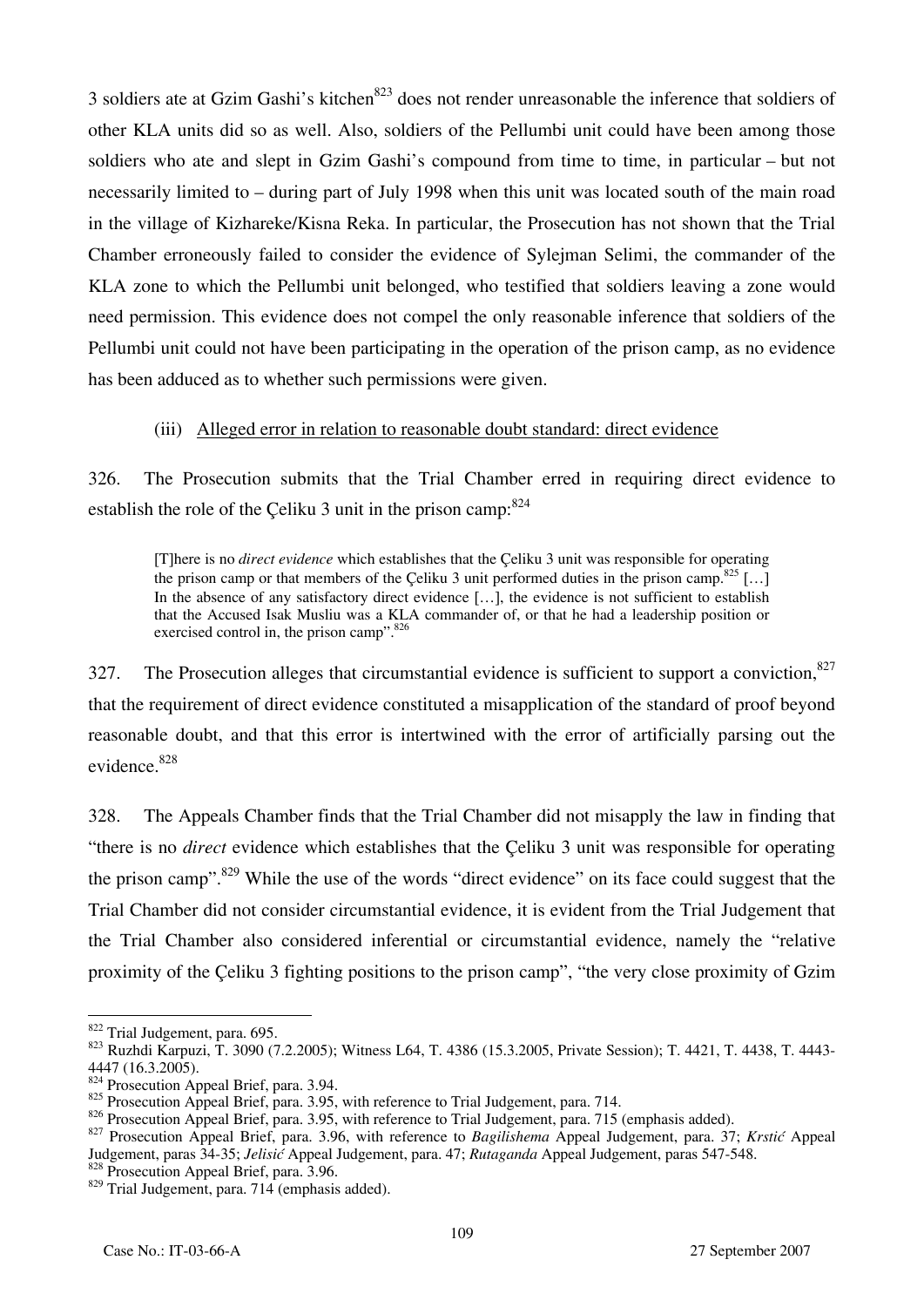Gashi's compound to the prison camp", and "the evidence [...] that soldiers from other KLA units also ate at this compound, at least from time to time".<sup>830</sup> Hence, the Trial Chamber's conclusion is to be understood in the sense that the Trial Chamber was not satisfied that there was "sufficient" evidence pointing to the Çeliku 3 unit as responsible for operating the prison camp.

# (iv) Alleged error in relation to reasonable doubt standard: application of standard of proof to discrete portions of the evidence

329. The Prosecution submits that the Trial Chamber erred in failing to consider or evaluate evidence, or to consider the corroborative value of evidence, by taking a piecemeal approach to the application of the standard of proof.<sup>831</sup> In particular, the Prosecution argues that the Trial Chamber considered only two portions of evidence in relation to the "proximity" of the Çeliku 3 unit to the prison camp: first, that the unit was "positioned in the general vicinity" of the prison camp, and that its fighting positions were in "relative proximity" to the prison camp; and second, the "very close proximity" of Gzim Gashi's compound - where Çeliku 3 "had its headquarters […] at least for part of the time relevant to the Indictment" - to the prison camp.832

330. The Prosecution argues that the Trial Chamber considered evidence of "general proximity" in isolation and assessed *separately* the other body of evidence, stating that "the very close proximity of Gzim Gashi's compound to the prison camp" does not provide a sufficient basis for inferring a connection between the Çeliku 3 unit and the prison camp.<sup>833</sup> Furthermore, the rationale provided by the Trial Chamber for eliminating that evidence is inapposite, as it focused on the *reasons* for moving the headquarters to Gzim Gashi's compound, neglecting the critical point that the Çeliku 3 unit's headquarters and the prison camp were next door for part of the relevant time period.<sup>834</sup> Also, the Prosecution recalls the Trial Chamber's finding that the Celiku 3 unit's kitchen was across the road from the camp in Gzim Gashi's compound, which provides even more compelling evidence that the Çeliku 3 unit was involved in the operation of the prison camp.<sup>835</sup>

331. The Appeals Chamber is satisfied that the Trial Chamber did not apply an erroneously piecemeal approach when considering the evidence in relation to the proximity of the Çeliku 3 unit to the prison camp. The Trial Chamber found that

 $830$  *Ibid.* 

<sup>&</sup>lt;sup>831</sup> Prosecution Appeal Brief, para. 3.89.<br><sup>832</sup> Prosecution Appeal Brief, para. 3.90, with reference to Trial Judgement, para. 714.<br><sup>833</sup> Prosecution Appeal Brief, para. 3.91, with reference to Trial Judgement, para. 714

<sup>&</sup>lt;sup>835</sup> Prosecution Appeal Brief, paras 3.92 (with reference to Trial Judgement, para. 638), and 3.93.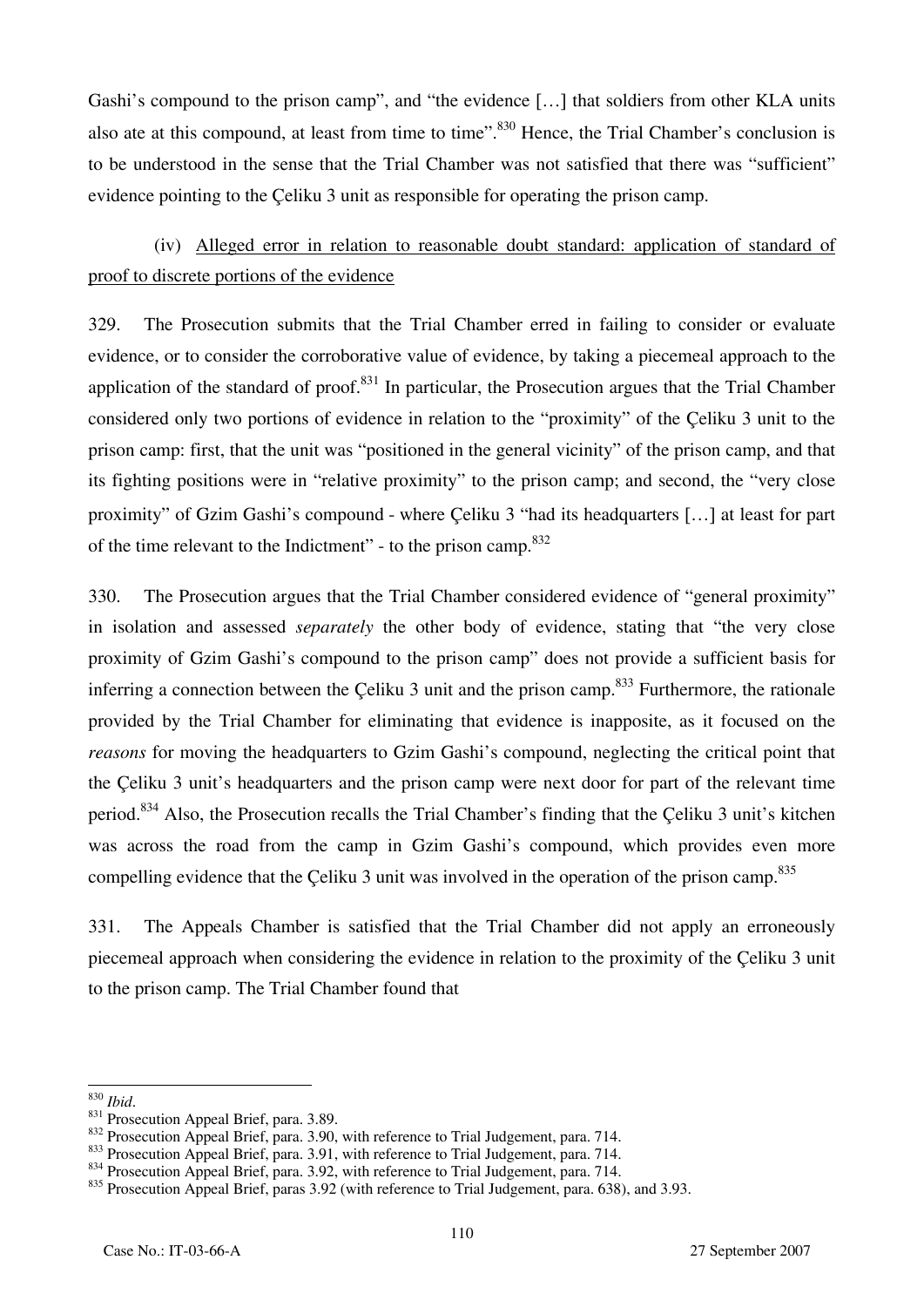[t]he relative proximity of the Çeliku 3 fighting positions to the prison camp does not, *in itself*, provide a sufficient basis for inferring a connection between the Celiku 3 unit and the prison camp, *nor does* the very close proximity to Gzim Gashi's compound to the prison camp.<sup>836</sup>

This finding could indicate that the Trial Chamber indeed assessed evidence separately from the other body of evidence. The Appeals Chamber recalls, however, its earlier finding that the Trial Chamber also considered other evidence together before it found that the Çeliku 3 unit was not responsible for operating the prison camp, namely "the evidence […] that soldiers from other KLA units also ate at this compound, at least from time to time".<sup>837</sup>

332. As to the Prosecution's submission that the Trial Chamber failed to consider together with the above-mentioned evidence that the Çeliku 3 unit kitchen was across the road from the camp in Gzim Gashi's compound, the Appeals Chamber finds that the Prosecution has not demonstrated that it is the only reasonable inference from this evidence that the Çeliku 3 unit was responsible for operating the prison camp, because the kitchen was also used by soldiers from other units. Furthermore, it is irrelevant whether the Trial Chamber's rationale for the location of the Çeliku 3 unit's headquarters in Gzim Gashi's compound for at least part of the Indictment period – "as a matter of expediency in the face of Serbian shelling of the earlier headquarters" – is inapposite, as it does not render erroneous the Trial Chamber's finding that the location of the Çeliku 3 unit's headquarters during part of the Indictment period does not, in itself or together with the other evidence, establish that the Çeliku 3 unit was responsible for operating the prison camp.

333. As a result, the Appeals Chamber finds that the Prosecution has not established that the Trial Chamber erred either in law or in fact when it failed to find that *the Çeliku 3 unit was responsible*  for operating the Llapushnik/Lapušnik prison camp after having considered the evidence as to the location of the Çeliku 3 unit's fighting positions in proximity to the prison camp, the small size of the Llapushnik/Lapušnik village, the Çeliku 3 unit's use of kitchen facilities next door to the prison camp in Gzim Gashi's compound, the temporary location of the Çeliku 3 unit's headquarters in Gzim Gashi's compound and the deployment of the Pellumbi unit.

334. The Appeals Chamber will now consider the Prosecution's alternative submission that the Trial Chamber erred in failing to find that *members of the Çeliku 3 unit performed duties* in the camp.

<sup>&</sup>lt;sup>836</sup> Trial Judgement, para. 714.

<sup>837</sup> Trial Judgement, para. 714.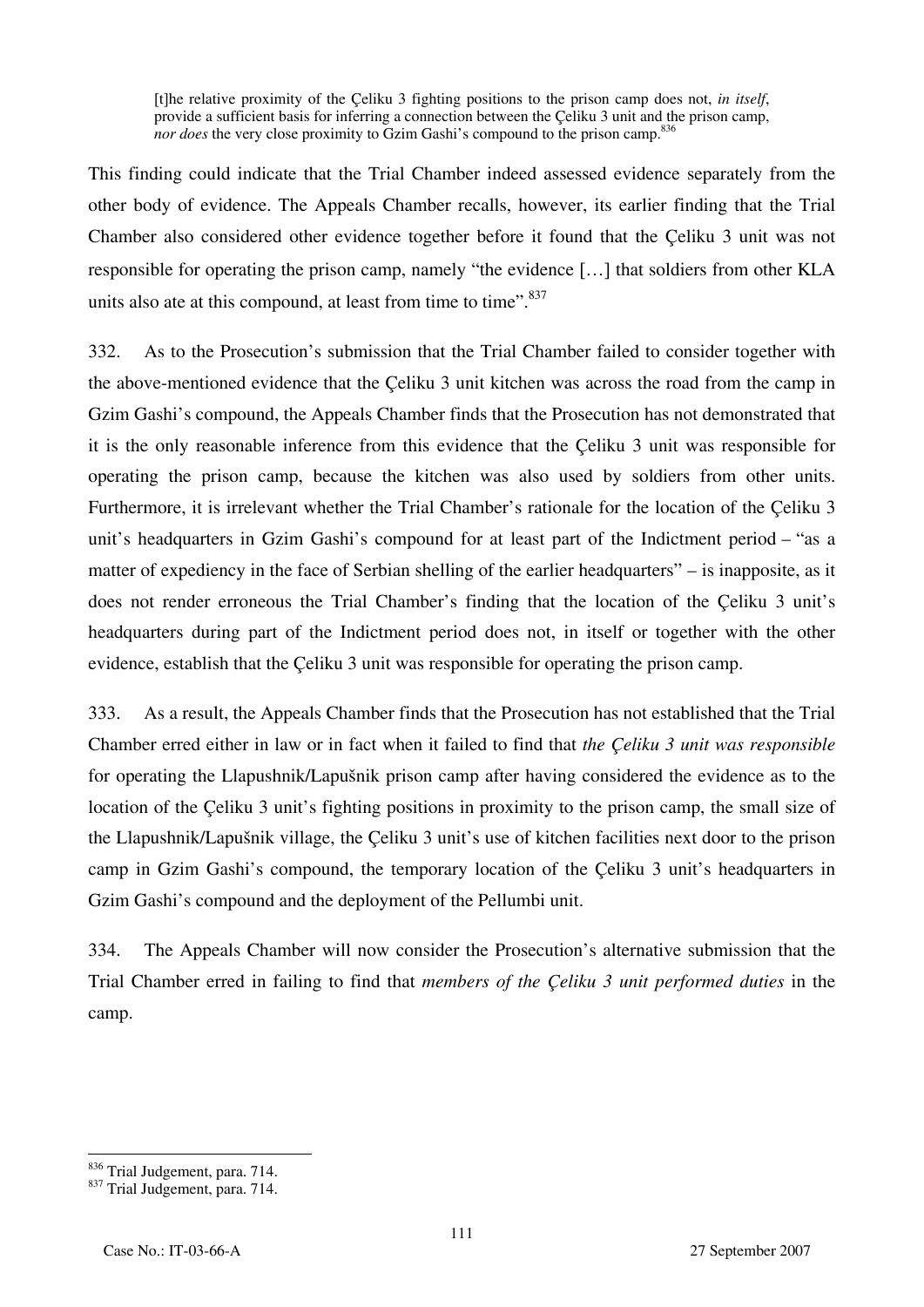#### (b) Whether soldiers of the Çeliku 3 unit participated in the operation of the camp

335. The Prosecution submits that the Trial Chamber erroneously assessed Karpuzi's evidence regarding the regular appearance of Çeliku 3 soldiers in the *oda* that was within the prison compound: Karpuzi's testimony that he saw Musliu singing in the *oda*, and that other KLA soldiers were also present, established that at least two Çeliku 3 soldiers – Isak Musliu and Karpuzi – were present within the camp.<sup>838</sup> Allegedly, this evidence goes far beyond a mere "close proximity" of the Celiku 3 unit to the camp:  $839$  Together with other evidence such as the location of the Celiku 3 unit's fighting positions in close proximity to the prison camp, the small size of Llapushnik/Lapušnik, the Çeliku 3 unit's use of kitchen facilities next door to the prison camp in Gzim Gashi's compound, and the location of the Çeliku 3 unit's headquarters in Gzim Gashi's compound, this proves that the Çeliku 3 unit had to have been involved in the operation of the prison camp.840

336. The Prosecution further submits that the Trial Chamber erroneously failed to consider that Isak Musliu's presence as a senior ranking official or commander in the prison camp would support a finding that the Çeliku 3 unit had to have been involved in the operation of the prison camp.<sup>841</sup>

337. The Prosecution also asserts that the Trial Chamber erred in failing to find that Haradin Bala was a member of the Celiku 3 unit:<sup>842</sup> The Trial Chamber found that there were only two persons nicknamed Shala in the village of Llapushnik/Lapušnik, Ruzhdi Karpuzi and Haradin Bala.<sup>843</sup> One of the sources cited in support of this finding was Isak Musliu's statement to UNMIK in which he stated that in his "team" there were two persons "with the nickname Shala".<sup>844</sup> Thus, both persons with the pseudonym Shala were in Isak Musliu's unit. This unit was the Çeliku 3 unit, because Karpuzi gave uncontested evidence that he was in the Çeliku 3 unit and that Isak Musliu was his commander.<sup>845</sup> This evidence is consistent with the Trial Chamber's finding that Isak Musliu was in a leadership position in the Çeliku 3 unit.<sup>846</sup> Furthermore, the Prosecution submits that Haradin Bala stated in his Pre-Trial Brief that, on or about 8 May 1998, he "attached himself to a unit known as 'Çeliku 3' [and] was known as 'Shala'."847

 $\overline{a}$ 

<sup>&</sup>lt;sup>838</sup> Prosecution Appeal Brief, paras 3.108-3.110.

<sup>&</sup>lt;sup>839</sup> Prosecution Appeal Brief, para. 3.111.<br><sup>840</sup> Prosecution Appeal Brief, para. 3.112-3.113.<br><sup>841</sup> Prosecution Appeal Brief, para. 3.115.<br><sup>842</sup> Prosecution Appeal Brief, para. 3.116, 3.122. *See also*, AT 126 (6.6.2007 statement of Isak Musliu dated 24 May 2001".

<sup>&</sup>lt;sup>845</sup> Prosecution Appeal Brief, para.  $3.118$ , with reference to Trial Judgement, para. 591.<br><sup>846</sup> Prosecution Appeal Brief, para.  $3.118$ . *See also ibid.*, para.  $3.120$ .

<sup>&</sup>lt;sup>847</sup> Prosecution Appeal Brief, para. 3.121, with reference to Bala Pre-Trial Brief, para. 5.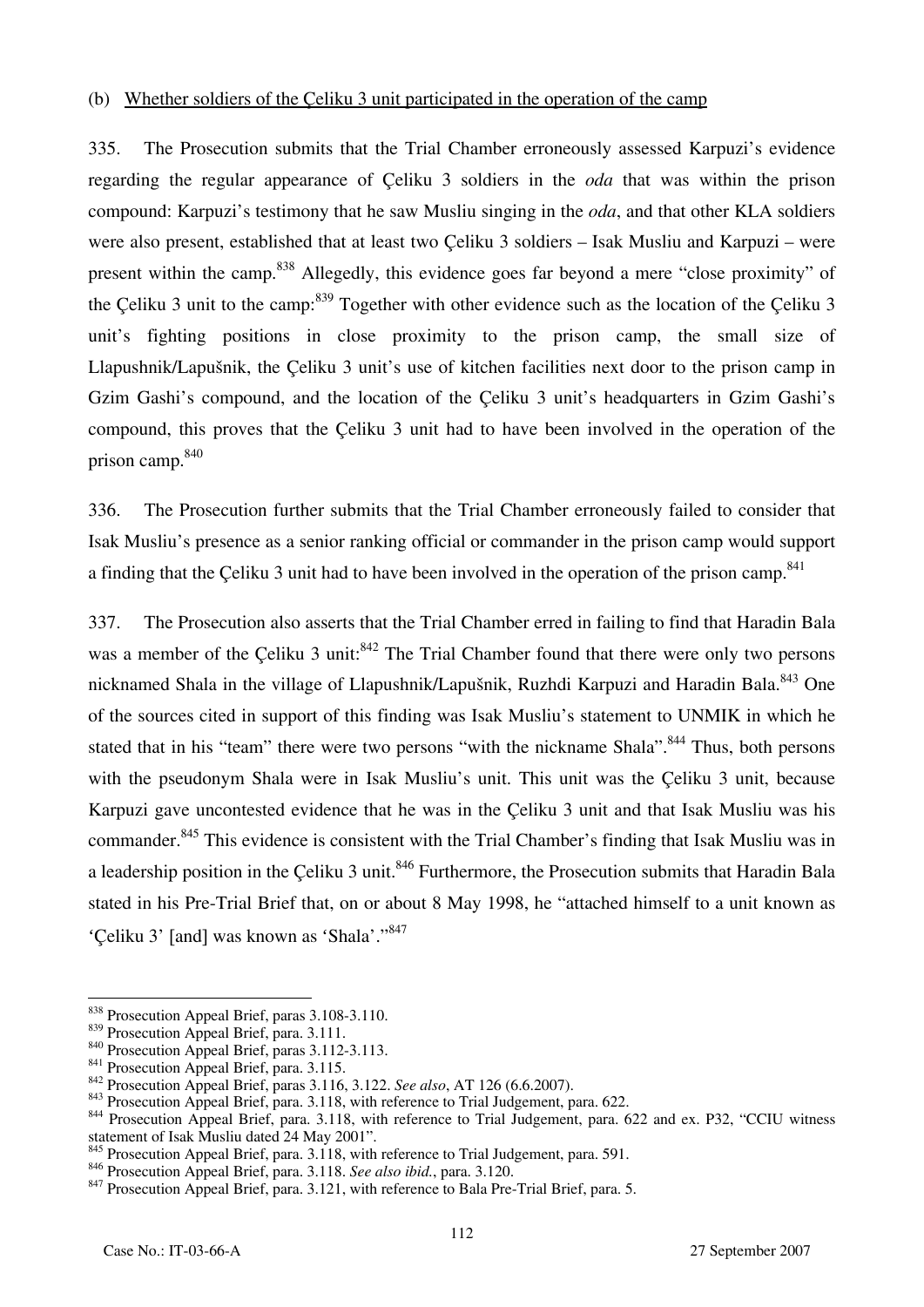338. The Prosecution further argues that the Trial Chamber noted that various witnesses testified that KLA soldiers participating in the operation of the camp included Shala, Oergizi, Tamuli,<sup>848</sup> and Salihi,<sup>849</sup> and that Tamuli and Salihi's position in the Çeliku 3 unit is evidenced by the partial list of Çeliku 3 soldiers set out in ex. P244.1.<sup>850</sup> The Prosecution also argues that Witness L64 stated that he was a soldier in Çeliku 3 and acknowledged having been in the prison camp on several occasions.851

339. With respect to Ruzhdi Karpuzi, the Appeals Chamber recalls that the Prosecution has not demonstrated that the Trial Chamber's consideration of his evidence as being evidence of having heard rather than seen Isak Musliu in the camp would have had any impact upon the Trial Chamber's findings with respect to the presence of Isak Musliu in the prison camp. Similarly, even if Ruzhdi Karpuzi had been singing in the prison camp on occasions, the Prosecution has not shown that this would have made it unreasonable for the Trial Chamber not to find that he was participating in the functioning of the camp. Hence, the Trial Chamber did not err in this respect.

340. In relation to Haradin Bala, the Appeals Chamber notes that the Trial Chamber did not make a finding as to whether he was a member of the Çeliku 3 unit. While the Trial Chamber held "that there were only two persons using the pseudonym Shala in Llapushnik/Lapušnik in the relevant period",<sup>852</sup> the Appeals Chamber is satisfied that it is not the only reasonable inference on the evidence that both of these persons using the pseudonym Shala were members of the Çeliku 3 unit throughout the Indictment period. The Appeals Chamber is mindful of Isak Musliu's statement given to UNMIK in which he stated that he "had two persons in [his] team with the nickname Shala".853 He also stated that he did not "know if any of them was Haradin Balay [*sic*]."854 He did not, however, specify in which time period the two persons who were using the pseudonym Shala were members of this "team".

341. The Prosecution further argues that the Trial Chamber found that "Tamuli" and "Salihi" were guards in the prison camp, and that the Trial Chamber erroneously failed to consider that they were members of the Çeliku 3 unit. The Prosecution suggests that this is evidenced by the partial

 $\overline{a}$ 

 $\frac{848}{8}$  Prosecution Appeal Brief, paras 3.123-3.124, with, reference to Trial Judgement, paras 251, 541, and 311.

<sup>&</sup>lt;sup>849</sup> Prosecution Appeal Brief, para. 3.124, with reference to Trial Judgement, para. 276 ("All witnesses testified that the guards in the prison were Shala […] and Murrizi, although some witnesses saw also […] Tamuli, Qerqiz, Avduallah, Salihi, Hoxta, and Witness L64").

<sup>&</sup>lt;sup>850</sup> Prosecution Appeal Brief, para. 3.124, with reference to ex. P244.9.

<sup>&</sup>lt;sup>851</sup> Prosecution Appeal Brief, para. 3.124, with reference to Trial Judgement, para. 276 and Witness L64, T. 4353-4356 (15.3.2005), T. 4461-4464 (16.3.2005).

Trial Judgement, para.  $622$ .

<sup>853</sup> Ex. P32, "CCIU witness statement of Isak Musliu dated 24 May 2001".

<sup>&</sup>lt;sup>854</sup> *Ibid*. In this regard, the Appeals Chamber notes that the Trial Chamber found that there were other individuals with the surname of "Shala" operating in the broader vicinity, such as Ferat Shala, Haxhi Shala, Shaban Shala, Nexhmi Shala, and Ramiz Shala (*see* Trial Judgement, para. 622).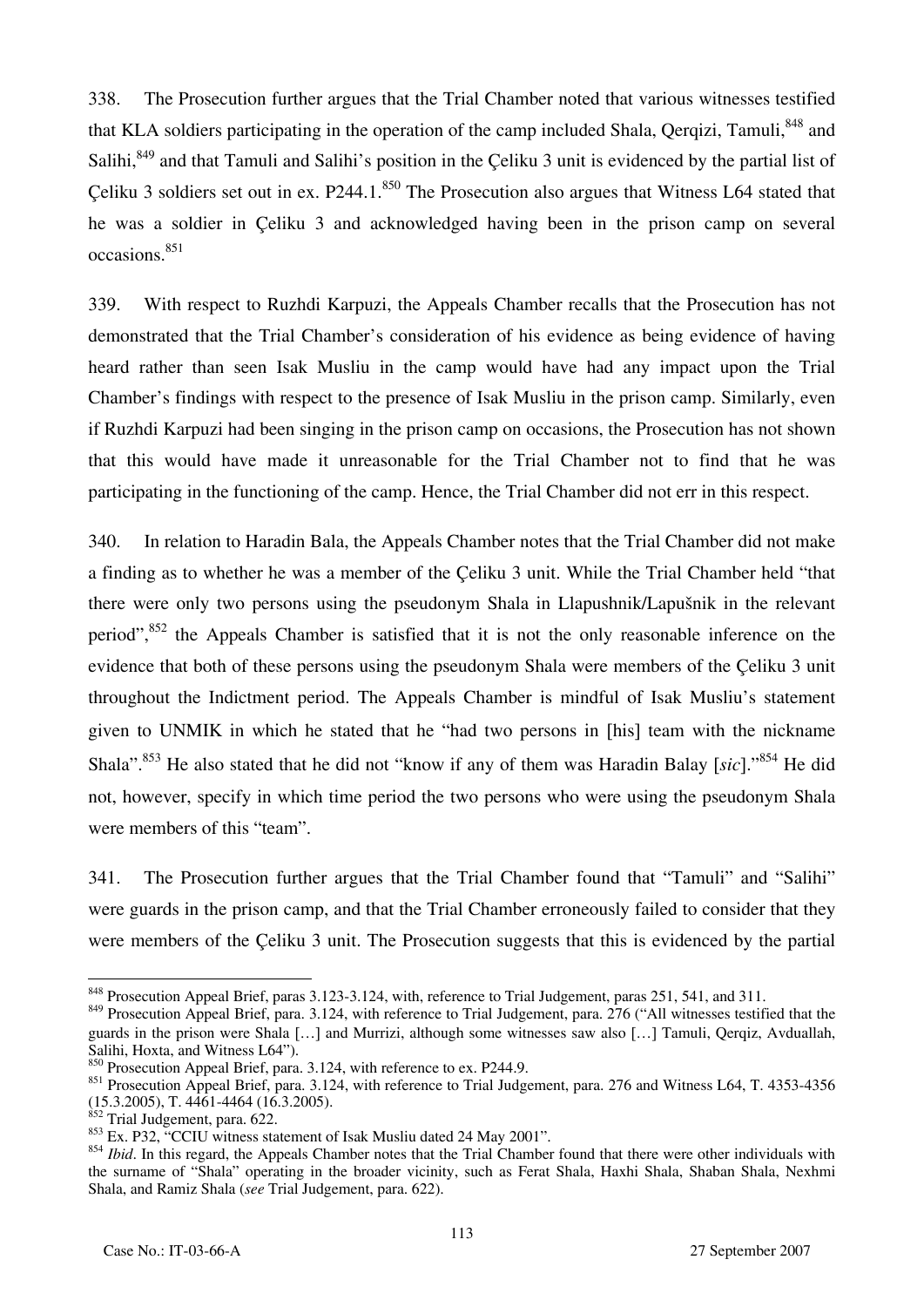list of Çeliku 3 soldiers set out in Exhibit P244.1. The Appeals Chamber finds, however, that this is not the only reasonable inference to be drawn from the evidence. First, the Trial Chamber did not make a finding that "Tamuli" and "Salihi" were guards in the camp. Instead, it stated that "some witnesses saw also some other uniformed men in the camp, namely Tamuli [and] Salihi".<sup>855</sup> Furthermore, paragraph 11 of Exhibit P244.1 refers to a list of persons in a notebook with the title "Çeliku 3", and while this list mentions a person called Skender Salihi, no further specification is given as to whether this person is the person called "Salihi" who is mentioned as one of the uniformed men in the camp in paragraph 276 of the Trial Judgement. Furthermore, paragraph 11 of Exhibit P244.1 only reads that "it is *possible* that these persons have been mobilised".<sup>856</sup> Paragraph 12 mentions four lists of "night guard duty shifts" with the "pseudonyms of persons at operating and manning the points [*sic*]". These lists include the name "Salihi" twice and the name "Tamuli" once. No further specifics are given that could show that these names indeed refer to the uniformed men "Salihi" and "Tamuli" mentioned in paragraph 276 of the Trial Judgement. In this context, the Appeals Chamber recalls the Trial Chamber's finding that "[a]t the time relevant to the Indictment, it was quite usual for members of the KLA to use a pseudonym rather than their own name. [T]he evidence was, at times, confusing because of this cultural practice; the Chamber has sought to minimise the effects of this in this Judgement."<sup>857</sup> As a result, the Appeals Chamber is not satisfied that it is the only reasonable inference from Exhibit P244.1 that the uniformed men called "Salihi" and "Tamuli" who are referred to in paragraph 276 of the Trial Judgement, were members of the Çeliku 3 unit during the Indictment period.

342. In relation to Witness L64, the Appeals Chamber recalls that he testified that he was a soldier in the Çeliku 3 unit and that he was in the Llapushnik/Lapušnik prison camp about two or three times.<sup>858</sup> The Appeals Chamber further recalls that the Trial Chamber held that "L64 [was] a former Celiku 3 soldier".<sup>859</sup> In addition, the Appeals Chamber is mindful of Naser Kastrati's evidence that he met Witness L64 one day in the prison camp.<sup>860</sup> The Appeals Chamber finds that it is not the only reasonable inference from this evidence that Witness L64 was a Çeliku 3 soldier who was participating in the operation of the prison camp. Kastrati merely states that he saw Witness L64 on one day outside in the prison camp, and Witness L64 testified that he visited the prison camp about two or three times. The Appeals Chamber finds that it is not the only reasonable inference from this evidence that Witness L64 was participating in the operation of the prison camp.

 $\overline{a}$ <sup>855</sup> Trial Judgement, para. 276.

<sup>856</sup> Emphasis added.

 $857$  Trial Judgement, para. 24.

 $858$  Trial Judgement, para. 276, with reference to Witness L64, T. 4356-64 (16.3.2005).

<sup>859</sup> Trial Judgement, para. 690.

<sup>860</sup> Ex. P197, "92bis statement of Naser Kastrati", para. 35.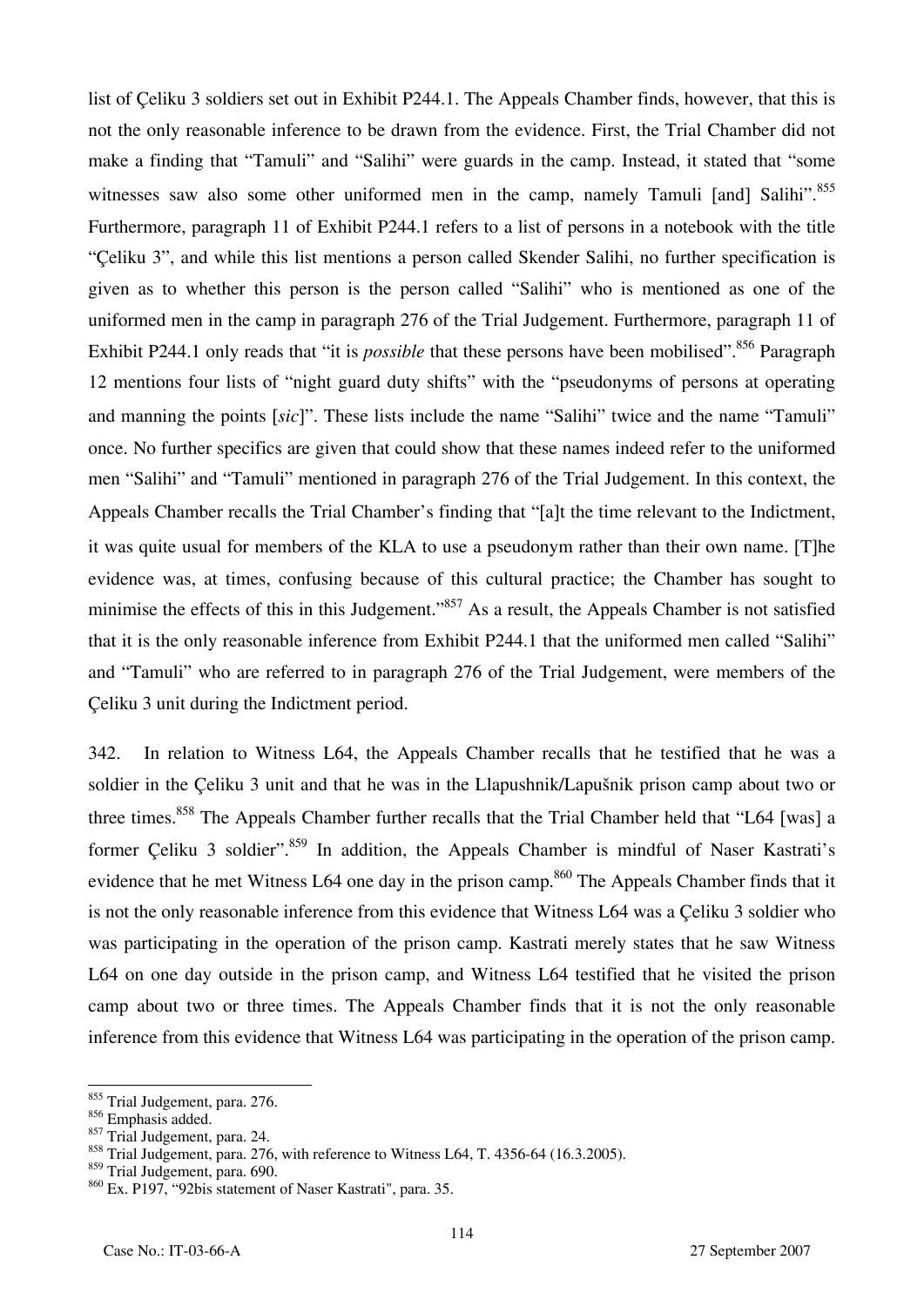Hence, the Trial Chamber did not err when it refused to base Isak Musliu's criminal responsibility on any acts done by Witness L64.

343. In sum, the Appeals Chamber is satisfied that it is not the only reasonable inference from the evidence set out above "that members of the Çeliku 3 unit performed duties in the prison camp",  $861$ thus participating in the operation of the Llapushnik/Lapušnik prison camp. Furthermore, the Appeals Chamber recalls its finding that the Prosecution has not established that the Trial Chamber erred either in law or in fact when it failed to find that the Çeliku 3 unit was responsible for operating the Llapushnik/Lapušnik prison camp. Consequently, the Prosecution's submissions in relation to the question whether Isak Musliu was the overall commander of the Çeliku 3 unit and exercised "exclusive command or leadership of the Celiku 3 unit"<sup>862</sup> have already been disposed of.

### 2. Conclusion

344. The Appeals Chamber finds that it is not the only reasonable inference from the evidence that the Çeliku 3 unit operated the prison camp, or that soldiers of this unit committed crimes in the prison camp at a time at which Isak Musliu exercised effective command and control over any such soldier. Hence, the Trial Chamber did not err in failing to find that Isak Musliu incurred criminal responsibility pursuant to Article 7(3) of the Statute for crimes committed in the Llapushnik/Lapušnik prison camp.

345. Consequently, the Prosecution's second ground of appeal is rejected.

#### **C. Third ground of appeal: joint criminal enterprise**

346. The Appeals Chamber recalls its finding, Judge Schomburg dissenting, that it was not the only reasonable inference from the totality of the evidence that Isak Musliu was present inside the Llapushnik/Lapušnik prison camp and participated in its operation.<sup>863</sup> Therefore, the Appeals Chamber finds that the Trial Chamber did not err in failing to find that Isak Musliu was a participant in a systemic joint criminal enterprise to commit cruel treatment and torture in the prison camp.

347. As a result, the Prosecution's third ground of appeal is rejected.

 $\overline{a}$ 

<sup>&</sup>lt;sup>861</sup> Trial Judgement, para. 714.

<sup>862</sup> *Ibid*. 863 *See supra* note 314.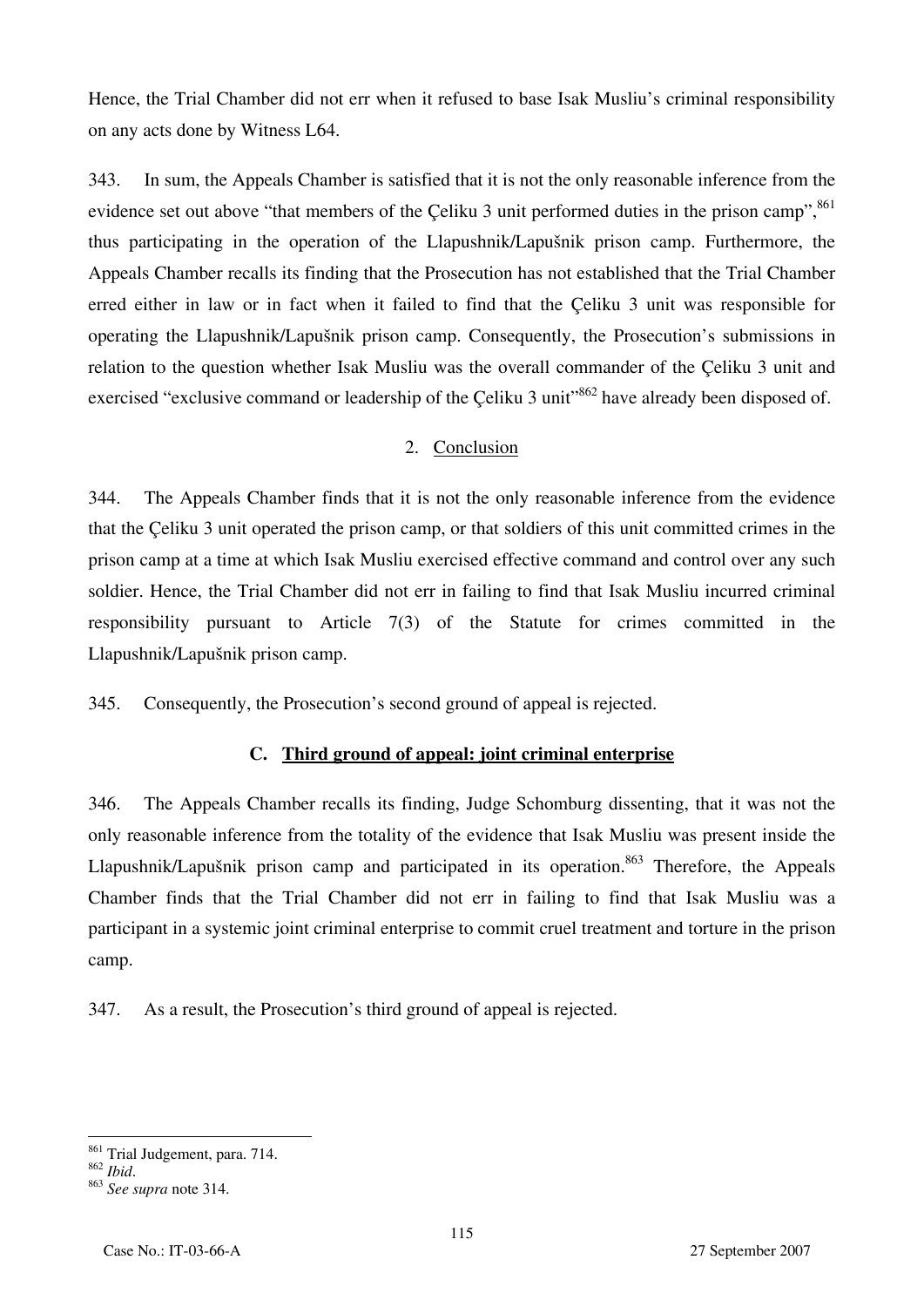# **VII. DISPOSITION**

For the foregoing reasons, **THE APPEALS CHAMBER,** 

**PURSUANT TO** Article 25 of the Statute and Rules 117 and 118 of the Rules of Procedure and Evidence;

**NOTING** the respective written submissions of the Parties and the arguments they presented at the hearing on 5 and 6 June 2007;

**SITTING** in open session;

**DISMISSES** Haradin Bala's appeal in its entirety;

**DISMISSES,** Judge Wolfgang Schomburg dissenting with respect to the Prosecution's first ground of appeal in relation to Isak Musliu, the Prosecution's appeal;

**AFFIRMS** the sentence imposed by the Trial Chamber against Haradin Bala, subject to credit being given under Rule 101(C) of the Rules for the period Haradin Bala has already spent in detention; and

**ORDERS** in accordance with Rule 103(C) and Rule 107 of the Rules, that Haradin Bala is to remain in the custody of the International Tribunal pending the finalisation of arrangements for his transfer to the State in which his sentence will be served.

Done in English and French, the English text being authoritative.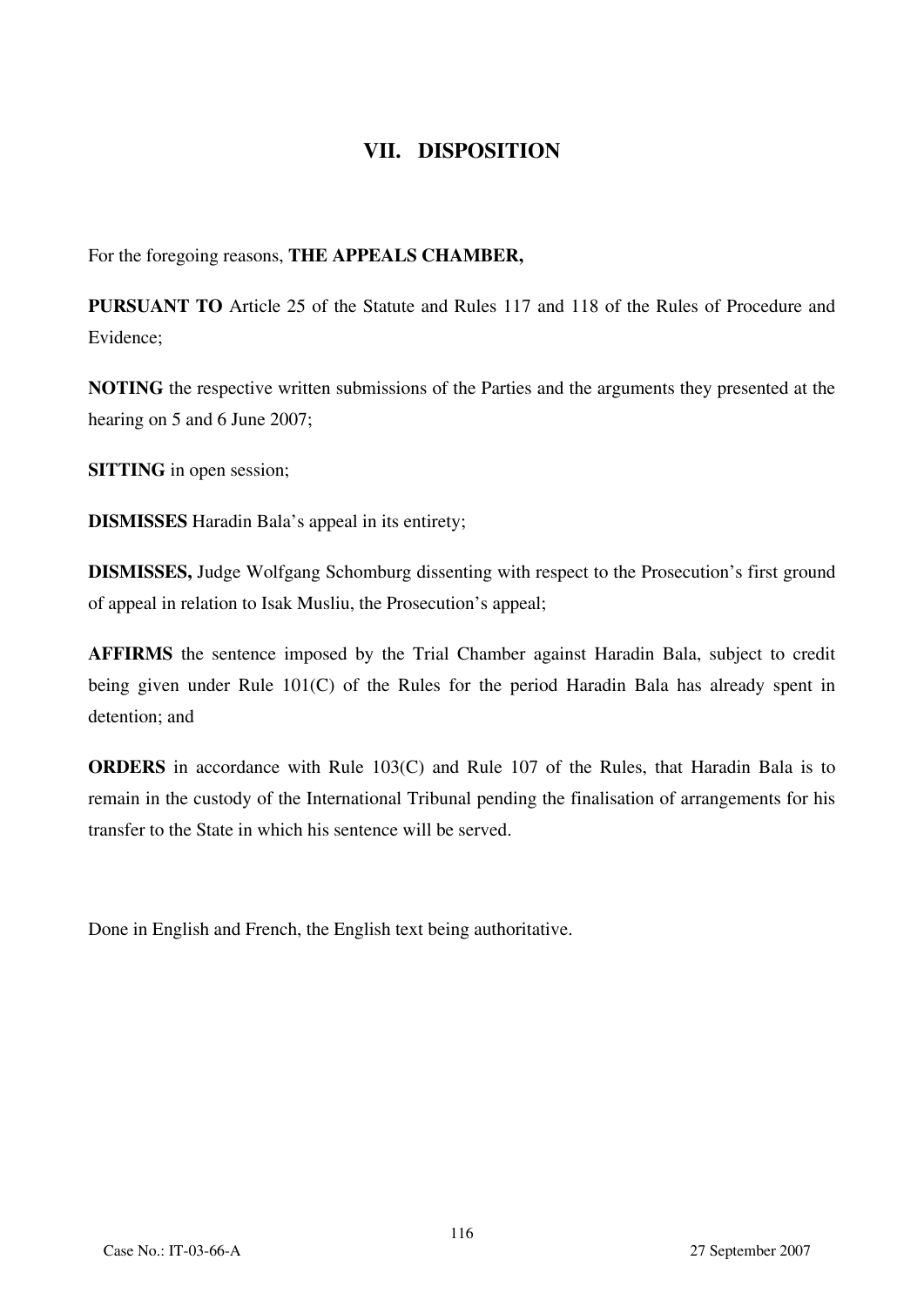| <b>Fausto Pocar</b> | Mohamed Shahabuddeen | Andrésia Vaz |
|---------------------|----------------------|--------------|
| Presiding Judge     | Judge                | Judge        |
|                     |                      |              |
|                     |                      |              |

\_\_\_\_\_\_\_\_\_\_\_\_\_\_\_\_\_ \_\_\_\_\_\_\_\_\_\_\_\_\_\_\_\_\_\_\_\_ \_\_\_\_\_\_\_\_\_\_\_\_\_\_\_\_\_

Theodor Meron Wolfgang Schomburg

Judge Judge

Judge Mohamed Shahabuddeen appends a declaration.

Judge Wolfgang Schomburg appends a partially dissenting and separate opinion and declaration.

Dated this twenty-seventh day of September 2007

At The Hague, The Netherlands

### **[Seal of the International Tribunal]**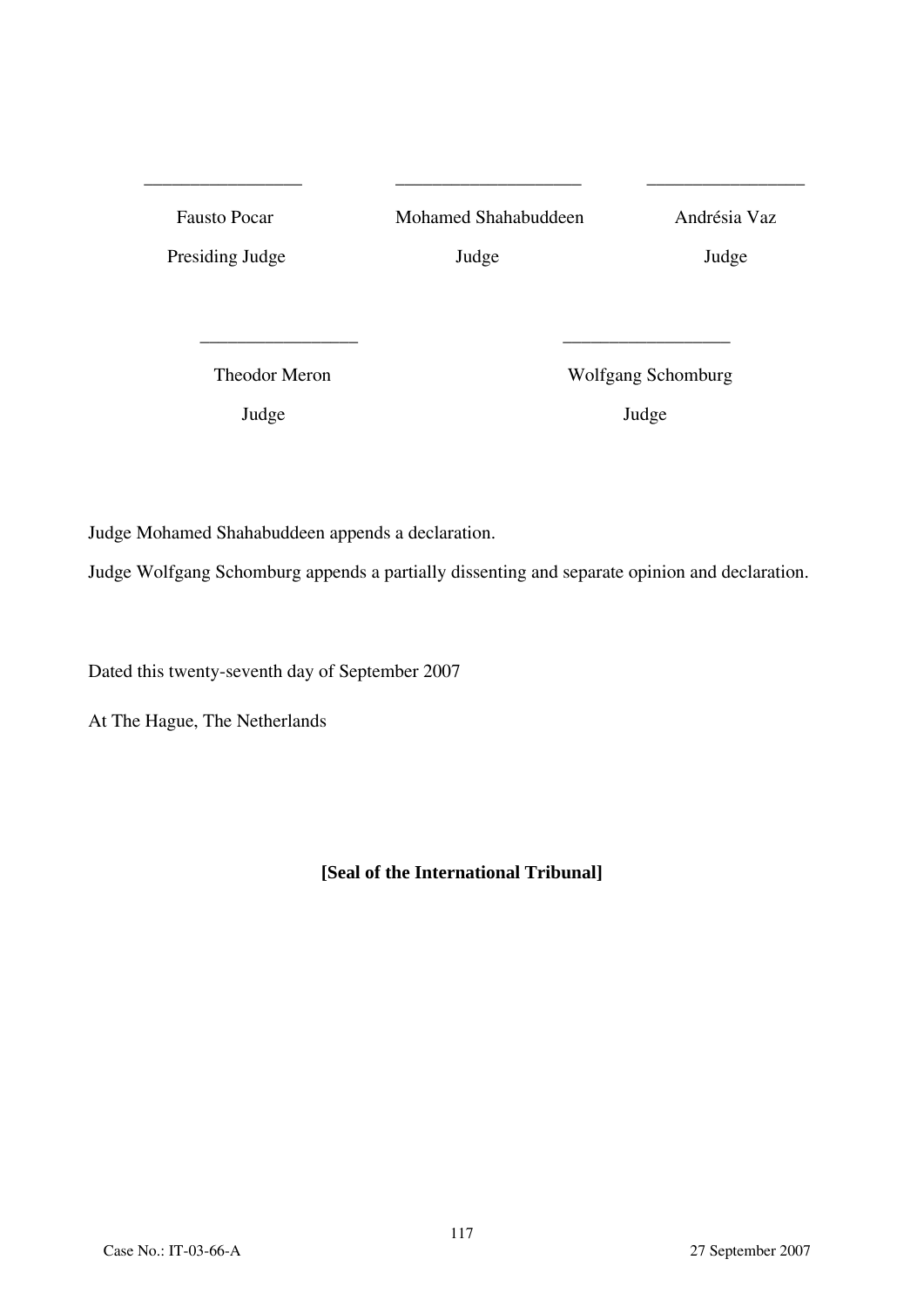### **VIII. DECLARATION OF JUDGE SHAHABUDDEEN**

1. I agree with the judgement of the Appeals Chamber, but consider it prudent to make this declaration. With respect to membership of a joint criminal enterprise (JCE), I accept that the judgement is based on the established jurisprudence, by which I am bound. However, on an individual basis, I desire to say that the acquiescence of persons who originally were non-members of a JCE to membership of it can be inferred from the circumstances of their participation in the enterprise.<sup>1</sup> As to 'opportunistic' visitors, it is not necessary to identify them in order to establish their membership of a JCE.

2. I also take the opportunity to enter a reservation on paragraph 21 of the judgement of the Appeals Chamber. That paragraph states 'that the principle of *in dubio pro reo*, as a corollary to the presumption of innocence, and the burden of proof beyond a reasonable doubt, applies to findings required for conviction, such as those which make up the elements of the crime charged'. The statement is wide enough to imply that the principle is applicable both to questions of fact and to questions of law. If it implies that, I am content. But an understanding to that effect may be disputed on the basis of previous jurisprudence of the Tribunal, which has held that the principle does not apply to questions of law.

3. If the statement restricts the applicability of the principle to questions of fact, I would wish to consider Mettraux's reference to 'the general principle of criminal law that where there is a doubt in the interpretation of the law, that doubt should always be interpreted in favour of the accused (*in*  dubio pro reo) ...'.<sup>2</sup> In *Delalić*,<sup>3</sup> the Trial Chamber said:

The effect of strict construction of the provisions of a criminal statute is that where an equivocal word or ambiguous sentence leaves a reasonable doubt of its meaning which the canons of construction fail to solve, the benefit of the doubt should be given to the subject and against the legislature which has failed to explain itself.<sup>4</sup> This is why ambiguous criminal statutes are to be construed *contra proferentem.*

Also, one recalls the observation of the United States Supreme Court that there is a 'familiar rule that, "where there is ambiguity in a criminal statute, doubts are resolved in favor of the defendant"<sup>3</sup>. Other judicial statements to that effect are legion. I believe that the principle on which

 $\overline{a}$ 

<sup>1</sup> *See* my Partly Dissenting Opinion in *The Prosecutor v. Radoslav Brđanin,* Case No. IT-99-36-A, Judgement, 3 April 2007.

<sup>2</sup> Guénaël Mettraux, *International Crimes and the* ad hoc *Tribunals* (Oxford, 2005), p. 226. 3

IT-96-21-T, 16 November 1998, para. 413 (also called *Čelebić<sup>i</sup>*). 4

See *R. v. Wimbledon JJ, ex p. Derwent* [1953] 1 QB 380.

<sup>5</sup> *Adams Wrecking Co. v. United States*, 434 U.S. 275, 284-285 (1978), quoting *United States v. Bass*, 404 U.S. 336, 348 (1971). See also *George P. Fletcher and Jens David Ohlin*, 'Reclaiming Fundamental Principles of Criminal Law in the Darfur Case', JICJ 3 (2005) 539, at 552.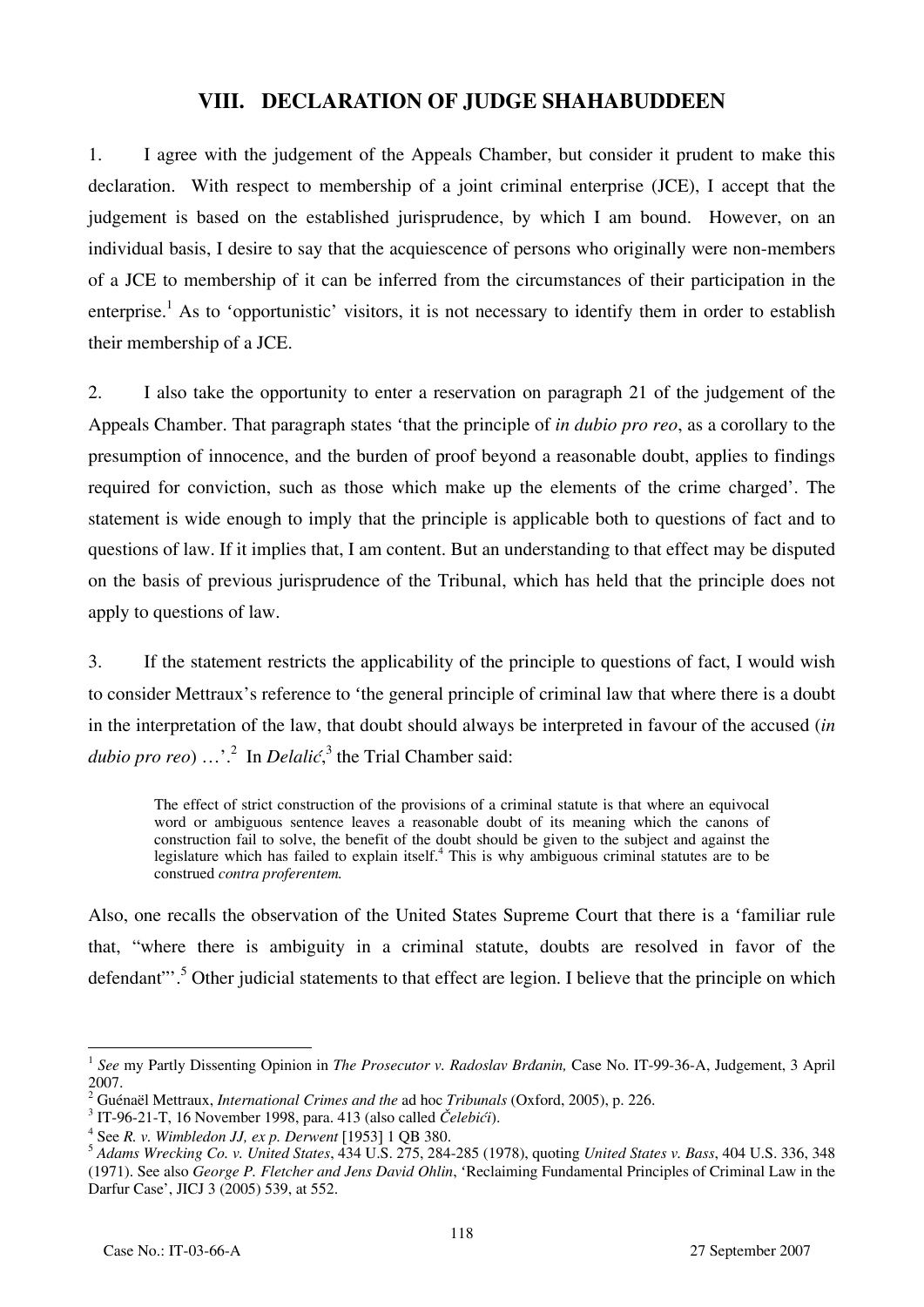they rely is subsumed by the principle of *in dubio pro reo.* Such statements apply that principle both to questions of fact and to questions of law.

4. By contrast, in *Stakić*, <sup>6</sup> the Trial Chamber, referring to the principle of *in dubio pro reo*, said that 'this principle is applicable to findings of fact and not of law'. The circumstance that no authorities were given possibly signified that the statement needed none, presumably being well established in the practice of the law.

5. Nevertheless, such material as I have seen encourages a doubt as to whether the principle is restricted to questions of fact. Probably more often than not the principle is invoked in respect of questions of fact, but I am not satisfied that it cannot apply to questions of law. However selfsufficient are rules for the interpretation of provisions of a conventional nature, the principle has to be borne in mind in the course of applying those rules; also, outside of such provisions, there can exist questions of law.

6. I appreciate the point made by my learned colleague Judge Schomburg. It is of course 'the duty and noble obligation of a court itself to ascertain and apply the relevant law in the given circumstances of the case, for the law lies within the judicial knowledge of a court of law.' However, before having 'judicial knowledge' of the law, the court must 'ascertain' the law. In ascertaining the law, the court is guided by certain principles. These include the principle of *in dubio pro reo*.

Done in both English and French, the English text being authoritative.

Dated this 27th day of September 2007 At The Hague The Netherlands

> \_\_\_\_\_\_\_\_\_\_\_\_\_\_\_\_\_\_\_\_\_ Mohamed Shahabuddeen

# **₣Seal of the International Tribunalğ**

 6 IT-97-24-T, 31 July 2003, para. 416.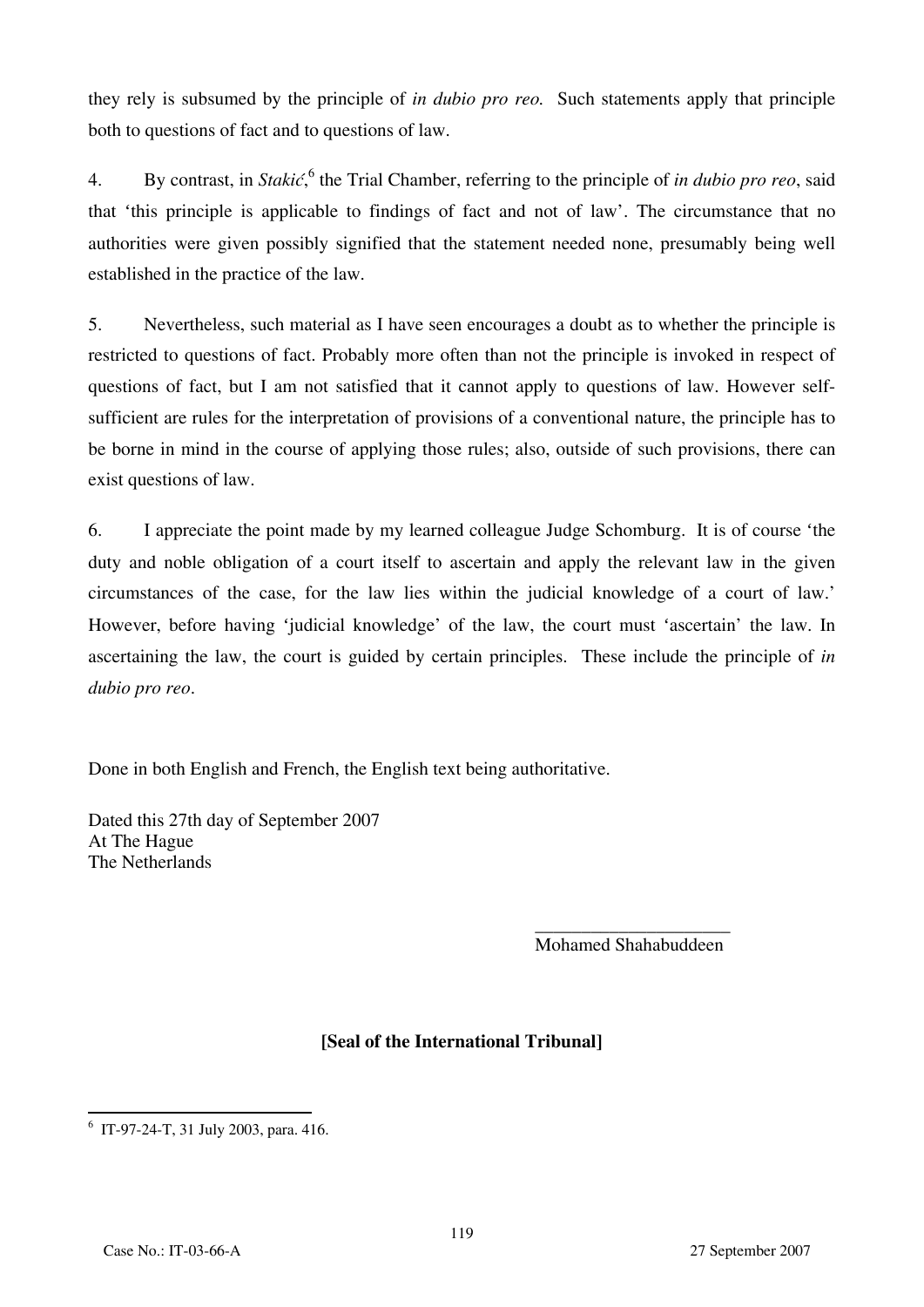# **IX. PARTIALLY DISSENTING AND SEPARATE OPINION AND DECLARATION OF JUDGE SCHOMBURG**

1. I respectfully dissent from the standard for appellate review and consequently from the Appeals Chamber's upholding the acquittal of Isak Musliu. Further, I deem it necessary to write separately on the reasons for dismissing the Prosecution's arguments against Haradin Bala's partial acquittal. Finally, I must react by an own declaration to the final phrasing of paragraph 21 of the Appeal Judgement and to the declaration submitted thereto by Judge Shahabuddeen.

### **A. Standard for Appellate Review**

2. I respectfully disagree with the distinction drawn by the Appeals Chamber<sup>1</sup> between an appeal lodged by the Prosecution and an appeal submitted by the Defence. The Appeals Chamber posits that

[c]onsidering that it is the Prosecution that bears the burden at trial of proving the guilt of the accused beyond a reasonable doubt, the significance of an error of fact occasioning a miscarriage of justice is somewhat different for a Prosecution appeal against acquittal than for a defence appeal against conviction. An accused must show that the Trial Chamber's factual errors create a reasonable doubt as to his guilt. The Prosecution must show that, when account is taken of the errors of fact committed by the Trial Chamber, all reasonable doubt of the accused's guilt has been eliminated.

The Statute of the International Tribunal does not allow for such a distinction, stating in its Article  $25(1)$  that

[t]he Appeals Chamber shall hear appeals from persons convicted by the Trial Chambers or from the Prosecutor …

3. While in a number of jurisdictions, primarily those influenced by Anglo-Saxon legal traditions, the Prosecution does not have a right or has *de facto* only a limited possibility to appeal acquittals, the law under our Statute is abundantly clear. For good reasons, in particular with a view to the truth-finding mandate of the International Tribunal, and independently from domestic solutions, the legislator has granted a convicted person and the Prosecutor an equal right to appeal. It follows that the Appeals Chamber's task is exactly the same vis-à-vis an appeal from the Prosecution as it is vis-à-vis an appeal lodged by the Defence. The test applicable to an appeal from the Prosecution simply<sup>2</sup> has to mirror the test applicable to an appeal from the Defence, and it thus appears as the flipside of the same coin: the Appeals Chamber will only overturn an acquittal if no

<sup>&</sup>lt;sup>1</sup> Judgement, para. 13.

 $2$  Of course, taking into account all the details of the fine-tuned settled jurisprudence with respect to appeals from the Defence.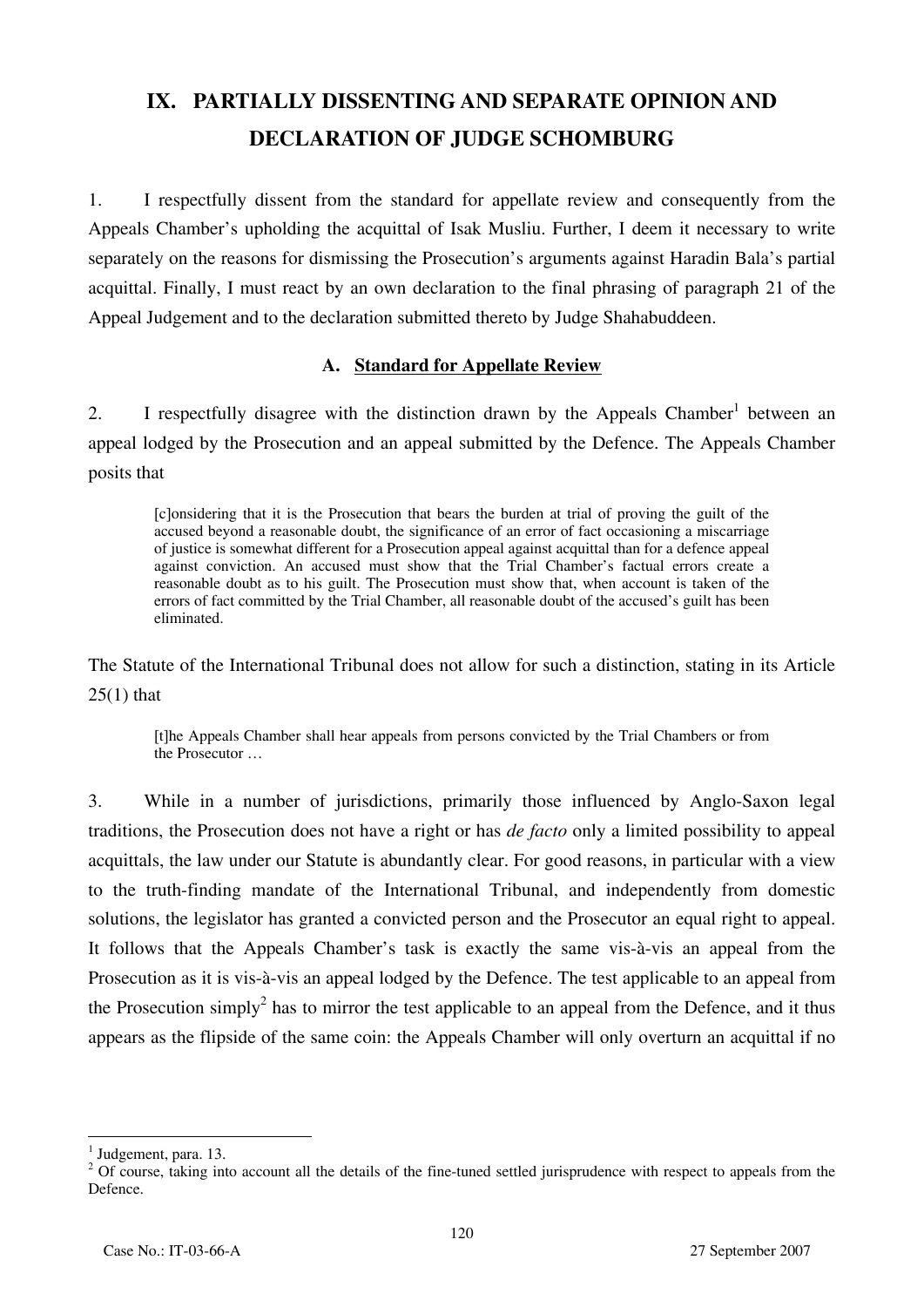reasonable Trial Chamber<sup>3</sup> could have come to that acquittal based on the facts before it, *i.e.* a conviction is the only reasonable conclusion.

4. It would be wrong to give even the impression that the Prosecution's task is a more difficult one. What the Prosecution must demonstrate on appeal is that the Trial Chamber's doubts as to the guilt of an accused were unreasonable, and that it simply expressed theoretical doubts where reasonable doubts were to be expected. It goes without saying that no judge confronted with mega cases *sui generis* could ever write a judgement without any doubts. The Trial Chamber's task when entering an acquittal is to convincingly show that the doubts which remain are indeed reasonable, and constitute grounds for arriving at an acquittal. It is the Appeals Chamber's task as regards factual findings to review the Trial Judgement, in as far as appealed by the Prosecution, in such a way as to ascertain that the doubts of the Trial Chamber as to an accused's guilt were indeed reasonable against the backdrop of the entire trial record.

5. The Appeals Chamber can only overturn an appealed acquittal for factual reasons if there is no reasoned decision explaining, where necessary in detail, why in the opinion of the Trial Chamber the Prosecution was not able to discharge its burden of proof. In short, the Appeals Chamber has to assess whether no Trial Chamber could have come to this conclusion, in particular taking into account those parts of the trial record to which the Prosecution has explicitly pointed. If the Trial Chamber fails to provide the necessary exhaustive discussion in the Trial Judgement, the Appeals Chamber may remand the case. If the Trial Chamber's discussion is regarded as exhaustive but the Appeals Chamber considers that the only reasonable conclusion is a conviction, the Appeals Chamber must directly replace the acquittal with a conviction. The Appeals Chamber can also replace the acquittal with a conviction if it comes to the conclusion that no additional findings can be expected by remanding the case.

#### **B. Responsibility of Isak Musliu**

6. Based on this test, I respectfully dissent from the Appeals Chamber's disposition which upholds the acquittals of Isak Musliu as regards the Prosecution's First Ground of Appeal. In my view, on the evidence that was before the Trial Chamber, no trier of fact could have had reasonable doubts as to Isak Musliu's guilt as regards his personal commission of crimes as a perpetrator pursuant to the genuine wording of Article 7(1) of the Statute ("committed"). Based on the convincing arguments submitted by the Prosecution in its briefs and supported in its oral

<sup>&</sup>lt;sup>3</sup> I dislike the settled expression "no reasonable trier of fact" as the question is not whether a judge is reasonable but whether his or her conclusion is reasonable *in concreto*. However, if this language is employed, it also has to be employed when an appeal is lodged by the Prosecution. I would prefer that in both directions the standard be rephrased to read that "no trier of fact could reasonably come to this conclusion."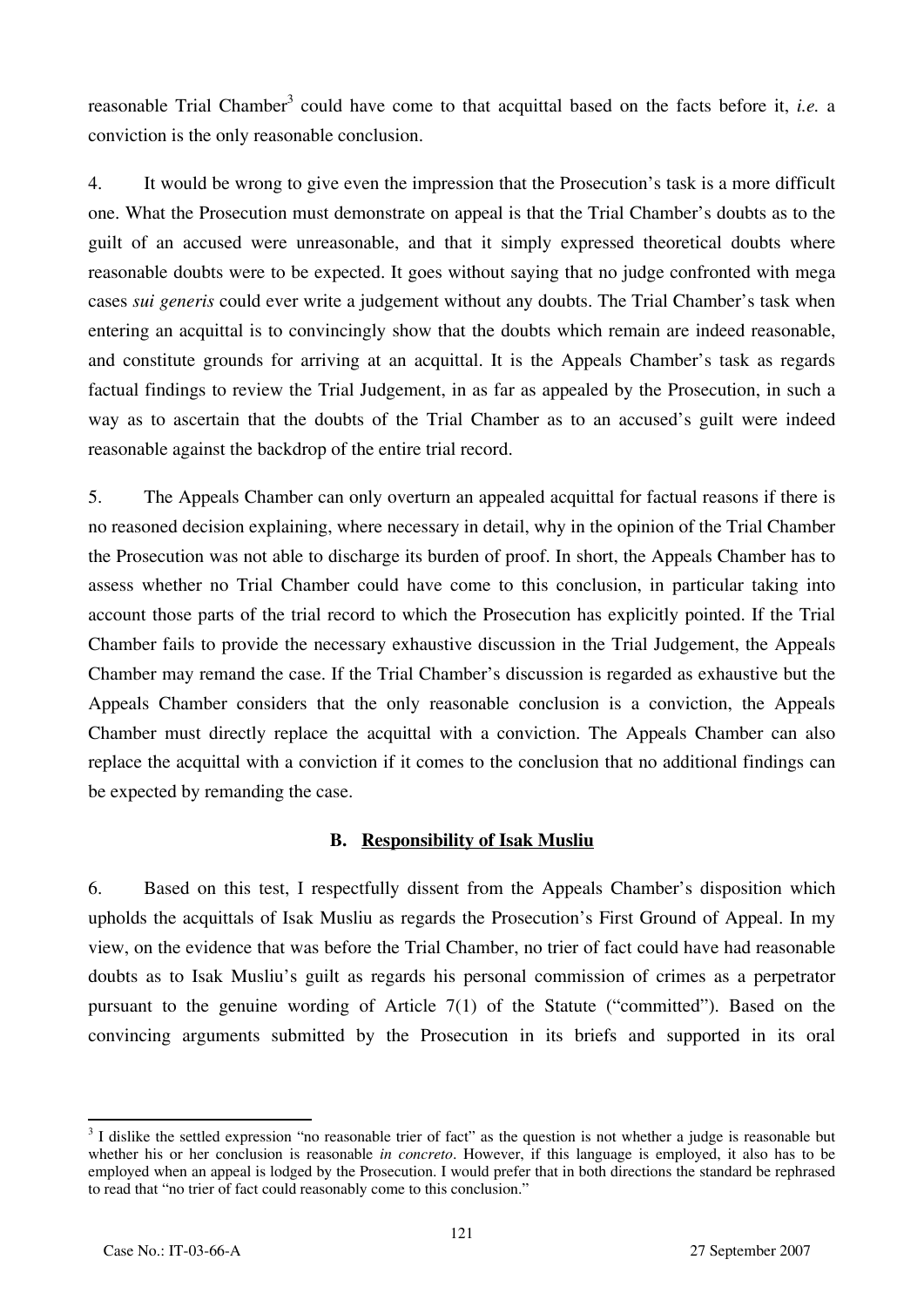submissions,<sup>4</sup> the Appeals Chamber should have granted the Prosecution's First Ground of Appeal or at least remanded the case against Isak Musliu.

7. The expected success of the Prosecution's First Ground of Appeal primarily rests on two pillars. The first pillar is the evidence provided by witness Karpuzi. The Judgement lacks an indepth discussion of Karpuzi's statements and testimony,<sup>5</sup> in particular in relation to his first statement.<sup>6</sup> A first statement is, in principle, the most relevant testimony.<sup>7</sup> This in the case at hand all the more so as the witness immediately afterwards conscientiously corrected the translated version of his first statement.<sup>8</sup> Interestingly enough, however, he did not change at all his first statement in relation to Isak Musliu's presence in the camp. I note that Karpuzi was already acquainted with Isak Musliu before his presence in the camp and knew from before his nickname, Qerqiz/Qerqizi. The second pillar is the unequivocal testimony of Witness  $L10$ . Based on this compelling evidence, regarded credible by the Trial Chamber, I am convinced that the Appeals Chamber should not have confirmed the acquittal as regards Isak Musliu's personal commission of crimes as a perpetrator in the Llapushnik/Lapušnik prison camp,  $10$  against which the Prosecution's First Ground of Appeal was directed.

### **C. Responsibility of Haradin Bala**

8. It is for several reasons that I do not dissent from the disposition of the Appeals Chamber in relation to the individual criminal responsibility of the accused Haradin Bala.

9. However, with all due respect, I am somewhat concerned about the Appeal Judgement's lack of a sufficient discussion that would constitute a convincing response to the Prosecution's submissions on joint criminal enterprise.

10. The Appeal Judgement shows in a nutshell that the concept of joint criminal enterprise, in particular in its third category, lacks clear definitions meticulously determining the scope of individual criminal responsibility. On the one hand, the theory of joint criminal enterprise is too expansive as it *de facto* allows individuals to be punished solely for membership in a criminal organization, however vaguely defined that membership may be.<sup>11</sup> On the other hand, it might be employed in too a limited way, as this case demonstrates.

 $\overline{a}$ 4 Prosecution Appeal Brief, para. 3.1. *et seq*., AT. 115-127 (6.6.2007).

<sup>&</sup>lt;sup>5</sup> *See* in particular T. 3095 (7.2.2005).<br><sup>6</sup> *See* ex. 136a.

<sup>&</sup>lt;sup>7</sup> See for this generally acknowledged observation most recently ROLF BENDER, ARMIN NACK & WOLF-DIETER TREUER, TATSACHENFESTSTELLUNG VOR GERICHT, *inter alia* p. 28 *et seq.* (3rd ed. 2007). 8 *See* ex. 137a.

 $^{10}$  As alleged in the Indictment.

<sup>&</sup>lt;sup>11</sup> See in this context *Brdanin* Appeal Judgement, Partly Dissenting Opinion of Judge Shahabuddeen, para. 14 and Declaration of Judge van den Wyngaert.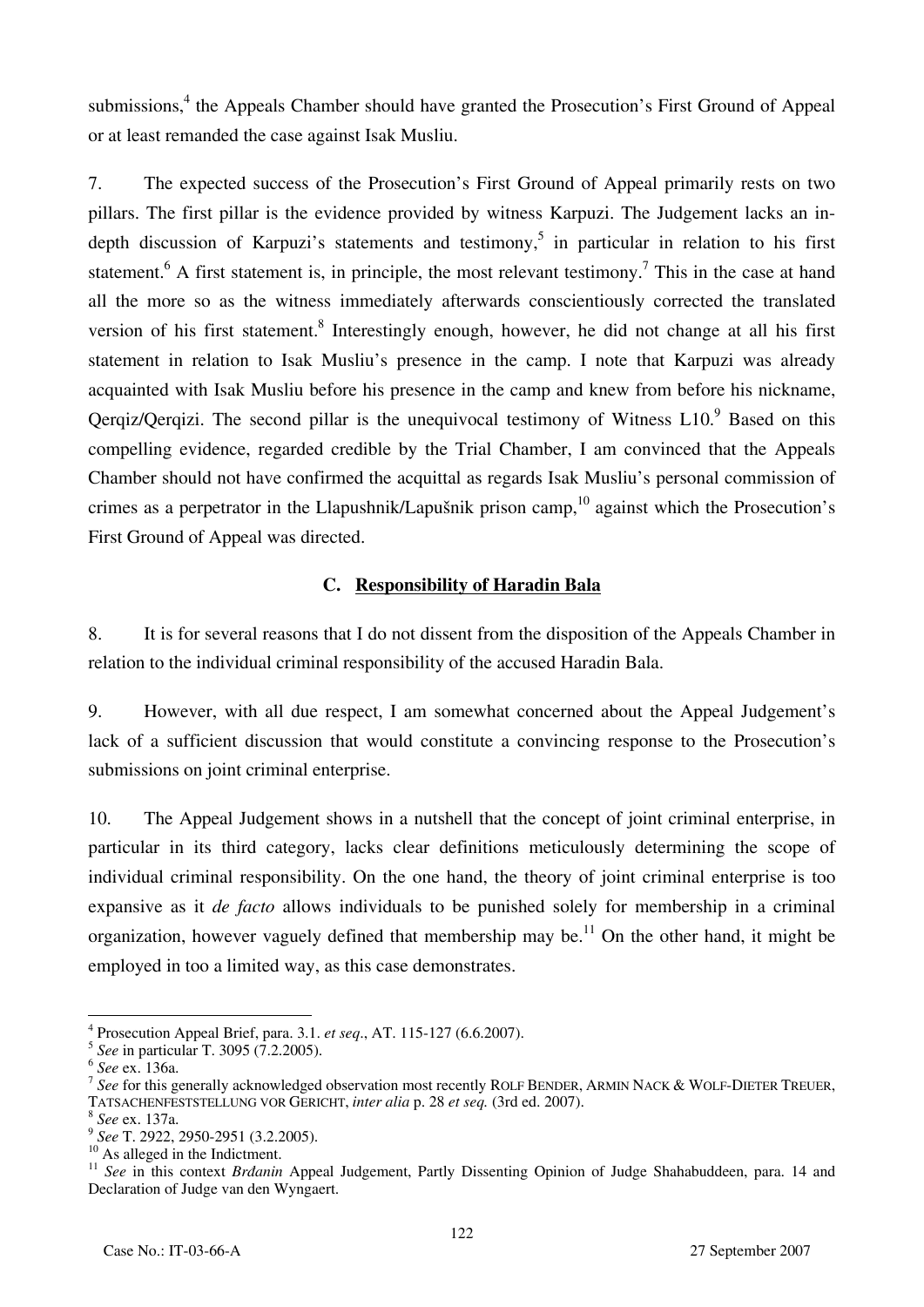11. The interpretation of the word "committing" contained in Article 7(1) of the Statute should never give the impression of being or tending to be arbitrary: the principle of *nullum crimen sine lege stricta* is also applicable to this general part of substantive criminal law. It is true that at a domestic level there is a development to punish mere membership in a criminal or similar organization. However, this approach has not found its way into the binding statutory law of the Tribunal. It has to be emphasized again that each interpretation of a statutory norm is limited by its wording. To put it briefly: the Appeals Chamber has missed a unique opportunity to do the mandatory by fixing the borders of individual criminal liability while at the same time reconciling its approach with the one employed by the International Criminal Court, namely, co-perpetratorship and the concept of control over the act,<sup>12</sup> an approach predominantly accepted on a global level,<sup>13</sup> and – of particular importance for this International Tribunal – in the former Yugoslavia. There can be only one concept of attribution in substantive international criminal law, which desires to be globally acknowledged.

12. In the case at hand, even by applying the concept of joint criminal enterprise, but in any event by applying the more convincing concept of (co-)perpetratorship as a sound interpretation of "committing" pursuant to Article 7(1) of the Statute, taking into account all of the arguments advanced by the Prosecution, one could have easily come to a different conclusion.

13. However, as this interpretation of the word "committing" in Article 7(1) of the Statute has been brushed aside by the Appeals Chamber without further reasoning.<sup>14</sup> there is no merit in an attempt to subsume the facts of the case against Haradin Bala under the much more contoured concept of (co-)perpetratorship, in particular in its objective criterion "control over the act," which indeed has the advantage of determining individual criminal responsibility *in abstracto* in advance and not on an unforeseeable case-by-case basis (*nullum crimen sine lege stricta et praevia*).

14. Primarily, however, I abstain from a dissent on the merits in the case against Haradin Bala for a different reason: judicial economy demands, as explicitly spelled out in Rules 73*bis*(D) and

 $\overline{a}$ <sup>12</sup> *See Prosecutor v. Thomas Lubanga Dyilo*, Case No. ICC-01/04-01/06, Decision on the Confirmation of Charges, 29 January 2007, paras. 317 *et seq.* 13 *See MAX PLANCK INSTITUTE FOR FOREIGN AND INTERNATIONAL CRIMINAL LAW, PARTICIPATION IN CRIME:* 

CRIMINAL LIABILITY OF LEADERS OF CRIMINAL GROUPS AND NETWORKS, EXPERT OPINION, COMMISSIONED BY THE UNITED NATIONS –INTERNATIONAL CRIMINAL TRIBUNAL FOR THE FORMER YUGOSLAVIA, OFFICE OF THE PROSECUTOR Ulrich Sieber, ed., 2006) (at present nine volumes). *See also Gacumbitsi* Appeal Judgement, Separate Opinion of Judge Schomburg on the Criminal Responsibility of the Appellant for Committing Genocide; *Simić* Appeal Judgement, Dissenting Opinion of Judge Schomburg.

<sup>&</sup>lt;sup>14</sup> See Stakić Appeal Judgement, para. 62: "This mode of liability ... does not have support in customary international law…" In this context, I note the recent decision by the Pre-Trial Chamber of the International Criminal Court, which noted that "…the Chamber considers, as does the Prosecution and, unlike the jurisprudence of the *ad-hoc* tribunals, that the Statute embraces the third approach, which is based on the concept of control over the crime" and "that the concept of co-perpetration … must cohere with the choice of concept of control over the crime as a criterion for distinguishing between principals and accessories." *Prosecutor v. Thomas Lubanga Dyilo*, Case No. ICC-01/04-01/06, Decision on the Confirmation of Charges, 29 January 2007, paras 338 and 340. I regret that this Tribunal has not made any effort to reconcile these two approaches in order to at least come closer to a uniform international criminal law, in particular in its general part.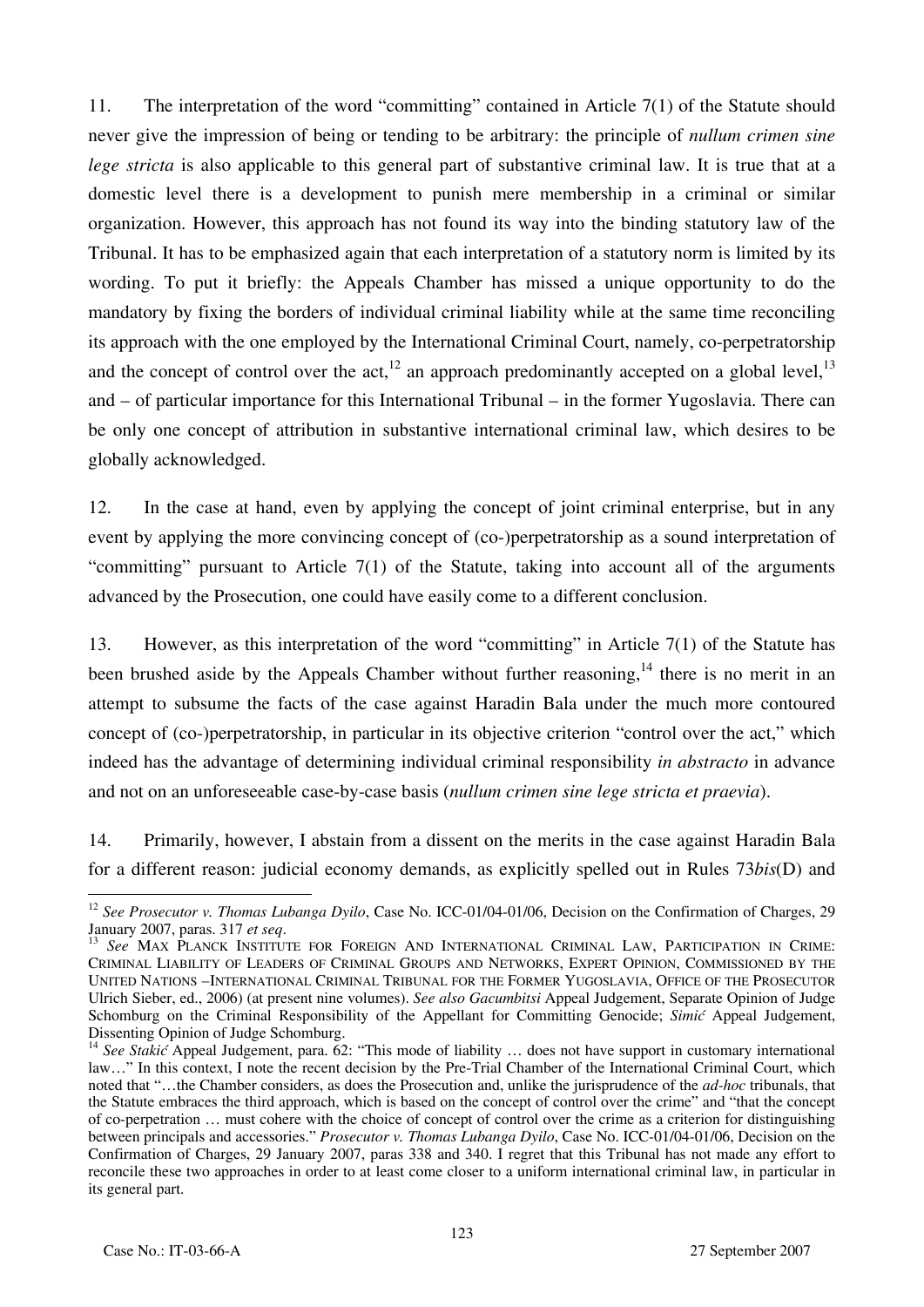(E) of the Rules for the pre-trial and trial phase, that also on appeal the focus should be solely on the main crimes.<sup>15</sup>. One has to refrain from addressing all those acts, which do not carry so much weight<sup>16</sup> as to have a significant impact on the outcome of the case, an approach acceptable for appealed issues in the case at hand.

#### **D. The Principle of In Dubio Pro Reo**

15. The application of the principle *in dubio pro reo* is limited to finding of facts, including legal facts, but cannot be extended to holdings on questions of law.<sup>17</sup> It is therefore, that respectfully I cannot agree with Judge Shahabuddeen in this regard.

16. It is the duty and noble obligation of a court itself to ascertain and apply the relevant law in the given circumstances of the case, for the law lies within the judicial knowledge of a court of law.<sup>18</sup> There is no room for doubt in this determination.

17. Also at a domestic level, it has become settled jurisprudence<sup>19</sup> that the principle of *in dubio pro reo* "only relates to the establishment of facts."<sup>20</sup> "[L]'adage *in dubio pro reo* est sans valeur pour l'interprétation des lois: son rôle est différent et a pour seul but d'imposer l'acquittement d'un délinquant contre lequel les preuves font défaut ou sont insuffisantes pour asseoir une condamnation."21 In a recent judgement, the German Federal Supreme Court of Justice held that the principle "is not an evidence-rule but a principle pertaining to the decision-making, which the court can adhere to only if, after considering all the evidence, it is not convinced of the existence of a fact

 $\overline{a}$ 

<sup>15</sup> *See* Strafprozeßordnung [Code of Criminal Procedure], 7 April 1987, as amended, § 154a (Germany): "(1) If individual separable parts of an offense or some of several violations of law committed as a result of the same offense are not particularly significant 1. for the penalty … to be expected, or 2. in addition to a penalty … which has been imposed with binding effect upon the accused for another offense or which he has to expect for another offense, prosecution may be limited to the other parts of the offense or the other violations of law. … The limitation shall be included in the records. (2) After filing of the bill of indictment, the court, with the consent of the public prosecution office, may make this limitation at any stage of the proceedings. (3) At any stage of the proceedings the court may reintroduce into the proceedings those parts of the offense or violations of law which were not considered. An application by the public prosecution office for reintroduction shall be granted. …" (quoted from the courtesy translation provided by the German Federal Ministry of Justice.) According to the settled jurisprudence of the Federal Supreme Court of Germany, this concentration of a case on its most significant parts can also take place on appeal (*Rebuffing* and *Revision*) as it forms part – also on an international level – of the duty to proceed as expeditiously as possible in criminal matters (*Konzentrationsmaxime als Ausfluß des Beschleunigungsgebotes*).

<sup>&</sup>lt;sup>16</sup> For the purposes of the criminal proceedings, and due to the limited resources of international jurisdiction, although not, of course, for the victims and their relatives.<br><sup>17</sup> See Judgment, para. 21, first sentence and Declaration of Judge Shahabuddeen.

<sup>&</sup>lt;sup>18</sup> See Fisheries Jurisdiction (U.K. v. Ice.), 1974, I.C.J. 9, para. 17 (July 25); Fisheries Jurisdiction (F.R.G. v. Ice.), 1974 I.C.J. 181 (July 25), para. 18.

<sup>&</sup>lt;sup>19</sup> *Inter alia*, France, Germany, Switzerland and Austria. Unfortunately, it was not possible to further prove the selfevident within the few hours allotted to write this declaration.

<sup>&</sup>lt;sup>20</sup> Bundesgerichtshof [BGH] [(German) Federal Supreme Court of Justice] Dec. 16, 1959, 14 Entscheidungen des Bundesgerichtshofs in Strafsachen [BGHSt] 68 (73), unofficial translation. *See also* Bundesgerichtshof [BGH] [(German) Federal Supreme Court of Justice] Aug. 30, 2006, 12 NSTZ-RECHTSPRECHUNGS-REPORT [NSTZ-RR] 43-45 (2007).

 $21$  ROGER MERLE & ANDRÉ VITU, TRAITÉ DE DROIT CRIMINEL 250 (7th ed. 1997) with further references.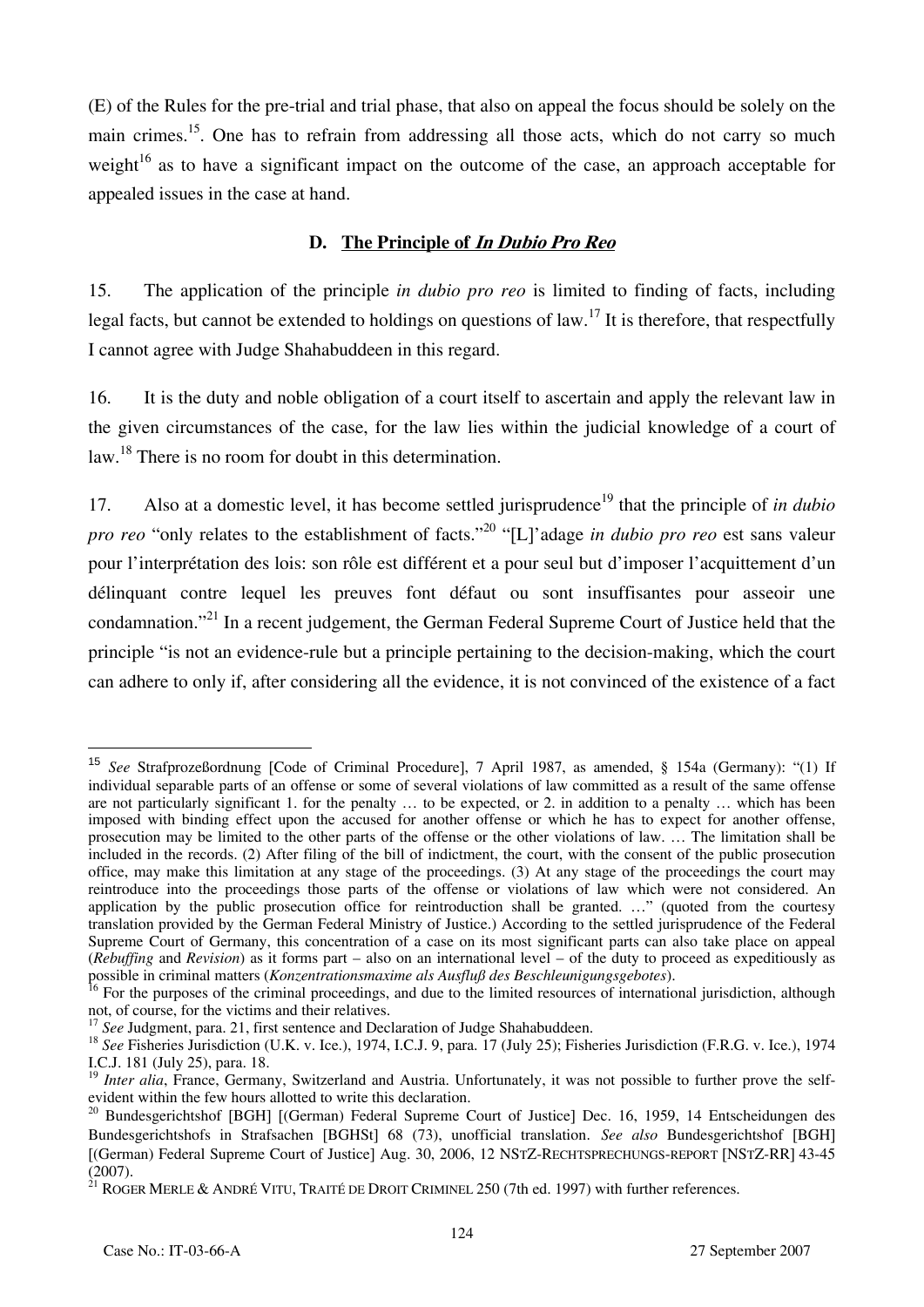directly relevant to questions of guilt and legal consequences."<sup>22</sup> Both the Swiss Federal Court<sup>23</sup> and the Austrian Supreme Court<sup>24</sup> subscribe to the same approach.

18. It is the obligation of a court to finally interpret its own law (*jura novit curia*). The court must arrive at only one decisive conclusion. The court may err in this determination, which may be corrected on appeal. However, a court of law cannot leave any remaining doubts about the correct interpretation of relevant law. It is the *nobile officium* and task of a judge to make that final assessment.

19. In the context of the International Tribunal this means that the International Tribunal is the final interpreter of its own law, *e.g.* in particular its own Statute and Rules.

20. Exceptionally, however, there are also questions of fact pertaining to legal issues, *i.e.* legal facts. Such legal facts, *e.g.* the existence of a domestic statute, state practice, customary law or foreign law in general, are subject to the normal fact-finding process of the court, as the power to interpret these norms is not vested to the International Tribunal. In case of doubt on such legal facts, the International Tribunal must also decide in favour of the accused.

Done in English and French, the English text being authoritative.

Dated this twenty-seventh day of September 2007, At The Hague, The Netherlands.

Judge Wolfgang Schomburg

# [**Seal of the International Tribunal**]

 $\overline{\phantom{a}}$  , and the contract of the contract of the contract of the contract of the contract of the contract of the contract of the contract of the contract of the contract of the contract of the contract of the contrac

 $\overline{a}$ <sup>22</sup> Bundesgerichtshof [BGH] [(German) Federal Supreme Court of Justice] Mar. 14, 2004, 49 Entscheidungen des Bundesgerichtshofs in Strafsachen [BGHSt] 112 (122), unofficial translation.

<sup>&</sup>lt;sup>23</sup> see ROBERT HAUSER & ERHARD SCHWERI, SCHWEIZERISCHES STRAFPROZESSRECHT § 6.5, § 54.5 (3rd ed. 1997).<br><sup>24</sup> see EGMONT FOREGGER ET AL., DIE ÖSTERREICHISCHE STRAFPROZESORDNUNG 371 (7th ed. 1997).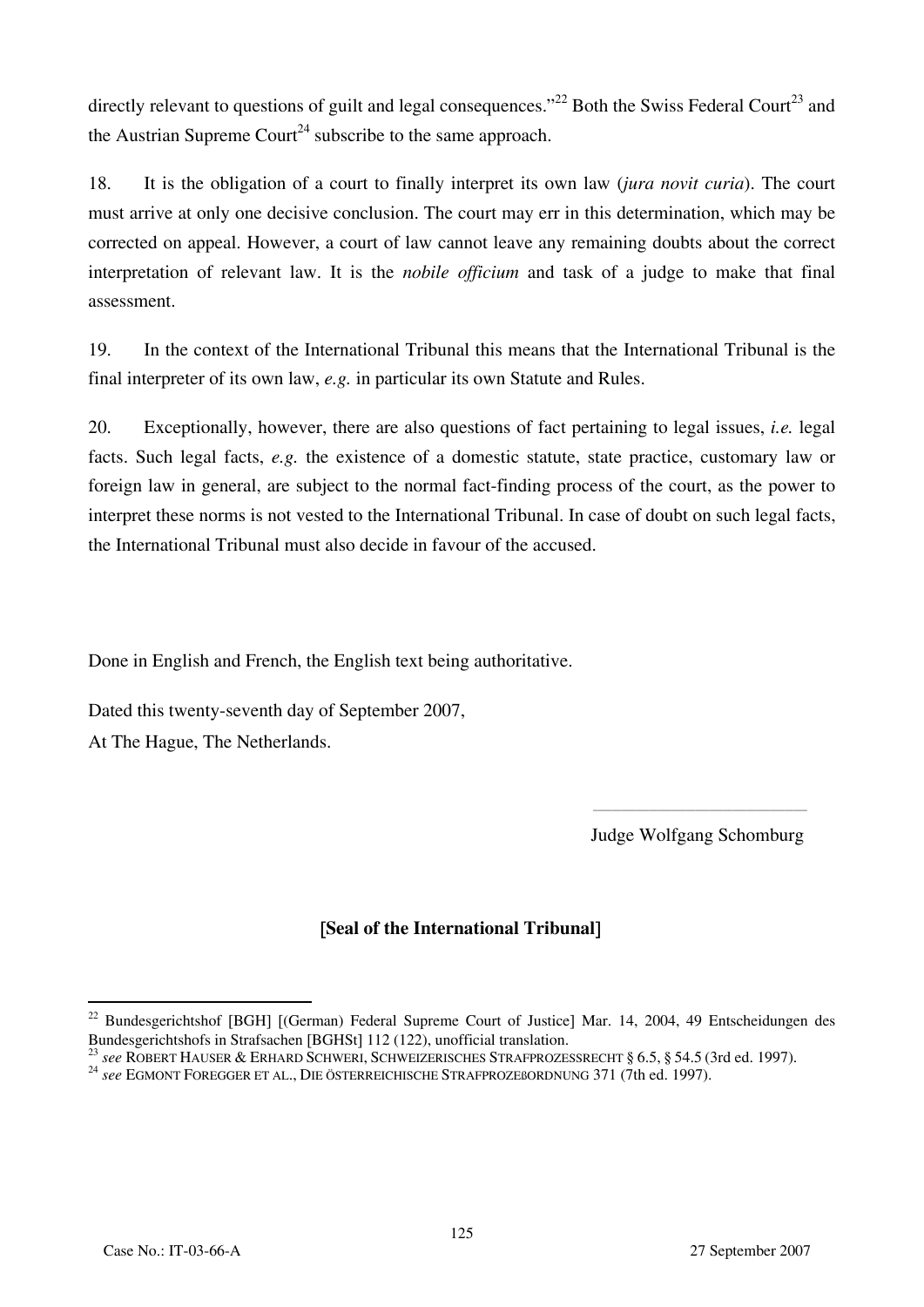# **X. ANNEX A: PROCEDURAL BACKGROUND**

### **A. Notices of appeal**

1. The Prosecution filed its Notice of Appeal on 30 December 2005.<sup>1</sup> Regarding the acquittals of Fatmir Limaj and Isak Musliu, the Prosecution alleges three grounds of appeal. It challenges the Trial Chambers' application of the standard of proof beyond reasonable doubt in relation to Fatmir Limaj's and Isak Musliu's personal participation in the Llapushnik/Lapušnik prison camp. It further challenges the application of the standard of proof beyond reasonable doubt in relation to Fatmir Limaj's and Isak Musliu's position of command and control in the relevant area and period of the Indictment. Further, the Prosecution challenges the Trial Chamber's findings in relation to the existence of a joint criminal enterprise in the prison camp. In relation to Haradin Bala, the Prosecution repeats its challenges relating to the existence of a joint criminal enterprise and appeals the sentence of years of imprisonment.

2. Haradin Bala filed his Notice of Appeal on 30 December 2005 as well, containing nine grounds of appeal relating to various errors of law and facts.<sup>2</sup> On 9 May 2006, Haradin Bala filed a notice in which he withdrew the third, fifth, seventh and ninth grounds of appeal.<sup>3</sup>

### **B. Composition of the Appeals Chamber**

3. By order of 12 January 2006, the President of the Tribunal, Judge Fausto Pocar, designated the following Judges to form the Appeals Chamber bench hearing the case: Judge Fausto Pocar, Presiding; Judge Mohamed Shahabuddeen; Judge Andrésia Vaz; Judge Theodor Meron; and Judge Wolfgang Schomburg.4 Pursuant to Rule 65*ter* and Rule 107 of the Rules, Judge Theodor Meron was designated Pre-Appeal Judge.<sup>5</sup>

 $\overline{\phantom{a}}$ <sup>1</sup> Prosecutor v. Fatmir Limaj, Haradin Bala and Isak Musliu, Case No. IT-03-66-A, Prosecution Notice of Appeal, 30 December 2005.

<sup>2</sup> *Prosecutor v. Fatmir Limaj, Haradin Bala and Isak Musliu*, Case No. IT-03-66-A, Notice of Appeal by the Defence for Haradin Bala of the Judgement by Trial Chamber I [sic] rendered 30 November 2005, 30 December 2005. See also *Prosecutor v. Fatmir Limaj, Haradin Bala and Isak Musliu*, Case No. IT-03-66-A, Corrigendum to "Notice of Appeal by the Defence for Haradin Bala of the Judgement by Trial Chamber I [sic] rendered 30 November 2005", 4 January 2006.

<sup>&</sup>lt;sup>3</sup> Prosecutor v. Fatmir Limaj, Haradin Bala and Isak Musliu, Case No. IT-03-66-A, Notice of Withdrawal of Grounds of Appeal, 9 May 2006.

<sup>4</sup> *Prosecutor v. Fatmir Limaj, Haradin Bala and Isak Musliu*, Case No. IT-03-66-A, Order Assigning Judges to a Case Before the Appeals Chamber and Designating a Pre-Appeal Judge, 12 January 2006. <sup>5</sup> *Ibid.*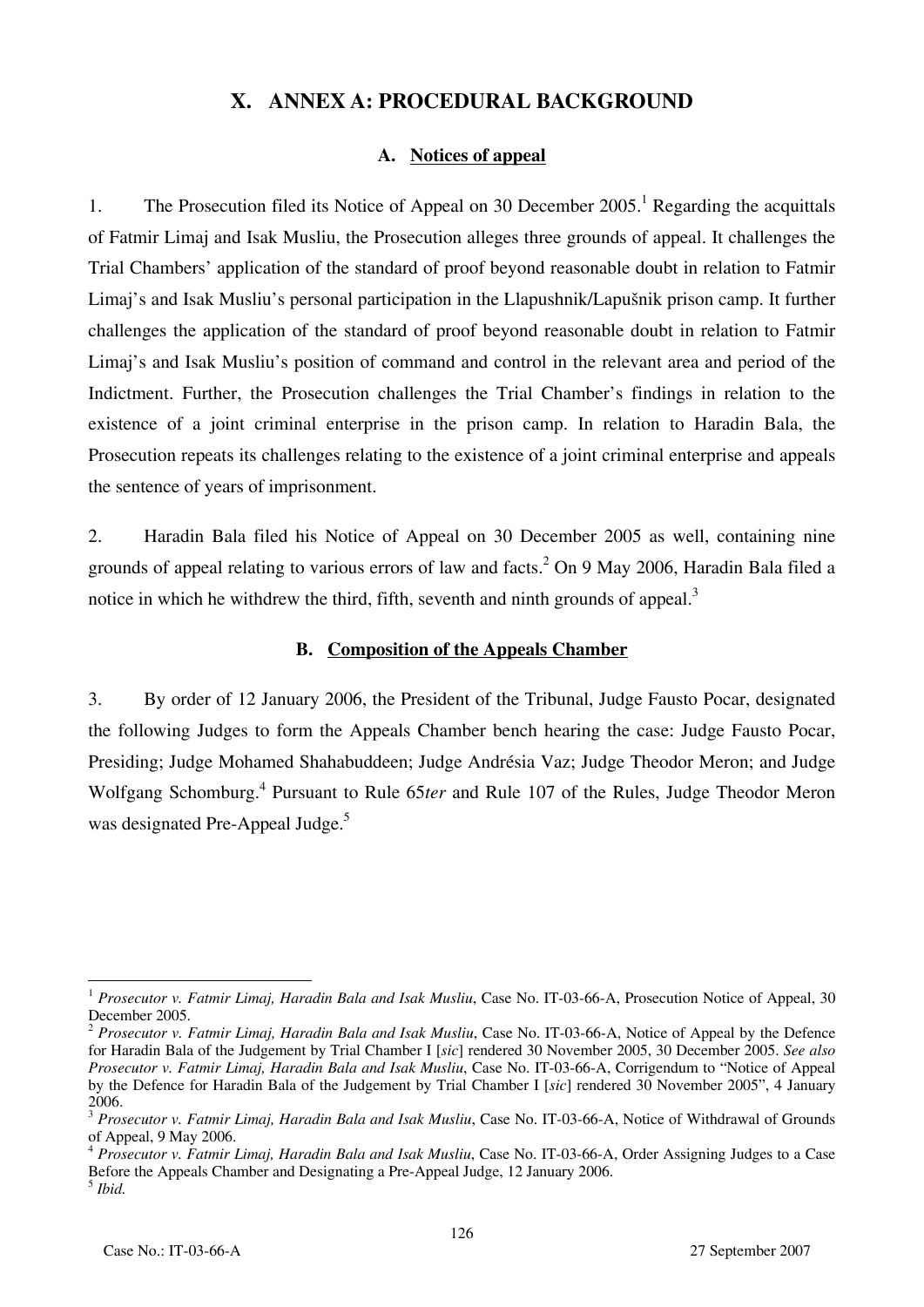#### **C. Filing of the appeal briefs**

4. The Prosecution filed its Appeal Brief on 15 March 2006<sup>6</sup> and a motion for the variation of the Notice of Appeal pursuant to Rule 108 of the Rules on 27 March 2006.<sup>7</sup> Fatmir Limaj<sup>8</sup> and Isak Musliu<sup>9</sup> responded on 2 May 2006. After the Pre-Appeal Judge partly granted a first,<sup>10</sup> but denied a second<sup>11</sup> motion for extension of time to file a response to the Prosecution's Brief on Appeal, Haradin Bala<sup>12</sup> responded on 8 May 2006. The Prosecution filed its Reply Brief on 23 May 2006.<sup>13</sup>

5. After being granted his motion for an extension of time,  $14$  Haradin Bala filed his Appeal Brief on 9 May 2006.<sup>15</sup> The Prosecution responded on 19 June 2006.<sup>16</sup> Haradin Bala filed his Reply Brief on 4 July  $2006$ .<sup>17</sup>

#### **D. Requests for provisional release**

6. On 20 April 2006, Haradin Bala filed an extremely urgent motion for temporary provisional release to attend his daughter's memorial service.<sup>18</sup> The Appeals Chamber granted this request on 20 April 2006, ordering his provisional release from 23 April 2006 to 27 April 2006.<sup>19</sup>

 $\overline{a}$ <sup>6</sup> *Prosecutor v. Fatmir Limaj, Haradin Bala and Isak Musliu*, Case No. IT-03-66-A, Confidential Prosecution's Brief on Appeal, 15 March 2006. A Public Redacted Version was filed on 29 March 2006. The related Book of Authorities was filed on the same day.

<sup>7</sup> *Prosecutor v. Fatmir Limaj, Haradin Bala and Isak Musliu*, Case No. IT-03-66-A, Prosecutor's Motion for Variation of Notice of Appeal Pursuant to Rule 108, 27 March 2006.

<sup>8</sup> *Prosecutor v. Fatmir Limaj, Haradin Bala and Isak Musliu*, Case No. IT-03-66-A, Confidential Respondant's Brief of Fatmir Limaj, 2 May 2005.

<sup>9</sup> *Prosecutor v. Fatmir Limaj, Haradin Bala and Isak Musliu*, Case No. IT-03-66-A, Confidential Respondant's Brief of Isak Musliu, 2 May 2005.

<sup>&</sup>lt;sup>10</sup> Prosecutor v. Fatmir Limaj, Haradin Bala and Isak Musliu, Case No. IT-03-66-A, Decision on Extension of Time to File Response Brief, 5 April 2006.

<sup>&</sup>lt;sup>11</sup> *Prosecutor v. Fatmir Limaj, Haradin Bala and Isak Musliu*, Case No. IT-03-66-A, Decision on Defence Application for further Extension of Time to File Response to Prosecution Brief on Appeal, 26 April 2006.

<sup>&</sup>lt;sup>12</sup> Prosecutor v. Fatmir Limaj, Haradin Bala and Isak Musliu, Case No. IT-03-66-A, Confidential Response Brief of Mr. Haradin Bala, 8 May 2005. The related Table and Book of Authorities were filed on the same day.

<sup>13</sup> *Prosecutor v. Fatmir Limaj, Haradin Bala and Isak Musliu*, Case No. IT-03-66-A, Confidential Prosecution Brief in Reply, 23 May 2006. A Public Redacted Version has been filed on 25 May 2006.

<sup>14</sup> *Prosecutor v. Fatmir Limaj, Haradin Bala and Isak Musliu*, Case No. IT-03-66-A, Decision on Extension of Time, 16 February 2006.

<sup>15</sup> *Prosecutor v. Fatmir Limaj, Haradin Bala and Isak Musliu*, Case No. IT-03-66-A, Appeal Brief of Haradin Bala, 9 May 2006. The related Table of Authorities has been filed on the same day.

<sup>16</sup> *Prosecutor v. Fatmir Limaj, Haradin Bala and Isak Musliu*, Case No. IT-03-66-A, Confidential Prosecution's Brief in Response to Appeal Brief of Haradin Bala, 19 June 2006. A Public Redacted Version has been filed on 3 July 2006. On 10 July 2006, the Prosecution filed a corrigendum to this Response, correcting several typographical errors contained in the latter, see *Prosecutor v. Fatmir Limaj, Haradin Bala and Isak Musliu*, Case No. IT-03-66-A, Corrigendum to Prosecution's Brief in Response to Appeal Brief of Haradin Bala, 10 July 2006.

<sup>17</sup> *Prosecutor v. Fatmir Limaj, Haradin Bala and Isak Musliu*, Case No. IT-03-66-A, Confidential Reply Brief of Haradin Bala, 4 July 2006.

<sup>&</sup>lt;sup>18</sup> Prosecutor v. Fatmir Limaj, Haradin Bala and Isak Musliu, Case No. IT-03-66-A, Extremely Urgent Motion on Behalf of Haradin Bala for Provisional Release, 20 April 2006.

<sup>19</sup> *Prosecutor v. Fatmir Limaj, Haradin Bala and Isak Musliu*, Case No. IT-03-66-A, Decision Granting Provisional Release to Haradin Bala to Attend his Daughter's Memorial Service, 20 April 2006.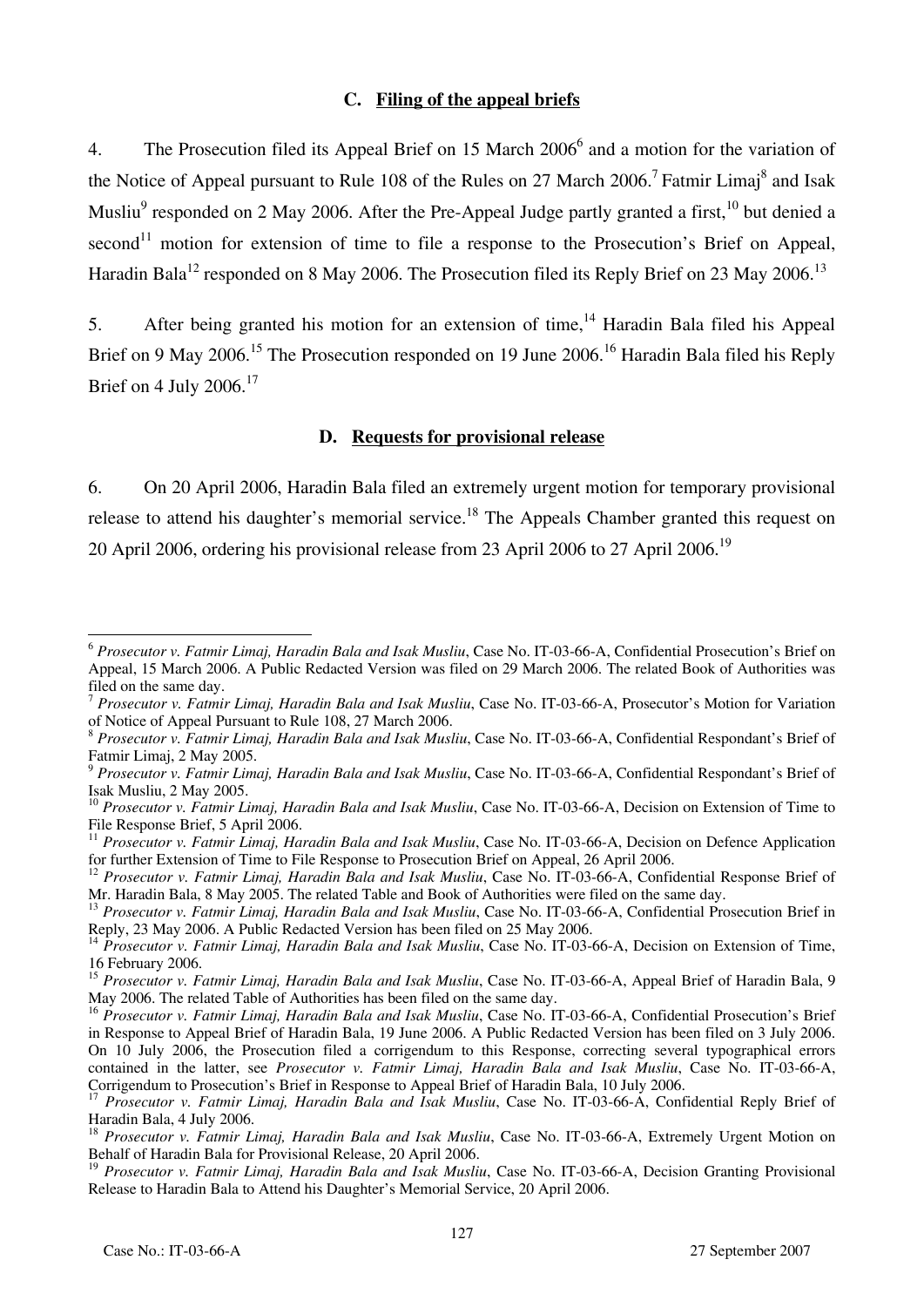7. On 31 August 2006, Haradin Bala filed an urgent motion for temporary provisional release to attend his brother's memorial service.<sup>20</sup> The Appeals Chamber granted this request on 1 September 2006, ordering Haradin Bala's provisional release for the period from 5 September 2006 to 9 September 2006.<sup>21</sup>

#### **E. Motion to admit an agreed fact and supplement the trial record**

8. On 5 October 2006, the Prosecution filed the "Motion to Admit an Agreed Fact and Supplement the Trial Record" regarding the (cause of the) death of Stamen Genov, a former detainee in the Llapushnik/Lapušnik prison camp.<sup>22</sup> The Prosecution had received the agreement of all three Accused. It further stated that it does not intend to rely on this agreed fact in support of any of its grounds of appeal in this case.<sup>23</sup> The Appeals Chamber granted this motion on 29 November 2006.24

#### **F. Status Conferences**

9. Status Conferences in accordance with Rule 65*bis* of the Rules were held on 4 May 2006, 29 August 2006, 5 December 2006, 21 March 2007 and 9 July 2007.

### **G. Appeal Hearing**

10. Pursuant to a Scheduling Order of 10 May 2007,<sup>25</sup> the hearing on the merits of the appeal took place on 5 and 6 June  $2006.<sup>26</sup>$ 

 $\overline{a}$ <sup>20</sup> *Prosecutor v. Fatmir Limaj, Haradin Bala and Isak Musliu*, Case No. IT-03-66-A, Urgent Motion on Behalf of Haradin Bala for Provisional Release, 31 August 2006.

<sup>21</sup> *Prosecutor v. Fatmir Limaj, Haradin Bala and Isak Musliu*, Case No. IT-03-66-A, Decision Granting Provisional Release to Haradin Bala to Attend his Brother's Memorial Service and to Observe the Traditional Period of Mourning, 1 September 2006.

<sup>22</sup> *Prosecutor v. Fatmir Limaj, Haradin Bala and Isak Musliu*, Case No. IT-03-66-A, Prosecution's Motion to Admit an Agreed Fact and Supplement the Trial Record, 5 October 2006.

<sup>&</sup>lt;sup>23</sup> *Ibid.*, para. 4.<br><sup>24</sup> *Prosecutor v. Fatmir Limaj, Haradin Bala and Isak Musliu, Case No. IT-03-66-A, Corrigendum to Trial Judgement* and Decision on Prosecution Motion to Admit an Agreed Fact and Supplement the Trial Record, 29 November 2006. <sup>25</sup> Scheduling Order for Appeal Hearing, 10 May 2006.

<sup>&</sup>lt;sup>26</sup> On 6 June 2007, the Limaj Defence filed publicly Answers to Questions Posed by Appeals Chamber on 30 May 2007. On 7 June 2007, the Prosecution filed confidentially a List of Evidence and Findings Regarding Prosecution's Answer to Question No.3 Posed by the Appeals Chamber on 30 May 2007.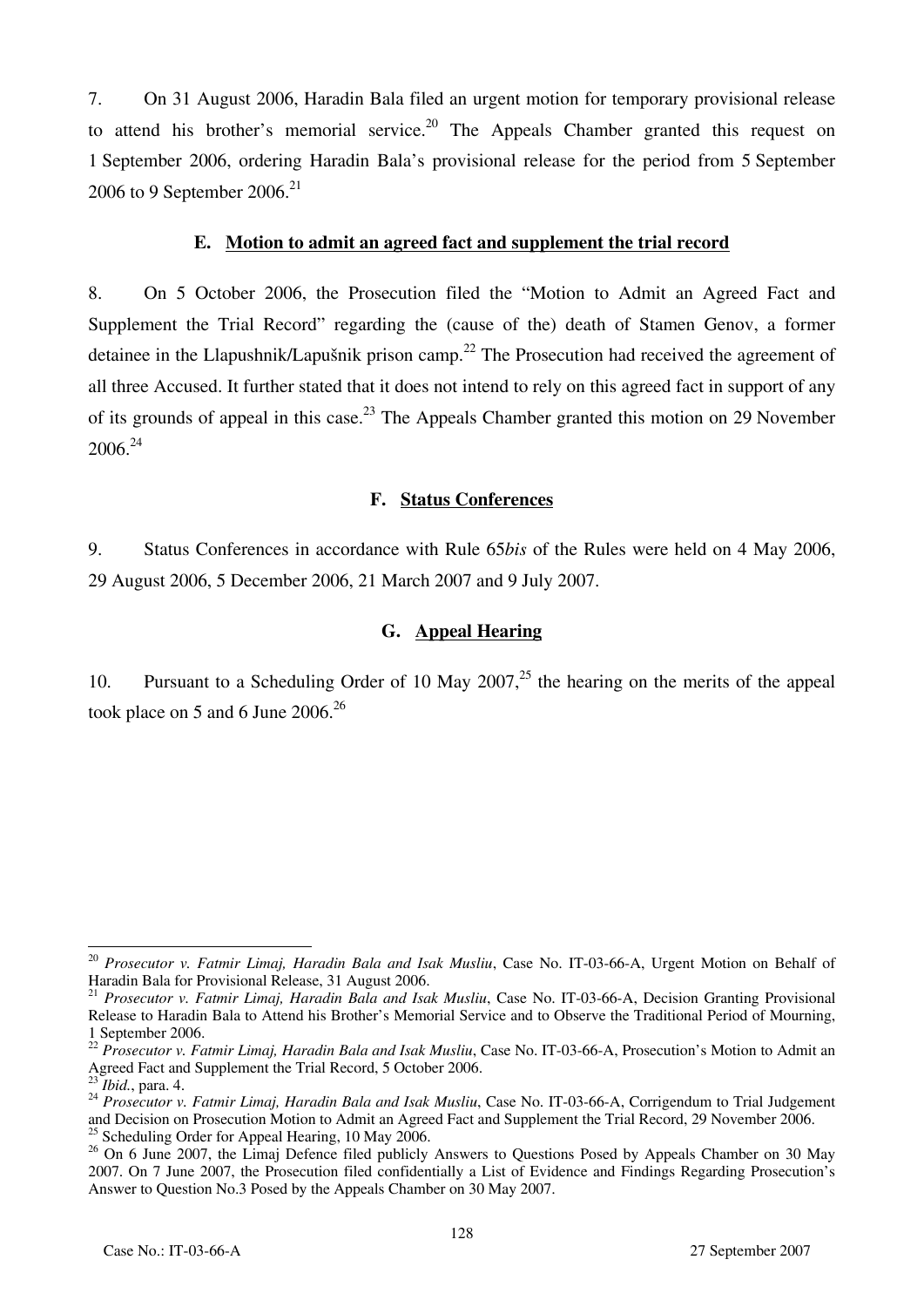# **XI. ANNEX B: GLOSSARY OF TERMS**

### **A. List of Tribunal and Other Decisions**

### 1. International Tribunal

### **ALEKSOVSKI**

*Prosecutor v. Zlatko Aleksovski*, Case No. IT-95-14/1-A, Judgement, 24 March 2000 ("*Aleksovski* Appeal Judgement")

# **BABIĆ**

*Prosecutor v. Milan Babić*, Case No. IT-03-72-A, Judgement on Sentencing Appeal, 18 July 2005 ("*Babić* Judgement on Sentencing Appeal")

# **BLAGOJEVIĆ AND JOKIĆ**

*Prosecutor v. Vidoje Blagojević and Dragan Jokić*, Case No. IT-02-60-A, Judgement, 9 May 2007 ("*Blagojević and Jokić* Appeal Judgement")

# **BLAŠKIĆ**

*Prosecutor v. Tihomir Blaškić*, Case No. IT-95-14-T, Judgement, 3 March 2000 ("*Blaškić* Trial Judgement")

*Prosecutor v. Tihomir Blaškić*, Case No. IT-95-14-A, Judgement, 29 July 2004 ("*Blaškić* Appeal Judgement")

### **BRĐANIN**

*Prosecutor v. Radoslav Brđanin*, Case No. IT-99-36-A, Judgement, 3 April 2007 ("*Brđanin* Appeal Judgement")

# **ČELEBIĆI**

*Prosecutor v. Zejnil Delalić, Zdravko Mucić, a.k.a. "Pavo", Hazim Delić and Esad Landžo, a.k.a. "Zenga"*, Case No. IT-96-21-T, Judgement, 16 November 1998 ("*Čelebići* Trial Judgement")

*Prosecutor v. Zejnil Delalić, Zdravko Mucić, a.k.a. "Pavo", Hazim Delić and Esad Landžo, a.k.a. "Zenga"*, Case No. IT-96-21-A, Judgement, 20 February 2001 ("*Čelebići* Appeal Judgement")

### **DERONJIĆ**

*Prosecutor v. Miroslav Deronjić, Case No. IT-02-61-A, Judgement on Sentencing Appeal, 20 July* 2005 ("*Deronjić* Sentencing Appeal Judgement")

### **ERDEMOVIĆ**

*Prosecutor v. Dra`en Erdemovi}*, Case No. IT-96-22-T, Sentencing Judgement, 29 November 1996 ("*Erdemović* Sentencing Judgement")

*Prosecutor v. Dra`en Erdemovi}*, Case No. IT-96-22-A, Judgement, 7 October 1997 ("*Erdemović* Appeal Judgement")

### **FURUNDŽIJA**

*Prosecutor v. Anto Furundžija*, Case No. IT-95-17/1-A, Judgement, 21 July 2000 ("*Furundžija* Appeal Judgement")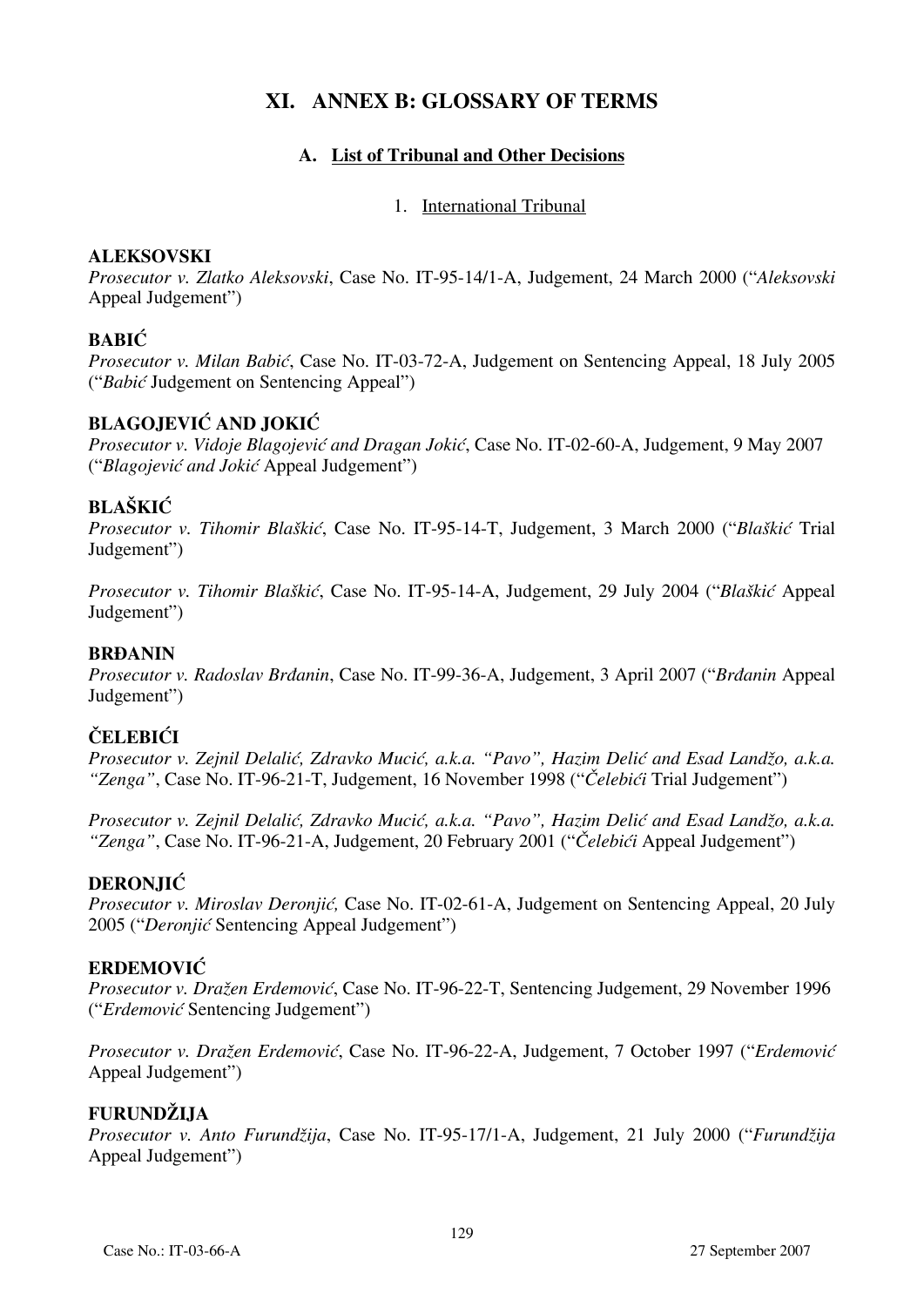# **GALIĆ**

*Prosecutor v. Stanislav Galić*, Case No. IT-98-29-T, Judgement and Opinion, 5 December 2003 ("*Galić* Trial Judgement")

*Prosecutor v. Stanislav Galić*, Case No. IT-98-29-A, Judgement, 30 November 2006 ("*Galić* Appeal Judgement")

# **JELISIĆ**

*Prosecutor v. Goran Jelisić*, Case No. IT-95-10-A, Judgement, 5 July 2001 ("*Jelisić* Appeal Judgement")

# **JOKIĆ**

*Prosecutor v. Miodrag Jokić*, Case No. IT-01-42/1-A, Judgement on Sentencing Appeal, 30 August 2005 ("*Jokić* Judgement on Sentencing Appeal")

# **KORDIĆ AND ČERKEZ**

*Prosecutor v. Dario Kordić and Mario Čerkez*, Case No. IT-95-14/2-T, Judgement, 26 February 2001 ("*Kordić and Čerkez* Trial Judgement")

*Prosecutor v. Dario Kordić and Mario Čerkez*, Case No. IT-95-14/2-A, Judgement, 17 December 2004 ("Kordić and Čerkez Appeal Judgement") as corrected by Prosecutor v. Dario Kordić and *Mario Čerkez*, Case No. IT-95-14/2-A, Corrigendum to Judgement of 17 December 2004, 26 January 2005

### **KRNOJELAC**

*Prosecutor v. Milorad Krnojelac*, Case No. IT-97-25-A, Judgement, 17 September 2003 ("*Krnojelac* Appeal Judgement")

### **KRSTIĆ**

*Prosecutor v. Radislav Krstić*, Case No. IT-98-33-A, Judgement, 19 April 2004 ("*Krstić* Appeal Judgement")

# **KUNARAC, KOVAČ AND VUKOVIĆ**

*Prosecutor v. Dragoljub Kunarac, Radomir Kovač and Zoran Vuković*, Case Nos IT-96-23 and IT-96-23/1-T, Judgement, 22 February 2001 ("*Kunarac et al.* Trial Judgement")

*Prosecutor v. Dragoljub Kunarac, Radomir Kovač and Zoran Vuković*, Case Nos IT-96-23 and IT-96-23/1-A, Judgement, 12 June 2002 ("*Kunarac et al.* Appeal Judgement")

# $Z$ , KUPREŠKIĆ, M. KUPREŠKIĆ, V. KUPREŠKIĆ, JOSIPOVIĆ, PAPIĆ AND ŠANTIĆ

*Prosecutor v. Zoran Kupreškić, Mirjan Kupreškić, Vlatko Kupreškić, Drago Josipovi}, Dragan*  Papić and Vladimir Šantić, a.k.a. "Vlado", Case No. IT-95-16-T, Judgement, 14 January 2000 ("*Kupreškić et al.* Trial Judgement")

*Prosecutor v. Zoran Kupreškić, Mirjan Kupreškić, Vlatko Kupreškić, Drago Josipović and Vladimir [anti}*, Case No. IT-95-16-A, Appeal Judgement, 23 October 2001 ("*Kupreškić et al.* Appeal Judgement")

# **KVOČKA, KOS, RADIĆ, ŽIGIĆ AND PRCAĆ**

*Prosecutor v. Miroslav Kvočka, Mla|o Radić, Zoran Žigić and Dragoljub Prcać*, Case No. IT-98- 30/1-A, Judgement, 28 February 2005 ("*Kvočka et al.* Appeal Judgement")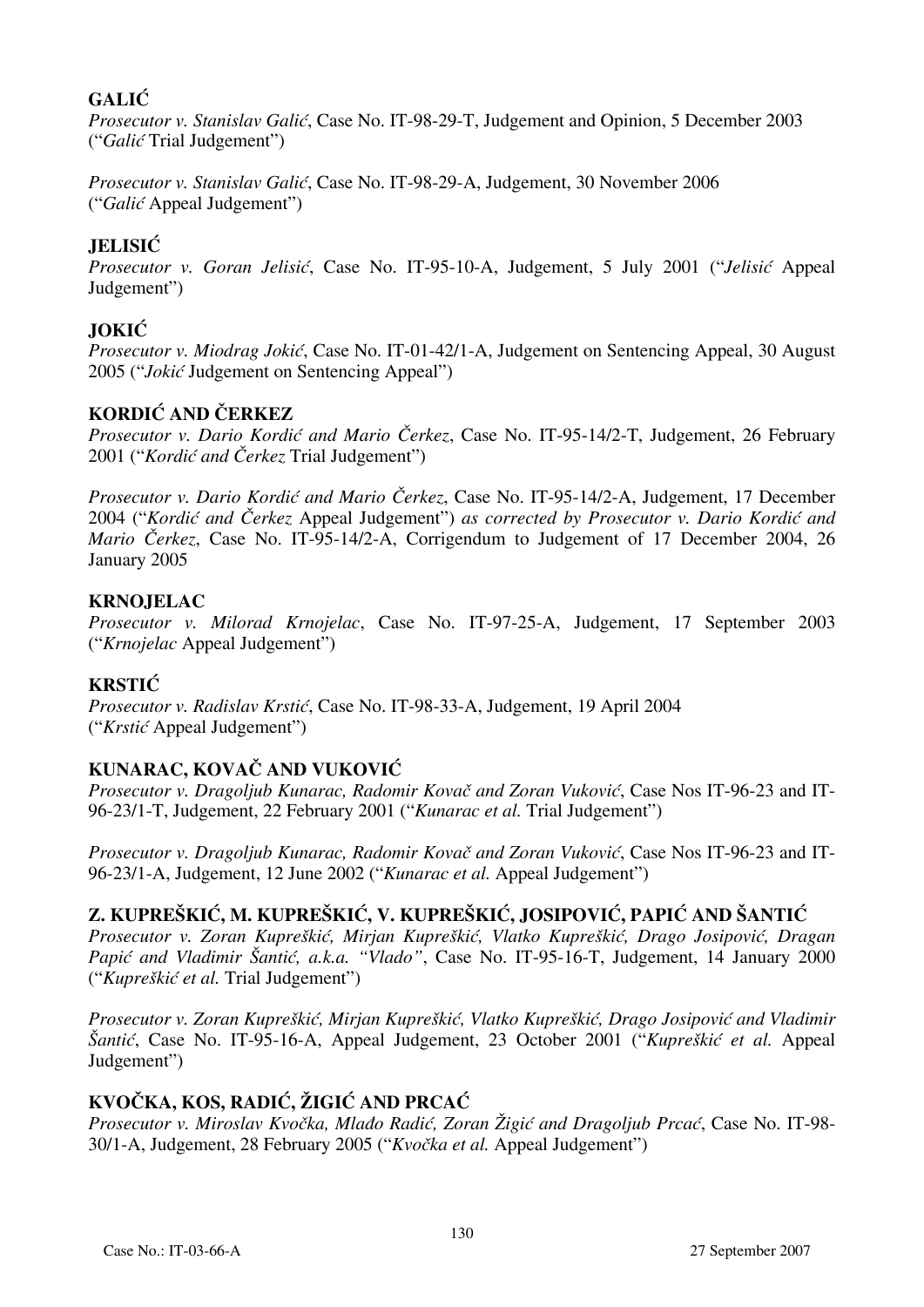# **MILUTINOVIĆ, ŠAINOVIĆ AND OJDANIĆ**

*Prosecutor v. Milan Milutinović, Nikola Šainović and Dragoljub Ojdanić, Case No. IT-99-37-*AR72, Decision on Dragoljub Ojdanić's Motion Challenging Jurisdiction - *Joint Criminal Enterprise*, 21 May 2003 ("*Ojdanić* Appeal Decision on Joint Criminal Enterprise")

# **NALETILIĆ AND MARTINOVIĆ**

*Prosecutor v. Mladen Naletilić, a.k.a. "Tuta" and Vinko Martinović, a.k.a. "Štela", Case No. IT-*98-34-A, Judgement, 3 May 2006 ("*Naletilić and Martinović* Appeal Judgement")

# **D. NIKOLIĆ**

*Prosecutor v. Dragan Nikolić*, Case No. IT-94-2-S, Sentencing Judgement, 18 December 2003 ("*Dragan Nikolić* Sentencing Judgement")

*Prosecutor v. Dragan Nikolić*, Case No. IT-94-2-A, Judgement on Sentencing Appeal, 4 February 2005 ("*Dragan Nikolić* Appeal Judgement")

### **M. NIKOLIĆ**

*Prosecutor v. Momir Nikolić*, Case No. IT-02-60/1-A, Judgement on Sentencing Appeal, 8 March 2006 ("*Momir Nikolić* Judgement on Sentencing Appeal")

### **STAKIĆ**

*Prosecutor v. Milomir Stakić*, Case No. IT-97-24-A, Judgement, 22 March 2006 ("*Stakić Appeal* Judgement")

### **DUŠKO TADIĆ**

*Prosecutor v. Duško Tadić a/k/a "Dule"*, Case No. IT-94-1-AR-72, Decision on the Defence Motion for Interlocutory Appeal on Jurisdiction, 2 October 1995 ("*Tadić* Jurisdiction Decision")

*Prosecutor v. Duško Tadić a/k/a "Dule"*, Case No. IT-94-1-T, Judgement, 7 May 1997 ("*Tadić* Trial Judgement")

*Prosecutor v. Duško Tadić,* Case No. IT-94-1-A, Judgement, 15 July 1999 ("*Tadić* Appeal Judgement")

*Prosecutor v. Duško Tadić,* Case No. IT-94-1-A and IT-94-1-A*bis*, Judgement in Sentencing Appeals, 26 January 2000 ("*Tadić* Sentencing Appeal Judgement")

### **VASILJEVIĆ**

*Prosecutor v. Mitar Vasiljević*, Case No. IT-98-32-T, Judgement, 29 November 2002 ("*Vasiljević* Trial Judgement")

*Prosecutor v. Mitar Vasiljević*, Case No. IT-98-32-A, Judgement, 25 February 2004 ("*Vasiljević* Appeal Judgement")

### 2. ICTR

#### **AKAYESU**

*Prosecutor v. Jean-Paul Akayesu*, Case No. ICTR-96-4-A, Judgement, 1 June 2001 ("*Akayesu* Appeal Judgement")

### **GACUMBITSI**

*Prosecutor v. Sylvestre Gacumbitsi*, Case No. ICTR-2001-64-A, Judgement, 7 July 2006 ("*Gacumbitsi* Appeal Judgement")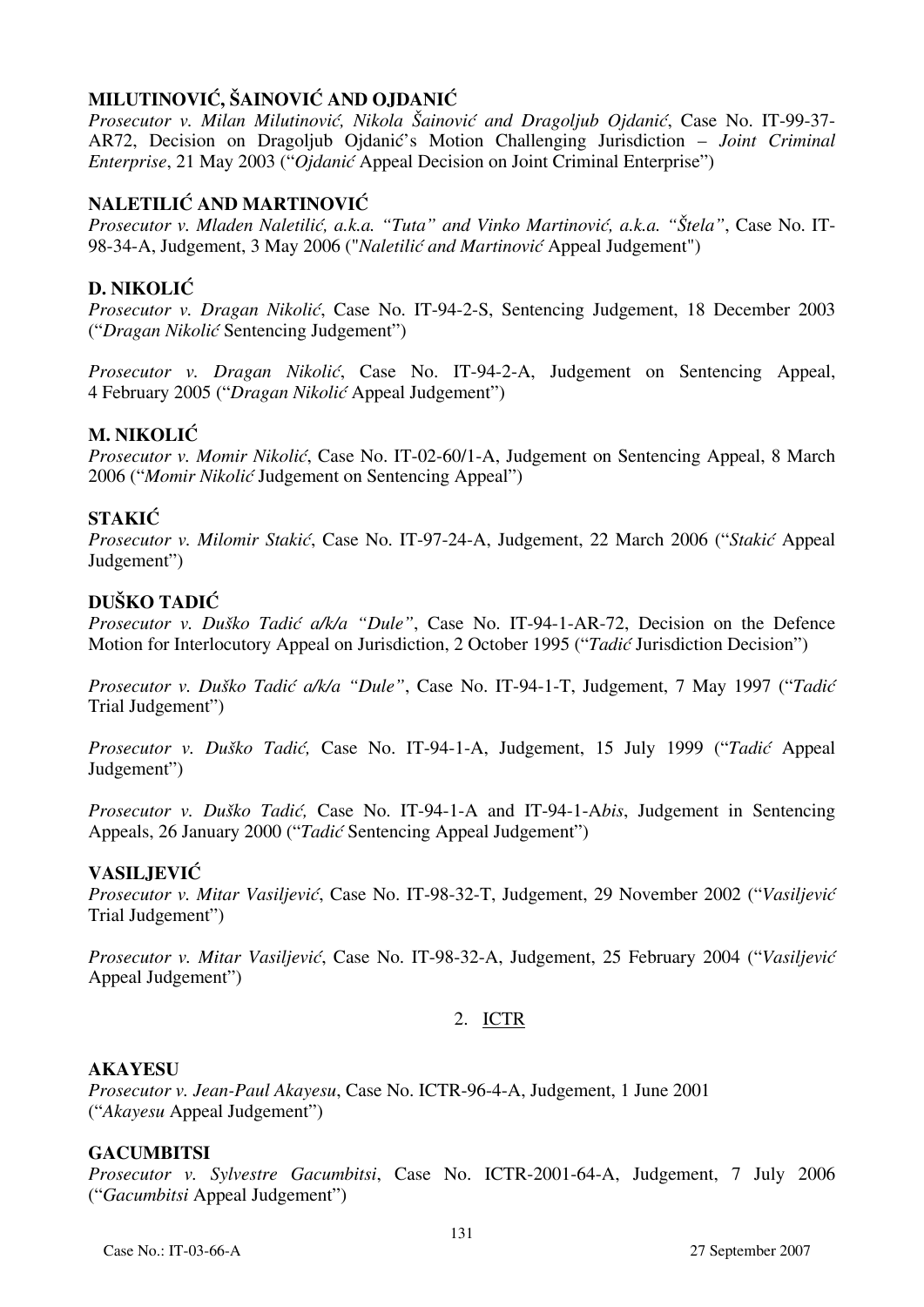### **KAJELIJELI**

*Prosecutor v. Juvénil Kajelijeli*, Case No. ICTR-98-44A-A, Judgement and Sentence, 23 May 2005 ("*Kajelijeli* Appeal Judgement")

### **KAMBANDA**

*Jean Kambanda v Prosecutor*, Case No. ICTR-97-23-A, Judgement, 19 October 2000 ("*Kambanda* Appeal Judgement")

### **KAMUHANDA**

*Jean de Dieu Kamuhanda v. Prosecutor*, Case No. ICTR-00-54A-A, Judgement, 19 September 2005 ("*Kamuhanda* Appeal Judgement")

#### **KAYISHEMA AND RUZINDANA**

*Prosecutor v. Clément Kayishema and Obed Ruzindana*, Case No. ICTR-95-1-A, Judgement (Reasons), 1 June 2001 ("*Kayishema and Ruzindana* Appeal Judgement")

#### **MUSEMA**

*Prosecutor v. Alfred Musema*, Case No. ICTR-96-13-A, Judgement, 16 November 2001 ("*Musema* Appeal Judgement")

#### **NDINDABAHIZI**

*Emmanuel Ndindabahizi*, Case No. ICTR-01-71-A, Judgement, 16 January 2007 ("*Ndindabahizi*  Appeal Judgement")

#### **NIYITEGEKA**

*Prosecutor v. Eliézer Niyitegeka*, Case No. ICTR-96-14-T, Appeal Judgement, 9 July 2004 ("*Niyitegeka* Appeal Judgement").

#### **NTAGERURA, BAGAMBIKI AND IMANISHIMWE**

*Prosecutor v. André Ntagerura, Emmanuel Bagambiki and Samuel Imanishimwe*, Case No. ICTR-99-46-A, Judgement, 7 July 2006 ("*Ntagerura et al.* Appeal Judgement").

#### **RUTAGANDA**

*Prosecutor v. Georges Anderson Nderubunwe Rutaganda*, Case No. ICTR-96-3-A, Judgement, 26 May 2003 ("*Rutaganda* Appeal Judgement").

#### **SEMANZA**

*Laurent Semanza v. Prosecutor*, Case No. ICTR-97-20-A, Judgement, 20 May 2005 ("*Semanza*  Appeal Judgement").

### **B. List of Abbreviations, Acronyms and Short References**

*According to Rule 2(B), of the Rules of Procedure and Evidence, the masculine shall include the feminine and the singular the plural, and vice-versa.* 

a.k.a. Also known as

AT Transcript page from hearings on appeal in the present case. All transcript page numbers referred to are from the unofficial, uncorrected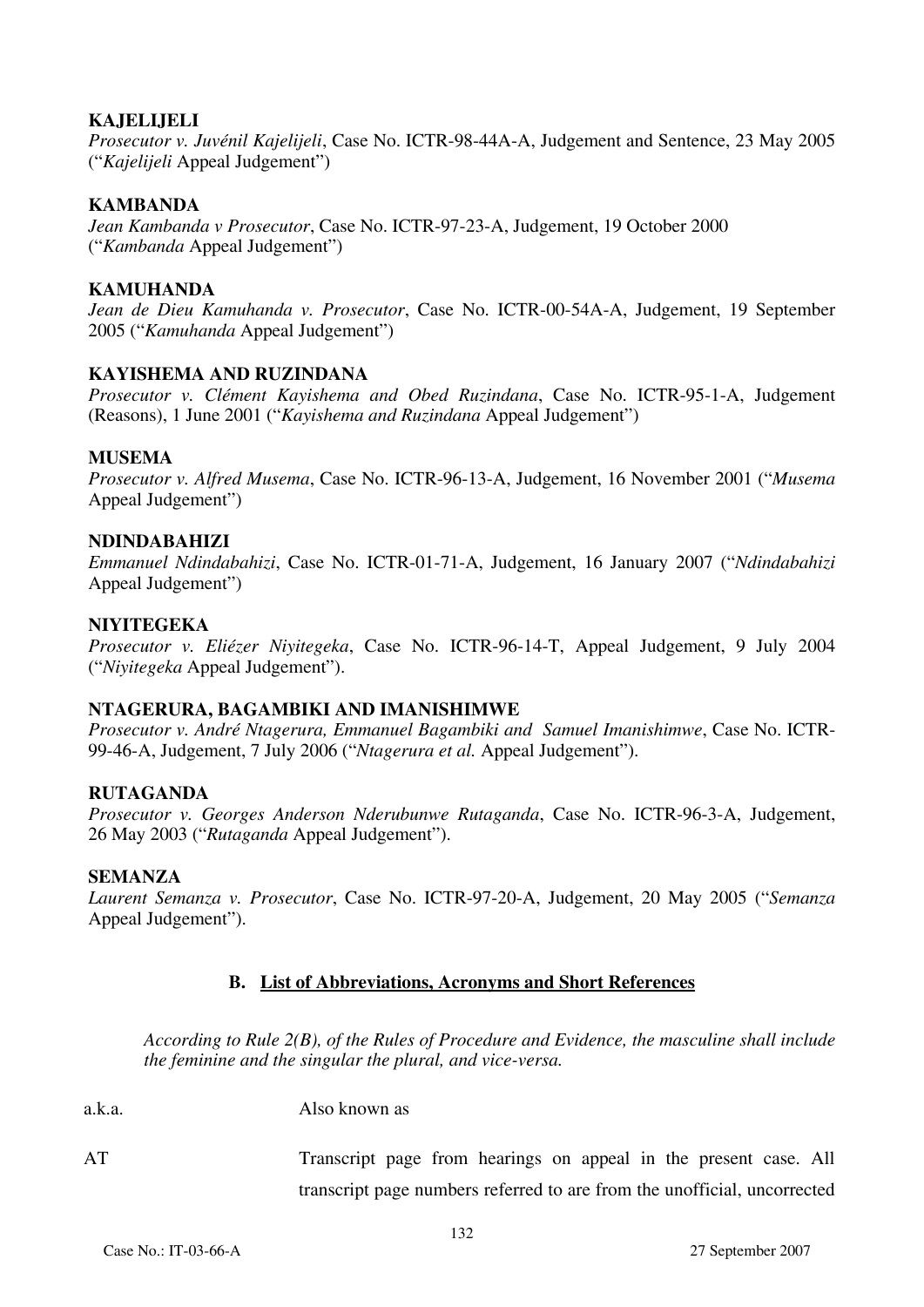|                               | version of the transcript, unless specified otherwise. Minor differences<br>may therefore exist between the pagination therein and that of the final<br>transcripts released to the public. In case of doubt the video-tape of a<br>hearing is to be revisited.                                                                                                                  |
|-------------------------------|----------------------------------------------------------------------------------------------------------------------------------------------------------------------------------------------------------------------------------------------------------------------------------------------------------------------------------------------------------------------------------|
| <b>Bala Appeal Brief</b>      | Confidential Appeal Brief of Haradin Bala, 9 May 2006                                                                                                                                                                                                                                                                                                                            |
| Bala Notice of Appeal         | Notice of Appeal by the Defence for Haradin Bala of the Judgement by<br>Trial Chamber I rendered on 30 November 2005, 30 December 2005                                                                                                                                                                                                                                           |
| <b>Bala Pre-Trial Brief</b>   | Pre-Trial Brief of Haradin Bala Pursuant to Rule 65ter (F) of the Rules<br>of procedure and Evidence, 1 June 2004                                                                                                                                                                                                                                                                |
| <b>Bala Reply Brief</b>       | Confidential Reply Brief of Haradin Bala, 4 July 2006                                                                                                                                                                                                                                                                                                                            |
| <b>Bala Response Brief</b>    | Confidential Response Brief of Mr. Haradin Bala, 8 May 2006                                                                                                                                                                                                                                                                                                                      |
| <b>CCIU</b>                   | UNMIK Police Central Criminal Investigation Unit                                                                                                                                                                                                                                                                                                                                 |
| ex.                           | Exhibit                                                                                                                                                                                                                                                                                                                                                                          |
| fn.                           | footnote                                                                                                                                                                                                                                                                                                                                                                         |
| Ibid.                         | [Latin: <i>ibidem</i> ] refers to previous citation                                                                                                                                                                                                                                                                                                                              |
| <b>ICTR</b>                   | International Criminal Tribunal for the Prosecution of Persons<br>Responsible for Genocide and Other Serious Violations of International<br>Humanitarian Law Committed in the Territory of Rwanda and<br>Rwandan Citizens Responsible for Genocide and Other Such<br>Violations Committed in the Territory of Neighbouring States Between<br>1 January 1994 and 31 December 1994 |
| Indictment                    | Prosecutor v. Fatmir Limaj, Haradin Bala and Isak Musliu, Case No.<br>IT-03-66-PT, Decision on Prosecution's Motion to Amend the<br>Amended Indictment, 13 February 2004 ("Second Amended<br>Indictment" attached to the "Prosecution's Motion to Amend the<br>Amended Indictment" filed on 16 November 2003)                                                                    |
| <b>International Tribunal</b> | International Tribunal for the Prosecution of Persons Responsible for                                                                                                                                                                                                                                                                                                            |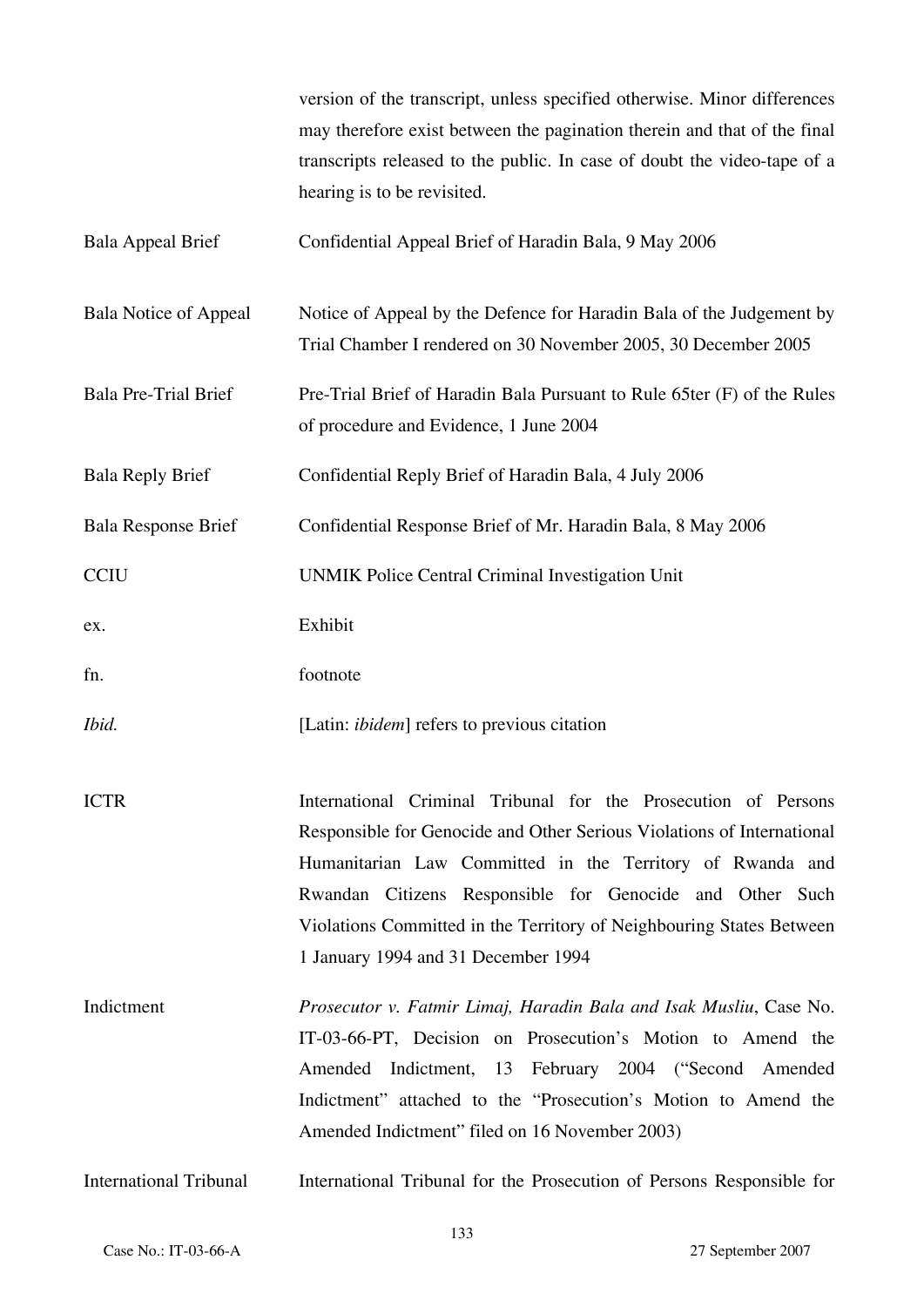Serious Violations of International Humanitarian Law Committed in the Territory of the Former Yugoslavia since 1991

| <b>KLA</b>                      | Kosovo Liberation Army                                                                                                                                                                                                                                                                |
|---------------------------------|---------------------------------------------------------------------------------------------------------------------------------------------------------------------------------------------------------------------------------------------------------------------------------------|
| <b>KVM</b>                      | Kosovo Verification Mission                                                                                                                                                                                                                                                           |
| <b>LDK</b>                      | Democratic League of Kosovo                                                                                                                                                                                                                                                           |
| Limaj Response Brief            | Confidential Respondent's Brief of Fatmir Limaj, 2 May 2006                                                                                                                                                                                                                           |
| Musliu Pre-Trial Brief          | Pre-Trial Brief of Isak Musliu, 1 June 2004                                                                                                                                                                                                                                           |
| Musliu Response Brief           | Confidential Respondent's Brief of Isak Musliu, 2 May 2006                                                                                                                                                                                                                            |
| oda                             | Guest room                                                                                                                                                                                                                                                                            |
| para.                           | Paragraph                                                                                                                                                                                                                                                                             |
| paras                           | Paragraphs                                                                                                                                                                                                                                                                            |
| Prosecution                     | Office of the Prosecutor                                                                                                                                                                                                                                                              |
| Prosecution Appeal Brief        | Confidential Prosecution's Brief on Appeal, 15 March 2006                                                                                                                                                                                                                             |
| Prosecution Notice of<br>Appeal | Prosecution's Notice of Appeal, 30 December 2005                                                                                                                                                                                                                                      |
|                                 | Prosecution Pre-Trial Brief Prosecutor's Notice of Filing of the Pre-Trial Brief and Other<br>Documents Pursuant to Rule 65ter, 1 March 2004, and Corrigendum to<br>Prosecution's Pre-Trial Brief, Updated Witness List and Revised Set of<br>Rule 65ter Summaries, 30 September 2004 |
|                                 | Prosecution Response Brief Confidential Prosecution Brief in Response to Appeal Brief of Haradin<br>Bala, 3 July 2006                                                                                                                                                                 |
| Prosecution Reply Brief         | Confidential Prosecution Brief in Reply, 23 May 2006                                                                                                                                                                                                                                  |
| Rules                           | Rules of Procedure and Evidence of the International Tribunal                                                                                                                                                                                                                         |
| <b>SFOR</b>                     | <b>Multinational Stabilisation Force</b>                                                                                                                                                                                                                                              |
| <b>SFRY</b>                     | Former Socialist Federal Republic of Yugoslavia                                                                                                                                                                                                                                       |